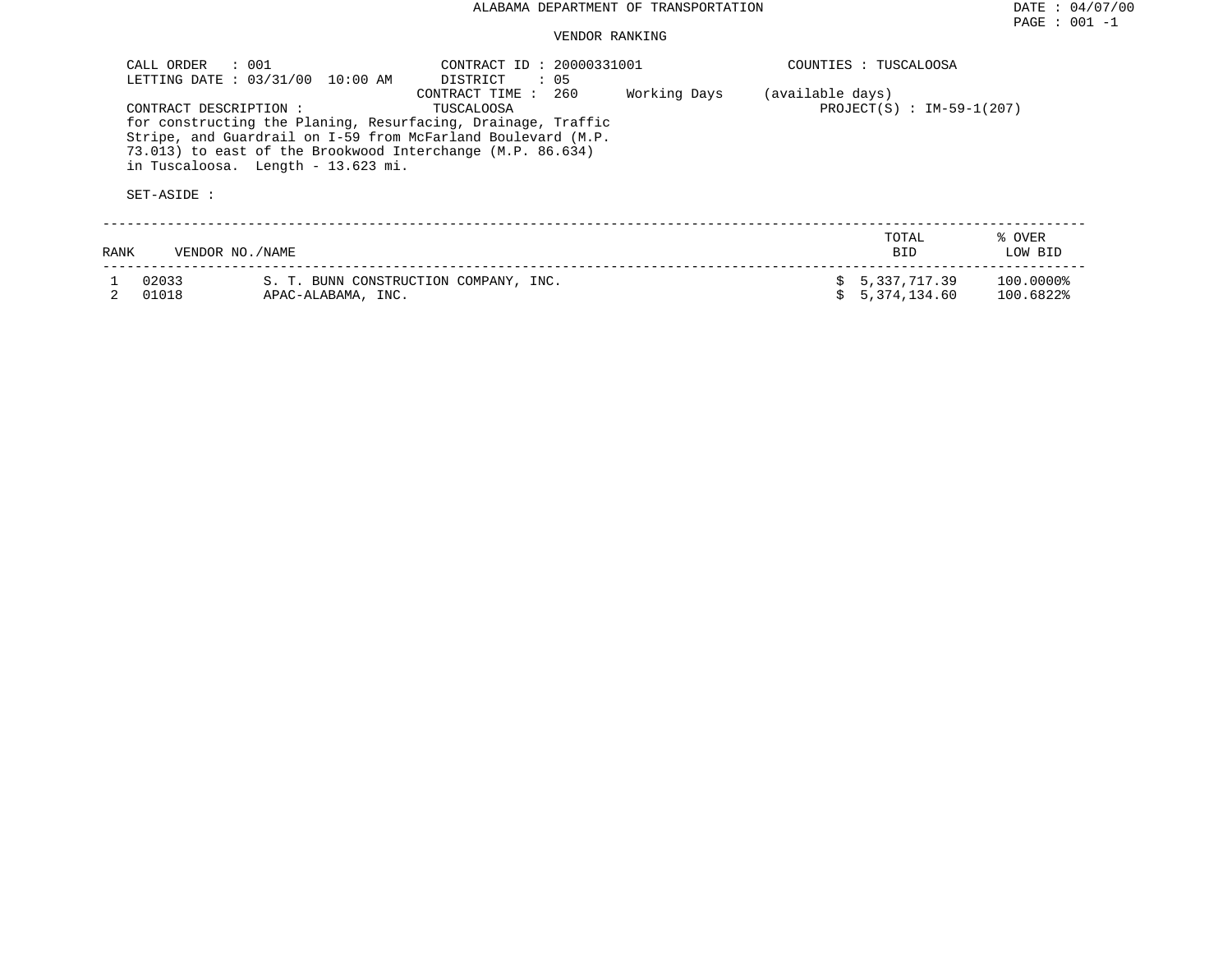| 001<br>ORDER<br>CALL                      | 20000331001<br>CONTRACT ID | TUSCALOOSA<br>COUNTIES<br>┘◡◡◡ |
|-------------------------------------------|----------------------------|--------------------------------|
| 03/31/00<br>$10:00$ AM<br>LETTING<br>DATE | DISTRICT<br>.              |                                |

|                                                                      |                 |      | $(1)$ 02033                                      |           | $(2)$ 01018  |           |            |        |
|----------------------------------------------------------------------|-----------------|------|--------------------------------------------------|-----------|--------------|-----------|------------|--------|
|                                                                      |                 |      | S. T. BUNN CONSTRUCTION CO.   APAC-ALABAMA, INC. |           |              |           |            |        |
| LINE NO / ITEM CODE / ALT                                            |                 |      |                                                  |           |              |           |            |        |
| ITEM DESCRIPTION<br>. _ _ _ _ _ _ _ _ _ _                            | OUANTITY        |      | UNIT PRICE                                       | AMOUNT    | UNIT PRICE   | AMOUNT    | UNIT PRICE | AMOUNT |
| SECTION 0001 Total                                                   |                 |      |                                                  |           |              |           |            |        |
| 0010 201C000                                                         |                 | LUMP | 257000.00000                                     | 257000.00 | 393985.00000 | 393985.00 |            |        |
| Clearing<br>0020 206D001                                             | 10100.000 LF    |      | 0.90000                                          | 9090.00   | 0.95000      | 9595.00   |            |        |
| Removing Guardrail                                                   |                 |      |                                                  |           |              |           |            |        |
| 0030 206D002                                                         | 1190.000 LF     |      | 5.00000                                          | 5950.00   | 3.40000      | 4046.00   |            |        |
| Removing Curb                                                        |                 |      |                                                  |           |              |           |            |        |
| 0040 206D007                                                         | 12848.000 LF    |      | 3.00000                                          | 38544.00  | 2,27000      | 29164.96  |            |        |
| Removing Concrete Flume                                              |                 |      |                                                  |           |              |           |            |        |
| 0050 206D011                                                         | 240.000 LF      |      | 2.50000                                          | 600.00    | 2.63000      | 631.20    |            |        |
| Removing Fence                                                       |                 |      |                                                  |           |              |           |            |        |
| 0060 206E000                                                         | 60.000 EACH     |      | 150.00000                                        | 9000.00   | 565.00000    | 33900.00  |            |        |
| Removing Headwalls                                                   |                 |      |                                                  |           |              |           |            |        |
| 0070 210A000                                                         | 2000.000 CYIP   |      | 7.50000                                          | 15000.00  | 6.00000      | 12000.00  |            |        |
| Unclassified Excavation                                              |                 |      |                                                  |           |              |           |            |        |
| 0080 210C000                                                         | 1500.000 CYIP   |      | 11.75000                                         | 17625.00  | 6.42000      | 9630.00   |            |        |
| Muck Excavation                                                      |                 |      | 7.00000                                          | 302050.00 | 6.15000      | 265372.50 |            |        |
| 0090 210D013<br>Borrow Excavation $(A-4(0))$ or Better)              | 43150.000 CYIP  |      |                                                  |           |              |           |            |        |
| 0100 212A000                                                         | 63.000 STA      |      | 10.00000                                         | 630.00    | 38.80000     | 2444.40   |            |        |
| Machine Grading Shoulders                                            |                 |      |                                                  |           |              |           |            |        |
| 0110 214A000                                                         | 515.000 CUYD    |      | 12.00000                                         | 6180.00   | 9.05000      | 4660.75   |            |        |
| Structure Excavation                                                 |                 |      |                                                  |           |              |           |            |        |
| 0120 214B001                                                         | 79.000 CUYD     |      | 35.00000                                         | 2765.00   | 20,00000     | 1580.00   |            |        |
| Foundation Backfill, Commercial                                      |                 |      |                                                  |           |              |           |            |        |
| 0130 301A012                                                         | 1020.000 SYCP   |      | 6.65000                                          | 6783.00   | 7.15000      | 7293.00   |            |        |
| Crushed Aggregate Base Course, Type B,                               |                 |      |                                                  |           |              |           |            |        |
| Plant Mixed, 6" Compacted Thickness                                  |                 |      |                                                  |           |              |           |            |        |
| 0140 301B040                                                         | 724.000 CYCP    |      | 20,00000                                         | 14480.00  | 11,00000     | 7964.00   |            |        |
| Soil Aggregate Base Course, Type A,                                  |                 |      |                                                  |           |              |           |            |        |
| Road Mixed                                                           |                 |      |                                                  |           |              |           |            |        |
| 0150 305B061                                                         | 1521.000 TCIP   |      | 20.00000                                         | 30420.00  | 14.15000     | 21522.15  |            |        |
| Coarse Aggregate, Section 801, No. 2<br>Stone, For Miscellaneous Use |                 |      |                                                  |           |              |           |            |        |
| 0160 401A000                                                         | 1020.000 SYCP   |      | 0.50000                                          | 510.00    | 0.70000      | 714.00    |            |        |
| Bituminous Treatment A                                               |                 |      |                                                  |           |              |           |            |        |
| 0170 405A000                                                         | 48200.000 GAL   |      | 0.95000                                          | 45790.00  | 0.95000      | 45790.00  |            |        |
| Tack Coat                                                            |                 |      |                                                  |           |              |           |            |        |
| 0180 408A051                                                         | 277496.000 SOYD |      | 0.48000                                          | 133198.08 | 0.48000      | 133198.08 |            |        |
| Planing Existing Pavement                                            |                 |      |                                                  |           |              |           |            |        |
| (Approximately 0.00" Thru 1.0" Thick)                                |                 |      |                                                  |           |              |           |            |        |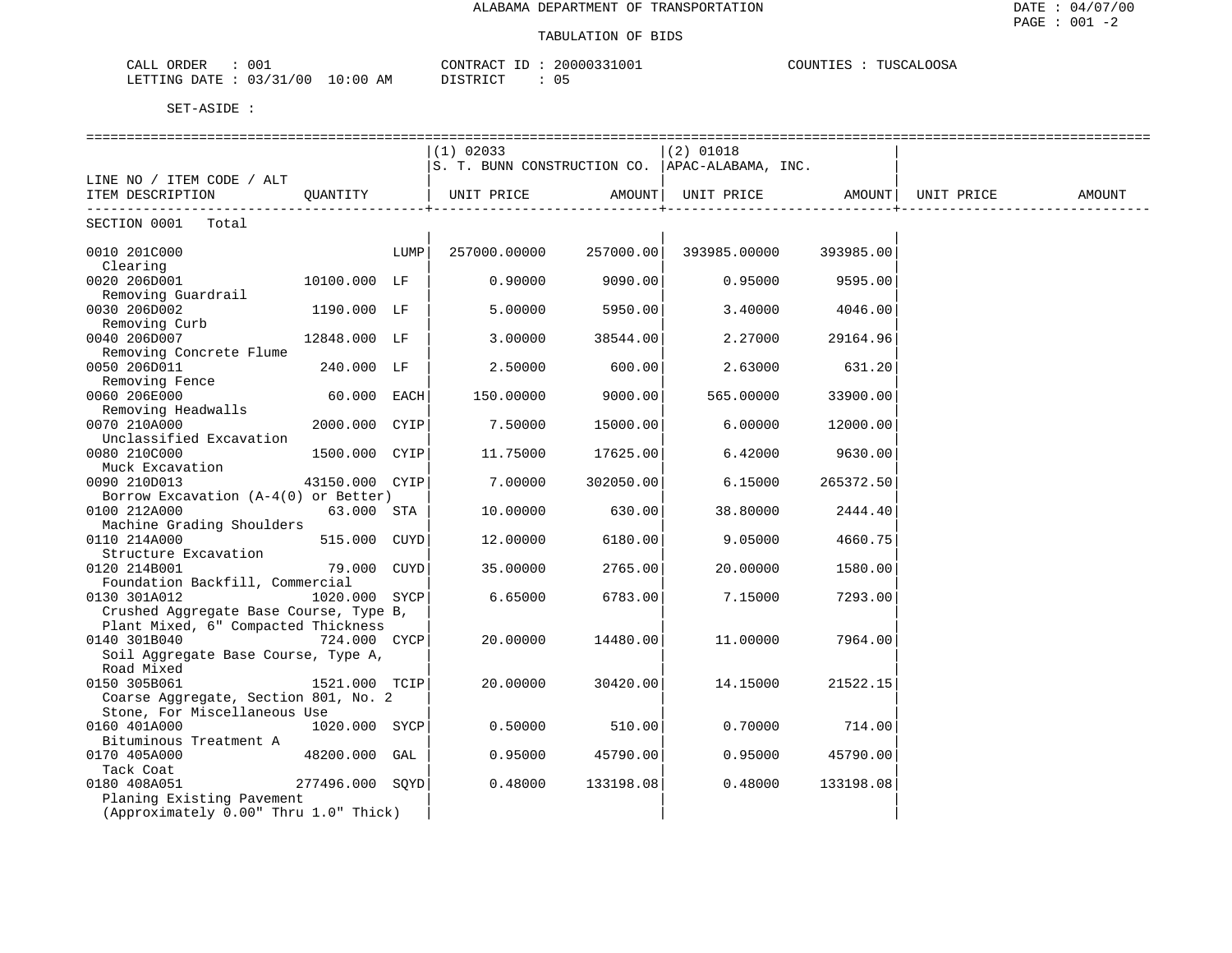| CALL ORDER                      | 001 | CONTRACT ID: 20000331001 |  | COUNTIES : TUSCALOOSA |  |
|---------------------------------|-----|--------------------------|--|-----------------------|--|
| LETTING DATE: 03/31/00 10:00 AM |     | DISTRICT                 |  |                       |  |

|                                                  |                 | $(1)$ 02033 |            | $(2)$ 01018                                     |            |            |        |
|--------------------------------------------------|-----------------|-------------|------------|-------------------------------------------------|------------|------------|--------|
|                                                  |                 |             |            | S. T. BUNN CONSTRUCTION CO.  APAC-ALABAMA, INC. |            |            |        |
| LINE NO / ITEM CODE / ALT                        |                 |             |            |                                                 |            |            |        |
| ITEM DESCRIPTION                                 | QUANTITY        | UNIT PRICE  | AMOUNT     | UNIT PRICE                                      | AMOUNT     | UNIT PRICE | AMOUNT |
| 0190 408A053                                     | 189333.000 SQYD | 0.92000     | 174186.36  | 0.50000                                         | 94666.50   |            |        |
| Planing Existing Pavement                        |                 |             |            |                                                 |            |            |        |
| (Approximately 2.10" Thru 3.0" Thick)            |                 |             |            |                                                 |            |            |        |
| 0200 410C000                                     | 1.000 EACH      | 10000.00000 | 10000.00   | 20350.00000                                     | 20350.00   |            |        |
| Contractor Retained Profilograph                 |                 |             |            |                                                 |            |            |        |
| 0210 410H000                                     | 1.000 EACH      | 50000.00000 | 50000.00   | 32438.00000                                     | 32438.00   |            |        |
| Material Remixing Device                         |                 |             |            |                                                 |            |            |        |
| 0220 424A240                                     | 8852.000 TON    | 28.20000    | 249626.40  | 32.12000                                        | 284326.24  |            |        |
| Superpave Bituminous Concrete Wearing            |                 |             |            |                                                 |            |            |        |
| Surface Layer, 1/2" Maximum Aggregate            |                 |             |            |                                                 |            |            |        |
| Size Mix, ESAL Range C                           |                 |             |            |                                                 |            |            |        |
| 0230 424A247                                     | 1000.000 TON    | 34.00000    | 34000.00   | 30.55000                                        | 30550.00   |            |        |
| Superpave Bituminous Concrete Wearing            |                 |             |            |                                                 |            |            |        |
| Surface Layer, Leveling, 3/4" Maximum            |                 |             |            |                                                 |            |            |        |
| Aggregate Size Mix, ESAL Range C<br>0240 424A300 | 4161.000 TON    | 36.60000    | 152292.60  | 34.55000                                        | 143762.55  |            |        |
| Superpave Bituminous Concrete Wearing            |                 |             |            |                                                 |            |            |        |
| Surface Layer, 1/2" Maximum Aggregate            |                 |             |            |                                                 |            |            |        |
| Size Mix, ESAL Range F                           |                 |             |            |                                                 |            |            |        |
| 0250 424A301                                     | 36575.000 TON   | 31.55000    | 1153941.25 | 34.00000                                        | 1243550.00 |            |        |
| Superpave Bituminous Concrete Wearing            |                 |             |            |                                                 |            |            |        |
| Surface Layer, 3/4" Maximum Aggregate            |                 |             |            |                                                 |            |            |        |
| Size Mix, ESAL Range F                           |                 |             |            |                                                 |            |            |        |
| 0260 424A307                                     | 1000.000 TON    | 32.00000    | 32000.00   | 30.65000                                        | 30650.00   |            |        |
| Superpave Bituminous Concrete Wearing            |                 |             |            |                                                 |            |            |        |
| Surface Layer, Leveling, 3/4" Maximum            |                 |             |            |                                                 |            |            |        |
| Aggregate Size Mix, ESAL Range F                 |                 |             |            |                                                 |            |            |        |
| 0270 424B321                                     | 20986.000 TON   | 28.30000    | 593903.80  | 29.50000                                        | 619087.00  |            |        |
| Superpave Bituminous Concrete Upper              |                 |             |            |                                                 |            |            |        |
| Binder Layer, 1" Maximum Aggregate Size          |                 |             |            |                                                 |            |            |        |
| Mix, ESAL Range F                                |                 |             |            |                                                 |            |            |        |
| 0280 424B325                                     | 1000.000 TON    | 48.00000    | 48000.00   | 34.75000                                        | 34750.00   |            |        |
| Superpave Bituminous Concrete Upper              |                 |             |            |                                                 |            |            |        |
| Binder Layer, Patching, 1" Maximum               |                 |             |            |                                                 |            |            |        |
| Aggregate Size Mix, ESAL Range F                 |                 |             |            |                                                 |            |            |        |
| 0290 424B326                                     | 1000.000 TON    | 53.00000    | 53000.00   | 53.65000                                        | 53650.00   |            |        |
| Superpave Bituminous Concrete Upper              |                 |             |            |                                                 |            |            |        |
| Binder Layer, Patching, 1 1/2" Maximum           |                 |             |            |                                                 |            |            |        |
| Aggregate Size Mix, ESAL Range F<br>0300 424B441 | 115,000 TON     | 34.00000    | 3910.00    | 31.44000                                        | 3615.60    |            |        |
| Superpave Bituminous Concrete Upper              |                 |             |            |                                                 |            |            |        |
| Binder Layer, 1" Maximum Aggregate Size          |                 |             |            |                                                 |            |            |        |
| Mix, ESAL Range C                                |                 |             |            |                                                 |            |            |        |
|                                                  |                 |             |            |                                                 |            |            |        |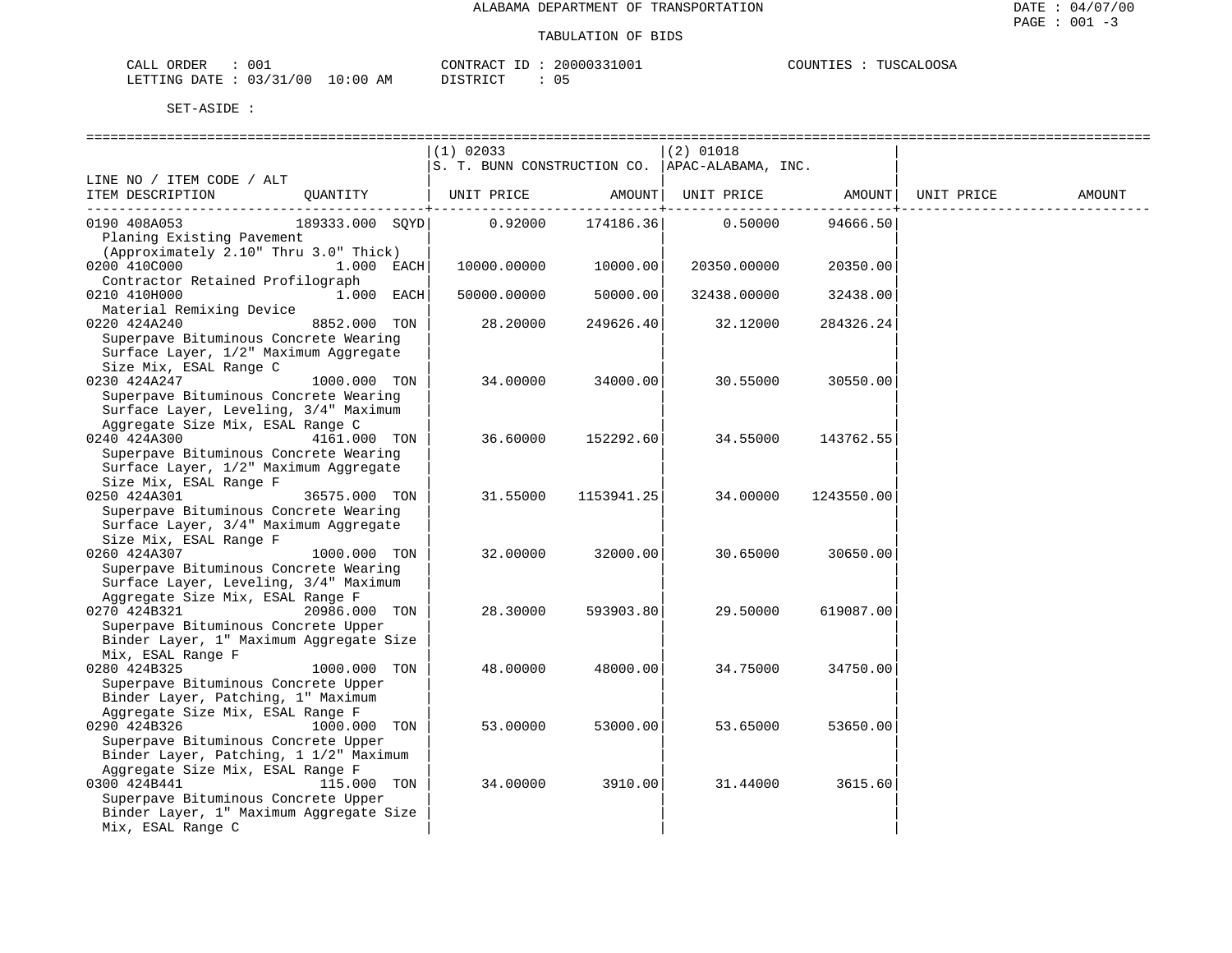| ORDER<br>CALL          | 001 |            | CONTRACT<br>ID        | 20000331001 | COUNTIES | TUSCALOOSA |
|------------------------|-----|------------|-----------------------|-------------|----------|------------|
| LETTING DATE: 03/31/00 |     | $10:00$ AM | DISTRICT<br>--------- |             |          |            |

|                                                                                     |               | $(1)$ 02033 |            | $(2)$ 01018<br>S. T. BUNN CONSTRUCTION CO.   APAC-ALABAMA, INC. |          |  |
|-------------------------------------------------------------------------------------|---------------|-------------|------------|-----------------------------------------------------------------|----------|--|
| LINE NO / ITEM CODE / ALT                                                           |               |             |            |                                                                 |          |  |
| ITEM DESCRIPTION QUANTITY   UNIT PRICE AMOUNT  UNIT PRICE AMOUNT  UNIT PRICE AMOUNT |               |             | ---------+ |                                                                 |          |  |
| 0310 424C300                                                                        | 505.000 TON   |             |            | 36.50000 18432.50 33.00000                                      | 16665.00 |  |
| Superpave Bituminous Concrete Base                                                  |               |             |            |                                                                 |          |  |
| Layer, 1" Maximum Aggregate Size Mix,                                               |               |             |            |                                                                 |          |  |
| ESAL Range F                                                                        |               |             |            |                                                                 |          |  |
| 0320 428C000 343600.000 LF                                                          |               | 0.14000     | 48104.00   | 0.13000                                                         | 44668.00 |  |
| Scoring Bituminous Pavement Surface By                                              |               |             |            |                                                                 |          |  |
| Cutting                                                                             |               |             |            |                                                                 |          |  |
| 0330 502A000<br>10026.000 LB                                                        |               | 1.00000     | 10026.00   | 0.61000 6115.86                                                 |          |  |
| Steel Reinforcement                                                                 |               |             |            |                                                                 |          |  |
| 80.000 CUYD<br>0340 524B011                                                         |               | 750.00000   | 60000.00   | 567.00000                                                       | 45360.00 |  |
| Culvert Concrete Extension (Cast In                                                 |               |             |            |                                                                 |          |  |
| Place)                                                                              |               |             |            |                                                                 |          |  |
| 0350 530A001                                                                        | 298.000 LF    | 22.50000    | 6705.00    | 36.50000                                                        | 10877.00 |  |
|                                                                                     |               |             |            |                                                                 |          |  |
| 18" Roadway Pipe (Class 3 R.C.)                                                     |               |             |            |                                                                 |          |  |
| 0360 530A002                                                                        | 330.000 LF    | 35.00000    | 11550.00   | 36.54000                                                        | 12058.20 |  |
| 24" Roadway Pipe (Class 3 R.C.)                                                     |               |             |            |                                                                 |          |  |
| 0370 530A006                                                                        | 38.000 LF     | 125.00000   | 4750.00    | 97.70000                                                        | 3712.60  |  |
| 48" Roadway Pipe (Class 3 R.C.)                                                     |               |             |            |                                                                 |          |  |
| 104.000 LF<br>0380 530A100                                                          |               | 35.00000    | 3640.00    | 33.55000                                                        | 3489.20  |  |
| 15" Roadway Pipe (Class 3 R.C.)                                                     |               |             |            |                                                                 |          |  |
| (Extension)                                                                         |               |             |            |                                                                 |          |  |
| 0390 530A102                                                                        | 286.000 LF    | 42.50000    | 12155.00   | 43.00000                                                        | 12298.00 |  |
| 24" Roadway Pipe (Class 3 R.C.)                                                     |               |             |            |                                                                 |          |  |
| (Extension)                                                                         |               |             |            |                                                                 |          |  |
| $60.000$ LF<br>0400 530A103                                                         |               | 60.00000    | 3600.00    | 78.00000                                                        | 4680.00  |  |
| 30" Roadway Pipe (Class 3 R.C.)                                                     |               |             |            |                                                                 |          |  |
| (Extension)                                                                         |               |             |            |                                                                 |          |  |
|                                                                                     | 32.000 LF     | 75.00000    |            | 68.60000                                                        | 2195.20  |  |
| 0410 530A104                                                                        |               |             | 2400.00    |                                                                 |          |  |
| 36" Roadway Pipe (Class 3 R.C.)                                                     |               |             |            |                                                                 |          |  |
| (Extension)                                                                         |               |             |            |                                                                 |          |  |
| 0420 530A105                                                                        | 104.000 LF    | 105.00000   | 10920.00   | 92.00000                                                        | 9568.00  |  |
| 42" Roadway Pipe (Class 3 R.C.)                                                     |               |             |            |                                                                 |          |  |
| (Extension)                                                                         |               |             |            |                                                                 |          |  |
| $64.000$ LF<br>0430 530A106                                                         |               | 130.00000   | 8320.00    | 109.80000                                                       | 7027.20  |  |
| 48" Roadway Pipe (Class 3 R.C.)                                                     |               |             |            |                                                                 |          |  |
| (Extension)                                                                         |               |             |            |                                                                 |          |  |
| 0440 530B011                                                                        | 16.000 LF     | 36.00000    | 576.00     | 44.25000                                                        | 708.00   |  |
| 18" Span, 11" Rise Roadway Pipe (Class                                              |               |             |            |                                                                 |          |  |
| 3 R.C.) (Extension)                                                                 |               |             |            |                                                                 |          |  |
| 0450 534A000                                                                        | $25.000$ EACH | 200.00000   | 5000.00    | 26.25000                                                        | 656.25   |  |
| Cleaning Pipe Underdrain Outlets                                                    |               |             |            |                                                                 |          |  |
|                                                                                     |               |             |            |                                                                 |          |  |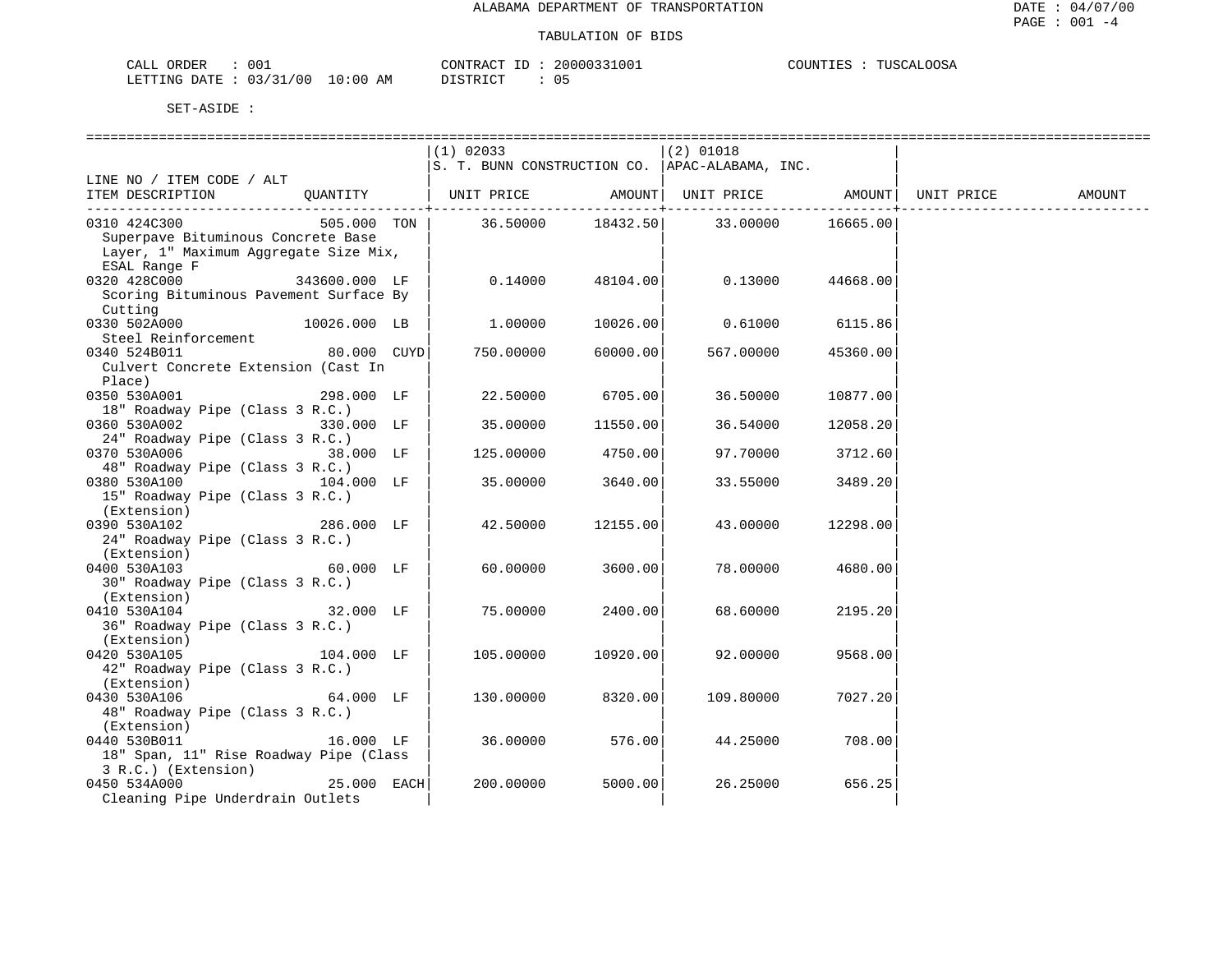| CALL ORDER                       | 001 |                  | CONTRACT ID: 20000331001 | COUNTIES<br>TUSCALOOSA |
|----------------------------------|-----|------------------|--------------------------|------------------------|
| LETTING DATE : 03/31/00 10:00 AM |     | יחי היה דרי<br>. |                          |                        |

|                                         |              |            | (1) 02033            |                | (2) 01018                                        |                  |            |        |
|-----------------------------------------|--------------|------------|----------------------|----------------|--------------------------------------------------|------------------|------------|--------|
|                                         |              |            |                      |                | S. T. BUNN CONSTRUCTION CO.   APAC-ALABAMA, INC. |                  |            |        |
| LINE NO / ITEM CODE / ALT               |              |            |                      |                |                                                  |                  |            |        |
| ITEM DESCRIPTION                        | QUANTITY     |            | UNIT PRICE AMOUNT    |                | UNIT PRICE AMOUNT                                |                  | UNIT PRICE | AMOUNT |
|                                         |              |            |                      | ------------+- |                                                  |                  |            |        |
| 0460 600A000                            |              | LUMP       | 81000.00000          | 81000.00       | 15855.00000                                      | 15855.00         |            |        |
| Mobilization                            |              |            |                      |                |                                                  |                  |            |        |
| 0470 601A000                            | $1.000$ EACH |            | $5000.00000$ 5000.00 |                | 10400.00000 10400.00                             |                  |            |        |
| Furnishing Base, Soil And Structure     |              |            |                      |                |                                                  |                  |            |        |
| Laboratories                            |              |            |                      |                |                                                  |                  |            |        |
| 0480 605B002                            | $1.000$ EACH |            | 2000.00000           | 2000.00        | 270.00000                                        | 270.00           |            |        |
| Special Underdrain Outlet, Type C       |              |            |                      |                |                                                  |                  |            |        |
| 0490 606A001                            | 160.000 LF   |            | 12.00000             | 1920.00        |                                                  | 10.65000 1704.00 |            |        |
| 8" Underdrain Pipe                      |              |            |                      |                |                                                  |                  |            |        |
| 0500 610C000                            | 20.000 TON   |            | 30.00000             | 600.00         | 28.00000                                         | 560.00           |            |        |
| Loose Riprap, Class 1                   |              |            |                      |                |                                                  |                  |            |        |
| 0510 614A000                            | 712.000 CUYD |            | 210.00000            | 149520.00      | 183.75000                                        | 130830.00        |            |        |
| Slope Paving                            |              |            |                      |                |                                                  |                  |            |        |
| 0520 619A001                            | 13.000 EACH  |            | 500.00000            | 6500.00        | 577.50000                                        | 7507.50          |            |        |
| 15" Roadway Pipe End Treatment, Class 1 |              |            |                      |                |                                                  |                  |            |        |
| 0530 619A002                            |              | 5.000 EACH | 500.00000            | 2500.00        | 787.50000                                        | 3937.50          |            |        |
| 18" Roadway Pipe End Treatment, Class 1 |              |            |                      |                |                                                  |                  |            |        |
| 0540 619A003                            | 24.000 EACH  |            |                      |                |                                                  | 22680.00         |            |        |
| 24" Roadway Pipe End Treatment, Class 1 |              |            | 550.00000            | 13200.00       | 945.00000                                        |                  |            |        |
|                                         | 4.000 EACH   |            |                      |                |                                                  |                  |            |        |
| 0550 619A004                            |              |            | 750.00000            | 3000.00        | 1260.00000                                       | 5040.00          |            |        |
| 30" Roadway Pipe End Treatment, Class 1 |              |            |                      |                |                                                  |                  |            |        |
| 0560 619A055                            | 2.000 EACH   |            | 1300.00000           | 2600.00        | 1942.50000                                       | 3885.00          |            |        |
| 36" Roadway Pipe End Treatment, Class 2 |              |            |                      |                |                                                  |                  |            |        |
| 0570 619A056 7.000 EACH                 |              |            | 1450.00000           | 10150.00       | 2520.00000                                       | 17640.00         |            |        |
| 42" Roadway Pipe End Treatment, Class 2 |              |            |                      |                |                                                  |                  |            |        |
| 0580 619A057                            | 6.000 EACH   |            | 1750.00000           | 10500.00       | 2730.00000                                       | 16380.00         |            |        |
| 48" Roadway Pipe End Treatment, Class 2 |              |            |                      |                |                                                  |                  |            |        |
| 0590 619B015                            | $2.000$ EACH |            | 500.00000            | 1000.00        | 525.00000                                        | 1050.00          |            |        |
| 18" Span, 11" Rise Roadway Pipe End     |              |            |                      |                |                                                  |                  |            |        |
| Treatment, Class 1                      |              |            |                      |                |                                                  |                  |            |        |
| 22.000 CUYD<br>0600 620A000             |              |            | 700.00000            | 15400.00       | 630.00000                                        | 13860.00         |            |        |
| Minor Structure Concrete                |              |            |                      |                |                                                  |                  |            |        |
| 0610 621A000                            | 3.000 EACH   |            | 2000.00000           | 6000.00        | 1575.00000                                       | 4725.00          |            |        |
| Junction Boxes, Type 1, 1P Or 5         |              |            |                      |                |                                                  |                  |            |        |
| 0620 621A001                            | 1.000 EACH   |            | 2000.00000           | 2000.00        | 1575.00000                                       | 1575.00          |            |        |
| Junction Boxes, Type 1, 2P Or 5         |              |            |                      |                |                                                  |                  |            |        |
| 0630 621B001                            | $1.000$ EACH |            | 550.00000            | 550.00         | 525.00000                                        | 525.00           |            |        |
| Junction Box Units, Type 1, 2P Or 5     |              |            |                      |                |                                                  |                  |            |        |
| 0640 621C002                            | $5.000$ EACH |            | 1750.00000           | 8750.00        | 2100.00000                                       | 10500.00         |            |        |
| Inlets, Type C, P1 Or P3                |              |            |                      |                |                                                  |                  |            |        |
| 0650 621C006                            | $1.000$ EACH |            | 4000.00000           | 4000.00        | 5880.00000                                       | 5880.00          |            |        |
| Inlets, Type KL                         |              |            |                      |                |                                                  |                  |            |        |
|                                         |              |            |                      |                |                                                  |                  |            |        |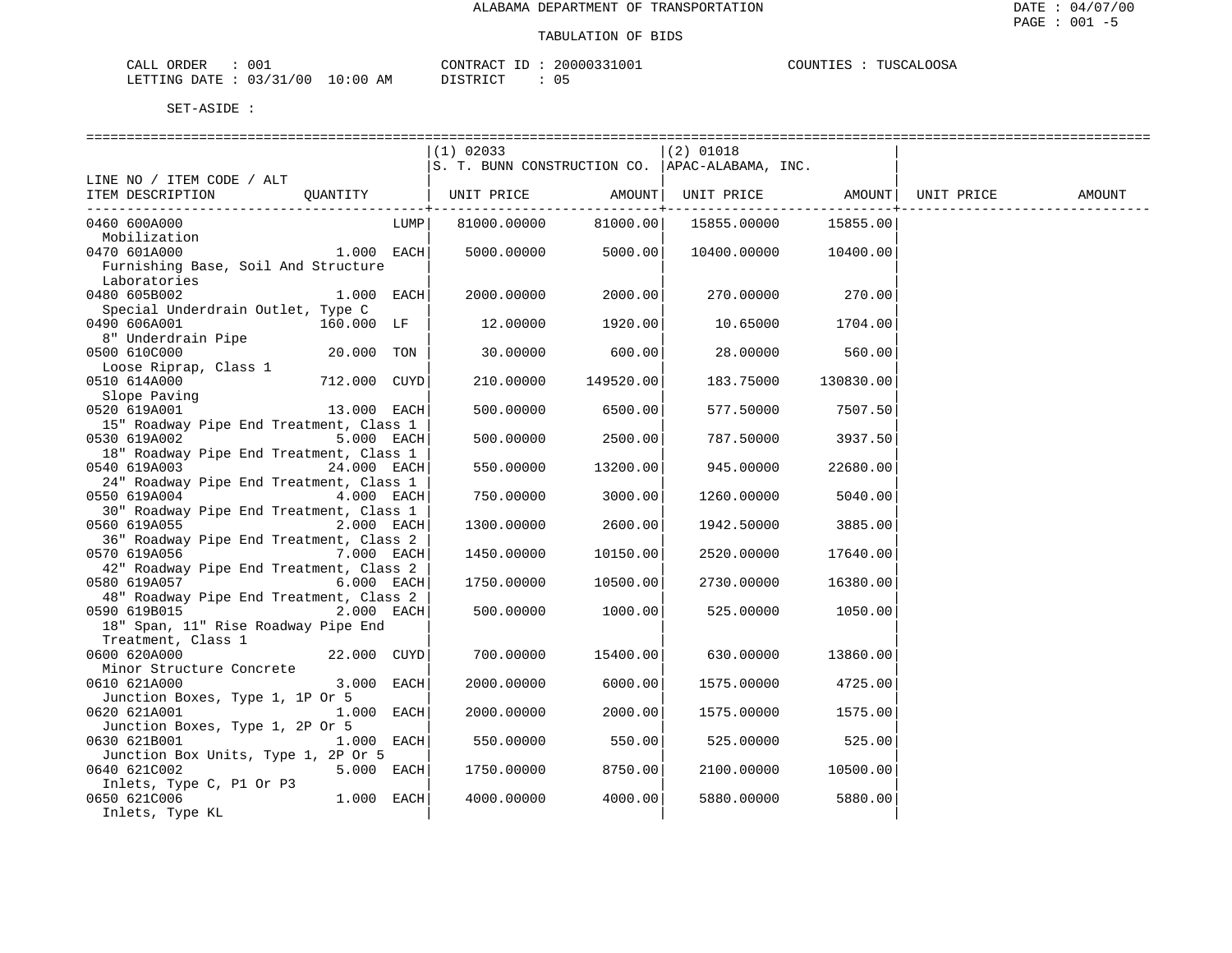| ORDER<br>CALL   | 001            |                   | <b>CONTRAL</b> | <sup>7</sup> 00. | .ററ.ട<br>COUNT I<br>TIISCAL.<br>- 그 모습<br>ாரர்கள |
|-----------------|----------------|-------------------|----------------|------------------|--------------------------------------------------|
| DATE<br>LETTING | 03/31/00<br>ັບ | 10:00<br>AM<br>__ | יחי הדסידת     | ັັ               |                                                  |

|                                                       |                | $(1)$ 02033                                      |           | $(2)$ 01018                  |           |        |
|-------------------------------------------------------|----------------|--------------------------------------------------|-----------|------------------------------|-----------|--------|
|                                                       |                | S. T. BUNN CONSTRUCTION CO.   APAC-ALABAMA, INC. |           |                              |           |        |
| LINE NO / ITEM CODE / ALT                             |                |                                                  |           |                              |           |        |
| ITEM DESCRIPTION                                      |                | QUANTITY   UNIT PRICE AMOUNT                     |           | UNIT PRICE AMOUNT UNIT PRICE |           | AMOUNT |
|                                                       |                |                                                  |           |                              |           |        |
| 0660 621C020                                          | 15.000 EACH    | 1850.00000                                       | 27750.00  | 1890.00000                   | 28350.00  |        |
| Inlets, Type Y                                        |                |                                                  |           |                              |           |        |
| 0670 621D006                                          | 3.000 EACH     | 750.00000                                        | 2250.00   | 630.00000                    | 1890.00   |        |
| Inlet Units, Type KL                                  |                |                                                  |           |                              |           |        |
| 0680 621D019                                          | 8.000 EACH     | 350.00000                                        | 2800.00   | 525.00000                    | 4200.00   |        |
| Inlet Units, Type Y                                   |                |                                                  |           |                              |           |        |
| 0690 623A001                                          | 300.000 LF     | 16.00000                                         | 4800.00   | 25.20000                     | 7560.00   |        |
| Concrete Gutter (Valley)                              |                |                                                  |           |                              |           |        |
| 0700 630A000<br>Steel Beam Guardrail, Class A, Type 1 | 8000.000 LF    | 10.25000                                         | 82000.00  | 10.75000                     | 86000.00  |        |
| 0710 630A032                                          | 938.000 LF     | 11,00000                                         | 10318.00  | 11.55000                     | 10833.90  |        |
| Steel Beam Guardrail, Class A, Type 1                 |                |                                                  |           |                              |           |        |
| $(8'-0"$ Posts)                                       |                |                                                  |           |                              |           |        |
| 0720 630C001                                          | 34.000 EACH    | 650.00000                                        | 22100.00  | 682.50000                    | 23205.00  |        |
| Guardrail End Anchor, Type 8                          |                |                                                  |           |                              |           |        |
| 0730 630C044                                          | 2.000 EACH     | 4700.00000                                       | 9400.00   | 4935.00000                   | 9870.00   |        |
| Guardrail End Anchor, Type 21                         |                |                                                  |           |                              |           |        |
| 0740 630C050                                          | 24.000 EACH    | 1850.00000                                       | 44400.00  | 1942.50000                   | 46620.00  |        |
| Guardrail End Anchor, Type 20 Series                  |                |                                                  |           |                              |           |        |
| 0750 630C055                                          | 16.000 EACH    | 650.00000                                        | 10400.00  | 682.50000                    | 10920.00  |        |
| Guardrail End Anchor, Type 2A (Retrofit)              |                |                                                  |           |                              |           |        |
| 0760 630C070                                          | 53.000 EACH    | 1085.00000                                       | 57505.00  | 1139.25000                   | 60380.25  |        |
| Guardrail End Anchor, Type 10 Series                  |                |                                                  |           |                              |           |        |
| 0770 635A001                                          | 175.000 LF     | 14.00000                                         | 2450.00   | 14.70000                     | 2572.50   |        |
| Woven Wire Fence (Metal Posts)                        |                |                                                  |           |                              |           |        |
| 0780 650A000                                          | 12500.000 CYIP | 9.00000                                          | 112500.00 | 8.00000                      | 100000.00 |        |
| Topsoil                                               |                |                                                  |           |                              |           |        |
| 0790 651B000                                          | 50.000 TON     | 100.00000                                        | 5000.00   | 42.00000                     | 2100.00   |        |
| Agricultural Limestone<br>0800 652A054                | 10.000 ACRE    | 425.00000                                        | 4250.00   | 630.00000                    | 6300.00   |        |
| Seeding (Mix 2A)                                      |                |                                                  |           |                              |           |        |
| 0810 652A056                                          | 20.000 ACRE    | 425.00000                                        | 8500.00   | 682.50000                    | 13650.00  |        |
| Seeding (Mix 2E)                                      |                |                                                  |           |                              |           |        |
| 0820 652B053                                          | 5.000 ACRE     | 500.00000                                        | 2500.00   | 525.00000                    | 2625.00   |        |
| Temporary Seeding (Mix 2AT)                           |                |                                                  |           |                              |           |        |
| 0830 652D054                                          | 5.000 ACRE     | 400.00000                                        | 2000.00   | 630.00000                    | 3150.00   |        |
| Seeding In Stubble (Mix 2A)                           |                |                                                  |           |                              |           |        |
| 0840 654A001                                          | 5521.000 SQYD  | 3.00000                                          | 16563.00  | 3.65000                      | 20151.65  |        |
| Solid Sodding (Bermuda)                               |                |                                                  |           |                              |           |        |
| 0850 656A000                                          | 15.000 ACRE    | 425.00000                                        | 6375.00   | 420.00000                    | 6300.00   |        |
| Mulching, Class A, Type 1                             |                |                                                  |           |                              |           |        |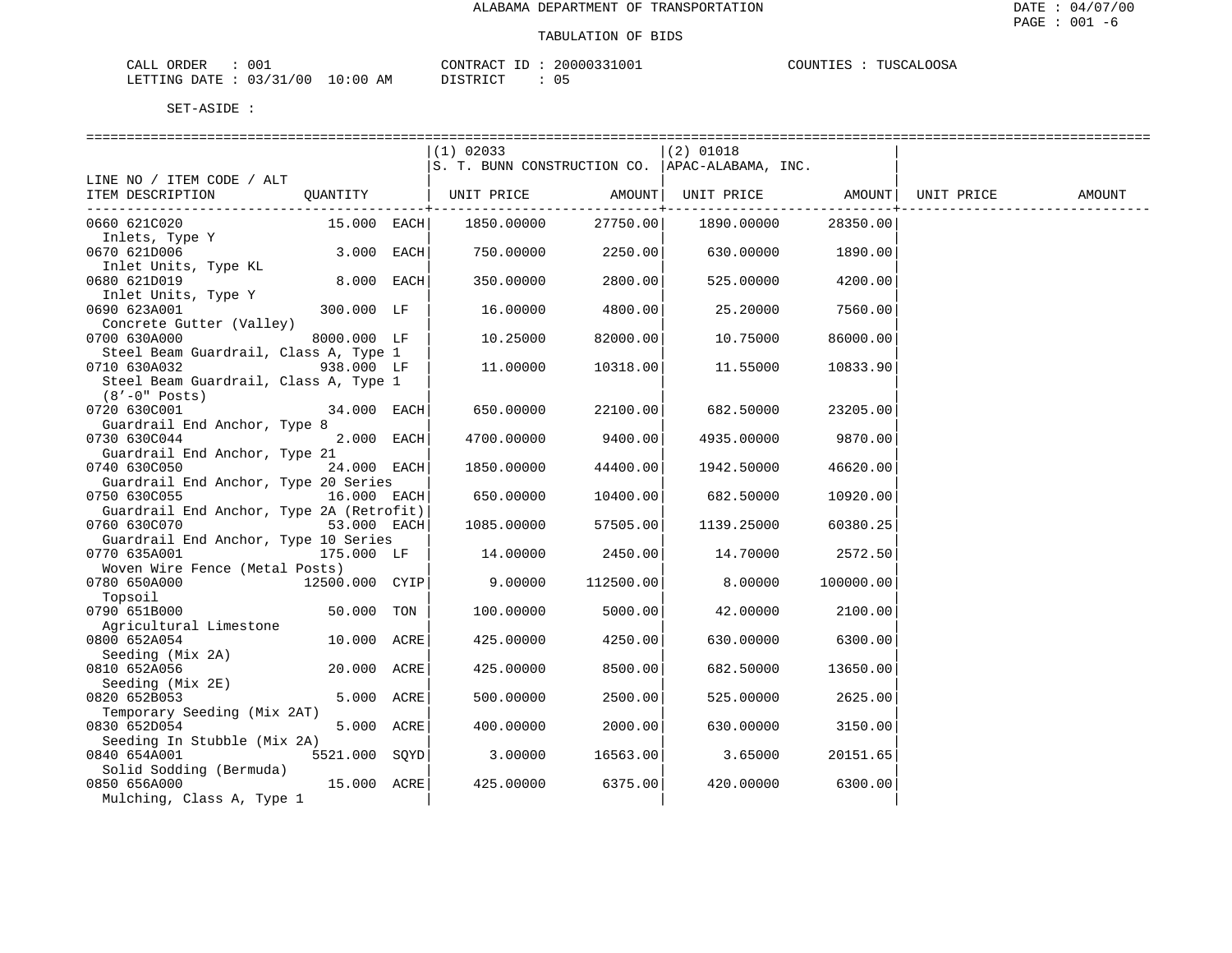| CALL<br>ORDER | 001      |             | CONTRACT                  | 20000331001 | COUNTIES<br>TIISCAL<br>.00SA |
|---------------|----------|-------------|---------------------------|-------------|------------------------------|
| LETTING DATE  | 03/31/00 | 10:00<br>AM | ידת דפידים דרי<br>1 J J J | 05          |                              |

|                                                         |                   |      | $(1)$ 02033                                    |                | $(2)$ 01018       |                 |            |        |
|---------------------------------------------------------|-------------------|------|------------------------------------------------|----------------|-------------------|-----------------|------------|--------|
|                                                         |                   |      | S. T. BUNN CONSTRUCTION CO. APAC-ALABAMA, INC. |                |                   |                 |            |        |
| LINE NO / ITEM CODE / ALT                               |                   |      |                                                |                |                   |                 |            |        |
| ITEM DESCRIPTION                                        | OUANTITY          |      | UNIT PRICE AMOUNT                              | -------------+ | UNIT PRICE AMOUNT | --------------+ | UNIT PRICE | AMOUNT |
| 0860 656A001                                            | $20.000$ ACRE     |      | 450.00000                                      | 9000.00        | 472.50000         | 9450.00         |            |        |
| Mulching, Class A, Type 2                               |                   |      |                                                |                |                   |                 |            |        |
| 0870 665A000                                            | 5.000 ACRE        |      | 250.00000                                      | 1250.00        | 420.00000         | 2100.00         |            |        |
| Temporary Seeding                                       |                   |      |                                                |                |                   |                 |            |        |
| 0880 665B000                                            | 5.000 ACRE        |      | 250.00000                                      | 1250.00        | 420.00000         | 2100.00         |            |        |
| Temporary Mulching<br>0890 665F000                      | 2500.000 EACH     |      | 5.00000                                        | 12500.00       | 4.35000           | 10875.00        |            |        |
| Hay Bales                                               |                   |      |                                                |                |                   |                 |            |        |
| 0900 6651000                                            | 500.000 TON       |      | 35.00000                                       | 17500.00       | 23.40000          | 11700.00        |            |        |
| Temporary Riprap, Class 2                               |                   |      |                                                |                |                   |                 |            |        |
| 0910 665J000                                            | 60000.000 LF      |      | 4.50000                                        | 270000.00      | 2.90000           | 174000.00       |            |        |
| Silt Fence, Type A                                      |                   |      |                                                |                |                   |                 |            |        |
| 0920 665K000                                            | $2000.000$ $CUYD$ |      | 35.00000                                       | 70000.00       | 6.15000           | 12300.00        |            |        |
| Drainage Sump Excavation                                |                   |      |                                                |                |                   |                 |            |        |
| 0930 666A001                                            | 25.000 ACRE       |      | 10.00000                                       | 250.00         | 42.00000          | 1050.00         |            |        |
| Pest Control Treatment                                  |                   |      |                                                |                |                   |                 |            |        |
| 0940 680A000                                            |                   | LUMP | 10000.00000                                    | 10000.00       | 24150.00000       | 24150.00        |            |        |
| Engineering Controls<br>0950 701C002                    | 58.000 MILE       |      | 340.00000                                      | 19720.00       | 357.00000         | 20706.00        |            |        |
| Broken Temporary Traffic Stripe (Paint)                 |                   |      |                                                |                |                   |                 |            |        |
| 0960 701C003                                            | 97.000 MILE       |      | 380.00000                                      | 36860.00       | 399.00000         | 38703.00        |            |        |
| Solid Temporary Traffic Stripe (Paint)                  |                   |      |                                                |                |                   |                 |            |        |
| 0970 701D007                                            | 1.000 MILE        |      | 1200.00000                                     | 1200.00        | 1260.00000        | 1260.00         |            |        |
| Solid Traffic Stripe Removed (Paint)                    |                   |      |                                                |                |                   |                 |            |        |
| 0980 701D008                                            | 1.000 MILE        |      | 1300.00000                                     | 1300.00        | 1365.00000        | 1365.00         |            |        |
| Solid Traffic Stripe Removed (Plastic)                  |                   |      |                                                |                |                   |                 |            |        |
| 0990 701D014                                            | 1.000 MILE        |      | 1000.00000                                     | 1000.00        | 1050.00000        | 1050.00         |            |        |
| Broken Traffic Stripe Removed (Paint)                   |                   |      |                                                |                |                   |                 |            |        |
| 1000 701D015<br>Broken Traffic Stripe Removed (Plastic) | 1.000 MILE        |      | 1000.00000                                     | 1000.00        | 1050.00000        | 1050.00         |            |        |
| 1010 701G121                                            | 1894.000 LF       |      | 1,40000                                        | 2651.60        | 1.47000           | 2784.18         |            |        |
| Broken White, Class 3W, Type A Traffic                  |                   |      |                                                |                |                   |                 |            |        |
| Stripe (6" Wide)                                        |                   |      |                                                |                |                   |                 |            |        |
| 1020 701G125                                            | 1894.000 LF       |      | 5.20000                                        | 9848.80        | 5.46000           | 10341.24        |            |        |
| Solid White, Class 3W, Type A Traffic                   |                   |      |                                                |                |                   |                 |            |        |
| Stripe (6" Wide)                                        |                   |      |                                                |                |                   |                 |            |        |
| 1030 701G133                                            | 1894.000 LF       |      | 5.60000                                        | 10606.40       | 5.88000           | 11136.72        |            |        |
| Solid Yellow, Class 3W, Type A Traffic                  |                   |      |                                                |                |                   |                 |            |        |
| Stripe (6" Wide)                                        |                   |      |                                                |                |                   |                 |            |        |
| 1040 702A007                                            | 1.000 MILE        |      | 2000.00000                                     | 2000.00        | 2100.00000        | 2100.00         |            |        |
| Broken Yellow, Inverted Profile Traffic                 |                   |      |                                                |                |                   |                 |            |        |
| Stripe (6" Wide)                                        |                   |      |                                                |                |                   |                 |            |        |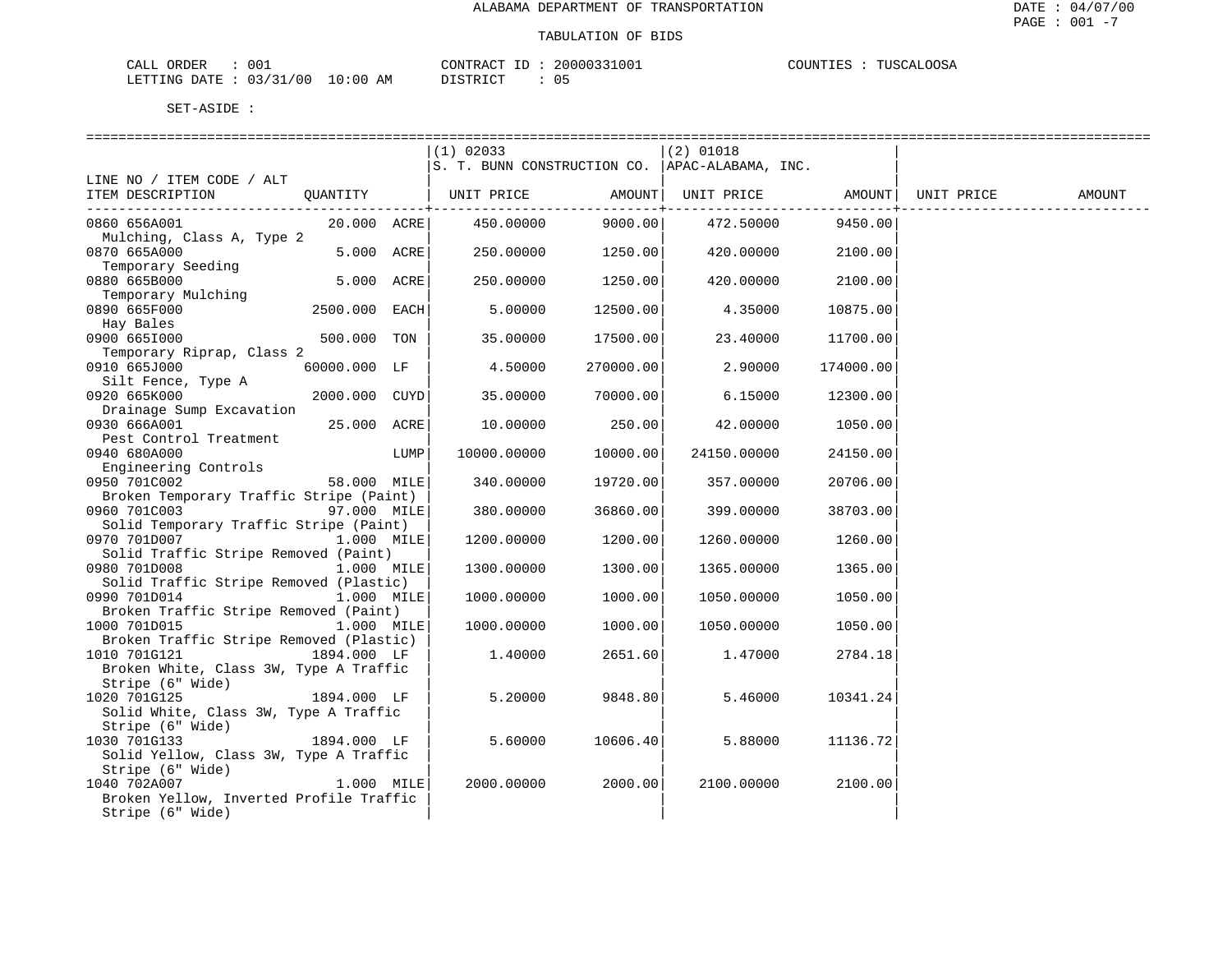| CALL ORDER                       | 001 |                  | CONTRACT ID: 20000331001 | COUNTIES<br>TUSCALOOSA |
|----------------------------------|-----|------------------|--------------------------|------------------------|
| LETTING DATE : 03/31/00 10:00 AM |     | יחי היה דרי<br>. |                          |                        |

|                                                    |                 |      | $(1)$ 02033                                           |                             | $(2)$ 01018 |                |            |        |
|----------------------------------------------------|-----------------|------|-------------------------------------------------------|-----------------------------|-------------|----------------|------------|--------|
|                                                    |                 |      | $ S.$ T. BUNN CONSTRUCTION CO. $ $ APAC-ALABAMA, INC. |                             |             |                |            |        |
| LINE NO / ITEM CODE / ALT                          |                 |      |                                                       |                             |             |                |            |        |
| ITEM DESCRIPTION                                   |                 |      |                                                       |                             |             |                | UNIT PRICE | AMOUNT |
|                                                    |                 |      |                                                       | . _ _ _ _ _ _ _ _ _ _ _ _ + |             |                |            |        |
| 1050 702A008                                       | 34.000 MILE     |      | 3700.00000 125800.00                                  |                             | 3885.00000  | 132090.00      |            |        |
| Solid White, Inverted Profile Traffic              |                 |      |                                                       |                             |             |                |            |        |
| Stripe (6" Wide)                                   |                 |      |                                                       |                             |             |                |            |        |
| 1060 702A009 33.000 MILE                           |                 |      | 3700.00000 122100.00                                  |                             | 3885.00000  | 128205.00      |            |        |
| Solid Yellow, Inverted Profile Traffic             |                 |      |                                                       |                             |             |                |            |        |
| Stripe (6" Wide)                                   |                 |      |                                                       |                             |             |                |            |        |
| 1070 702A010                                       | 29.000 MILE     |      | 1850.00000                                            | 53650.00                    | 1942.50000  | 56332.50       |            |        |
| Broken White, Inverted Profile Traffic             |                 |      |                                                       |                             |             |                |            |        |
| Stripe (6" Wide)                                   |                 |      |                                                       |                             |             |                |            |        |
| 1080 702B001 12000.000 LF                          |                 |      | 1.50000                                               | 18000.00                    | 1.57000     | 18840.00       |            |        |
| Dotted Inverted Profile Traffic Stripe             |                 |      |                                                       |                             |             |                |            |        |
| (6" Wide)                                          |                 |      |                                                       |                             |             |                |            |        |
| $15000.000$ SQFT<br>1090 703A002                   |                 |      | 2.50000                                               | 37500.00                    | 2.62000     | 39300.00       |            |        |
| Traffic Control Markings, Class 2, Type            |                 |      |                                                       |                             |             |                |            |        |
| A                                                  |                 |      |                                                       |                             |             |                |            |        |
| 1100 703B002                                       | 176.000 SQFT    |      |                                                       | $3.00000$ $528.00$          |             | 3.15000 554.40 |            |        |
| Traffic Control Legends, Class 2, Type A           |                 |      |                                                       |                             |             |                |            |        |
| 15000.000 SOFT                                     |                 |      |                                                       |                             |             |                |            |        |
| 1110 703D001<br>Temporary Traffic Control Markings |                 |      | 1,30000                                               | 19500.00                    | 1.36000     | 20400.00       |            |        |
|                                                    |                 |      |                                                       |                             |             |                |            |        |
| 1120 705A030                                       | $1220.000$ EACH |      | 5.20000                                               | 6344.00                     | 5.46000     | 6661.20        |            |        |
| Pavement Markers, Class A-H, Type 2-C              |                 |      |                                                       |                             |             |                |            |        |
| 1200.000 EACH<br>1130 705A031                      |                 |      | 5.00000                                               | 6000.00                     | 5.25000     | 6300.00        |            |        |
| Pavement Markers, Class A-H, Type 1-A              |                 |      |                                                       |                             |             |                |            |        |
| 1140 705A032 380.000 EACH                          |                 |      | 5.00000                                               | 1900.00                     | 5.25000     | 1995.00        |            |        |
| Pavement Markers, Class A-H, Type 1-B              |                 |      |                                                       |                             |             |                |            |        |
| $38.000$ EACH<br>1150 705A037                      |                 |      | 5.20000                                               | 197.60                      | 5.46000     | 207.48         |            |        |
| Pavement Markers, Class A-H, Type 2-D              |                 |      |                                                       |                             |             |                |            |        |
| 751.000 SOFT<br>1160 740B000                       |                 |      | 11.00000                                              | 8261.00                     | 8.90000     | 6683.90        |            |        |
| Construction Signs                                 |                 |      |                                                       |                             |             |                |            |        |
| 1170 740C000                                       | 73.000 SOFT     |      | 15.00000                                              | 1095.00                     | 10.00000    | 730.00         |            |        |
| Special Construction Signs                         |                 |      |                                                       |                             |             |                |            |        |
| $500.000$ EACH<br>1180 740D000                     |                 |      | 40.00000                                              | 20000.00                    | 26.25000    | 13125.00       |            |        |
| Channelizing Drums                                 |                 |      |                                                       |                             |             |                |            |        |
| 1190 741C010                                       | 2.000 EACH      |      | 2500.00000                                            | 5000.00                     | 5670.00000  | 11340.00       |            |        |
| Portable Sequential Arrow And Chevron              |                 |      |                                                       |                             |             |                |            |        |
| Sign Unit                                          |                 |      |                                                       |                             |             |                |            |        |
| $4.000$ EACH<br>1200 742A001                       |                 |      | 4000.00000                                            | 16000.00                    | 28875.00000 | 115500.00      |            |        |
| Portable Changeable Message Signs, Type            |                 |      |                                                       |                             |             |                |            |        |
| 2                                                  |                 |      |                                                       |                             |             |                |            |        |
| 1210 998A000                                       |                 | LUMP | 0.00000                                               | 0.00                        | 1.24000     | 1.24           |            |        |
| Construction Fuel (Maximum Bid Limited             |                 |      |                                                       |                             |             |                |            |        |
| To $$238,000.00)$                                  |                 |      |                                                       |                             |             |                |            |        |
|                                                    |                 |      |                                                       |                             |             |                |            |        |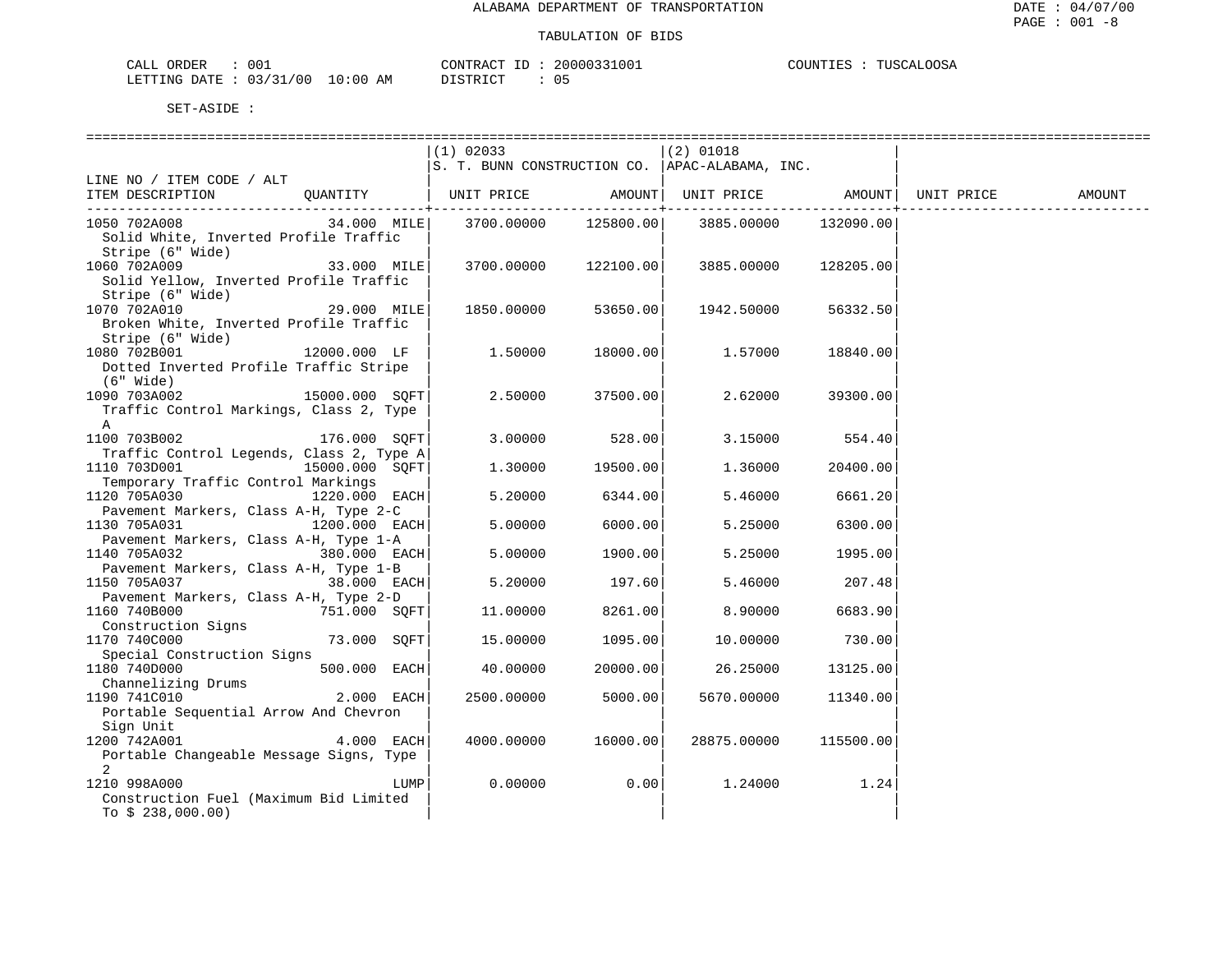#### TABULATION OF BIDS

| 001<br>CALL<br>ORDER        |             | CONTRACT<br>H. | 20000331001    | COUNTIES<br>.00SA<br>$\blacksquare$ . THSCLAT |
|-----------------------------|-------------|----------------|----------------|-----------------------------------------------|
| 03/31/00<br>LETTING<br>DATE | 10:00<br>AM | DISTRICT       | 0 <sub>5</sub> |                                               |

| LINE NO / ITEM CODE / ALT                          |          |      | $(1)$ 02033<br>S. T. BUNN CONSTRUCTION CO. |                 | $(2)$ 01018<br>APAC-ALABAMA, INC. |                 |            |        |
|----------------------------------------------------|----------|------|--------------------------------------------|-----------------|-----------------------------------|-----------------|------------|--------|
| ITEM DESCRIPTION                                   | OUANTITY |      | UNIT PRICE                                 | AMOUNT          | UNIT PRICE                        | AMOUNT          | UNIT PRICE | AMOUNT |
| 1220 999 000<br>Trainee Hours At 80 Cents Per Hour | 1500.000 | HOUR | 0.80000                                    | 1200.00         | 0.80000                           | 1200.00         |            |        |
| SECTION TOTALS                                     |          |      |                                            | \$5,337,717.39  |                                   | \$5,374,134.60] |            |        |
| CONTRACT TOTALS                                    |          |      |                                            | \$5,337,717.39] |                                   | \$5,374,134.60  |            |        |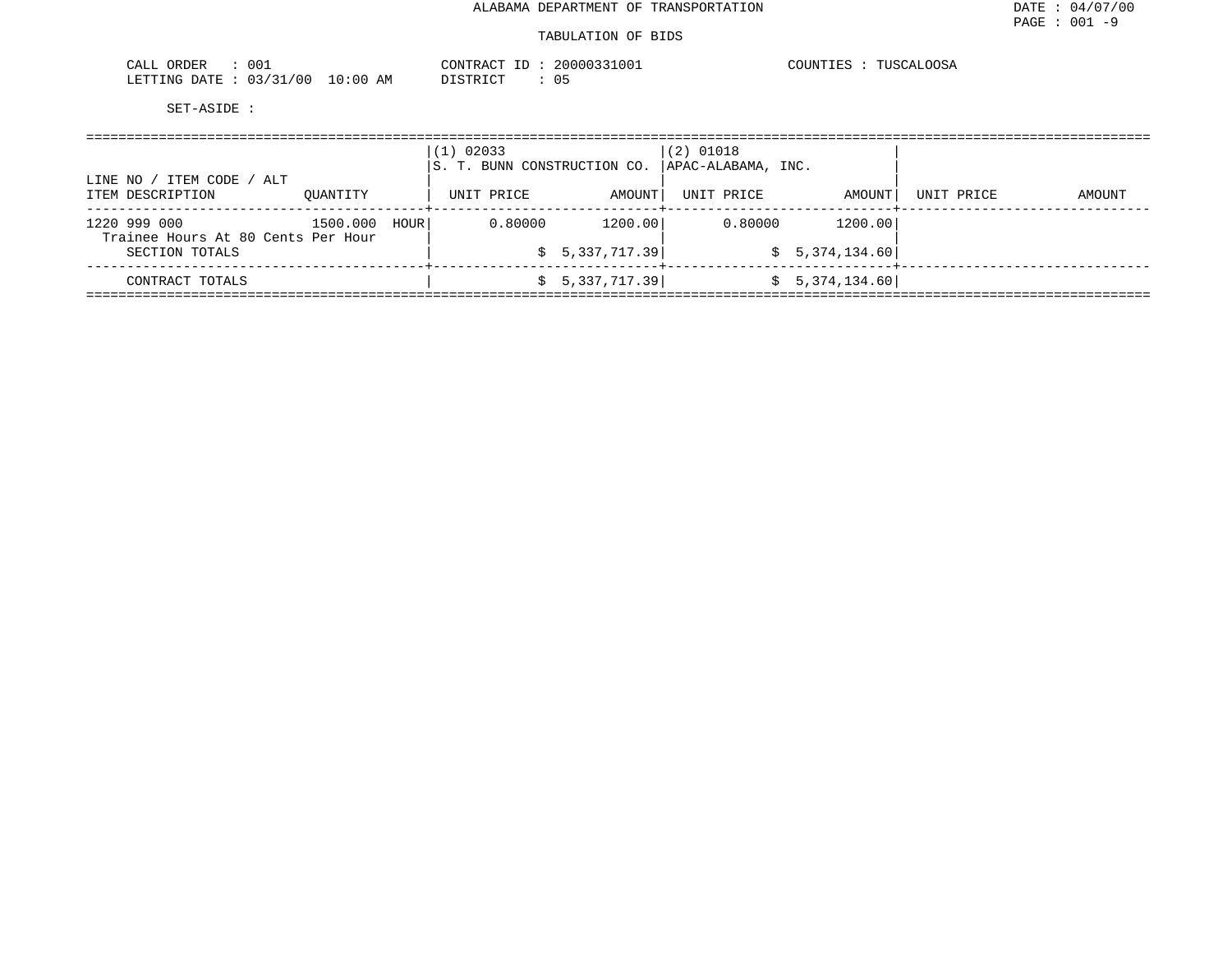# VENDOR RANKING

|      | $\therefore$ 002<br>CALL ORDER                                       | LETTING DATE : 03/31/00 10:00 AM | CONTRACT ID: 20000331002<br>DISTRICT<br>: 06                                                                                                                                                                                                                                    |              | COUNTIES : BUTLER                               |           |
|------|----------------------------------------------------------------------|----------------------------------|---------------------------------------------------------------------------------------------------------------------------------------------------------------------------------------------------------------------------------------------------------------------------------|--------------|-------------------------------------------------|-----------|
|      | CONTRACT DESCRIPTION :<br>Georgiana. Length 8.890 mi.<br>SET-ASIDE : |                                  | CONTRACT TIME : 300<br>RURAL<br>for constructing the Concrete Pavement Rubblization, Bridge<br>Raisings, Resurfacing and Traffic Stripe on I-65 from the<br>north end of the Sepulga River Bridge (MP 105.6) to the<br>south end of the Panther Creek Bridge (MP 114.5) west of | Working Days | (available days)<br>PROJECT(S) : $IM-65-1(220)$ |           |
|      |                                                                      |                                  |                                                                                                                                                                                                                                                                                 |              | TOTAL                                           | % OVER    |
| RANK | VENDOR NO./NAME                                                      |                                  |                                                                                                                                                                                                                                                                                 |              | BID                                             | LOW BID   |
|      | 13008                                                                | MOBILE ASPHALT COMPANY, LLC      |                                                                                                                                                                                                                                                                                 |              | \$13,965,688.72                                 | 100.0000% |
| 2    | 01018                                                                | APAC-ALABAMA, INC.               |                                                                                                                                                                                                                                                                                 |              | \$14,732,861.04                                 | 105.4932% |
|      | 03001                                                                | CLARK CONSTRUCTION COMPANY, INC. |                                                                                                                                                                                                                                                                                 |              | \$14,764,178.53                                 | 105.7175% |
| 4    | 01053                                                                | ANDERSON COLUMBIA CO., INC.      |                                                                                                                                                                                                                                                                                 |              | \$15,029,197.69                                 | 107.6151% |
| 5.   | 04026                                                                | D & J CONSTRUCTION CO., INC.     |                                                                                                                                                                                                                                                                                 |              | \$18,179,538.68                                 | 130.1728% |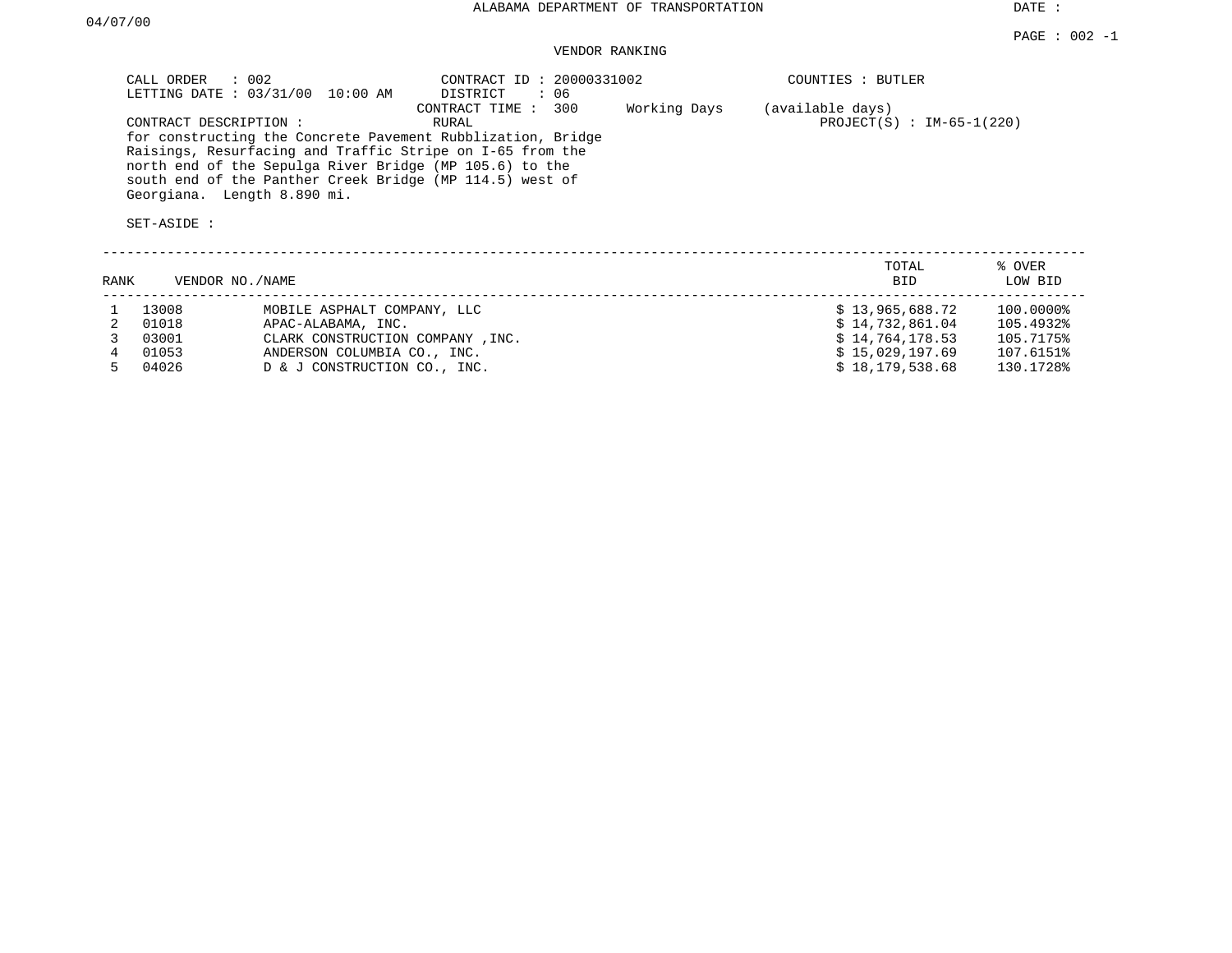| 002<br>ORDER<br>لىلطات                                                |          | CONTR.<br>$\sim$<br>، د ، | 002<br>$\sim$ $\sim$ | <b>BUTLEF</b><br>'' ''<br>J Pa P |
|-----------------------------------------------------------------------|----------|---------------------------|----------------------|----------------------------------|
| $\sim$ $\sim$<br>00<br>.ETTTNG<br>־יד∆רו<br>≽ ו<br>, , ,<br>---<br>__ | АM<br>11 | TAT<br>.                  | Uб                   |                                  |

|                                                                                                      |      | $(1)$ 13008 |           | $(2)$ 01018<br>MOBILE ASPHALT COMPANY, LLC  APAC-ALABAMA, INC. |           | (3) 03001<br>CLARK CONSTRUCTION CO., INC. |           |  |
|------------------------------------------------------------------------------------------------------|------|-------------|-----------|----------------------------------------------------------------|-----------|-------------------------------------------|-----------|--|
| LINE NO / ITEM CODE / ALT                                                                            |      |             |           |                                                                |           |                                           |           |  |
| ITEM DESCRIPTION<br>OUANTITY                                                                         |      | UNIT PRICE  | AMOUNT    | UNIT PRICE AMOUNT UNIT PRICE                                   |           |                                           | AMOUNT    |  |
| SECTION 0001<br>Total                                                                                |      |             |           |                                                                |           |                                           |           |  |
| 0010 201A000<br>Clearing & Grubbing (Approximately 11<br>Acres)                                      | LUMP | 10500.00000 | 10500.00  | 11000.00000                                                    | 11000.00  | 75000.00000                               | 75000.00  |  |
| 0020 201C000<br>Clearing                                                                             | LUMP | 73250.00000 | 73250.00  | 100000.00000                                                   | 100000.00 | 185000.00000                              | 185000.00 |  |
| 0030 206C001<br>8082.000                                                                             | SOYD | 4.90000     | 39601.80  | 5.00000                                                        | 40410.00  | 15.00000                                  | 121230.00 |  |
| Removing Concrete Pavement<br>0040 206C003<br>2981.000                                               | SOYD | 2.60000     | 7750.60   | 3.35000                                                        | 9986.35   | 7.00000                                   | 20867.00  |  |
| Removing Concrete Flumes<br>0050 206C013<br>107.000                                                  | SOYD | 78.50000    | 8399.50   | 75.00000                                                       | 8025.00   | 50.00000                                  | 5350.00   |  |
| Removing Bridge End Slab<br>0060 206D000<br>28.000 LF                                                |      | 16.90000    | 473.201   | 29.19000                                                       | 817.32    | 10.00000                                  | 280.00    |  |
| Removing Pipe<br>0070 206D001<br>15528.000 LF                                                        |      | 1,00000     | 15528.00  | 1.05000                                                        | 16304.40  | 1,50000                                   | 23292.00  |  |
| Removing Guardrail<br>0080 206D011<br>2500.000 LF                                                    |      | 4.90000     | 12250.00  | 2.00000                                                        | 5000.00   | 4.00000                                   | 10000.00  |  |
| Removing Fence<br>0090 206E000<br>58.000 EACH                                                        |      | 222.50000   | 12905.00  | 250.00000                                                      | 14500.00  | 200.00000                                 | 11600.00  |  |
| Removing Headwalls<br>0100 206E001<br>12.000                                                         | EACH | 271.90000   | 3262.80   | 250.00000                                                      | 3000.00   | 75.00000                                  | 900.00    |  |
| Removing Inlets<br>0110 206E008<br>100.000 EACH                                                      |      | 84.10000    | 8410.00   | 85,00000                                                       | 8500.00   | 100.00000                                 | 10000.00  |  |
| Removing Guardrail End Anchor (All Type)<br>0120 206E042<br>76.000 EACH<br>Removing Inlets (Partial) |      | 271.90000   | 20664.40  | 500.00000                                                      | 38000.00  | 100.00000                                 | 7600.00   |  |
| 0130 206E068<br>2.000 EACH                                                                           |      | 4970.60000  | 9941.20   | 4750.00000                                                     | 9500.00   | 2500.00000                                | 5000.00   |  |
| Removing Concrete Pavement Lug (Partial)<br>1796.000 CYIP<br>0140 210A000<br>Unclassified Excavation |      | 4.20000     | 7543.20   | 8.00000                                                        | 14368.00  | 4.25000                                   | 7633.00   |  |
| 0150 210D000<br>90262.000<br>Borrow Excavation                                                       | CYIP | 6.20000     | 559624.40 | 5.25000                                                        | 473875.50 | 6.10000                                   | 550598.20 |  |
| 0160 214A000<br>2098.000 CUYD<br>Structure Excavation                                                |      | 7.90000     | 16574.20  | 6.50000                                                        | 13637.00  | 8,00000                                   | 16784.00  |  |
| 0170 214B001<br>653.000                                                                              | CUYD | 35.60000    | 23246.80  | 38.00000                                                       | 24814.00  | 35.00000                                  | 22855.00  |  |
| Foundation Backfill, Commercial<br>0180 306E000<br>1.000 EACH<br>State Retained Portable Nuclear     |      | 6457.00000  | 6457.00   | 6157.02000                                                     | 6157.02   | 10000.00000                               | 10000.00  |  |
| Moisture-Density Testing Device<br>(Includes Disposal of Existing Device)                            |      |             |           |                                                                |           |                                           |           |  |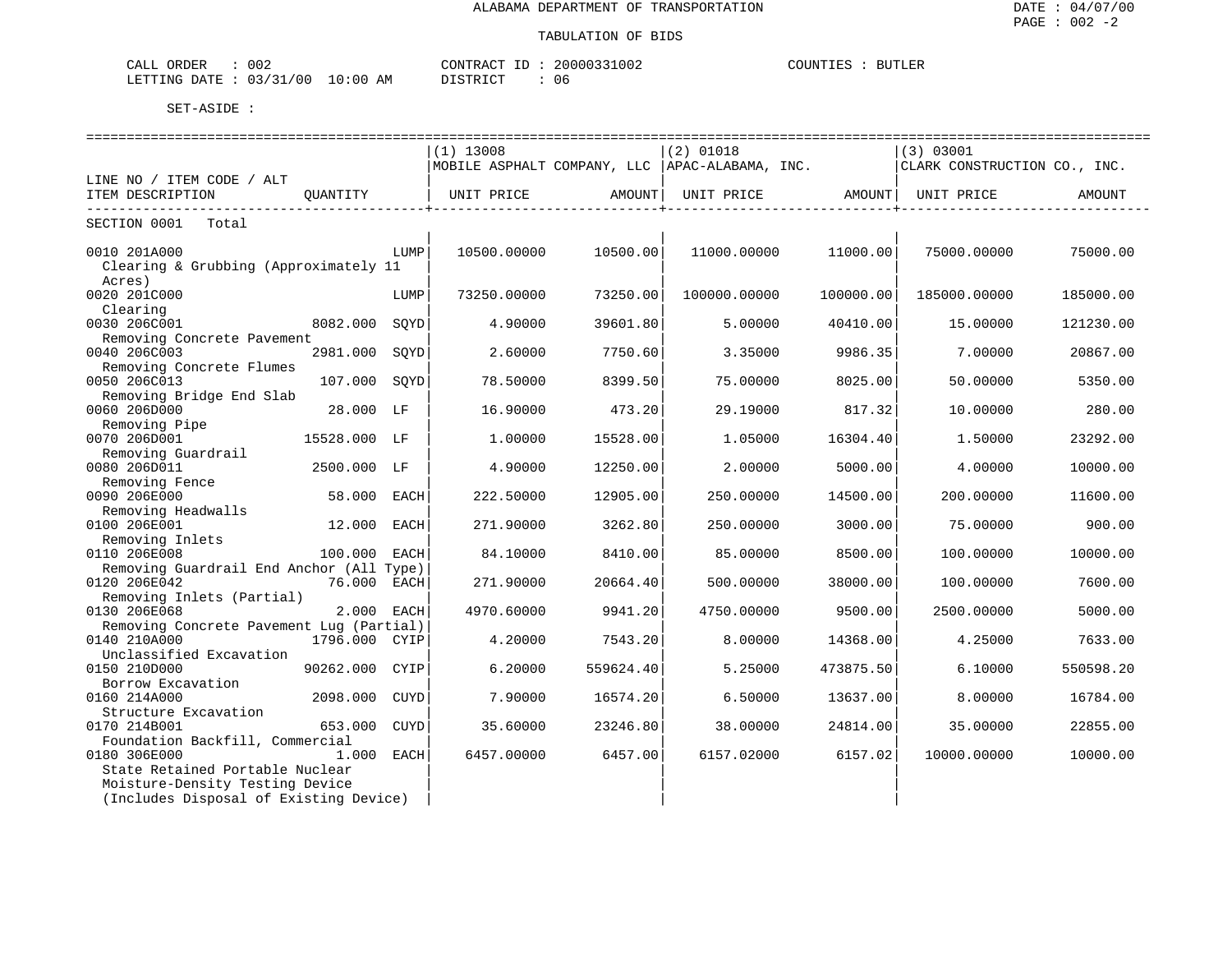| CALL ORDER                       | 002 | CONTRACT ID : |  | 20000331002 | COUNTIES | <b>BUTLER</b> |
|----------------------------------|-----|---------------|--|-------------|----------|---------------|
| LETTING DATE : 03/31/00 10:00 AM |     | DISTRICT      |  | 06          |          |               |

|                                                                   | $(1)$ 13008                                      | $(2)$ 01018                    | (3) 03001                    |
|-------------------------------------------------------------------|--------------------------------------------------|--------------------------------|------------------------------|
|                                                                   | MOBILE ASPHALT COMPANY, LLC   APAC-ALABAMA, INC. |                                | CLARK CONSTRUCTION CO., INC. |
| LINE NO / ITEM CODE / ALT                                         |                                                  |                                |                              |
| ITEM DESCRIPTION<br>QUANTITY                                      | UNIT PRICE                                       | AMOUNT<br>UNIT PRICE<br>AMOUNT | UNIT PRICE<br>AMOUNT         |
| 0190 401A000<br>247566.000 SYCP                                   | 0.31000<br>76745.46                              | 0.38000<br>94075.08            | 0.70000<br>173296.20         |
| Bituminous Treatment A                                            |                                                  |                                |                              |
| 0200 405A000<br>49915.000<br>GAL                                  | 0.94000<br>46920.10                              | 1.62000<br>80862.30            | 0.65000<br>32444.75          |
| Tack Coat                                                         |                                                  |                                |                              |
| 0210 408A052<br>29434.000 SY                                      | 0.64000<br>18837.76                              | 0.74000<br>21781.16            | 0.50000<br>14717.00          |
| Planing Existing Pavement                                         |                                                  |                                |                              |
| (Approximately 1.10" Thru 2.0" Thick)                             |                                                  |                                |                              |
| 0220 408A053<br>2566.000 SOYD                                     | 1.80000                                          | 4618.80<br>0.81000<br>2078.46  | 1,00000<br>2566.00           |
| Planing Existing Pavement                                         |                                                  |                                |                              |
| (Approximately 2.10" Thru 3.0" Thick)                             |                                                  |                                |                              |
| 0230 410C000<br>1.000 EACH<br>Contractor Retained Profilograph    | 17610.10000<br>17610.10                          | 583.83000<br>583.83            | 10000.00000<br>10000.00      |
| 0240 410H000<br>1.000 EACH                                        | 75000.00<br>75000.00000                          | 200000.00000<br>200000.00      | 200000.00000<br>200000.00    |
| Material Remixing Device                                          |                                                  |                                |                              |
| 0250 420A011<br>9939.000 TON                                      | 53.00000<br>526767.00                            | 50.00000<br>496950.00          | 50.00000<br>496950.00        |
| Polymer Modified Open Graded Friction                             |                                                  |                                |                              |
| Course, Mix 2                                                     |                                                  |                                |                              |
| 0260 424A241<br>7823.000 TON                                      | 35.00000<br>273805.00                            | 37.25000<br>291406.75          | 31.00000<br>242513.00        |
| Superpave Bituminous Concrete Wearing                             |                                                  |                                |                              |
| Surface Layer, 3/4" Maximum Aggregate                             |                                                  |                                |                              |
| Size Mix, ESAL Range C                                            |                                                  |                                |                              |
| 0270 424A300<br>382.000 TON                                       | 35.00000<br>13370.00                             | 37.25000<br>14229.50           | 60.00000<br>22920.00         |
| Superpave Bituminous Concrete Wearing                             |                                                  |                                |                              |
| Surface Layer, 1/2" Maximum Aggregate<br>Size Mix, ESAL Range F   |                                                  |                                |                              |
| 0280 424A301<br>25915.000 TON                                     | 36.50000<br>945897.50                            | 38.50000<br>997727.50          | 33.00000<br>855195.00        |
| Superpave Bituminous Concrete Wearing                             |                                                  |                                |                              |
| Surface Layer, 3/4" Maximum Aggregate                             |                                                  |                                |                              |
| Size Mix, ESAL Range F                                            |                                                  |                                |                              |
| 0290 424A304<br>50.000 TON                                        | 72.00000<br>3600.00                              | 100.00000<br>5000.00           | 100.00000<br>5000.00         |
| Superpave Bituminous Concrete Wearing                             |                                                  |                                |                              |
| Surface Layer, Patching, 3/4" Maximum                             |                                                  |                                |                              |
| Aggregate Size Mix, ESAL Range F                                  |                                                  |                                |                              |
| 0300 424A307<br>100.000 TON                                       | 37.90000                                         | 3790.00<br>54.00000<br>5400.00 | 100.00000<br>10000.00        |
| Superpave Bituminous Concrete Wearing                             |                                                  |                                |                              |
| Surface Layer, Leveling, 3/4" Maximum                             |                                                  |                                |                              |
| Aggregate Size Mix, ESAL Range F<br>0310 424B321<br>59429.000 TON | 36.00000<br>2139444.00                           | 34.50000<br>2050300.50         | 30,00000<br>1782870.00       |
| Superpave Bituminous Concrete Upper                               |                                                  |                                |                              |
| Binder Layer, 1" Maximum Aggregate Size                           |                                                  |                                |                              |
| Mix, ESAL Range F                                                 |                                                  |                                |                              |
|                                                                   |                                                  |                                |                              |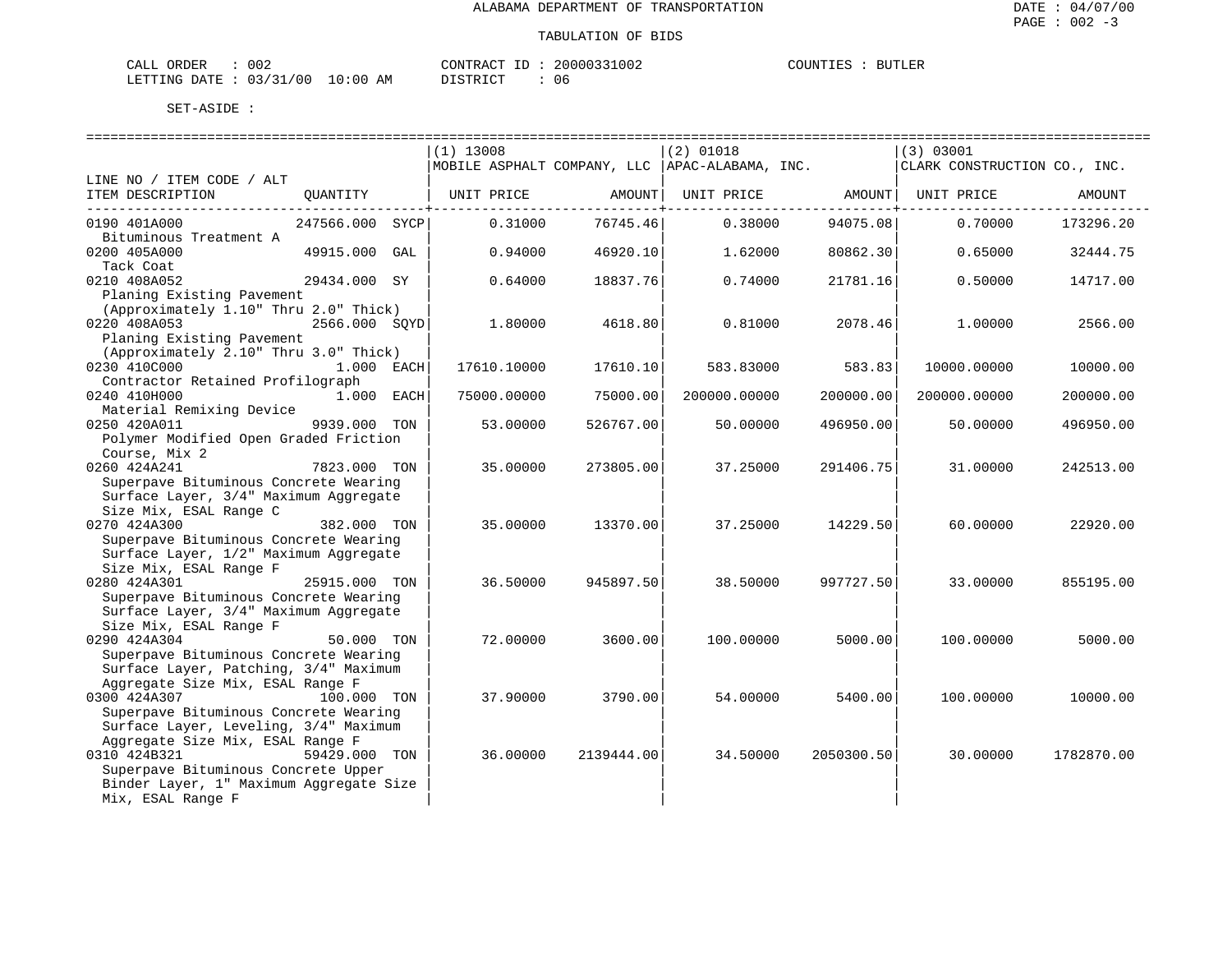| CALL<br>ORDER          | 002 |             | CONTRACT ID               | 20000331002 | COUNTIES | <b>BUTLER</b> |
|------------------------|-----|-------------|---------------------------|-------------|----------|---------------|
| LETTING DATE: 03/31/00 |     | 10:00<br>ΑM | DI STR TAT<br>. - - - - - | 06          |          |               |

|                                          |               |      | ----------------------------- |            | ==============================                  |            | ================================== |            |
|------------------------------------------|---------------|------|-------------------------------|------------|-------------------------------------------------|------------|------------------------------------|------------|
|                                          |               |      | $(1)$ 13008                   |            | $(2)$ 01018                                     |            | (3) 03001                          |            |
|                                          |               |      |                               |            | MOBILE ASPHALT COMPANY, LLC  APAC-ALABAMA, INC. |            | CLARK CONSTRUCTION CO., INC.       |            |
| LINE NO / ITEM CODE / ALT                |               |      |                               |            |                                                 |            |                                    |            |
| ITEM DESCRIPTION                         | OUANTITY      |      | UNIT PRICE                    | AMOUNT     | UNIT PRICE AMOUNT UNIT PRICE                    |            |                                    | AMOUNT     |
| 0320 424B441                             | 14679.000 TON |      | 30.00000                      | 440370.00  | 32.00000                                        | 469728.00  | 32.00000                           | 469728.00  |
| Superpave Bituminous Concrete Upper      |               |      |                               |            |                                                 |            |                                    |            |
| Binder Layer, 1" Maximum Aggregate Size  |               |      |                               |            |                                                 |            |                                    |            |
| Mix, ESAL Range C                        |               |      |                               |            |                                                 |            |                                    |            |
| 0330 424B449                             | 7592.000 TON  |      | 30.00000                      | 227760.00  | 35.00000                                        | 265720.00  | 31.00000                           | 235352.00  |
| Superpave Bituminous Concrete Upper      |               |      |                               |            |                                                 |            |                                    |            |
| Binder Layer, Leveling, 1" Max           |               |      |                               |            |                                                 |            |                                    |            |
| Aggregate Size Mix, ESAL Range C         |               |      |                               |            |                                                 |            |                                    |            |
| 0340 424B542                             | 26956,000 TON |      | 32.20000                      | 867983.20  | 33,00000                                        | 889548.00  | 30,00000                           | 808680.00  |
| Superpave Bituminous Concrete Lower      |               |      |                               |            |                                                 |            |                                    |            |
| Binder Layer, 1 1/2" Maximim Aggregate   |               |      |                               |            |                                                 |            |                                    |            |
| Size MIx, ESAL Range C                   |               |      |                               |            |                                                 |            |                                    |            |
| 0350 424B621                             | 82715.000 TON |      | 33.40000                      | 2762681.00 | 32,00000                                        | 2646880.00 | 30,00000                           | 2481450.00 |
| Superpave Bituminous Concrete Lower      |               |      |                               |            |                                                 |            |                                    |            |
| Binder Layer, 1" Maximum Aggregate Size, |               |      |                               |            |                                                 |            |                                    |            |
| ESAL Range F                             |               |      |                               |            |                                                 |            |                                    |            |
| 0360 424B629                             | 41966.000 TON |      | 33.00000                      | 1384878.00 | 32.50000                                        | 1363895.00 | 30.00000                           | 1258980.00 |
| Superpave Bituminous Concrete Lower      |               |      |                               |            |                                                 |            |                                    |            |
| Binder Layer, Leveling, 1" Maximum       |               |      |                               |            |                                                 |            |                                    |            |
| Aggregate Size Mix, ESAL Range F         |               |      |                               |            |                                                 |            |                                    |            |
| 0370 428C000                             | 189868.000 LF |      | 0.10000                       | 18986.80   | 0.13000                                         | 24682.84   | 0.11000                            | 20885.48   |
| Scoring Bituminous Pavement Surface By   |               |      |                               |            |                                                 |            |                                    |            |
| Cutting                                  |               |      |                               |            |                                                 |            |                                    |            |
| 0380 454A002                             | 7360.000 LF   |      | 2.50000                       | 18400.00   | 2.50000                                         | 18400.00   | 2.00000                            | 14720.00   |
| Cleaning And Sealing Concrete Pavement,  |               |      |                               |            |                                                 |            |                                    |            |
| Type II, Joints                          |               |      |                               |            |                                                 |            |                                    |            |
| 0390 454A003                             | 7360.000 LF   |      | 1.50000                       | 11040.00   | 1.50000                                         | 11040.00   | 1.60000                            | 11776.00   |
| Cleaning And Sealing Concrete Pavement,  |               |      |                               |            |                                                 |            |                                    |            |
| Type II, Cracks                          |               |      |                               |            |                                                 |            |                                    |            |
| 0400 454A004                             | 18402.000 LF  |      | 2.50000                       | 46005.00   | 2.50000                                         | 46005.00   | 1,50000                            | 27603.00   |
| Cleaning And Sealing Concrete Pavement,  |               |      |                               |            |                                                 |            |                                    |            |
| Type I, Joints (Longitudinal Edge        |               |      |                               |            |                                                 |            |                                    |            |
| Joints)                                  |               |      |                               |            |                                                 |            |                                    |            |
| 0410 459A002                             | 233050.000    | SOYD | 1.40000                       | 326270.00  | 1.51000                                         | 351905.50  | 1.44000                            | 335592.00  |
| Rubblizing Plain Concrete Pavement       |               |      |                               |            |                                                 |            |                                    |            |
| 0420 459B000                             | 300,000       | TON  | 41.00000                      | 12300.00   | 57.89000                                        | 17367.00   | 38,00000                           | 11400.00   |
| Filler Aggregate<br>0430 502A000         | 73770.000 LB  |      |                               |            |                                                 | 29508.00   |                                    |            |
| Steel Reinforcement                      |               |      | 0.48000                       | 35409.60   | 0.40000                                         |            | 0.50000                            | 36885.00   |
| 0440 520B000                             |               | LUMP | 148000.00000                  | 148000.00  | 39000.00000                                     | 39000.00   | 150000.00000                       | 150000.00  |
| Raising Existing Bridge, Station         |               |      |                               |            |                                                 |            |                                    |            |
| 1780+41.59                               |               |      |                               |            |                                                 |            |                                    |            |
|                                          |               |      |                               |            |                                                 |            |                                    |            |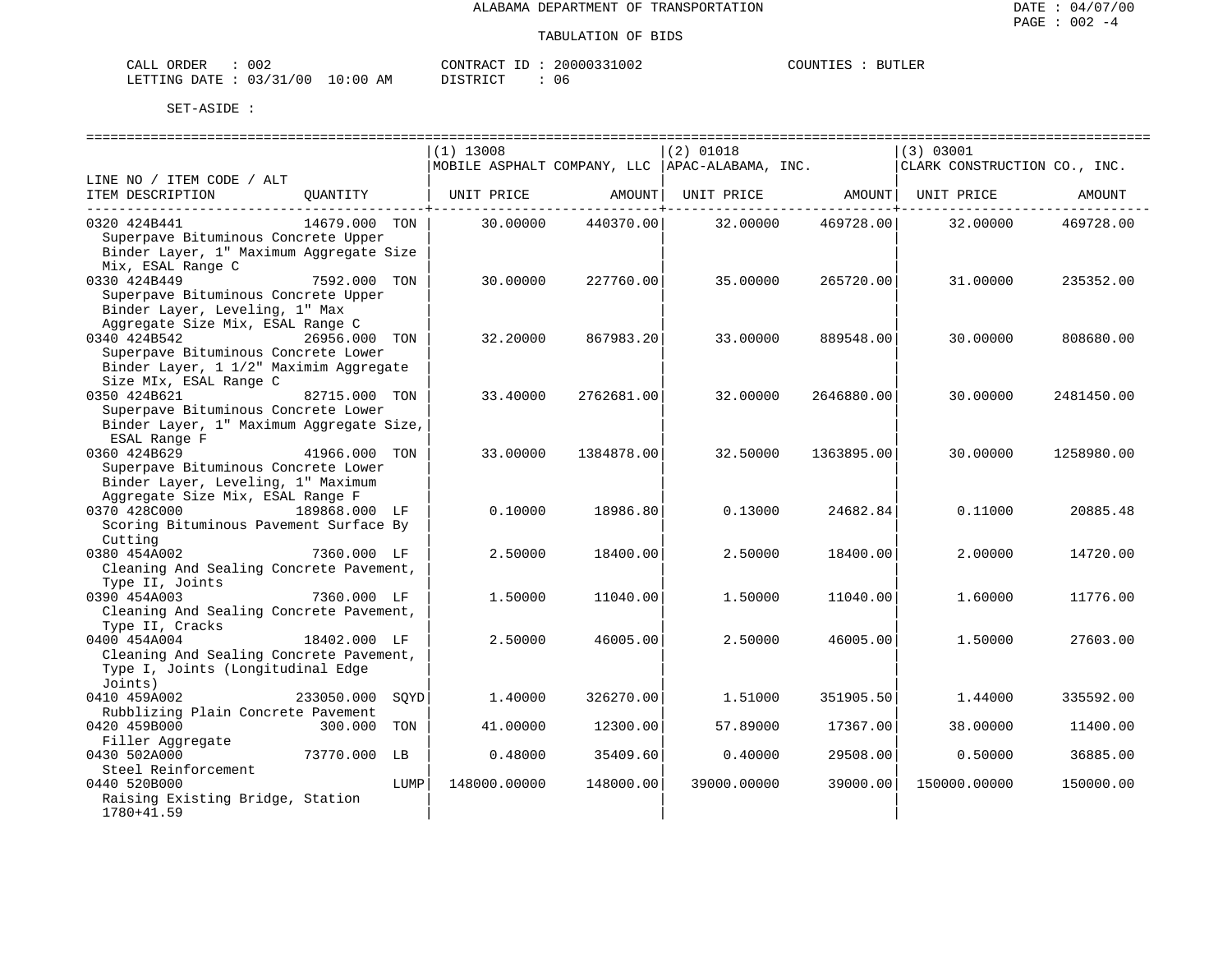| ORDER<br>$\sim$ $ -$<br>CALI | n n n<br>JUZ    |             | CONTRACT. | 20000331002 | COUNTIES | <b>BUTLER</b> |
|------------------------------|-----------------|-------------|-----------|-------------|----------|---------------|
| LETTING DATE                 | . 03/31<br>./00 | 10:00<br>ΆM | STR TOT   | u c         |          |               |

|                                                                                             |      |              | ========================== | ===============================                  |            |                              |           |
|---------------------------------------------------------------------------------------------|------|--------------|----------------------------|--------------------------------------------------|------------|------------------------------|-----------|
|                                                                                             |      | $(1)$ 13008  |                            | $(2)$ 01018                                      |            | (3) 03001                    |           |
|                                                                                             |      |              |                            | MOBILE ASPHALT COMPANY, LLC   APAC-ALABAMA, INC. |            | CLARK CONSTRUCTION CO., INC. |           |
| LINE NO / ITEM CODE / ALT<br>ITEM DESCRIPTION<br>OUANTITY                                   |      |              | UNIT PRICE AMOUNT          | UNIT PRICE AMOUNT UNIT PRICE                     |            |                              | AMOUNT    |
| 0450 520B001                                                                                | LUMP | 159000.00000 | 159000.00                  | 39000.00000                                      | 39000.00   | 160000.00000                 | 160000.00 |
| Raising Existing Bridge, Station<br>1906+88.19                                              |      |              |                            |                                                  |            |                              |           |
| 0460 524B011<br>533.000 CUYD<br>Culvert Concrete Extension (Cast In<br>Place)               |      | 470.00000    | 250510.00                  | 505,00000                                        | 269165.00  | 520.00000                    | 277160.00 |
| 0470 530A100<br>84.000 LF<br>15" Roadway Pipe (Class 3 R.C.)<br>(Extension)                 |      | 19.50000     | 1638.00                    | 54.00000                                         | 4536.00    | 27.00000                     | 2268.00   |
| 240.000 LF<br>0480 530A102<br>24" Roadway Pipe (Class 3 R.C.)<br>(Extension)                |      | 29,20000     | 7008.001                   | 65.00000                                         | 15600.00   | 55.00000                     | 13200.00  |
| 0490 530A103<br>112.000 LF<br>30" Roadway Pipe (Class 3 R.C.)                               |      | 40.00000     | 4480.00                    | 78,00000                                         | 8736.00    | 75.00000                     | 8400.00   |
| (Extension)<br>0500 530A104<br>$72.000$ LF<br>36" Roadway Pipe (Class 3 R.C.)               |      | 53.80000     | 3873.60                    | 92.00000                                         | 6624.00    | 85.00000                     | 6120.00   |
| (Extension)<br>28.000 LF<br>0510 530A105<br>42" Roadway Pipe (Class 3 R.C.)<br>(Extension)  |      | 71.30000     | 1996.40                    | 105.00000                                        | 2940.00    | 100,00000                    | 2800.00   |
| 0520 530A106<br>130.000 LF<br>48" Roadway Pipe (Class 3 R.C.)<br>(Extension)                |      | 91.30000     | 11869.00                   | 123.00000                                        | 15990.00   | 120,00000                    | 15600.00  |
| 180.000 LF<br>0530 530B011<br>18" Span, 11" Rise Roadway Pipe (Class<br>3 R.C.) (Extension) |      | 31.50000     | 5670.00                    | 60.00000                                         | 10800.00   | 60.00000                     | 10800.00  |
| 0540 534A000<br>236.000 EACH<br>Cleaning Pipe Underdrain Outlets                            |      | 26.20000     | 6183.20                    | 50.00000                                         | 11800.00   | 125.00000                    | 29500.00  |
| 0550 600A000<br>Mobilization                                                                | LUMP | 185000.00000 | 185000.00                  | 1000000.00000                                    | 1000000.00 | 900000.00000                 | 900000.00 |
| 0560 605B000<br>154.000 EACH<br>Special Underdrain Outlet, Type A                           |      | 66.70000     | 10271.80                   | 350.00000                                        | 53900.00   | 250.00000                    | 38500.00  |
| 0570 606A005<br>200.000 LF<br>6" Underdrain Pipe, Type 9                                    |      | 9.80000      | 1960.00                    | 20,00000                                         | 4000.00    | 10.00000                     | 2000.00   |
| 0580 610C001<br>1020.000 TON<br>Loose Riprap, Class 2                                       |      | 31,40000     | 32028.00                   | 28,00000                                         | 28560.00   | 28,00000                     | 28560.00  |
| 0590 610D003<br>867.000 SOYD<br>Filter Blanket, Geotextile                                  |      | 3.10000      | 2687.70                    | 3.50000                                          | 3034.50    | 3.00000                      | 2601.00   |
| 0600 614A000<br>474.000 CUYD<br>Slope Paving                                                |      | 197.80000    | 93757.20                   | 220,00000                                        | 104280.00  | 240.00000                    | 113760.00 |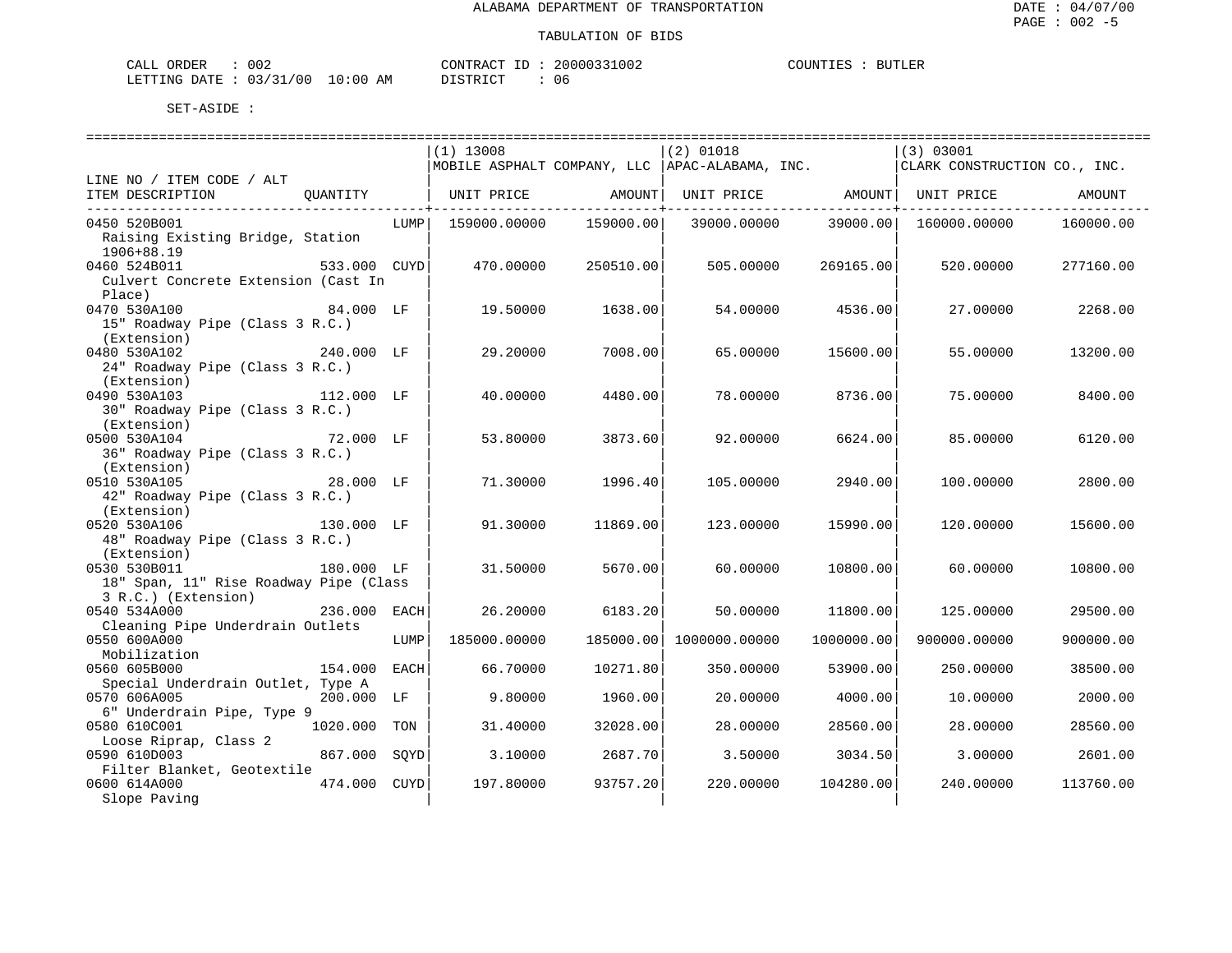| CALL ORDER                       | : 002 |  |
|----------------------------------|-------|--|
| LETTING DATE : 03/31/00 10:00 AM |       |  |

CONTRACT ID : 20000331002 DISTRICT : 06

COUNTIES : BUTLER

|                                                         |              |                   |           | ==============================                                    |           |                                           |           |
|---------------------------------------------------------|--------------|-------------------|-----------|-------------------------------------------------------------------|-----------|-------------------------------------------|-----------|
|                                                         |              | $(1)$ 13008       |           | $(2)$ 01018<br>MOBILE ASPHALT COMPANY, LLC $ $ APAC-ALABAMA, INC. |           | (3) 03001<br>CLARK CONSTRUCTION CO., INC. |           |
| LINE NO / ITEM CODE / ALT                               |              |                   |           |                                                                   |           |                                           |           |
| OUANTITY<br>ITEM DESCRIPTION                            |              | UNIT PRICE AMOUNT |           | UNIT PRICE AMOUNT   UNIT PRICE                                    |           |                                           | AMOUNT    |
|                                                         |              |                   |           |                                                                   |           |                                           |           |
| 0610 619A001                                            | 9.000 EACH   | 395.60000         | 3560.40   | 400.00000                                                         | 3600.00   | 400.00000                                 | 3600.00   |
| 15" Roadway Pipe End Treatment, Class 1                 |              |                   |           |                                                                   |           |                                           |           |
| 0620 619A003                                            | 14.000 EACH  | 524.10000         | 7337.401  | 600,00000                                                         | 8400.00   | 550.00000                                 | 7700.00   |
| 24" Roadway Pipe End Treatment, Class 1                 |              |                   |           |                                                                   |           |                                           |           |
| 0630 619A004                                            | 8.000 EACH   | 786.20000         | 6289.60   | 800,00000                                                         | 6400.00   | 800,00000                                 | 6400.00   |
| 30" Roadway Pipe End Treatment, Class 1                 |              |                   |           |                                                                   |           |                                           |           |
| 0640 619A005                                            | 3.000 EACH   | 838.60000         | 2515.80   | 1000.00000                                                        | 3000.00   | 1500.00000                                | 4500.00   |
| 36" Roadway Pipe End Treatment, Class 1<br>0650 619A006 | 1.000 EACH   | 891.00000         | 891.00    | 1200.00000                                                        | 1200.00   | 1700.00000                                | 1700.00   |
| 42" Roadway Pipe End Treatment, Class 1                 |              |                   |           |                                                                   |           |                                           |           |
| 0660 619A007                                            | 6.000 EACH   | 1094.70000        | 6568.201  | 1400.00000                                                        | 8400.00   | 1800.00000                                | 10800.00  |
| 48" Roadway Pipe End Treatment, Class 1                 |              |                   |           |                                                                   |           |                                           |           |
| 0670 619B015                                            | 17.000 EACH  | 445.00000         | 7565.00   | 400.00000                                                         | 6800.00   | 650.00000                                 | 11050.00  |
| 18" Span, 11" Rise Roadway Pipe End                     |              |                   |           |                                                                   |           |                                           |           |
| Treatment, Class 1                                      |              |                   |           |                                                                   |           |                                           |           |
| 0680 620A000                                            | 21.000 CUYD  | 519.20000         | 10903.20  | 500.00000                                                         | 10500.00  | 500.00000                                 | 10500.00  |
| Minor Structure Concrete                                |              |                   |           |                                                                   |           |                                           |           |
| 0690 621A000                                            | 7.000 EACH   | 1780.00000        | 12460.00  | 1400.00000                                                        | 9800.00   | 1850.00000                                | 12950.00  |
| Junction Boxes, Type 1, 1P Or 5                         |              |                   |           |                                                                   |           |                                           |           |
| 0700 621A001                                            | 1.000 EACH   | 1829.40000        | 1829.40   | 2200.00000                                                        | 2200.00   | 1500.00000                                | 1500.00   |
| Junction Boxes, Type 1, 2P Or 5                         |              |                   |           |                                                                   |           |                                           |           |
| 0710 621B000                                            | 4.000 EACH   | 445.00000         | 1780.00   | 375.00000                                                         | 1500.00   | 650.00000                                 | 2600.00   |
| Junction Box Units, Type 1, 1P Or 5<br>0720 621B001     | 1.000 EACH   | 445.00000         | 445.00    | 500,00000                                                         | 500.00    | 600,00000                                 | 600.00    |
| Junction Box Units, Type 1, 2P Or 5                     |              |                   |           |                                                                   |           |                                           |           |
| 0730 621C020<br>10.000 EACH                             |              | 1483.30000        | 14833.00  | 1450.00000                                                        | 14500.00  | 1800.00000                                | 18000.00  |
| Inlets, Type Y                                          |              |                   |           |                                                                   |           |                                           |           |
| 0740 621C027                                            | $1.000$ EACH | 1483.30000        | 1483.30   | 1400.00000                                                        | 1400.00   | 2000.00000                                | 2000.00   |
| Inlets, Type C                                          |              |                   |           |                                                                   |           |                                           |           |
| 0750 621C032                                            | 11.000 EACH  | 1780.00000        | 19580.00  | 1800.00000                                                        | 19800.00  | 2300.00000                                | 25300.00  |
| Inlets, Type C (Modified)                               |              |                   |           |                                                                   |           |                                           |           |
| 0760 621C113                                            | 2.000 EACH   | 2768.90000        | 5537.80   | 4100.00000                                                        | 8200.00   | 4000.00000                                | 8000.00   |
| Inlets, Type IJ (Modified)                              |              |                   |           |                                                                   |           |                                           |           |
| 0770 621C132                                            | 64.000 EACH  | 1977.80000        | 126579.20 | 1800.00000                                                        | 115200.00 | 2000.00000                                | 128000.00 |
| Inlets, Type Y (Modified)                               |              |                   |           |                                                                   |           |                                           |           |
| 1.000<br>0780 621D002                                   | EACH         | 445.00000         | 445.00    | 300.00000                                                         | 300.00    | 500.00000                                 | 500.00    |
| Inlet Units, Type C<br>0790 621D019                     | 17.000 EACH  |                   |           |                                                                   |           |                                           |           |
| Inlet Units, Type Y                                     |              | 445.00000         | 7565.00   | 300,00000                                                         | 5100.00   | 500,00000                                 | 8500.00   |
| 0800 621D028                                            | 2.000 EACH   | 543.90000         | 1087.80   | 850.00000                                                         | 1700.00   | 1000.00000                                | 2000.00   |
| Inlet Units, Type IJ (Modified)                         |              |                   |           |                                                                   |           |                                           |           |
|                                                         |              |                   |           |                                                                   |           |                                           |           |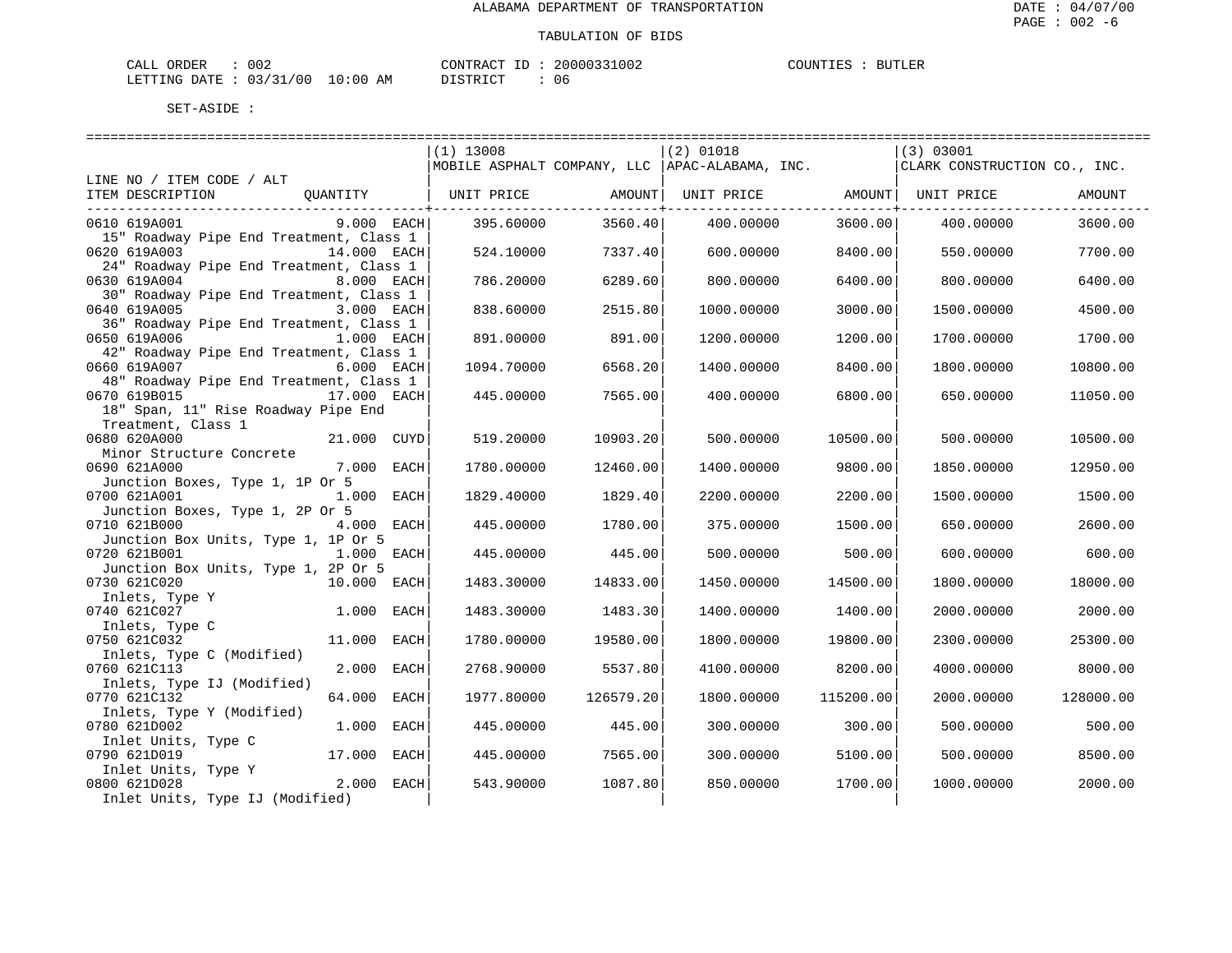| ORDER<br>CALL (                  | 002 | CONTRACT ID : | 20000331002 | COUNTIES | <b>BUTLER</b> |
|----------------------------------|-----|---------------|-------------|----------|---------------|
| LETTING DATE : 03/31/00 10:00 AM |     | DISTRICT      | 06          |          |               |

|                                          |              |      | $(1)$ 13008       |           | $(2)$ 01018                                      |           | (3) 03001                    |           |
|------------------------------------------|--------------|------|-------------------|-----------|--------------------------------------------------|-----------|------------------------------|-----------|
|                                          |              |      |                   |           | MOBILE ASPHALT COMPANY, LLC   APAC-ALABAMA, INC. |           | CLARK CONSTRUCTION CO., INC. |           |
| LINE NO / ITEM CODE / ALT                |              |      |                   |           |                                                  |           |                              |           |
| ITEM DESCRIPTION                         | QUANTITY     |      | UNIT PRICE AMOUNT |           | UNIT PRICE AMOUNT   UNIT PRICE                   |           |                              | AMOUNT    |
|                                          |              |      |                   |           |                                                  |           |                              |           |
| 0810 621D051                             | 14.000 EACH  |      | 543.90000         | 7614.60   | 300.00000                                        | 4200.00   | 650.00000                    | 9100.00   |
| Inlet Units, Type C (Modified)           |              |      |                   |           |                                                  |           |                              |           |
| 0820 621D055                             | 97.000 EACH  |      | 543.90000         | 52758.30  | 300,00000                                        | 29100.00  | 650.00000                    | 63050.00  |
| Inlet Units, Type Y (Modified)           |              |      |                   |           |                                                  |           |                              |           |
| 0830 629A004 180.000 LF                  |              |      | 64.30000          | 11574.00  | 110.00000                                        | 19800.00  | 125.00000                    | 22500.00  |
| Concrete Median Or Safety Barrier, Type  |              |      |                   |           |                                                  |           |                              |           |
| 4A (Modified)                            |              |      |                   |           |                                                  |           |                              |           |
| 0840 629A005                             | 240.000 LF   |      | 74.20000          | 17808.00  | 130.00000                                        | 31200.00  | 150.00000                    | 36000.00  |
| Concrete Median Or Safety Barrier, Type  |              |      |                   |           |                                                  |           |                              |           |
| 4A (Reinforced)                          |              |      |                   |           |                                                  |           |                              |           |
| 0850 630A000                             | 10960.000 LF |      | 10,90000          | 119464.00 | 11,00000                                         | 120560.00 | 12.50000                     | 137000.00 |
| Steel Beam Guardrail, Class A, Type 1    |              |      |                   |           |                                                  |           |                              |           |
| 0860 630C001                             | 19.000 EACH  |      | 494.40000         | 9393.60   | 500.00000                                        | 9500.00   | 550.00000                    | 10450.00  |
|                                          |              |      |                   |           |                                                  |           |                              |           |
| Guardrail End Anchor, Type 8             |              |      |                   |           |                                                  |           |                              |           |
| 0870 630C003                             | 10.000 EACH  |      | 939.40000         | 9394.00   | 950.00000                                        | 9500.00   | 1000.00000                   | 10000.00  |
| Guardrail End Anchor, Type 13            |              |      |                   |           |                                                  |           |                              |           |
| 0880 630C013                             | $1.000$ EACH |      | 593.30000         | 593.30    | 600,00000                                        | 600.00    | 2000.00000                   | 2000.00   |
| Guardrail End Anchor, Type 2B (Modified) |              |      |                   |           |                                                  |           |                              |           |
| 0890 630C019                             | 7.000 EACH   |      | 618.10000         | 4326.70   | 625.00000                                        | 4375.00   | 2000.00000                   | 14000.00  |
| Guardrail End Anchor, Type 2A (Modified) |              |      |                   |           |                                                  |           |                              |           |
| 0900 630C050                             | 1.000 EACH   |      | 1681.10000        | 1681.10   | 1700.00000                                       | 1700.00   | 1950.00000                   | 1950.00   |
| Guardrail End Anchor, Type 20 Series     |              |      |                   |           |                                                  |           |                              |           |
| 0910 630C055                             | 10.000 EACH  |      | 618,10000         | 6181.00   | 625.00000                                        | 6250.00   | 850,00000                    | 8500.00   |
| Guardrail End Anchor, Type 2A (Retrofit) |              |      |                   |           |                                                  |           |                              |           |
| 0920 630C056                             | 2.000 EACH   |      | 593.30000         | 1186.60   | 600.00000                                        | 1200.00   | 850.00000                    | 1700.00   |
| Guardrail End Anchor, Type 2B (Retrofit) |              |      |                   |           |                                                  |           |                              |           |
| 0930 630C070                             | 47.000 EACH  |      | 1310.30000        | 61584.10  | 1325.00000                                       | 62275.00  | 1450.00000                   | 68150.00  |
| Guardrail End Anchor, Type 10 Series     |              |      |                   |           |                                                  |           |                              |           |
| 0940 635A002                             | 2500.000 LF  |      | 6.20000           | 15500.00  | 7.00000                                          | 17500.00  | 6.25000                      | 15625.00  |
| Woven Wire Fence (Wood Posts)            |              |      |                   |           |                                                  |           |                              |           |
| 0950 635B001                             | 3.000 EACH   |      | 331.30000         | 993.90    | 500,00000                                        | 1500.00   | 325,00000                    | 975.00    |
| Gate, 14 Feet Wide                       |              |      |                   |           |                                                  |           |                              |           |
| 0960 650A000                             | 48400.000    | CYIP | 7.40000           | 358160.00 | 7.50000                                          | 363000.00 | 7.95000                      | 384780.00 |
| Topsoil                                  |              |      |                   |           |                                                  |           |                              |           |
| 0970 652A057                             | 60.000 ACRE  |      | 494.40000         | 29664.00  | 393.00000                                        | 23580.00  | 475.00000                    | 28500.00  |
| Seeding (Mix 3A)                         |              |      |                   |           |                                                  |           |                              |           |
| 0980 652B055                             | 30.000 ACRE  |      | 296.70000         | 8901.00   | 260.00000                                        | 7800.00   | 300.00000                    | 9000.00   |
| Temporary Seeding (Mix 3AT)              |              |      |                   |           |                                                  |           |                              |           |
| 0990 652C000                             | 90.000 ACRE  |      | 49.40000          | 4446.00   | 20.00000                                         | 1800.00   | 60.00000                     | 5400.00   |
| Mowing                                   |              |      |                   |           |                                                  |           |                              |           |
| 1000 652D057                             | 30.000 ACRE  |      | 445.00000         | 13350.00  | 260,00000                                        | 7800.00   | 470.00000                    | 14100.00  |
| Seeding In Stubble (Mix 3A)              |              |      |                   |           |                                                  |           |                              |           |
|                                          |              |      |                   |           |                                                  |           |                              |           |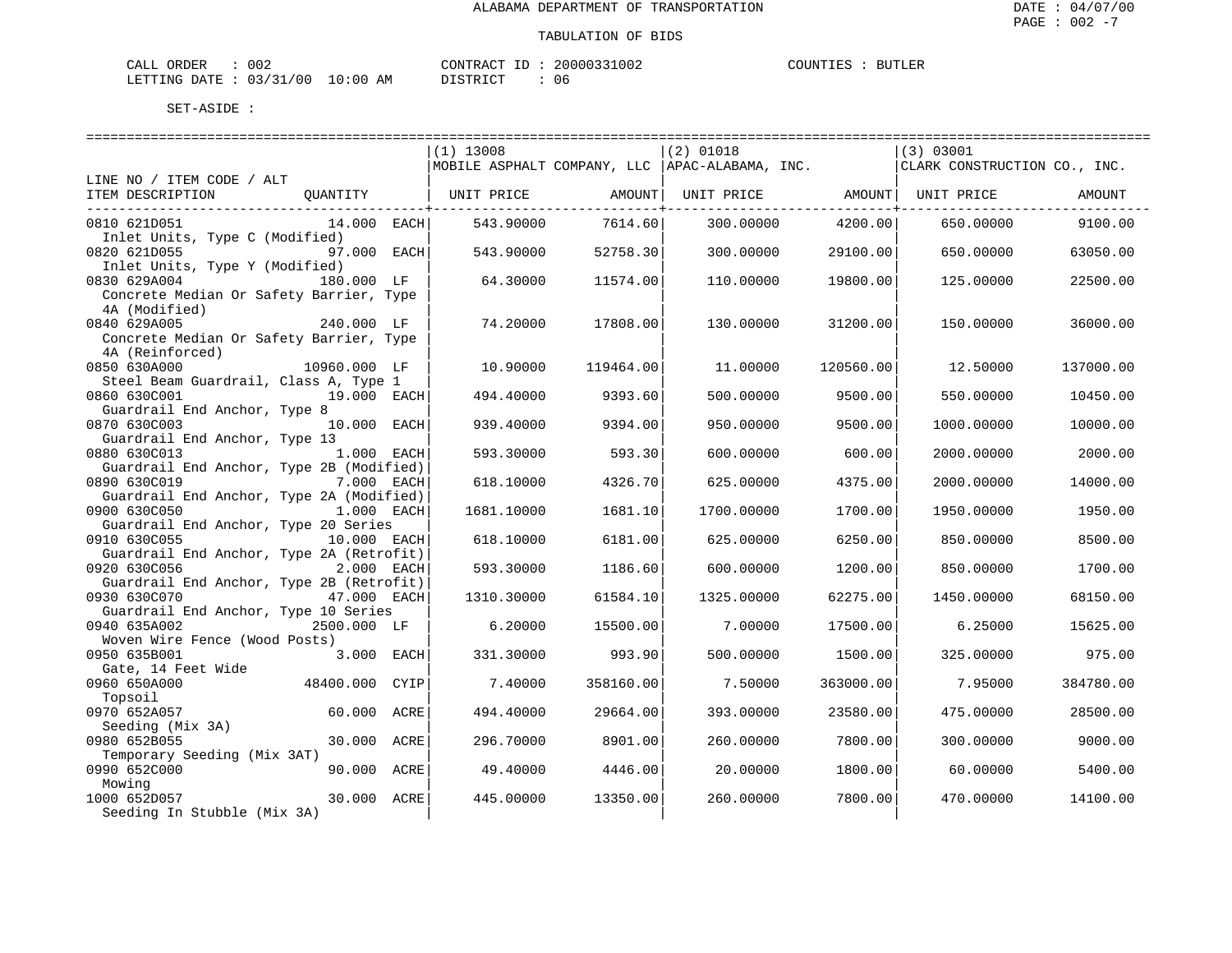| CALL ORDER                       | 002 | CONTRACT ID : |  | 20000331002 | COUNTIES | <b>BUTLER</b> |
|----------------------------------|-----|---------------|--|-------------|----------|---------------|
| LETTING DATE : 03/31/00 10:00 AM |     | DISTRICT      |  | 06          |          |               |

|                                                            |               |      | $(1)$ 13008 |           | $(2)$ 01018                                     |                      | (3) 03001                    |           |
|------------------------------------------------------------|---------------|------|-------------|-----------|-------------------------------------------------|----------------------|------------------------------|-----------|
|                                                            |               |      |             |           | MOBILE ASPHALT COMPANY, LLC  APAC-ALABAMA, INC. |                      | CLARK CONSTRUCTION CO., INC. |           |
| LINE NO / ITEM CODE / ALT                                  |               |      |             |           |                                                 |                      |                              |           |
| ITEM DESCRIPTION                                           | QUANTITY      |      | UNIT PRICE  | AMOUNT    | UNIT PRICE AMOUNT   UNIT PRICE                  | -------------+------ |                              | AMOUNT    |
| 1010 654A001                                               | 2967.000 SOYD |      | 3.00000     | 8901.00   | 3.00000                                         | 8901.00              | 3.00000                      | 8901.00   |
| Solid Sodding (Bermuda)                                    |               |      |             |           |                                                 |                      |                              |           |
| 1020 656A000                                               | 80.000 ACRE   |      | 296.70000   | 23736.00  | 389.00000                                       | 31120.00             | 420.00000                    | 33600.00  |
| Mulching, Class A, Type 1                                  |               |      |             |           |                                                 |                      |                              |           |
| 1030 656A001                                               | 10.000 ACRE   |      | 494.40000   | 4944.00   | 375,00000                                       | 3750.00              | 515.00000                    | 5150.00   |
| Mulching, Class A, Type 2<br>1040 659A000                  | 77.000        | SQYD | 2.00000     | 154.00    | 6.00000                                         | 462.00               | 2.30000                      | 177.10    |
| Erosion Control Netting, Class A                           |               |      |             |           |                                                 |                      |                              |           |
| 1050 665A000                                               | 11.000 ACRE   |      | 296.70000   | 3263.70   | 175.00000                                       | 1925.00              | 310.00000                    | 3410.00   |
| Temporary Seeding                                          |               |      |             |           |                                                 |                      |                              |           |
| 1060 665B000                                               | 11.000 ACRE   |      | 296.70000   | 3263.70   | 275.00000                                       | 3025.00              | 300.00000                    | 3300.00   |
| Temporary Mulching                                         |               |      |             |           |                                                 |                      |                              |           |
| 1070 665F000                                               | 1476.000 EACH |      | 4.90000     | 7232.40   | 5.00000                                         | 7380.00              | 5.00000                      | 7380.00   |
| Hay Bales                                                  |               |      |             |           |                                                 |                      |                              |           |
| 1080 665J000<br>Silt Fence, Type A                         | 20035.000 LF  |      | 2.80000     | 56098.00  | 3.00000                                         | 60105.00             | 3.85000                      | 77134.75  |
| 1090 666A001                                               | 90.000 ACRE   |      | 29.70000    | 2673.00   | 1,00000                                         | 90.00                | 80.00000                     | 7200.00   |
| Pest Control Treatment                                     |               |      |             |           |                                                 |                      |                              |           |
| 1100 680A000                                               |               | LUMP | 10000.00000 | 10000.00  | 20000.00000                                     | 20000.00             | 30000.00000                  | 30000.00  |
| Engineering Controls                                       |               |      |             |           |                                                 |                      |                              |           |
| 1110 701C002                                               | 180.000 MILE  |      | 207.70000   | 37386.00  | 210.00000                                       | 37800.00             | 340.00000                    | 61200.00  |
| Broken Temporary Traffic Stripe (Paint)                    |               |      |             |           |                                                 |                      |                              |           |
| 1120 701C003                                               | 180.000 MILE  |      | 257.10000   | 46278.00  | 260.00000                                       | 46800.00             | 380,00000                    | 68400.00  |
| Solid Temporary Traffic Stripe (Paint)                     |               |      |             |           |                                                 |                      |                              |           |
| 1130 701C005                                               | 1.000 MILE    |      | 4944.40000  | 4944.40   | 5000.00000                                      | 5000.00              | 6800.00000                   | 6800.00   |
| Solid Temporary Traffic Stripe (Tape)<br>1140 701D007      | 180.000 MILE  |      | 988.90000   | 178002.00 | 1000.00000                                      | 180000.00            | 980.00000                    | 176400.00 |
| Solid Traffic Stripe Removed (Paint)                       |               |      |             |           |                                                 |                      |                              |           |
| 1150 701D009                                               | 1.000 MILE    |      | 3461.10000  | 3461.10   | 3500.00000                                      | 3500.00              | 1300.00000                   | 1300.00   |
| Solid Traffic Stripe Removed (Tape)                        |               |      |             |           |                                                 |                      |                              |           |
| 1160 701D014                                               | 180.000 MILE  |      | 543.90000   | 97902.00  | 550.00000                                       | 99000.00             | 850.00000                    | 153000.00 |
| Broken Traffic Stripe Removed (Paint)                      |               |      |             |           |                                                 |                      |                              |           |
| 1170 702A008                                               | 22.000 MILE   |      | 3757.70000  | 82669.40  | 3800.00000                                      | 83600.00             | 3700.00000                   | 81400.00  |
| Solid White, Inverted Profile Traffic                      |               |      |             |           |                                                 |                      |                              |           |
| Stripe (6" Wide)                                           |               |      |             |           |                                                 |                      |                              |           |
| 1180 702A009                                               | 22.000 MILE   |      | 3757.70000  | 82669.40  | 3800.00000                                      | 83600.00             | 3700.00000                   | 81400.00  |
| Solid Yellow, Inverted Profile Traffic<br>Stripe (6" Wide) |               |      |             |           |                                                 |                      |                              |           |
| 1190 702A010                                               | 19.000 MILE   |      | 1878.90000  | 35699.10  | 1900.00000                                      | 36100.00             | 1850.00000                   | 35150.00  |
| Broken White, Inverted Profile Traffic                     |               |      |             |           |                                                 |                      |                              |           |
| Stripe (6" Wide)                                           |               |      |             |           |                                                 |                      |                              |           |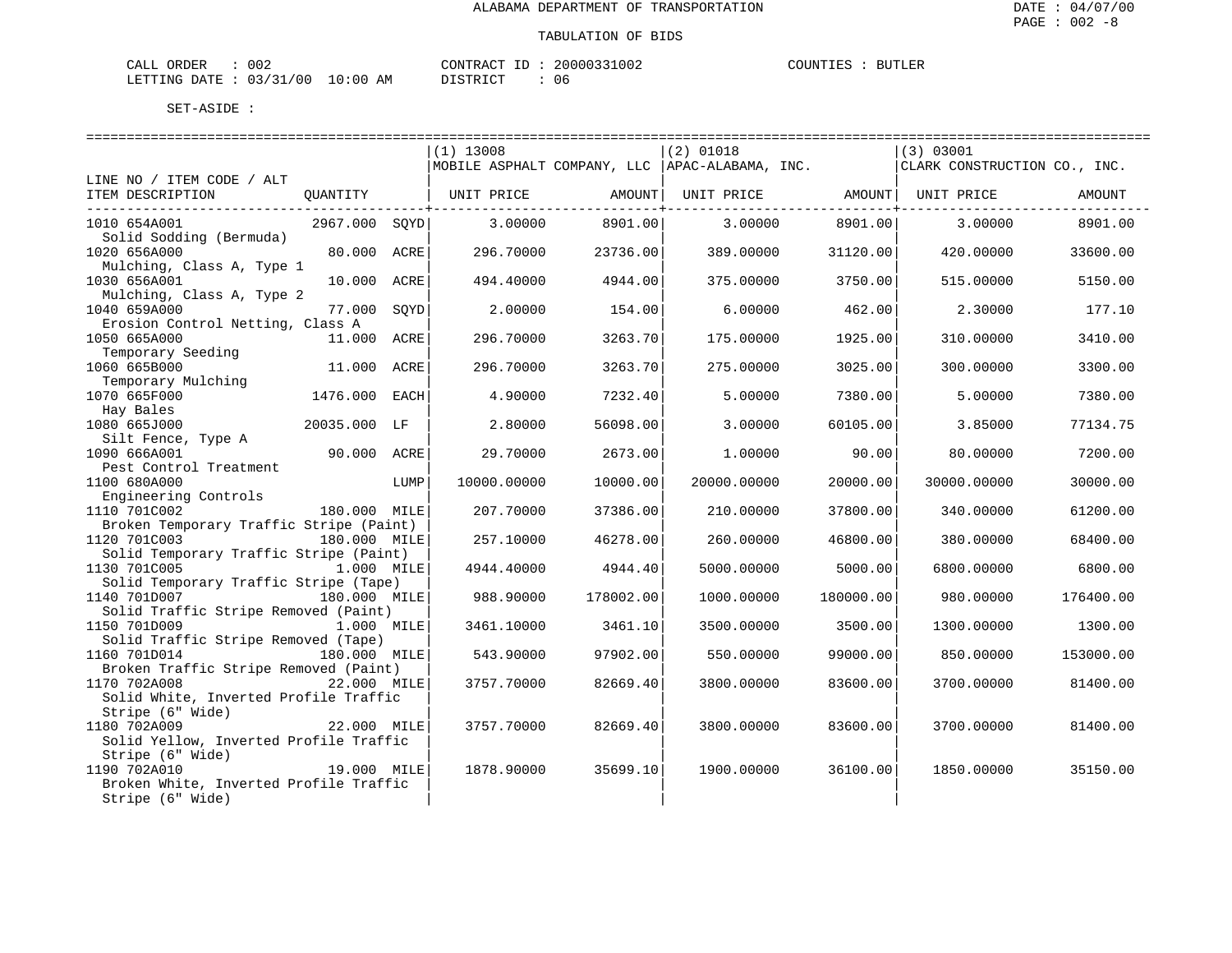| ORDER<br>CALL           | 002 |             | CONTRACT<br>$-$ | 20000331002 | COUNTIES | <b>BUTLER</b> |
|-------------------------|-----|-------------|-----------------|-------------|----------|---------------|
| LETTING DATE : 03/31/00 |     | 10:00<br>ΆM | חימת דפידי את   | 06          |          |               |

|                                                  |                 | $(1)$ 13008 |          | $(2)$ 01018                                     |          | (3) 03001                    |           |
|--------------------------------------------------|-----------------|-------------|----------|-------------------------------------------------|----------|------------------------------|-----------|
|                                                  |                 |             |          | MOBILE ASPHALT COMPANY, LLC  APAC-ALABAMA, INC. |          | CLARK CONSTRUCTION CO., INC. |           |
| LINE NO / ITEM CODE / ALT                        |                 |             |          |                                                 |          |                              |           |
| ITEM DESCRIPTION<br>---------------------------- | QUANTITY        | UNIT PRICE  | AMOUNT   | UNIT PRICE AMOUNT   UNIT PRICE                  |          |                              | AMOUNT    |
| 1200 702B001                                     | 1821.000 LF     | 1.60000     | 2913.60  | 1.60000                                         | 2913.60  | 1.45000                      | 2640.45   |
| Dotted Inverted Profile Traffic Stripe           |                 |             |          |                                                 |          |                              |           |
| (6" Wide)                                        |                 |             |          |                                                 |          |                              |           |
| 1210 703A002                                     | 2052.000 SQFT   | 1,60000     | 3283.20  | 1.65000                                         | 3385.80  | 1,80000                      | 3693.60   |
| Traffic Control Markings, Class 2, Type          |                 |             |          |                                                 |          |                              |           |
| $\mathsf{A}$                                     |                 |             |          |                                                 |          |                              |           |
| 1220 703D001                                     | 200.000 SOFT    | 1,10000     | 220.00   | 1,10000                                         | 220.00   | 14.00000                     | 2800.00   |
| Temporary Traffic Control Markings               |                 |             |          |                                                 |          |                              |           |
| 1230 705A030                                     | 746.000 EACH    | 4.90000     | 3655.40  | 4.90000                                         | 3655.40  | 4.75000                      | 3543.50   |
| Pavement Markers, Class A-H, Type 2-C            |                 |             |          |                                                 |          |                              |           |
| 1240 705A031                                     | 2959.000 EACH   | 4.90000     | 14499.10 | 4.90000                                         | 14499.10 | 4.75000                      | 14055.25  |
| Pavement Markers, Class A-H, Type 1-A            |                 |             |          |                                                 |          |                              |           |
| 1250 705A032                                     | 461.000 EACH    | 4.90000     | 2258.90  | 4.90000                                         | 2258.90  | 4.75000                      | 2189.75   |
| Pavement Markers, Class A-H, Type 1-B            |                 |             |          |                                                 |          |                              |           |
| 1260 705A037                                     | 158.000 EACH    | 4.90000     | 774.20   | 5.00000                                         | 790.00   | 4.75000                      | 750.50    |
| Pavement Markers, Class A-H, Type 2-D            |                 |             |          |                                                 |          |                              |           |
| 1270 726A000                                     | 4020.000 LF     | 23.70000    | 95274.00 | 24.00000                                        | 96480.00 | 40.00000                     | 160800.00 |
| Portable Concrete Safety Barriers, Type          |                 |             |          |                                                 |          |                              |           |
| $6^{\circ}$                                      |                 |             |          |                                                 |          |                              |           |
| 1280 740B000                                     | 1816.000 SOFT   | 11.10000    | 20157.60 | 8.76000                                         | 15908.16 | 16.00000                     | 29056.00  |
| Construction Signs                               |                 |             |          |                                                 |          |                              |           |
| 1290 740C000                                     | 93.000<br>SOFT  | 21.80000    | 2027.40  | 10.51000                                        | 977.43   | 20,00000                     | 1860.00   |
| Special Construction Signs                       |                 |             |          |                                                 |          |                              |           |
| 1300 740D000                                     | 550.000<br>EACH | 39.50000    | 21725.00 | 58.38000                                        | 32109.00 | 85,00000                     | 46750.00  |
| Channelizing Drums                               |                 |             |          |                                                 |          |                              |           |
| 1310 740E000                                     | 50.000 EACH     | 32.50000    | 1625.00  | 12.84000                                        | 642.00   | 35.00000                     | 1750.00   |
| Cones (36 Inches High)                           |                 |             |          |                                                 |          |                              |           |
| 1320 740L004                                     | 425.000 EACH    | 58.70000    | 24947.50 | 52.54000                                        | 22329.50 | 35.00000                     | 14875.00  |
| Vertical Panel Type II, Single-Sided             |                 |             |          |                                                 |          |                              |           |
| 1330 740L006                                     | 30.000 EACH     | 58.70000    | 1761.00  | 64.22000                                        | 1926.60  | 100.00000                    | 3000.00   |
| Vertical Panel Type II, Double-Sided             |                 |             |          |                                                 |          |                              |           |
| 1340 740M000                                     | 50.000 EACH     | 4.70000     | 235.00   | 7.01000                                         | 350.50   | 3.00000                      | 150.00    |
| Weight For Cone                                  |                 |             |          |                                                 |          |                              |           |
| 1350 741C010                                     | 2.000 EACH      | 5870.00000  | 11740.00 | 5838.26000                                      | 11676.52 | 9000.00000                   | 18000.00  |
| Portable Sequential Arrow And Chevron            |                 |             |          |                                                 |          |                              |           |
| Sign Unit                                        |                 |             |          |                                                 |          |                              |           |
| 1360 742A001                                     | 2.000 EACH      | 11740.00000 | 23480.00 | 23353.01000                                     | 46706.02 | 25000.00000                  | 50000.00  |
| Portable Changeable Message Signs, Type          |                 |             |          |                                                 |          |                              |           |
| 2                                                |                 |             |          |                                                 |          |                              |           |
| 1370 998A000                                     | LUMP            | 10000.00000 | 10000.00 | 0.00000                                         | 0.00     | 50000.00000                  | 50000.00  |
| Construction Fuel (Maximum Bid Limited           |                 |             |          |                                                 |          |                              |           |
| To $$600,000.00)$                                |                 |             |          |                                                 |          |                              |           |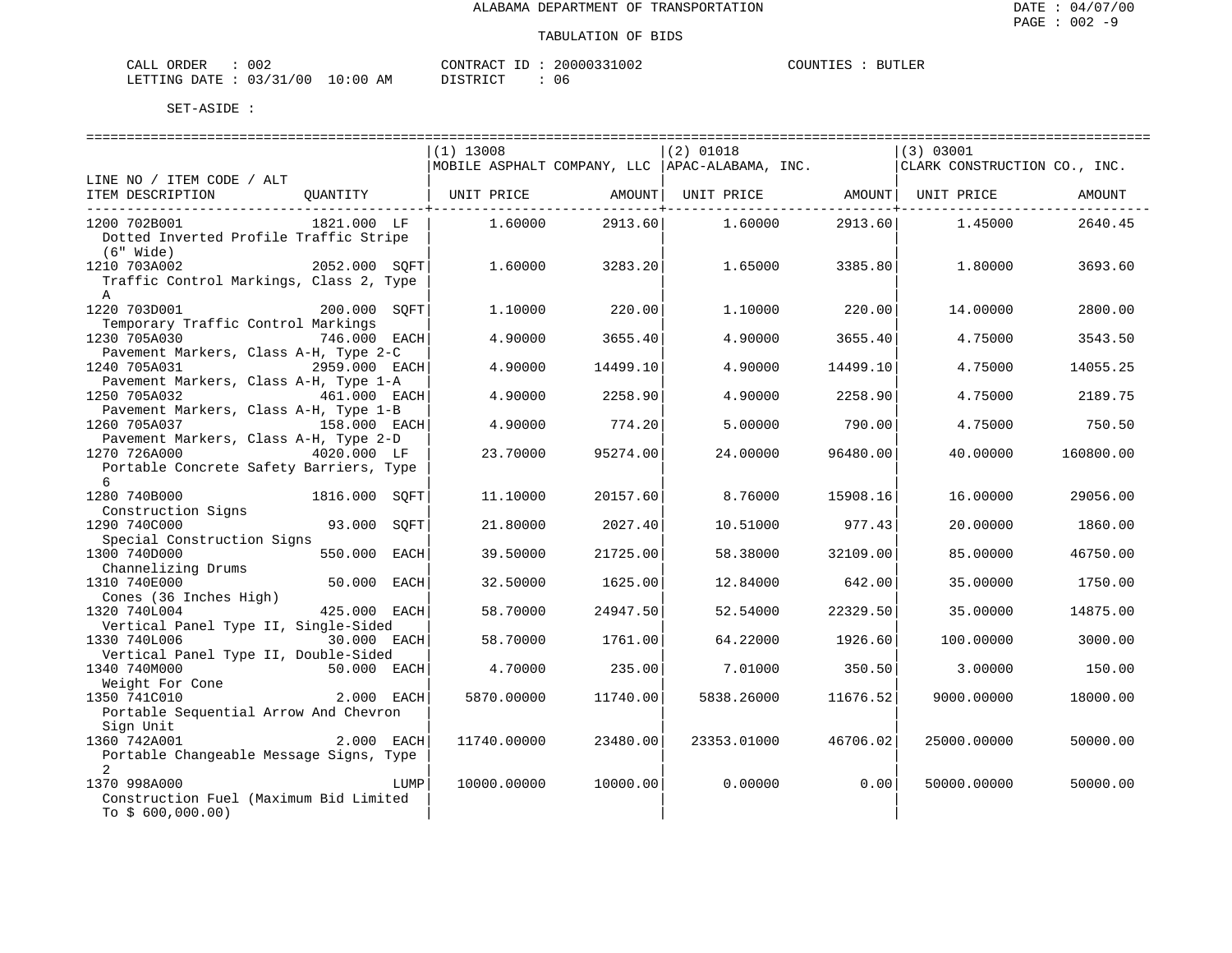| 002<br>ORDER<br>CALL   | CONTRACT ID          | 20000331002 | COUNTIES<br><b>BUTLER</b> |
|------------------------|----------------------|-------------|---------------------------|
| LETTING DATE: 03/31/00 | 10:00 AM<br>DISTRICT | 06          |                           |

| / ITEM CODE / ALT<br>LINE NO /                     |          |      | $(1)$ 13008<br>MOBILE ASPHALT COMPANY, LLC |                  | $(2)$ 01018<br>APAC-ALABAMA, INC. |                  | (3) 03001<br>CLARK CONSTRUCTION CO., INC. |                 |
|----------------------------------------------------|----------|------|--------------------------------------------|------------------|-----------------------------------|------------------|-------------------------------------------|-----------------|
| ITEM DESCRIPTION                                   | OUANTITY |      | UNIT PRICE                                 | AMOUNT           | UNIT PRICE                        | AMOUNT           | UNIT PRICE                                | AMOUNT          |
| 1380 999 000<br>Trainee Hours At 80 Cents Per Hour | 1500.000 | HOUR | 0.80000                                    | 1200.00          | 0.80000                           | 1200.00          | 0.80000                                   | 1200.00         |
| SECTION TOTALS                                     |          |      |                                            | \$13,965,688.72] |                                   | \$14,732,861.04] |                                           | \$14,764,178.53 |
| CONTRACT TOTALS                                    |          |      |                                            | \$13,965,688.72] |                                   | \$14,732,861.04] |                                           | \$14,764,178.53 |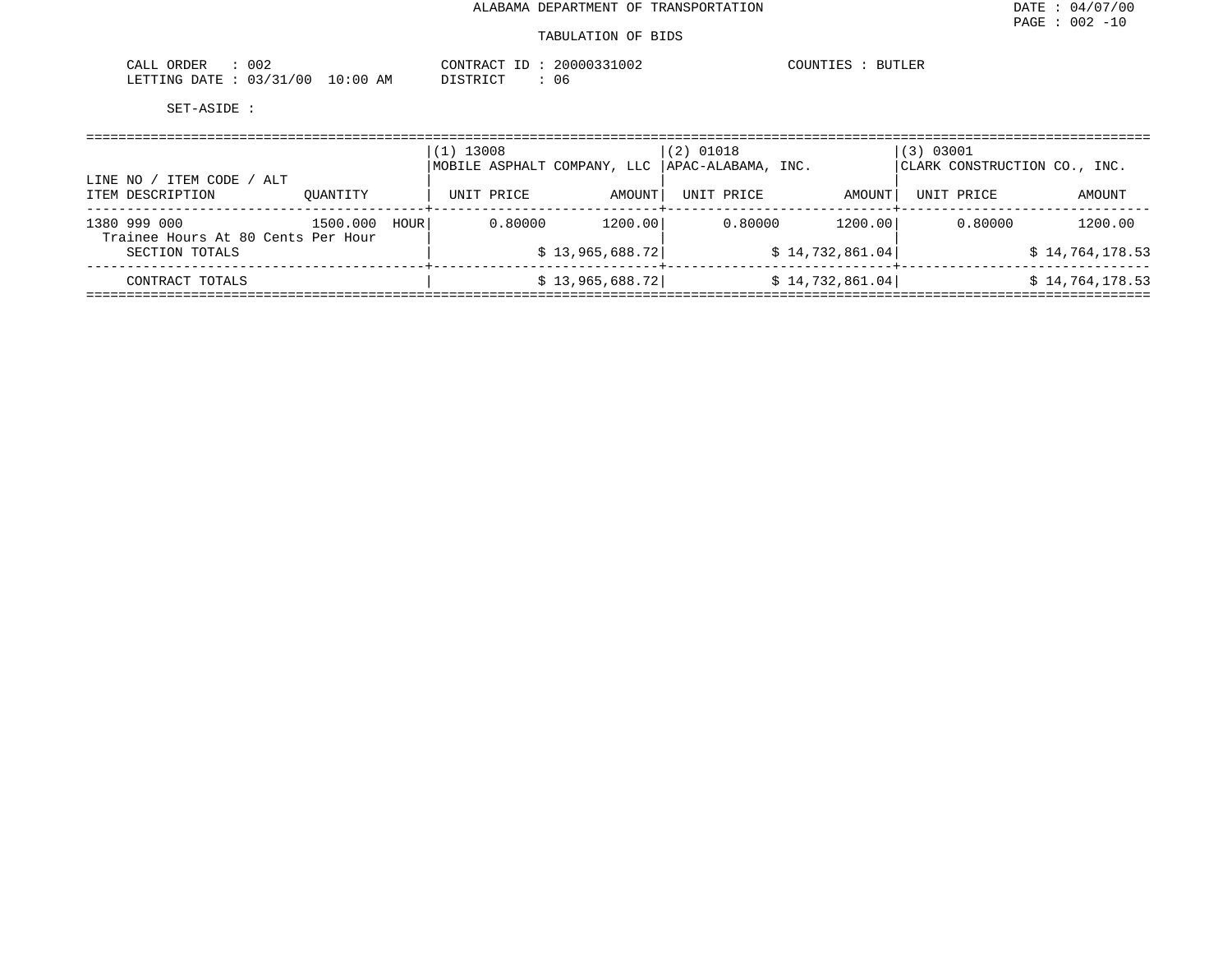### TABULATION OF BIDS

| ORDER<br>CALL | 002                     | 20000331002<br>CONTRACT<br>$- -$ | COUNTIES<br><b>BUTLER</b> |
|---------------|-------------------------|----------------------------------|---------------------------|
| LETTING DATE  | 03/31/00<br>10:00<br>AΜ | חי חי הרו פידי פור<br>-06        |                           |

|                                                                           |                |      | $(4)$ 01053                                                  |           | $(5)$ 04026  |           |            |        |
|---------------------------------------------------------------------------|----------------|------|--------------------------------------------------------------|-----------|--------------|-----------|------------|--------|
|                                                                           |                |      | ANDERSON COLUMBIA CO., INC. $ D \& J$ CONSTRUCTION CO., INC. |           |              |           |            |        |
| LINE NO / ITEM CODE / ALT                                                 |                |      |                                                              |           |              |           |            |        |
| ITEM DESCRIPTION                                                          | QUANTITY       |      | UNIT PRICE                                                   | AMOUNT    | UNIT PRICE   | AMOUNT    | UNIT PRICE | AMOUNT |
| SECTION 0001<br>Total                                                     |                |      |                                                              |           |              |           |            |        |
| 0010 201A000<br>Clearing & Grubbing (Approximately 11                     |                | LUMP | 39795.00000                                                  | 39795.00  | 125000.00000 | 125000.00 |            |        |
| Acres)<br>0020 201C000<br>Clearing                                        |                | LUMP | 39795.00000                                                  | 39795.00  | 130000.00000 | 130000.00 |            |        |
| 0030 206C001<br>Removing Concrete Pavement                                | 8082.000 SQYD  |      | 5.00000                                                      | 40410.00  | 6.00000      | 48492.00  |            |        |
| 0040 206C003<br>Removing Concrete Flumes                                  | 2981.000 SOYD  |      | 5,00000                                                      | 14905.00  | 3,00000      | 8943.00   |            |        |
| 0050 206C013<br>Removing Bridge End Slab                                  | 107.000 SQYD   |      | 75.00000                                                     | 8025.00   | 100.00000    | 10700.00  |            |        |
| 0060 206D000<br>Removing Pipe                                             | 28.000 LF      |      | 200.00000                                                    | 5600.00   | 16.50000     | 462.00    |            |        |
| 0070 206D001<br>Removing Guardrail                                        | 15528.000 LF   |      | 1.05000                                                      | 16304.40  | 5.00000      | 77640.00  |            |        |
| 0080 206D011                                                              | 2500.000 LF    |      | 5.00000                                                      | 12500.00  | 1,00000      | 2500.00   |            |        |
| Removing Fence<br>0090 206E000                                            | 58.000 EACH    |      | 250.00000                                                    | 14500.00  | 300.00000    | 17400.00  |            |        |
| Removing Headwalls<br>0100 206E001<br>Removing Inlets                     | 12.000         | EACH | 250.00000                                                    | 3000.00   | 250.00000    | 3000.00   |            |        |
| 0110 206E008<br>Removing Guardrail End Anchor (All Type)                  | 100.000 EACH   |      | 85.00000                                                     | 8500.00   | 175.00000    | 17500.00  |            |        |
| 0120 206E042<br>Removing Inlets (Partial)                                 | 76.000 EACH    |      | 275.00000                                                    | 20900.00  | 150.00000    | 11400.00  |            |        |
| 0130 206E068<br>Removing Concrete Pavement Lug (Partial)                  | 2.000 EACH     |      | 3800.00000                                                   | 7600.00   | 4750.00000   | 9500.00   |            |        |
| 0140 210A000<br>Unclassified Excavation                                   | 1796.000 CYIP  |      | 10.00000                                                     | 17960.00  | 8.00000      | 14368.00  |            |        |
| 0150 210D000<br>Borrow Excavation                                         | 90262.000 CYIP |      | 5.00000                                                      | 451310.00 | 10.00000     | 902620.00 |            |        |
| 0160 214A000<br>Structure Excavation                                      | 2098.000 CUYD  |      | 8.50000                                                      | 17833.00  | 8.00000      | 16784.00  |            |        |
| 0170 214B001<br>Foundation Backfill, Commercial                           | 653.000 CUYD   |      | 36.00000                                                     | 23508.00  | 36.00000     | 23508.00  |            |        |
| 0180 306E000<br>State Retained Portable Nuclear                           | 1.000 EACH     |      | 9000.00000                                                   | 9000.00   | 7000.00000   | 7000.00   |            |        |
| Moisture-Density Testing Device<br>(Includes Disposal of Existing Device) |                |      |                                                              |           |              |           |            |        |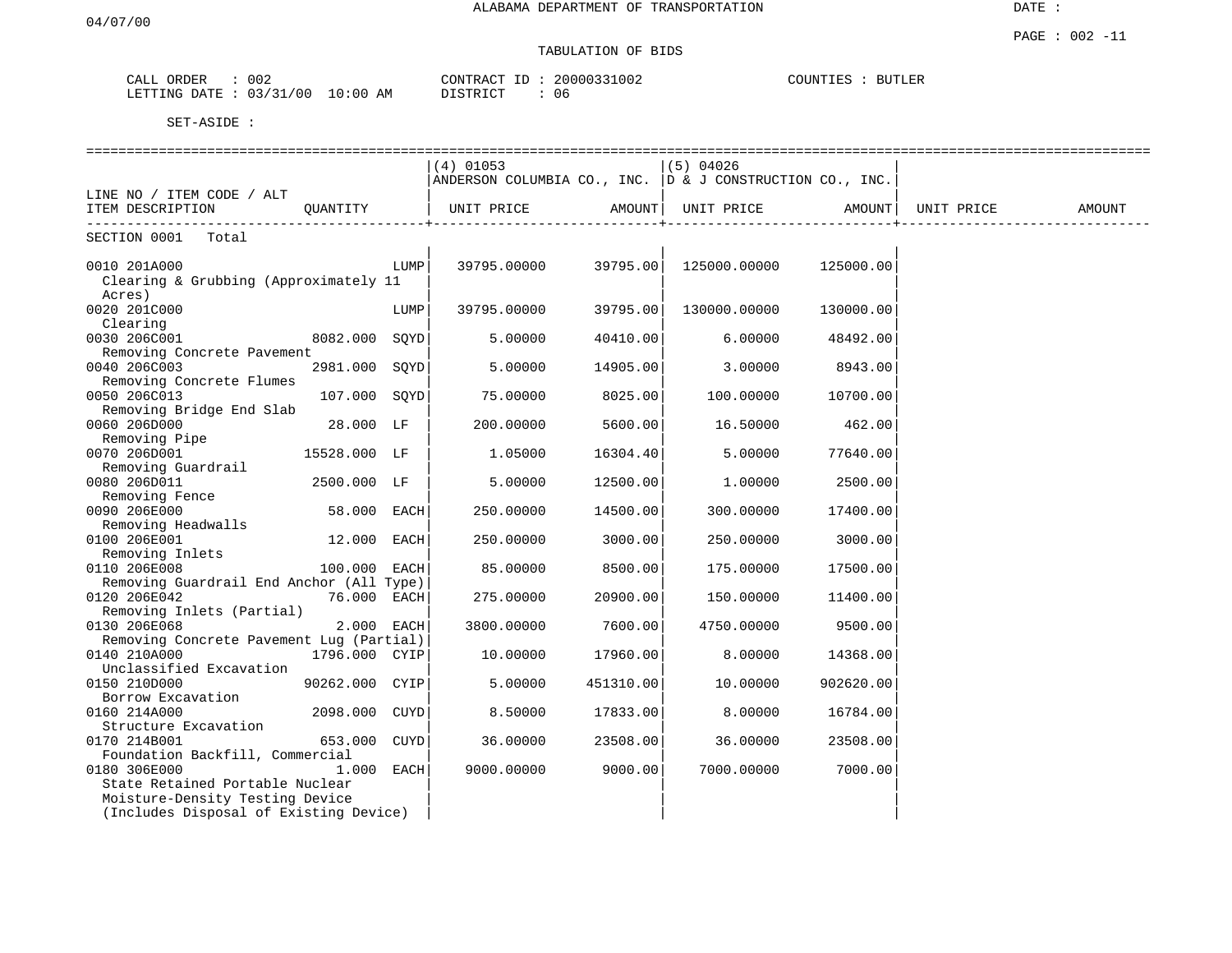| 002<br>ORDER<br>. . ۱<br>----         |                              | $- -$<br>' R ∆ (<br>.ON' |      | <b>BUTLER</b><br>™™™<br>. |
|---------------------------------------|------------------------------|--------------------------|------|---------------------------|
| ' 0 0<br>חימר<br>$\sim$<br>ING-<br>__ | ΔM<br>$\sim$ 115 $\sim$<br>∸ | חחי                      | -U G |                           |

|                                                                                                     |                 | ==============================<br>$(4)$ 01053<br>ANDERSON COLUMBIA CO., INC. D & J CONSTRUCTION CO., INC. |            | $(5)$ 04026  |            |            |        |
|-----------------------------------------------------------------------------------------------------|-----------------|-----------------------------------------------------------------------------------------------------------|------------|--------------|------------|------------|--------|
| LINE NO / ITEM CODE / ALT<br>ITEM DESCRIPTION                                                       | QUANTITY        | UNIT PRICE                                                                                                | AMOUNT     | UNIT PRICE   | AMOUNT     | UNIT PRICE | AMOUNT |
| 0190 401A000                                                                                        | 247566.000 SYCP | 0.35000                                                                                                   | 86648.10   | 0.30000      | 74269.80   |            |        |
| Bituminous Treatment A<br>0200 405A000                                                              | 49915.000 GAL   | 1,05000                                                                                                   | 52410.75   | 1,00000      | 49915.00   |            |        |
| Tack Coat<br>0210 408A052                                                                           | 29434.000 SY    | 1,10000                                                                                                   | 32377.40   | 2.00000      | 58868.00   |            |        |
| Planing Existing Pavement<br>(Approximately 1.10" Thru 2.0" Thick)                                  |                 |                                                                                                           |            |              |            |            |        |
| 0220 408A053                                                                                        | 2566.000 SQYD   | 2.00000                                                                                                   | 5132.00    | 5.00000      | 12830.00   |            |        |
| Planing Existing Pavement<br>(Approximately 2.10" Thru 3.0" Thick)                                  |                 |                                                                                                           |            |              |            |            |        |
| 0230 410C000                                                                                        | $1.000$ EACH    | 3000.00000                                                                                                | 3000.00    | 25000.00000  | 25000.00   |            |        |
| Contractor Retained Profilograph<br>0240 410H000<br>Material Remixing Device                        | 1.000 EACH      | 110000.00000                                                                                              | 110000.00  | 150000.00000 | 150000.00  |            |        |
| 0250 420A011<br>Polymer Modified Open Graded Friction                                               | 9939.000 TON    | 40.21000                                                                                                  | 399647.19  | 58.00000     | 576462.00  |            |        |
| Course, Mix 2<br>0260 424A241<br>Superpave Bituminous Concrete Wearing                              | 7823.000 TON    | 29.63000                                                                                                  | 231795.49  | 37.00000     | 289451.00  |            |        |
| Surface Layer, 3/4" Maximum Aggregate                                                               |                 |                                                                                                           |            |              |            |            |        |
| Size Mix, ESAL Range C<br>0270 424A300                                                              | 382.000 TON     | 51.29000                                                                                                  | 19592.78   | 55.00000     | 21010.00   |            |        |
| Superpave Bituminous Concrete Wearing<br>Surface Layer, 1/2" Maximum Aggregate                      |                 |                                                                                                           |            |              |            |            |        |
| Size Mix, ESAL Range F<br>0280 424A301                                                              | 25915.000 TON   | 35.75000                                                                                                  | 926461.25  | 42.00000     | 1088430.00 |            |        |
| Superpave Bituminous Concrete Wearing<br>Surface Layer, 3/4" Maximum Aggregate                      |                 |                                                                                                           |            |              |            |            |        |
| Size Mix, ESAL Range F                                                                              |                 |                                                                                                           |            |              |            |            |        |
| 0290 424A304<br>Superpave Bituminous Concrete Wearing                                               | 50.000 TON      | 100.00000                                                                                                 | 5000.00    | 200.00000    | 10000.00   |            |        |
| Surface Layer, Patching, 3/4" Maximum<br>Aggregate Size Mix, ESAL Range F                           |                 |                                                                                                           |            |              |            |            |        |
| 0300 424A307                                                                                        | 100.000 TON     | 100.00000                                                                                                 | 10000.00   | 150.00000    | 15000.00   |            |        |
| Superpave Bituminous Concrete Wearing<br>Surface Layer, Leveling, 3/4" Maximum                      |                 |                                                                                                           |            |              |            |            |        |
| Aggregate Size Mix, ESAL Range F<br>0310 424B321                                                    | 59429.000 TON   | 32.80000                                                                                                  | 1949271.20 | 40.00000     | 2377160.00 |            |        |
| Superpave Bituminous Concrete Upper<br>Binder Layer, 1" Maximum Aggregate Size<br>Mix, ESAL Range F |                 |                                                                                                           |            |              |            |            |        |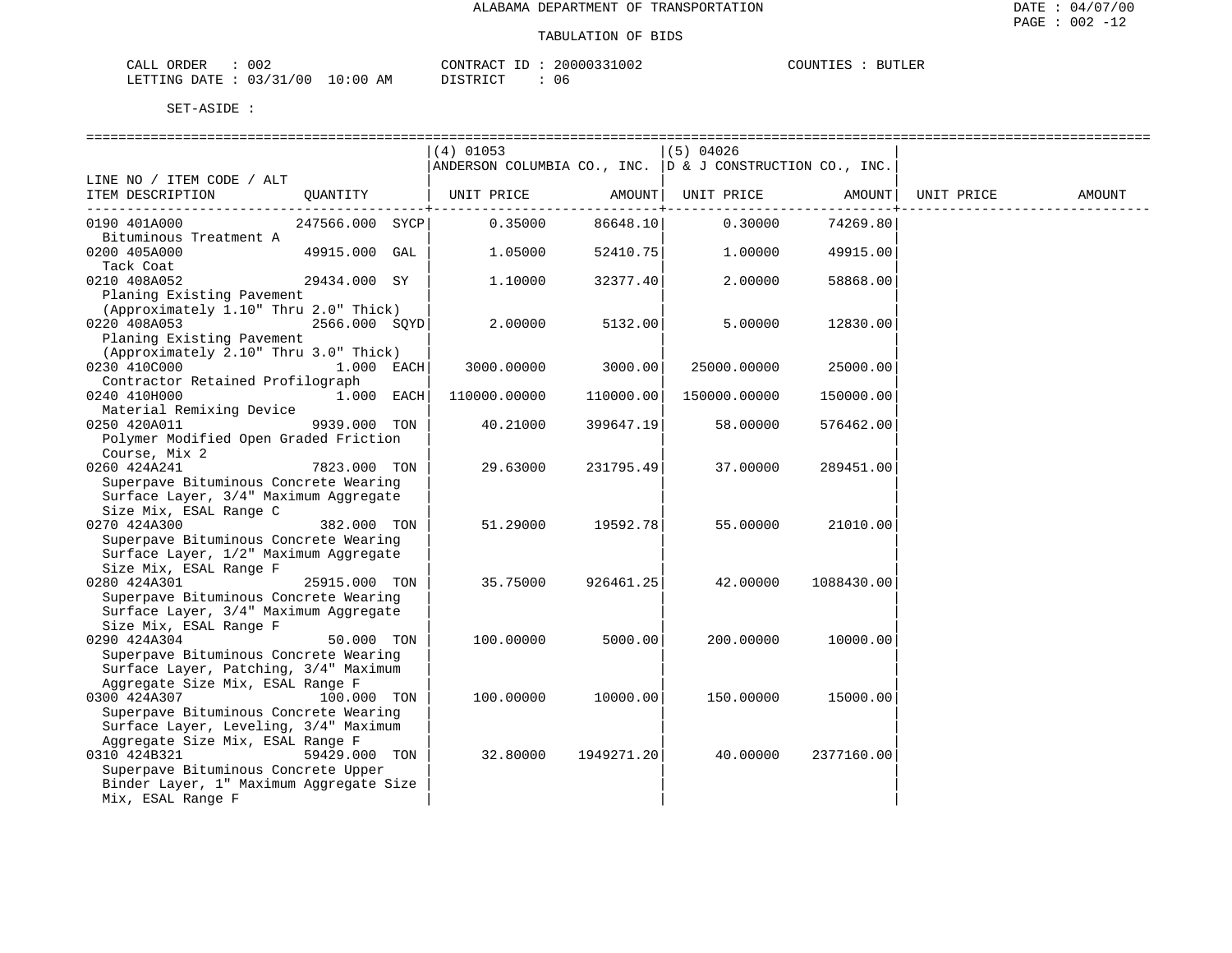| ORDER<br>CALL (               | 002 |    | CONTRACT ID         |  | 20000331002 | COUNTIES | <b>BUTLER</b> |
|-------------------------------|-----|----|---------------------|--|-------------|----------|---------------|
| LETTING DATE : 03/31/00 10:00 |     | AΜ | חי הדי אידי את<br>. |  | 06          |          |               |

|                                                  |               |      | $(4)$ 01053                                              |                    | $(5)$ 04026                    |            |            |        |
|--------------------------------------------------|---------------|------|----------------------------------------------------------|--------------------|--------------------------------|------------|------------|--------|
|                                                  |               |      | ANDERSON COLUMBIA CO., INC. D & J CONSTRUCTION CO., INC. |                    |                                |            |            |        |
| LINE NO / ITEM CODE / ALT                        |               |      |                                                          |                    |                                |            |            |        |
| ITEM DESCRIPTION                                 | OUANTITY      |      |                                                          |                    | UNIT PRICE AMOUNT   UNIT PRICE | AMOUNT     | UNIT PRICE | AMOUNT |
| 0320 424B441                                     | 14679.000 TON |      |                                                          | 30.10000 441837.90 | 38.00000                       | 557802.00  |            |        |
| Superpave Bituminous Concrete Upper              |               |      |                                                          |                    |                                |            |            |        |
| Binder Layer, 1" Maximum Aggregate Size          |               |      |                                                          |                    |                                |            |            |        |
| Mix, ESAL Range C                                |               |      |                                                          |                    |                                |            |            |        |
| 0330 424B449                                     | 7592.000 TON  |      | 30.87000                                                 | 234365.04          | 38.00000                       | 288496.00  |            |        |
| Superpave Bituminous Concrete Upper              |               |      |                                                          |                    |                                |            |            |        |
| Binder Layer, Leveling, 1" Max                   |               |      |                                                          |                    |                                |            |            |        |
| Aggregate Size Mix, ESAL Range C                 |               |      |                                                          |                    |                                |            |            |        |
| 0340 424B542                                     | 26956.000 TON |      | 30.68000                                                 | 827010.08          | 38,00000                       | 1024328.00 |            |        |
| Superpave Bituminous Concrete Lower              |               |      |                                                          |                    |                                |            |            |        |
| Binder Layer, 1 1/2" Maximim Aggregate           |               |      |                                                          |                    |                                |            |            |        |
| Size MIx, ESAL Range C<br>0350 424B621           | 82715.000 TON |      | 30.00000                                                 | 2481450.00         | 38.00000                       | 3143170.00 |            |        |
| Superpave Bituminous Concrete Lower              |               |      |                                                          |                    |                                |            |            |        |
| Binder Layer, 1" Maximum Aggregate Size,         |               |      |                                                          |                    |                                |            |            |        |
| ESAL Range F                                     |               |      |                                                          |                    |                                |            |            |        |
| 0360 424B629                                     | 41966.000 TON |      | 30,00000                                                 | 1258980.00         | 38.00000                       | 1594708.00 |            |        |
| Superpave Bituminous Concrete Lower              |               |      |                                                          |                    |                                |            |            |        |
| Binder Layer, Leveling, 1" Maximum               |               |      |                                                          |                    |                                |            |            |        |
| Aggregate Size Mix, ESAL Range F                 |               |      |                                                          |                    |                                |            |            |        |
| 0370 428C000<br>189868.000 LF                    |               |      | 0.08760                                                  | 16632.44           | 0.11000                        | 20885.48   |            |        |
| Scoring Bituminous Pavement Surface By           |               |      |                                                          |                    |                                |            |            |        |
| Cutting                                          |               |      |                                                          |                    |                                |            |            |        |
| 0380 454A002                                     | 7360.000 LF   |      | 3,00000                                                  | 22080.00           | 2.50000                        | 18400.00   |            |        |
| Cleaning And Sealing Concrete Pavement,          |               |      |                                                          |                    |                                |            |            |        |
| Type II, Joints<br>0390 454A003                  | 7360.000 LF   |      | 3.00000                                                  | 22080.00           | 1,50000                        | 11040.00   |            |        |
| Cleaning And Sealing Concrete Pavement,          |               |      |                                                          |                    |                                |            |            |        |
| Type II, Cracks                                  |               |      |                                                          |                    |                                |            |            |        |
| 0400 454A004                                     | 18402.000 LF  |      | 3.00000                                                  | 55206.00           | 2.50000                        | 46005.00   |            |        |
| Cleaning And Sealing Concrete Pavement,          |               |      |                                                          |                    |                                |            |            |        |
| Type I, Joints (Longitudinal Edge                |               |      |                                                          |                    |                                |            |            |        |
| Joints)                                          |               |      |                                                          |                    |                                |            |            |        |
| 0410 459A002                                     | 233050.000    | SOYD | 1.88000                                                  | 438134.00          | 1,80000                        | 419490.00  |            |        |
| Rubblizing Plain Concrete Pavement               |               |      |                                                          |                    |                                |            |            |        |
| 0420 459B000                                     | 300.000 TON   |      | 30.00000                                                 | 9000.00            | 40.00000                       | 12000.00   |            |        |
| Filler Aggregate                                 |               |      |                                                          |                    |                                |            |            |        |
| 0430 502A000                                     | 73770.000 LB  |      | 0.45000                                                  | 33196.50           | 0.70000                        | 51639.00   |            |        |
| Steel Reinforcement                              |               |      |                                                          |                    |                                |            |            |        |
| 0440 520B000<br>Raising Existing Bridge, Station |               | LUMP | 110000.00000                                             | 110000.00          | 135500.00000                   | 135500.00  |            |        |
| 1780+41.59                                       |               |      |                                                          |                    |                                |            |            |        |
|                                                  |               |      |                                                          |                    |                                |            |            |        |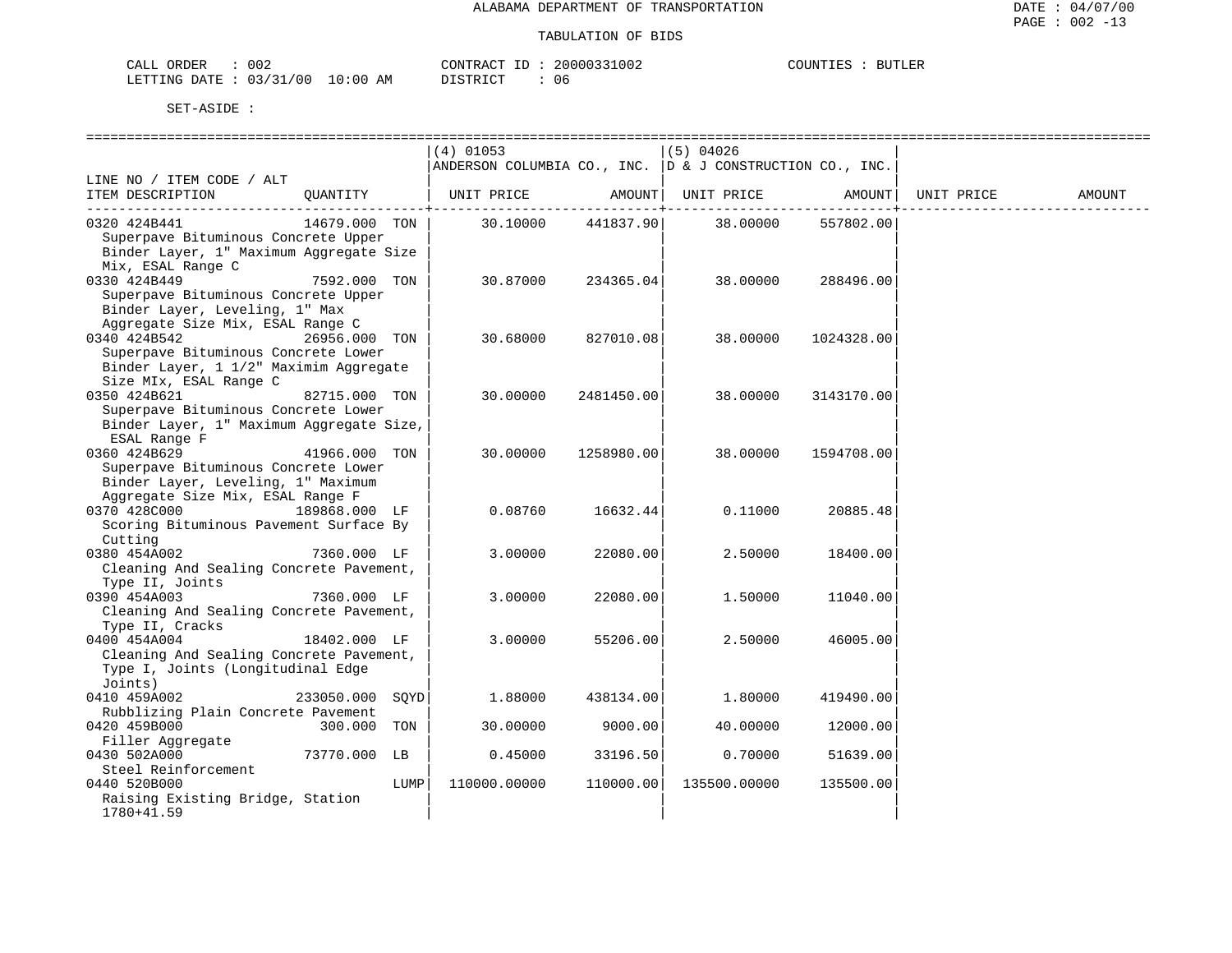| 002<br>ORDER<br>CALL         |             | CONTRACT<br>$ -$<br>л. | 20000331002 | COUNTIES | <b>BUTLER</b> |
|------------------------------|-------------|------------------------|-------------|----------|---------------|
| 03/31/00<br>LETTING<br>DATE. | 10:00<br>AM | חימת קידי את ה         | 06          |          |               |

|                                        |              | (4) 01053                                                    |                      | (5) 04026                             |                     |                   |  |
|----------------------------------------|--------------|--------------------------------------------------------------|----------------------|---------------------------------------|---------------------|-------------------|--|
|                                        |              | ANDERSON COLUMBIA CO., INC. $ D \& J$ CONSTRUCTION CO., INC. |                      |                                       |                     |                   |  |
| LINE NO / ITEM CODE / ALT              |              |                                                              |                      |                                       |                     |                   |  |
| ITEM DESCRIPTION QUANTITY              |              | UNIT PRICE AMOUNT  UNIT PRICE AMOUNT                         |                      |                                       |                     | UNIT PRICE AMOUNT |  |
|                                        |              |                                                              |                      |                                       |                     |                   |  |
| 0450 520B001                           |              |                                                              |                      |                                       | 110500.00           |                   |  |
| Raising Existing Bridge, Station       |              |                                                              |                      |                                       |                     |                   |  |
|                                        |              |                                                              |                      |                                       |                     |                   |  |
| 1906+88.19                             |              |                                                              |                      |                                       |                     |                   |  |
| 533.000 CUYD<br>0460 524B011           |              |                                                              | 540.00000 287820.00  |                                       | 750.00000 399750.00 |                   |  |
| Culvert Concrete Extension (Cast In    |              |                                                              |                      |                                       |                     |                   |  |
| Place)                                 |              |                                                              |                      |                                       |                     |                   |  |
| 0470 530A100                           | 84.000 LF    |                                                              | $28.98000$ $2434.32$ | 30.00000                              | 2520.00             |                   |  |
| 15" Roadway Pipe (Class 3 R.C.)        |              |                                                              |                      |                                       |                     |                   |  |
| (Extension)                            |              |                                                              |                      |                                       |                     |                   |  |
| 240.000 LF<br>0480 530A102             |              | 55.86000                                                     | 13406.40             | 40.00000                              | 9600.00             |                   |  |
| 24" Roadway Pipe (Class 3 R.C.)        |              |                                                              |                      |                                       |                     |                   |  |
| (Extension)                            |              |                                                              |                      |                                       |                     |                   |  |
| 0490 530A103                           | 112.000 LF   | 82.83000                                                     | 9276.96              | 50.00000                              | 5600.00             |                   |  |
| 30" Roadway Pipe (Class 3 R.C.)        |              |                                                              |                      |                                       |                     |                   |  |
|                                        |              |                                                              |                      |                                       |                     |                   |  |
| (Extension)<br>72.000 LF               |              |                                                              |                      |                                       |                     |                   |  |
| 0500 530A104                           |              | 113.67000                                                    | 8184.24              | 60.00000                              | 4320.00             |                   |  |
| 36" Roadway Pipe (Class 3 R.C.)        |              |                                                              |                      |                                       |                     |                   |  |
| (Extension)                            |              |                                                              |                      |                                       |                     |                   |  |
| 28.000 LF<br>0510 530A105              |              | 141.30000                                                    | 3956.40              | 80.00000                              | 2240.00             |                   |  |
| 42" Roadway Pipe (Class 3 R.C.)        |              |                                                              |                      |                                       |                     |                   |  |
| (Extension)                            |              |                                                              |                      |                                       |                     |                   |  |
| 0520 530A106                           | 130.000 LF   | 184.00000 23920.00                                           |                      | 100.00000                             | 13000.00            |                   |  |
| 48" Roadway Pipe (Class 3 R.C.)        |              |                                                              |                      |                                       |                     |                   |  |
| (Extension)                            |              |                                                              |                      |                                       |                     |                   |  |
| 180.000 LF<br>0530 530B011             |              | 45.33000                                                     | 8159.40              | 40.00000                              | 7200.00             |                   |  |
| 18" Span, 11" Rise Roadway Pipe (Class |              |                                                              |                      |                                       |                     |                   |  |
| 3 R.C.) (Extension)                    |              |                                                              |                      |                                       |                     |                   |  |
| 0540 534A000                           |              | 43.00000                                                     |                      |                                       |                     |                   |  |
|                                        | 236.000 EACH |                                                              | 10148.00             | 35.00000                              | 8260.00             |                   |  |
| Cleaning Pipe Underdrain Outlets       |              |                                                              |                      |                                       |                     |                   |  |
| 0550 600A000                           |              | LUMP 2126473.20000                                           |                      | 2126473.20  1100000.00000  1100000.00 |                     |                   |  |
| Mobilization                           |              |                                                              |                      |                                       |                     |                   |  |
| 0560 605B000                           | 154.000 EACH | 200.00000                                                    | 30800.00             | 65.00000                              | 10010.00            |                   |  |
| Special Underdrain Outlet, Type A      |              |                                                              |                      |                                       |                     |                   |  |
| 0570 606A005                           | 200.000 LF   | 10.00000                                                     | 2000.00              | 9.50000                               | 1900.00             |                   |  |
| 6" Underdrain Pipe, Type 9             |              |                                                              |                      |                                       |                     |                   |  |
| 0580 610C001                           | 1020.000 TON | 35.00000                                                     | 35700.00             | 24.00000                              | 24480.00            |                   |  |
| Loose Riprap, Class 2                  |              |                                                              |                      |                                       |                     |                   |  |
| 0590 610D003                           | 867.000 SQYD | 1.75000                                                      | 1517.25              | 2.75000                               | 2384.25             |                   |  |
| Filter Blanket, Geotextile             |              |                                                              |                      |                                       |                     |                   |  |
| 0600 614A000                           | 474.000 CUYD | 200.00000                                                    | 94800.00             |                                       | 94800.00            |                   |  |
|                                        |              |                                                              |                      | 200.00000                             |                     |                   |  |
| Slope Paving                           |              |                                                              |                      |                                       |                     |                   |  |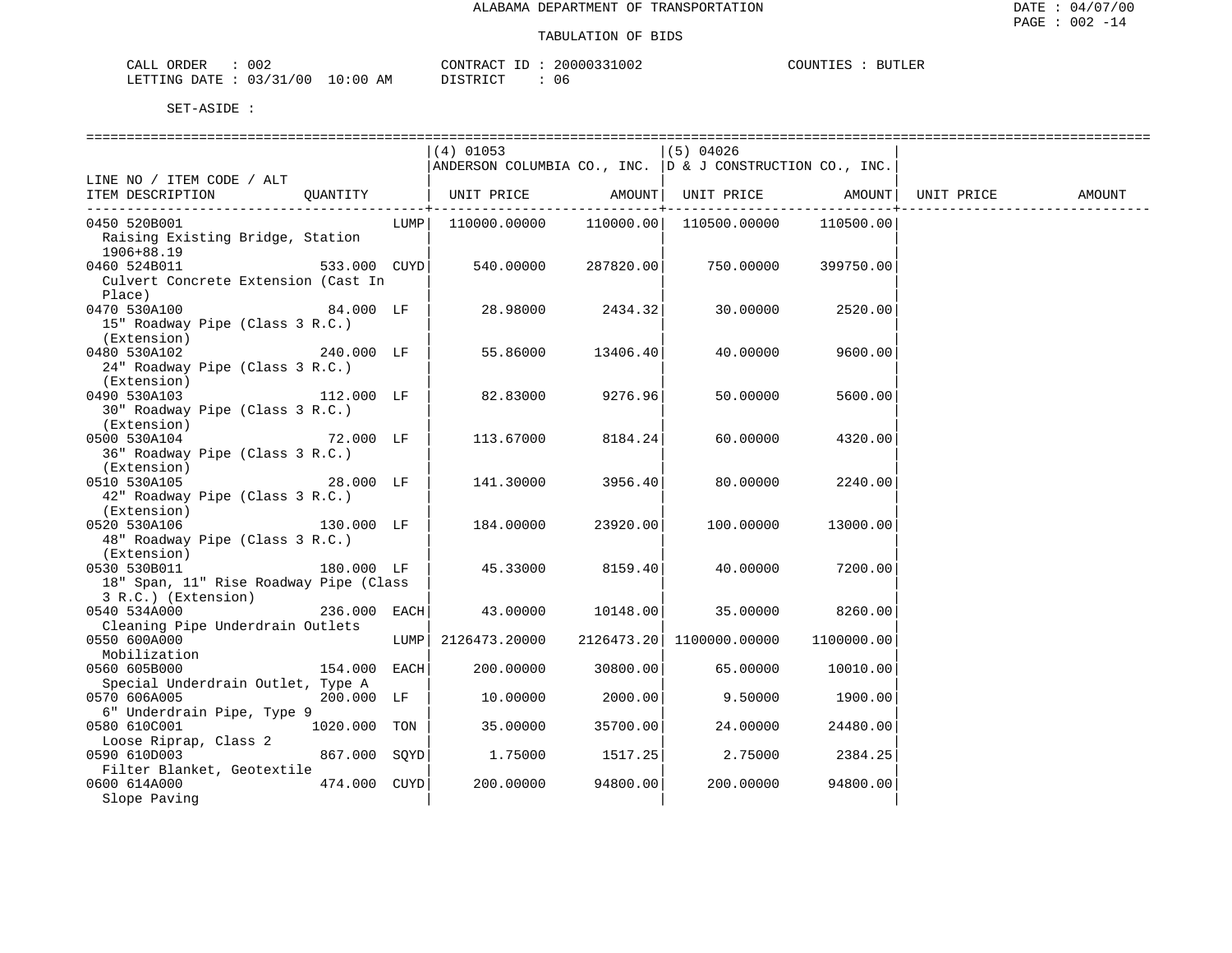| ORDER<br>CALL          | 002 |             | CONTRACT ID: | 20000331002 | COUNTIES | <b>BUTLER</b> |
|------------------------|-----|-------------|--------------|-------------|----------|---------------|
| LETTING DATE: 03/31/00 |     | 10:00<br>AM | DISTRICT     | 06          |          |               |

|                                                                      |              | $(4)$ 01053                                              |               | $(5)$ 04026 |           |            |        |
|----------------------------------------------------------------------|--------------|----------------------------------------------------------|---------------|-------------|-----------|------------|--------|
|                                                                      |              | ANDERSON COLUMBIA CO., INC. D & J CONSTRUCTION CO., INC. |               |             |           |            |        |
| LINE NO / ITEM CODE / ALT                                            |              |                                                          |               |             |           |            |        |
| QUANTITY   UNIT PRICE AMOUNT  UNIT PRICE AMOUNT <br>ITEM DESCRIPTION |              |                                                          | ----------+-- |             |           | UNIT PRICE | AMOUNT |
| 0610 619A001                                                         | $9.000$ EACH | 400.00000                                                | 3600.00       | 250.00000   | 2250.00   |            |        |
| 15" Roadway Pipe End Treatment, Class 1                              |              |                                                          |               |             |           |            |        |
| 0620 619A003<br>14.000 EACH                                          |              | 530.00000                                                | 7420.00       | 325.00000   | 4550.00   |            |        |
| 24" Roadway Pipe End Treatment, Class 1                              |              |                                                          |               |             |           |            |        |
| 0630 619A004                                                         | 8.000 EACH   | 795.00000                                                | 6360.00       | 425.00000   | 3400.00   |            |        |
| 30" Roadway Pipe End Treatment, Class 1                              |              |                                                          |               |             |           |            |        |
|                                                                      | $3.000$ EACH | 848.00000                                                | 2544.00       | 550.00000   | 1650.00   |            |        |
| 36" Roadway Pipe End Treatment, Class 1                              |              |                                                          |               |             |           |            |        |
| 0650 619A006<br>42" Roadway Pipe End Treatment, Class 1              | 1.000 EACH   | 901.00000                                                | 901.00        | 1200.00000  | 1200.00   |            |        |
| 0660 619A007                                                         | $6.000$ EACH | 1107.00000                                               | 6642.00       | 1400.00000  | 8400.00   |            |        |
| 48" Roadway Pipe End Treatment, Class 1                              |              |                                                          |               |             |           |            |        |
| 0670 619B015<br>17.000 EACH                                          |              | 450.00000                                                | 7650.00       | 250.00000   | 4250.00   |            |        |
| 18" Span, 11" Rise Roadway Pipe End                                  |              |                                                          |               |             |           |            |        |
| Treatment, Class 1                                                   |              |                                                          |               |             |           |            |        |
| 0680 620A000<br>21.000 CUYD                                          |              | 525.00000                                                | 11025.00      | 500.00000   | 10500.00  |            |        |
| Minor Structure Concrete                                             |              |                                                          |               |             |           |            |        |
| 0690 621A000                                                         | 7.000 EACH   | 1800.00000                                               | 12600.00      | 1950.00000  | 13650.00  |            |        |
| Junction Boxes, Type 1, 1P Or 5                                      |              |                                                          |               |             |           |            |        |
| 0700 621A001                                                         | 1.000 EACH   | 1850.00000                                               | 1850.00       | 2250.00000  | 2250.00   |            |        |
| Junction Boxes, Type 1, 2P Or 5                                      |              |                                                          |               |             |           |            |        |
| 0710 621B000<br>$4.000$ EACH                                         |              | 450.00000                                                | 1800.00       | 550.00000   | 2200.00   |            |        |
| Junction Box Units, Type 1, 1P Or 5<br>0720 621B001<br>$1.000$ EACH  |              | 450.00000                                                | 450.00        | 650.00000   | 650.00    |            |        |
| Junction Box Units, Type 1, 2P Or 5                                  |              |                                                          |               |             |           |            |        |
| 0730 621C020<br>10.000 EACH                                          |              | 1500.00000                                               | 15000.00      | 1600.00000  | 16000.00  |            |        |
| Inlets, Type Y                                                       |              |                                                          |               |             |           |            |        |
| 0740 621C027<br>1.000 EACH                                           |              | 1500.00000                                               | 1500.00       | 1800.00000  | 1800.00   |            |        |
| Inlets, Type C                                                       |              |                                                          |               |             |           |            |        |
| 0750 621C032<br>11.000 EACH                                          |              | 1800.00000                                               | 19800.00      | 2300.00000  | 25300.00  |            |        |
| Inlets, Type C (Modified)                                            |              |                                                          |               |             |           |            |        |
| 0760 621C113                                                         | 2.000 EACH   | 2800.00000                                               | 5600.00       | 4500.00000  | 9000.00   |            |        |
| Inlets, Type IJ (Modified)                                           |              |                                                          |               |             |           |            |        |
| 0770 621C132<br>64.000 EACH                                          |              | 2000.00000                                               | 128000.00     | 2100.00000  | 134400.00 |            |        |
| Inlets, Type Y (Modified)                                            |              |                                                          |               |             |           |            |        |
| 0780 621D002<br>$1.000$ EACH                                         |              | 450.00000                                                | 450.00        | 400.00000   | 400.00    |            |        |
| Inlet Units, Type C<br>0790 621D019<br>17.000 EACH                   |              | 450.00000                                                | 7650.00       | 400.00000   | 6800.00   |            |        |
| Inlet Units, Type Y                                                  |              |                                                          |               |             |           |            |        |
| 0800 621D028                                                         | $2.000$ EACH | 550.00000                                                | 1100.00       | 575.00000   | 1150.00   |            |        |
| Inlet Units, Type IJ (Modified)                                      |              |                                                          |               |             |           |            |        |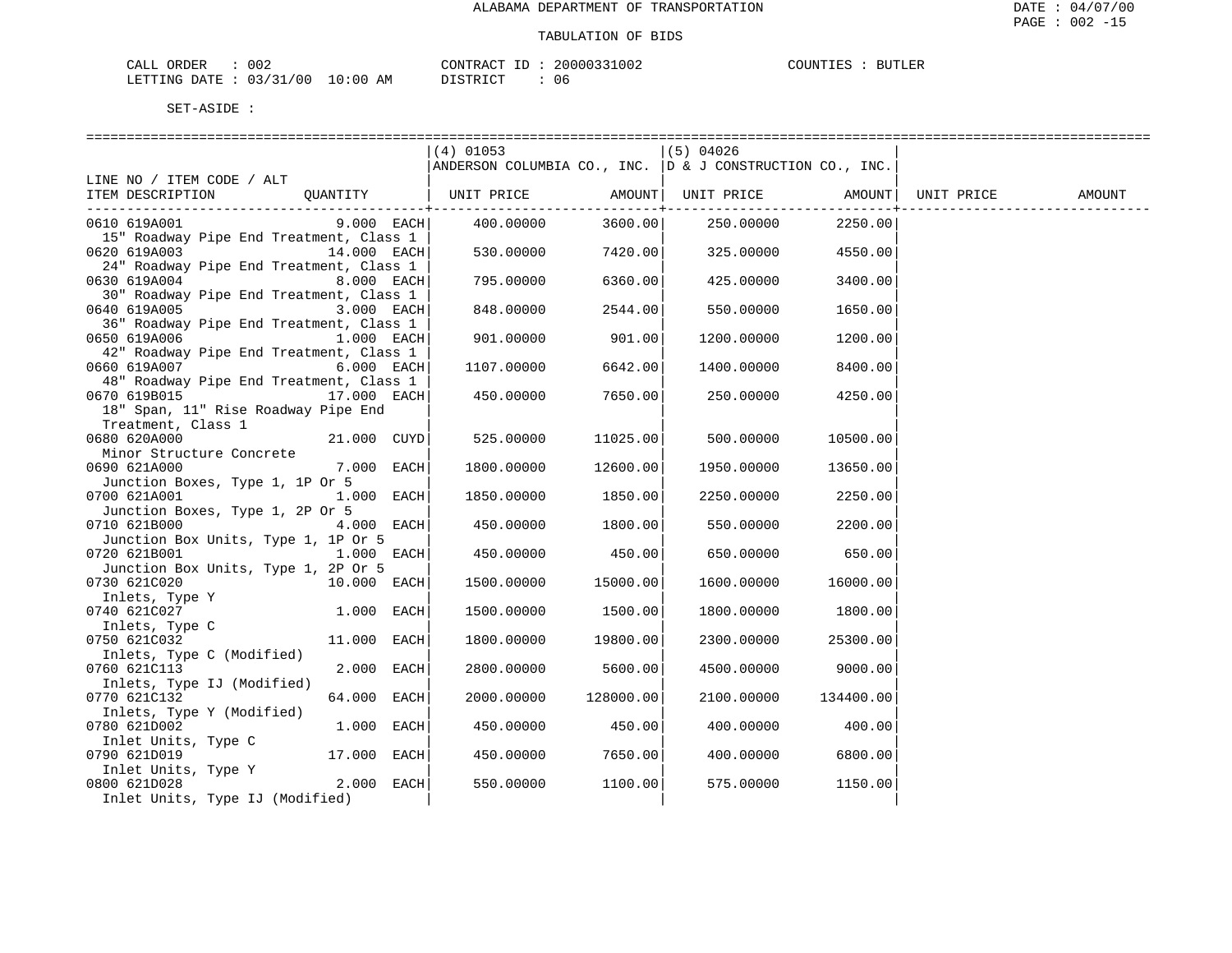| ORDER<br>CALL | 002        |             | CONTRACT<br>$-1$ | 20000331002 | COUNTIES | <b>BUTLER</b> |
|---------------|------------|-------------|------------------|-------------|----------|---------------|
| LETTING DATE  | : 03/31/00 | 10:00<br>ΑM | חימת סידים דרי   | 06          |          |               |

|                                                                         | (4) 01053                                                    |                         | (5) 04026                |                   |            |        |
|-------------------------------------------------------------------------|--------------------------------------------------------------|-------------------------|--------------------------|-------------------|------------|--------|
|                                                                         | ANDERSON COLUMBIA CO., INC. $ D \& J$ CONSTRUCTION CO., INC. |                         |                          |                   |            |        |
| LINE NO / ITEM CODE / ALT                                               |                                                              |                         |                          |                   |            |        |
| QUANTITY   UNIT PRICE<br>ITEM DESCRIPTION                               |                                                              |                         | AMOUNT UNIT PRICE AMOUNT |                   | UNIT PRICE | AMOUNT |
|                                                                         |                                                              | ----------+-<br>7700.00 |                          |                   |            |        |
| 0810 621D051<br>14.000 EACH <br>Inlet Units, Type C (Modified)          | 550.00000                                                    |                         |                          | 500.00000 7000.00 |            |        |
| 0820 621D055<br>97.000 EACH                                             | 550.00000                                                    | 53350.00                | 500.00000                | 48500.00          |            |        |
| Inlet Units, Type Y (Modified)                                          |                                                              |                         |                          |                   |            |        |
| 0830 629A004<br>180.000 LF                                              | 65.00000                                                     | 11700.00                | 145.00000                | 26100.00          |            |        |
| Concrete Median Or Safety Barrier, Type                                 |                                                              |                         |                          |                   |            |        |
| 4A (Modified)                                                           |                                                              |                         |                          |                   |            |        |
| 0840 629A005<br>240.000 LF                                              | 75.00000                                                     | 18000.00                | 165.00000                | 39600.00          |            |        |
| Concrete Median Or Safety Barrier, Type                                 |                                                              |                         |                          |                   |            |        |
| 4A (Reinforced)                                                         |                                                              |                         |                          |                   |            |        |
| 0850 630A000<br>10960.000 LF                                            | 11.00000                                                     | 120560.00               | 12.50000                 | 137000.00         |            |        |
| Steel Beam Guardrail, Class A, Type 1<br>19.000 EACH<br>0860 630C001    | 500.00000                                                    | 9500.00                 | 550.00000                | 10450.00          |            |        |
| Guardrail End Anchor, Type 8                                            |                                                              |                         |                          |                   |            |        |
| 0870 630C003<br>10.000 EACH                                             | 950.00000                                                    | 9500.00                 | 1000.00000               | 10000.00          |            |        |
| Guardrail End Anchor, Type 13                                           |                                                              |                         |                          |                   |            |        |
| 0880 630C013<br>1.000 EACH                                              | 600.00000                                                    | 600.00                  | 2000.00000               | 2000.00           |            |        |
| Guardrail End Anchor, Type 2B (Modified)                                |                                                              |                         |                          |                   |            |        |
| 7.000 EACH                                                              | 625.00000                                                    | 4375.00                 | 2000.00000               | 14000.00          |            |        |
| Guardrail End Anchor, Type 2A (Modified)                                |                                                              |                         |                          |                   |            |        |
| 0900 630C050<br>1.000 EACH                                              | 1700.00000                                                   | 1700.00                 | 1950.00000               | 1950.00           |            |        |
| Guardrail End Anchor, Type 20 Series                                    |                                                              |                         |                          |                   |            |        |
| 0910 630C055<br>10.000 EACH                                             | 625.00000                                                    | 6250.00                 | 850.00000                | 8500.00           |            |        |
| Guardrail End Anchor, Type 2A (Retrofit)                                |                                                              |                         |                          |                   |            |        |
| 0920 630C056<br>2.000 EACH                                              | 600.00000                                                    | 1200.00                 | 850.00000                | 1700.00           |            |        |
| Guardrail End Anchor, Type 2B (Retrofit)<br>0930 630C070<br>47.000 EACH |                                                              | 62275.00                |                          | 68150.00          |            |        |
| Guardrail End Anchor, Type 10 Series                                    | 1325.00000                                                   |                         | 1450.00000               |                   |            |        |
| 2500.000 LF<br>0940 635A002                                             | 6.25000                                                      | 15625.00                | 6.25000                  | 15625.00          |            |        |
| Woven Wire Fence (Wood Posts)                                           |                                                              |                         |                          |                   |            |        |
| 0950 635B001<br>$3.000$ EACH                                            | 335.00000                                                    | 1005.00                 | 335.00000                | 1005.00           |            |        |
| Gate, 14 Feet Wide                                                      |                                                              |                         |                          |                   |            |        |
| 48400.000 CYIP<br>0960 650A000                                          | 1.00000                                                      | 48400.00                | 11,00000                 | 532400.00         |            |        |
| Topsoil                                                                 |                                                              |                         |                          |                   |            |        |
| 0970 652A057<br>60.000 ACRE                                             | 400.00000                                                    | 24000.00                | 400,00000                | 24000.00          |            |        |
| Seeding (Mix 3A)                                                        |                                                              |                         |                          |                   |            |        |
| 0980 652B055<br>30.000 ACRE                                             | 300.00000                                                    | 9000.00                 | 300.00000                | 9000.00           |            |        |
| Temporary Seeding (Mix 3AT)                                             |                                                              |                         |                          |                   |            |        |
| 0990 652C000<br>90.000 ACRE                                             | 45.00000                                                     | 4050.00                 | 45.00000                 | 4050.00           |            |        |
| Mowing                                                                  |                                                              |                         |                          |                   |            |        |
| 1000 652D057<br>30.000 ACRE                                             | 300.00000                                                    | 9000.00                 | 300.00000                | 9000.00           |            |        |
| Seeding In Stubble (Mix 3A)                                             |                                                              |                         |                          |                   |            |        |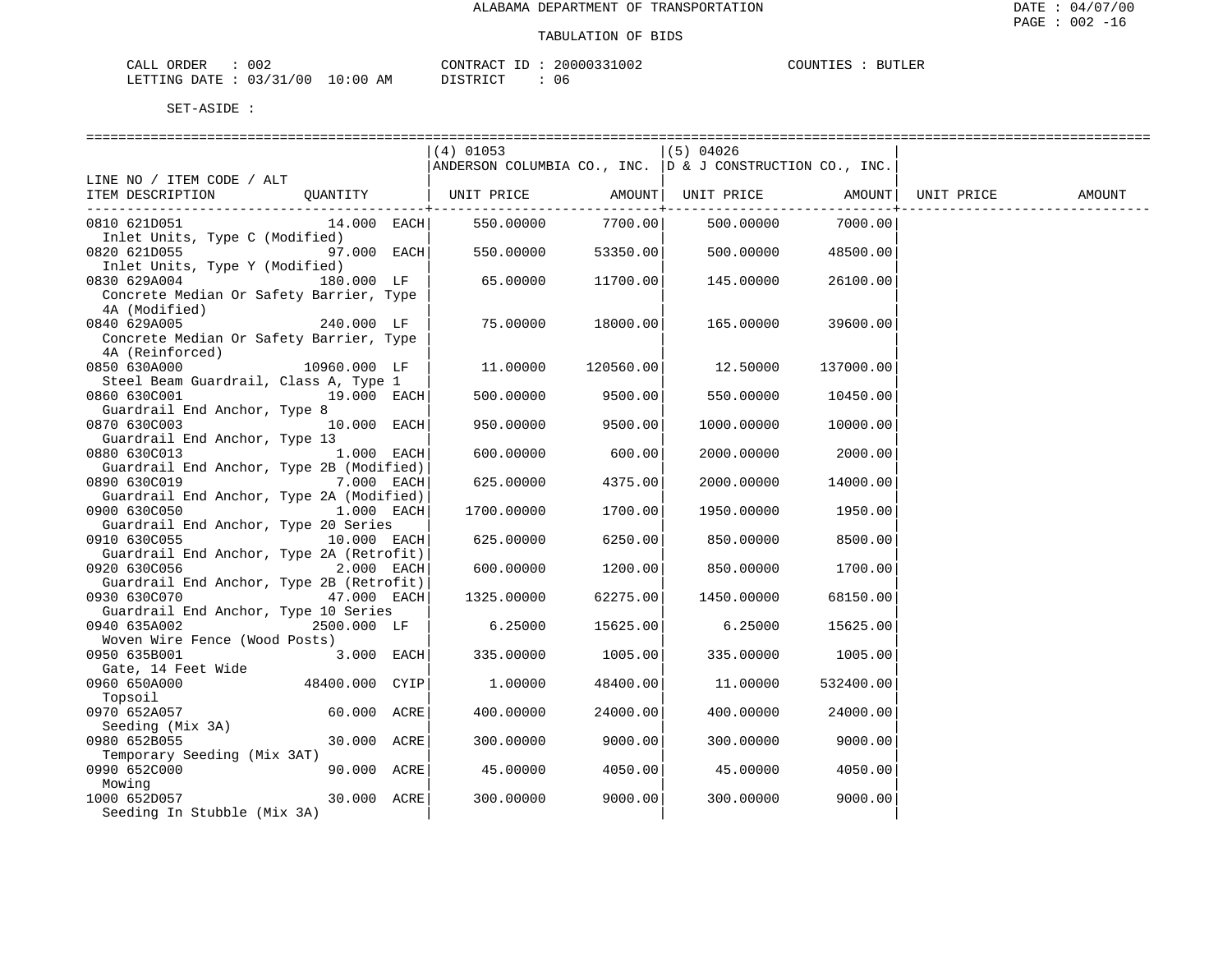| 002<br>CALL ORDER               | CONTRACT<br>ID | 20000331002 | <b>BUTLER</b><br>COUNTIES |
|---------------------------------|----------------|-------------|---------------------------|
| LETTING DATE: 03/31/00 10:00 AM | DISTRICT       | 06          |                           |

|                                                                     | (4) 01053                                                    |           | (5) 04026    |                           |            |        |
|---------------------------------------------------------------------|--------------------------------------------------------------|-----------|--------------|---------------------------|------------|--------|
|                                                                     | ANDERSON COLUMBIA CO., INC. $ D \& J$ CONSTRUCTION CO., INC. |           |              |                           |            |        |
| LINE NO / ITEM CODE / ALT                                           |                                                              |           |              |                           |            |        |
| ITEM DESCRIPTION<br>QUANTITY                                        | UNIT PRICE AMOUNT  UNIT PRICE AMOUNT                         | --------  |              | . _ _ _ _ _ _ _ _ _ _ _ _ | UNIT PRICE | AMOUNT |
| 1010 654A001<br>2967.000 SQYD                                       | 2.30000                                                      | 6824.10   | 2.30000      | 6824.10                   |            |        |
| Solid Sodding (Bermuda)                                             |                                                              |           |              |                           |            |        |
| 1020 656A000<br>80.000 ACRE                                         | 400.00000                                                    | 32000.00  | 400.00000    | 32000.00                  |            |        |
| Mulching, Class A, Type 1                                           |                                                              |           |              |                           |            |        |
| 1030 656A001<br>10.000 ACRE                                         | 400.00000                                                    | 4000.00   | 400.00000    | 4000.00                   |            |        |
| Mulching, Class A, Type 2<br>1040 659A000<br>77.000 SOYD            | 2,00000                                                      | 154.00    | 5.00000      | 385.00                    |            |        |
| Erosion Control Netting, Class A                                    |                                                              |           |              |                           |            |        |
| 1050 665A000<br>11.000 ACRE                                         | 300.00000                                                    | 3300.00   | 300.00000    | 3300.00                   |            |        |
| Temporary Seeding                                                   |                                                              |           |              |                           |            |        |
| 1060 665B000<br>11.000 ACRE                                         | 400.00000                                                    | 4400.00   | 400.00000    | 4400.00                   |            |        |
| Temporary Mulching                                                  |                                                              |           |              |                           |            |        |
| 1070 665F000<br>1476.000 EACH                                       | 5.00000                                                      | 7380.00   | 6.00000      | 8856.00                   |            |        |
| Hay Bales                                                           |                                                              |           |              |                           |            |        |
| 1080 665J000<br>20035.000 LF<br>Silt Fence, Type A                  | 3.00000                                                      | 60105.00  | 4.25000      | 85148.75                  |            |        |
| 1090 666A001<br>90.000 ACRE                                         | 40.00000                                                     | 3600.00   | 40.00000     | 3600.00                   |            |        |
| Pest Control Treatment                                              |                                                              |           |              |                           |            |        |
| 1100 680A000<br>LUMP                                                | 30000.00000                                                  | 30000.00  | 100000.00000 | 100000.00                 |            |        |
| Engineering Controls                                                |                                                              |           |              |                           |            |        |
| 1110 701C002<br>180.000 MILE                                        | 300.00000                                                    | 54000.00  | 300.00000    | 54000.00                  |            |        |
| Broken Temporary Traffic Stripe (Paint)                             |                                                              |           |              |                           |            |        |
| 1120 701C003<br>180.000 MILE                                        | 340.00000                                                    | 61200.00  | 340.00000    | 61200.00                  |            |        |
| Solid Temporary Traffic Stripe (Paint)                              |                                                              |           |              |                           |            |        |
| 1130 701C005<br>1.000 MILE<br>Solid Temporary Traffic Stripe (Tape) | 6800.00000                                                   | 6800.00   | 6800.00000   | 6800.00                   |            |        |
| 1140 701D007<br>180.000 MILE                                        | 950.00000                                                    | 171000.00 | 950.00000    | 171000.00                 |            |        |
| Solid Traffic Stripe Removed (Paint)                                |                                                              |           |              |                           |            |        |
| 1150 701D009<br>1.000 MILE                                          | 800.00000                                                    | 800.00    | 800,00000    | 800.00                    |            |        |
| Solid Traffic Stripe Removed (Tape)                                 |                                                              |           |              |                           |            |        |
| 1160 701D014<br>180.000 MILE                                        | 850.00000                                                    | 153000.00 | 850.00000    | 153000.00                 |            |        |
| Broken Traffic Stripe Removed (Paint)                               |                                                              |           |              |                           |            |        |
| 1170 702A008<br>22.000 MILE                                         | 3700.00000                                                   | 81400.00  | 3700.00000   | 81400.00                  |            |        |
| Solid White, Inverted Profile Traffic<br>Stripe (6" Wide)           |                                                              |           |              |                           |            |        |
| 1180 702A009<br>22.000 MILE                                         | 3700.00000                                                   | 81400.00  | 3700.00000   | 81400.00                  |            |        |
| Solid Yellow, Inverted Profile Traffic                              |                                                              |           |              |                           |            |        |
| Stripe (6" Wide)                                                    |                                                              |           |              |                           |            |        |
| 1190 702A010<br>19.000 MILE                                         | 1850.00000                                                   | 35150.00  | 1850.00000   | 35150.00                  |            |        |
| Broken White, Inverted Profile Traffic                              |                                                              |           |              |                           |            |        |
| Stripe (6" Wide)                                                    |                                                              |           |              |                           |            |        |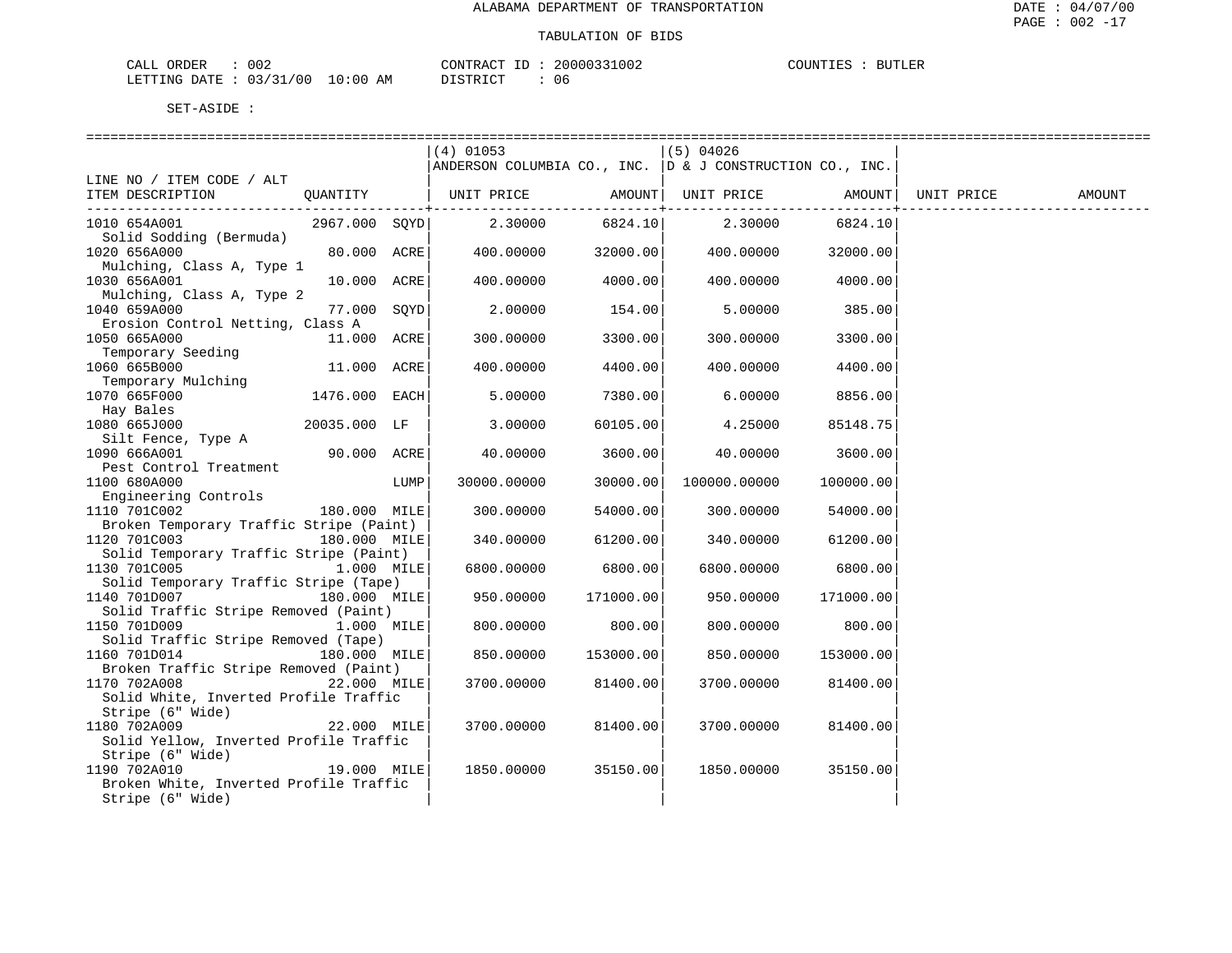| ORDER<br>CALL          | 002 |             | CONTRACT         | 20000331002 | COUNTIES | <b>BUTLER</b> |
|------------------------|-----|-------------|------------------|-------------|----------|---------------|
| LETTING DATE: 03/31/00 |     | 10:00<br>ΑM | די היה דמיד<br>. | 06          |          |               |

|                                            | (4) 01053                                                 |           | (5) 04026                  |           |            |        |
|--------------------------------------------|-----------------------------------------------------------|-----------|----------------------------|-----------|------------|--------|
|                                            | ANDERSON COLUMBIA CO., INC.  D & J CONSTRUCTION CO., INC. |           |                            |           |            |        |
| LINE NO / ITEM CODE / ALT                  |                                                           |           |                            |           |            |        |
| OUANTITY<br>ITEM DESCRIPTION               | UNIT PRICE                                                |           | AMOUNT   UNIT PRICE AMOUNT |           | UNIT PRICE | AMOUNT |
|                                            |                                                           | -------+- |                            |           |            |        |
| 1200 702B001<br>1821.000 LF                | 1.50000                                                   | 2731.50   | 1.50000                    | 2731.50   |            |        |
| Dotted Inverted Profile Traffic Stripe     |                                                           |           |                            |           |            |        |
| (6" Wide)                                  |                                                           |           |                            |           |            |        |
| 2052.000 SOFT<br>1210 703A002              | 2.50000                                                   | 5130.00   | 2.50000                    | 5130.00   |            |        |
| Traffic Control Markings, Class 2, Type    |                                                           |           |                            |           |            |        |
| A                                          |                                                           |           |                            |           |            |        |
| 1220 703D001<br>200.000 SOFT               | 1,30000                                                   | 260.00    | 1.30000                    | 260.00    |            |        |
| Temporary Traffic Control Markings         |                                                           |           |                            |           |            |        |
| 1230 705A030<br>746.000 EACH               | 5.20000                                                   | 3879.20   | 5.20000                    | 3879.20   |            |        |
| Pavement Markers, Class A-H, Type 2-C      |                                                           |           |                            |           |            |        |
| 1240 705A031<br>2959.000 EACH              | 5.00000                                                   | 14795.00  | 5.00000                    | 14795.00  |            |        |
| Pavement Markers, Class A-H, Type 1-A      |                                                           |           |                            |           |            |        |
| 1250 705A032<br>$461.000$ EACH             | 5.00000                                                   | 2305.00   | 5,00000                    | 2305.00   |            |        |
| Pavement Markers, Class A-H, Type 1-B      |                                                           |           |                            |           |            |        |
| 158.000 EACH<br>1260 705A037               | 5.20000                                                   | 821.60    | 5.20000                    | 821.60    |            |        |
| Pavement Markers, Class A-H, Type 2-D      |                                                           |           |                            |           |            |        |
| 1270 726A000<br>4020.000 LF                | 30.00000                                                  | 120600.00 | 24,00000                   | 96480.00  |            |        |
| Portable Concrete Safety Barriers, Type    |                                                           |           |                            |           |            |        |
| 6                                          |                                                           |           |                            |           |            |        |
| 1280 740B000<br>1816.000 SQFT              | 8.33000                                                   | 15127.28  | 8.50000                    | 15436.00  |            |        |
| Construction Signs                         |                                                           |           |                            |           |            |        |
| 1290 740C000<br>93.000 SOFT                | 9.99000                                                   | 929.07    | 12.00000                   | 1116.00   |            |        |
| Special Construction Signs<br>550.000 EACH |                                                           |           |                            |           |            |        |
| 1300 740D000<br>Channelizing Drums         | 44.40000                                                  | 24420.00  | 48.00000                   | 26400.00  |            |        |
| 1310 740E000<br>$50.000$ EACH              | 12.21000                                                  | 610.50    | 11,00000                   | 550.00    |            |        |
| Cones (36 Inches High)                     |                                                           |           |                            |           |            |        |
| 1320 740L004<br>425.000 EACH               | 49.95000                                                  | 21228.75  | 60.00000                   | 25500.00  |            |        |
| Vertical Panel Type II, Single-Sided       |                                                           |           |                            |           |            |        |
| 1330 740L006<br>30.000 EACH                | 61.05000                                                  | 1831.50   | 75.00000                   | 2250.00   |            |        |
| Vertical Panel Type II, Double-Sided       |                                                           |           |                            |           |            |        |
| 1340 740M000<br>50.000 EACH                | 6.67000                                                   | 333.50    | 7.00000                    | 350.00    |            |        |
| Weight For Cone                            |                                                           |           |                            |           |            |        |
| 1350 741C010<br>2.000 EACH                 | 5500.00000                                                | 11000.00  | 6000.00000                 | 12000.00  |            |        |
| Portable Sequential Arrow And Chevron      |                                                           |           |                            |           |            |        |
| Sign Unit                                  |                                                           |           |                            |           |            |        |
| 1360 742A001<br>2.000 EACH                 | 22200.00000                                               | 44400.00  | 30000.00000                | 60000.00  |            |        |
| Portable Changeable Message Signs, Type    |                                                           |           |                            |           |            |        |
| 2                                          |                                                           |           |                            |           |            |        |
| 1370 998A000<br>LUMP                       | 0.00000                                                   | 0.00      | 500000.00000               | 500000.00 |            |        |
| Construction Fuel (Maximum Bid Limited     |                                                           |           |                            |           |            |        |
| To $$600,000.00)$                          |                                                           |           |                            |           |            |        |
|                                            |                                                           |           |                            |           |            |        |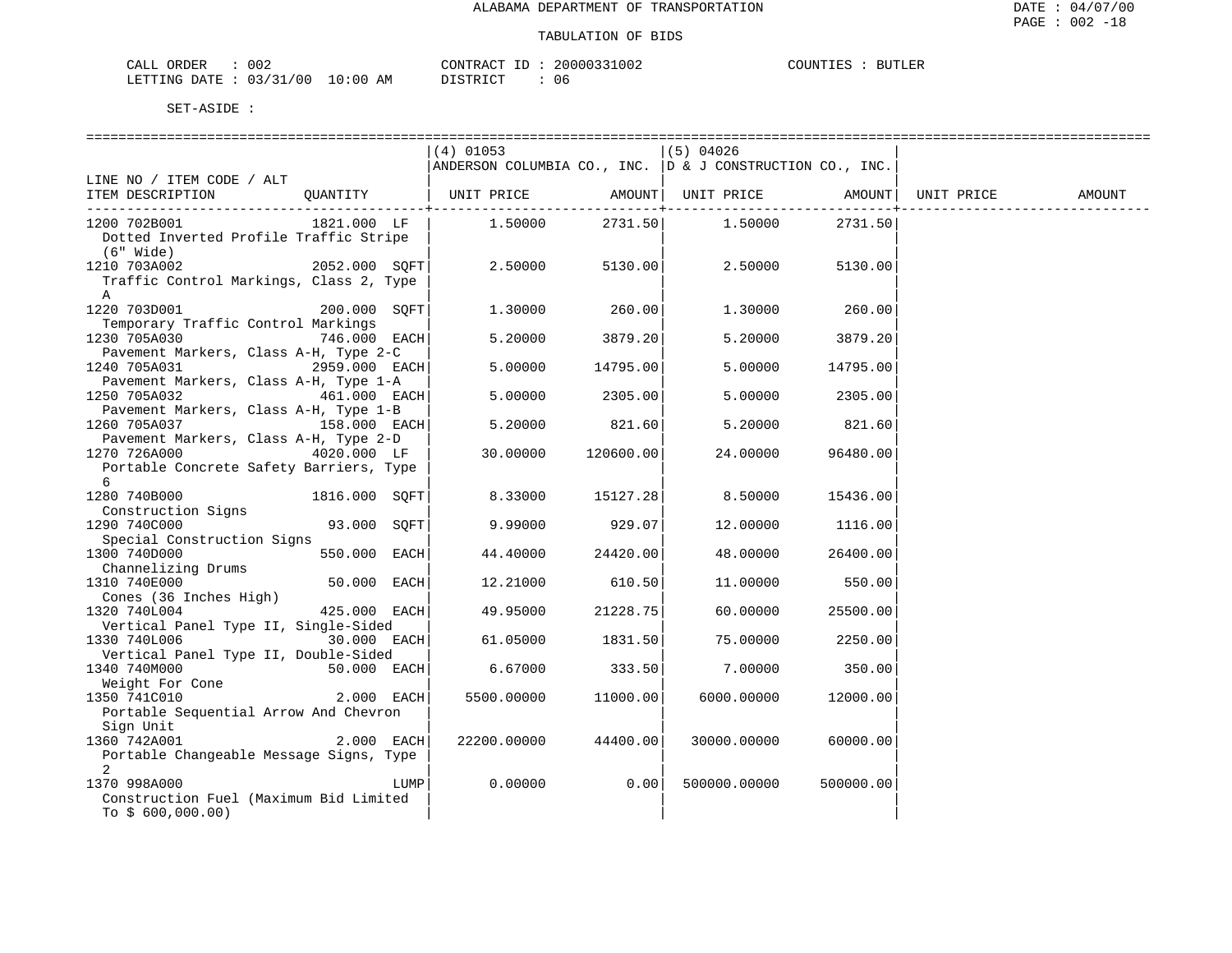#### TABULATION OF BIDS

| 002<br>ORDER<br>$\sim$ $\sim$ $\sim$ $\sim$<br>سسدت | CONTRACT               | 20000331002 | $C$ $C$ $T$ $T$ $T$ $T$ $T$ $C$<br><b>BUTLER</b><br>COUNIIE: |
|-----------------------------------------------------|------------------------|-------------|--------------------------------------------------------------|
| /00<br>: 03/31<br>LETTING DATE                      | $10:00$ AM<br>DISTRICT | U t         |                                                              |

|                                                        | $(4)$ 01053 |  | $(5)$ 04026                 |                                                           |                                                                    |        |
|--------------------------------------------------------|-------------|--|-----------------------------|-----------------------------------------------------------|--------------------------------------------------------------------|--------|
| OUANTITY                                               | UNIT PRICE  |  | UNIT PRICE                  | AMOUNT                                                    | UNIT PRICE                                                         | AMOUNT |
| 1500.000<br>HOUR<br>Trainee Hours At 80 Cents Per Hour | 0.80000     |  | 0.80000                     | 1200.00                                                   |                                                                    |        |
|                                                        |             |  |                             |                                                           |                                                                    |        |
|                                                        |             |  |                             |                                                           |                                                                    |        |
|                                                        |             |  | ANDERSON COLUMBIA CO., INC. | AMOUNT  <br>1200.00<br>\$15,029,197.69<br>\$15,029,197.69 | D & J CONSTRUCTION CO., INC.<br>\$18,179,538.68<br>\$18,179,538.68 |        |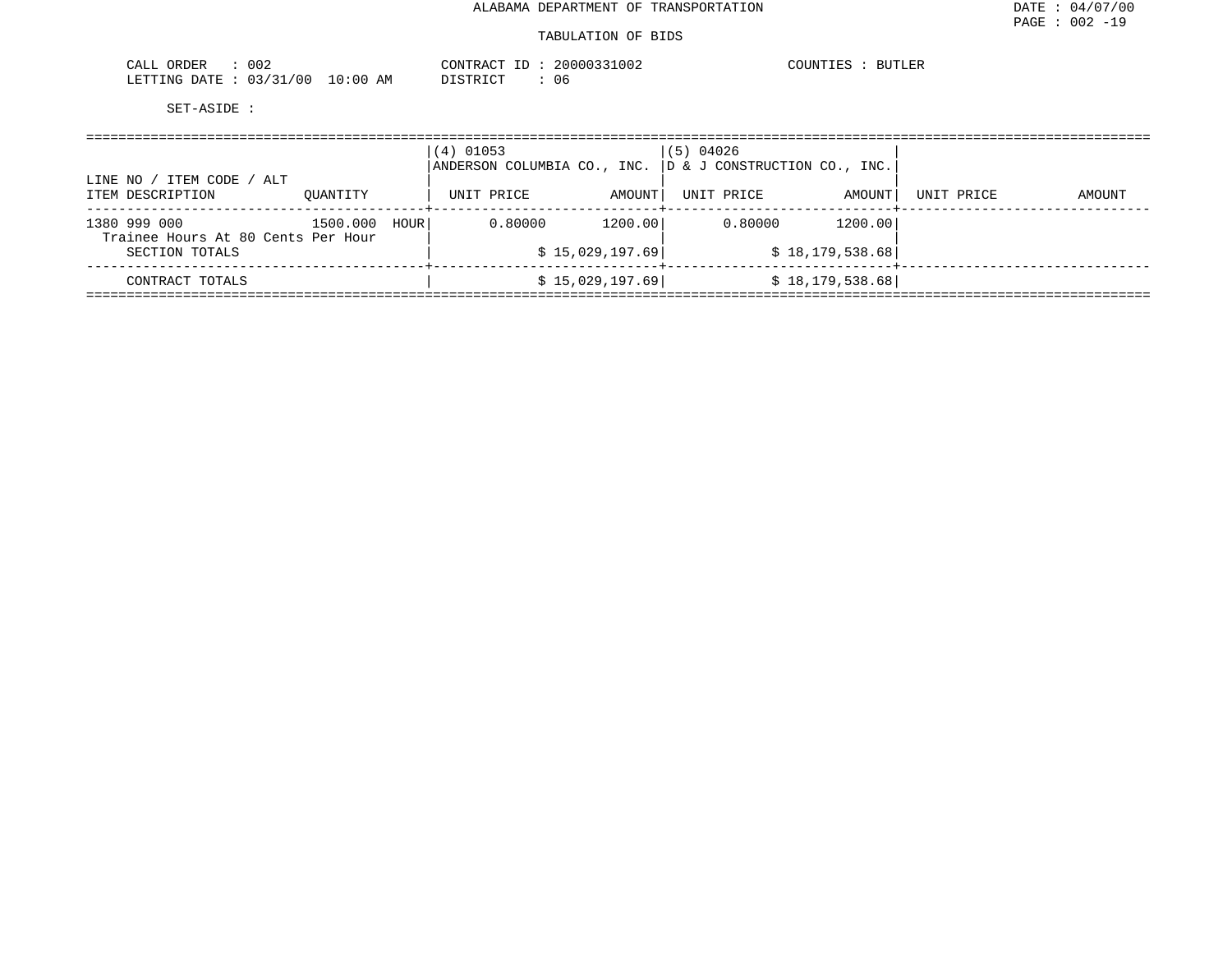DATE :

### VENDOR RANKING

| CALL ORDER : 003<br>LETTING DATE : 03/31/00 10:00 AM                                                                      | CONTRACT ID: 20000331003<br>DISTRICT<br>: 09 |              | COUNTIES : CONECUH          |
|---------------------------------------------------------------------------------------------------------------------------|----------------------------------------------|--------------|-----------------------------|
|                                                                                                                           | CONTRACT TIME : 180                          | Working Days | (available days)            |
| CONTRACT DESCRIPTION :                                                                                                    | MOBILE                                       |              | $PROJECT(S)$ : IM-65-1(257) |
| for constructing the Planing, Resurfacing, Traffic Stripe<br>and Sign Relocation on I-65 from M.P. 83.000 to M.P. 105.529 |                                              |              |                             |
| at the Sepulga River. Length 22.529 mi.                                                                                   |                                              |              |                             |
| SET-ASIDE :                                                                                                               |                                              |              |                             |

| RANK | VENDOR NO./NAME |                              | TOTAL<br><b>BID</b> | % OVER<br>LOW BID |
|------|-----------------|------------------------------|---------------------|-------------------|
|      | 13008           | MOBILE ASPHALT COMPANY, LLC  | \$9,004,493.51      | 100.0000%         |
|      | 01018           | APAC-ALABAMA, INC.           | \$10,056,287.97     | 111.6807%         |
|      | 01053           | ANDERSON COLUMBIA CO., INC.  | \$10,282,895.95     | 114.1973%         |
|      | 23011           | HOSEA O. WEAVER & SONS, INC. | \$10,527,815.41     | 116.9173%         |
|      | 04026           | D & J CONSTRUCTION CO., INC. | \$12,805,657.66     | 142.2140%         |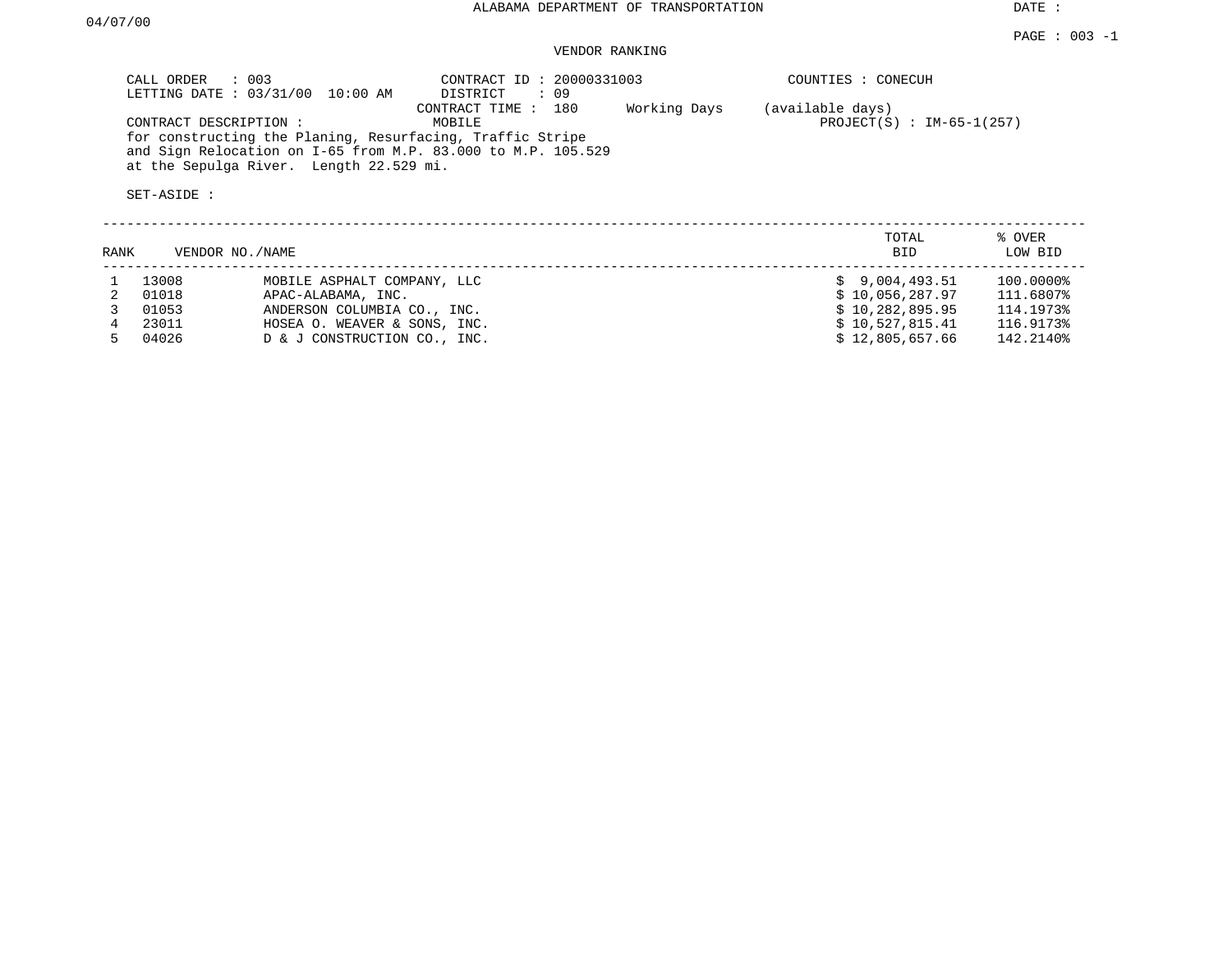| CALL ORDER<br>the contract of the contract of the contract of the contract of the contract of | 003 |          | CONTRACT ID: 20000331003 | COUNTIES | CONECUH |
|-----------------------------------------------------------------------------------------------|-----|----------|--------------------------|----------|---------|
| LETTING DATE : 03/31/00 10:00 AM                                                              |     | DISTRICT | 09                       |          |         |

|                                         |               | $(1)$ 13008       |                     | $(2)$ 01018  |                     | $(3)$ 01053                                                                |            |  |
|-----------------------------------------|---------------|-------------------|---------------------|--------------|---------------------|----------------------------------------------------------------------------|------------|--|
|                                         |               |                   |                     |              |                     | MOBILE ASPHALT COMPANY, LLC APAC-ALABAMA, INC. ANDERSON COLUMBIA CO., INC. |            |  |
| LINE NO / ITEM CODE / ALT               |               |                   |                     |              |                     |                                                                            |            |  |
| ITEM DESCRIPTION QUANTITY               |               | UNIT PRICE AMOUNT |                     |              |                     | UNIT PRICE AMOUNT UNIT PRICE                                               | AMOUNT     |  |
|                                         |               |                   |                     |              |                     |                                                                            |            |  |
| SECTION 0001 Roadway                    |               |                   |                     |              |                     |                                                                            |            |  |
| 0010 306B000 2.000 EACH                 |               |                   | 6249.60000 12499.20 |              | 5689.93000 11379.86 | 9000.00000                                                                 | 18000.00   |  |
| State Retained Portable Nuclear         |               |                   |                     |              |                     |                                                                            |            |  |
| Moisture-Density Testing Device         |               |                   |                     |              |                     |                                                                            |            |  |
| 0020 405A000<br>74188.000 GAL           |               | 0.74000           | 54899.12            | 1.33000      | 98670.04            |                                                                            | 77897.40   |  |
| Tack Coat                               |               |                   |                     |              |                     | 1.05000                                                                    |            |  |
| 673840.000 SY                           |               |                   |                     |              |                     |                                                                            |            |  |
| 0030 408A052                            |               | 0.40000           | 269536.00           | 0.49000      | 330181.60           | 0.52000                                                                    | 350396.80  |  |
| Planing Existing Pavement               |               |                   |                     |              |                     |                                                                            |            |  |
| (Approximately 1.10" Thru 2.0" Thick)   |               |                   |                     |              |                     |                                                                            |            |  |
| $7600.000$ SQYD<br>0040 408A053         |               | 0.84000           | 6384.00             | 0.70000      | 5320.00             | 0.75000                                                                    | 5700.00    |  |
| Planing Existing Pavement               |               |                   |                     |              |                     |                                                                            |            |  |
| (Approximately 2.10" Thru 3.0" Thick)   |               |                   |                     |              |                     |                                                                            |            |  |
| 0050 410B001<br>1.000 EACH              |               | 18408.00000       | 18408.00            | 21520.69000  | 21520.69            | 24000.00000                                                                | 24000.00   |  |
| State Retained Profilograph             |               |                   |                     |              |                     |                                                                            |            |  |
| 0060 410H000<br>1.000 EACH              |               | 50000.00000       | 50000.00            | 123322.13000 | 123322.13           | 150000.00000                                                               | 150000.00  |  |
| Material Remixing Device                |               |                   |                     |              |                     |                                                                            |            |  |
| 24781.000 TON<br>0070 420A011           |               | 51,00000          | 1263831.00          | 54.14000     | 1341643.34          | 39,99000                                                                   | 990992.19  |  |
| Polymer Modified Open Graded Friction   |               |                   |                     |              |                     |                                                                            |            |  |
| Course, Mix 2                           |               |                   |                     |              |                     |                                                                            |            |  |
| 0080 424A240                            | 14339.000 TON | 33.50000          | 480356.50           | 31.83000     | 456410.37           | 41.86000                                                                   | 600230.54  |  |
| Superpave Bituminous Concrete Wearing   |               |                   |                     |              |                     |                                                                            |            |  |
| Surface Layer, 1/2" Maximum Aggregate   |               |                   |                     |              |                     |                                                                            |            |  |
| Size Mix, ESAL Range C                  |               |                   |                     |              |                     |                                                                            |            |  |
| 0090 424A300                            | 44826.000 TON | 32.00000          | 1434432.00          | 37.79000     | 1693974.54          | 37.84000                                                                   | 1696215.84 |  |
| Superpave Bituminous Concrete Wearing   |               |                   |                     |              |                     |                                                                            |            |  |
| Surface Layer, 1/2" Maximum Aggregate   |               |                   |                     |              |                     |                                                                            |            |  |
| Size Mix, ESAL Range F                  |               |                   |                     |              |                     |                                                                            |            |  |
| 0100 424A303                            | 100.000 TON   | 65.00000          | 6500.00             |              | 87.70000 8770.00    | 100.00000                                                                  | 10000.00   |  |
| Superpave Bituminous Concrete Wearing   |               |                   |                     |              |                     |                                                                            |            |  |
| Surface Layer, Patching, 1/2" Maximum   |               |                   |                     |              |                     |                                                                            |            |  |
| Aggregate Size Mix, ESAL Range F        |               |                   |                     |              |                     |                                                                            |            |  |
| 0110 424A306                            | 200.000 TON   | 33.00000          | 6600.00             | 61.63000     | 12326.00            | 55.00000                                                                   | 11000.00   |  |
| Superpave Bituminous Concrete Wearing   |               |                   |                     |              |                     |                                                                            |            |  |
| Surface Layer, Leveling, 1/2" Maximum   |               |                   |                     |              |                     |                                                                            |            |  |
| Aggregate Size Mix, ESAL Range F        |               |                   |                     |              |                     |                                                                            |            |  |
| 0120 424B321                            | 77899.000 TON | 34.50000          | 2687515.50          | 32.73000     | 2549634.27          | 37.00000                                                                   | 2882263.00 |  |
| Superpave Bituminous Concrete Upper     |               |                   |                     |              |                     |                                                                            |            |  |
| Binder Layer, 1" Maximum Aggregate Size |               |                   |                     |              |                     |                                                                            |            |  |
| Mix, ESAL Range F                       |               |                   |                     |              |                     |                                                                            |            |  |
| 0130 424B329                            | 1500.000 TON  | 33.50000          | 50250.00            |              | 37.27000 55905.00   | 34.70000                                                                   | 52050.00   |  |
| Superpave Bituminous Concrete Upper     |               |                   |                     |              |                     |                                                                            |            |  |
| Binder Layer, Leveling, 1" Maximum      |               |                   |                     |              |                     |                                                                            |            |  |
| Aggregate Size Mix, ESAL Range F        |               |                   |                     |              |                     |                                                                            |            |  |
|                                         |               |                   |                     |              |                     |                                                                            |            |  |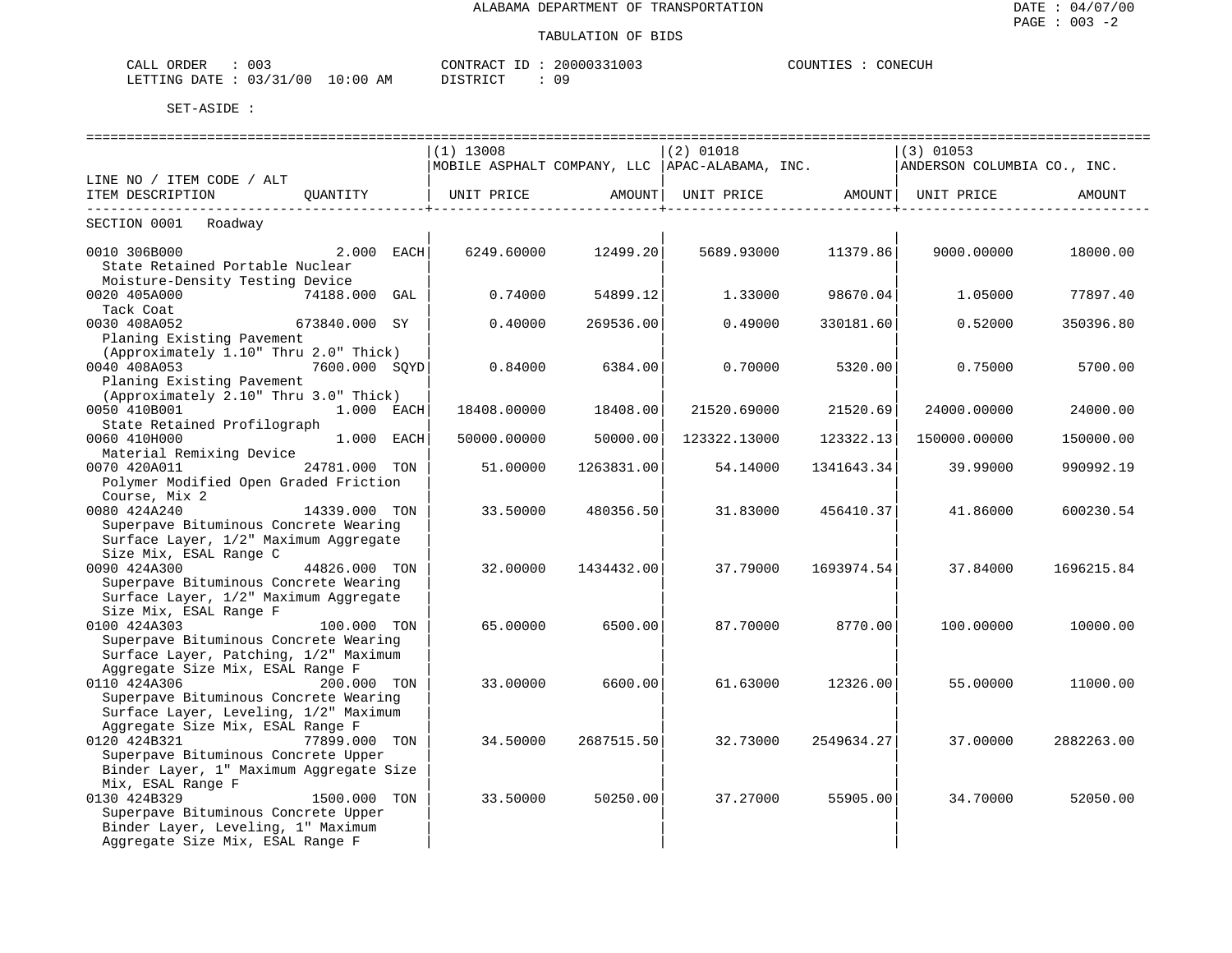| ORDER<br>CALI          | 003 |               | CONTRACT  | TD. | 20000331003 | COUNTIES | CONECUH |
|------------------------|-----|---------------|-----------|-----|-------------|----------|---------|
| LETTING DATE: 03/31/00 |     | LO : 00<br>AM | T STR TOT |     | n a         |          |         |

|                                          |                 |      | $(1)$ 13008 |            | $(2)$ 01018                                     |            | $(3)$ 01053                 |            |
|------------------------------------------|-----------------|------|-------------|------------|-------------------------------------------------|------------|-----------------------------|------------|
|                                          |                 |      |             |            | MOBILE ASPHALT COMPANY, LLC  APAC-ALABAMA, INC. |            | ANDERSON COLUMBIA CO., INC. |            |
| LINE NO / ITEM CODE / ALT                |                 |      |             |            |                                                 |            |                             |            |
| ITEM DESCRIPTION                         | QUANTITY        |      | UNIT PRICE  | AMOUNT     | UNIT PRICE                                      | AMOUNT     | UNIT PRICE                  | AMOUNT     |
|                                          |                 |      |             |            |                                                 |            |                             |            |
| 0140 424B441                             | 690.000 TON     |      | 29.50000    | 20355.00   | 36.71000                                        | 25329.90   | 36.90000                    | 25461.00   |
| Superpave Bituminous Concrete Upper      |                 |      |             |            |                                                 |            |                             |            |
| Binder Layer, 1" Maximum Aggregate Size  |                 |      |             |            |                                                 |            |                             |            |
| Mix, ESAL Range C                        |                 |      |             |            |                                                 |            |                             |            |
| 0150 424B621                             | 1000.000 TON    |      | 35.00000    | 35000.00   | 38,08000                                        | 38080.00   | 38.00000                    | 38000.00   |
| Superpave Bituminous Concrete Lower      |                 |      |             |            |                                                 |            |                             |            |
|                                          |                 |      |             |            |                                                 |            |                             |            |
| Binder Layer, 1" Maximum Aggregate Size, |                 |      |             |            |                                                 |            |                             |            |
| ESAL Range F                             |                 |      |             |            |                                                 |            |                             |            |
| 0160 428C000                             | 450956.000 LF   |      | 0.07000     | 31566.92   | 0.08000                                         | 36076.48   | 0.07600                     | 34272.66   |
| Scoring Bituminous Pavement Surface By   |                 |      |             |            |                                                 |            |                             |            |
| Cutting                                  |                 |      |             |            |                                                 |            |                             |            |
| 0170 534A000                             | 19.000          | EACH | 65.50000    | 1244.50    | 75.00000                                        | 1425.00    | 105.10000                   | 1996.90    |
| Cleaning Pipe Underdrain Outlets         |                 |      |             |            |                                                 |            |                             |            |
| 0180 600A000                             |                 | LUMP | 55000.00000 | 55000.00   | 543000.00000                                    | 543000.00  | 1203105.38000               | 1203105.38 |
| Mobilization                             |                 |      |             |            |                                                 |            |                             |            |
| 0190 605B009                             | 4.000 EACH      |      | 1257.50000  | 5030.00    | 400.00000                                       | 1600.00    | 500.00000                   | 2000.00    |
| Special Underdrain Outlet, Type B (8     |                 |      |             |            |                                                 |            |                             |            |
| Inch Diameter)                           |                 |      |             |            |                                                 |            |                             |            |
| 0200 606B002                             | 8800.000 LF     |      | 10.00000    | 88000.00   | 12,00000                                        | 105600.00  | 10,00000                    | 88000.00   |
| 8" Underdrain Pipe, With Filter Fabric,  |                 |      |             |            |                                                 |            |                             |            |
| Type 9                                   |                 |      |             |            |                                                 |            |                             |            |
| 0210 650A000                             | 195594.000 CYIP |      | 6.10000     | 1193123.40 | 6.75000                                         | 1320259.50 | 3.50000                     | 684579.00  |
| Topsoil                                  |                 |      |             |            |                                                 |            |                             |            |
| 0220 652A061                             | 200.000 ACRE    |      | 460.50000   | 92100.00   | 425,00000                                       | 85000.00   | 425.00000                   | 85000.00   |
| Seeding (Mix 3E)                         |                 |      |             |            |                                                 |            |                             |            |
|                                          |                 |      |             |            |                                                 |            |                             |            |
| 0230 654A001                             | 2819.000        | SOYD | 3.10000     | 8738.90    | 3.00000                                         | 8457.00    | 3.00000                     | 8457.00    |
| Solid Sodding (Bermuda)                  |                 |      |             |            |                                                 |            |                             |            |
| 0240 656A000                             | 200.000         | ACRE | 415.90000   | 83180.00   | 425.00000                                       | 85000.00   | 425.00000                   | 85000.00   |
| Mulching, Class A, Type 1                |                 |      |             |            |                                                 |            |                             |            |
| 0250 659A000                             | 2819.000        | SQYD | 1,90000     | 5356.10    | 1.50000                                         | 4228.50    | 2.00000                     | 5638.00    |
| Erosion Control Netting, Class A         |                 |      |             |            |                                                 |            |                             |            |
| 0260 665A000                             | 200.000 ACRE    |      | 198.10000   | 39620.00   | 225.00000                                       | 45000.00   | 250.00000                   | 50000.00   |
| Temporary Seeding                        |                 |      |             |            |                                                 |            |                             |            |
| 0270 665B000                             | 200.000         | ACRE | 198.10000   | 39620.00   | 225.00000                                       | 45000.00   | 250.00000                   | 50000.00   |
| Temporary Mulching                       |                 |      |             |            |                                                 |            |                             |            |
| 0280 665F000                             | 1500.000        | EACH | 5.00000     | 7500.00    | 5.00000                                         | 7500.00    | 3.50000                     | 5250.00    |
| Hay Bales                                |                 |      |             |            |                                                 |            |                             |            |
| 0290 665G000                             | 4590.000        | EACH | 2.00000     | 9180.00    | 2.75000                                         | 12622.50   | 2,00000                     | 9180.00    |
| Sand Bags                                |                 |      |             |            |                                                 |            |                             |            |
| 0300 666A001                             | 200.000         | ACRE | 79.20000    | 15840.00   | 1,00000                                         | 200.00     | 10.00000                    | 2000.00    |
| Pest Control Treatment                   |                 |      |             |            |                                                 |            |                             |            |
|                                          |                 |      |             |            |                                                 |            |                             |            |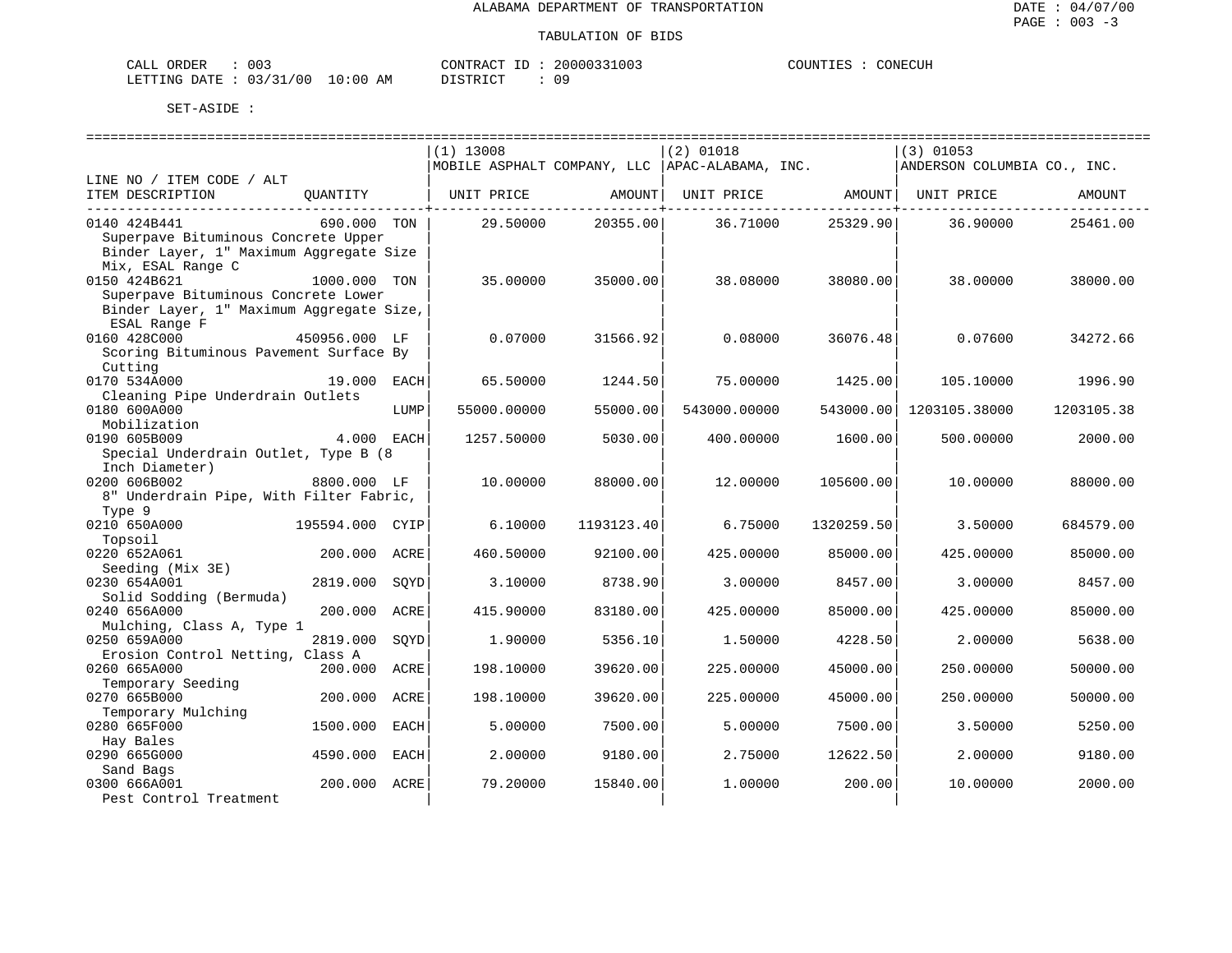| CALI | ORDER                  | ົ່<br>UU3          |             | 'ONTRAC'    | TГ | 20000331003 | COUNTIES | CONECUH |
|------|------------------------|--------------------|-------------|-------------|----|-------------|----------|---------|
|      | <b>DATE</b><br>LETTING | 0.3/31<br>/00<br>. | .0:00<br>AΜ | $\alpha$ mp |    | n a         |          |         |

|                                                                              |                | $(1)$ 13008 |           | $(2)$ 01018                                     |           | $(3)$ 01053                 |           |
|------------------------------------------------------------------------------|----------------|-------------|-----------|-------------------------------------------------|-----------|-----------------------------|-----------|
|                                                                              |                |             |           | MOBILE ASPHALT COMPANY, LLC  APAC-ALABAMA, INC. |           | ANDERSON COLUMBIA CO., INC. |           |
| LINE NO / ITEM CODE / ALT                                                    |                |             |           |                                                 |           |                             |           |
| ITEM DESCRIPTION QUANTITY   UNIT PRICE AMOUNT  UNIT PRICE AMOUNT  UNIT PRICE |                |             |           |                                                 |           |                             | AMOUNT    |
|                                                                              |                |             |           |                                                 |           |                             |           |
| 0310 680A000                                                                 | LUMP           | 10479.50000 | 10479.50  | 2000.00000                                      | 2000.00   | 5665.00000                  | 5665.00   |
| Engineering Controls                                                         |                |             |           |                                                 |           |                             |           |
| 0320 701A061                                                                 | 1.000 MILE     | 173.30000   | 173.30    | 5000.00000                                      | 5000.00   | 5906.00000                  | 5906.00   |
| Broken White, Class 3W, Type A Traffic                                       |                |             |           |                                                 |           |                             |           |
| Type (6" Wide)                                                               |                |             |           |                                                 |           |                             |           |
| 0330 701A065                                                                 | 2.000 MILE     | 396.10000   | 792.20    | 10000.00000                                     | 20000.00  | 16125.00000                 | 32250.00  |
| Solid White, Class 3W, Type A Traffic                                        |                |             |           |                                                 |           |                             |           |
| Stripe (6" Wide)                                                             | $2.000$ MILE   |             |           |                                                 |           |                             |           |
| 0340 701A073                                                                 |                | 396.10000   | 792.20    | 10000.00000                                     | 20000.00  | 17073.00000                 | 34146.00  |
| Solid Yellow, Class 3W, Type A Traffic                                       |                |             |           |                                                 |           |                             |           |
| Stripe (6" Wide)                                                             |                |             |           |                                                 |           |                             |           |
| 0350 701C000                                                                 | 138.000 MILE   | 247.60000   | 34168.80  | 210.00000                                       | 28980.00  | 300.00000                   | 41400.00  |
| Broken Temporary Traffic Stripe                                              |                |             |           |                                                 |           |                             |           |
| 0360 701C001                                                                 | 288.000 MILE   | 396.10000   | 114076.80 | 250.00000                                       | 72000.00  | 340.00000                   | 97920.00  |
| Solid Temporary Traffic Stripe<br>0370 701D007                               | 1.000 MILE     |             |           |                                                 |           |                             |           |
|                                                                              |                | 2475.80000  | 2475.80   | 580.00000                                       | 580.00    | 1200.00000                  | 1200.00   |
| Solid Traffic Stripe Removed (Paint)                                         |                |             |           |                                                 |           |                             |           |
| 0380 701D008<br>Solid Traffic Stripe Removed (Plastic)                       | 2.000 MILE     | 2475.80000  | 4951.60   | 890.00000                                       | 1780.00   | 1300.00000                  | 2600.00   |
| 0390 701D014                                                                 | 1.000 MILE     | 990.30000   | 990.30    | 580.00000                                       | 580.00    | 1000.00000                  | 1000.00   |
| Broken Traffic Stripe Removed (Paint)                                        |                |             |           |                                                 |           |                             |           |
| 0400 701D015                                                                 | 2.000 MILE     | 990.30000   | 1980.60   | 580.00000                                       | 1160.00   | 1000.00000                  | 2000.00   |
| Broken Traffic Stripe Removed (Plastic)                                      |                |             |           |                                                 |           |                             |           |
| 0410 702A008                                                                 | 50.000 MILE    | 3862.20000  | 193110.00 | 3800.00000                                      | 190000.00 | 3700.00000                  | 185000.00 |
| Solid White, Inverted Profile Traffic                                        |                |             |           |                                                 |           |                             |           |
| Stripe (6" Wide)                                                             |                |             |           |                                                 |           |                             |           |
| 0420 702A009                                                                 | $50.000$ MILE  | 3862.20000  | 193110.00 | 3800.00000                                      | 190000.00 | 3700.00000                  | 185000.00 |
| Solid Yellow, Inverted Profile Traffic                                       |                |             |           |                                                 |           |                             |           |
| Stripe (6" Wide)                                                             |                |             |           |                                                 |           |                             |           |
| 0430 702A010                                                                 | 48.000 MILE    | 1881.60000  | 90316.80  | 1900.00000                                      | 91200.00  | 1850.00000                  | 88800.00  |
| Broken White, Inverted Profile Traffic                                       |                |             |           |                                                 |           |                             |           |
| Stripe (6" Wide)                                                             |                |             |           |                                                 |           |                             |           |
| 0440 702B001                                                                 | 9461.000 LF    | 1,30000     | 12299.30  | 1.65000                                         | 15610.65  | 1,50000                     | 14191.50  |
| Dotted Inverted Profile Traffic Stripe                                       |                |             |           |                                                 |           |                             |           |
| $(6"$ Wide)                                                                  |                |             |           |                                                 |           |                             |           |
| 0450 703A002                                                                 | 11542.000 SQFT | 1,50000     | 17313.00  | 1.65000                                         | 19044.30  | 2.50000                     | 28855.00  |
| Traffic Control Markings, Class 2, Type                                      |                |             |           |                                                 |           |                             |           |
| $\mathbb{A}$                                                                 |                |             |           |                                                 |           |                             |           |
| 0460 703B002                                                                 | 23.000 SOFT    | 2,00000     | 46.00     | 1.65000                                         | 37.95     | 3,00000                     | 69.00     |
| Traffic Control Legends, Class 2, Type A                                     |                |             |           |                                                 |           |                             |           |
| 0470 703D001                                                                 | 7550.000 SOFT  | 0.99000     | 7474.50   | 3.25000                                         | 24537.50  | 1.30000                     | 9815.00   |
| Temporary Traffic Control Markings                                           |                |             |           |                                                 |           |                             |           |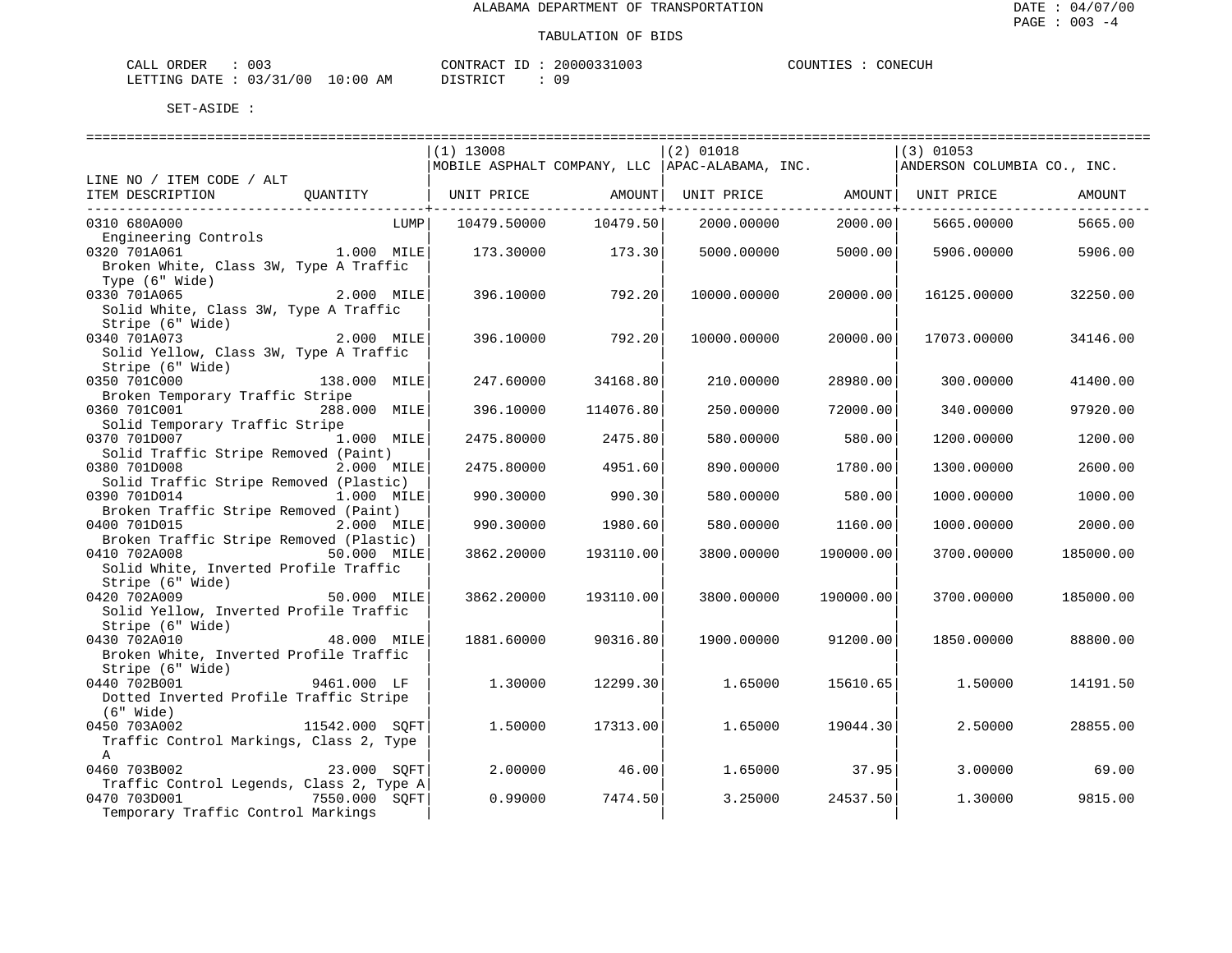| CALL ORDER                      | 003 | CONTRACT<br>' ID | 20000331003 | CONECUH<br>COUNTIES |
|---------------------------------|-----|------------------|-------------|---------------------|
| LETTING DATE: 03/31/00 10:00 AM |     | DISTRICT         | 09          |                     |

|                                                                      |                                                  |          | ============================ |          |                             |          |
|----------------------------------------------------------------------|--------------------------------------------------|----------|------------------------------|----------|-----------------------------|----------|
|                                                                      | $(1)$ 13008                                      |          | $(2)$ 01018                  |          | $(3)$ 01053                 |          |
|                                                                      | MOBILE ASPHALT COMPANY, LLC   APAC-ALABAMA, INC. |          |                              |          | ANDERSON COLUMBIA CO., INC. |          |
| LINE NO / ITEM CODE / ALT                                            |                                                  |          |                              |          |                             |          |
| ITEM DESCRIPTION<br>OUANTITY                                         | UNIT PRICE                                       | AMOUNT   | UNIT PRICE                   | AMOUNT   | UNIT PRICE                  | AMOUNT   |
|                                                                      |                                                  |          |                              |          |                             |          |
| 0480 703E001<br>23.000 SQFT                                          | 0.99000                                          | 22.77    | 3.25000                      | 74.75    | 1,30000                     | 29.90    |
| Temporary Traffic Control Legends                                    |                                                  |          |                              |          |                             |          |
| 0490 705A011<br>11864.000 EACH                                       | 3.50000                                          | 41524.00 | 4.90000                      | 58133.60 | 4.00000                     | 47456.00 |
| Pavement Markers, Class C, Type 1-A                                  |                                                  |          |                              |          |                             |          |
| 0500 705A022<br>1888.000 EACH<br>Pavement Markers, Class C, Type 2-C | 3.50000                                          | 6608.00  | 4.90000                      | 9251.20  | 4.00000                     | 7552.00  |
| 0510 705A023<br>200.000 EACH                                         | 3.50000                                          | 700.00   | 4.90000                      | 980.00   | 4.00000                     | 800.00   |
| Pavement Markers, Class C, Type 2-D                                  |                                                  |          |                              |          |                             |          |
| 0520 705A030<br>978.000 EACH                                         | 3.50000                                          | 3423.00  | 4.95000                      | 4841.10  | 5.20000                     | 5085.60  |
| Pavement Markers, Class A-H, Type 2-C                                |                                                  |          |                              |          |                             |          |
| 0530 705A031<br>6632.000 EACH                                        | 3.50000                                          | 23212.00 | 4.95000                      | 32828.40 | 5.00000                     | 33160.00 |
| Pavement Markers, Class A-H, Type 1-A                                |                                                  |          |                              |          |                             |          |
| 0540 705A032<br>2691.000 EACH                                        | 3.50000                                          | 9418.50  | 4.95000                      | 13320.45 | 5.00000                     | 13455.00 |
| Pavement Markers, Class A-H, Type 1-B                                |                                                  |          |                              |          |                             |          |
| 0550 705A037<br>82.000 EACH                                          | 3.50000                                          | 287.00   | 4.95000                      | 405.90   | 5.20000                     | 426.40   |
| Pavement Markers, Class A-H, Type 2-D                                |                                                  |          |                              |          |                             |          |
| 0560 707A006<br>136.000 EACH                                         | 31.40000                                         | 4270.40  | 31.50000                     | 4284.00  | 33.00000                    | 4488.00  |
| Type 1, Clear Delineator Installation                                |                                                  |          |                              |          |                             |          |
| 0570 707A007<br>123.000 EACH                                         | 31.40000                                         | 3862.20  | 31.50000                     | 3874.50  | 33.00000                    | 4059.00  |
| Type 2, Clear Delineator Installation                                |                                                  |          |                              |          |                             |          |
| 0580 707A026<br>79.000 EACH                                          | 31.40000                                         | 2480.60  | 31.50000                     | 2488.50  | 33,00000                    | 2607.00  |
| Type 1B, Clear And Red Delineator<br>Installation                    |                                                  |          |                              |          |                             |          |
| 0590 707A027<br>40.000<br>EACH                                       | 31.40000                                         | 1256.00  | 31.50000                     | 1260.00  | 33.00000                    | 1320.00  |
| Type 1B, Red And Yellow Delineator                                   |                                                  |          |                              |          |                             |          |
| Installation                                                         |                                                  |          |                              |          |                             |          |
| 0600 710B001<br>1275.000 LF                                          | 4.00000                                          | 5100.00  | 4.72000                      | 6018.00  | 4.27000                     | 5444.25  |
| Roadway Sign Post (#3 "U" Channel                                    |                                                  |          |                              |          |                             |          |
| Galvanized Steel)                                                    |                                                  |          |                              |          |                             |          |
| 0610 710B005<br>47.000 LF                                            | 57.00000                                         | 2679.00  | 66.64000                     | 3132.08  | 60.38000                    | 2837.86  |
| Roadway Sign Post (S3 x 5.7 Steel Beam)                              |                                                  |          |                              |          |                             |          |
| 0620 710B006<br>53.000 LF                                            | 57.10000                                         | 3026.30  | 66.69000                     | 3534.57  | 60.43000                    | 3202.79  |
| Roadway Sign Post (S4 x 7.7 Steel Beam)                              |                                                  |          |                              |          |                             |          |
| 0630 710B007<br>38.000 LF                                            | 58.10000                                         | 2207.80  | 68.43000                     | 2600.34  | 62,00000                    | 2356.00  |
| Roadway Sign Post (W6 x 15 Steel Beam)                               |                                                  |          |                              |          |                             |          |
| 0640 710B010<br>60.000 LF                                            | 58.50000                                         | 3510.00  | 64.49000                     | 3869.40  | 61.58000                    | 3694.80  |
| Roadway Sign Post (W6 x 9 Steel Beam)                                |                                                  |          |                              |          |                             |          |
| 0650 711A000<br>LUMP                                                 | 9806.70000                                       | 9806.70  | 9919.00000                   | 9919.00  | 10387.38000                 | 10387.38 |
| Roadway Sign Relocation<br>0660 740B000<br>2812.000 SOFT             | 9.40000                                          | 26432.80 | 7.50000                      | 21090.00 | 8.33000                     | 23423.96 |
| Construction Signs                                                   |                                                  |          |                              |          |                             |          |
|                                                                      |                                                  |          |                              |          |                             |          |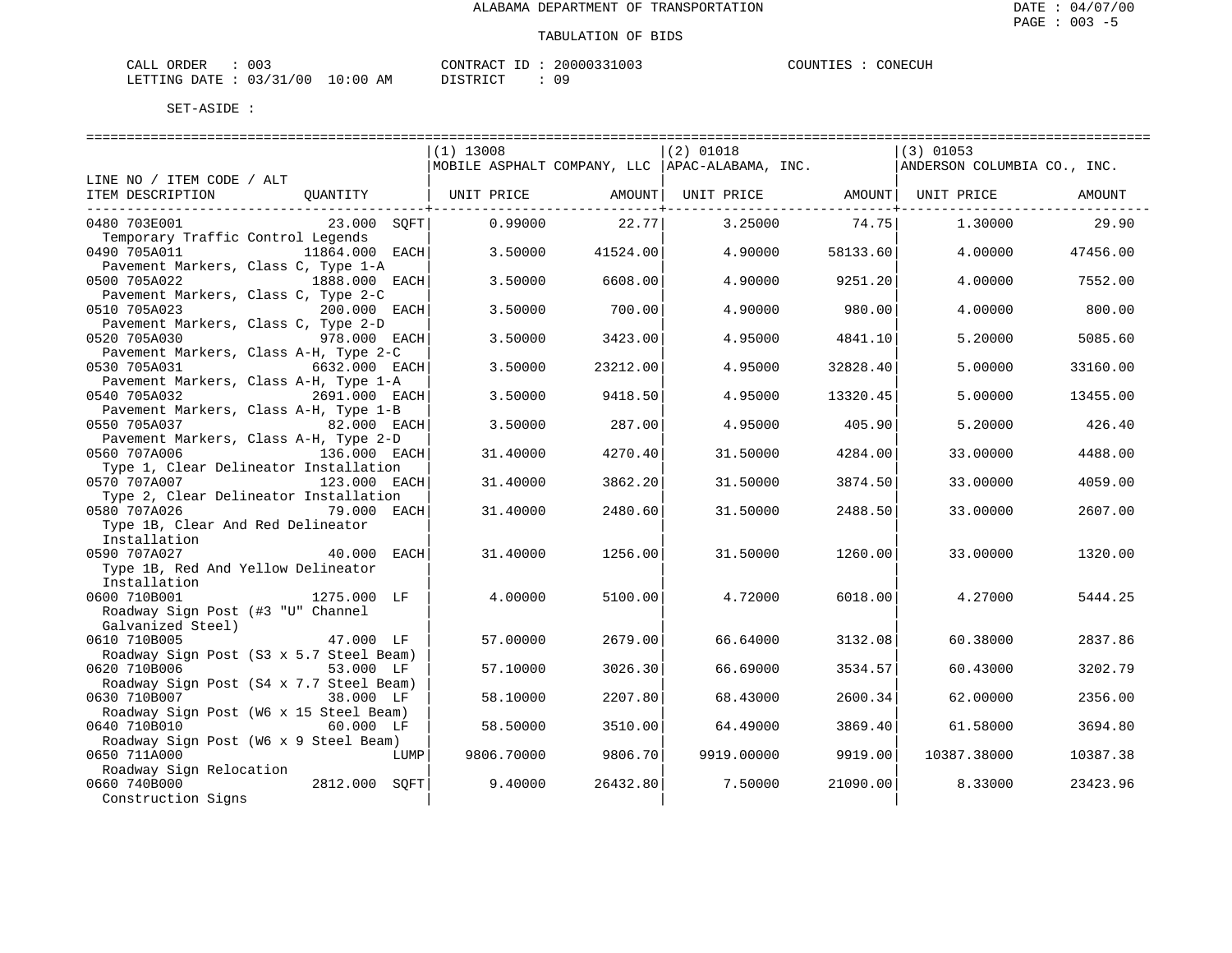| 003<br>ORDER<br>$\sim$ $ -$<br>A1.1<br>يستعدن   |                         | $- -$<br>"ON"<br>א שי      | UU 5                   | NECUH<br>ת INT" |
|-------------------------------------------------|-------------------------|----------------------------|------------------------|-----------------|
| .<br>0٥<br>RTTING.<br>חמת<br>$\sim$<br>-------- | :00<br>ΆM<br>— ⊥ ∪<br>⊷ | <b>POT STP</b><br>ມ⊥ມ⊥ນ⊥ພ⊥ | $\cap$ $\Omega$<br>. U |                 |

|                                         |              |      | $(1)$ 13008                                      |                 | $(2)$ 01018 |                 | $(3)$ 01053                 |                 |
|-----------------------------------------|--------------|------|--------------------------------------------------|-----------------|-------------|-----------------|-----------------------------|-----------------|
|                                         |              |      | MOBILE ASPHALT COMPANY, LLC   APAC-ALABAMA, INC. |                 |             |                 | ANDERSON COLUMBIA CO., INC. |                 |
| LINE NO / ITEM CODE / ALT               |              |      |                                                  |                 |             |                 |                             |                 |
| ITEM DESCRIPTION                        | OUANTITY     |      | UNIT PRICE                                       | AMOUNT          | UNIT PRICE  | AMOUNT          | UNIT PRICE                  | AMOUNT          |
| 0670 740C000                            | 120.000 SOFT |      | 13.20000                                         | 1584.00         | 9,00000     | 1080.00         | 9,99000                     | 1198.80         |
| Special Construction Signs              |              |      |                                                  |                 |             |                 |                             |                 |
| 0680 740D000                            | 300.000      | EACH | 19.60000                                         | 5880.00         | 46.23000    | 13869.00        | 44.40000                    | 13320.00        |
| Channelizing Drums                      |              |      |                                                  |                 |             |                 |                             |                 |
| 0690 740E000                            | 100.000      | EACH | 12.40000                                         | 1240.00         | 12.71000    | 1271.00         | 12,21000                    | 1221.00         |
| Cones (36 Inches High)                  |              |      |                                                  |                 |             |                 |                             |                 |
| 0700 740M000                            | 100.000      | EACH | 4.60000                                          | 460.00          | 6.93000     | 693.00          | 6.67000                     | 667.00          |
| Weight For Cone                         |              |      |                                                  |                 |             |                 |                             |                 |
| 0710 741C010                            | 4.000 EACH   |      | 2840.70000                                       | 11362.80        | 6010.08000  | 24040.32        | 5550.00000                  | 22200.00        |
| Portable Sequential Arrow And Chevron   |              |      |                                                  |                 |             |                 |                             |                 |
| Sign Unit                               |              |      |                                                  |                 |             |                 |                             |                 |
| 0720 742A001                            | 2.000 EACH   |      | 11363.00000                                      | 22726.00        | 12713.62000 | 25427.24        | 22200.00000                 | 44400.00        |
| Portable Changeable Message Signs, Type |              |      |                                                  |                 |             |                 |                             |                 |
| $\overline{2}$                          |              |      |                                                  |                 |             |                 |                             |                 |
| 0730 742B000<br>2.000                   |              | EACH | 26998.40000                                      | 53996.80        | 25427.25000 | 50854.50        | 22200.00000                 | 44400.00        |
| State Retained Portable Changeable      |              |      |                                                  |                 |             |                 |                             |                 |
| Message Signs, Type 2                   |              |      |                                                  |                 |             |                 |                             |                 |
| 0740 998A000                            |              | LUMP | 0.00000                                          | 0.00            | 0.00000     | 0.00            | 0.00000                     | 0.00            |
| Construction Fuel (Maximum Bid Limited  |              |      |                                                  |                 |             |                 |                             |                 |
| To $$443,000.00)$                       |              |      |                                                  |                 |             |                 |                             |                 |
| 0750 999 000                            | 1500.000     | HOUR | 0.80000                                          | 1200.00         | 0.80000     | 1200.00         | 0.80000                     | 1200.00         |
| Trainee Hours At 80 Cents Per Hour      |              |      |                                                  |                 |             |                 |                             |                 |
| SECTION TOTALS                          |              |      | \$                                               | 9,004,493.51    |             | \$10,056,287.97 |                             | \$10,282,895.95 |
| CONTRACT TOTALS                         |              |      |                                                  | \$9,004,493.51] |             | \$10,056,287.97 |                             | \$10,282,895.95 |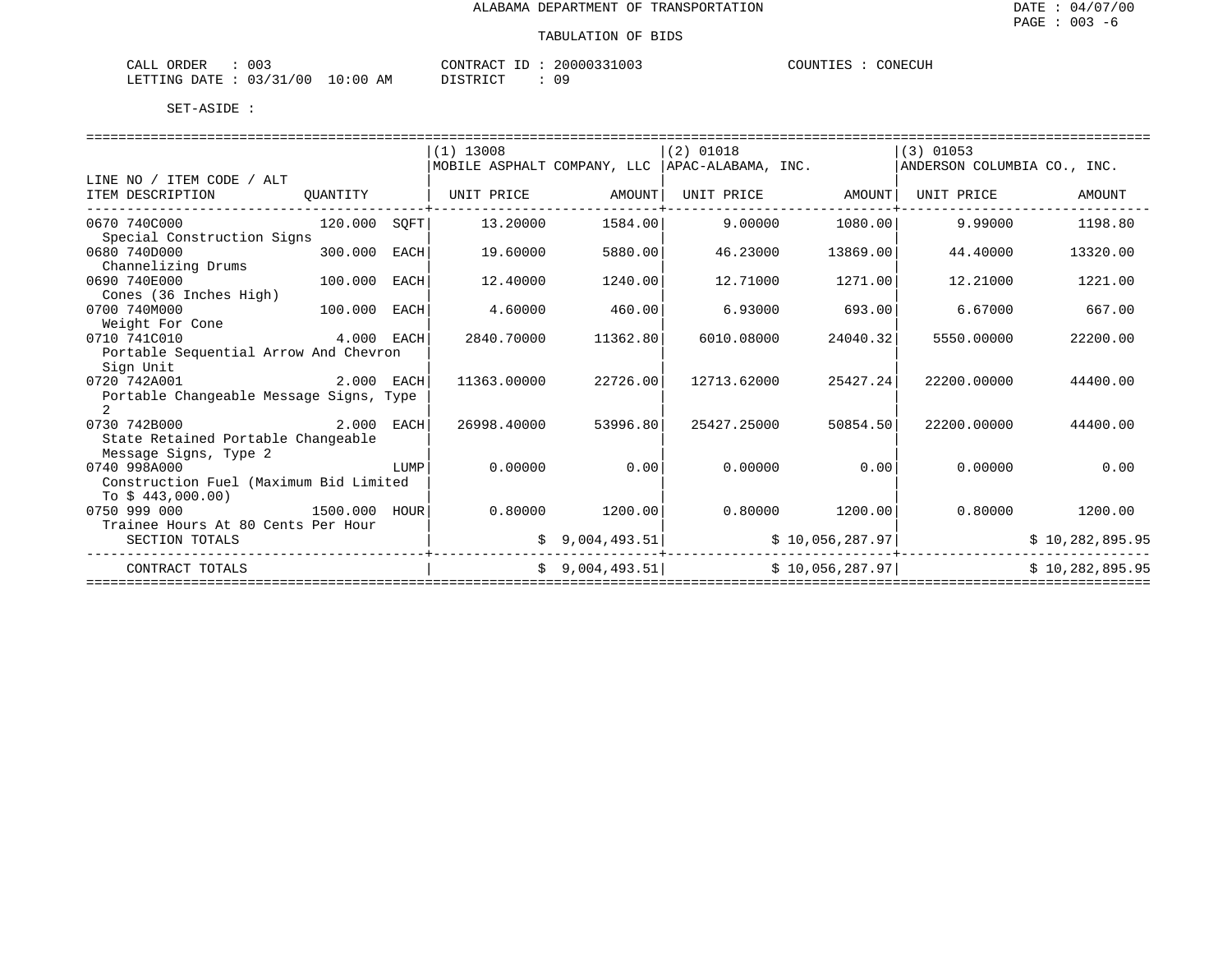# TABULATION OF BIDS

| ORDER<br>CALL   | 003      |             | CONTRACT<br>ID             | 20000331003 | COUNTIES | CONECUH |
|-----------------|----------|-------------|----------------------------|-------------|----------|---------|
| LETTING<br>DATE | 03/31/00 | 10:00<br>AΜ | ידי איד פידי פור<br>117TC. | 09          |          |         |

|                                                                                |               | $(4)$ 23011                                               |                   | $(5)$ 04026  |                     |        |
|--------------------------------------------------------------------------------|---------------|-----------------------------------------------------------|-------------------|--------------|---------------------|--------|
|                                                                                |               | HOSEA O. WEAVER & SONS, INC. D & J CONSTRUCTION CO., INC. |                   |              |                     |        |
| LINE NO / ITEM CODE / ALT                                                      |               |                                                           |                   |              |                     |        |
| ITEM DESCRIPTION QUANTITY                                                      |               | UNIT PRICE AMOUNT  UNIT PRICE AMOUNT  UNIT PRICE          |                   |              |                     | AMOUNT |
| SECTION 0001 Roadway                                                           |               |                                                           |                   |              |                     |        |
| 0010 306B000 $2.000$ EACH 6671.85000 13343.70 7000.00000 14000.00              |               |                                                           |                   |              |                     |        |
| State Retained Portable Nuclear                                                |               |                                                           |                   |              |                     |        |
| Moisture-Density Testing Device                                                |               |                                                           |                   |              |                     |        |
| 0020 405A000<br>$74188.000$ GAL                                                |               | $0.66000$ 48964.08                                        |                   | 1.00000      | 74188.00            |        |
| Tack Coat                                                                      |               |                                                           |                   |              |                     |        |
| $673840.000$ SY  <br>0030 408A052                                              |               | 0.57000                                                   | 384088.80         | 1.00000      | 673840.00           |        |
| Planing Existing Pavement                                                      |               |                                                           |                   |              |                     |        |
| (Approximately 1.10" Thru 2.0" Thick)                                          |               |                                                           |                   |              |                     |        |
| 0040 408A053                                                                   | 7600.000 SOYD | $0.68000$ 5168.00                                         |                   | 3.00000      | 22800.00            |        |
| Planing Existing Pavement                                                      |               |                                                           |                   |              |                     |        |
| (Approximately 2.10" Thru 3.0" Thick)                                          |               |                                                           |                   |              |                     |        |
| 0050 410B001                                                                   | $1.000$ EACH  | 15899.52000 15899.52                                      |                   | 35000.00000  | 35000.00            |        |
| State Retained Profilograph                                                    |               |                                                           |                   |              |                     |        |
| 0060 410H000                                                                   | $1.000$ EACH  | 118550.00000 118550.00                                    |                   | 150000.00000 | 150000.00           |        |
| Material Remixing Device                                                       |               |                                                           |                   |              |                     |        |
| 24781.000 TON<br>0070 420A011                                                  |               | 54.20000                                                  | 1343130.20        | 56.00000     | 1387736.00          |        |
| Polymer Modified Open Graded Friction                                          |               |                                                           |                   |              |                     |        |
| Course, Mix 2                                                                  |               |                                                           |                   |              |                     |        |
| 0080 424A240                                                                   | 14339.000 TON | 37.03000                                                  | 530973.17         | 40.00000     | 573560.00           |        |
| Superpave Bituminous Concrete Wearing                                          |               |                                                           |                   |              |                     |        |
| Surface Layer, 1/2" Maximum Aggregate                                          |               |                                                           |                   |              |                     |        |
| Size Mix, ESAL Range C                                                         |               |                                                           |                   |              |                     |        |
| 0090 424A300                                                                   | 44826.000 TON | 38.69000                                                  | 1734317.94        |              | 43.00000 1927518.00 |        |
| Superpave Bituminous Concrete Wearing                                          |               |                                                           |                   |              |                     |        |
| Surface Layer, 1/2" Maximum Aggregate                                          |               |                                                           |                   |              |                     |        |
| Size Mix, ESAL Range F                                                         |               |                                                           |                   |              |                     |        |
| 0100 424A303                                                                   | 100.000 TON   |                                                           | 51.60000 5160.00  | 200.00000    | 20000.00            |        |
| Superpave Bituminous Concrete Wearing                                          |               |                                                           |                   |              |                     |        |
| Surface Layer, Patching, 1/2" Maximum                                          |               |                                                           |                   |              |                     |        |
| Aggregate Size Mix, ESAL Range F                                               |               |                                                           |                   |              |                     |        |
| 0110 424A306                                                                   | 200.000 TON   |                                                           | 55.48000 11096.00 | 150.00000    | 30000.00            |        |
| Superpave Bituminous Concrete Wearing                                          |               |                                                           |                   |              |                     |        |
| Surface Layer, Leveling, 1/2" Maximum                                          |               |                                                           |                   |              |                     |        |
| Aggregate Size Mix, ESAL Range F                                               |               |                                                           |                   |              |                     |        |
| 0120 424B321                                                                   | 77899.000 TON | 34.09000                                                  | 2655576.91        | 40.00000     | 3115960.00          |        |
| Superpave Bituminous Concrete Upper<br>Binder Layer, 1" Maximum Aggregate Size |               |                                                           |                   |              |                     |        |
|                                                                                |               |                                                           |                   |              |                     |        |
| Mix, ESAL Range F<br>0130 424B329                                              | 1500.000 TON  | 39.55000                                                  | 59325.00          | 56.00000     | 84000.00            |        |
| Superpave Bituminous Concrete Upper                                            |               |                                                           |                   |              |                     |        |
| Binder Layer, Leveling, 1" Maximum                                             |               |                                                           |                   |              |                     |        |
| Aggregate Size Mix, ESAL Range F                                               |               |                                                           |                   |              |                     |        |
|                                                                                |               |                                                           |                   |              |                     |        |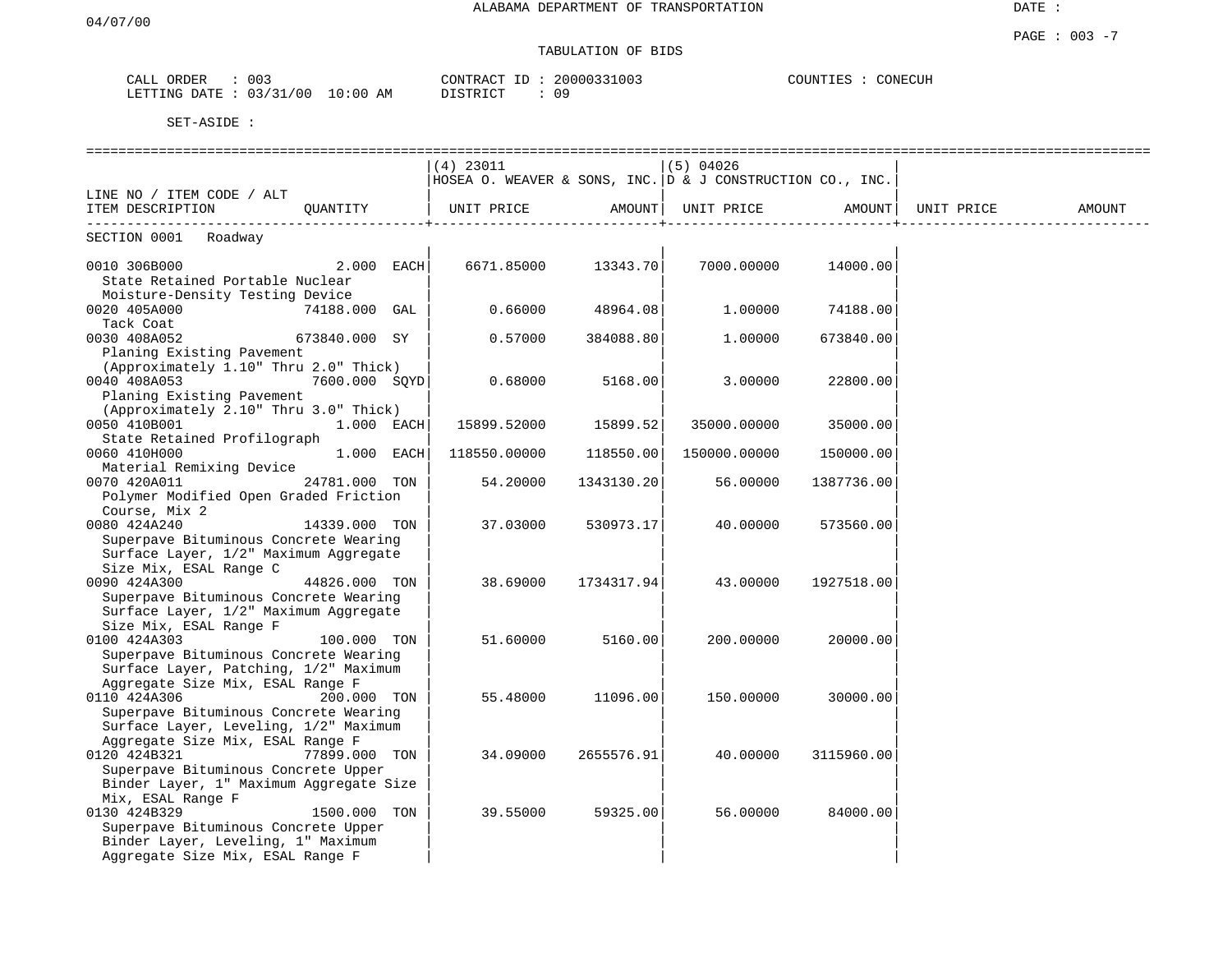CONECUH

| CALL ORDER                      | 003 | CONTRACT ID: |  | 20000331003 | COUNTIES | CONECUH |
|---------------------------------|-----|--------------|--|-------------|----------|---------|
| LETTING DATE: 03/31/00 10:00 AM |     | DISTRICT     |  | 09          |          |         |

|                                          |               |      | (4) 23011                                                     |            | $(5)$ 04026         |            |            |        |
|------------------------------------------|---------------|------|---------------------------------------------------------------|------------|---------------------|------------|------------|--------|
|                                          |               |      | HOSEA O. WEAVER & SONS, INC. $ D \& J$ CONSTRUCTION CO., INC. |            |                     |            |            |        |
| LINE NO / ITEM CODE / ALT                |               |      |                                                               |            |                     |            |            |        |
| ITEM DESCRIPTION                         | OUANTITY      |      | UNIT PRICE                                                    |            | AMOUNT   UNIT PRICE | AMOUNT     | UNIT PRICE | AMOUNT |
|                                          |               |      |                                                               | -------    |                     | ---------  |            |        |
| 0140 424B441                             | 690.000 TON   |      | 43.03000                                                      | 29690.70   | 68.00000            | 46920.00   |            |        |
| Superpave Bituminous Concrete Upper      |               |      |                                                               |            |                     |            |            |        |
| Binder Layer, 1" Maximum Aggregate Size  |               |      |                                                               |            |                     |            |            |        |
| Mix, ESAL Range C                        |               |      |                                                               |            |                     |            |            |        |
| 0150 424B621                             | 1000.000 TON  |      | 70.72000                                                      | 70720.00   | 56.00000            | 56000.00   |            |        |
| Superpave Bituminous Concrete Lower      |               |      |                                                               |            |                     |            |            |        |
| Binder Layer, 1" Maximum Aggregate Size, |               |      |                                                               |            |                     |            |            |        |
| ESAL Range F                             |               |      |                                                               |            |                     |            |            |        |
| 0160 428C000                             | 450956.000 LF |      | 0.07000                                                       | 31566.92   | 0.11000             | 49605.16   |            |        |
| Scoring Bituminous Pavement Surface By   |               |      |                                                               |            |                     |            |            |        |
| Cutting                                  |               |      |                                                               |            |                     |            |            |        |
| 0170 534A000                             | 19.000 EACH   |      | 263.15000                                                     | 4999.85    | 150.00000           | 2850.00    |            |        |
| Cleaning Pipe Underdrain Outlets         |               |      |                                                               |            |                     |            |            |        |
| 0180 600A000                             |               | LUMP | 730833.00000                                                  | 730833.00  | 900000.00000        | 900000.00  |            |        |
| Mobilization                             |               |      |                                                               |            |                     |            |            |        |
| 0190 605B009                             | 4.000 EACH    |      | 473.67000                                                     | 1894.68    | 250.00000           | 1000.00    |            |        |
| Special Underdrain Outlet, Type B (8)    |               |      |                                                               |            |                     |            |            |        |
| Inch Diameter)                           |               |      |                                                               |            |                     |            |            |        |
| 0200 606B002                             | 8800.000 LF   |      | 5.76000                                                       | 50688.00   | 7.00000             | 61600.00   |            |        |
| 8" Underdrain Pipe, With Filter Fabric,  |               |      |                                                               |            |                     |            |            |        |
| Type 9                                   |               |      |                                                               |            |                     |            |            |        |
| 0210 650A000 195594.000 CYIP             |               |      | 6.22000                                                       | 1216594.68 | 9.50000             | 1858143.00 |            |        |
| Topsoil                                  |               |      |                                                               |            |                     |            |            |        |
| 0220 652A061                             | 200.000 ACRE  |      | 421.04000                                                     | 84208.00   | 375.00000           | 75000.00   |            |        |
| Seeding (Mix 3E)                         |               |      |                                                               |            |                     |            |            |        |
| 0230 654A001                             | 2819.000 SOYD |      | 3.16000                                                       | 8908.04    | 2.30000             | 6483.70    |            |        |
| Solid Sodding (Bermuda)                  |               |      |                                                               |            |                     |            |            |        |
| 0240 656A000                             | 200.000 ACRE  |      | 421.04000                                                     | 84208.00   | 375.00000           | 75000.00   |            |        |
| Mulching, Class A, Type 1                |               |      |                                                               |            |                     |            |            |        |
| 0250 659A000                             | 2819.000 SQYD |      | 2.11000                                                       | 5948.09    | 1.70000             | 4792.30    |            |        |
| Erosion Control Netting, Class A         |               |      |                                                               |            |                     |            |            |        |
| 0260 665A000                             | 200.000 ACRE  |      | 263.15000                                                     | 52630.00   | 275.00000           | 55000.00   |            |        |
| Temporary Seeding                        |               |      |                                                               |            |                     |            |            |        |
| 0270 665B000                             | 200.000 ACRE  |      | 263.15000                                                     | 52630.00   | 375.00000           | 75000.00   |            |        |
| Temporary Mulching                       |               |      |                                                               |            |                     |            |            |        |
| 0280 665F000                             | 1500.000      | EACH | 6.16000                                                       | 9240.00    | 5.00000             | 7500.00    |            |        |
| Hay Bales                                |               |      |                                                               |            |                     |            |            |        |
| 0290 665G000                             | 4590.000 EACH |      | 2.88000                                                       | 13219.20   | 2.50000             | 11475.00   |            |        |
| Sand Bags                                |               |      |                                                               |            |                     |            |            |        |
| 0300 666A001                             | 200.000 ACRE  |      | 31.58000                                                      | 6316.00    | 35.00000            | 7000.00    |            |        |
| Pest Control Treatment                   |               |      |                                                               |            |                     |            |            |        |
|                                          |               |      |                                                               |            |                     |            |            |        |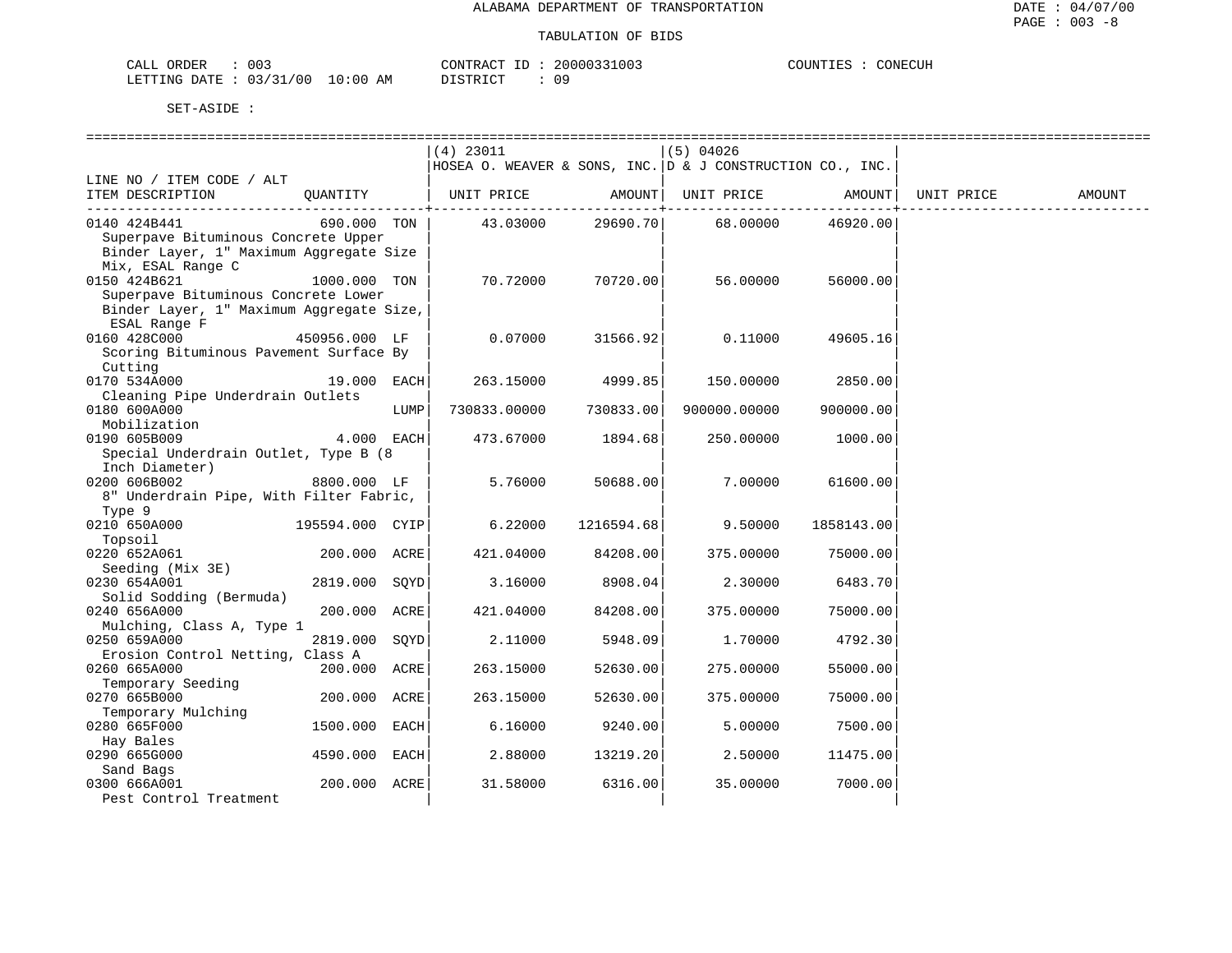| 003<br>CALL ORDER               |          | CONTRACT ID: 20000331003 | COUNTIES | CONECUH |
|---------------------------------|----------|--------------------------|----------|---------|
| LETTING DATE: 03/31/00 10:00 AM | DISTRICT |                          |          |         |

|                                                                                |                 | $(4)$ 23011                                               |                    | (5) 04026            |              |        |
|--------------------------------------------------------------------------------|-----------------|-----------------------------------------------------------|--------------------|----------------------|--------------|--------|
|                                                                                |                 | HOSEA O. WEAVER & SONS, INC. D & J CONSTRUCTION CO., INC. |                    |                      |              |        |
| LINE NO / ITEM CODE / ALT                                                      |                 |                                                           |                    |                      |              |        |
| ITEM DESCRIPTION QUANTITY   UNIT PRICE AMOUNT   UNIT PRICE AMOUNT   UNIT PRICE |                 |                                                           |                    |                      |              | AMOUNT |
|                                                                                |                 |                                                           |                    | -------+------------ | . <u>.</u> . |        |
| 0310 680A000                                                                   | LUMP            | 15299.66000                                               | 15299.66           | 58000.00000          | 58000.00     |        |
| Engineering Controls                                                           |                 |                                                           |                    |                      |              |        |
| 0320 701A061                                                                   | $1.000$ MILE    | 12892.24000 12892.24                                      |                    | 6000.00000 6000.00   |              |        |
| Broken White, Class 3W, Type A Traffic                                         |                 |                                                           |                    |                      |              |        |
| Type (6" Wide)                                                                 |                 |                                                           |                    |                      |              |        |
| 0330 701A065                                                                   | 2.000 MILE      | 20285.71000                                               | 40571.42           | 16125.00000          | 32250.00     |        |
| Solid White, Class 3W, Type A Traffic                                          |                 |                                                           |                    |                      |              |        |
| Stripe (6" Wide)                                                               |                 |                                                           |                    |                      |              |        |
| 0340 701A073                                                                   | 2.000 MILE      | 20896.22000 41792.44                                      |                    | 17500.00000          | 35000.00     |        |
| Solid Yellow, Class 3W, Type A Traffic                                         |                 |                                                           |                    |                      |              |        |
| Stripe (6" Wide)                                                               |                 |                                                           |                    |                      |              |        |
| 0350 701C000                                                                   | 138.000 MILE    |                                                           | 257.89000 35588.82 | 300.00000            | 41400.00     |        |
| Broken Temporary Traffic Stripe                                                |                 |                                                           |                    |                      |              |        |
| 0360 701C001                                                                   | 288,000 MILE    | 363.15000                                                 | 104587.201         | 340.00000            | 97920.00     |        |
| Solid Temporary Traffic Stripe                                                 |                 |                                                           |                    |                      |              |        |
| 0370 701D007                                                                   | 1.000 MILE      | 1394.70000                                                | 1394.70            | 1200.00000           | 1200.00      |        |
| Solid Traffic Stripe Removed (Paint)                                           |                 |                                                           |                    |                      |              |        |
| 0380 701D008                                                                   | 2.000 MILE      | 1447.33000                                                | 2894.66            | 1300.00000           | 2600.00      |        |
| Solid Traffic Stripe Removed (Plastic)                                         |                 |                                                           |                    |                      |              |        |
| 0390 701D014                                                                   | $1.000$ MILE    | 921.03000                                                 | 921.03             | 1000.00000           | 1000.00      |        |
| Broken Traffic Stripe Removed (Paint)                                          |                 |                                                           |                    |                      |              |        |
| 0400 701D015                                                                   | $2.000$ MILE    |                                                           | 973.66000 1947.32  | 1000.00000           | 2000.00      |        |
| Broken Traffic Stripe Removed (Plastic)<br>0410 702A008                        |                 |                                                           | 208415.00          |                      |              |        |
| Solid White, Inverted Profile Traffic                                          | 50.000 MILE     | 4168.30000                                                |                    | 3700.00000           | 185000.00    |        |
| Stripe (6" Wide)                                                               |                 |                                                           |                    |                      |              |        |
| 0420 702A009                                                                   | 50.000 MILE     | 4168.30000                                                | 208415.00          | 3700.00000           | 185000.00    |        |
| Solid Yellow, Inverted Profile Traffic                                         |                 |                                                           |                    |                      |              |        |
| Stripe (6" Wide)                                                               |                 |                                                           |                    |                      |              |        |
| 0430 702A010                                                                   | 48.000 MILE     | 2084.15000                                                | 100039.20          | 1850.00000           | 88800.00     |        |
| Broken White, Inverted Profile Traffic                                         |                 |                                                           |                    |                      |              |        |
| Stripe (6" Wide)                                                               |                 |                                                           |                    |                      |              |        |
| 0440 702B001                                                                   | 9461.000 LF     | 1.11000                                                   | 10501.71           | 1.50000              | 14191.50     |        |
| Dotted Inverted Profile Traffic Stripe                                         |                 |                                                           |                    |                      |              |        |
| (6" Wide)                                                                      |                 |                                                           |                    |                      |              |        |
| 0450 703A002                                                                   | 11542.000 SQFT  | 1.47000                                                   | 16966.74           | 2.50000              | 28855.00     |        |
| Traffic Control Markings, Class 2, Type                                        |                 |                                                           |                    |                      |              |        |
| A                                                                              |                 |                                                           |                    |                      |              |        |
| 0460 703B002                                                                   | 23.000 SOFT     | 2.21000                                                   | 50.83              | 3.00000              | 69.00        |        |
| Traffic Control Legends, Class 2, Type A                                       |                 |                                                           |                    |                      |              |        |
| 0470 703D001                                                                   | $7550.000$ SQFT | 4.11000                                                   | 31030.50           | 2.50000              | 18875.00     |        |
| Temporary Traffic Control Markings                                             |                 |                                                           |                    |                      |              |        |
|                                                                                |                 |                                                           |                    |                      |              |        |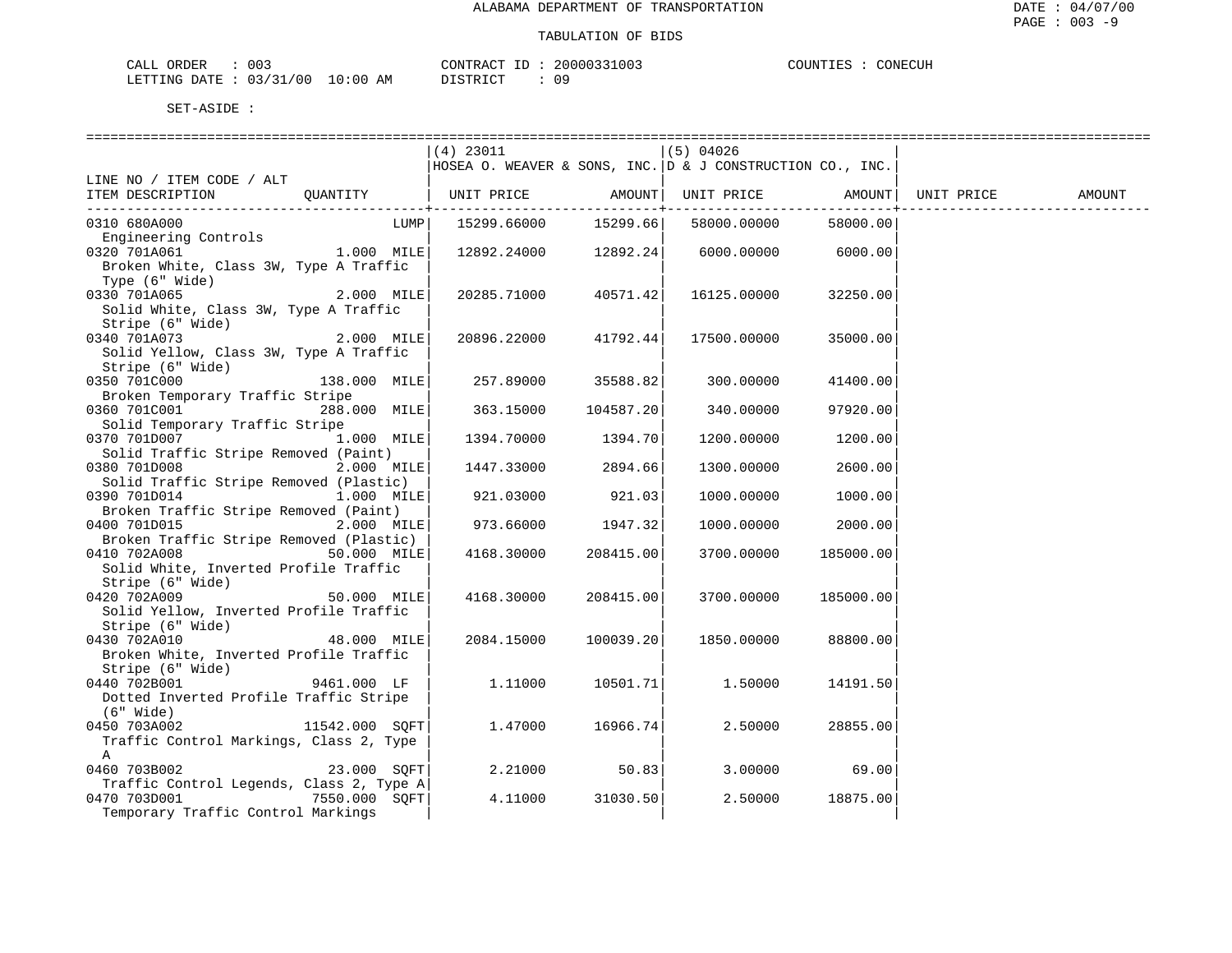| ORDER<br>CALI    | <u>.</u><br>UU3 |               | CONTRACT    | TГ. | 20000331003 | COUNTIES | CONECUH |
|------------------|-----------------|---------------|-------------|-----|-------------|----------|---------|
| DATE.<br>LETTING | 03/31/00<br>ັ   | LO : 00<br>ΑM | \T OMD T OM |     | 09          |          |         |

|                                                                        | ===============================                                           |          |             |          |            |        |
|------------------------------------------------------------------------|---------------------------------------------------------------------------|----------|-------------|----------|------------|--------|
|                                                                        | (4) 23011<br>HOSEA O. WEAVER & SONS, INC. $D \& J$ CONSTRUCTION CO., INC. |          | (5) 04026   |          |            |        |
| LINE NO / ITEM CODE / ALT                                              |                                                                           |          |             |          |            |        |
| ITEM DESCRIPTION<br>OUANTITY                                           | UNIT PRICE                                                                | AMOUNT   | UNIT PRICE  | AMOUNT   | UNIT PRICE | AMOUNT |
| 0480 703E001<br>23.000 SOFT                                            | 4.47000                                                                   | 102.81   | 3.00000     | 69.00    |            |        |
| Temporary Traffic Control Legends<br>0490 705A011<br>11864.000 EACH    | 3.47000                                                                   | 41168.08 | 4.00000     | 47456.00 |            |        |
| Pavement Markers, Class C, Type 1-A<br>0500 705A022<br>1888.000 EACH   | 3.47000                                                                   | 6551.36  | 4.00000     | 7552.00  |            |        |
| Pavement Markers, Class C, Type 2-C<br>0510 705A023<br>200.000 EACH    | 3.47000                                                                   | 694.00   | 4,00000     | 800.00   |            |        |
| Pavement Markers, Class C, Type 2-D                                    |                                                                           |          |             |          |            |        |
| 0520 705A030<br>978.000 EACH<br>Pavement Markers, Class A-H, Type 2-C  | 3.84000                                                                   | 3755.52  | 5.20000     | 5085.60  |            |        |
| 0530 705A031<br>6632.000 EACH                                          | 3.84000                                                                   | 25466.88 | 5.00000     | 33160.00 |            |        |
| Pavement Markers, Class A-H, Type 1-A<br>0540 705A032<br>2691.000 EACH | 3.84000                                                                   | 10333.44 | 5.00000     | 13455.00 |            |        |
| Pavement Markers, Class A-H, Type 1-B<br>0550 705A037<br>82.000 EACH   | 3.84000                                                                   | 314.88   | 5.20000     | 426.40   |            |        |
| Pavement Markers, Class A-H, Type 2-D<br>0560 707A006<br>136.000 EACH  | 31.58000                                                                  | 4294.88  | 30.00000    | 4080.00  |            |        |
| Type 1, Clear Delineator Installation                                  |                                                                           |          |             |          |            |        |
| 0570 707A007<br>123.000 EACH<br>Type 2, Clear Delineator Installation  | 36.84000                                                                  | 4531.32  | 30.00000    | 3690.00  |            |        |
| 0580 707A026<br>79.000 EACH<br>Type 1B, Clear And Red Delineator       | 36.84000                                                                  | 2910.36  | 30.00000    | 2370.00  |            |        |
| Installation                                                           |                                                                           |          |             |          |            |        |
| 0590 707A027<br>40.000<br>EACH                                         | 36.84000                                                                  | 1473.60  | 30.00000    | 1200.00  |            |        |
| Type 1B, Red And Yellow Delineator<br>Installation                     |                                                                           |          |             |          |            |        |
| 0600 710B001<br>1275.000 LF                                            | 6.32000                                                                   | 8058.00  | 15.00000    | 19125.00 |            |        |
| Roadway Sign Post (#3 "U" Channel                                      |                                                                           |          |             |          |            |        |
| Galvanized Steel)<br>0610 710B005<br>47.000 LF                         | 57.89000                                                                  | 2720.83  | 45.00000    | 2115.00  |            |        |
| Roadway Sign Post (S3 x 5.7 Steel Beam)<br>0620 710B006<br>53.000 LF   | 57.89000                                                                  | 3068.17  | 50.00000    | 2650.00  |            |        |
| Roadway Sign Post (S4 x 7.7 Steel Beam)                                |                                                                           |          |             |          |            |        |
| 0630 710B007<br>38.000 LF<br>Roadway Sign Post (W6 x 15 Steel Beam)    | 73.68000                                                                  | 2799.84  | 55.00000    | 2090.00  |            |        |
| 0640 710B010<br>60.000 LF                                              | 73.68000                                                                  | 4420.80  | 60.00000    | 3600.00  |            |        |
| Roadway Sign Post (W6 x 9 Steel Beam)<br>0650 711A000<br>LUMP          | 7673.45000                                                                | 7673.45  | 15000.00000 | 15000.00 |            |        |
| Roadway Sign Relocation<br>0660 740B000<br>2812.000 SOFT               | 13.21000                                                                  | 37146.52 | 8.50000     | 23902.00 |            |        |
| Construction Signs                                                     |                                                                           |          |             |          |            |        |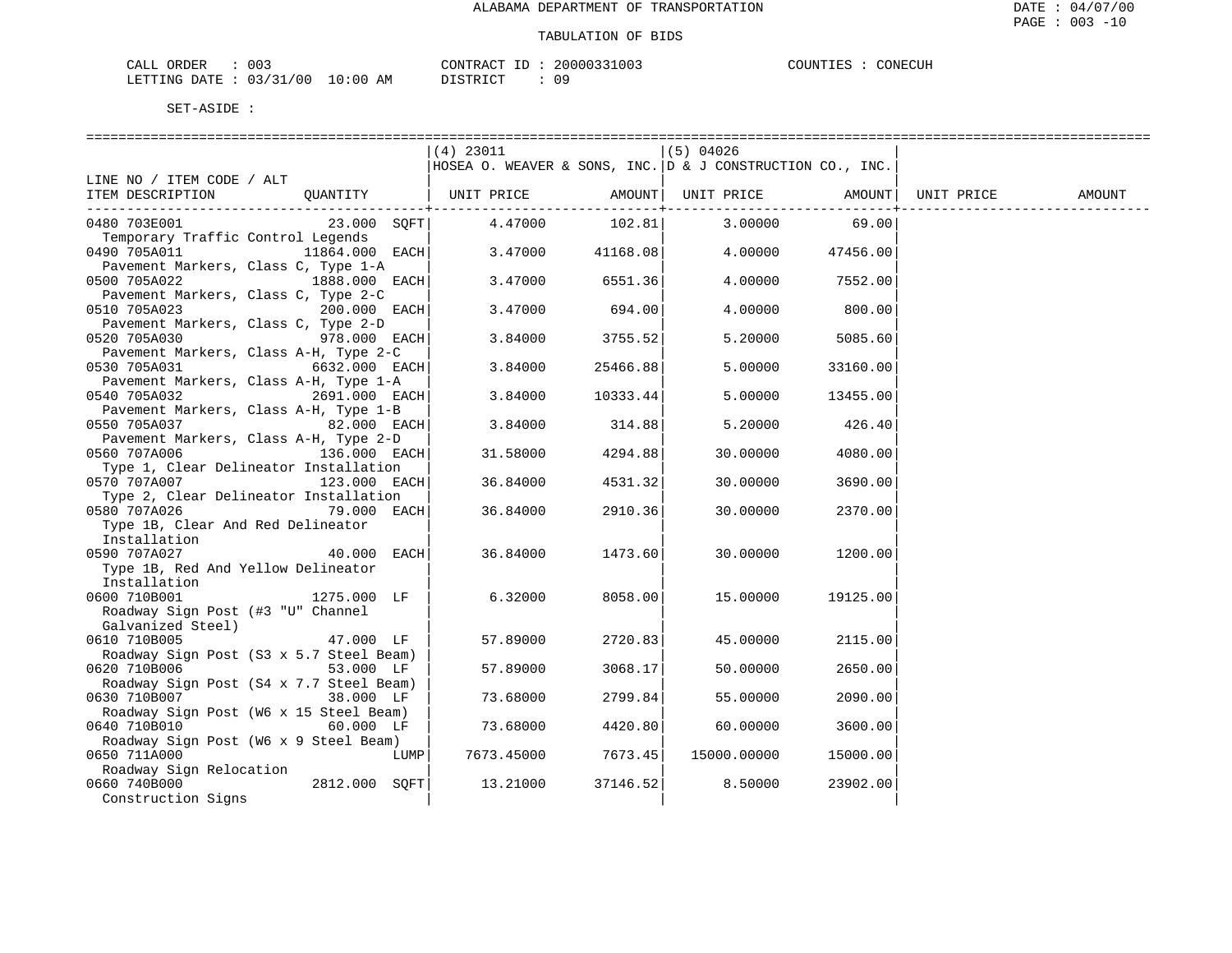| 003<br>ORDER<br>CALL                                                                                                                                     | CONTRACT<br>. .             | 20000331003 | COUNTIES<br>CONECUH |
|----------------------------------------------------------------------------------------------------------------------------------------------------------|-----------------------------|-------------|---------------------|
| 03/37<br>/00<br>LETTING<br>$\sqrt{2}$<br>the contract of the contract of the contract of the contract of the contract of the contract of the contract of | 10:00<br>חימת סידי את<br>AM | 09          |                     |

|                                         |              |      | $(4)$ 23011                                               |                                               | $(5)$ 04026       |                   |            |        |
|-----------------------------------------|--------------|------|-----------------------------------------------------------|-----------------------------------------------|-------------------|-------------------|------------|--------|
|                                         |              |      | HOSEA O. WEAVER & SONS, INC. D & J CONSTRUCTION CO., INC. |                                               |                   |                   |            |        |
| LINE NO / ITEM CODE / ALT               |              |      |                                                           |                                               |                   |                   |            |        |
| ITEM DESCRIPTION                        | QUANTITY     |      | UNIT PRICE AMOUNT                                         |                                               |                   | UNIT PRICE AMOUNT | UNIT PRICE | AMOUNT |
|                                         |              |      |                                                           | . _ _ _ _ _ _ _ _ _ _ _ _ _ _ _ + _ _ _ _ _ _ |                   |                   |            |        |
| 0670 740C000                            | 120.000 SOFT |      |                                                           |                                               |                   | 10.00000 1200.00  |            |        |
| Special Construction Signs              |              |      |                                                           |                                               |                   |                   |            |        |
| 0680 740D000                            | 300.000 EACH |      | 57.18000                                                  | 17154.00                                      | 45.00000          | 13500.00          |            |        |
| Channelizing Drums                      |              |      |                                                           |                                               |                   |                   |            |        |
| 0690 740E000<br>100.000 EACH            |              |      | 12.44000                                                  | 1244.00                                       | 11,00000          | 1100.00           |            |        |
| Cones (36 Inches High)                  |              |      |                                                           |                                               |                   |                   |            |        |
| 0700 740M000                            | 100.000 EACH |      | 7.54000                                                   | 754.00                                        | 7.00000           | 700.00            |            |        |
| Weight For Cone                         |              |      |                                                           |                                               |                   |                   |            |        |
| 4.000 EACH<br>0710 741C010              |              |      | 5592.00000                                                | 22368.00                                      | 5350.00000        | 21400.00          |            |        |
| Portable Sequential Arrow And Chevron   |              |      |                                                           |                                               |                   |                   |            |        |
| Sign Unit                               |              |      |                                                           |                                               |                   |                   |            |        |
| 0720 742A001<br>2.000 EACH              |              |      | 16964.51000                                               | 33929.02                                      | 25900.00000       | 51800.00          |            |        |
| Portable Changeable Message Signs, Type |              |      |                                                           |                                               |                   |                   |            |        |
| $\overline{2}$                          |              |      |                                                           |                                               |                   |                   |            |        |
| 2.000 EACH<br>0730 742B000              |              |      | 34513.35000                                               | 69026.70                                      | 25900.00000       | 51800.00          |            |        |
| State Retained Portable Changeable      |              |      |                                                           |                                               |                   |                   |            |        |
| Message Signs, Type 2                   |              |      |                                                           |                                               |                   |                   |            |        |
| 0740 998A000                            |              | LUMP | 0.00000                                                   | 0.00                                          | 275000.00000      | 275000.00         |            |        |
| Construction Fuel (Maximum Bid Limited  |              |      |                                                           |                                               |                   |                   |            |        |
| To $$443,000.00)$                       |              |      |                                                           |                                               |                   |                   |            |        |
| 0750 999 000                            |              |      |                                                           | $0.80000$ 1200.00                             | $0.80000$ 1200.00 |                   |            |        |
| Trainee Hours At 80 Cents Per Hour      |              |      |                                                           |                                               |                   |                   |            |        |
| SECTION TOTALS                          |              |      |                                                           | \$10,527,815.41                               |                   | \$12,805,657.66   |            |        |
|                                         |              |      |                                                           |                                               |                   |                   |            |        |
| CONTRACT TOTALS                         |              |      |                                                           | \$10,527,815.41                               |                   | \$12,805,657.66   |            |        |
|                                         |              |      |                                                           |                                               |                   |                   |            |        |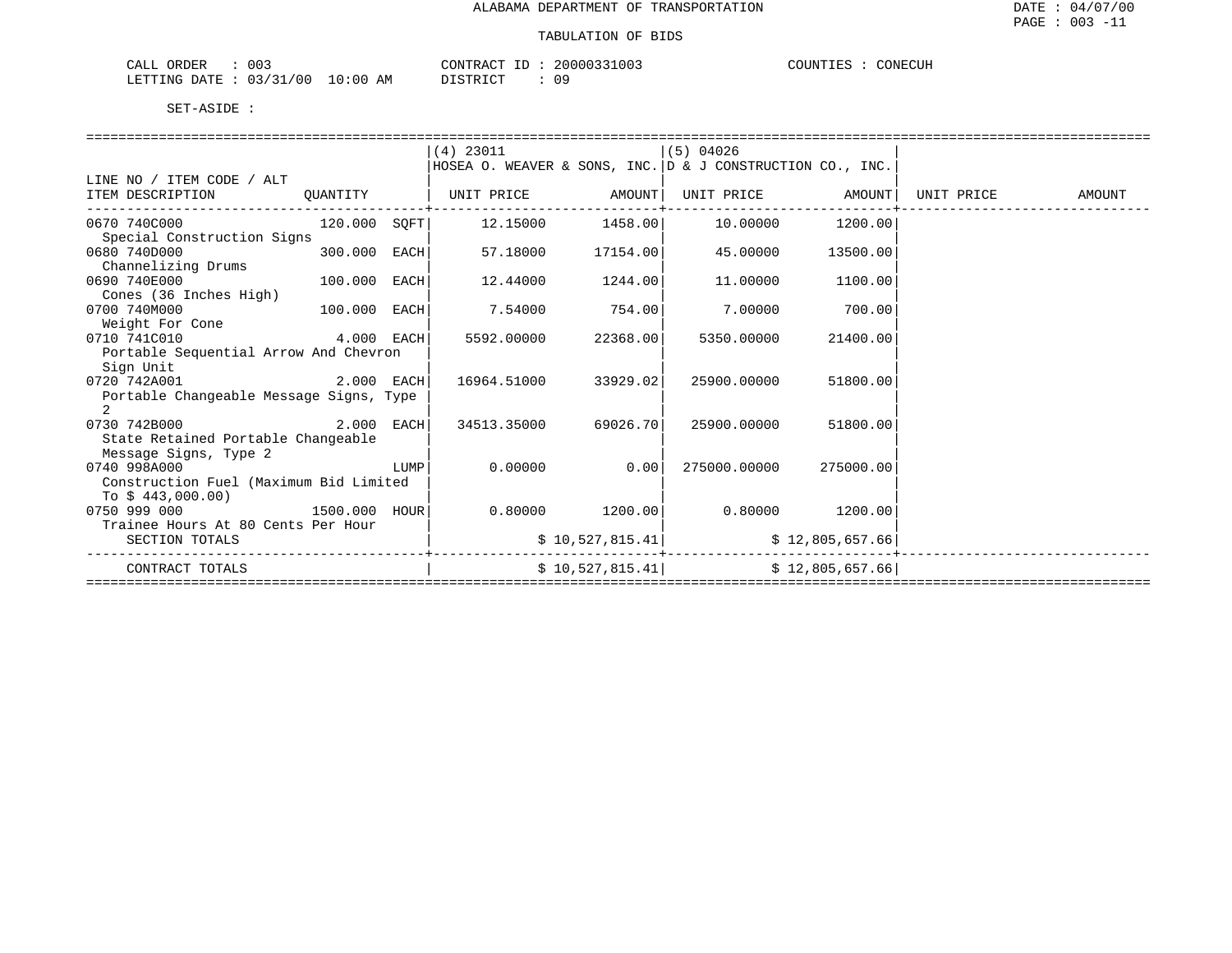DATE :

# VENDOR RANKING

| CALL ORDER : 004<br>LETTING DATE: 03/31/00        | 10:00 AM                                                                                                                                                                                 | CONTRACT ID: 20000331004<br>DISTRICT<br>: 05 |                                                | COUNTIES : PERRY |                          |                        |  |
|---------------------------------------------------|------------------------------------------------------------------------------------------------------------------------------------------------------------------------------------------|----------------------------------------------|------------------------------------------------|------------------|--------------------------|------------------------|--|
| CONTRACT DESCRIPTION:<br>1.179 mi.<br>SET-ASIDE : | for constructing the Planing, Resurfacing and Traffic Stripe<br>on S.R.#8 (U.S.#80) from the Marengo county line (MP 53.820)<br>to the east city limits of Uniontown (MP 54.999). Length |                                              | (available days)<br>$PROJECT(S) : NH-0142(15)$ |                  |                          |                        |  |
|                                                   |                                                                                                                                                                                          |                                              |                                                |                  |                          |                        |  |
| RANK                                              | VENDOR NO./NAME                                                                                                                                                                          |                                              |                                                |                  | TOTAL<br><b>BID</b>      | % OVER<br>LOW BID      |  |
| 01023<br>02033                                    | ASPHALT CONTRACTORS, INC.                                                                                                                                                                | S. T. BUNN CONSTRUCTION COMPANY, INC.        |                                                | \$               | 368,096.65<br>375,362.01 | 100.0000%<br>101.9737% |  |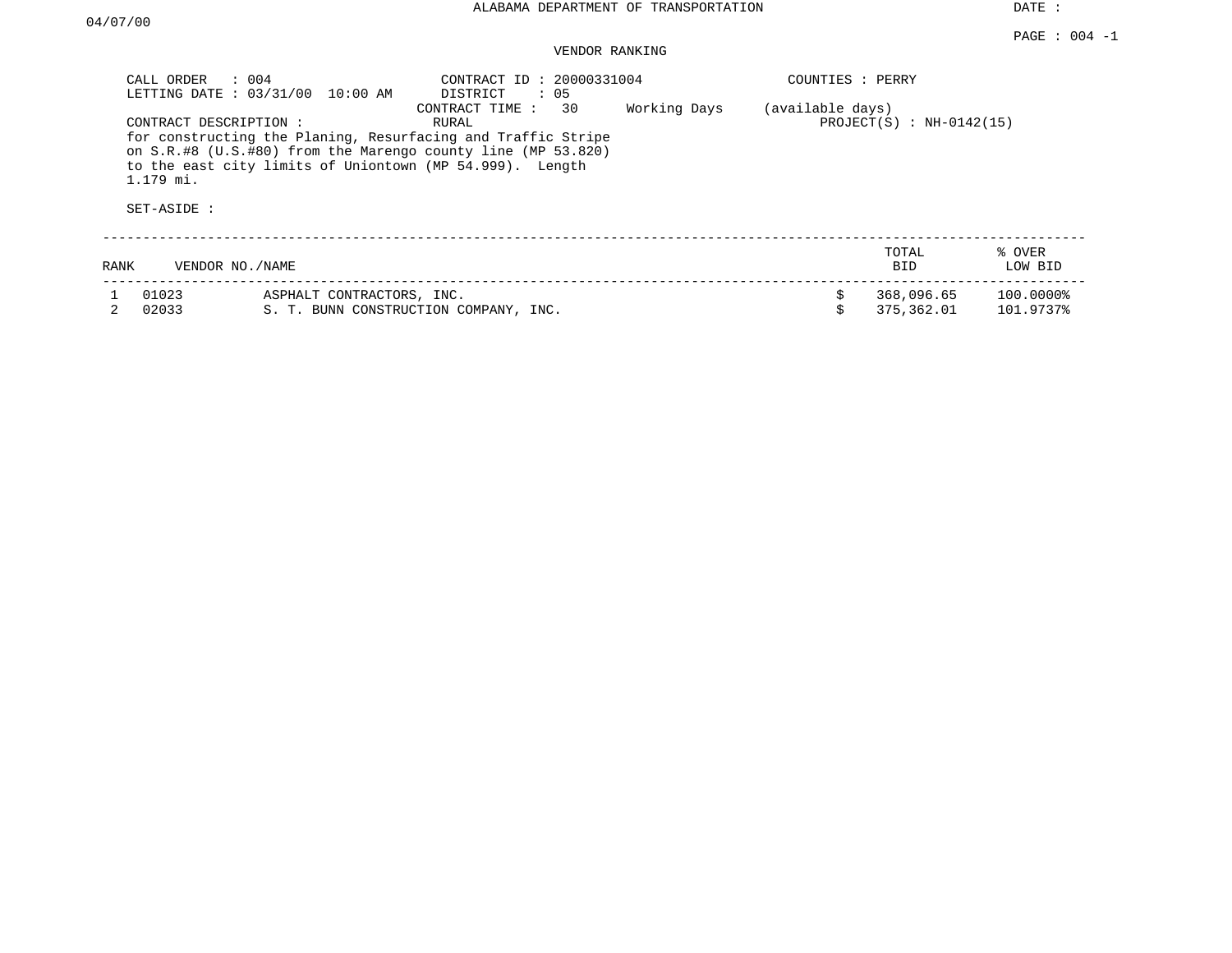| 004<br>$\sim$ $ -$<br>$\sim$ nnn<br>OKDER<br>للطما                 | חידוז∩ר<br>$\Delta \wedge \neg \neg$<br>20000<br>1004 | COUNTIES<br>PERRY<br>ا التلا على |
|--------------------------------------------------------------------|-------------------------------------------------------|----------------------------------|
| $\sim$ $\sim$ $\sim$<br>700<br>DATE<br>AΜ<br>. ი : იი<br>TET.I.TMG | T T T T T T T T T<br>$\cdots$<br>υ:<br>.              |                                  |

|                                         |                | $(1)$ 01023               |           | $(2)$ 02033                 |           |            |        |
|-----------------------------------------|----------------|---------------------------|-----------|-----------------------------|-----------|------------|--------|
|                                         |                | ASPHALT CONTRACTORS, INC. |           | S. T. BUNN CONSTRUCTION CO. |           |            |        |
| LINE NO / ITEM CODE / ALT               |                |                           |           |                             |           |            |        |
| ITEM DESCRIPTION                        | QUANTITY       |                           |           |                             |           | UNIT PRICE | AMOUNT |
| SECTION 0001<br>Total                   |                |                           |           |                             |           |            |        |
|                                         |                |                           |           |                             |           |            |        |
| 0010 209A000                            | 1.000 EACH     | 225.00000                 | 225.00    | 300.00000                   | 300.00    |            |        |
| Mailbox Reset, Single                   |                |                           |           |                             |           |            |        |
| 0020 405A000                            | 1788.000 GAL   | 1.25000                   | 2235.00   | 1.25000                     | 2235.00   |            |        |
| Tack Coat                               |                |                           |           |                             |           |            |        |
| 0030 408A053                            | 18685.000 SOYD | 1.90000                   | 35501.50  | 2.75000                     | 51383.75  |            |        |
| Planing Existing Pavement               |                |                           |           |                             |           |            |        |
| (Approximately 2.10" Thru 3.0" Thick)   |                |                           |           |                             |           |            |        |
| 0040 424A280                            | 1588.000 TON   | 42.60000                  | 67648.80  | 48.27000                    | 76652.76  |            |        |
| Superpave Bituminous Concrete Wearing   |                |                           |           |                             |           |            |        |
| Surface Layer, 1/2" Maximum Aggregate   |                |                           |           |                             |           |            |        |
| Size Mix, ESAL Range E                  |                |                           |           |                             |           |            |        |
| 0050 424A283                            | 50.000 TON     | 85,00000                  | 4250.00   | 65.00000                    | 3250.00   |            |        |
| Superpave Bituminous Concrete Wearing   |                |                           |           |                             |           |            |        |
| Surface Layer, Patching, 1/2" Maximum   |                |                           |           |                             |           |            |        |
| Aggregate Size Mix, ESAL Range E        |                |                           |           |                             |           |            |        |
| 0060 424A286                            | 50.000 TON     | 48.50000                  | 2425.00   | 48.27000                    | 2413.50   |            |        |
| Superpave Bituminous Concrete Wearing   |                |                           |           |                             |           |            |        |
| Surface Layer, Leveling, 1/2" Maximum   |                |                           |           |                             |           |            |        |
| Aggregate Size Mix, ESAL Range E        |                |                           |           |                             |           |            |        |
| 0070 424A289                            | 50.000 TON     | 54.50000                  | 2725.00   | 54.00000                    | 2700.00   |            |        |
| Superpave Bituminous Concrete Wearing   |                |                           |           |                             |           |            |        |
| Surface Layer, Widening, 1/2" Maximum   |                |                           |           |                             |           |            |        |
| Aggregate Size Mix, ESAL Range E        |                |                           |           |                             |           |            |        |
| 0080 424B281                            | 2888.000 TON   | 39.95000                  | 115375.60 | 42.00000                    | 121296.00 |            |        |
| Superpave Bituminous Concrete Upper     |                |                           |           |                             |           |            |        |
| Binder Layer, 1" Maximum Aggregate Size |                |                           |           |                             |           |            |        |
| Mix, ESAL Range E                       |                |                           |           |                             |           |            |        |
| 0090 424B285                            | 800.000 TON    | 60.00000                  | 48000.00  | 65.00000                    | 52000.00  |            |        |
| Superpave Bituminous Concrete Upper     |                |                           |           |                             |           |            |        |
| Binder Layer, Patching, 1" Maximum      |                |                           |           |                             |           |            |        |
| Aggregate Size Mix, ESAL Range E        |                |                           |           |                             |           |            |        |
| 0100 424B289                            | 50.000 TON     | 51.50000                  | 2575.00   | 54.00000                    | 2700.00   |            |        |
| Superpave Bituminous Concrete Upper     |                |                           |           |                             |           |            |        |
| Binder Layer, Leveling, 1" Maximum      |                |                           |           |                             |           |            |        |
| Aggregate Size Mix, ESAL Range E        |                |                           |           |                             |           |            |        |
| 0110 424B292                            | 50.000 TON     | 51.50000                  | 2575.00   | 54.00000                    | 2700.00   |            |        |
| Superpave Bituminous Concrete Upper     |                |                           |           |                             |           |            |        |
| Binder Layer, Widening, 1" Maximum      |                |                           |           |                             |           |            |        |
| Aggregate Size Mix, ESAL Range E        |                |                           |           |                             |           |            |        |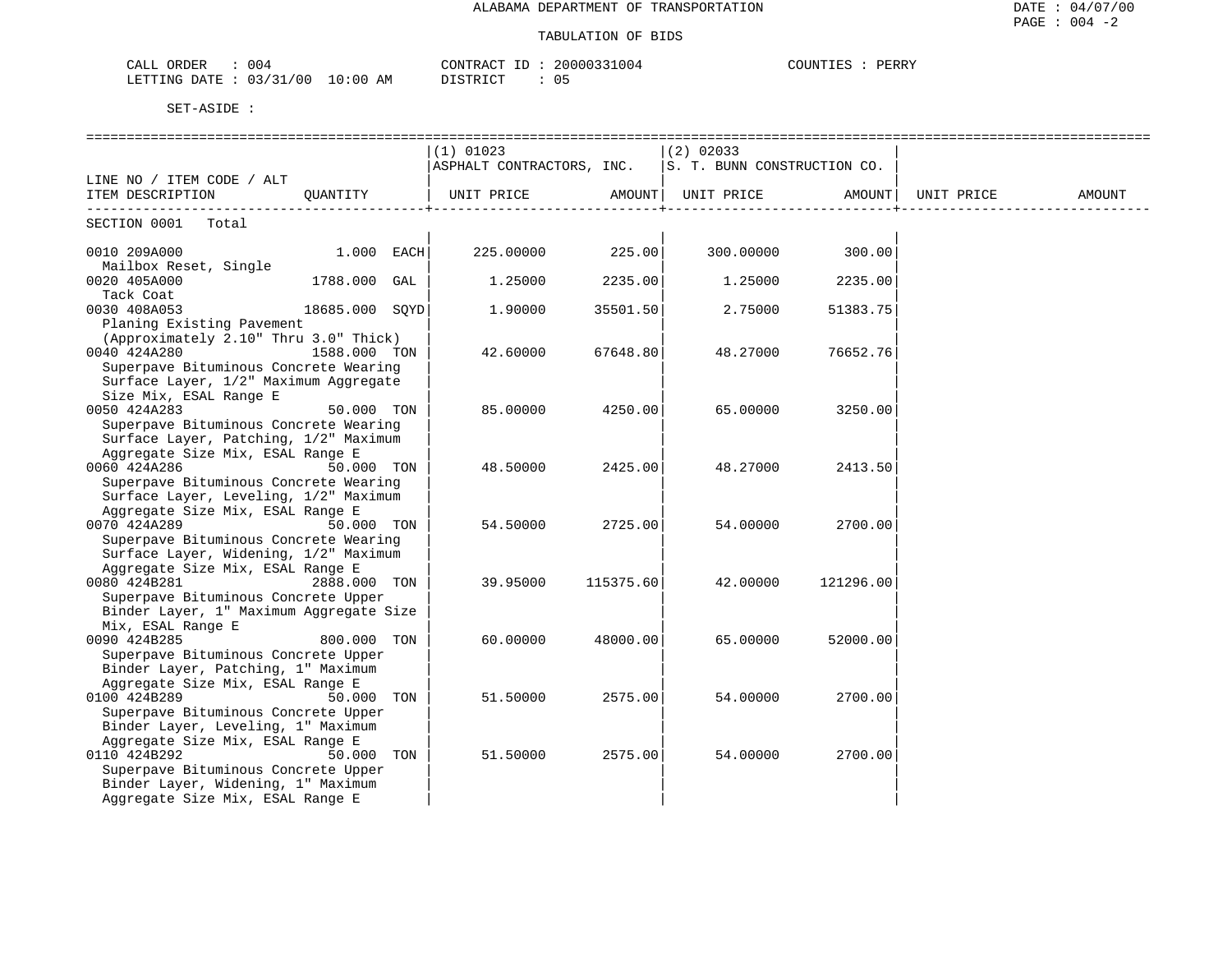| . д. н.<br>$\overline{1}$ | -004                 |           | $\cap$ $\cap$ $\cap$ $\cap$ $\cap$<br>่ /\ | $ -$ | 004<br>,,,,,,<br>.01 | PERRY<br>1 I M |
|---------------------------|----------------------|-----------|--------------------------------------------|------|----------------------|----------------|
| .ETTTNG<br>DATE.          | 00<br>$\mathbf{u}$ . | :00<br>AΜ | $\Gamma$                                   |      | U J                  |                |

|                                                    |              |      | $(1)$ 01023                                              |            | $(2)$ 02033                             |                      |        |
|----------------------------------------------------|--------------|------|----------------------------------------------------------|------------|-----------------------------------------|----------------------|--------|
|                                                    |              |      | ASPHALT CONTRACTORS, INC. $ s. r.$ BUNN CONSTRUCTION CO. |            |                                         |                      |        |
| LINE NO / ITEM CODE / ALT                          |              |      |                                                          |            |                                         |                      |        |
| ITEM DESCRIPTION                                   | OUANTITY     |      |                                                          |            | ___________________                     |                      | AMOUNT |
| 0120 600A000                                       |              | LUMP | 56800.00000                                              | 56800.00   |                                         | 33000.00000 33000.00 |        |
| Mobilization                                       |              |      |                                                          |            |                                         |                      |        |
| 1.000 MILE<br>0130 701A006                         |              |      | 480.00000                                                | 480.00     |                                         | 480.00000 480.00     |        |
| Solid White, Class 1, Type A Traffic               |              |      |                                                          |            |                                         |                      |        |
| Stripe (6" Wide)                                   |              |      |                                                          |            |                                         |                      |        |
| 0140 701A014                                       | 3.000 MILE   |      | 480.00000                                                | 1440.00    | 480.00000                               | 1440.00              |        |
| Solid Yellow, Class 1, Type A Traffic              |              |      |                                                          |            |                                         |                      |        |
| Stripe (6" Wide)                                   |              |      |                                                          |            |                                         |                      |        |
| 2.000 MILE<br>0150 701A041                         |              |      | 270.00000                                                | 540.00     | 270.00000                               | 540.00               |        |
| Broken White, Class 2, Type A Traffic              |              |      |                                                          |            |                                         |                      |        |
| Stripe (0.09" Thick) (6" Wide)                     |              |      |                                                          |            |                                         |                      |        |
| 0160 701B002                                       | 90.000 LF    |      | 0.30000                                                  | 27.00      | 0.30000                                 | 27.00                |        |
| Dotted Class 1, Type A Traffic Stripe              |              |      |                                                          |            |                                         |                      |        |
| (6" Wide)                                          |              |      |                                                          |            |                                         |                      |        |
| 0170 701C000                                       | 3.000 MILE   |      | 500,00000                                                | 1500.00    | 500.00000                               | 1500.00              |        |
| Broken Temporary Traffic Stripe                    |              |      |                                                          |            |                                         |                      |        |
| 0180 701C001                                       | 5.000 MILE   |      | 500,00000                                                | 2500.00    | 500.00000                               | 2500.00              |        |
| Solid Temporary Traffic Stripe                     |              |      |                                                          |            |                                         |                      |        |
| 0190 703A002                                       | 800.000 SOFT |      | 3.00000                                                  | 2400.00    | 3.00000                                 | 2400.00              |        |
| Traffic Control Markings, Class 2, Type            |              |      |                                                          |            |                                         |                      |        |
| Α                                                  |              |      |                                                          |            |                                         |                      |        |
| 0200 703D001<br>Temporary Traffic Control Markings | 800.000 SOFT |      | 1,30000                                                  | 1040.00    | 1,30000                                 | 1040.00              |        |
| 0210 740B000                                       | 417.000 SOFT |      | 13.75000                                                 | 5733.75    | 12.00000                                | 5004.00              |        |
| Construction Signs                                 |              |      |                                                          |            |                                         |                      |        |
| 0220 740E000                                       | 50.000 EACH  |      | 17.50000                                                 | 875.00     | 11,00000                                | 550.00               |        |
| Cones (36 Inches High)                             |              |      |                                                          |            |                                         |                      |        |
| 0230 740M000                                       | 50.000 EACH  |      | 9.00000                                                  | 450.00     | 5.00000                                 | 250.00               |        |
| Weight For Cone                                    |              |      |                                                          |            |                                         |                      |        |
| 0240 741C010                                       | 1.000 EACH   |      | 2275.00000                                               | 2275.00    | 2500.00000                              | 2500.00              |        |
| Portable Sequential Arrow And Chevron              |              |      |                                                          |            |                                         |                      |        |
| Sign Unit                                          |              |      |                                                          |            |                                         |                      |        |
| 0250 998A000                                       |              | LUMP | 8500.00000                                               | 8500.00    | 6500.00000                              | 6500.00              |        |
| Construction Fuel (Maximum Bid Limited             |              |      |                                                          |            |                                         |                      |        |
| To $$14500.00)$                                    |              |      |                                                          |            |                                         |                      |        |
| SECTION TOTALS                                     |              |      |                                                          |            | $\sharp$ 368,096.65 $\sharp$ 375,362.01 |                      |        |
|                                                    |              |      | $\mathsf{S}$                                             | 368,096.65 |                                         | \$375,362.01]        |        |
| CONTRACT TOTALS                                    |              |      |                                                          |            |                                         |                      |        |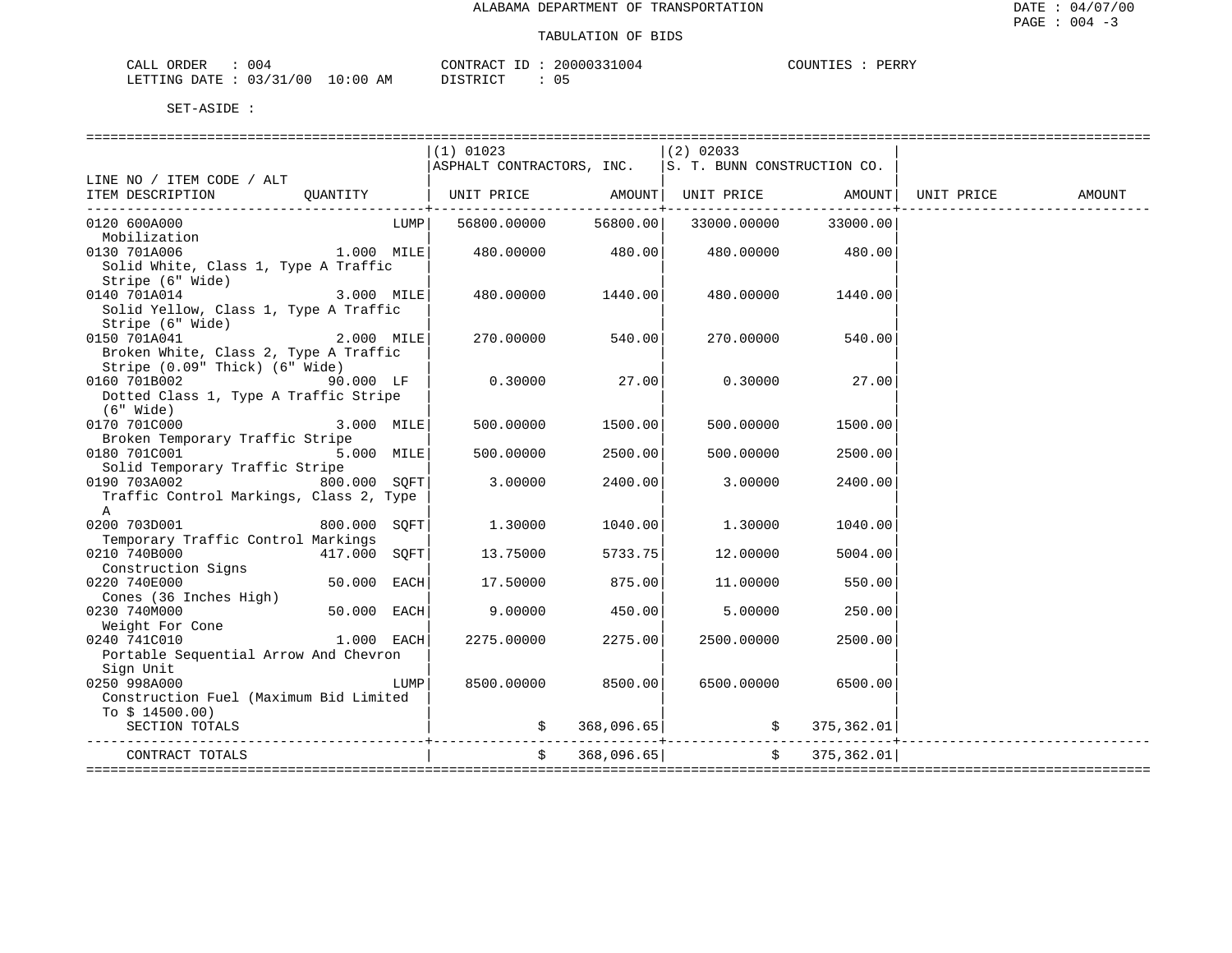DATE :

## VENDOR RANKING

| CALL ORDER<br>LETTING DATE: 03/31/00                | $\therefore$ 007<br>10:00 AM                                                                                                                                                         | CONTRACT ID: 20000331007<br>: 03<br>DISTRICT |              | COUNTIES : ETOWAH |                             |                        |
|-----------------------------------------------------|--------------------------------------------------------------------------------------------------------------------------------------------------------------------------------------|----------------------------------------------|--------------|-------------------|-----------------------------|------------------------|
| CONTRACT DESCRIPTION:<br>$1.200$ mi.<br>SET-ASIDE : | for constructing the Resurfacing, Traffic Stripe, and Loop<br>Detectors on S.R. #74 (U.S. #278) from S.R. #1 (U.S. #431)<br>to the end of the four-lane section in Gadsden. Length - | 30<br>CONTRACT TIME:                         | Working Days | (available days)  | $PROJECT(S) : NH-0208(057)$ |                        |
| RANK                                                | VENDOR NO. / NAME                                                                                                                                                                    |                                              |              |                   | TOTAL<br><b>BID</b>         | % OVER<br>LOW BID      |
| 07002<br>13022                                      | GOOD HOPE CONTRACTING CO., INC.<br>MCCARTNEY CONSTRUCTION CO., INC.                                                                                                                  |                                              |              | \$                | 261,146.88<br>276,378.72    | 100.00008<br>105.8326% |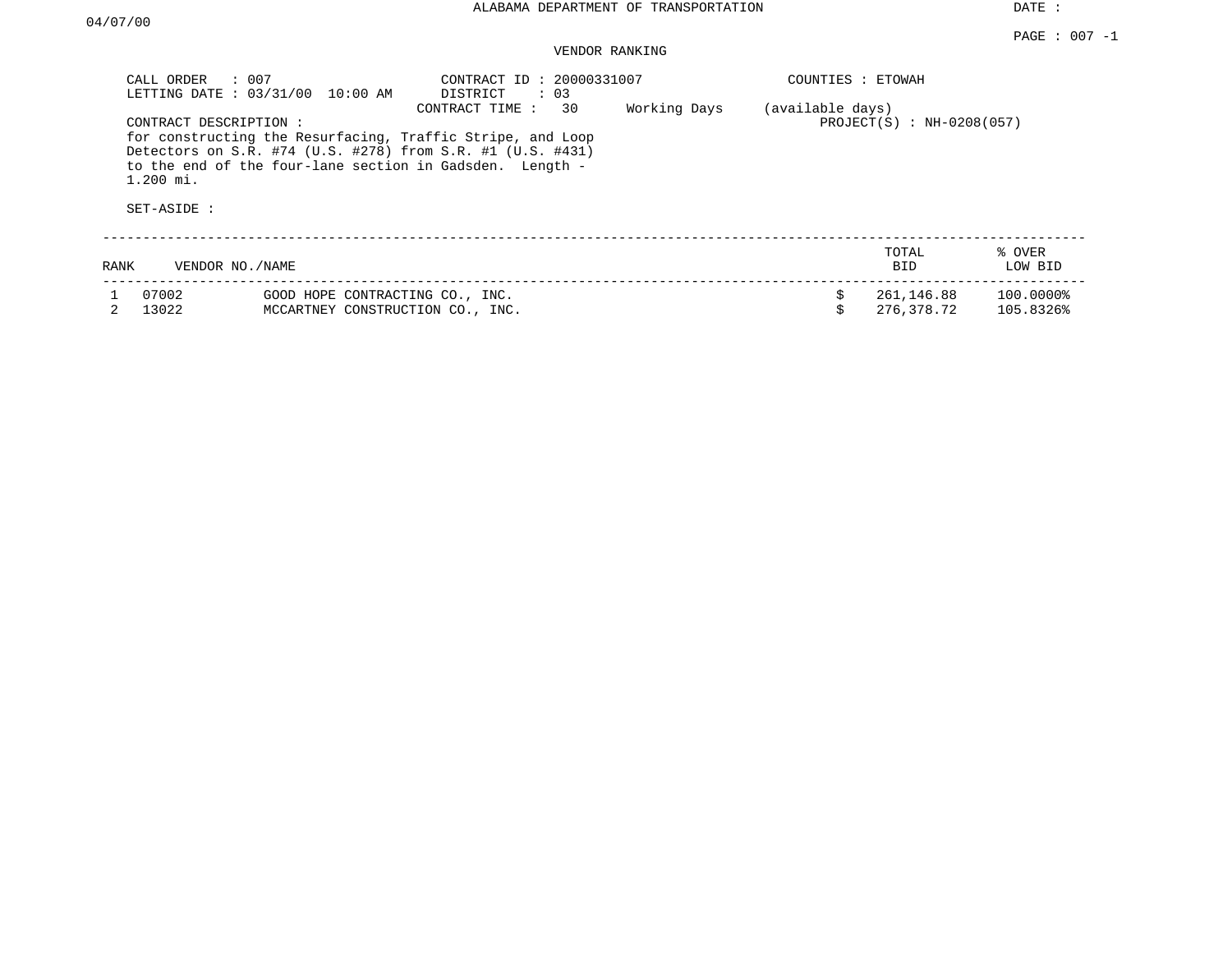| CALL ORDER<br>007               |          | CONTRACT ID: 20000331007 | COUNTIES : | ETOWAH |
|---------------------------------|----------|--------------------------|------------|--------|
| LETTING DATE: 03/31/00 10:00 AM | DISTRICT |                          |            |        |

|                                                                               |                |            | $(1)$ 07002                                                    |                  | $(2)$ 13022        |                    |        |
|-------------------------------------------------------------------------------|----------------|------------|----------------------------------------------------------------|------------------|--------------------|--------------------|--------|
|                                                                               |                |            | $ $ GOOD HOPE CONTRACTING CO., I   MCCARTNEY CONSTRUCTION CO., |                  |                    |                    |        |
| LINE NO / ITEM CODE / ALT                                                     |                |            |                                                                |                  |                    |                    |        |
| ITEM DESCRIPTION                                                              | QUANTITY       |            | UNIT PRICE                                                     |                  | AMOUNT  UNIT PRICE | AMOUNT  UNIT PRICE | AMOUNT |
| SECTION 0001 TOTAL                                                            |                |            |                                                                |                  |                    |                    |        |
| 0010 305A040 157.000 CYCP                                                     |                |            |                                                                | 10.00000 1570.00 |                    | 20.00000 3140.00   |        |
| Soil Aggregate, Section 823, Chert Or                                         |                |            |                                                                |                  |                    |                    |        |
| Red Dog, For Miscellaneous Use                                                |                |            |                                                                |                  |                    |                    |        |
| 0020 401B100                                                                  | 46116.000 SYCP |            | 0.59000                                                        | 27208.44         | 0.47000            | 21674.52           |        |
| Bituminous Treatment E (With Polymer                                          |                |            |                                                                |                  |                    |                    |        |
| Additive)                                                                     |                |            |                                                                |                  |                    |                    |        |
| 0030 405A000                                                                  | 1385.000 GAL   |            | 1.00000                                                        | 1385.00          | 0.00000            | 0.00               |        |
| Tack Coat                                                                     |                |            |                                                                |                  |                    |                    |        |
| 0040 429A241                                                                  | 2992.000 TON   |            | 35.00000                                                       | 104720.00        | 37.00000           | 110704.00          |        |
| Improved Bituminous Concrete Wearing                                          |                |            |                                                                |                  |                    |                    |        |
| Surface Layer, 3/4" Maximum Aggregate                                         |                |            |                                                                |                  |                    |                    |        |
| Size Mix, ESAL Range C                                                        |                |            |                                                                |                  |                    |                    |        |
| 0050 429A246                                                                  | 500.000 TON    |            | 35.00000                                                       | 17500.00         | 28.50000           | 14250.00           |        |
| Improved Bituminous Concrete Wearing                                          |                |            |                                                                |                  |                    |                    |        |
| Surface Layer, Leveling, 1/2" Maximum                                         |                |            |                                                                |                  |                    |                    |        |
| Aggregate Size Mix, ESAL Range C                                              |                |            |                                                                |                  |                    |                    |        |
| 0060 429A250<br>469.000 TON                                                   |                |            | 35.00000                                                       | 16415.00         | 38.50000           | 18056.50           |        |
| Improved Bituminous Concrete Wearing<br>Surface Layer, Widening, 3/4" Maximum |                |            |                                                                |                  |                    |                    |        |
| Aggregate Size Mix, ESAL Range C                                              |                |            |                                                                |                  |                    |                    |        |
| 0070 429B245                                                                  | 500.000 TON    |            | 40.00000                                                       | 20000.00         | 42.50000           | 21250.00           |        |
| Improved Bituminous Concrete Binder                                           |                |            |                                                                |                  |                    |                    |        |
| Layer, Patching, 1" Maximum Aggregate                                         |                |            |                                                                |                  |                    |                    |        |
| Size Mix, ESAL Range C                                                        |                |            |                                                                |                  |                    |                    |        |
| 0080 600A000                                                                  |                | LUMP       | 17049.74000                                                    | 17049.74         | 29150.00000        | 29150.00           |        |
| Mobilization                                                                  |                |            |                                                                |                  |                    |                    |        |
| 0090 665F000                                                                  | 50.000 EACH    |            | 1,00000                                                        | 50.00            | 1,00000            | 50.00              |        |
| Hay Bales                                                                     |                |            |                                                                |                  |                    |                    |        |
| 0100 665J000                                                                  | 150.000 LF     |            | 1,00000                                                        | 150.00           | 0.50000            | 75.00              |        |
| Silt Fence, Type A                                                            |                |            |                                                                |                  |                    |                    |        |
| 0110 701C000                                                                  |                | 6.000 MILE | 500.00000                                                      | 3000.00          | 500.00000          | 3000.00            |        |
| Broken Temporary Traffic Stripe                                               |                |            |                                                                |                  |                    |                    |        |
| 0120 701C001                                                                  | 1.000 MILE     |            | 500.00000                                                      | 500.00           | 500.00000          | 500.00             |        |
| Solid Temporary Traffic Stripe                                                |                |            |                                                                |                  |                    |                    |        |
| 0130 702A008                                                                  | 3.000 MILE     |            | 4000.00000                                                     | 12000.00         | 4000.00000         | 12000.00           |        |
| Solid White, Inverted Profile Traffic                                         |                |            |                                                                |                  |                    |                    |        |
| Stripe (6" Wide)                                                              |                |            |                                                                |                  |                    |                    |        |
| 0140 702A009<br>Solid Yellow, Inverted Profile Traffic                        |                | 2.000 MILE | 4000.00000                                                     | 8000.00          | 4000.00000         | 8000.00            |        |
| Stripe (6" Wide)                                                              |                |            |                                                                |                  |                    |                    |        |
|                                                                               |                |            |                                                                |                  |                    |                    |        |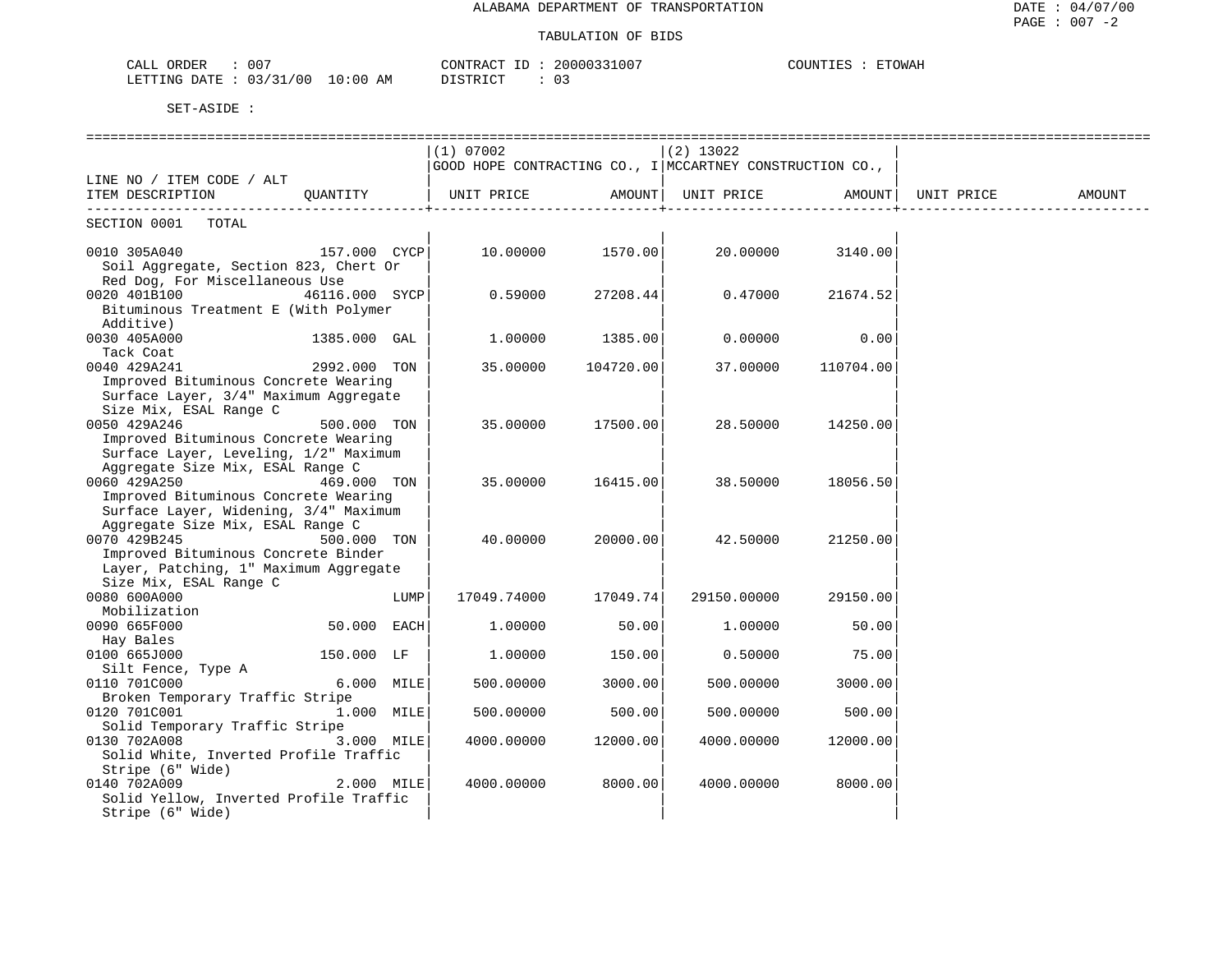| $00^{\circ}$<br>ORDER<br>CALL |            | CONTRACT<br>ID :           | 20000331007          | COUNTIES<br><b>ETOWAH</b> |
|-------------------------------|------------|----------------------------|----------------------|---------------------------|
| LETTING DATE: 03/31/00        | $10:00$ AM | די חים דמי דמ<br>--------- | $\sim$ $\sim$<br>U 3 |                           |

|                                                                              |               |      | (1) 07002                                                |                | $(2)$ 13022                            |                  |        |
|------------------------------------------------------------------------------|---------------|------|----------------------------------------------------------|----------------|----------------------------------------|------------------|--------|
|                                                                              |               |      | GOOD HOPE CONTRACTING CO., I MCCARTNEY CONSTRUCTION CO., |                |                                        |                  |        |
| LINE NO / ITEM CODE / ALT                                                    |               |      |                                                          |                |                                        |                  |        |
| ITEM DESCRIPTION QUANTITY   UNIT PRICE AMOUNT  UNIT PRICE AMOUNT  UNIT PRICE |               |      |                                                          |                |                                        |                  | AMOUNT |
| -----------------------------                                                |               |      |                                                          |                |                                        |                  |        |
| 0150 702A010                                                                 |               |      | $3.000$ MILE $2000.00000$ 6000.00 2000.00000             |                |                                        | 6000.00          |        |
| Broken White, Inverted Profile Traffic                                       |               |      |                                                          |                |                                        |                  |        |
| Stripe (6" Wide)<br>$3749.000$ LF<br>0160 702B001                            |               |      |                                                          |                |                                        |                  |        |
| Dotted Inverted Profile Traffic Stripe                                       |               |      | 1.50000                                                  |                | 5623.50 1.50000                        | 5623.50          |        |
| $(6"$ Wide)                                                                  |               |      |                                                          |                |                                        |                  |        |
| 0170 703A002                                                                 | 2008.000 SOFT |      | 2.50000                                                  | 5020.00        | 2.50000                                | 5020.00          |        |
| Traffic Control Markings, Class 2, Type                                      |               |      |                                                          |                |                                        |                  |        |
|                                                                              |               |      |                                                          |                |                                        |                  |        |
| A<br>0180 703B002                                                            | 636.000 SOFT  |      | 3.00000                                                  | 1908.00        | 3.00000                                | 1908.00          |        |
| Traffic Control Legends, Class 2, Type A                                     |               |      |                                                          |                |                                        |                  |        |
| 0190 703D001                                                                 | 1000.000 SOFT |      | 1.30000                                                  | 1300.00        | 1,30000                                | 1300.00          |        |
| Temporary Traffic Control Markings                                           |               |      |                                                          |                |                                        |                  |        |
| 0200 705A030<br>$26.000$ EACH                                                |               |      | 5.20000                                                  | 135.20         | 5.20000                                | 135.20           |        |
| Pavement Markers, Class A-H, Type 2-C                                        |               |      |                                                          |                |                                        |                  |        |
| 0210 705A031                                                                 | 187.000 EACH  |      | 5.00000                                                  | 935.00         | 5.00000                                | 935.00           |        |
| Pavement Markers, Class A-H, Type 1-A                                        |               |      |                                                          |                |                                        |                  |        |
| 0220 730H000                                                                 | 548.000 LF    |      | 4.50000                                                  | 2466.00        | 4.50000                                | 2466.00          |        |
| Loop Detector                                                                |               |      |                                                          |                |                                        |                  |        |
| 0230 7301000                                                                 | $50.000$ LF   |      | 1,00000                                                  | 50.00          | 1,00000                                | 50.00            |        |
| Shielded Loop Detector Home-Run Cable                                        |               |      |                                                          |                |                                        |                  |        |
| 0240 740B000<br>349.000 SOFT                                                 |               |      | 9.00000                                                  | 3141.00        |                                        | 13.00000 4537.00 |        |
| Construction Signs                                                           |               |      |                                                          |                |                                        |                  |        |
| 0250 740E000                                                                 | 140.000 EACH  |      | 11.00000                                                 | 1540.00        |                                        | 6.50000 910.00   |        |
| Cones (36 Inches High)                                                       |               |      |                                                          |                |                                        |                  |        |
| 0260 740M000                                                                 | 140.000 EACH  |      | 7.00000                                                  | 980.00         | 4.60000                                | 644.00           |        |
| Weight For Cone                                                              |               |      |                                                          |                |                                        |                  |        |
| 1.000 EACH<br>0270 741C010                                                   |               |      | 1500.00000                                               | 1500.00        | 5000.00000                             | 5000.00          |        |
| Portable Sequential Arrow And Chevron                                        |               |      |                                                          |                |                                        |                  |        |
| Sign Unit                                                                    |               |      |                                                          |                |                                        |                  |        |
| 0280 998A000                                                                 |               | LUMP |                                                          |                | $1000.00000$ $1000.00$ $0$ .00000 0.00 |                  |        |
| Construction Fuel (Maximum Bid Limited                                       |               |      |                                                          |                |                                        |                  |        |
| To $$12,500.00)$                                                             |               |      |                                                          |                |                                        |                  |        |
| SECTION TOTALS                                                               |               |      |                                                          |                | $\sin 261, 146.88$ $\sin 276, 378.72$  |                  |        |
|                                                                              |               |      |                                                          |                |                                        |                  |        |
| CONTRACT TOTALS                                                              |               |      |                                                          | \$261, 146.88] |                                        | \$276,378.72]    |        |
|                                                                              |               |      |                                                          |                |                                        |                  |        |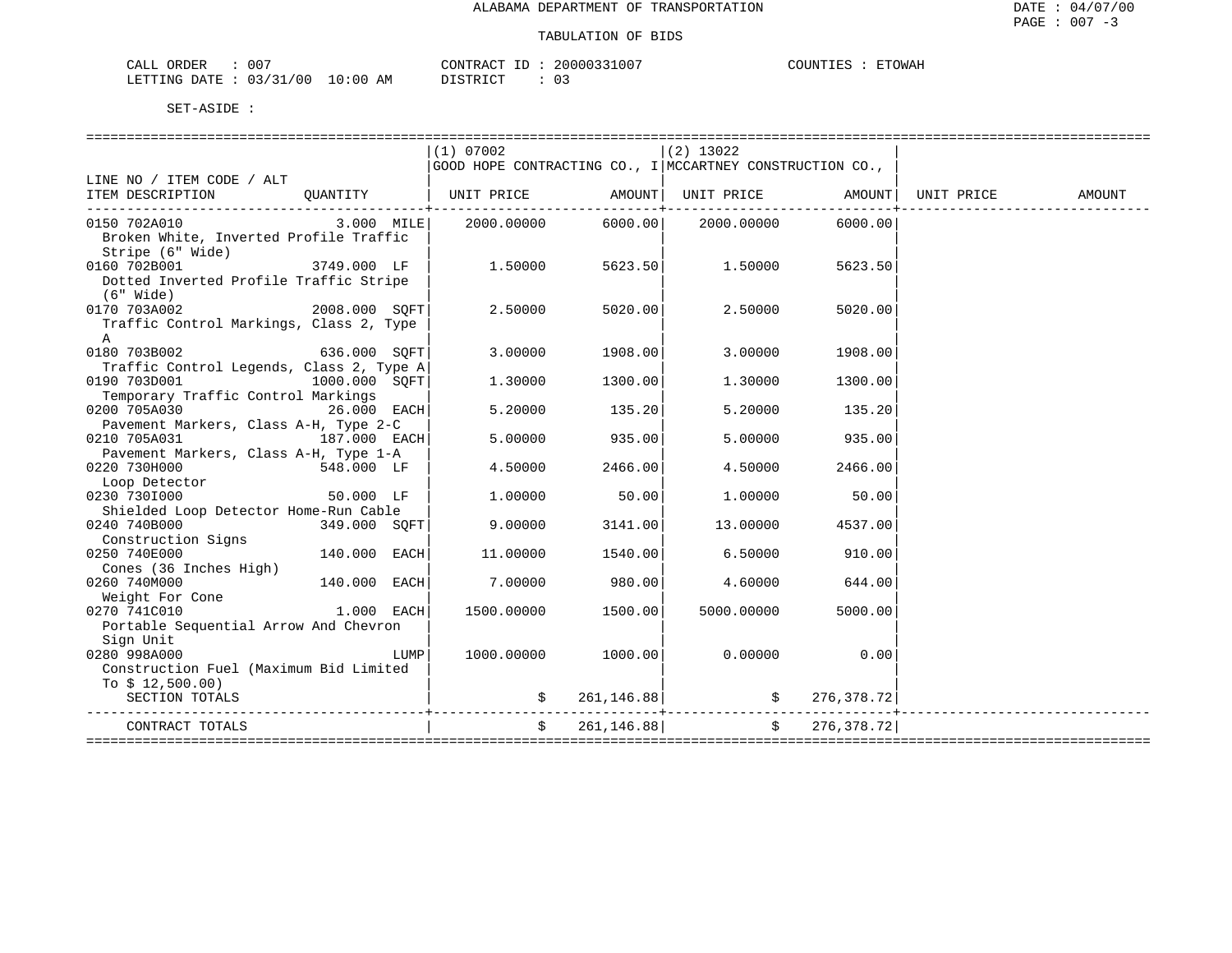PAGE : 009 -1

## VENDOR RANKING

|                         | CALL ORDER : 009<br>LETTING DATE: 03/31/00<br>10:00 AM                                                                               | CONTRACT ID: 20000331009<br>: 06<br>DISTRICT |              | COUNTIES : DALLAS |                                        |                                     |
|-------------------------|--------------------------------------------------------------------------------------------------------------------------------------|----------------------------------------------|--------------|-------------------|----------------------------------------|-------------------------------------|
| SET-ASIDE :             | CONTRACT DESCRIPTION:<br>for constructing the Intersection Improvements (White<br>Topping) on S.R.#41 at C.R.#56 southeast of Selma. | 30<br>CONTRACT TIME :                        | Working Days | (available days)  | PROJECT $(S)$ : MG-232 $(7)$           |                                     |
| RANK                    | VENDOR NO. / NAME                                                                                                                    |                                              |              |                   | TOTAL<br>BID.                          | % OVER<br>LOW BID                   |
| 01001<br>07003<br>02023 | ABRAMSON, LLC<br>BRIDGE BUILDERS, INC.                                                                                               | R. E. GRILLS CONSTRUCTION CO., INC.          |              |                   | 175,056.00<br>215,253.50<br>225,536.50 | 100.0000%<br>122.9626%<br>128.8367% |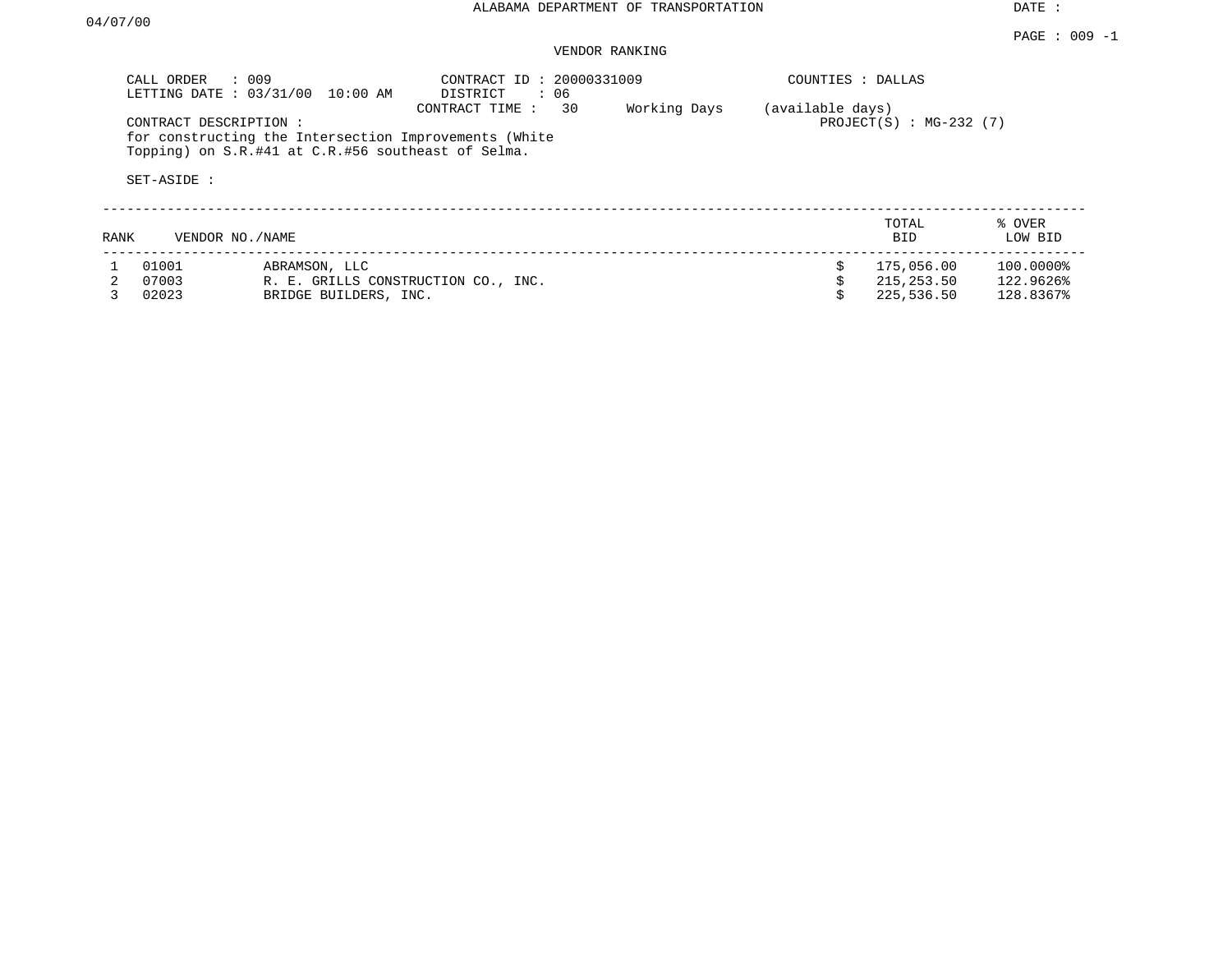| 009<br>CALL ORDER                |          | CONTRACT ID: 20000331009 | COUNTIES : DALLAS |
|----------------------------------|----------|--------------------------|-------------------|
| LETTING DATE : 03/31/00 10:00 AM | DISTRICT | 06                       |                   |

|                                          |               |      | ----------------------------- |          | ----------------------------- |          | ==================================                 |           |
|------------------------------------------|---------------|------|-------------------------------|----------|-------------------------------|----------|----------------------------------------------------|-----------|
|                                          |               |      | (1) 01001                     |          | $(2)$ 07003                   |          | (3) 02023                                          |           |
|                                          |               |      | ABRAMSON, LLC                 |          |                               |          | R.E. GRILLS CONSTRUCTION CO. BRIDGE BUILDERS, INC. |           |
| LINE NO / ITEM CODE / ALT                |               |      |                               |          |                               |          |                                                    |           |
| ITEM DESCRIPTION                         |               |      |                               |          |                               |          |                                                    | AMOUNT    |
| SECTION 0001 Total                       |               |      |                               |          |                               |          |                                                    |           |
| 0010 408A054                             | 2735.000 SOYD |      | 3.92000                       | 10721.20 | 5.00000                       | 13675.00 | 5.40000                                            | 14769.00  |
| Planing Existing Pavement                |               |      |                               |          |                               |          |                                                    |           |
| (Approximately 3.10" Thru 4.0" Thick)    |               |      |                               |          |                               |          |                                                    |           |
| 0020 429C265                             | 100.000 TON   |      | 20,00000                      | 2000.00  | 55.00000                      | 5500.00  | 50.00000                                           | 5000.00   |
| Improved Bituminous Concrete Base Layer, |               |      |                               |          |                               |          |                                                    |           |
| Patching, 1 1/2" Maximum Aggregate       |               |      |                               |          |                               |          |                                                    |           |
| Size Mix, ESAL Range D                   |               |      |                               |          |                               |          |                                                    |           |
| 0030 450E000                             | 1.000 EACH    |      | 21000.00000                   | 21000.00 | 15750.00000                   | 15750.00 | 18000.00000                                        | 18000.00  |
| Profilograph, Truss                      |               |      |                               |          |                               |          |                                                    |           |
| 0040 452B000                             | 2735.000 SOYD |      | 29.50000                      | 80682.50 | 33.00000                      | 90255.00 | 38.50000                                           | 105297.50 |
| Concrete Overlay<br>0050 454A004         | 4150.000 LF   |      | 2.12000                       | 8798.00  | 3.00000                       | 12450.00 | 3.00000                                            |           |
| Cleaning And Sealing Concrete Pavement,  |               |      |                               |          |                               |          |                                                    | 12450.00  |
| Type I, Joints (Longitudinal Edge        |               |      |                               |          |                               |          |                                                    |           |
| Joints)                                  |               |      |                               |          |                               |          |                                                    |           |
| 0060 600A000                             |               | LUMP | 12700.00000                   | 12700.00 | 34000.00000                   | 34000.00 | 25000.00000                                        | 25000.00  |
| Mobilization                             |               |      |                               |          |                               |          |                                                    |           |
| 0070 701A061                             | 1.000 MILE    |      | 13475.00000                   | 13475.00 | 6300.00000                    | 6300.00  | 6500.00000                                         | 6500.00   |
| Broken White, Class 3W, Type A Traffic   |               |      |                               |          |                               |          |                                                    |           |
| Type (6" Wide)                           |               |      |                               |          |                               |          |                                                    |           |
| 0080 701A065                             | 1.000 MILE    |      | 16125.00000                   | 16125.00 | 15750.00000                   | 15750.00 | 16500.00000                                        | 16500.00  |
| Solid White, Class 3W, Type A Traffic    |               |      |                               |          |                               |          |                                                    |           |
| Stripe (6" Wide)                         |               |      |                               |          |                               |          |                                                    |           |
| 0090 703A005                             | 250.000 SOFT  |      | 12.00000                      | 3000.00  | 7.50000                       | 1875.00  | 12.00000                                           | 3000.00   |
| Traffic Control Markings, Class 3, Type  |               |      |                               |          |                               |          |                                                    |           |
| $\mathsf{A}$                             |               |      |                               |          |                               |          |                                                    |           |
| 0100 705A030                             | 4.000 EACH    |      | 10.00000                      | 40.00    | 5.25000                       | 21.00    | 10.00000                                           | 40.00     |
| Pavement Markers, Class A-H, Type 2-C    |               |      |                               |          |                               |          |                                                    |           |
| 0110 705A031                             | 30.000 EACH   |      | 10.00000                      | 300.00   | 5.25000                       | 157.50   | 10.00000                                           | 300.00    |
| Pavement Markers, Class A-H, Type 1-A    |               |      |                               |          |                               |          |                                                    |           |
| 0120 740B000                             | 482.000 SOFT  |      | 6.15000                       | 2964.30  | 10.00000                      | 4820.00  | 15.00000                                           | 7230.00   |
| Construction Signs                       |               |      |                               |          |                               |          |                                                    |           |
| 0130 740D000                             | 150.000 EACH  |      | 15.00000                      | 2250.00  | 50.00000                      | 7500.00  | 50.00000                                           | 7500.00   |
| Channelizing Drums                       |               |      |                               |          |                               |          |                                                    |           |
| 0140 740F002                             | 10.000 EACH   |      | 50.00000                      | 500.00   | 220.00000                     | 2200.00  | 225.00000                                          | 2250.00   |
| Barricades, Type III                     |               |      |                               |          |                               |          |                                                    |           |
| 0150 741C010                             | 2.000 EACH    |      | 200.00000                     | 400.00   | 1000.00000                    | 2000.00  | 800,00000                                          | 1600.00   |
| Portable Sequential Arrow And Chevron    |               |      |                               |          |                               |          |                                                    |           |
| Sign Unit                                |               |      |                               |          |                               |          |                                                    |           |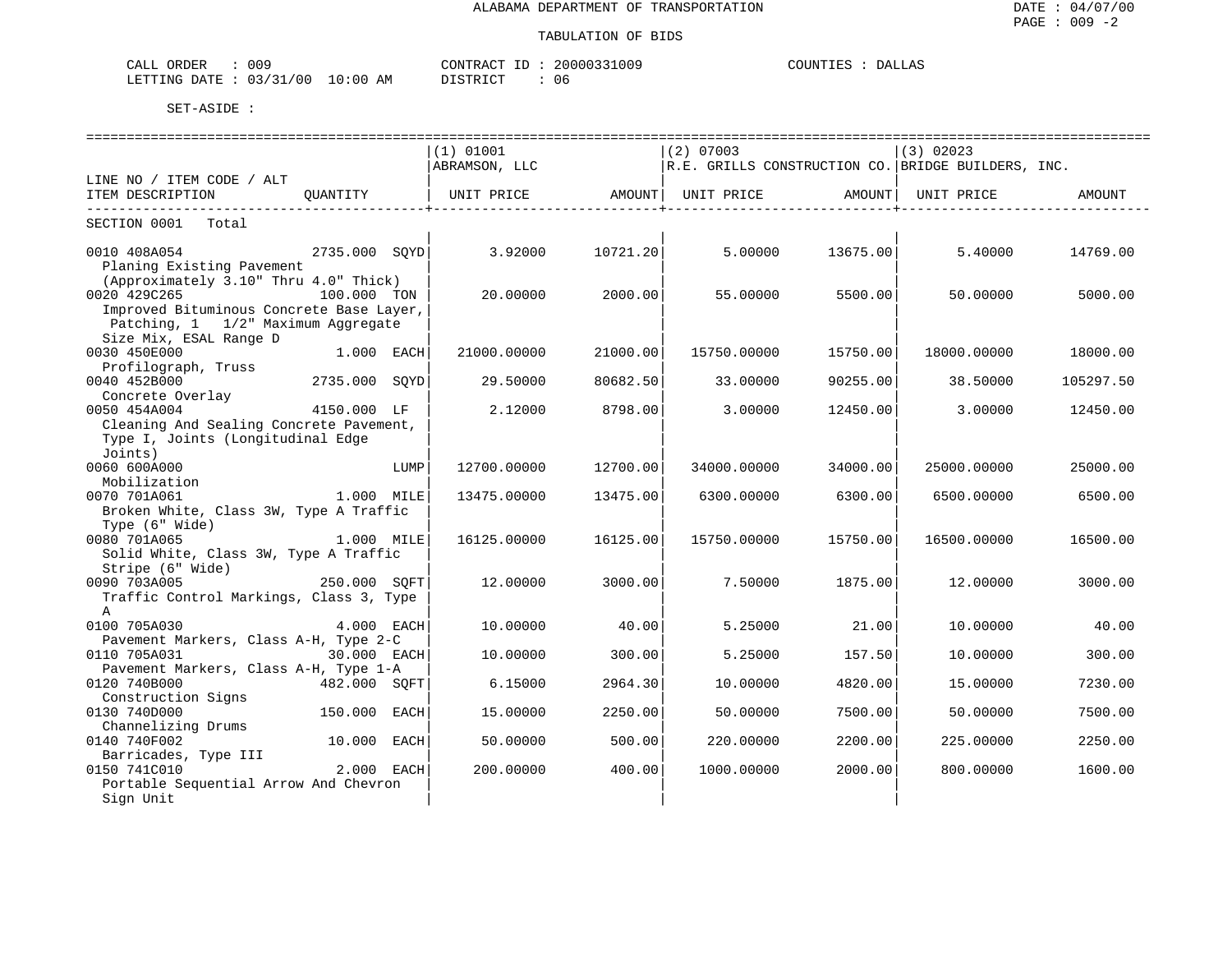| CALL ORDER<br>009               |          | CONTRACT ID: 20000331009 | COUNTIES : DALLAS |
|---------------------------------|----------|--------------------------|-------------------|
| LETTING DATE: 03/31/00 10:00 AM | DISTRICT | 06                       |                   |

| ITEM CODE / ALT<br>LINE NO                                                |          | (1) 01001<br>ABRAMSON, LLC |            | $(2)$ 07003 | R.E. GRILLS CONSTRUCTION CO. BRIDGE BUILDERS, INC. | (3) 02023                         |            |
|---------------------------------------------------------------------------|----------|----------------------------|------------|-------------|----------------------------------------------------|-----------------------------------|------------|
| ITEM DESCRIPTION                                                          | OUANTITY | UNIT PRICE                 | AMOUNT     | UNIT PRICE  | AMOUNT                                             | UNIT PRICE<br>--------+---------- | AMOUNT     |
| 0160 998A000<br>Construction Fuel (Maximum Bid Limited<br>To $$3,000.00)$ | LUMP     | 100,00000                  | 100.00     | 3000.00000  | 3000.00                                            | 100.00000                         | 100.00     |
| SECTION TOTALS                                                            |          |                            | 175,056.00 |             | 215, 253.50                                        |                                   | 225,536.50 |
| CONTRACT TOTALS                                                           |          |                            | 175,056.00 |             | 215, 253.50                                        |                                   | 225,536.50 |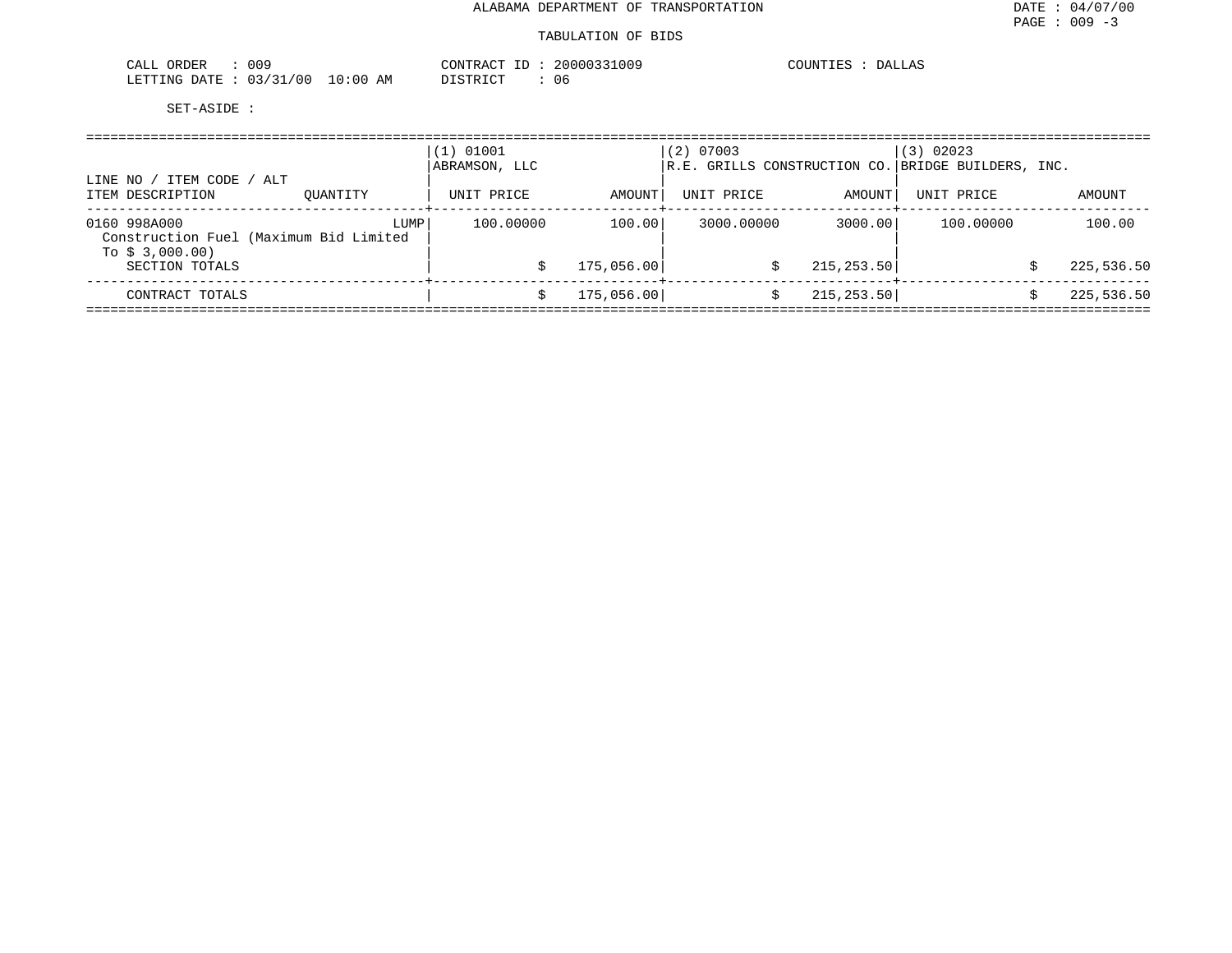# VENDOR RANKING

| $\therefore$ 010<br>CALL ORDER<br>LETTING DATE: 03/31/00<br>10:00 AM                                                                                                                                                            | CONTRACT ID: 20000331010<br>$\colon$ 01<br>DISTRICT |              | COUNTIES : JACKSON |                            |        |
|---------------------------------------------------------------------------------------------------------------------------------------------------------------------------------------------------------------------------------|-----------------------------------------------------|--------------|--------------------|----------------------------|--------|
| CONTRACT DESCRIPTION:<br>for constructing the Planing, Resurfacing, Traffic Stripe,<br>and Traffic Counting Unit on S.R. #2 (U.S. #72) from the<br>Jackson/Madison County Line to S.R. #35 in Woodville.<br>Length $-6.780$ mi. | 80<br>CONTRACT TIME:<br>RURAL                       | Working Days | (available days)   | $PROJECT(S)$ : NHF-235(50) |        |
| SET-ASIDE :                                                                                                                                                                                                                     |                                                     |              |                    |                            |        |
|                                                                                                                                                                                                                                 |                                                     |              |                    | TOTAL                      | % OVER |

| RANK | VENDOR NO./NAME |                                     | -----<br>BID.  | . <u>.</u><br>LOW BID |
|------|-----------------|-------------------------------------|----------------|-----------------------|
|      | 10011           | JACKSON PAVING & CONSTRUCTION, INC. | \$1,809,580.04 | 100.0000%             |
|      | 19010           | SHELBY CONTRACTING COMPANY, INC.    | \$1,902,631.19 | 105.1421%             |
|      | 23009           | WHITAKER CONTRACTING CORPORATION    | \$1,938,239.75 | 107.1099%             |
|      | 01018           | APAC-ALABAMA, INC.                  | \$2,093,549.25 | 115.6925%             |
|      | 02035           | BURGREEN CONTRACTING COMPANY, INC.  | \$2.095.557.60 | 115.8035%             |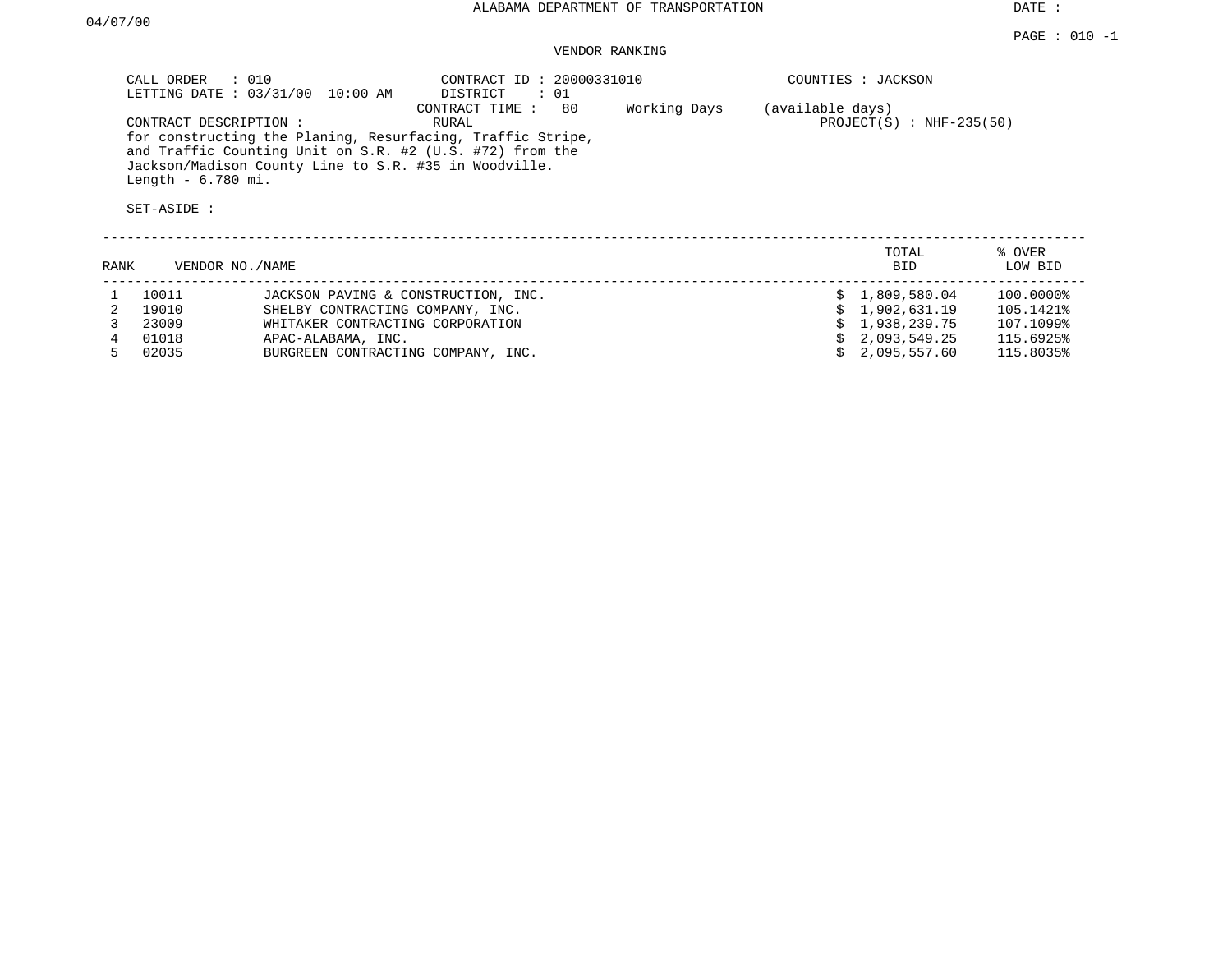| ORDER<br>CALL            |             | CONTRACT<br>20000331010<br>$\mathbf{L}$ | <b>JACKSON</b><br>COUNTIES |
|--------------------------|-------------|-----------------------------------------|----------------------------|
| 03/31/00<br>LETTING DATE | 10:00<br>ΆM | $T$ $C$ $T$ $C$ $T$ $T$ $C$ $T$ $T$     |                            |

|                                         |                  | ----------------------------- |                        | . ==============================                                                       |                       | ==========================                                                             |           |
|-----------------------------------------|------------------|-------------------------------|------------------------|----------------------------------------------------------------------------------------|-----------------------|----------------------------------------------------------------------------------------|-----------|
|                                         |                  | (1) 10011                     |                        | $(2)$ 19010                                                                            |                       | $(3)$ 23009                                                                            |           |
|                                         |                  |                               |                        |                                                                                        |                       | JJACKSON PAVING & CONSTRUCTIO SHELBY CONTRACTING COMPANY, WHITAKER CONTRACTING CORPORA |           |
| LINE NO / ITEM CODE / ALT               |                  |                               |                        |                                                                                        |                       |                                                                                        |           |
| ITEM DESCRIPTION QUANTITY               |                  |                               |                        | UNIT PRICE                  AMOUNT    UNIT PRICE                  AMOUNT    UNIT PRICE |                       |                                                                                        | AMOUNT    |
|                                         |                  |                               | ---------------------+ |                                                                                        | _____________________ |                                                                                        |           |
| SECTION 0001 Total                      |                  |                               |                        |                                                                                        |                       |                                                                                        |           |
|                                         |                  |                               |                        |                                                                                        |                       |                                                                                        |           |
| 0010 210D000 00000                      | 2217.000 CYIP    | 7.40000                       | 16405.80               | 4.50000                                                                                | 9976.50               | 6.32000                                                                                | 14011.44  |
| Borrow Excavation                       |                  |                               |                        |                                                                                        |                       |                                                                                        |           |
| 0020 212A000                            | 718.000 STA      | 7.00000                       | 5026.00                | 7.50000                                                                                | 5385.00               | 12.00000                                                                               | 8616.00   |
| Machine Grading Shoulders               |                  |                               |                        |                                                                                        |                       |                                                                                        |           |
| 0030 305B061                            | 200.000 TCIP     | 8,20000                       | 1640.00                | 14,00000                                                                               | 2800.00               | 15.05000                                                                               | 3010.00   |
| Coarse Aggregate, Section 801, AHD# 1,  |                  |                               |                        |                                                                                        |                       |                                                                                        |           |
| For Miscellaneous Use                   |                  |                               |                        |                                                                                        |                       |                                                                                        |           |
| 0040 401B108                            | 49242.000 SYCP   | 0.69800                       | 34370.92               | 0.69800                                                                                | 34370.92              | 0.65000                                                                                | 32007.30  |
| Bituminous Treatment G (With Polymer    |                  |                               |                        |                                                                                        |                       |                                                                                        |           |
| Additive)                               |                  |                               |                        |                                                                                        |                       |                                                                                        |           |
| 0050 405A000                            | 14166.000 GAL    | 0.92000                       | 13032.72               | 0.01000                                                                                | 141.66                | 0.80000                                                                                | 11332.80  |
| Tack Coat                               |                  |                               |                        |                                                                                        |                       |                                                                                        |           |
| 0060 408A052                            | 160935.000 SY    | 0.34000                       | 54717.90               | 0.29000                                                                                | 46671.15              | 0.32000                                                                                | 51499.20  |
| Planing Existing Pavement               |                  |                               |                        |                                                                                        |                       |                                                                                        |           |
| (Approximately 1.10" Thru 2.0" Thick)   |                  |                               |                        |                                                                                        |                       |                                                                                        |           |
| 0070 408A053                            | $10000.000$ SOYD | 0.56000                       | 5600.00                | 0.50000                                                                                | 5000.00               | 0.32000                                                                                | 3200.00   |
| Planing Existing Pavement               |                  |                               |                        |                                                                                        |                       |                                                                                        |           |
| (Approximately 2.10" Thru 3.0" Thick)   |                  |                               |                        |                                                                                        |                       |                                                                                        |           |
| 0080 424A280                            | 12680.000 TON    | 30.40000                      | 385472.00              | 36.28000                                                                               | 460030.40             | 36.39000                                                                               | 461425.20 |
| Superpave Bituminous Concrete Wearing   |                  |                               |                        |                                                                                        |                       |                                                                                        |           |
| Surface Layer, 1/2" Maximum Aggregate   |                  |                               |                        |                                                                                        |                       |                                                                                        |           |
| Size Mix, ESAL Range E                  |                  |                               |                        |                                                                                        |                       |                                                                                        |           |
| 0090 424A289                            | 911.000 TON      | 36.90000                      | 33615.90               | 29.00000                                                                               | 26419.00              | 38.39000                                                                               | 34973.29  |
| Superpave Bituminous Concrete Wearing   |                  |                               |                        |                                                                                        |                       |                                                                                        |           |
| Surface Layer, Widening, 1/2" Maximum   |                  |                               |                        |                                                                                        |                       |                                                                                        |           |
| Aggregate Size Mix, ESAL Range E        |                  |                               |                        |                                                                                        |                       |                                                                                        |           |
| 0100 424B281                            | 25359.000 TON    | 25.55000                      | 647922.45              | 28.08000                                                                               | 712080.72             | 27.86000                                                                               | 706501.74 |
| Superpave Bituminous Concrete Upper     |                  |                               |                        |                                                                                        |                       |                                                                                        |           |
| Binder Layer, 1" Maximum Aggregate Size |                  |                               |                        |                                                                                        |                       |                                                                                        |           |
| Mix, ESAL Range E                       |                  |                               |                        |                                                                                        |                       |                                                                                        |           |
| 0110 424B289                            | 4575.000 TON     | 23.25000                      | 106368.75              | 25.28000                                                                               | 115656.00             | 23.27000                                                                               | 106460.25 |
| Superpave Bituminous Concrete Upper     |                  |                               |                        |                                                                                        |                       |                                                                                        |           |
| Binder Layer, Leveling, 1" Maximum      |                  |                               |                        |                                                                                        |                       |                                                                                        |           |
| Aggregate Size Mix, ESAL Range E        |                  |                               |                        |                                                                                        |                       |                                                                                        |           |
| 0120 424B292                            | 1821.000 TON     | 30,00000                      | 54630.00               | 25.28000                                                                               | 46034.88              | 24.27000                                                                               | 44195.67  |
| Superpave Bituminous Concrete Upper     |                  |                               |                        |                                                                                        |                       |                                                                                        |           |
| Binder Layer, Widening, 1" Maximum      |                  |                               |                        |                                                                                        |                       |                                                                                        |           |
| Aggregate Size Mix, ESAL Range E        |                  |                               |                        |                                                                                        |                       |                                                                                        |           |
| 0130 424B581                            | 3984.000 TON     | 22.95000                      | 91432.80               | 25.28000                                                                               | 100715.52             | 23.27000                                                                               | 92707.68  |
| Superpave Bituminous Concrete Lower     |                  |                               |                        |                                                                                        |                       |                                                                                        |           |
| Binder Layer, 1" Maximum Aggregate Size |                  |                               |                        |                                                                                        |                       |                                                                                        |           |
| Mix, ESAL Range E                       |                  |                               |                        |                                                                                        |                       |                                                                                        |           |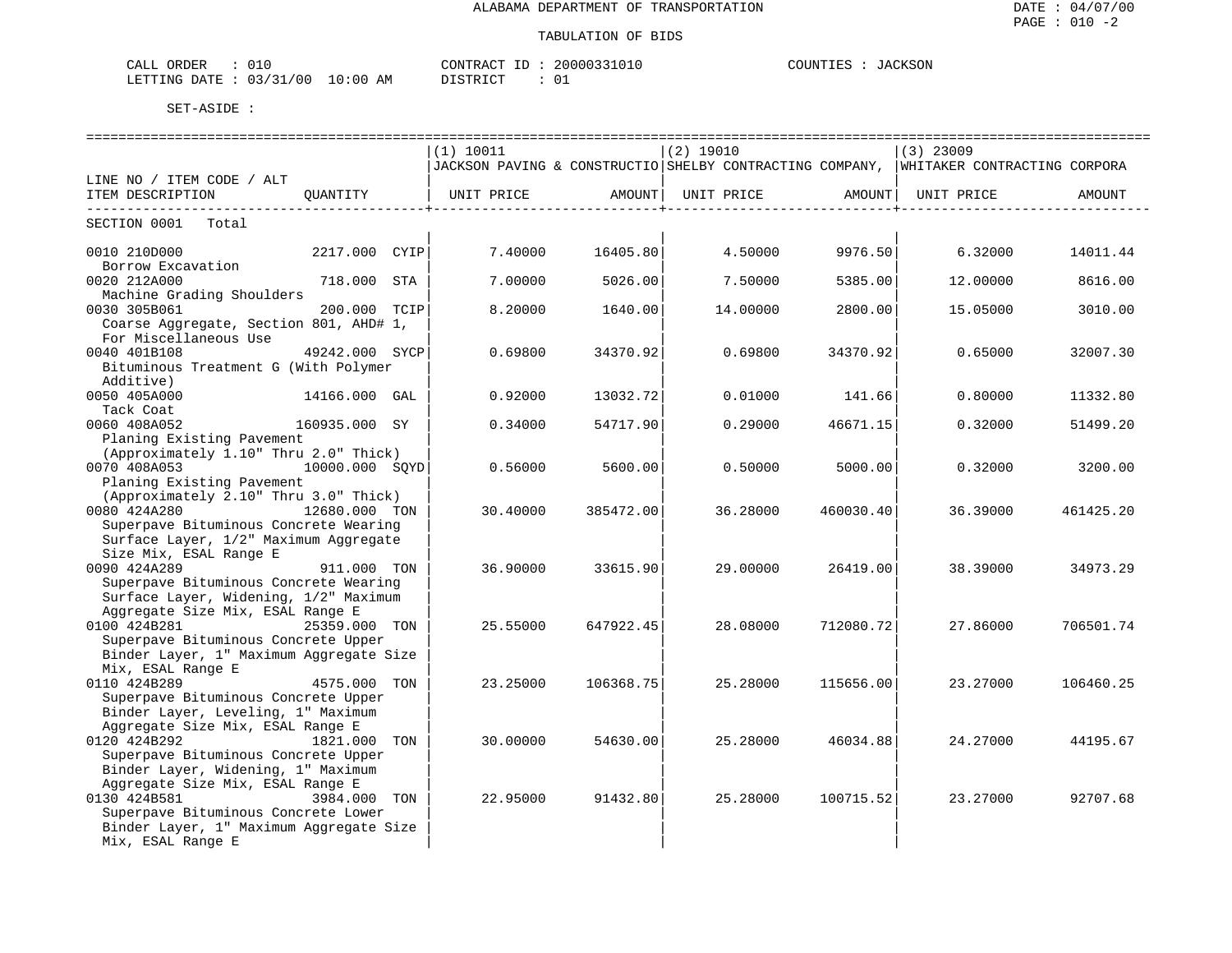| ORDER<br>CALL (                  |  | CONTRACT | - TD | 20000331010 | COUNTIES | JACKSON |
|----------------------------------|--|----------|------|-------------|----------|---------|
| LETTING DATE : 03/31/00 10:00 AM |  | DISTRICT |      |             |          |         |

|                                                                           |               |      | (1) 10011  |                                 | $(2)$ 19010                                                                           |                  | $(3)$ 23009 |          |
|---------------------------------------------------------------------------|---------------|------|------------|---------------------------------|---------------------------------------------------------------------------------------|------------------|-------------|----------|
|                                                                           |               |      |            |                                 | JACKSON PAVING & CONSTRUCTIO SHELBY CONTRACTING COMPANY, WHITAKER CONTRACTING CORPORA |                  |             |          |
| LINE NO / ITEM CODE / ALT                                                 |               |      |            |                                 |                                                                                       |                  |             |          |
| ITEM DESCRIPTION QUANTITY                                                 |               |      |            | ----------- <del>-</del> ------ | UNIT PRICE AMOUNT  UNIT PRICE AMOUNT                                                  | .                | UNIT PRICE  | AMOUNT   |
| 0140 424B585                                                              | 100.000 TON   |      | 35.00000   | 3500.00                         |                                                                                       | 28.00000 2800.00 | 29.53000    | 2953.00  |
| Superpave Bituminous Concrete Lower<br>Binder Layer, Patching, 1" Maximum |               |      |            |                                 |                                                                                       |                  |             |          |
| Aggregate Size Mix, ESAL Range E<br>0150 424B589<br>1620.000 TON          |               |      | 27.00000   | 43740.00                        | 25.28000                                                                              | 40953.60         | 23.91000    | 38734.20 |
| Superpave Bituminous Concrete Lower<br>Binder Layer, Leveling, 1" Maximum |               |      |            |                                 |                                                                                       |                  |             |          |
| Aggregate Size Mix, ESAL Range E                                          |               |      |            |                                 |                                                                                       |                  |             |          |
| 0160 424C281<br>Superpave Bituminous Concrete Base                        | 2655.000 TON  |      | 27.25000   | 72348.75                        | 25.02000                                                                              | 66428.10         | 23.91000    | 63481.05 |
| Layer, 1 1/2" Maximum Aggregate Size                                      |               |      |            |                                 |                                                                                       |                  |             |          |
| Mix, ESAL Range E                                                         |               |      |            |                                 |                                                                                       |                  |             |          |
| 0170 430B004                                                              | 2387.000 TNCP |      | 10.25000   | 24466.75                        | 10.60000                                                                              | 25302.20         | 10.89000    | 25994.43 |
| Aggregate Surfacing (AHD #810)<br>0180 600A000                            |               | LUMP | 4346.00000 | 4346.00                         | 16624.44000                                                                           | 16624.44         | 20000.00000 | 20000.00 |
| Mobilization                                                              |               |      |            |                                 |                                                                                       |                  |             |          |
| 0190 606A000                                                              | 500.000 LF    |      | 7.50000    | 3750.00                         | 5.00000                                                                               | 2500.00          | 6.03000     | 3015.00  |
| 6" Underdrain Pipe                                                        |               |      |            |                                 |                                                                                       |                  |             |          |
| 0200 701C000<br>Broken Temporary Traffic Stripe                           | 49.000 MILE   |      | 340.00000  | 16660.00                        | 135,00000                                                                             | 6615.00          | 340.00000   | 16660.00 |
| 0210 701C001 68.000 MILE                                                  |               |      | 380.00000  | 25840.00                        | 200.00000                                                                             | 13600.00         | 380.00000   | 25840.00 |
| Solid Temporary Traffic Stripe                                            |               |      |            |                                 |                                                                                       |                  |             |          |
| 0220 701G121<br>Broken White, Class 3W, Type A Traffic                    | 122.000 LF    |      | 5.00000    | 610.00                          | 3.00000                                                                               | 366.00           | 5.00000     | 610.00   |
| Stripe (6" Wide)                                                          |               |      |            |                                 |                                                                                       |                  |             |          |
| $122.000$ LF<br>0230 701G125                                              |               |      | 5.00000    | 610.00                          | 4.00000                                                                               | 488.00           | 5.00000     | 610.00   |
| Solid White, Class 3W, Type A Traffic                                     |               |      |            |                                 |                                                                                       |                  |             |          |
| Stripe (6" Wide)<br>0240 701G133                                          | 122.000 LF    |      | 5.00000    | 610.00                          | 4.00000                                                                               | 488.00           | 5.00000     | 610.00   |
| Solid Yellow, Class 3W, Type A Traffic                                    |               |      |            |                                 |                                                                                       |                  |             |          |
| Stripe (6" Wide)                                                          |               |      |            |                                 |                                                                                       |                  |             |          |
| 0250 701H001                                                              | 244.000 LF    |      | 0.50000    | 122.00                          | 0.50000                                                                               | 122.00           | 0.50000     | 122.00   |
| Solid Traffic Stripe Removed (Plastic)                                    |               |      |            |                                 |                                                                                       |                  |             |          |
| 0260 701H006<br>Broken Traffic Stripe Removed (Plastic)                   | 122.000 LF    |      | 0.35000    | 42.70                           | 0.40000                                                                               | 48.80            | 0.35000     | 42.70    |
| 0270 702A008<br>14.000 MILE                                               |               |      | 3700.00000 | 51800.00                        | 3700.00000                                                                            | 51800.00         | 3700.00000  | 51800.00 |
| Solid White, Inverted Profile Traffic                                     |               |      |            |                                 |                                                                                       |                  |             |          |
| Stripe (6" Wide)                                                          |               |      |            |                                 |                                                                                       |                  |             |          |
| 0280 702A009                                                              | 14.000 MILE   |      | 3700.00000 | 51800.00                        | 3700.00000                                                                            | 51800.00         | 3700.00000  | 51800.00 |
| Solid Yellow, Inverted Profile Traffic                                    |               |      |            |                                 |                                                                                       |                  |             |          |
| Stripe (6" Wide)                                                          |               |      |            |                                 |                                                                                       |                  |             |          |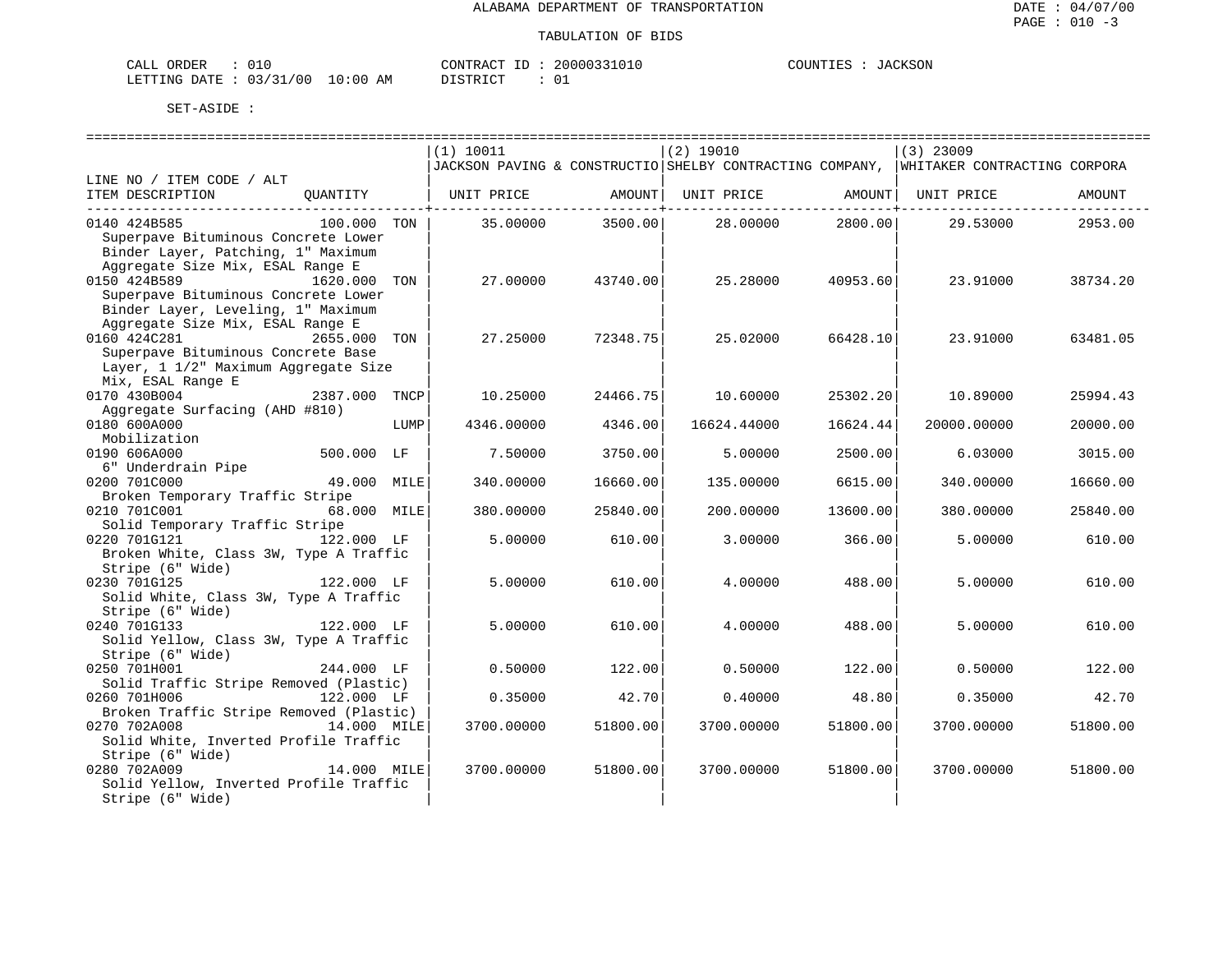| CALL ORDER                      |  | CONTRACT ID                   |  | 20000331010 | COUNTIES | JACKSON |
|---------------------------------|--|-------------------------------|--|-------------|----------|---------|
| LETTING DATE: 03/31/00 10:00 AM |  | DISTRICT<br><b>_______</b> __ |  |             |          |         |

|                                          |              |      | (1) 10011             |                 | $(2)$ 19010                                                |                | $(3)$ 23009                                                                           |                |
|------------------------------------------|--------------|------|-----------------------|-----------------|------------------------------------------------------------|----------------|---------------------------------------------------------------------------------------|----------------|
|                                          |              |      |                       |                 |                                                            |                | JACKSON PAVING & CONSTRUCTIO SHELBY CONTRACTING COMPANY, WHITAKER CONTRACTING CORPORA |                |
| LINE NO / ITEM CODE / ALT                |              |      |                       |                 | UNIT PRICE AMOUNT   UNIT PRICE                             |                |                                                                                       | AMOUNT         |
| ITEM DESCRIPTION                         |              |      | QUANTITY   UNIT PRICE | AMOUNT          |                                                            |                |                                                                                       |                |
| 14.000 MILE<br>0290 702A010              |              |      | 1800.00000            | 25200.00        | 1850.00000                                                 | 25900.00       | 1800.00000                                                                            | 25200.00       |
| Broken White, Inverted Profile Traffic   |              |      |                       |                 |                                                            |                |                                                                                       |                |
| Stripe (6" Wide)                         |              |      |                       |                 |                                                            |                |                                                                                       |                |
| 0300 702B001                             | 11294.000 LF |      | 1,30000               | 14682.20        | 1.25000                                                    | 14117.50       | 1.30000                                                                               | 14682.20       |
| Dotted Inverted Profile Traffic Stripe   |              |      |                       |                 |                                                            |                |                                                                                       |                |
| $(6"$ Wide)                              |              |      |                       |                 |                                                            |                |                                                                                       |                |
| 544.000 SOFT<br>0310 703A002             |              |      | 2,00000               | 1088.00         | 2.00000                                                    | 1088.00        | 2.00000                                                                               | 1088.00        |
| Traffic Control Markings, Class 2, Type  |              |      |                       |                 |                                                            |                |                                                                                       |                |
| $\Delta$                                 |              |      |                       |                 |                                                            |                |                                                                                       |                |
| 292.000 SQFT<br>0320 703B002             |              |      | 2.95000               | 861.40          | 2.90000                                                    | 846.80         | 2.95000                                                                               | 861.40         |
| Traffic Control Legends, Class 2, Type A |              |      |                       |                 |                                                            |                |                                                                                       |                |
| 100.000 EACH<br>0330 705A030             |              |      | 4.90000               | 490.00          | 4.50000                                                    | 450.00         | 4.90000                                                                               | 490.00         |
| Pavement Markers, Class A-H, Type 2-C    |              |      |                       |                 |                                                            |                |                                                                                       |                |
| 0340 705A031<br>800.000 EACH             |              |      | 4.90000               | 3920.00         | 4.50000                                                    | 3600.00        | 4.90000                                                                               | 3920.00        |
| Pavement Markers, Class A-H, Type 1-A    |              |      |                       |                 |                                                            |                |                                                                                       |                |
| 0350 731A010<br>1.000 EACH               |              |      | 5820.00000            | 5820.00         | 4066.00000                                                 | 4066.00        | 5820.00000                                                                            | 5820.00        |
| Traffic Counting Units, Type K           |              |      |                       |                 |                                                            |                |                                                                                       |                |
| 0360 740B000                             | 886.000 SOFT |      | 4.50000               | 3987.00         | 4.00000                                                    | 3544.00        | 8.20000                                                                               | 7265.20        |
| Construction Signs                       |              |      |                       |                 |                                                            |                |                                                                                       |                |
| 0370 740D000                             | 100.000 EACH |      | 15,00000              | 1500.00         | 10.00000                                                   | 1000.00        | 20,00000                                                                              | 2000.00        |
| Channelizing Drums                       |              |      |                       |                 |                                                            |                |                                                                                       |                |
| 0380 740E000                             | 200.000      | EACH | 3.00000               | 600.00          | 10.00000                                                   | 2000.00        | 12,00000                                                                              | 2400.00        |
| Cones (36 Inches High)                   |              |      |                       |                 |                                                            |                |                                                                                       |                |
| 0390 740M000                             | 200.000 EACH |      | 1,00000               | 200.00          | 0.00000                                                    | 0.00           | 1,00000                                                                               | 200.00         |
| Weight For Cone                          |              |      |                       |                 |                                                            |                |                                                                                       |                |
| 0400 741C010<br>1.000 EACH               |              |      | 750.00000             | 750.00          | 800.00000                                                  | 800.00         | 2100.00000                                                                            | 2100.00        |
| Portable Sequential Arrow And Chevron    |              |      |                       |                 |                                                            |                |                                                                                       |                |
| Sign Unit                                |              |      |                       |                 |                                                            |                |                                                                                       |                |
| 0410 998A000                             |              | LUMP | 0.00000               | 0.00            |                                                            | 1.00000 1.00   | 0.00000                                                                               | 0.00           |
| Construction Fuel (Maximum Bid Limited   |              |      |                       |                 |                                                            |                |                                                                                       |                |
| To $$123,000.00)$                        |              |      |                       |                 |                                                            |                |                                                                                       |                |
| SECTION TOTALS                           |              |      |                       |                 | $\sharp$ 1,809,580.04 $\sharp$ 1,902,631.19<br>----------- |                |                                                                                       | \$1,938,239.75 |
| CONTRACT TOTALS                          |              |      |                       | \$1,809,580.04] |                                                            | \$1,902,631.19 |                                                                                       | \$1,938,239.75 |
|                                          |              |      |                       |                 |                                                            |                |                                                                                       |                |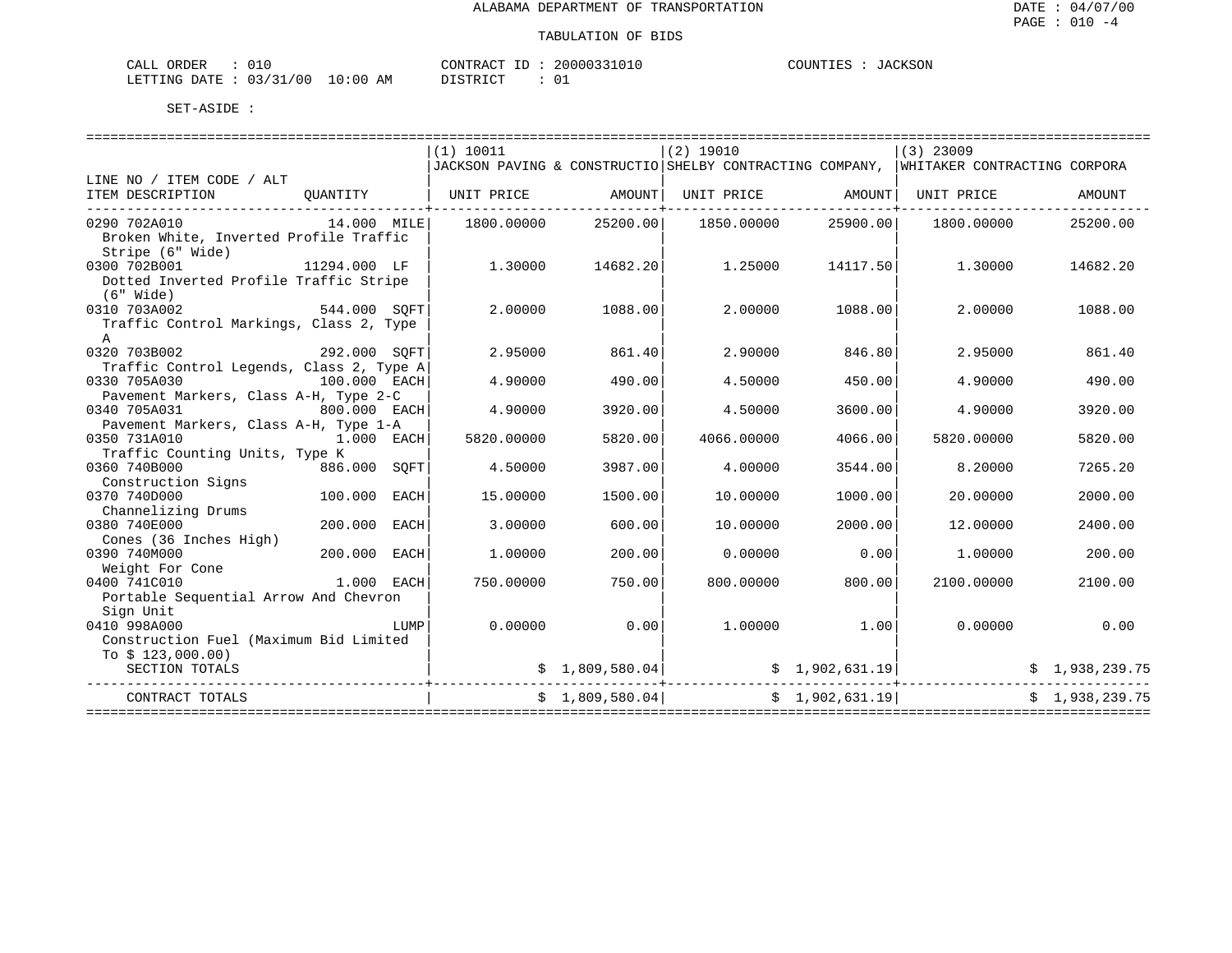DATE :

#### PAGE : 010 -5 TABULATION OF BIDS

| ORDER<br>CALL | 010                            | CONTRACT<br>$-1$ | 20000331010 | COUNTIES<br>JACKSON<br>A( |
|---------------|--------------------------------|------------------|-------------|---------------------------|
| LETTING DATE  | 0.3 / 31<br>/00<br>10:00<br>AΜ | יר איד אידף דר   |             |                           |

|                                                  |                | $(4)$ 01018        |           | $(5)$ 02035                  |           |            |        |
|--------------------------------------------------|----------------|--------------------|-----------|------------------------------|-----------|------------|--------|
|                                                  |                | APAC-ALABAMA, INC. |           | BURGREEN CONTRACTING CO., IN |           |            |        |
| LINE NO / ITEM CODE / ALT                        |                |                    |           |                              |           |            |        |
| ITEM DESCRIPTION                                 | OUANTITY       | UNIT PRICE AMOUNT  |           | UNIT PRICE                   | AMOUNT    | UNIT PRICE | AMOUNT |
| SECTION 0001 Total                               |                |                    |           |                              |           |            |        |
| 0010 210D000                                     | 2217.000 CYIP  | 4.89000            | 10841.13  | 6.00000                      | 13302.00  |            |        |
| Borrow Excavation                                |                |                    |           |                              |           |            |        |
| 0020 212A000                                     | 718.000 STA    | 0.50000            | 359.00    | 4.00000                      | 2872.00   |            |        |
| Machine Grading Shoulders                        |                |                    |           |                              |           |            |        |
| 0030 305B061                                     | 200.000 TCIP   | 10.39000           | 2078.00   | 15.00000                     | 3000.00   |            |        |
| Coarse Aggregate, Section 801, AHD# 1,           |                |                    |           |                              |           |            |        |
| For Miscellaneous Use                            |                |                    |           |                              |           |            |        |
| 0040 401B108                                     | 49242.000 SYCP | 0.71000            | 34961.82  | 0.70000                      | 34469.40  |            |        |
| Bituminous Treatment G (With Polymer             |                |                    |           |                              |           |            |        |
| Additive)                                        |                |                    |           |                              |           |            |        |
| 0050 405A000                                     | 14166.000 GAL  | 1.32000            | 18699.12  | 1,00000                      | 14166.00  |            |        |
| Tack Coat                                        |                |                    |           |                              |           |            |        |
| 0060 408A052                                     | 160935.000 SY  | 0.44000            | 70811.40  | 0.30000                      | 48280.50  |            |        |
| Planing Existing Pavement                        |                |                    |           |                              |           |            |        |
| (Approximately 1.10" Thru 2.0" Thick)            |                |                    |           |                              |           |            |        |
| 0070 408A053                                     | 10000.000 SQYD | 2.08000            | 20800.00  | 2.00000                      | 20000.00  |            |        |
| Planing Existing Pavement                        |                |                    |           |                              |           |            |        |
| (Approximately 2.10" Thru 3.0" Thick)            |                |                    |           |                              |           |            |        |
| 0080 424A280                                     | 12680.000 TON  | 36.62000           | 464341.60 | 40.00000                     | 507200.00 |            |        |
| Superpave Bituminous Concrete Wearing            |                |                    |           |                              |           |            |        |
| Surface Layer, 1/2" Maximum Aggregate            |                |                    |           |                              |           |            |        |
| Size Mix, ESAL Range E                           |                |                    |           |                              |           |            |        |
| 0090 424A289                                     | 911.000 TON    | 46.92000           | 42744.12  | 37.00000                     | 33707.00  |            |        |
| Superpave Bituminous Concrete Wearing            |                |                    |           |                              |           |            |        |
| Surface Layer, Widening, 1/2" Maximum            |                |                    |           |                              |           |            |        |
| Aggregate Size Mix, ESAL Range E                 |                |                    |           |                              |           |            |        |
| 0100 424B281                                     | 25359.000 TON  | 28.57000           | 724506.63 | 26.75000                     | 678353.25 |            |        |
| Superpave Bituminous Concrete Upper              |                |                    |           |                              |           |            |        |
| Binder Layer, 1" Maximum Aggregate Size          |                |                    |           |                              |           |            |        |
| Mix, ESAL Range E                                |                |                    |           |                              |           |            |        |
| 0110 424B289                                     | 4575.000 TON   | 30.08000           | 137616.00 | 26.75000                     | 122381.25 |            |        |
| Superpave Bituminous Concrete Upper              |                |                    |           |                              |           |            |        |
| Binder Layer, Leveling, 1" Maximum               |                |                    |           |                              |           |            |        |
| Aggregate Size Mix, ESAL Range E<br>0120 424B292 | 1821.000 TON   | 33.79000           | 61531.59  | 26.00000                     | 47346.00  |            |        |
| Superpave Bituminous Concrete Upper              |                |                    |           |                              |           |            |        |
| Binder Layer, Widening, 1" Maximum               |                |                    |           |                              |           |            |        |
| Aggregate Size Mix, ESAL Range E                 |                |                    |           |                              |           |            |        |
| 0130 424B581                                     | 3984.000 TON   | 25.23000           | 100516.32 | 23.00000                     | 91632.00  |            |        |
| Superpave Bituminous Concrete Lower              |                |                    |           |                              |           |            |        |
| Binder Layer, 1" Maximum Aggregate Size          |                |                    |           |                              |           |            |        |
| Mix, ESAL Range E                                |                |                    |           |                              |           |            |        |
|                                                  |                |                    |           |                              |           |            |        |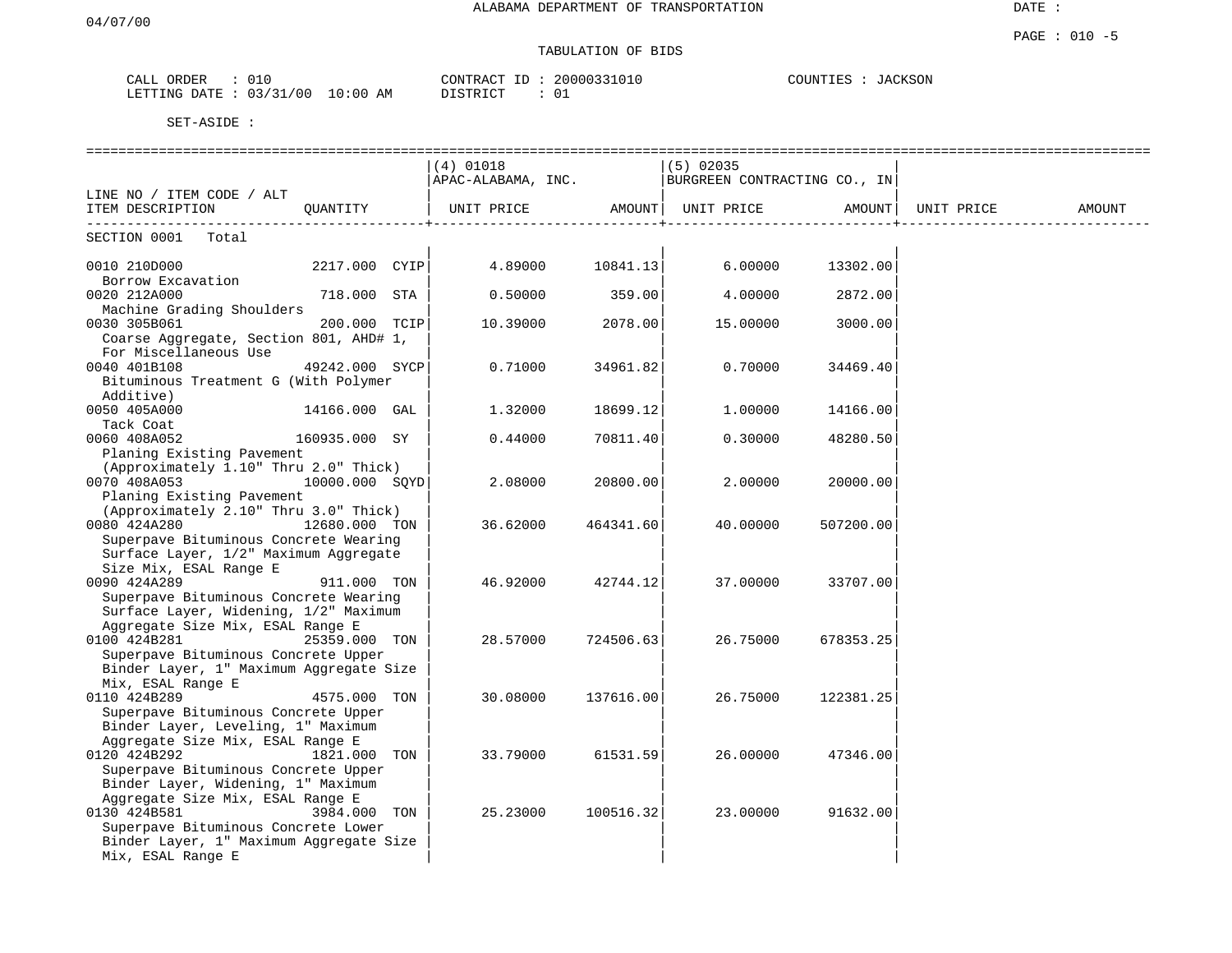| ORDER<br>CALI |            |               | CONTRACT | TD. | 20000331010   | COUNTIES |  | JACKSON |
|---------------|------------|---------------|----------|-----|---------------|----------|--|---------|
| LETTING DATE  | : 03/31/00 | LO : 00<br>AM | TSTRTOT  |     | $\sim$ $\sim$ |          |  |         |

|                                                                                                                              |               |      | (4) 01018<br>APAC-ALABAMA, INC. |          | $(5)$ 02035<br>BURGREEN CONTRACTING CO., IN |          |            |        |
|------------------------------------------------------------------------------------------------------------------------------|---------------|------|---------------------------------|----------|---------------------------------------------|----------|------------|--------|
| LINE NO / ITEM CODE / ALT                                                                                                    |               |      |                                 |          |                                             |          |            |        |
| ITEM DESCRIPTION                                                                                                             | OUANTITY      |      | UNIT PRICE AMOUNT UNIT PRICE    |          |                                             | AMOUNT   | UNIT PRICE | AMOUNT |
| 0140 424B585<br>Superpave Bituminous Concrete Lower<br>Binder Layer, Patching, 1" Maximum                                    | 100.000 TON   |      | 45.33000                        | 4533.00  | 50.00000                                    | 5000.00  |            |        |
| Aggregate Size Mix, ESAL Range E<br>0150 424B589<br>Superpave Bituminous Concrete Lower                                      | 1620.000 TON  |      | 37.22000                        | 60296.40 | 26.00000                                    | 42120.00 |            |        |
| Binder Layer, Leveling, 1" Maximum<br>Aggregate Size Mix, ESAL Range E<br>0160 424C281<br>Superpave Bituminous Concrete Base | 2655.000 TON  |      | 31.59000                        | 83871.45 | 27.00000                                    | 71685.00 |            |        |
| Layer, 1 1/2" Maximum Aggregate Size<br>Mix, ESAL Range E                                                                    |               |      |                                 |          |                                             |          |            |        |
| 0170 430B004                                                                                                                 | 2387.000 TNCP |      | 0.50000                         | 1193.50  | 10.00000                                    | 23870.00 |            |        |
| Aggregate Surfacing (AHD #810)<br>0180 600A000<br>Mobilization                                                               |               | LUMP | 36452.38000                     | 36452.38 | 82000.00000                                 | 82000.00 |            |        |
| 0190 606A000                                                                                                                 | 500.000 LF    |      | 10.18000                        | 5090.00  | 9.00000                                     | 4500.00  |            |        |
| 6" Underdrain Pipe<br>0200 701C000                                                                                           | 49.000 MILE   |      | 343.43000                       | 16828.07 | 3.50000                                     | 171.50   |            |        |
| Broken Temporary Traffic Stripe<br>0210 701C001                                                                              | 68.000 MILE   |      | 383.84000                       | 26101.12 | 3.90000                                     | 265.20   |            |        |
| Solid Temporary Traffic Stripe<br>0220 701G121<br>Broken White, Class 3W, Type A Traffic                                     | 122.000 LF    |      | 5.05000                         | 616.10   | 6.00000                                     | 732.00   |            |        |
| Stripe (6" Wide)<br>0230 701G125<br>Solid White, Class 3W, Type A Traffic                                                    | 122.000 LF    |      | 5.05000                         | 616.10   | 6.00000                                     | 732.00   |            |        |
| Stripe (6" Wide)<br>0240 701G133<br>Solid Yellow, Class 3W, Type A Traffic                                                   | 122.000 LF    |      | 5.05000                         | 616.10   | 6.00000                                     | 732.00   |            |        |
| Stripe (6" Wide)<br>0250 701H001<br>Solid Traffic Stripe Removed (Plastic)                                                   | 244.000 LF    |      | 0.51000                         | 124.44   | 0.60000                                     | 146.40   |            |        |
| 0260 701H006                                                                                                                 | 122.000 LF    |      | 0.35000                         | 42.70    | 0.40000                                     | 48.80    |            |        |
| Broken Traffic Stripe Removed (Plastic)<br>0270 702A008<br>Solid White, Inverted Profile Traffic                             | 14.000 MILE   |      | 3737.37000                      | 52323.18 | 3750.00000                                  | 52500.00 |            |        |
| Stripe (6" Wide)<br>0280 702A009<br>Solid Yellow, Inverted Profile Traffic<br>Stripe (6" Wide)                               | 14.000 MILE   |      | 3737.37000                      | 52323.18 | 3750.00000                                  | 52500.00 |            |        |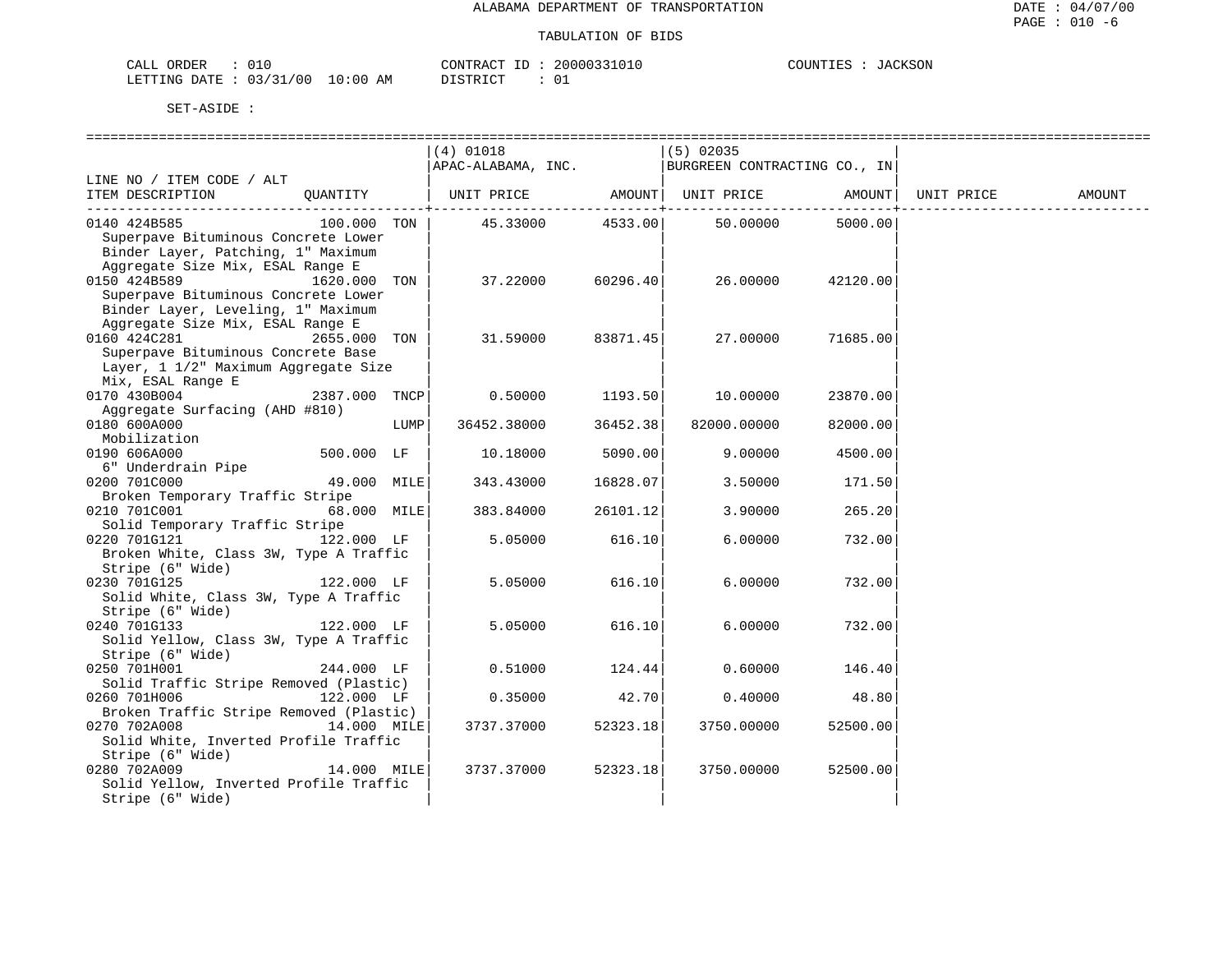**JACKSON** 

| CALL ORDER                      |  | CONTRACT ID                   |  | 20000331010 | COUNTIES | JACKSON |
|---------------------------------|--|-------------------------------|--|-------------|----------|---------|
| LETTING DATE: 03/31/00 10:00 AM |  | DISTRICT<br><b>_______</b> __ |  |             |          |         |

|                                                                              |                |      | $(4)$ 01018                                                                         |                    | $(5)$ 02035                               |                    |        |
|------------------------------------------------------------------------------|----------------|------|-------------------------------------------------------------------------------------|--------------------|-------------------------------------------|--------------------|--------|
|                                                                              |                |      | $\begin{vmatrix} 1 & 0 & 0 \\ 0 & 0 & 0 \end{vmatrix}$ EURGREEN CONTRACTING CO., IN |                    |                                           |                    |        |
| LINE NO / ITEM CODE / ALT                                                    |                |      |                                                                                     |                    |                                           |                    |        |
| ITEM DESCRIPTION OUANTITY   UNIT PRICE AMOUNT  UNIT PRICE AMOUNT  UNIT PRICE |                |      |                                                                                     |                    |                                           |                    | AMOUNT |
|                                                                              |                |      |                                                                                     |                    |                                           | 26250.00           |        |
| Broken White, Inverted Profile Traffic                                       |                |      |                                                                                     |                    |                                           |                    |        |
| Stripe (6" Wide)                                                             |                |      |                                                                                     |                    |                                           |                    |        |
| 0300 702B001<br>$11294.000$ LF                                               |                |      |                                                                                     |                    | $1.31000$ $14795.14$ $1.35000$ $15246.90$ |                    |        |
| Dotted Inverted Profile Traffic Stripe                                       |                |      |                                                                                     |                    |                                           |                    |        |
| (6" Wide)                                                                    |                |      |                                                                                     |                    |                                           |                    |        |
| 544.000 SQFT<br>0310 703A002                                                 |                |      | 2.02000 1098.88                                                                     |                    | 2.10000 1142.40                           |                    |        |
| Traffic Control Markings, Class 2, Type                                      |                |      |                                                                                     |                    |                                           |                    |        |
| $\mathsf{A}$                                                                 |                |      |                                                                                     |                    |                                           |                    |        |
| 0320 703B002 292.000 SOFT                                                    |                |      | 2.98000                                                                             | 870.16             | 3.00000                                   | 876.00             |        |
| Traffic Control Legends, Class 2, Type A                                     |                |      |                                                                                     |                    |                                           |                    |        |
| 0330 705A030<br>$100.000$ EACH                                               |                |      |                                                                                     | $4.95000$ $495.00$ | 5.00000                                   | 500.00             |        |
| Pavement Markers, Class A-H, Type 2-C                                        |                |      |                                                                                     |                    |                                           |                    |        |
|                                                                              |                |      | 4.95000                                                                             | 3960.00            | 5.00000                                   | 4000.00            |        |
| 0340 705A031 800.000 EACH<br>Pavement Markers, Class A-H, Type 1-A           |                |      |                                                                                     |                    |                                           |                    |        |
| 0350 731A010                                                                 |                |      | $1.\overline{0}00$ EACH 5878.79000                                                  | 5878.79            | 5000.00000                                | 5000.00            |        |
| Traffic Counting Units, Type K                                               |                |      |                                                                                     |                    |                                           |                    |        |
| 0360 740B000                                                                 | 886.000 SOFT   |      | 10.32000                                                                            | 9143.52            | 5,00000                                   | 4430.00            |        |
| Construction Signs                                                           |                |      |                                                                                     |                    |                                           |                    |        |
| 0370 740D000                                                                 | $100.000$ EACH |      | 0.01000                                                                             | 1.00               | 40.00000                                  | 4000.00            |        |
| Channelizing Drums                                                           |                |      |                                                                                     |                    |                                           |                    |        |
| 200.000 EACH<br>0380 740E000                                                 |                |      | 0.02000                                                                             | 4.00               | 10.00000                                  | 2000.00            |        |
| Cones (36 Inches High)                                                       |                |      |                                                                                     |                    |                                           |                    |        |
| $200.000$ EACH<br>0390 740M000                                               |                |      | 0.01000                                                                             | 2.00               | 2.00000                                   | 400.00             |        |
| Weight For Cone                                                              |                |      |                                                                                     |                    |                                           |                    |        |
| $1.000$ EACH<br>0400 741C010                                                 |                |      | 1011.78000 1011.78                                                                  |                    |                                           | 1000.00000 1000.00 |        |
| Portable Sequential Arrow And Chevron                                        |                |      |                                                                                     |                    |                                           |                    |        |
| Sign Unit                                                                    |                |      |                                                                                     |                    |                                           |                    |        |
| 0410 998A000                                                                 |                | LUMP | $0.01000$ 0.01                                                                      |                    | 77000.00000 77000.00                      |                    |        |
| Construction Fuel (Maximum Bid Limited                                       |                |      |                                                                                     |                    |                                           |                    |        |
| To $$123,000.00)$                                                            |                |      |                                                                                     |                    |                                           |                    |        |
| SECTION TOTALS                                                               |                |      |                                                                                     | \$2,093,549.25]    |                                           | \$2,095,557.60     |        |
|                                                                              |                |      |                                                                                     |                    |                                           |                    |        |
| CONTRACT TOTALS                                                              |                |      |                                                                                     | \$2,093,549.25]    |                                           | \$2,095,557.60     |        |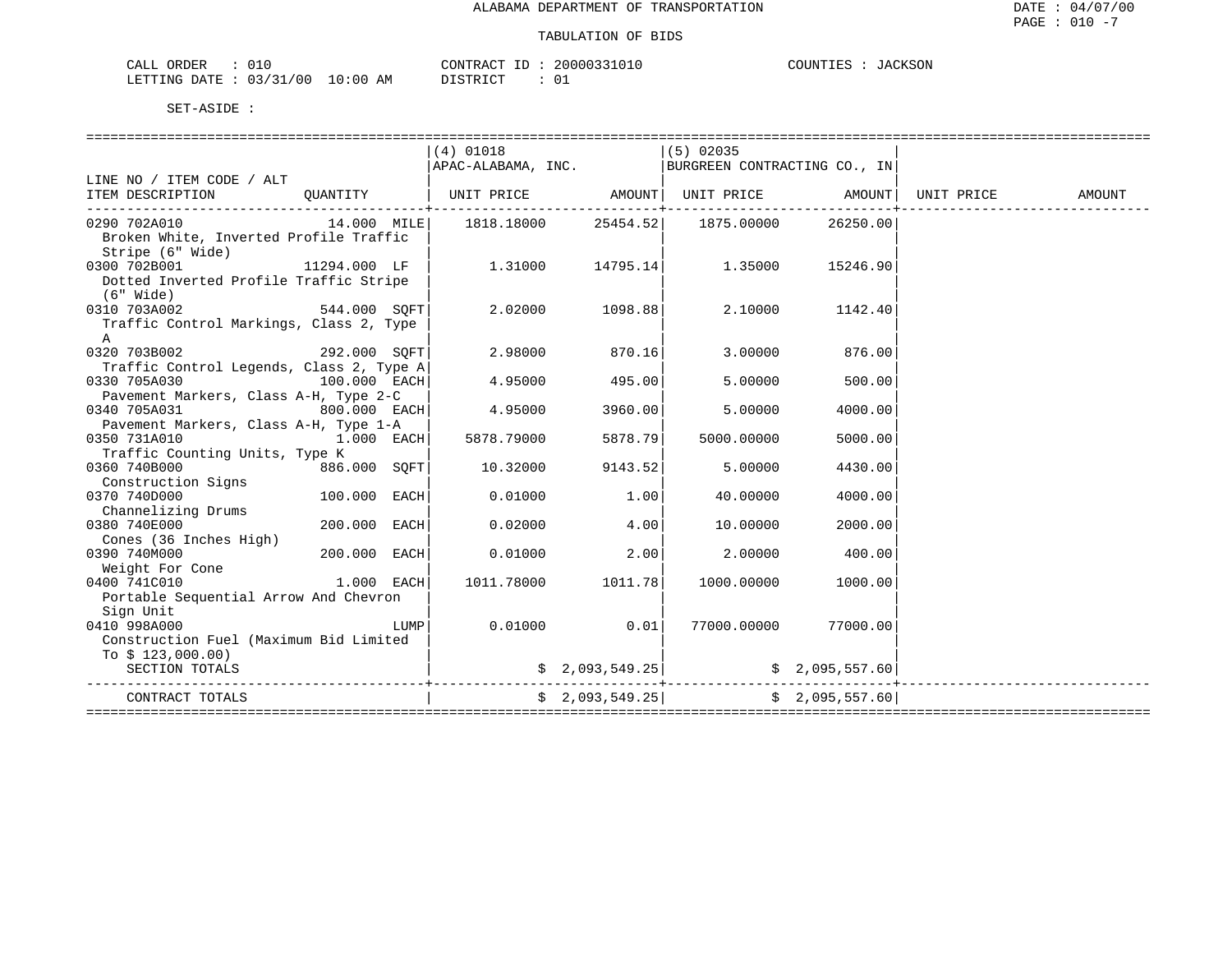DATE :

# VENDOR RANKING

|      | CALL ORDER<br>$\therefore$ 011<br>LETTING DATE: 03/31/00 | 10:00 AM                                                                                     | CONTRACT ID: 20000331011<br>DISTRICT<br>: 05                                                  |              | COUNTIES : PERRY |                               |                        |
|------|----------------------------------------------------------|----------------------------------------------------------------------------------------------|-----------------------------------------------------------------------------------------------|--------------|------------------|-------------------------------|------------------------|
|      | CONTRACT DESCRIPTION :<br>SET-ASIDE :                    | for constructing the Resurfacing and Traffic Stripe on<br>line (MP 76.738). Length 6.989 mi. | 40<br>CONTRACT TIME:<br>RURAL<br>S.R.#5 from south of S.R.#175 (MP 69.749) to the Bibb County | Working Days | (available days) | PROJECT $(S)$ : NH-261 $(16)$ |                        |
| RANK | VENDOR NO./NAME                                          |                                                                                              |                                                                                               |              |                  | TOTAL<br><b>BID</b>           | % OVER<br>LOW BID      |
|      | 01023<br>02033                                           | ASPHALT CONTRACTORS, INC.                                                                    | S. T. BUNN CONSTRUCTION COMPANY, INC.                                                         |              |                  | 694,946.24<br>702,984.25      | 100.0000%<br>101.1566% |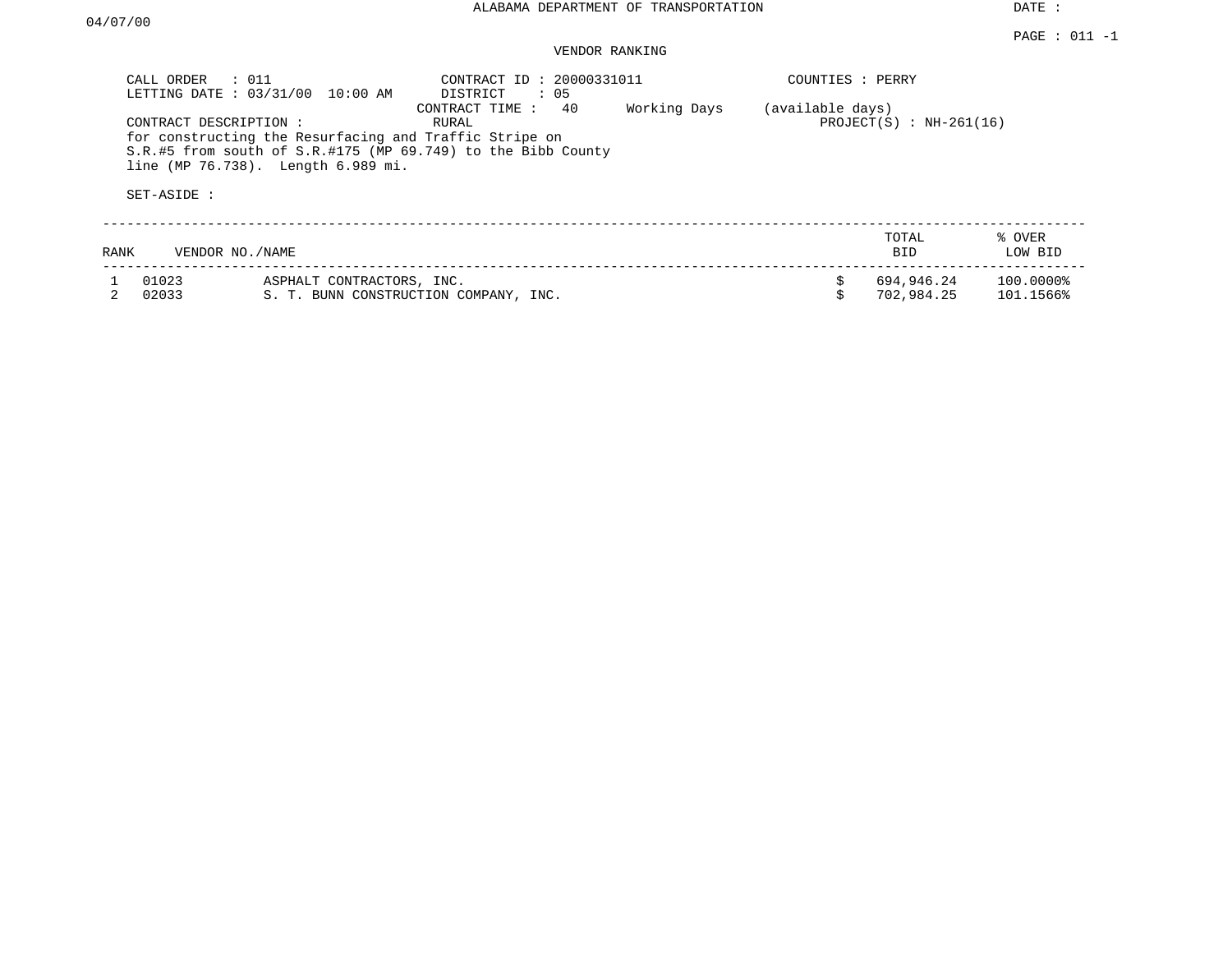| CALL ORDER<br>: 011             | CONTRACT ID: 20000331011 | COUNTIES :<br>PERRY |
|---------------------------------|--------------------------|---------------------|
| LETTING DATE: 03/31/00 10:00 AM | DISTRICT                 |                     |

|                                                                                                                                    |                 | $(1)$ 01023<br>ASPHALT CONTRACTORS, INC. $ s.$ T. BUNN CONSTRUCTION CO. |           | $(2)$ 02033 |                  |        |
|------------------------------------------------------------------------------------------------------------------------------------|-----------------|-------------------------------------------------------------------------|-----------|-------------|------------------|--------|
| LINE NO / ITEM CODE / ALT                                                                                                          |                 |                                                                         |           |             |                  |        |
| ITEM DESCRIPTION QUANTITY   UNIT PRICE AMOUNT  UNIT PRICE AMOUNT  UNIT PRICE                                                       |                 |                                                                         |           |             |                  | AMOUNT |
|                                                                                                                                    |                 |                                                                         |           |             |                  |        |
| SECTION 0001 Total                                                                                                                 |                 |                                                                         |           |             |                  |        |
| 0010 206E024<br>Removing Guardrail End Anchor (Type 10A)                                                                           | 12.000 EACH     |                                                                         |           |             |                  |        |
| 0020 209A000<br>Mailbox Reset, Single                                                                                              | $1.000$ EACH    | 225.00000                                                               | 225.00    |             | 200.00000 200.00 |        |
| 3026.000 CYIP<br>0030 210D001<br>Borrow Excavation (Loose Truckbed<br>Measurement)                                                 |                 | 7.00000                                                                 | 21182.00  | 9.00000     | 27234.00         |        |
| 0040 212A000<br>Machine Grading Shoulders                                                                                          | 728.000 STA     | 25.00000                                                                | 18200.00  | 3.00000     | 2184.00          |        |
| 0050 305B060<br>Crushed Aggregate, Section 825, Crusher<br>Run Stone, 1" Down, For Miscellaneous<br>Use                            | 150.000 TCIP    | 32.00000                                                                | 4800.00   | 32.00000    | 4800.00          |        |
| 0060 401B108<br>Bituminous Treatment G (With Polymer<br>Additive)                                                                  | 102838.000 SYCP | 0.88000                                                                 | 90497.44  | 0.87000     | 89469.06         |        |
| 0070 405A000 3086.000 GAL<br>Tack Coat                                                                                             |                 | 1,00000                                                                 | 3086.00   | 1.00000     | 3086.00          |        |
| 0080 424A261<br>Superpave Bituminous Concrete Wearing<br>Surface Layer, 3/4" Maximum Aggregate<br>Size Mix, ESAL Range D           | 7398.000 TON    | 31.80000                                                                | 235256.40 | 38.40000    | 284083.20        |        |
| 0090 424A264<br>Superpave Bituminous Concrete Wearing<br>Surface Layer, Patching, 3/4" Maximum<br>Aggregate Size Mix, ESAL Range D | 200.000 TON     | 60.00000                                                                | 12000.00  | 55.00000    | 11000.00         |        |
| 0100 424A267<br>Superpave Bituminous Concrete Wearing<br>Surface Layer, Leveling, 3/4" Maximum<br>Aggregate Size Mix, ESAL Range D | 100.000 TON     | 37.50000                                                                | 3750.00   | 38.40000    | 3840.00          |        |
| 0110 424A270<br>Superpave Bituminous Concrete Wearing<br>Surface Layer, Widening, 3/4" Maximum<br>Aggregate Size Mix, ESAL Range D | 315.000 TON     | 37.50000                                                                | 11812.50  | 52.00000    | 16380.00         |        |
| 0120 424B463<br>Superpave Bituminous Concrete Upper<br>Binder Layer, Patching, 1/2" Maximum<br>Aggregate Size Mix, ESAL Range D    | 700.000 TON     | 45.50000                                                                | 31850.00  | 60.00000    | 42000.00         |        |
| 0130 424B467<br>Superpave Bituminous Concrete Upper<br>Binder Layer, Leveling, 1/2" Maximum<br>Aggregate Size Mix, ESAL Range D    | 2713.000 TON    | 37.85000                                                                | 102687.05 | 39.78000    | 107923.14        |        |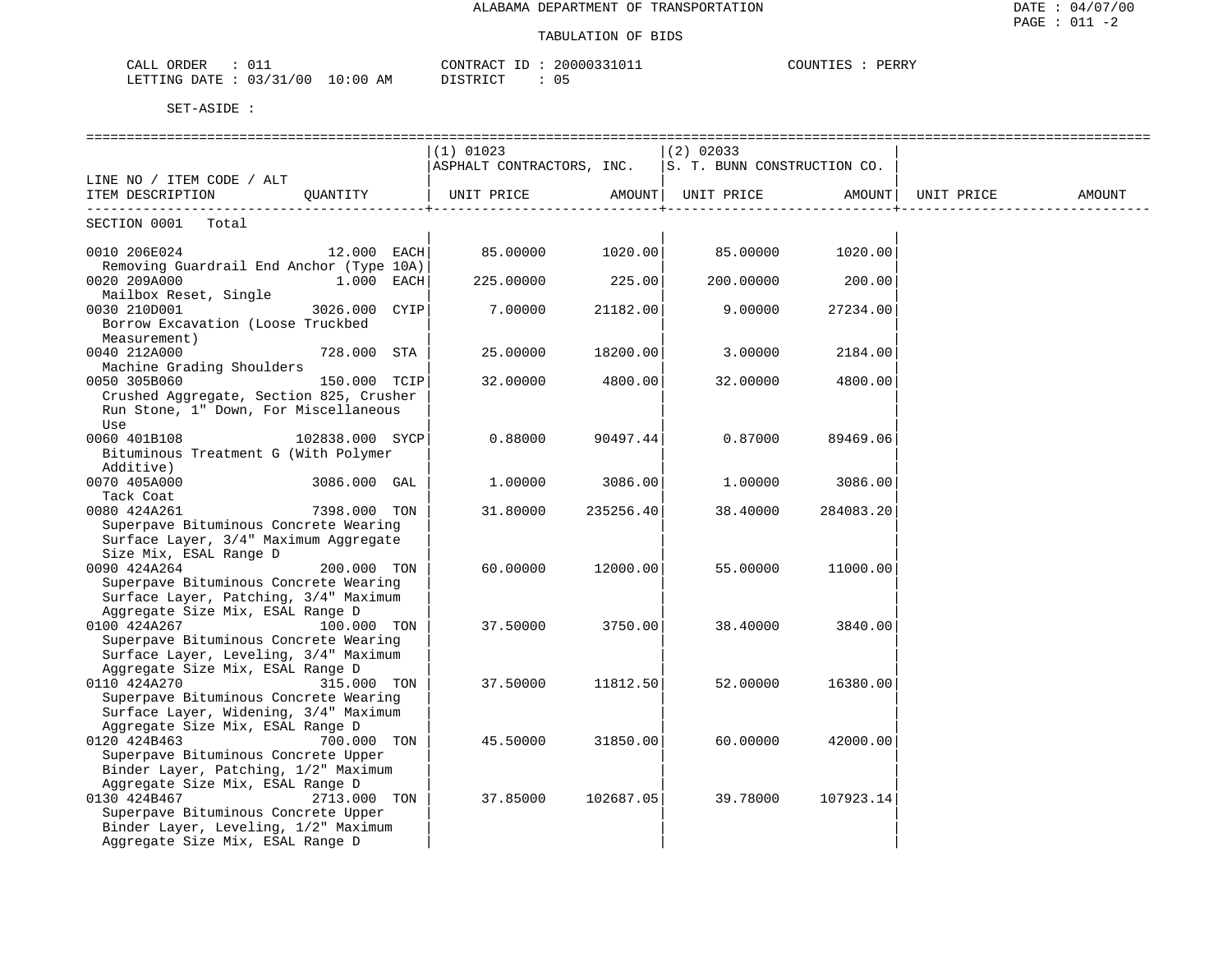| CALL<br>ORDER             |                             | CONTRACT<br>TD | 2000033101 | $\cdot$ of INTT F $\subset$<br>PERRY |
|---------------------------|-----------------------------|----------------|------------|--------------------------------------|
| 03/31<br>DATE.<br>LETTING | .700<br>10:00<br>ΆM<br>____ | חי".<br>חרי    | , .        |                                      |

|                                                                     |      | $(1)$ 01023               |          | (2) 02033                   |          |            |        |
|---------------------------------------------------------------------|------|---------------------------|----------|-----------------------------|----------|------------|--------|
|                                                                     |      | ASPHALT CONTRACTORS, INC. |          | S. T. BUNN CONSTRUCTION CO. |          |            |        |
| LINE NO / ITEM CODE / ALT                                           |      |                           |          |                             |          |            |        |
| ITEM DESCRIPTION<br>OUANTITY                                        |      | UNIT PRICE                |          | AMOUNT  UNIT PRICE          | AMOUNT   | UNIT PRICE | AMOUNT |
|                                                                     |      |                           |          |                             |          |            |        |
| 0140 600A000                                                        | LUMP | 50800.00000               | 50800.00 | 11600.00000                 | 11600.00 |            |        |
| Mobilization                                                        |      |                           |          |                             |          |            |        |
| 0150 630C070<br>$12.000$ EACH                                       |      | 1250.00000                | 15000.00 | 1250.00000                  | 15000.00 |            |        |
| Guardrail End Anchor, Type 10 Series                                |      |                           |          |                             |          |            |        |
| 0160 651C000<br>8.000 TON                                           |      | 350.00000                 | 2800.00  | 350.00000                   | 2800.00  |            |        |
| 8-8-8 Commercial Fertilizer                                         |      |                           |          |                             |          |            |        |
| 5.000 ACRE<br>0170 652A054                                          |      | 425.00000                 | 2125.00  | 425.00000                   | 2125.00  |            |        |
| Seeding (Mix 2A)                                                    |      |                           |          |                             |          |            |        |
| 0180 652A056<br>5.000 ACRE                                          |      | 425.00000                 | 2125.00  | 425.00000                   | 2125.00  |            |        |
| Seeding (Mix 2E)<br>0190 656A000<br>10.000 ACRE                     |      | 425.00000                 | 4250.00  | 425.00000                   | 4250.00  |            |        |
| Mulching, Class A, Type 1                                           |      |                           |          |                             |          |            |        |
| 0200 665F000<br>15.000 EACH                                         |      | 15.00000                  | 225.00   | 1.00000                     | 15.00    |            |        |
| Hay Bales                                                           |      |                           |          |                             |          |            |        |
| 0210 665J000<br>100.000 LF                                          |      | 6.25000                   | 625.00   | 1.00000                     | 100.00   |            |        |
| Silt Fence, Type A                                                  |      |                           |          |                             |          |            |        |
| 0220 701A028<br>14.000 MILE                                         |      | 1363.00000                | 19082.00 | 1363.00000                  | 19082.00 |            |        |
| Solid White, Class 2, Type A Traffic                                |      |                           |          |                             |          |            |        |
| Stripe (0.06" Thick) (6"Wide)                                       |      |                           |          |                             |          |            |        |
| 0230 701A046<br>3.000 MILE                                          |      | 915.00000                 | 2745.00  | 915.00000                   | 2745.00  |            |        |
| Broken Yellow, Class 2, Type A Traffic                              |      |                           |          |                             |          |            |        |
| Stripe (0.09" Thick) (6" Wide)                                      |      |                           |          |                             |          |            |        |
| 0240 701A048<br>7.000 MILE                                          |      | 1550.00000                | 10850.00 | 1550.00000                  | 10850.00 |            |        |
| Solid Yellow, Class 2, Type A Traffic                               |      |                           |          |                             |          |            |        |
| Stripe (0.09" Thick) (6" Wide)                                      |      |                           |          |                             |          |            |        |
| 0250 701B009<br>764.000 LF<br>Dotted Class 2, Type A Traffic Stripe |      | 0.75000                   | 573.00   | 0.75000                     | 573.00   |            |        |
| $(0.09"$ Thick $)(6"$ Wide $)$                                      |      |                           |          |                             |          |            |        |
| 0260 701C000<br>14.000 MILE                                         |      | 320.00000                 | 4480.00  | 320.00000                   | 4480.00  |            |        |
| Broken Temporary Traffic Stripe                                     |      |                           |          |                             |          |            |        |
| 0270 701C001<br>23.000 MILE                                         |      | 360.00000                 | 8280.00  | 360.00000                   | 8280.00  |            |        |
| Solid Temporary Traffic Stripe                                      |      |                           |          |                             |          |            |        |
| 0280 701G125<br>1035.000 LF                                         |      | 5.20000                   | 5382.00  | 5.20000                     | 5382.00  |            |        |
| Solid White, Class 3W, Type A Traffic                               |      |                           |          |                             |          |            |        |
| Stripe (6" Wide)                                                    |      |                           |          |                             |          |            |        |
| 0290 701G129<br>518.000 LF                                          |      | 1,50000                   | 777.00   | 1,50000                     | 777.00   |            |        |
| Broken Yellow, Class 3W, Type A Traffic                             |      |                           |          |                             |          |            |        |
| Stripe (6" Wide)                                                    |      |                           |          |                             |          |            |        |
| 402.000 LF<br>0300 701G133                                          |      | 6.00000                   | 2412.00  | 6.00000                     | 2412.00  |            |        |
| Solid Yellow, Class 3W, Type A Traffic                              |      |                           |          |                             |          |            |        |
| Stripe (6" Wide)                                                    |      |                           |          |                             |          |            |        |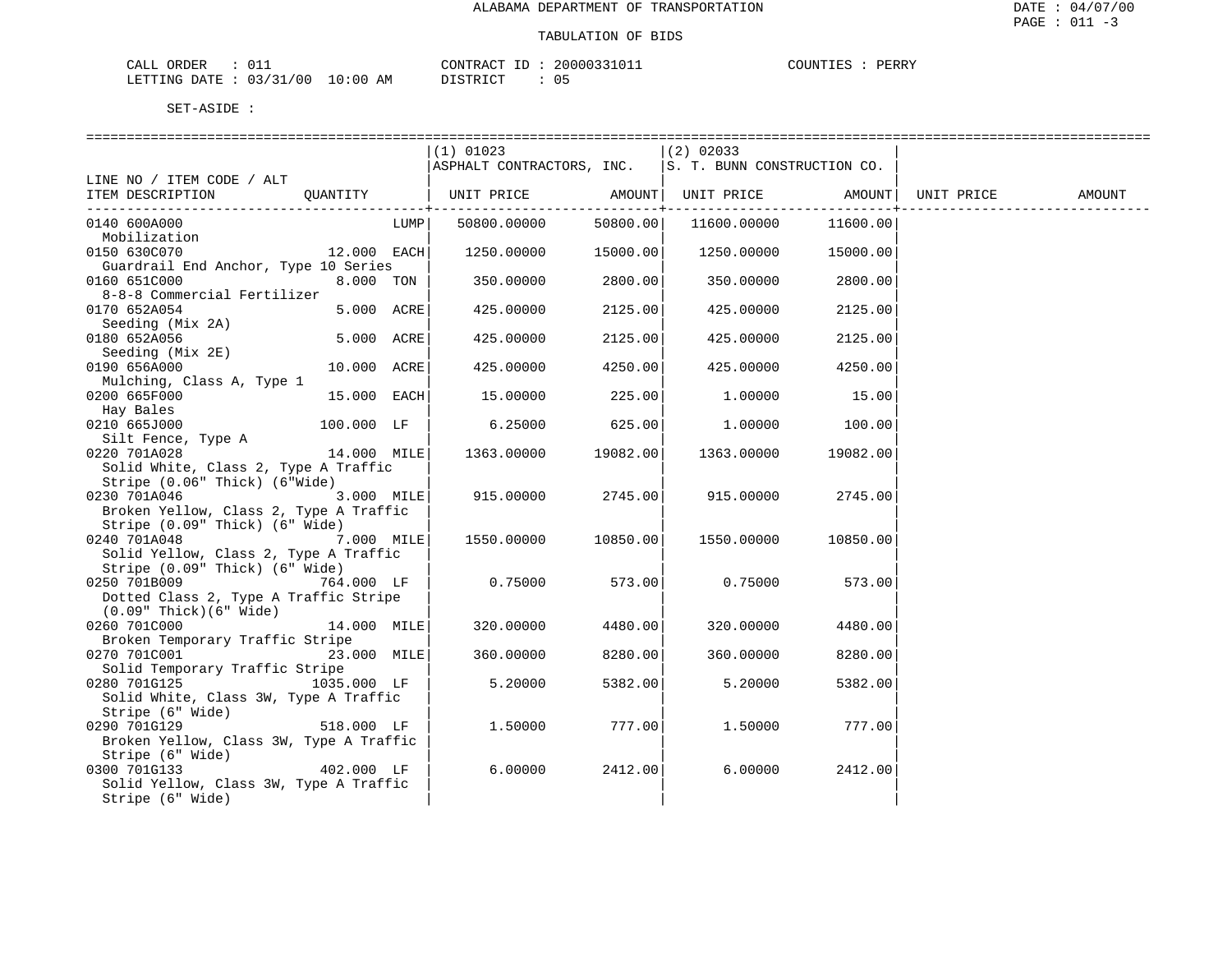| ∩RDER<br>N I A<br>للتلتاب |              |                                                                                                                                | CONTRACT | 2000033101 | TUTTO <sup>r</sup><br><b>EXS</b> | PERRY |
|---------------------------|--------------|--------------------------------------------------------------------------------------------------------------------------------|----------|------------|----------------------------------|-------|
| DATE.<br>AETTIMG          | 03/31<br>/00 | 10:00<br>ΑM<br>the contract of the contract of the contract of the contract of the contract of the contract of the contract of |          |            |                                  |       |

|                                          |              |      | $(1)$ 01023               |            | $(2)$ 02033                 |                   |            |        |
|------------------------------------------|--------------|------|---------------------------|------------|-----------------------------|-------------------|------------|--------|
|                                          |              |      | ASPHALT CONTRACTORS, INC. |            | S. T. BUNN CONSTRUCTION CO. |                   |            |        |
| LINE NO / ITEM CODE / ALT                |              |      |                           |            |                             |                   |            |        |
| ITEM DESCRIPTION                         | QUANTITY     |      | UNIT PRICE AMOUNT         |            |                             | UNIT PRICE AMOUNT | UNIT PRICE | AMOUNT |
| 0310 701H001                             | 1437.000 LF  |      | 0.75000                   | 1077.75    | 0.75000                     | 1077.75           |            |        |
| Solid Traffic Stripe Removed (Plastic)   |              |      |                           |            |                             |                   |            |        |
| 0320 701H006<br>518.000 LF               |              |      | 0.75000                   | 388.50     | 0.75000                     | 388.50            |            |        |
| Broken Traffic Stripe Removed (Plastic)  |              |      |                           |            |                             |                   |            |        |
| 957.000 SOFT<br>0330 703A002             |              |      | 1,80000                   | 1722.60    | 1.80000                     | 1722.60           |            |        |
| Traffic Control Markings, Class 2, Type  |              |      |                           |            |                             |                   |            |        |
| A                                        |              |      |                           |            |                             |                   |            |        |
| 0340 703B002<br>39.000 SOFT              |              |      | 3.00000                   | 117.00     | 3.00000                     | 117.00            |            |        |
| Traffic Control Legends, Class 2, Type A |              |      |                           |            |                             |                   |            |        |
| 0350 703D001<br>330.000 SOFT             |              |      | 1,30000                   | 429.00     | 1,30000                     | 429.00            |            |        |
| Temporary Traffic Control Markings       |              |      |                           |            |                             |                   |            |        |
| 0360 705A032                             | 130.000 EACH |      | 5,00000                   | 650.00     | 5.00000                     | 650.00            |            |        |
| Pavement Markers, Class A-H, Type 1-B    |              |      |                           |            |                             |                   |            |        |
| 0370 705A037<br>480.000 EACH             |              |      | 5.25000                   | 2520.00    | 5.25000                     | 2520.00           |            |        |
| Pavement Markers, Class A-H, Type 2-D    |              |      |                           |            |                             |                   |            |        |
| 0380 740B000<br>824.000 SQFT             |              |      | 12.25000                  | 10094.00   | 11,00000                    | 9064.00           |            |        |
| Construction Signs                       |              |      |                           |            |                             |                   |            |        |
| 0390 7400000                             | $1.000$ EACH |      | 1850.00000                | 1850.00    | 1200.00000                  | 1200.00           |            |        |
| Pilot Car                                |              |      |                           |            |                             |                   |            |        |
| 0400 998A000                             |              | LUMP | 7200.00000                | 7200.00    | 0.00000                     | 0.00              |            |        |
| Construction Fuel (Maximum Bid Limited   |              |      |                           |            |                             |                   |            |        |
| To $$27000.00)$                          |              |      |                           |            |                             |                   |            |        |
| SECTION TOTALS                           |              |      |                           | 694,946.24 |                             | 702,984.25        |            |        |
| CONTRACT TOTALS                          |              |      | Ŝ.                        | 694,946.24 | $\mathsf{S}$                | 702,984.25        |            |        |
|                                          |              |      |                           |            |                             |                   |            |        |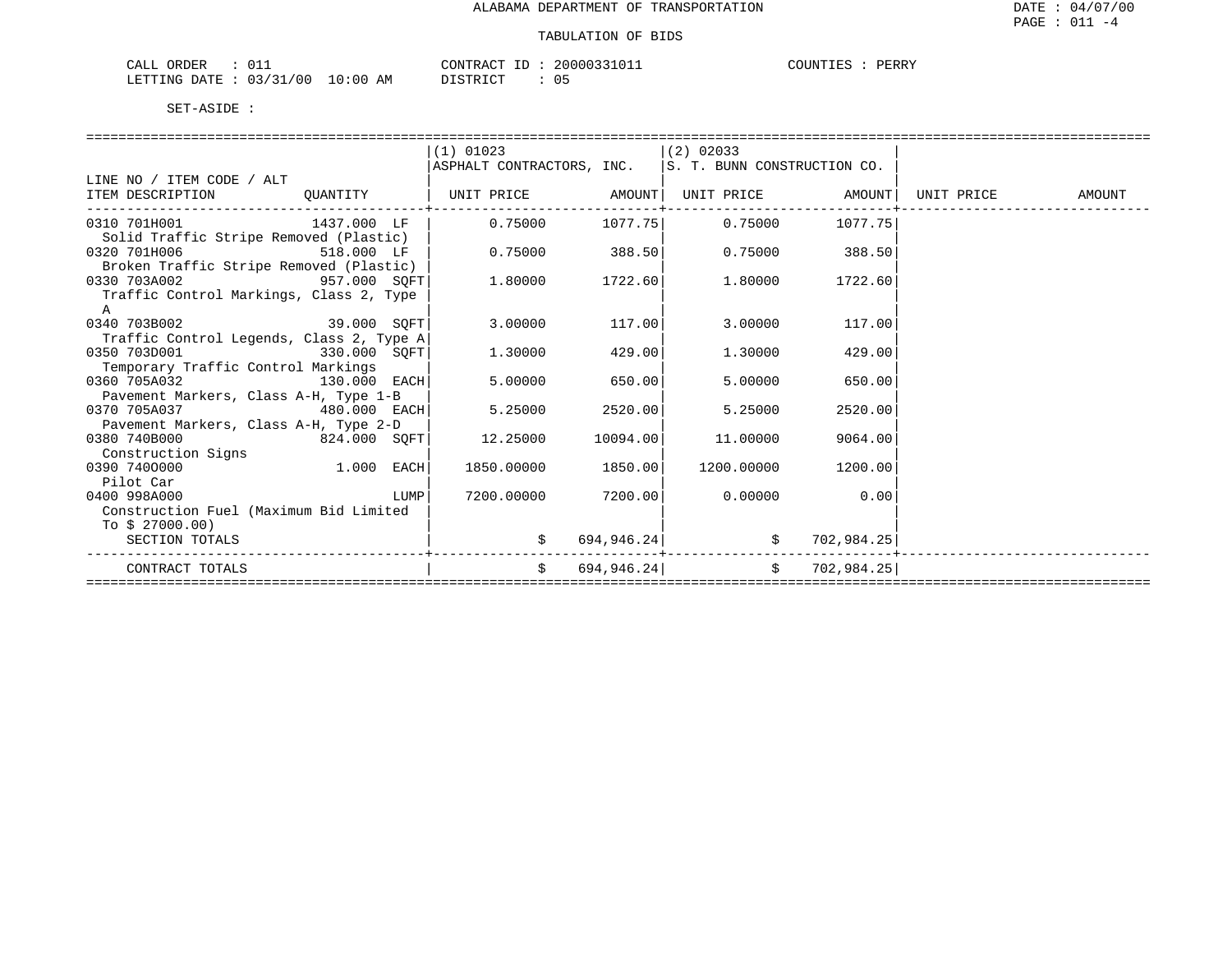DATE :

## VENDOR RANKING

| CALL ORDER                                  | $\therefore$ 012<br>LETTING DATE: 03/31/00<br>10:00 AM                                                            | CONTRACT ID: 20000331012<br>$\colon 07$<br>DISTRICT                                         |              | COUNTIES : DALE  |                                |                        |
|---------------------------------------------|-------------------------------------------------------------------------------------------------------------------|---------------------------------------------------------------------------------------------|--------------|------------------|--------------------------------|------------------------|
| CONTRACT DESCRIPTION :<br>km<br>SET-ASIDE : | for constructing the Grade, Drain, Planing, Pavement,<br>Traffic Stripe, and Guardrail on S.R.#53 (U.S.#231) from | CONTRACT TIME : 190<br>RURAL<br>south of S.R.#27 in Ozark to north of C.R.#2. Length 10.284 | Working Days | (available days) | PROJECT $(S)$ : NHF-368 $(12)$ |                        |
| RANK                                        | VENDOR NO./NAME                                                                                                   |                                                                                             |              |                  | TOTAL<br><b>BID</b>            | % OVER<br>LOW BID      |
| 23024<br>01018                              | WIREGRASS CONSTRUCTION COMPANY, INC.<br>APAC-ALABAMA, INC.                                                        |                                                                                             |              | S.               | 4,647,457.51<br>4,914,879.08   | 100.00008<br>105.7541% |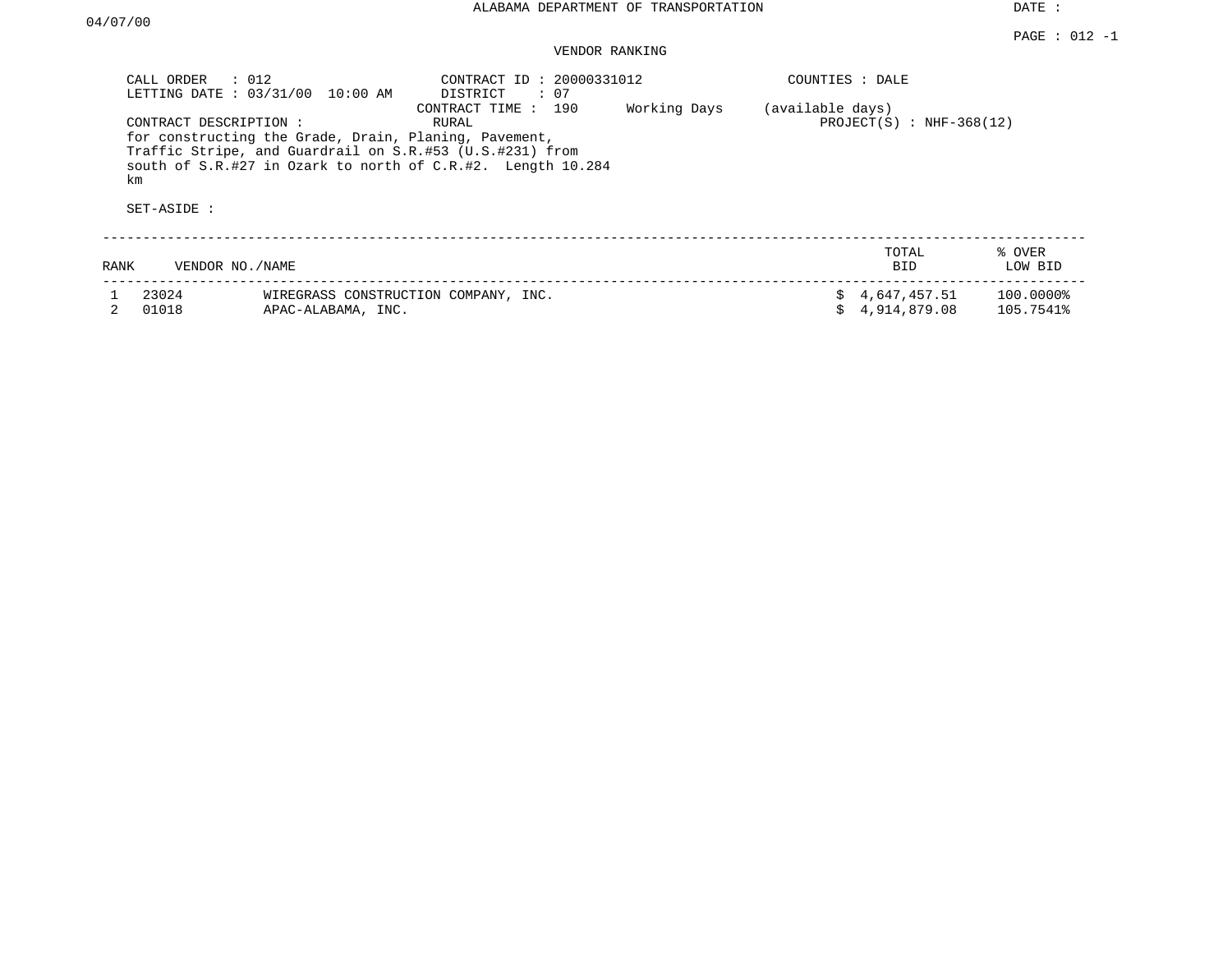| CALL ORDER                 | CONTRACT                      | 20000331012 | COUNTIES<br>DALE |  |
|----------------------------|-------------------------------|-------------|------------------|--|
| : 03/31/00<br>LETTING DATE | $10:00$ AM<br>חי חי חידו פידי | 07          |                  |  |

|                                                 |              | =============<br>$(1)$ 23024<br>WIREGRASS CONSTRUCTION COMPA APAC-ALABAMA, INC. |           | ==============<br>$(2)$ 01018 |           |                     |        |
|-------------------------------------------------|--------------|---------------------------------------------------------------------------------|-----------|-------------------------------|-----------|---------------------|--------|
| LINE NO / ITEM CODE / ALT<br>ITEM DESCRIPTION   | OUANTITY     | UNIT PRICE                                                                      | AMOUNT    | UNIT PRICE                    |           | AMOUNT   UNIT PRICE | AMOUNT |
| TOTAL<br>SECTION 0001                           |              |                                                                                 |           |                               |           |                     |        |
| 0010 206C002                                    | 189.000 M2   | 5.00000                                                                         | 945.00    | 5.00000                       | 945.00    |                     |        |
| Removing Concrete Slope Paving<br>0020 206C010  | 131.000 M2   | 5.00000                                                                         | 655.00    | 5.00000                       | 655.00    |                     |        |
| Removing Concrete Driveway                      |              |                                                                                 |           |                               |           |                     |        |
| 0030 206D000<br>Removing Pipe                   | 242.000 M    | 10.00000                                                                        | 2420.00   | 10.00000                      | 2420.00   |                     |        |
| 0040 206D001<br>Removing Guardrail              | 574.000 M    | 32.80000                                                                        | 18827.20  | 10.00000                      | 5740.00   |                     |        |
| 0050 206D002                                    | 312.000 M    | 9.00000                                                                         | 2808.00   | 9.00000                       | 2808.00   |                     |        |
| Removing Curb                                   |              |                                                                                 |           |                               |           |                     |        |
| 0060 206E000                                    | 27.000 EACH  | 200.00000                                                                       | 5400.00   | 200.00000                     | 5400.00   |                     |        |
| Removing Headwalls                              |              |                                                                                 |           |                               |           |                     |        |
| 0070 206E001                                    | 3.000 EACH   | 250.00000                                                                       | 750.00    | 250.00000                     | 750.00    |                     |        |
| Removing Inlets                                 |              |                                                                                 |           |                               |           |                     |        |
| 0080 206E002<br>Removing Junction Boxes         | 1.000 EACH   | 250.00000                                                                       | 250.00    | 250.00000                     | 250.00    |                     |        |
| 0090 209A000                                    | 4.000 EACH   | 100.00000                                                                       | 400.00    | 25.00000                      | 100.00    |                     |        |
| Mailbox Reset, Single                           |              |                                                                                 |           |                               |           |                     |        |
| 0100 209A001                                    | 1.000 EACH   | 125.00000                                                                       | 125.00    | 50.00000                      | 50.00     |                     |        |
| Mailbox Reset, Double                           |              |                                                                                 |           |                               |           |                     |        |
| 0110 210A000                                    | 40737.000 M3 | 5.50000                                                                         | 224053.50 | 5.50000                       | 224053.50 |                     |        |
| Unclassified Excavation                         |              |                                                                                 |           |                               |           |                     |        |
| 0120 210D020                                    | 1000.000 M3  | 5.50000                                                                         | 5500.00   | 10.00000                      | 10000.00  |                     |        |
| Borrow Excavation (Loose Truckbed               |              |                                                                                 |           |                               |           |                     |        |
| Measurement) (A2 or Better)<br>0130 214A000     | 663.000 M3   | 7.50000                                                                         | 4972.50   | 7.50000                       | 4972.50   |                     |        |
| Structure Excavation                            |              |                                                                                 |           |                               |           |                     |        |
| 0140 214B000                                    | 223.000 M3   | 10.00000                                                                        | 2230.00   | 7.50000                       | 1672.50   |                     |        |
| Foundation Backfill, Local                      |              |                                                                                 |           |                               |           |                     |        |
| 0150 230A000                                    | 32.000 MRBS  | 575.00000                                                                       | 18400.00  | 575.00000                     | 18400.00  |                     |        |
| Roadbed Processing                              |              |                                                                                 |           |                               |           |                     |        |
| 0160 301A025                                    | 37308.000 M2 | 8.25000                                                                         | 307791.00 | 8.25000                       | 307791.00 |                     |        |
| Crushed Aggregate Base Course, Type B,          |              |                                                                                 |           |                               |           |                     |        |
| Road Mixed, 150 mm Compacted Thickness          |              |                                                                                 |           |                               |           |                     |        |
| 0170 306E000<br>State Retained Portable Nuclear | 1.000 EACH   | 5500.00000                                                                      | 5500.00   | 6937.84000                    | 6937.84   |                     |        |
| Moisture-Density Testing Device                 |              |                                                                                 |           |                               |           |                     |        |
| (Includes Disposal Of Existing Device)          |              |                                                                                 |           |                               |           |                     |        |
| 0180 401A000                                    | 23969.000 M2 | 0.30000                                                                         | 7190.70   | 0.57000                       | 13662.33  |                     |        |
| Bituminous Treatment A                          |              |                                                                                 |           |                               |           |                     |        |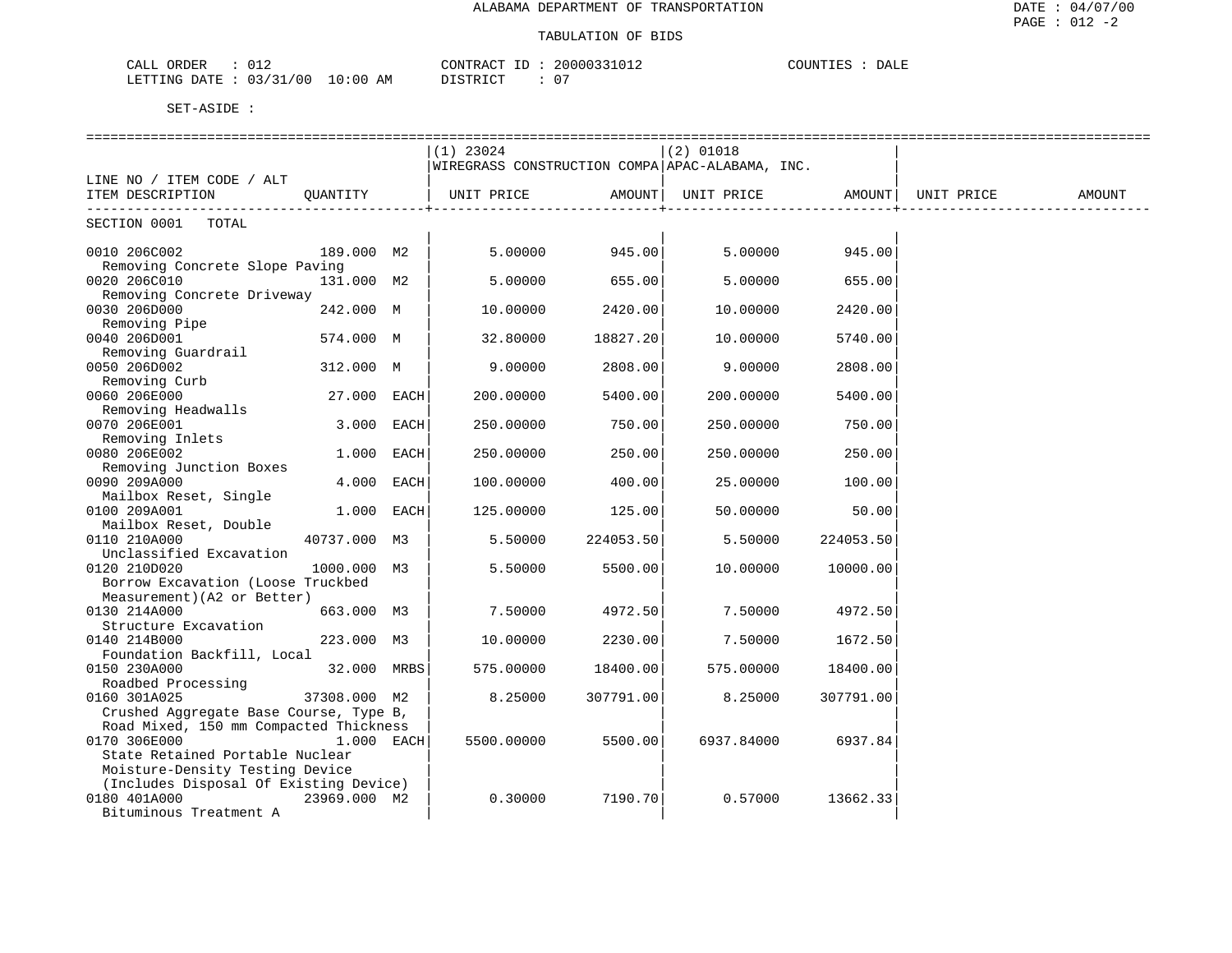| ORDER<br>CALL                    |  |          | CONTRACT ID: 20000331012 | COUNTIES | DALE |
|----------------------------------|--|----------|--------------------------|----------|------|
| LETTING DATE : 03/31/00 10:00 AM |  | DISTRICT | $\cap$                   |          |      |

|                                          |                | $(1)$ 23024                                     |            | $(2)$ 01018 |            |            |        |
|------------------------------------------|----------------|-------------------------------------------------|------------|-------------|------------|------------|--------|
|                                          |                | WIREGRASS CONSTRUCTION COMPA APAC-ALABAMA, INC. |            |             |            |            |        |
| LINE NO / ITEM CODE / ALT                |                |                                                 |            |             |            |            |        |
| ITEM DESCRIPTION                         | QUANTITY       | UNIT PRICE                                      | AMOUNT     | UNIT PRICE  | AMOUNT     | UNIT PRICE | AMOUNT |
|                                          |                |                                                 |            |             |            |            |        |
| 0190 405A000                             | 37039.000 L    | 0.37000                                         | 13704.43   | 0.81000     | 30001.59   |            |        |
| Tack Coat                                |                |                                                 |            |             |            |            |        |
| 0200 408A053                             | 140083.000 M2  | 0.55000                                         | 77045.65   | 1.09000     | 152690.47  |            |        |
| Planing Existing Pavement                |                |                                                 |            |             |            |            |        |
| (Approximately 51 mm Thru 75 mm Thick)   |                |                                                 |            |             |            |            |        |
| 0210 410C000                             | 1.000 EACH     | 1500.00000                                      | 1500.00    | 6061.83000  | 6061.83    |            |        |
| Contractor Retained Profilograph         |                |                                                 |            |             |            |            |        |
| 0220 424A281                             | 18662.000 MTON |                                                 |            |             | 922649.28  |            |        |
|                                          |                | 42.10000                                        | 785670.20  | 49.44000    |            |            |        |
| Superpave Bituminous Concrete Wearing    |                |                                                 |            |             |            |            |        |
| Surface Layer, 19.0 mm Maximum           |                |                                                 |            |             |            |            |        |
| Aggregate Size Mix, ESAL Range E         |                |                                                 |            |             |            |            |        |
| 0230 424A287                             | 1257.000 MTON  | 49.95000                                        | 62787.15   | 48.12000    | 60486.84   |            |        |
| Superpave Bituminous Concrete Wearing    |                |                                                 |            |             |            |            |        |
| Surface Layer, Leveling, 19.0 mm         |                |                                                 |            |             |            |            |        |
| Maximum Aggregate Size Mix, ESAL Range E |                |                                                 |            |             |            |            |        |
| 0240 424B282                             | 29403.000 MTON | 39.80000                                        | 1170239.40 | 44.32000    | 1303140.96 |            |        |
| Superpave Bituminous Concrete Upper      |                |                                                 |            |             |            |            |        |
| Binder Layer, 37.5 mm Maximum Aggregate  |                |                                                 |            |             |            |            |        |
| Size Mix, ESAL Range E                   |                |                                                 |            |             |            |            |        |
| 0250 424B289                             | 332.000 MTON   | 64.00000                                        | 21248.00   | 75.00000    | 24900.00   |            |        |
| Superpave Bituminous Concrete Upper      |                |                                                 |            |             |            |            |        |
| Binder Layer, Leveling, 25.0 mm Maximum  |                |                                                 |            |             |            |            |        |
| Aggregate Size Mix, ESAL Range E         |                |                                                 |            |             |            |            |        |
| 0260 424B293                             | 8427.000 MTON  | 44.50000                                        | 375001.50  | 39.66000    | 334214.82  |            |        |
| Superpave Bituminous Concrete Upper      |                |                                                 |            |             |            |            |        |
| Binder Layer, Widening, 37.5 mm Maximum  |                |                                                 |            |             |            |            |        |
| Aggregate Size Mix, ESAL Range E         |                |                                                 |            |             |            |            |        |
| 0270 424B581                             | 6269.000 MTON  | 39.95000                                        | 250446.55  | 40.00000    | 250760.00  |            |        |
| Superpave Bituminous Concrete Lower      |                |                                                 |            |             |            |            |        |
| Binder Layer, 25.0 mm Maximum Aggregate  |                |                                                 |            |             |            |            |        |
| Size Mix, ESAL Range E                   |                |                                                 |            |             |            |            |        |
| 0280 428B000                             | 39016.000 M    | 0.08000                                         | 3121.28    | 0.08000     | 3121.28    |            |        |
| Scoring Bituminous Pavement By Rolling   |                |                                                 |            |             |            |            |        |
| 0290 530A000                             | 41.000 M       | 65.00000                                        | 2665.00    | 65.00000    | 2665.00    |            |        |
| 375 mm Roadway Pipe (Class 3 R.C.)       |                |                                                 |            |             |            |            |        |
| 0300 530A001                             | 21.000 M       | 76.00000                                        | 1596.00    | 76.00000    | 1596.00    |            |        |
| 450 mm Roadway Pipe (Class 3 R.C.)       |                |                                                 |            |             |            |            |        |
| 0310 530A002                             | 24.000 M       | 120.00000                                       | 2880.00    | 120.00000   | 2880.00    |            |        |
| 600 mm Roadway Pipe (Class 3 R.C.)       |                |                                                 |            |             |            |            |        |
| 0320 530A006                             | 32.000 M       | 375.00000                                       | 12000.00   | 375.00000   | 12000.00   |            |        |
| 1200 mm Roadway Pipe (Class 3 R.C.)      |                |                                                 |            |             |            |            |        |
|                                          |                |                                                 |            |             |            |            |        |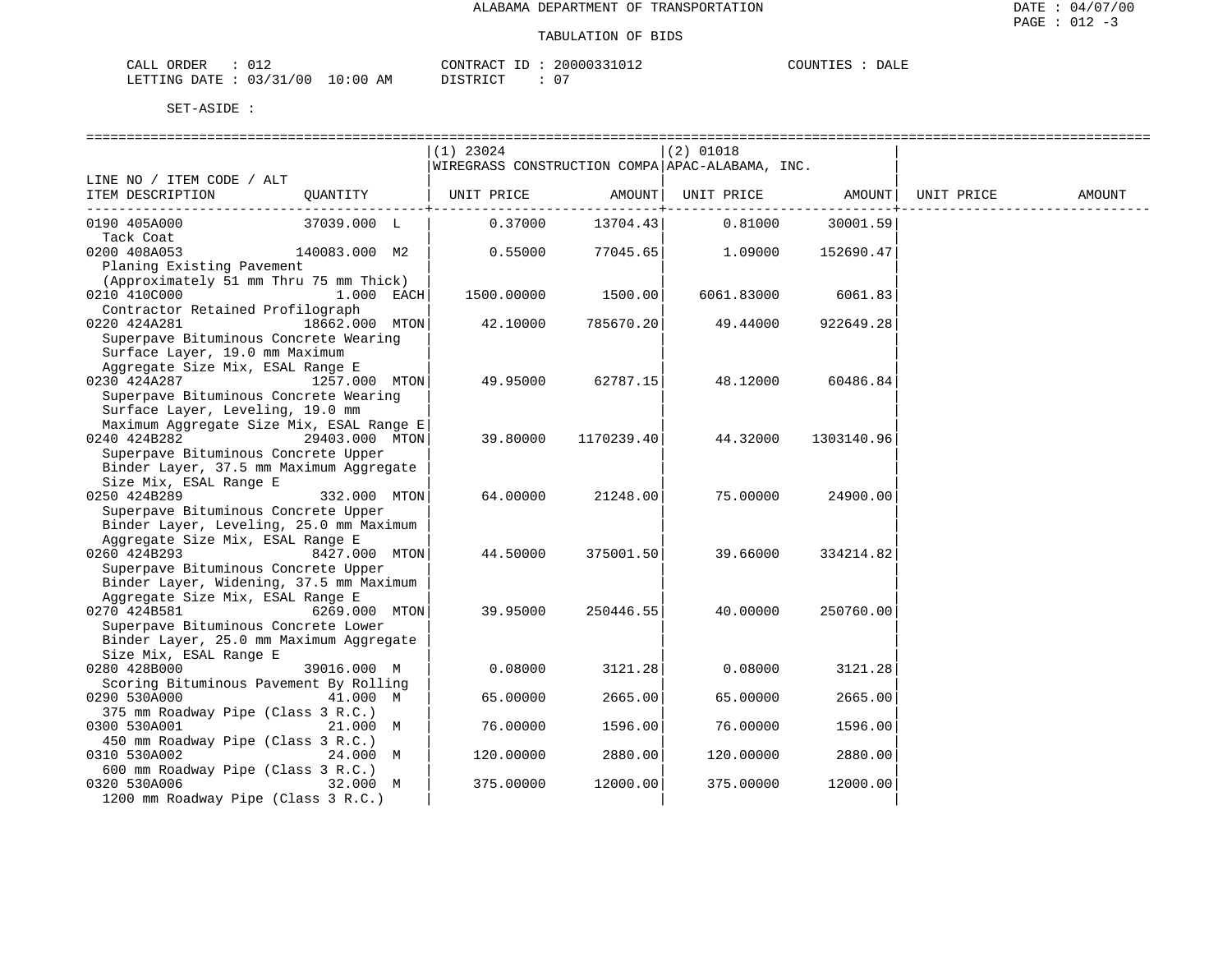| CALL ORDER                       | CONTRACT ID: 20000331012 |  | COUNTIES : | DALE |
|----------------------------------|--------------------------|--|------------|------|
| LETTING DATE : 03/31/00 10:00 AM | DISTRICT                 |  |            |      |

|                                        | $(1)$ 23024 |          | $(2)$ 01018                                     |          |        |
|----------------------------------------|-------------|----------|-------------------------------------------------|----------|--------|
|                                        |             |          | WIREGRASS CONSTRUCTION COMPA APAC-ALABAMA, INC. |          |        |
| LINE NO / ITEM CODE / ALT              |             |          |                                                 |          |        |
| OUANTITY<br>ITEM DESCRIPTION           | UNIT PRICE  |          | AMOUNT   UNIT PRICE   AMOUNT   UNIT PRICE       |          | AMOUNT |
|                                        |             |          |                                                 |          |        |
| 0330 530A100<br>19.000 M               | 70.00000    |          | 1330.00 70.00000                                | 1330.00  |        |
| 375 mm Roadway Pipe (Class 3 R.C.)     |             |          |                                                 |          |        |
| (Extension)                            |             |          |                                                 |          |        |
| 0340 530A101<br>8.000 M                | 80.00000    | 640.00   | 80.00000                                        | 640.00   |        |
| 450 mm Roadway Pipe (Class 3 R.C.)     |             |          |                                                 |          |        |
| (Extension)                            |             |          |                                                 |          |        |
| 0350 530A102<br>12.000 M               | 130.00000   | 1560.00  | 130.00000                                       | 1560.00  |        |
| 600 mm Roadway Pipe (Class 3 R.C.)     |             |          |                                                 |          |        |
| (Extension)                            |             |          |                                                 |          |        |
| 0360 530A103<br>6.000 M                | 175.00000   | 1050.00  | 175.00000                                       | 1050.00  |        |
| 750 mm Roadway Pipe (Class 3 R.C.)     |             |          |                                                 |          |        |
| (Extension)                            |             |          |                                                 |          |        |
| 22.000 M<br>0370 530A104               | 225.00000   | 4950.00  | 225.00000                                       | 4950.00  |        |
| 900 mm Roadway Pipe (Class 3 R.C.)     |             |          |                                                 |          |        |
| (Extension)                            |             |          |                                                 |          |        |
| 0380 530A105<br>6.000 M                | 280.00000   | 1680.00  | 280.00000                                       | 1680.00  |        |
| 1050 mm Roadway Pipe (Class 3 R.C.)    |             |          |                                                 |          |        |
| (Extension)                            |             |          |                                                 |          |        |
| 9.000 M<br>0390 530A106                | 400.00000   | 3600.00  | 400.00000                                       | 3600.00  |        |
| 1200 mm Roadway Pipe (Class 3 R.C.)    |             |          |                                                 |          |        |
| (Extension)                            |             |          |                                                 |          |        |
| 0400 530A108<br>21.000 M               |             | 11865.00 |                                                 |          |        |
|                                        | 565.00000   |          | 565.00000                                       | 11865.00 |        |
| 1500 mm Roadway Pipe (Class 3 R.C.)    |             |          |                                                 |          |        |
| (Extension)                            |             |          |                                                 |          |        |
| 0410 530A600<br>126.000 M              | 40.00000    | 5040.00  | 40.00000                                        | 5040.00  |        |
| 375 mm Roadway Pipe (2.0 mm Wall       |             |          |                                                 |          |        |
| Thickness C.S.) (Temporary)            |             |          |                                                 |          |        |
| 0420 533A098<br>190.000 M              | 90.00000    | 17100.00 | 90.00000                                        | 17100.00 |        |
| 450 mm Storm Sewer Pipe (Class 3 R.C.) |             |          |                                                 |          |        |
| 0430 533A099 42.000 M                  | 140.00000   | 5880.00  | 140.00000                                       | 5880.00  |        |
| 600 mm Storm Sewer Pipe (Class 3 R.C.) |             |          |                                                 |          |        |
| 0440 535A000<br>101.000 M              | 52.00000    | 5252.00  | 52.00000                                        | 5252.00  |        |
| 375 mm Side Drain Pipe                 |             |          |                                                 |          |        |
| 0450 535A002<br>11.000 M               | 75.00000    | 825.00   | 75.00000                                        | 825.00   |        |
| 600 mm Side Drain Pipe                 |             |          |                                                 |          |        |
| 94.000 M<br>0460 535A300               | 52.00000    | 4888.00  | 52.00000                                        | 4888.00  |        |
| 375 mm Side Drain Pipe (Extension)     |             |          |                                                 |          |        |
| 0470 535A301<br>168.000 M              | 60.00000    | 10080.00 | 60.00000                                        | 10080.00 |        |
| 450 mm Side Drain Pipe (Extension)     |             |          |                                                 |          |        |
| 0480 535A302<br>27.000 M               | 80.00000    | 2160.00  | 80.00000                                        | 2160.00  |        |
| 600 mm Side Drain Pipe (Extension)     |             |          |                                                 |          |        |
|                                        |             |          |                                                 |          |        |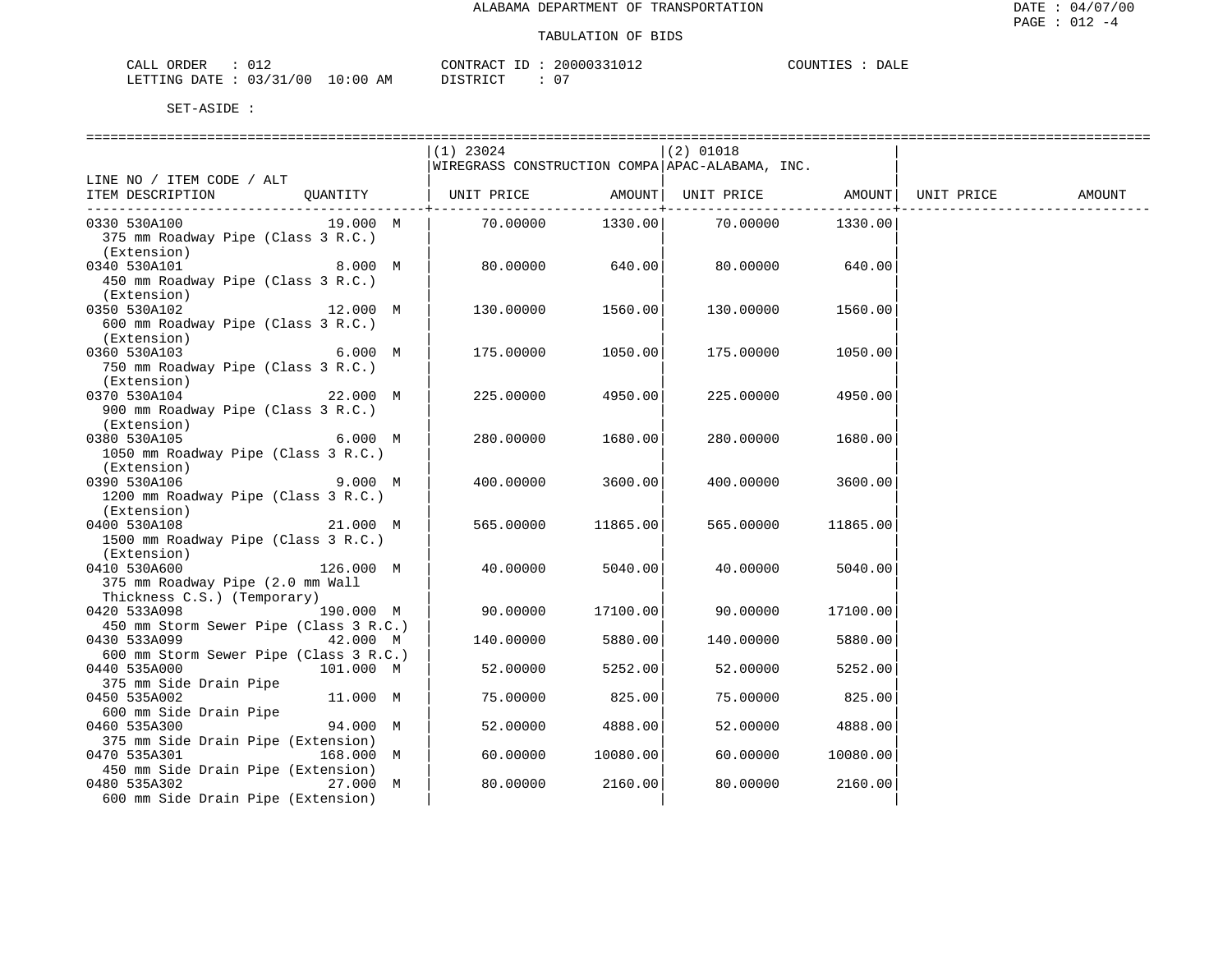| ORDER<br>CALL           | CONTRACT ID            | 20000331012 | COUNTIES<br>DALE |
|-------------------------|------------------------|-------------|------------------|
| LETTING DATE : 03/31/00 | $10:00$ AM<br>DISTRICT | .<br>v      |                  |

|                                                                                       |                |      | (1) 23024                                       |                    | $(2)$ 01018                            |          |            |        |
|---------------------------------------------------------------------------------------|----------------|------|-------------------------------------------------|--------------------|----------------------------------------|----------|------------|--------|
|                                                                                       |                |      | WIREGRASS CONSTRUCTION COMPA APAC-ALABAMA, INC. |                    |                                        |          |            |        |
| LINE NO / ITEM CODE / ALT<br>ITEM DESCRIPTION                                         | OUANTITY       |      | UNIT PRICE                                      | AMOUNT             | UNIT PRICE                             | AMOUNT   | UNIT PRICE | AMOUNT |
| 0490 536A000<br>Roadway Pipe Relaid                                                   | 57.000 M       |      | 75.00000                                        |                    | 4275.00 75.00000 4275.00               |          |            |        |
| 0500 600A000                                                                          |                | LUMP | 210000.00000                                    |                    | $210000.00$ $100340.00000$ $100340.00$ |          |            |        |
| Mobilization<br>Alian dia 2012 000 March 1.000 EACH<br>0510 601A000                   |                |      |                                                 | 1000.00000 1000.00 | 5000.00000                             | 5000.00  |            |        |
| Furnishing Base, Soil And Structure<br>Laboratories                                   |                |      |                                                 |                    |                                        |          |            |        |
| 0520 606A000<br>150 mm Underdrain Pipe                                                | $209.000 \, M$ |      | 26.50000                                        | 5538.50            | 26.50000                               | 5538.50  |            |        |
| 0530 610C001<br>Loose Riprap, Class 2                                                 | 65.000 MTON    |      | 38.00000                                        | 2470.00            | 38.00000                               | 2470.00  |            |        |
| 0540 610D003<br>Filter Blanket, Geotextile                                            | 48.000 M2      |      | 3.50000                                         | 168.00             | 3.50000                                | 168.00   |            |        |
| 0550 614A000<br>Slope Paving                                                          | 40.000 M3      |      | 250.00000                                       | 10000.00           | 250.00000                              | 10000.00 |            |        |
| 0560 618B002                                                                          | 36.000 M2      |      | 40.00000                                        | 1440.00            | 50.00000                               | 1800.00  |            |        |
| Concrete Driveway, 150 mm Thick<br>0570 619A003<br>600 mm Roadway Pipe End Treatment, | $2.000$ EACH   |      | 600.00000                                       | 1200.00            | 550.00000                              | 1100.00  |            |        |
| Class 1<br>$1.000$ EACH<br>0580 619A005<br>900 mm Roadway Pipe End Treatment,         |                |      | 725.00000                                       | 725.00             | 750.00000                              | 750.00   |            |        |
| Class 1<br>0590 619A006<br>1050 mm Roadway Pipe End Treatment,                        | $1.000$ EACH   |      | 950.00000                                       | 950.00             | 1200.00000                             | 1200.00  |            |        |
| Class 1<br>0600 619A007<br>1200 mm Roadway Pipe End Treatment,                        | $3.000$ EACH   |      | 1075.00000                                      | 3225.00            | 1800.00000                             | 5400.00  |            |        |
| Class 1<br>$2.000$ EACH<br>0610 619A009<br>1500 mm Roadway Pipe End Treatment,        |                |      | 1450.00000                                      | 2900.00            | 2500.00000                             | 5000.00  |            |        |
| Class 1<br>0620 619A100<br>375 mm Side Drain Pipe End Treatment,                      | $47.000$ EACH  |      | 295.00000                                       | 13865.00           | 425.00000                              | 19975.00 |            |        |
| Class 1<br>0630 619A101<br>450 mm Side Drain Pipe End Treatment,                      | $46.000$ EACH  |      | 325.00000                                       | 14950.00           | 495.00000                              | 22770.00 |            |        |
| Class 1<br>0640 619A102<br>600 mm Side Drain Pipe End Treatment,<br>Class 1           | $10.000$ EACH  |      | 375.00000                                       | 3750.00            | 550.00000                              | 5500.00  |            |        |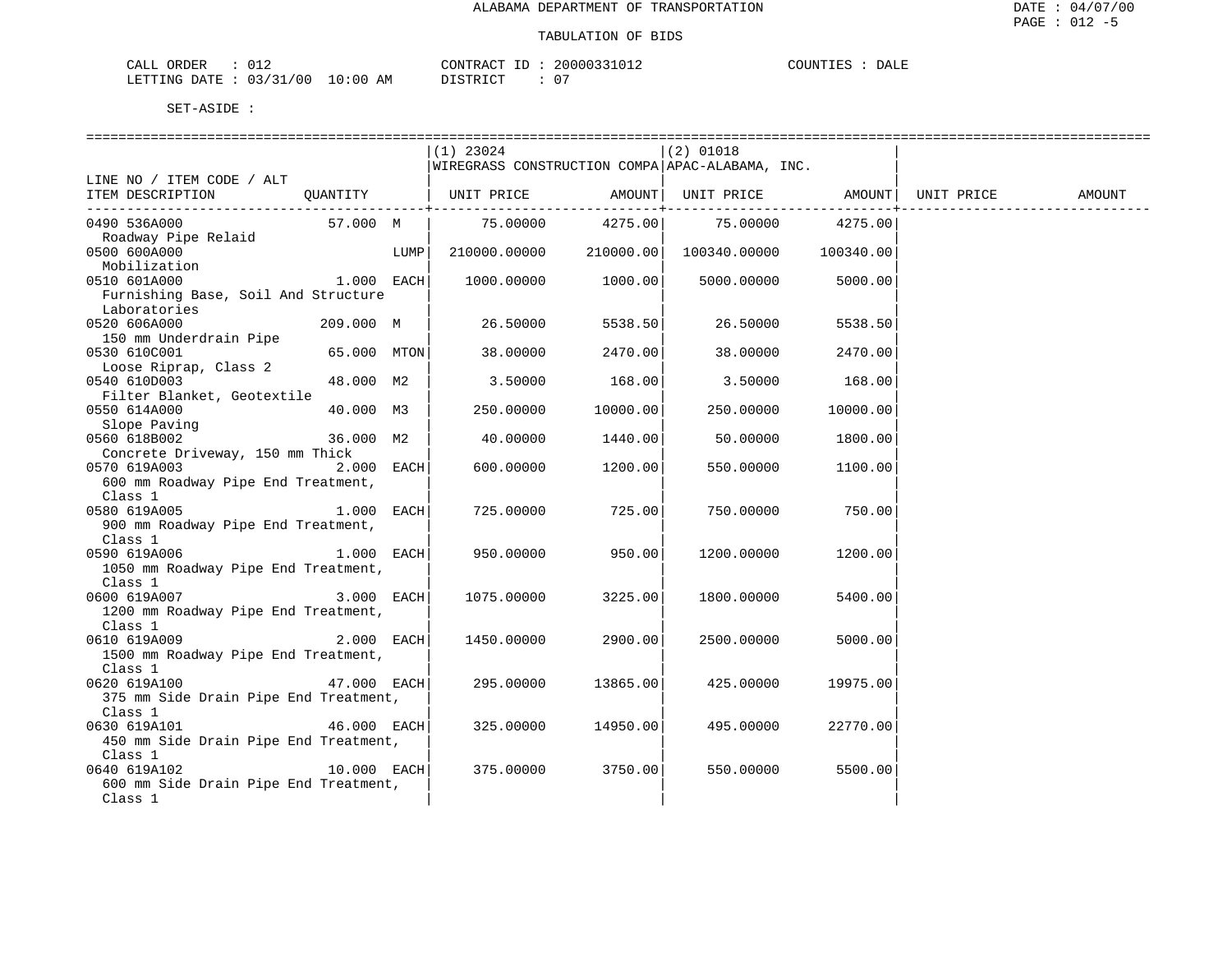| <b>ORDER</b><br>CALI | U 1 2         |                                                                                                                                    | CONTRACT                 | 2000023 | $\gamma$ ottn<br>- 13 C | DALF |
|----------------------|---------------|------------------------------------------------------------------------------------------------------------------------------------|--------------------------|---------|-------------------------|------|
| LETTING<br>DATE.     | 03/31<br>00 / | I N : N N<br>ΑМ<br>the contract of the contract of the contract of the contract of the contract of the contract of the contract of | , סידפ דרי<br>$T \cap T$ |         |                         |      |

|                                                                                                      | $(1)$ 23024<br>WIREGRASS CONSTRUCTION COMPA APAC-ALABAMA, INC. |          | $(2)$ 01018      |           |        |
|------------------------------------------------------------------------------------------------------|----------------------------------------------------------------|----------|------------------|-----------|--------|
| LINE NO / ITEM CODE / ALT                                                                            |                                                                |          |                  |           |        |
| ITEM DESCRIPTION<br>QUANTITY                                                                         | UNIT PRICE AMOUNT  UNIT PRICE AMOUNT  UNIT PRICE               |          |                  |           | AMOUNT |
| $1.000$ EACH<br>0650 619A104<br>900 mm Side Drain Pipe End Treatment,<br>Class 1                     | 625.00000                                                      |          | 625.00 750.00000 | 750.00    |        |
| 0660 620A000<br>Minor Structure Concrete                                                             | 29.000 M3   400.00000                                          | 11600.00 | 1000.00000       | 29000.001 |        |
| 6.000 EACH<br>0670 621A000<br>Junction Boxes, Type 1, 1P Or 5                                        | 1750.00000                                                     | 10500.00 | 1950.00000       | 11700.00  |        |
| 2.000 EACH<br>0680 621A001                                                                           | 2200.00000                                                     | 4400.00  | 2250.00000       | 4500.00   |        |
| Junction Boxes, Type 1, 2P Or 5<br>0690 621A022<br>$1.000$ EACH<br>Junction Boxes, Type 1 (Modified) | 3500.00000                                                     | 3500.00  | 3750.00000       | 3750.00   |        |
| 0700 621B001<br>$2.000$ EACH<br>Junction Box Units, Type 1, 2P Or 5                                  | 450.00000                                                      | 900.001  | 550.00000        | 1100.00   |        |
| 0710 621C002<br>7.000 EACH                                                                           | 1600.00000                                                     | 11200.00 | 1850.00000       | 12950.00  |        |
| Inlets, Type C, P1 Or P3<br>0720 621C016<br>$1.000$ EACH<br>Inlets, Type S2 Or S4 (1 Wing)           | 1850.00000                                                     | 1850.00  | 2300.00000       | 2300.00   |        |
| 1.000 EACH<br>0730 621C017                                                                           | 1950.00000                                                     | 1950.00  | 2100.00000       | 2100.00   |        |
| Inlets, Type S1 Or S3 (2 Wing)<br>3.000 EACH<br>0740 621C020                                         | 2100.00000                                                     | 6300.00  | 1750.00000       | 5250.00   |        |
| Inlets, Type Y<br>0750 621D019<br>2.000 EACH                                                         | 400.00000                                                      | 800.00   | 450.00000        | 900.00    |        |
| Inlet Units, Type Y<br>0760 621D022<br>$4.000$ EACH                                                  | 450.00000                                                      | 1800.00  | 450.00000        | 1800.00   |        |
| Inlet Units, Type C, P1 Or P3<br>0770 623C000 292.000 M<br>Combination Curb & Gutter, Type C         | 33.00000                                                       | 9636.00  | 10.00000         | 2920.00   |        |
| 0780 630A000<br>1921.000 M                                                                           | 40.20000                                                       | 77224.20 | 40.20000         | 77224.20  |        |
| Steel Beam Guardrail, Class A, Type 1<br>0790 630C001<br>21.000 EACH<br>Guardrail End Anchor, Type 8 | 550.00000                                                      | 11550.00 | 550.00000        | 11550.00  |        |
| 10.000 EACH<br>0800 630C031<br>Guardrail End Anchor, Type 14 (Modified)                              | 825.00000                                                      | 8250.00  | 825.00000        | 8250.00   |        |
| 35.000 EACH<br>0810 630C070<br>Guardrail End Anchor, Type 10 Series                                  | 1325.00000                                                     | 46375.00 | 1325,00000       | 46375.00  |        |
| 0820 650A000<br>5153.000 M3<br>Topsoil                                                               | 7.25000                                                        | 37359.25 | 7.25000          | 37359.25  |        |
| 0830 651B000<br>27.000 MTON<br>Agricultural Limestone                                                | 28.00000                                                       | 756.00   | 38.57000         | 1041.39   |        |
| 0840 651C000<br>11.000 MTON<br>8-8-8 Commercial Fertilizer                                           | 220.00000                                                      | 2420.00  | 247.90000        | 2726.90   |        |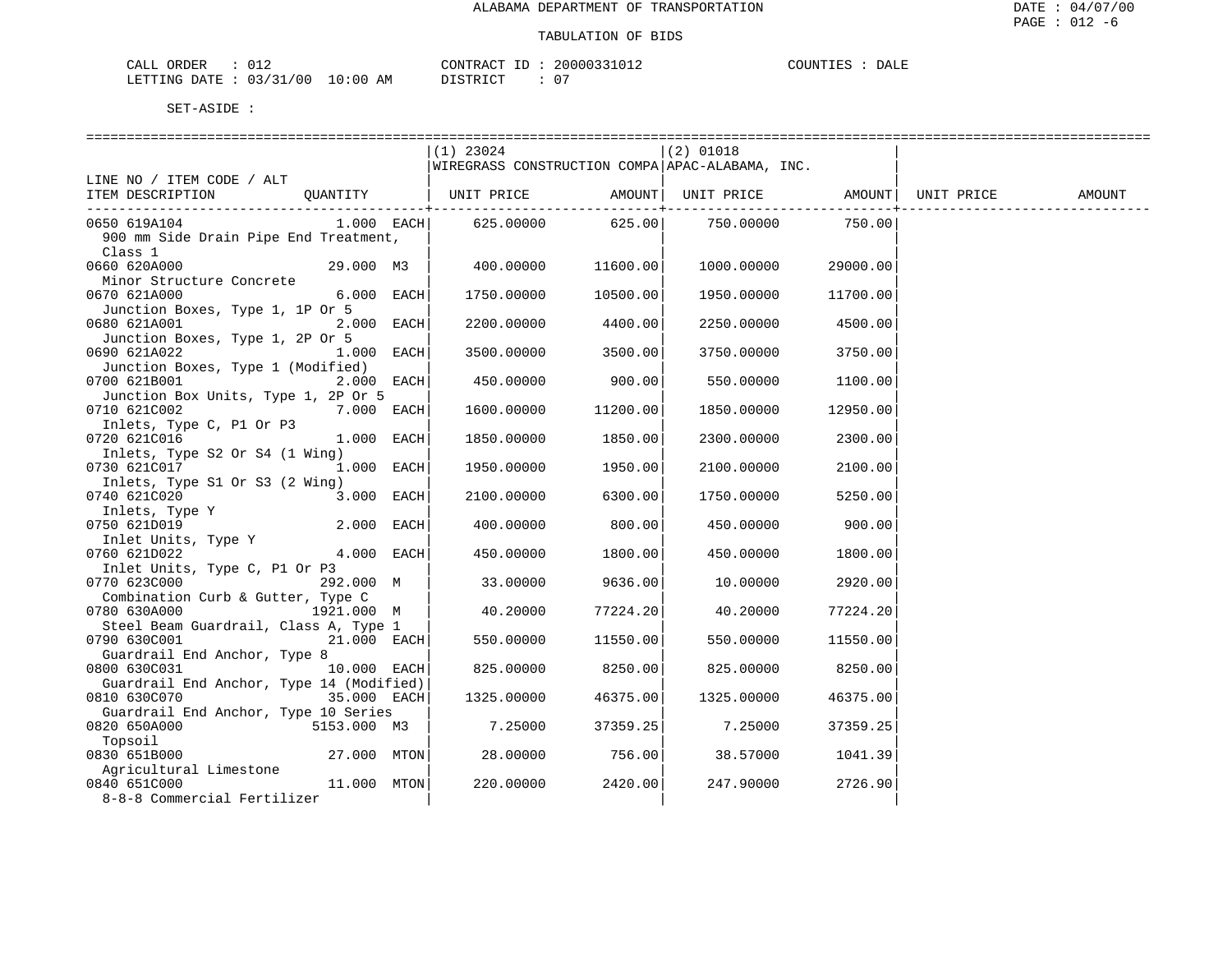| ORDER<br>للبلات<br>∪⊥⊷          |             | CONTRACT<br>$- -$                  | 20000337 | . <del>.</del><br>"OUNTIE.<br>DALE |
|---------------------------------|-------------|------------------------------------|----------|------------------------------------|
| '00<br>03/31<br>DATE<br>LETTING | 10:00<br>AΜ | <b>CTD TOT</b><br><i>┙</i> ┵┙┵┸╲┵╰ |          |                                    |

|                                                        |              |      | $(1)$ 23024                                     |                           | $(2)$ 01018       |          |            |        |
|--------------------------------------------------------|--------------|------|-------------------------------------------------|---------------------------|-------------------|----------|------------|--------|
|                                                        |              |      | WIREGRASS CONSTRUCTION COMPA APAC-ALABAMA, INC. |                           |                   |          |            |        |
| LINE NO / ITEM CODE / ALT                              |              |      |                                                 |                           |                   |          |            |        |
| ITEM DESCRIPTION                                       |              |      | QUANTITY   UNIT PRICE                           | AMOUNT  <br>------------+ | UNIT PRICE AMOUNT | .        | UNIT PRICE | AMOUNT |
| 0850 652A061                                           | 6.000 HA     |      | 970.00000                                       | 5820.00                   | 1111.95000        | 6671.70  |            |        |
| Seeding (Mix 3E)                                       |              |      |                                                 |                           |                   |          |            |        |
| 0860 654A001                                           | 342.000 M2   |      | 4.80000                                         |                           | 1641.60 3.60000   | 1231.20  |            |        |
| Solid Sodding (Bermuda)                                |              |      |                                                 |                           |                   |          |            |        |
| 0870 656A000                                           | 5.000 HA     |      | 970.00000                                       | 4850.00                   | 1050.17000        | 5250.85  |            |        |
| Mulching, Class A, Type 1                              |              |      |                                                 |                           |                   |          |            |        |
| 0880 656A001                                           | $1.000$ HA   |      | 1200.00000                                      | 1200.00                   | 1111.95000        | 1111.95  |            |        |
| Mulching, Class A, Type 2<br>0890 659A000              |              |      |                                                 |                           |                   |          |            |        |
| Erosion Control Netting, Class A                       | 200.000 M2   |      | 1,80000                                         | 360.00                    | 1.80000           | 360.00   |            |        |
| 0900 665F000                                           | 236.000 EACH |      | 5.00000                                         | 1180.00                   | 5.00000           | 1180.00  |            |        |
| Hay Bales                                              |              |      |                                                 |                           |                   |          |            |        |
| 0910 665G000                                           | 40.000 EACH  |      | 5.00000                                         | 200.00                    | 6.00000           | 240.00   |            |        |
| Sand Bags                                              |              |      |                                                 |                           |                   |          |            |        |
| 0920 665J000                                           | 2886.000 M   |      | 12.60000                                        | 36363.60                  | 9.60000           | 27705.60 |            |        |
| Silt Fence, Type A                                     |              |      |                                                 |                           |                   |          |            |        |
| 0930 665K000                                           | 192.000 M3   |      | 25.00000                                        | 4800.00                   | 25.00000          | 4800.00  |            |        |
| Drainage Sump Excavation                               |              |      |                                                 |                           |                   |          |            |        |
| 0940 680A000                                           |              | LUMP | 13500.00000                                     | 13500.00                  | 13500.00000       | 13500.00 |            |        |
| Engineering Controls                                   |              |      |                                                 |                           |                   |          |            |        |
| 0950 701A004<br>Solid White, Class 1, Type A Traffic   | 4.000 KM     |      | 186.00000                                       | 744.00                    | 186.00000         | 744.00   |            |        |
| Stripe                                                 |              |      |                                                 |                           |                   |          |            |        |
| 0960 701A012                                           | 4.000 KM     |      | 186.00000                                       | 744.00                    | 186.00000         | 744.00   |            |        |
| Solid Yellow, Class 1, Type A Traffic                  |              |      |                                                 |                           |                   |          |            |        |
| Stripe                                                 |              |      |                                                 |                           |                   |          |            |        |
| 0970 701C000                                           | 43.000 KM    |      | 174.00000                                       | 7482.00                   | 174.00000         | 7482.00  |            |        |
| Broken Temporary Traffic Stripe                        |              |      |                                                 |                           |                   |          |            |        |
| 0980 701C001                                           | 110.000 KM   |      | 186.00000                                       | 20460.00                  | 186.00000         | 20460.00 |            |        |
| Solid Temporary Traffic Stripe                         |              |      |                                                 |                           |                   |          |            |        |
| 0990 701D007 6.000 KM                                  |              |      | 621,00000                                       | 3726.00                   | 621.00000         | 3726.00  |            |        |
| Solid Traffic Stripe Removed (Paint)                   |              |      |                                                 |                           |                   |          |            |        |
| 1000 701D008<br>Solid Traffic Stripe Removed (Plastic) | 1.000 KM     |      | 621.00000                                       | 621.00                    | 621.00000         | 621.00   |            |        |
| 1010 701D014                                           | 1.000 KM     |      | 560.00000                                       | 560.00                    | 560.00000         | 560.00   |            |        |
| Broken Traffic Stripe Removed (Paint)                  |              |      |                                                 |                           |                   |          |            |        |
| 1020 701D015                                           | 1.000 KM     |      | 560.00000                                       | 560.00                    | 560.00000         | 560.00   |            |        |
| Broken Traffic Stripe Removed (Plastic)                |              |      |                                                 |                           |                   |          |            |        |
| 1030 701G121                                           | 166.000 M    |      | 4.30000                                         | 713.80                    | 4.30000           | 713.80   |            |        |
| Broken White, Class 3W, Type A Traffic                 |              |      |                                                 |                           |                   |          |            |        |
| Stripe (150 mm Wide)                                   |              |      |                                                 |                           |                   |          |            |        |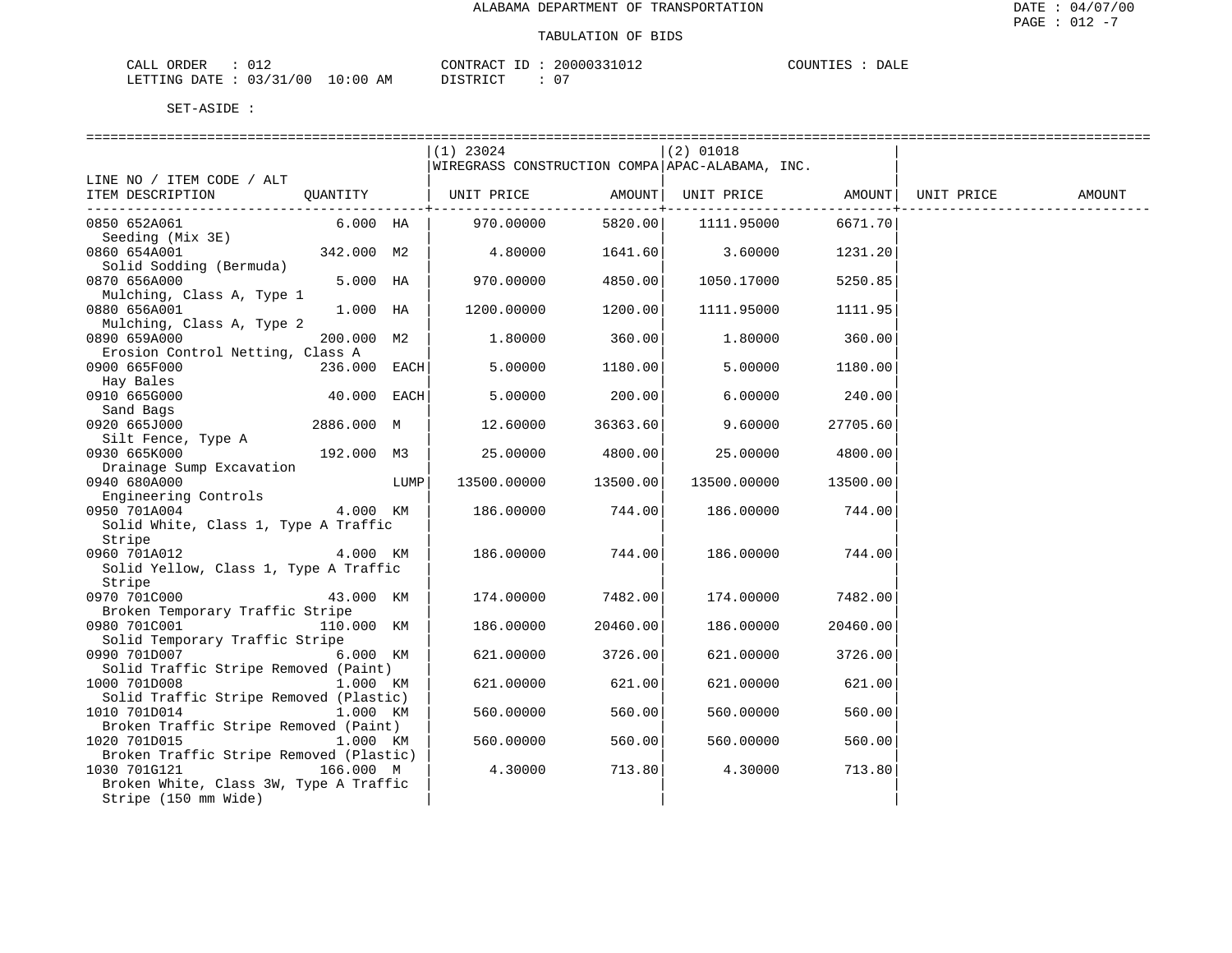| ORDER<br>CALL           |  |            | CONTRACT ID: | 20000331012 | COUNTIES | DALE |
|-------------------------|--|------------|--------------|-------------|----------|------|
| LETTING DATE : 03/31/00 |  | $10:00$ AM | DISTRICT     | $\sim$      |          |      |

|                                                                                                               | (1) 23024                                       |             | $(2)$ 01018               |           |            |        |
|---------------------------------------------------------------------------------------------------------------|-------------------------------------------------|-------------|---------------------------|-----------|------------|--------|
|                                                                                                               | WIREGRASS CONSTRUCTION COMPA APAC-ALABAMA, INC. |             |                           |           |            |        |
| LINE NO / ITEM CODE / ALT                                                                                     |                                                 |             |                           |           |            |        |
| ITEM DESCRIPTION<br>OUANTITY                                                                                  | UNIT PRICE                                      | ---------+- | AMOUNT  UNIT PRICE AMOUNT |           | UNIT PRICE | AMOUNT |
| 1040 701G125<br>166.000 M<br>Solid White, Class 3W, Type A Traffic                                            |                                                 |             | 17.00000 2822.00 17.00000 | 2822.00   |            |        |
| Stripe (150 mm Wide)                                                                                          |                                                 |             |                           |           |            |        |
| 1050 701G133<br>166.000 M<br>Solid Yellow, Class 3W, Type A Traffic<br>Stripe (150 mm Wide)                   | 18.20000                                        |             | 3021.20 18.20000          | 3021.20   |            |        |
| 1060 702A008<br>22.000 KM<br>Solid White, Inverted Profile Traffic<br>Stripe (150 mm Wide)                    | 2299.00000                                      | 50578.00    | 2299.00000                | 50578.00  |            |        |
| 1070 702A009<br>22.000 KM<br>Solid Yellow, Inverted Profile Traffic                                           | 2299.00000                                      | 50578.00    | 2299.00000                | 50578.00  |            |        |
| Stripe (150 mm Wide)<br>1080 702A010<br>21.000 KM                                                             | 1150.00000                                      | 24150.00    | 1150.00000                | 24150.00  |            |        |
| Broken White, Inverted Profile Traffic<br>Stripe (150 mm Wide)<br>1090 702B001<br>3900.000 M                  | 4.92000                                         | 19188.00    | 4.92000                   | 19188.00  |            |        |
| Dotted Inverted Profile Traffic Stripe<br>(150 mm Wide)                                                       |                                                 |             |                           |           |            |        |
| 1100 703A002<br>1107.000 M2<br>Traffic Control Markings, Class 2, Type<br>A                                   | 17.00000                                        | 18819.00    | 17.00000                  | 18819.00  |            |        |
| 1110 703B002<br>168.000 M2                                                                                    | 26.00000                                        | 4368.00     | 26.00000                  | 4368.00   |            |        |
| Traffic Control Legends, Class 2, Type A<br>1120 703D001<br>1742.000 M2<br>Temporary Traffic Control Markings | 11,00000                                        | 19162.00    | 11,00000                  | 19162.00  |            |        |
| 1130 705A011<br>762.000 EACH<br>Pavement Markers, Class C, Type 1-A                                           | 4.00000                                         | 3048.00     | 4.00000                   | 3048.00   |            |        |
| 1140 705A012<br>756.000 EACH<br>Pavement Markers, Class C, Type 1-B                                           | 4.00000                                         | 3024.00     | 4.00000                   | 3024.00   |            |        |
| 1150 705A030<br>80.000 EACH                                                                                   | 4.90000                                         | 392.00      | 4.90000                   | 392.00    |            |        |
| Pavement Markers, Class A-H, Type 2-C<br>1160 705A031<br>1463.000 EACH                                        | 4.70000                                         | 6876.10     | 4.70000                   | 6876.10   |            |        |
| Pavement Markers, Class A-H, Type 1-A<br>1170 705A037<br>190.000 EACH                                         | 4.90000                                         | 931.00      | 4.90000                   | 931.00    |            |        |
| Pavement Markers, Class A-H, Type 2-D<br>$202.000$ EACH<br>1180 707G001                                       | 10.00000                                        | 2020.00     | 10.00000                  | 2020.00   |            |        |
| Barrier Rail Mounted Delineator<br>(Bi-Directional)                                                           |                                                 |             |                           |           |            |        |
| 1190 726B000<br>1704.000 M<br>Portable Concrete Safety Barriers, Type<br>6                                    | 150.75000                                       | 256878.00   | 150.00000                 | 255600.00 |            |        |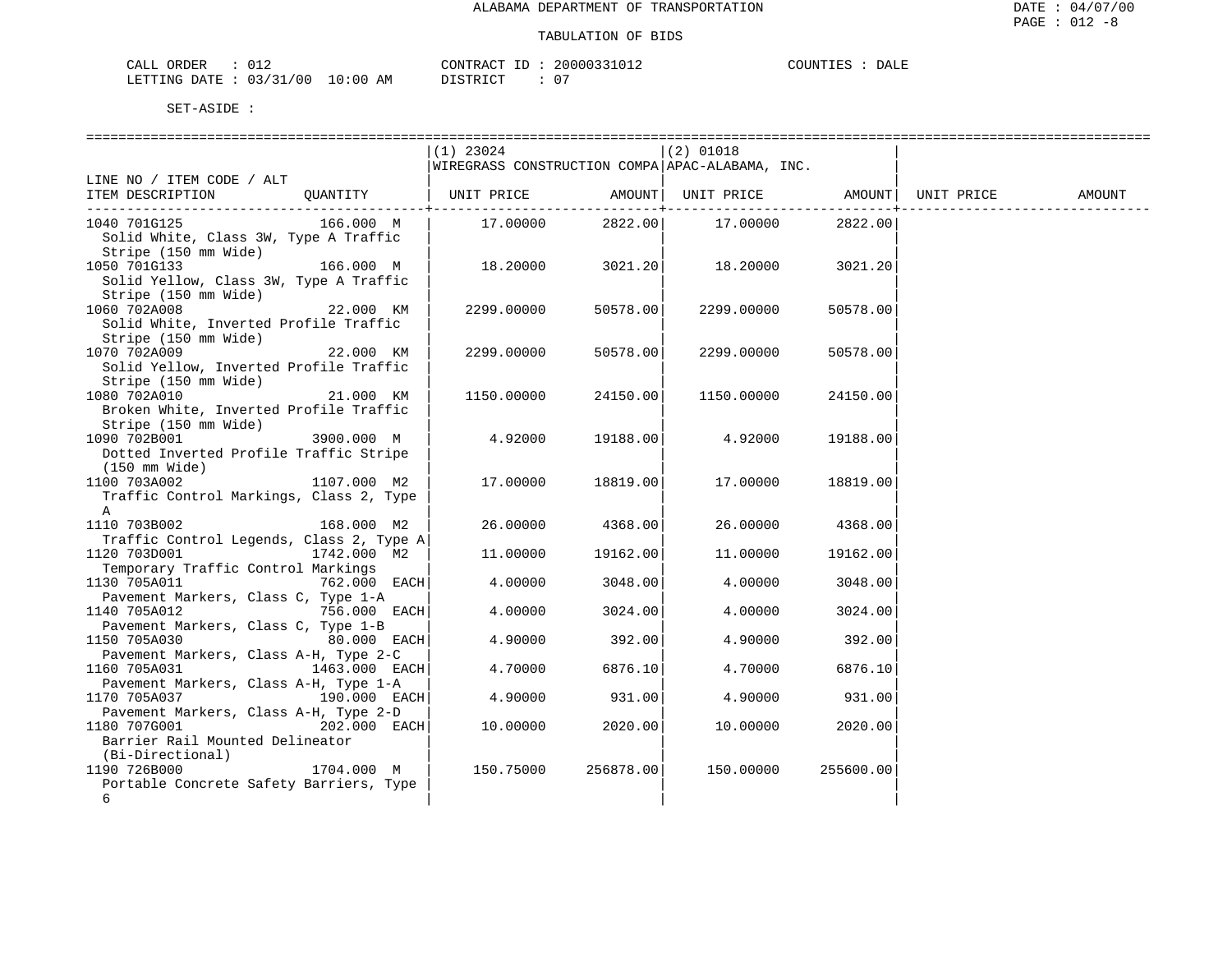| CALL<br>ORDER                                                                                                                                                        | CONTRACT                  | $\sim$ $\cdot$ 20000321.<br>. | COUNT!<br>DALE |
|----------------------------------------------------------------------------------------------------------------------------------------------------------------------|---------------------------|-------------------------------|----------------|
| '00<br>1 N : N N<br>LETTING<br><b>DATE</b><br>n 2<br>the contract of the contract of the contract of the contract of the contract of the contract of the contract of | 570mm TOT<br>AΜ<br>. שיוש | $\sim$<br>$\mathbf{u}$        |                |

|                                                                                         |              |      | $(1)$ 23024       |                 | $(2)$ 01018                                      |                 |               |
|-----------------------------------------------------------------------------------------|--------------|------|-------------------|-----------------|--------------------------------------------------|-----------------|---------------|
|                                                                                         |              |      |                   |                 | WIREGRASS CONSTRUCTION COMPA APAC-ALABAMA, INC.  |                 |               |
| LINE NO / ITEM CODE / ALT                                                               |              |      |                   |                 |                                                  |                 |               |
| ITEM DESCRIPTION                                                                        | QUANTITY     |      |                   |                 | UNIT PRICE AMOUNT  UNIT PRICE AMOUNT  UNIT PRICE |                 | <b>AMOUNT</b> |
| 1200 726C001 760.000 M<br>State Furnished Portable Concrete<br>Safety Barriers (Type 6) |              |      | 39.37000          | 29921.20        | 40.00000                                         | 30400.00        |               |
| 1210 740B000<br>247.000 M2  <br>Construction Signs                                      |              |      | 90.00000          | 22230.00        | 85.26000                                         | 21059.22        |               |
| 1220 740D000<br>Channelizing Drums                                                      | 120.000 EACH |      | 45.00000          | 5400.00         | 42.10000                                         | 5052.00         |               |
| 1230 740E000<br>Cones (900 mm High)                                                     | 150.000 EACH |      | 12.50000          | 1875.00         | 11.58000                                         | 1737.00         |               |
| 1240 740F002                                                                            | 28.000 EACH  |      | 210,00000         | 5880.00         | 200,00000                                        | 5600.00         |               |
| Barricades, Type III<br>14.000 EACH<br>1250 7401005                                     |              |      | 530.00000         | 7420.00         | 526.32000                                        | 7368.48         |               |
| Warning Lights, Type B (Detachable Head)                                                |              |      |                   |                 |                                                  |                 |               |
| 1260 740M000<br>150.000 EACH                                                            |              |      | 6.50000           | 975.00          | 6.32000                                          | 948.00          |               |
| Ballast For Cone<br><b>1.000 EACH</b>                                                   |              |      |                   |                 |                                                  |                 |               |
| 1270 7400000<br>Pilot Car                                                               |              |      | 2500.00000        | 2500.00         | 2500.00000                                       | 2500.00         |               |
| $6.000$ EACH<br>1280 741C010                                                            |              |      | 1200.00000        | 7200.00         | 4211.00000                                       | 25266.00        |               |
| Portable Sequential Arrow And Chevron                                                   |              |      |                   |                 |                                                  |                 |               |
| Sign Unit                                                                               |              |      |                   |                 |                                                  |                 |               |
| 1290 998A000                                                                            |              | LUMP |                   | $0.00000$ 0.00  | 5000.00000                                       | 5000.00         |               |
| Construction Fuel (Maximum Bid Limited                                                  |              |      |                   |                 |                                                  |                 |               |
| To $$187,000.00)$                                                                       |              |      |                   |                 |                                                  |                 |               |
| $1500.000$ HOUR<br>1300 999 000                                                         |              |      | $0.80000$ 1200.00 |                 | $0.80000$ 1200.00                                |                 |               |
| Trainee Hours At 80 Cents Per Hour                                                      |              |      |                   |                 |                                                  |                 |               |
| SECTION TOTALS                                                                          |              |      |                   | \$4,647,457.51  |                                                  | \$4,914,879.08  |               |
| CONTRACT TOTALS                                                                         |              |      |                   | \$4,647,457.51] | ---------                                        | \$4,914,879.08] |               |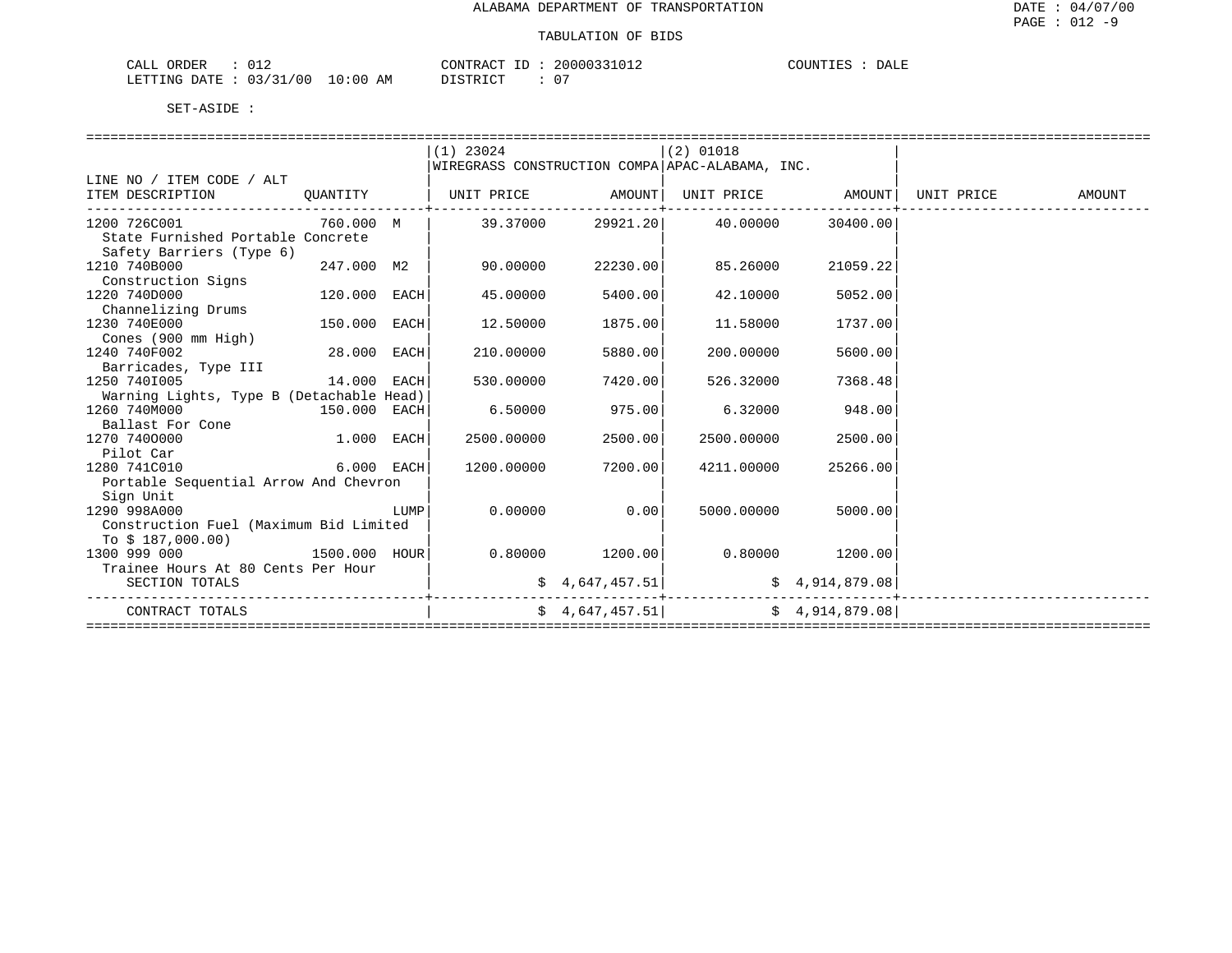DATE :

# VENDOR RANKING

|      | CALL ORDER<br>LETTING DATE: 03/31/00 | $\therefore$ 013<br>10:00 AM        | CONTRACT ID: 20000331013<br>DISTRICT<br>: 01                                                                                                        |              |                  | COUNTIES : DEKALB           |                   |
|------|--------------------------------------|-------------------------------------|-----------------------------------------------------------------------------------------------------------------------------------------------------|--------------|------------------|-----------------------------|-------------------|
|      | CONTRACT DESCRIPTION:<br>SET-ASIDE : | Rainsville. Length - 3.525 mi.      | CONTRACT TIME : 365<br>RURAL<br>for constructing the Partial Grade, Drain, Pave, Traffic<br>Stripe, Signing, and Bridges on S.R. #35 from Powell to | Working Days | (available days) | PROJECT $(S)$ : NHF-436(38) |                   |
| RANK | VENDOR NO./NAME                      |                                     |                                                                                                                                                     |              |                  | TOTAL<br>BID.               | % OVER<br>LOW BID |
|      | 10011                                | JACKSON PAVING & CONSTRUCTION, INC. |                                                                                                                                                     |              |                  | \$3,962,164.07              | 100.0000%         |
|      | 23009                                | WHITAKER CONTRACTING CORPORATION    |                                                                                                                                                     |              |                  | 4,110,887.35                | 103.7535%         |
|      | 07002                                | GOOD HOPE CONTRACTING CO., INC.     |                                                                                                                                                     |              |                  | 4,149,880.62                | 104.7377%         |
|      | 01018                                | APAC-ALABAMA, INC.                  |                                                                                                                                                     |              |                  | 4,229,568.86                | 106.7489%         |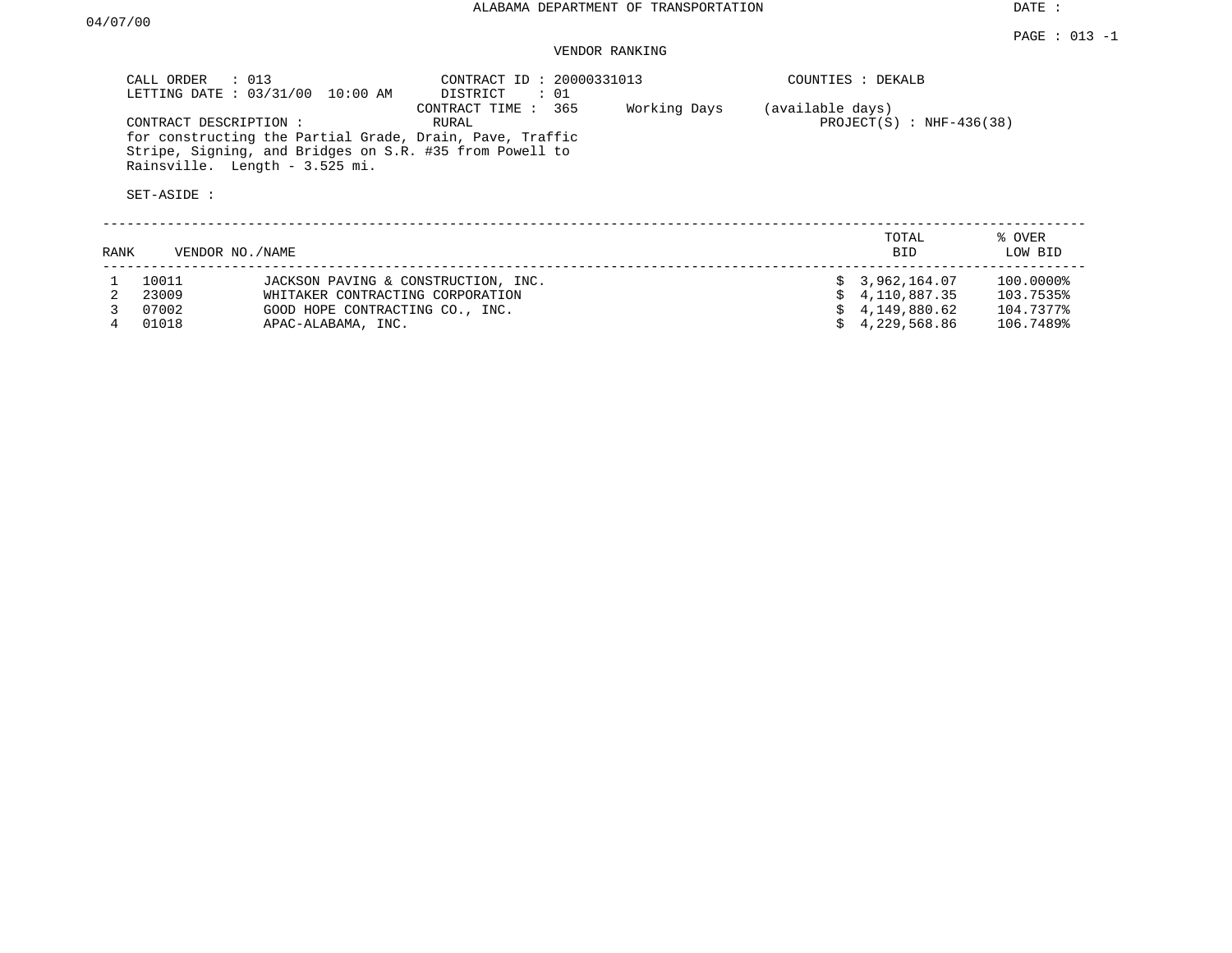| <b>PRDER</b><br>◡⊥◡        |               | $\wedge \wedge \neg \neg$<br>יחד במר | ിറി | DEKALB<br>COTINTTT |
|----------------------------|---------------|--------------------------------------|-----|--------------------|
| ⊤ ⊤۵ת ( ،<br>LETTING<br>00 | LO : 00<br>АM | $ \sim$<br>יחמ                       | ັັ  |                    |

| (1) 10011<br>$(2)$ 23009<br>(3) 07002<br>JACKSON PAVING & CONSTRUCTIO WHITAKER CONTRACTING CORPORA GOOD HOPE CONTRACTING CO., I<br>LINE NO / ITEM CODE / ALT<br>ITEM DESCRIPTION<br>OUANTITY<br>UNIT PRICE<br>AMOUNT  <br>UNIT PRICE<br>AMOUNT<br>UNIT PRICE<br>AMOUNT<br>SECTION 0001<br>Total<br>0010 201A000<br>6000.00000<br>6000.00<br>90370.00000<br>90370.00<br>72000.00<br>LUMP<br>72000.00000<br>Clearing & Grubbing (Approximately 2<br>Acres)<br>0020 206A000<br>15000.00000<br>15000.00<br>25000.00000<br>25000.00<br>25000.00000<br>25000.00<br>LUMP<br>Removal Of Old Bridge Station 560+20<br>0030 206A001<br>15000.00<br>36000.00<br>36000.00<br>15000.00000<br>36000.00000<br>36000.00000<br>LUMP<br>Removal Of Old Bridge , Station 615+55<br>0040 206C003<br>85.000 SOYD<br>4.49000<br>381.65<br>2.00000<br>340.00<br>170.00<br>4.00000<br>Removing Concrete Flumes<br>0050 206D000<br>935.000 LF<br>4.99000<br>4665.65<br>5.00000<br>4675.00<br>8.00000<br>7480.00<br>Removing Pipe<br>0060 206D001<br>1065.000 LF<br>1278.00<br>1,00000<br>1.20000<br>1278.00<br>1,20000<br>1065.00<br>Removing Guardrail<br>0070 206E000<br>3.000<br>149.99000<br>449.97<br>250.00000<br>750.00<br>200.00000<br>600.00<br>EACH |
|--------------------------------------------------------------------------------------------------------------------------------------------------------------------------------------------------------------------------------------------------------------------------------------------------------------------------------------------------------------------------------------------------------------------------------------------------------------------------------------------------------------------------------------------------------------------------------------------------------------------------------------------------------------------------------------------------------------------------------------------------------------------------------------------------------------------------------------------------------------------------------------------------------------------------------------------------------------------------------------------------------------------------------------------------------------------------------------------------------------------------------------------------------------------------------------------------------------------------------------|
|                                                                                                                                                                                                                                                                                                                                                                                                                                                                                                                                                                                                                                                                                                                                                                                                                                                                                                                                                                                                                                                                                                                                                                                                                                      |
|                                                                                                                                                                                                                                                                                                                                                                                                                                                                                                                                                                                                                                                                                                                                                                                                                                                                                                                                                                                                                                                                                                                                                                                                                                      |
|                                                                                                                                                                                                                                                                                                                                                                                                                                                                                                                                                                                                                                                                                                                                                                                                                                                                                                                                                                                                                                                                                                                                                                                                                                      |
|                                                                                                                                                                                                                                                                                                                                                                                                                                                                                                                                                                                                                                                                                                                                                                                                                                                                                                                                                                                                                                                                                                                                                                                                                                      |
|                                                                                                                                                                                                                                                                                                                                                                                                                                                                                                                                                                                                                                                                                                                                                                                                                                                                                                                                                                                                                                                                                                                                                                                                                                      |
|                                                                                                                                                                                                                                                                                                                                                                                                                                                                                                                                                                                                                                                                                                                                                                                                                                                                                                                                                                                                                                                                                                                                                                                                                                      |
|                                                                                                                                                                                                                                                                                                                                                                                                                                                                                                                                                                                                                                                                                                                                                                                                                                                                                                                                                                                                                                                                                                                                                                                                                                      |
|                                                                                                                                                                                                                                                                                                                                                                                                                                                                                                                                                                                                                                                                                                                                                                                                                                                                                                                                                                                                                                                                                                                                                                                                                                      |
|                                                                                                                                                                                                                                                                                                                                                                                                                                                                                                                                                                                                                                                                                                                                                                                                                                                                                                                                                                                                                                                                                                                                                                                                                                      |
|                                                                                                                                                                                                                                                                                                                                                                                                                                                                                                                                                                                                                                                                                                                                                                                                                                                                                                                                                                                                                                                                                                                                                                                                                                      |
|                                                                                                                                                                                                                                                                                                                                                                                                                                                                                                                                                                                                                                                                                                                                                                                                                                                                                                                                                                                                                                                                                                                                                                                                                                      |
|                                                                                                                                                                                                                                                                                                                                                                                                                                                                                                                                                                                                                                                                                                                                                                                                                                                                                                                                                                                                                                                                                                                                                                                                                                      |
|                                                                                                                                                                                                                                                                                                                                                                                                                                                                                                                                                                                                                                                                                                                                                                                                                                                                                                                                                                                                                                                                                                                                                                                                                                      |
|                                                                                                                                                                                                                                                                                                                                                                                                                                                                                                                                                                                                                                                                                                                                                                                                                                                                                                                                                                                                                                                                                                                                                                                                                                      |
|                                                                                                                                                                                                                                                                                                                                                                                                                                                                                                                                                                                                                                                                                                                                                                                                                                                                                                                                                                                                                                                                                                                                                                                                                                      |
|                                                                                                                                                                                                                                                                                                                                                                                                                                                                                                                                                                                                                                                                                                                                                                                                                                                                                                                                                                                                                                                                                                                                                                                                                                      |
|                                                                                                                                                                                                                                                                                                                                                                                                                                                                                                                                                                                                                                                                                                                                                                                                                                                                                                                                                                                                                                                                                                                                                                                                                                      |
|                                                                                                                                                                                                                                                                                                                                                                                                                                                                                                                                                                                                                                                                                                                                                                                                                                                                                                                                                                                                                                                                                                                                                                                                                                      |
|                                                                                                                                                                                                                                                                                                                                                                                                                                                                                                                                                                                                                                                                                                                                                                                                                                                                                                                                                                                                                                                                                                                                                                                                                                      |
|                                                                                                                                                                                                                                                                                                                                                                                                                                                                                                                                                                                                                                                                                                                                                                                                                                                                                                                                                                                                                                                                                                                                                                                                                                      |
|                                                                                                                                                                                                                                                                                                                                                                                                                                                                                                                                                                                                                                                                                                                                                                                                                                                                                                                                                                                                                                                                                                                                                                                                                                      |
| Removing Headwalls                                                                                                                                                                                                                                                                                                                                                                                                                                                                                                                                                                                                                                                                                                                                                                                                                                                                                                                                                                                                                                                                                                                                                                                                                   |
| 0080 206E001<br>2.000 EACH<br>175.00000<br>350.00<br>650.00000<br>1300.00<br>250.00000<br>500.00                                                                                                                                                                                                                                                                                                                                                                                                                                                                                                                                                                                                                                                                                                                                                                                                                                                                                                                                                                                                                                                                                                                                     |
| Removing Inlets                                                                                                                                                                                                                                                                                                                                                                                                                                                                                                                                                                                                                                                                                                                                                                                                                                                                                                                                                                                                                                                                                                                                                                                                                      |
| 0090 206E002<br>1.000<br>175.00000<br>175.00<br>800.00000<br>800.00<br>300.00000<br>300.00<br>EACH                                                                                                                                                                                                                                                                                                                                                                                                                                                                                                                                                                                                                                                                                                                                                                                                                                                                                                                                                                                                                                                                                                                                   |
| Removing Junction Boxes                                                                                                                                                                                                                                                                                                                                                                                                                                                                                                                                                                                                                                                                                                                                                                                                                                                                                                                                                                                                                                                                                                                                                                                                              |
| 0100 206E008<br>24.000<br>89.00000<br>2136.00<br>100.00000<br>2400.00<br>89.00000<br>2136.00<br>EACH                                                                                                                                                                                                                                                                                                                                                                                                                                                                                                                                                                                                                                                                                                                                                                                                                                                                                                                                                                                                                                                                                                                                 |
| Removing Guardrail End Anchor (All Type)                                                                                                                                                                                                                                                                                                                                                                                                                                                                                                                                                                                                                                                                                                                                                                                                                                                                                                                                                                                                                                                                                                                                                                                             |
| 0110 210A000<br>33294.000 CYIP<br>119858.40<br>83235.00<br>3.60000<br>4.90000<br>163140.60<br>2.50000                                                                                                                                                                                                                                                                                                                                                                                                                                                                                                                                                                                                                                                                                                                                                                                                                                                                                                                                                                                                                                                                                                                                |
| Unclassified Excavation                                                                                                                                                                                                                                                                                                                                                                                                                                                                                                                                                                                                                                                                                                                                                                                                                                                                                                                                                                                                                                                                                                                                                                                                              |
| 0120 210D000<br>5.65000<br>33180.000<br>CYIP<br>187467.00<br>4.68000<br>155282.40<br>4.50000<br>149310.00                                                                                                                                                                                                                                                                                                                                                                                                                                                                                                                                                                                                                                                                                                                                                                                                                                                                                                                                                                                                                                                                                                                            |
| Borrow Excavation                                                                                                                                                                                                                                                                                                                                                                                                                                                                                                                                                                                                                                                                                                                                                                                                                                                                                                                                                                                                                                                                                                                                                                                                                    |
| 0130 212A000<br>206,000<br>STA<br>10.96000<br>2257.76<br>15,00000<br>3090.00<br>20.00000<br>4120.00                                                                                                                                                                                                                                                                                                                                                                                                                                                                                                                                                                                                                                                                                                                                                                                                                                                                                                                                                                                                                                                                                                                                  |
| Machine Grading Shoulders                                                                                                                                                                                                                                                                                                                                                                                                                                                                                                                                                                                                                                                                                                                                                                                                                                                                                                                                                                                                                                                                                                                                                                                                            |
| 0140 214A000<br>1020.000<br>6.00000<br>6120.00<br>10.00000<br>10200.00<br>20.00000<br>20400.00<br>CUYD                                                                                                                                                                                                                                                                                                                                                                                                                                                                                                                                                                                                                                                                                                                                                                                                                                                                                                                                                                                                                                                                                                                               |
| Structure Excavation                                                                                                                                                                                                                                                                                                                                                                                                                                                                                                                                                                                                                                                                                                                                                                                                                                                                                                                                                                                                                                                                                                                                                                                                                 |
| 0150 214B001<br>174.000 CUYD<br>13.76000<br>2394.24<br>2275.92<br>2175.00<br>13.08000<br>12.50000                                                                                                                                                                                                                                                                                                                                                                                                                                                                                                                                                                                                                                                                                                                                                                                                                                                                                                                                                                                                                                                                                                                                    |
| Foundation Backfill, Commercial                                                                                                                                                                                                                                                                                                                                                                                                                                                                                                                                                                                                                                                                                                                                                                                                                                                                                                                                                                                                                                                                                                                                                                                                      |
| 0160 230A000<br>226.000 RBST<br>375.00000<br>84750.00<br>225.00000<br>50850.00<br>225.00000<br>50850.00                                                                                                                                                                                                                                                                                                                                                                                                                                                                                                                                                                                                                                                                                                                                                                                                                                                                                                                                                                                                                                                                                                                              |
| Roadbed Processing                                                                                                                                                                                                                                                                                                                                                                                                                                                                                                                                                                                                                                                                                                                                                                                                                                                                                                                                                                                                                                                                                                                                                                                                                   |
| 0170 301A006<br>490.000<br>4.00000<br>1960.00<br>3.72000<br>1822.80<br>5.00000<br>2450.00<br>SYCP                                                                                                                                                                                                                                                                                                                                                                                                                                                                                                                                                                                                                                                                                                                                                                                                                                                                                                                                                                                                                                                                                                                                    |
| Crushed Aggregate Base Course, Type B,                                                                                                                                                                                                                                                                                                                                                                                                                                                                                                                                                                                                                                                                                                                                                                                                                                                                                                                                                                                                                                                                                                                                                                                               |
| Plant Mixed, 4.5" Compacted Thickness                                                                                                                                                                                                                                                                                                                                                                                                                                                                                                                                                                                                                                                                                                                                                                                                                                                                                                                                                                                                                                                                                                                                                                                                |
| 0180 301A012<br>96263.000 SYCP<br>332107.35<br>3.60000<br>3.45000<br>3.72000<br>358098.36<br>346546.80                                                                                                                                                                                                                                                                                                                                                                                                                                                                                                                                                                                                                                                                                                                                                                                                                                                                                                                                                                                                                                                                                                                               |
| Crushed Aggregate Base Course, Type B,                                                                                                                                                                                                                                                                                                                                                                                                                                                                                                                                                                                                                                                                                                                                                                                                                                                                                                                                                                                                                                                                                                                                                                                               |
| Plant Mixed, 6" Compacted Thickness                                                                                                                                                                                                                                                                                                                                                                                                                                                                                                                                                                                                                                                                                                                                                                                                                                                                                                                                                                                                                                                                                                                                                                                                  |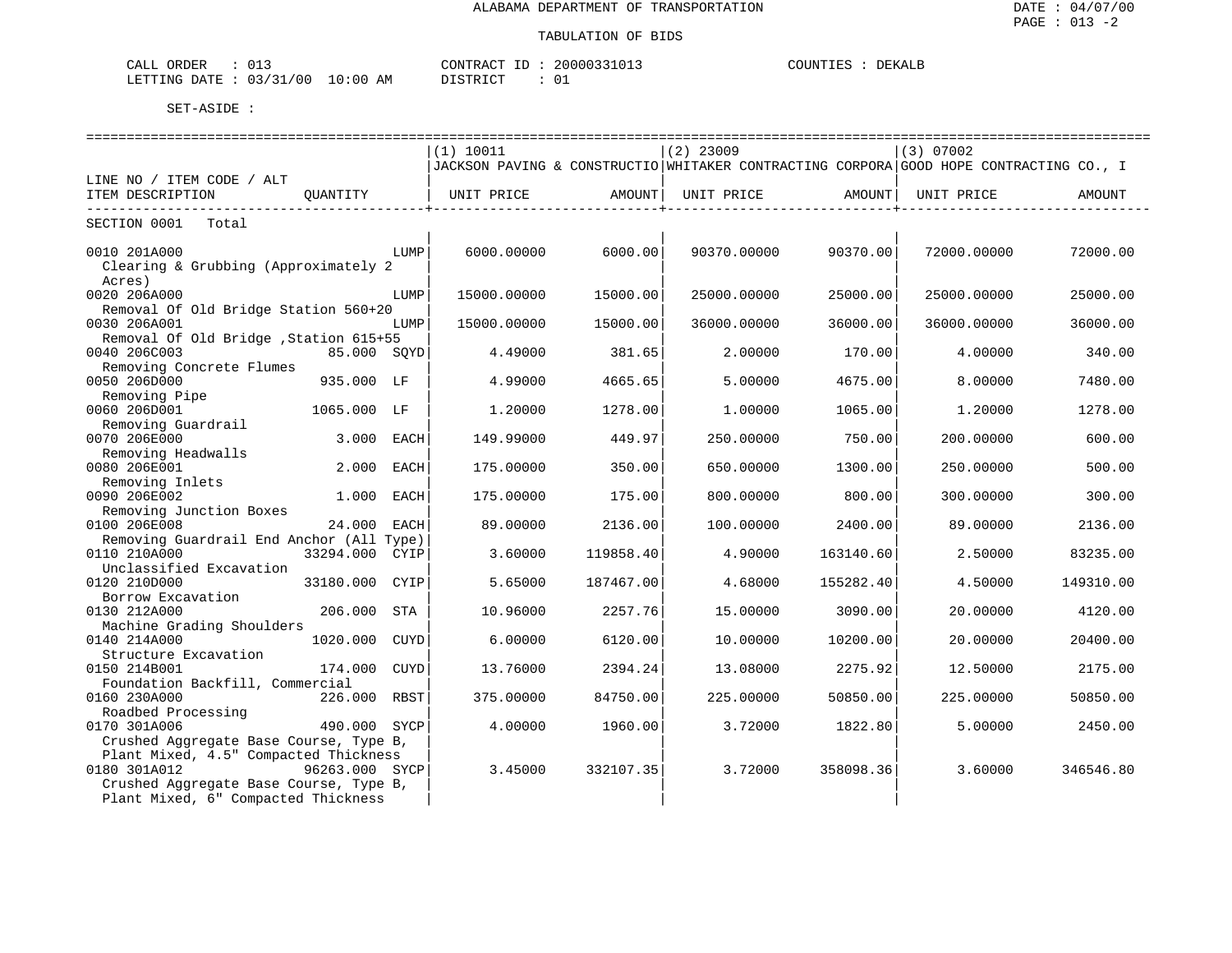| CALL ORDER                      | __ |          | CONTRACT ID: 20000331013 | COUNTIES :<br>DEKALE |
|---------------------------------|----|----------|--------------------------|----------------------|
| LETTING DATE: 03/31/00 10:00 AM |    | DISTRICT |                          |                      |

|                                                                                     | (1) 10011       |                                                  | $(2)$ 23009 |           | (3) 07002                                                                              |           |
|-------------------------------------------------------------------------------------|-----------------|--------------------------------------------------|-------------|-----------|----------------------------------------------------------------------------------------|-----------|
|                                                                                     |                 |                                                  |             |           | JACKSON PAVING & CONSTRUCTIO WHITAKER CONTRACTING CORPORA GOOD HOPE CONTRACTING CO., I |           |
| LINE NO / ITEM CODE / ALT                                                           |                 |                                                  |             |           |                                                                                        |           |
| ITEM DESCRIPTION<br>OUANTITY                                                        | UNIT PRICE      | AMOUNT                                           | UNIT PRICE  | AMOUNT    | UNIT PRICE                                                                             | AMOUNT    |
| 0190 306E000<br>$1.000$ EACH                                                        | 5636.88000      | . _ _ _ _ _ _ _ _ _ + _ _ _ _ _ _ _ _<br>5636.88 | 6003.00000  | 6003.00   | 6000.00000                                                                             | 6000.00   |
| State Retained Portable Nuclear<br>Moisture-Density Testing Device                  |                 |                                                  |             |           |                                                                                        |           |
| (Includes Disposal of Existing Device)                                              |                 |                                                  |             |           |                                                                                        |           |
| 0200 401A000<br>96263.000 SYCP<br>Bituminous Treatment A                            | 0.25000         | 24065.75                                         | 0.26000     | 25028.38  | 0.28000                                                                                | 26953.64  |
| 0210 401A004<br>30386.000                                                           | SYCP<br>0.67160 | 20407.24                                         | 0.55500     | 16864.23  | 0.68000                                                                                | 20662.48  |
| Bituminous Treatment E                                                              |                 |                                                  |             |           |                                                                                        |           |
| 0220 401B108<br>23850.000 SYCP<br>Bituminous Treatment G (With Polymer<br>Additive) | 0.89400         | 21321.90                                         | 0.90000     | 21465.00  | 0.90000                                                                                | 21465.00  |
| 0230 405A000<br>4686.000 GAL                                                        | 0.92000         | 4311.12                                          | 0.80000     | 3748.80   | 1.40000                                                                                | 6560.40   |
| Tack Coat                                                                           |                 |                                                  |             |           |                                                                                        |           |
| 0240 408A051<br>25349.000 SOYD                                                      | 0.45000         | 11407.05                                         | 0.32000     | 8111.68   | 0.40000                                                                                | 10139.60  |
| Planing Existing Pavement                                                           |                 |                                                  |             |           |                                                                                        |           |
| (Approximately 0.00" Thru 1.0" Thick)                                               |                 |                                                  |             |           |                                                                                        |           |
| 0250 408A052<br>30386.000 SY                                                        | 0.56000         | 17016.16                                         | 0.32000     | 9723.52   | 0.45000                                                                                | 13673.70  |
| Planing Existing Pavement<br>(Approximately 1.10" Thru 2.0" Thick)                  |                 |                                                  |             |           |                                                                                        |           |
| 0260 410B000<br>1.000 EACH                                                          | 2200.00000      | 2200.00                                          | 2000.00000  | 2000.00   | 5000.00000                                                                             | 5000.00   |
| State Furnished Profilograph                                                        |                 |                                                  |             |           |                                                                                        |           |
| 141.000 TON<br>0270 424A240                                                         | 39.20000        | 5527.20                                          | 34.74000    | 4898.34   | 33.00000                                                                               | 4653.00   |
| Superpave Bituminous Concrete Wearing                                               |                 |                                                  |             |           |                                                                                        |           |
| Surface Layer, 1/2" Maximum Aggregate                                               |                 |                                                  |             |           |                                                                                        |           |
| Size Mix, ESAL Range C                                                              |                 |                                                  |             |           |                                                                                        |           |
| 0280 424A260<br>6575.000 TON                                                        | 30.00000        | 197250.00                                        | 32.74000    | 215265.50 | 33.00000                                                                               | 216975.00 |
| Superpave Bituminous Concrete Wearing                                               |                 |                                                  |             |           |                                                                                        |           |
| Surface Layer, 1/2" Maximum Aggregate                                               |                 |                                                  |             |           |                                                                                        |           |
| Size Mix, ESAL Range D                                                              |                 |                                                  |             |           |                                                                                        |           |
| 0290 424A266<br>65.000 TON                                                          | 30.85000        | 2005.25                                          | 34.74000    | 2258.10   | 33.00000                                                                               | 2145.00   |
| Superpave Bituminous Concrete Wearing                                               |                 |                                                  |             |           |                                                                                        |           |
| Surface Layer, Leveling, 1/2" Maximum                                               |                 |                                                  |             |           |                                                                                        |           |
| Aggregate Size Mix, ESAL Range D                                                    |                 |                                                  |             |           |                                                                                        |           |
| 0300 424B441<br>1336.000 TON                                                        | 26.11000        | 34882.96                                         | 25.63000    | 34241.68  | 27.85000                                                                               | 37207.60  |
| Superpave Bituminous Concrete Upper                                                 |                 |                                                  |             |           |                                                                                        |           |
| Binder Layer, 1" Maximum Aggregate Size                                             |                 |                                                  |             |           |                                                                                        |           |
| Mix, ESAL Range C                                                                   |                 |                                                  |             |           |                                                                                        |           |
| 0310 424B442<br>1360.000 TON                                                        | 26.22000        | 35659.20                                         | 25.13000    | 34176.80  | 27.85000                                                                               | 37876.00  |
| Superpave Bituminous Concrete Upper                                                 |                 |                                                  |             |           |                                                                                        |           |
| Binder Layer, 1 1/2" Max Aggregate Size                                             |                 |                                                  |             |           |                                                                                        |           |
| Mix, ESAL Range C                                                                   |                 |                                                  |             |           |                                                                                        |           |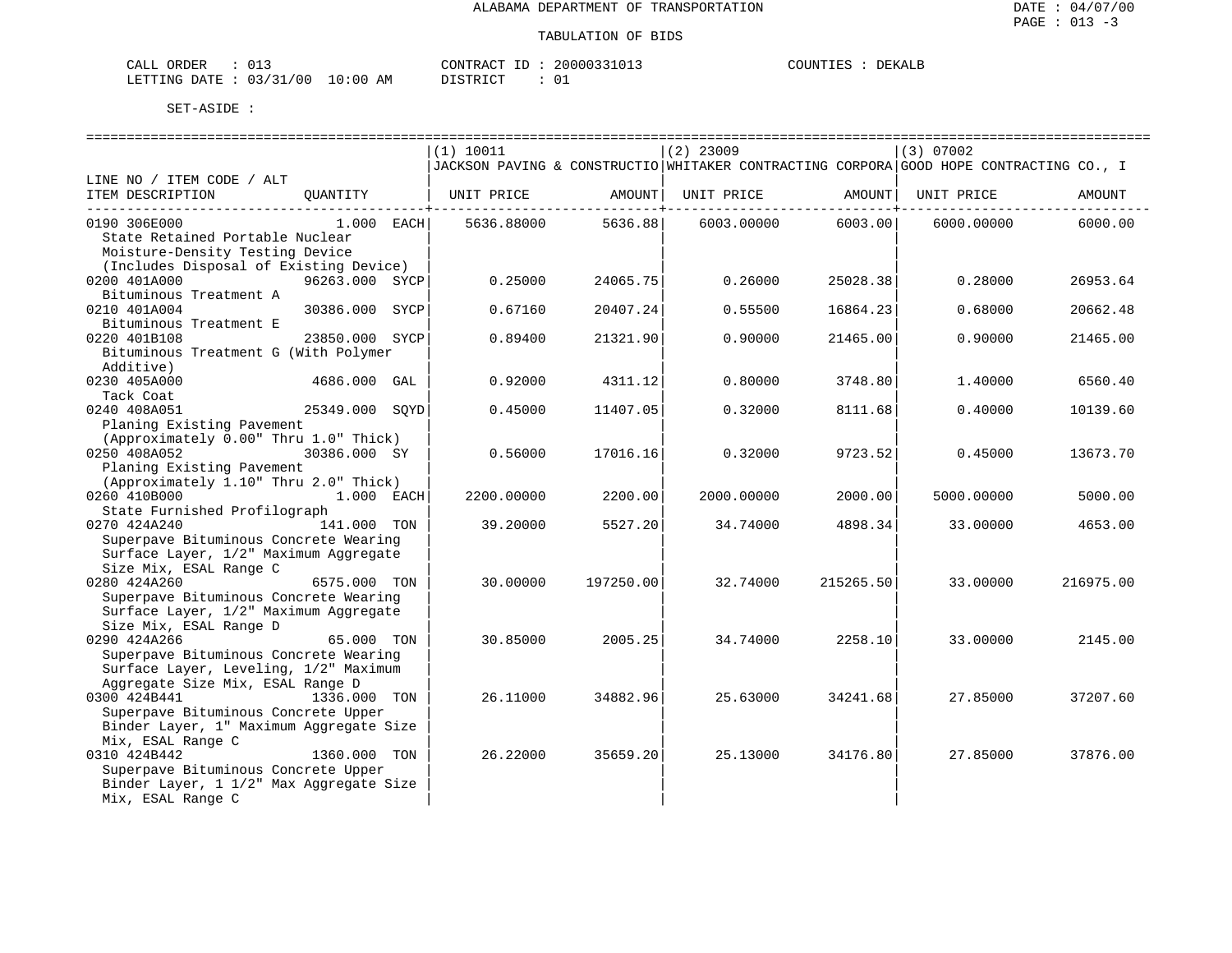| CALL | ORDER |                        |             | CONTRACT | TD : | 2000033101. | COUNTIES | DEKALE |
|------|-------|------------------------|-------------|----------|------|-------------|----------|--------|
|      |       | LETTING DATE: 03/31/00 | 10:00<br>AΜ | DISTRICT |      |             |          |        |

|                                          |               |      | (1) 10011   |           | $(2)$ 23009 |                 | (3) 07002                                                                              |           |
|------------------------------------------|---------------|------|-------------|-----------|-------------|-----------------|----------------------------------------------------------------------------------------|-----------|
|                                          |               |      |             |           |             |                 | JACKSON PAVING & CONSTRUCTIO WHITAKER CONTRACTING CORPORA GOOD HOPE CONTRACTING CO., I |           |
| LINE NO / ITEM CODE / ALT                |               |      |             |           |             |                 |                                                                                        |           |
| ITEM DESCRIPTION                         | QUANTITY      |      | UNIT PRICE  | AMOUNT    | UNIT PRICE  | AMOUNT          | UNIT PRICE                                                                             | AMOUNT    |
|                                          |               |      |             |           |             | --------+------ |                                                                                        |           |
| 0320 424B461                             | 8617.000 TON  |      | 23.15000    | 199483.55 | 25.63000    | 220853.71       | 27.85000                                                                               | 239983.45 |
| Superpave Bituminous Concrete Upper      |               |      |             |           |             |                 |                                                                                        |           |
| Binder Layer, 1" Maximum Aggregate Size  |               |      |             |           |             |                 |                                                                                        |           |
| Mix, ESAL Range D                        |               |      |             |           |             |                 |                                                                                        |           |
| 0330 424B462                             | 6355.000 TON  |      | 23.80000    | 151249.00 | 24.45000    | 155379.75       | 27.85000                                                                               | 176986.75 |
| Superpave Bituminous Concrete Upper      |               |      |             |           |             |                 |                                                                                        |           |
| Binder Layer, 1 1/2" Maximum Aggregate   |               |      |             |           |             |                 |                                                                                        |           |
| Size Mix, ESAL Range D                   |               |      |             |           |             |                 |                                                                                        |           |
| 0340 424B561                             | 4560.000 TON  |      | 22.00000    | 100320.00 | 25.63000    | 116872.80       | 27.85000                                                                               | 126996.00 |
| Superpave Bituminous Concrete Lower      |               |      |             |           |             |                 |                                                                                        |           |
| Binder Layer, 1" Maximum Aggregate Size  |               |      |             |           |             |                 |                                                                                        |           |
| Mix, ESAL Range D                        |               |      |             |           |             |                 |                                                                                        |           |
| 0350 424C241                             | 2437.000 TON  |      | 23.20000    | 56538.40  | 24.45000    | 59584.65        | 27.85000                                                                               | 67870.45  |
| Superpave Bituminous Concrete Base       |               |      |             |           |             |                 |                                                                                        |           |
| Layer, 1 1/2" Maximum Aggregate Size     |               |      |             |           |             |                 |                                                                                        |           |
| Mix, ESAL Range C                        |               |      |             |           |             |                 |                                                                                        |           |
| 0360 424C261                             | 10891.000 TON |      | 22.75000    | 247770.25 | 24.45000    | 266284.95       | 27.85000                                                                               | 303314.35 |
| Superpave Bituminous Concrete Base       |               |      |             |           |             |                 |                                                                                        |           |
| Layer, 1 1/2" Maximum Aggregate Size     |               |      |             |           |             |                 |                                                                                        |           |
| Mix, ESAL Range D                        |               |      |             |           |             |                 |                                                                                        |           |
| 0370 430B014                             | 2000.000 TNCP |      | 10.37000    | 20740.00  | 11,90000    | 23800.00        | 12,00000                                                                               | 24000.00  |
| Aggregate Surfacing (AHD #410 Modified)  |               |      |             |           |             |                 |                                                                                        |           |
| 0380 450B000                             | 434.000 SOYD  |      | 75.00000    | 32550.00  | 68,00000    | 29512.00        | 70.00000                                                                               | 30380.00  |
| Reinforced Cement Concrete Bridge End    |               |      |             |           |             |                 |                                                                                        |           |
| Slab                                     |               |      |             |           |             |                 |                                                                                        |           |
| 0390 502A000                             | 141763.000 LB |      | 0.48000     | 68046.24  | 0.54000     | 76552.02        | 0.54000                                                                                | 76552.02  |
| Steel Reinforcement                      |               |      |             |           |             |                 |                                                                                        |           |
| 0400 502B000                             |               | LUMP | 39000.00000 | 39000.00  | 35000.00000 | 35000.00        | 35000.00000                                                                            | 35000.00  |
| Steel Reinforcement For Bridge           |               |      |             |           |             |                 |                                                                                        |           |
| Superstructure , Station 559+67          |               |      |             |           |             |                 |                                                                                        |           |
| Approximately 77,300 LBS                 |               |      |             |           |             |                 |                                                                                        |           |
| 0410 502B001                             |               | LUMP | 37000.00000 | 37000.00  | 34000.00000 | 34000.00        | 34000.00000                                                                            | 34000.00  |
| Steel Reinforcement For Bridge           |               |      |             |           |             |                 |                                                                                        |           |
| Superstructure , Station 614+73          |               |      |             |           |             |                 |                                                                                        |           |
| Approximately 72,500 LBS                 |               |      |             |           |             |                 |                                                                                        |           |
| 0420 506A000                             | 82.000 LF     |      | 158.00000   | 12956.00  | 175.00000   | 14350.00        | 175.00000                                                                              | 14350.00  |
| Drilled Shaft Excavation, 4'-6" Diameter |               |      |             |           |             |                 |                                                                                        |           |
| 0430 506A005                             | 92.000 LF     |      | 158.00000   | 14536.00  | 175.00000   | 16100.00        | 175.00000                                                                              | 16100.00  |
| Drilled Shaft Excavation, 3'-6" Diameter |               |      |             |           |             |                 |                                                                                        |           |
| 0440 506B002                             | 120.000 LF    |      | 765.00000   | 91800.00  | 770.00000   | 92400.00        | 770.00000                                                                              | 92400.00  |
| Special Drilled Shaft Excavation, 3'-6"  |               |      |             |           |             |                 |                                                                                        |           |
| Diameter                                 |               |      |             |           |             |                 |                                                                                        |           |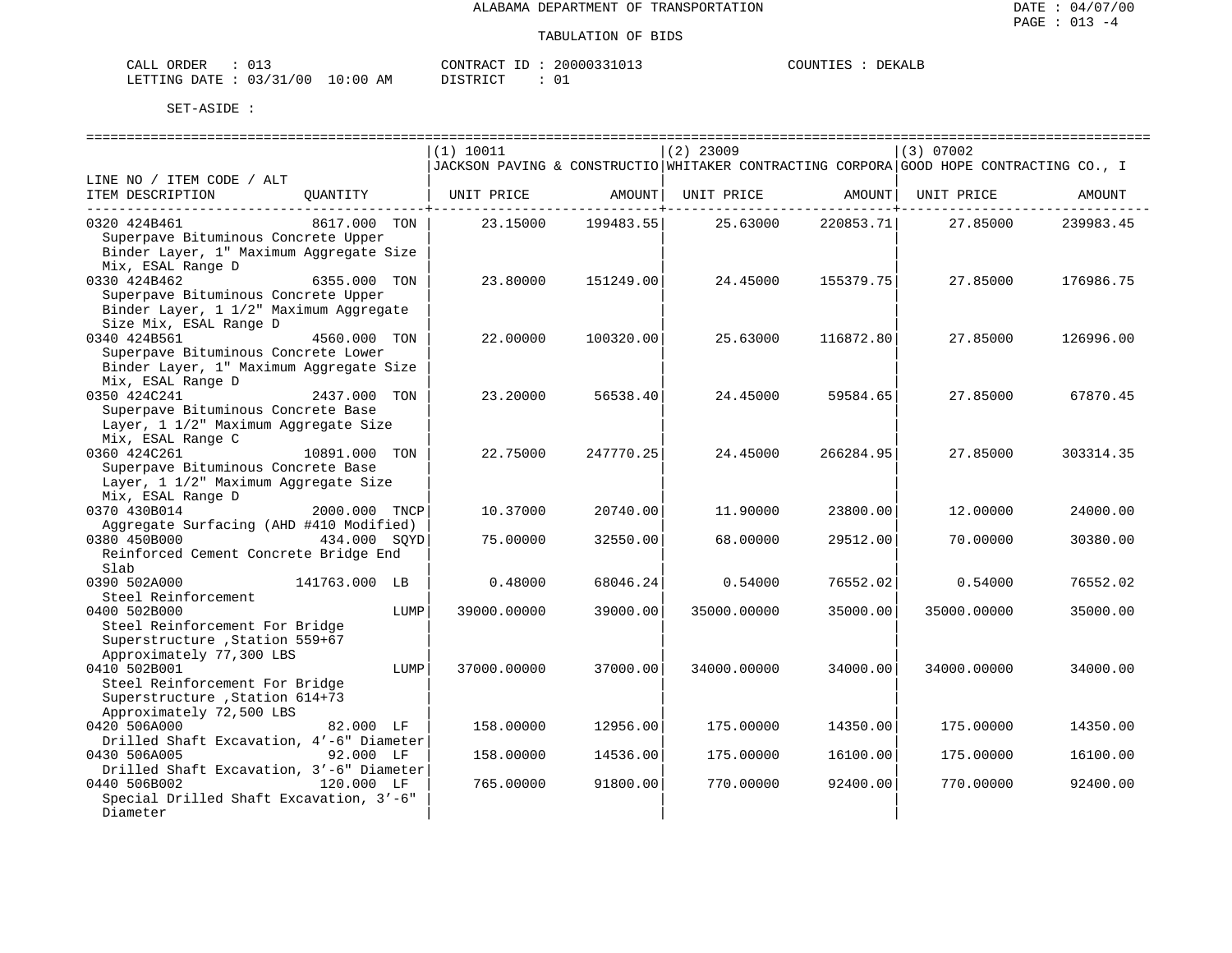| CALL ORDER                       |  |          | CONTRACT ID: 20000331013 | COUNTIES | DEKALE |
|----------------------------------|--|----------|--------------------------|----------|--------|
| LETTING DATE : 03/31/00 10:00 AM |  | DISTRICT |                          |          |        |

|                                                                       | (1) 10011                                                                              |           | $(2)$ 23009  |           | $(3)$ 07002  |           |
|-----------------------------------------------------------------------|----------------------------------------------------------------------------------------|-----------|--------------|-----------|--------------|-----------|
|                                                                       | JACKSON PAVING & CONSTRUCTIO WHITAKER CONTRACTING CORPORA GOOD HOPE CONTRACTING CO., I |           |              |           |              |           |
| LINE NO / ITEM CODE / ALT                                             |                                                                                        |           |              |           |              |           |
| ITEM DESCRIPTION<br>OUANTITY                                          | UNIT PRICE                                                                             | AMOUNT    | UNIT PRICE   | AMOUNT    | UNIT PRICE   | AMOUNT    |
| 0450 506B003<br>80.000 LF                                             | 775.00000                                                                              | 62000.00  | 775.00000    | 62000.00  | 775.00000    | 62000.00  |
| Special Drilled Shaft Excavation, 4'-0"                               |                                                                                        |           |              |           |              |           |
| Diameter                                                              |                                                                                        |           |              |           |              |           |
| 0460 506C041<br>212.000 LF                                            | 67.50000                                                                               | 14310.00  | 132.00000    | 27984.00  | 132,00000    | 27984.00  |
| Drilled Shaft Construction, 3'-6"                                     |                                                                                        |           |              |           |              |           |
| Diameter, Class DS1 Concrete                                          |                                                                                        |           |              |           |              |           |
| 0470 506C042<br>80.000 LF                                             | 82.50000                                                                               | 6600.00   | 160.00000    | 12800.00  | 160.00000    | 12800.00  |
| Drilled Shaft Construction, 4'-0"                                     |                                                                                        |           |              |           |              |           |
| Diameter, Class DS1 Concrete                                          |                                                                                        |           |              |           |              |           |
| 0480 506C043<br>82.000 LF                                             | 100,00000                                                                              | 8200.00   | 175.00000    | 14350.00  | 175,00000    | 14350.00  |
| Drilled Shaft Construction, 4'-6"                                     |                                                                                        |           |              |           |              |           |
| Diameter, Class DS1 Concrete                                          |                                                                                        |           |              |           |              |           |
| 0490 506G001<br>12.000 EACH                                           | 650.00000                                                                              | 7800.00   | 660.00000    | 7920.00   | 660.00000    | 7920.00   |
| Crosshole Sonic Logging, 3'-6" Diameter                               |                                                                                        |           |              |           |              |           |
| 0500 506G002<br>8.000 EACH<br>Crosshole Sonic Logging, 4'-0" Diameter | 650.00000                                                                              | 5200.00   | 660.00000    | 5280.00   | 660,00000    | 5280.00   |
| 0510 508A000<br>12920.000 LB                                          | 2.25000                                                                                | 29070.00  | 3.40000      | 43928.00  | 3.40000      | 43928.00  |
| Structural Steel                                                      |                                                                                        |           |              |           |              |           |
| 0520 510A000<br>384.000 CUYD                                          | 310.00000                                                                              | 119040.00 | 360.00000    | 138240.00 | 360.00000    | 138240.00 |
| Bridge Substructure Concrete, Class A                                 |                                                                                        |           |              |           |              |           |
| 0530 510C051<br>LUMP                                                  | 128000.00000                                                                           | 128000.00 | 125000.00000 | 125000.00 | 120000.00000 | 120000.00 |
| Bridge Concrete Superstructure, Station                               |                                                                                        |           |              |           |              |           |
| 559+67 Approximately 350 CU YDS                                       |                                                                                        |           |              |           |              |           |
| 0540 510C052<br>LUMP                                                  | 125000.00000                                                                           | 125000.00 | 120000.00000 | 120000.00 | 125000.00000 | 125000.00 |
| Bridge Concrete Superstructure, Station                               |                                                                                        |           |              |           |              |           |
| 614+73 Approximately 335 CU YDS                                       |                                                                                        |           |              |           |              |           |
| 0550 510E000<br>2022.000 SOYD                                         | 1.85000                                                                                | 3740.70   | 2,20000      | 4448.40   | 2,20000      | 4448.40   |
| Grooving Concrete Bridge Decks                                        |                                                                                        |           |              |           |              |           |
| 0560 511A001<br>36.000<br>EACH<br>Elastomeric Bearings, Type 2        | 125.00000                                                                              | 4500.00   | 158.00000    | 5688.00   | 158.00000    | 5688.00   |
| 0570 511A004<br>32,000<br>EACH                                        | 400.00000                                                                              | 12800.00  | 380.00000    | 12160.00  | 380.00000    | 12160.00  |
| Elastomeric Bearings, Type 4                                          |                                                                                        |           |              |           |              |           |
| 0580 513B004<br>290.000 LF                                            | 90.00000                                                                               | 26100.00  | 75.00000     | 21750.00  | 75.00000     | 21750.00  |
| Pretensioned-Prestressed Concrete                                     |                                                                                        |           |              |           |              |           |
| Girders, Type II (Specialty Item)                                     |                                                                                        |           |              |           |              |           |
| 0590 513B015<br>2567.000 LF                                           | 105.00000                                                                              | 269535.00 | 114.00000    | 292638.00 | 114,00000    | 292638.00 |
| Pretensioned-Prestressed Concrete                                     |                                                                                        |           |              |           |              |           |
| Girders, Type BT-54 (Specialty Item)                                  |                                                                                        |           |              |           |              |           |
| 0600 524B011<br>49.000 CUYD                                           | 475.00000                                                                              | 23275.00  | 510.00000    | 24990.00  | 325.00000    | 15925.00  |
| Culvert Concrete Extension (Cast In                                   |                                                                                        |           |              |           |              |           |
| Place)                                                                |                                                                                        |           |              |           |              |           |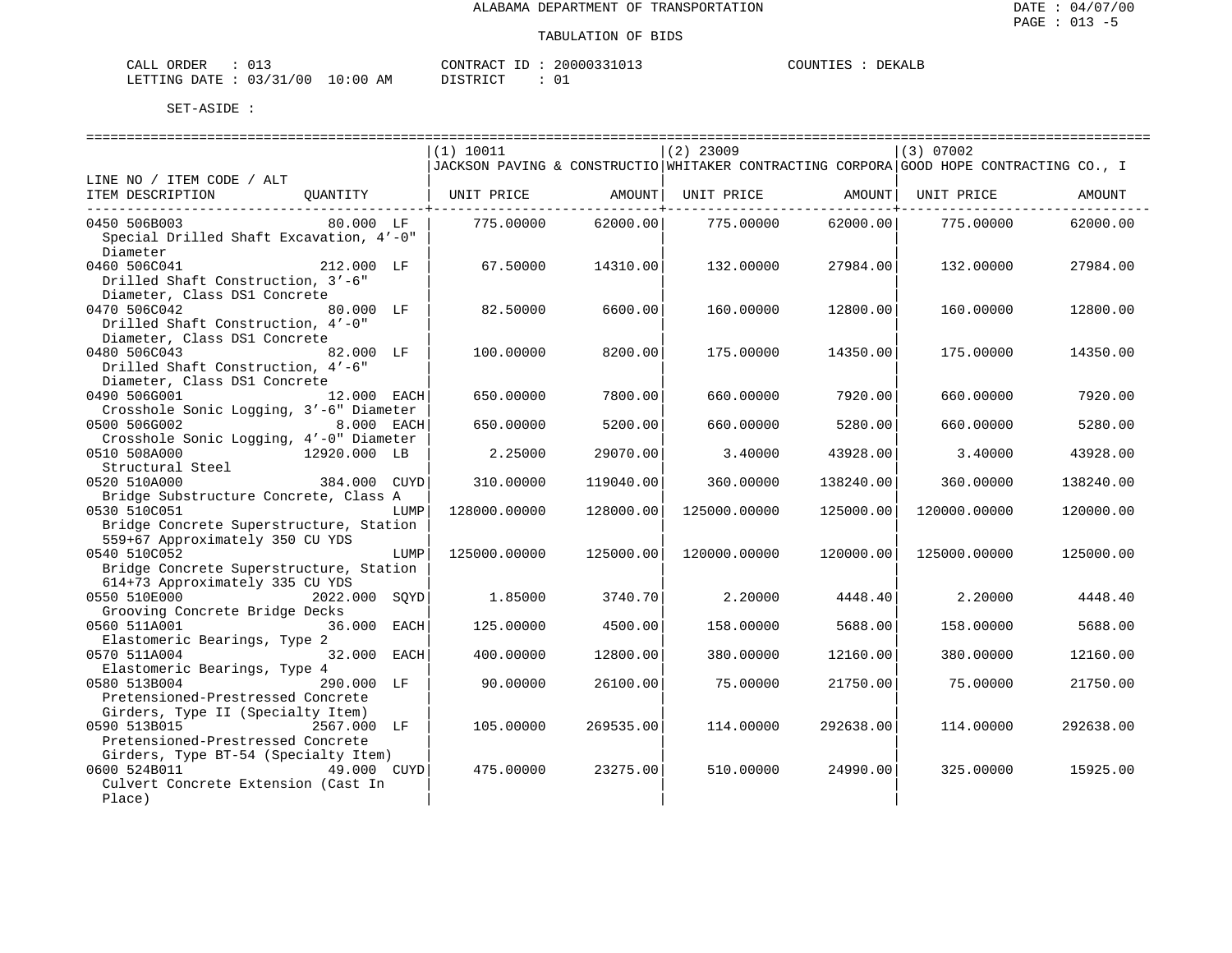| ORDER<br>CALL ( |                               |    | CONTRACT ID: |  | 20000331013 | COUNTIES | DEKALE |
|-----------------|-------------------------------|----|--------------|--|-------------|----------|--------|
|                 | LETTING DATE : 03/31/00 10:00 | AM | PISTRICT     |  |             |          |        |

|                                         |               |      | (1) 10011    |           | $(2)$ 23009  |           | (3) 07002                                                                              |           |
|-----------------------------------------|---------------|------|--------------|-----------|--------------|-----------|----------------------------------------------------------------------------------------|-----------|
|                                         |               |      |              |           |              |           | JACKSON PAVING & CONSTRUCTIO WHITAKER CONTRACTING CORPORA GOOD HOPE CONTRACTING CO., I |           |
| LINE NO / ITEM CODE / ALT               |               |      |              |           |              |           |                                                                                        |           |
| ITEM DESCRIPTION                        | QUANTITY      |      | UNIT PRICE   | AMOUNT    | UNIT PRICE   |           | AMOUNT   UNIT PRICE                                                                    | AMOUNT    |
| -----------------------------------     |               |      |              |           |              |           |                                                                                        |           |
| 0610 530A001                            | 460.000 LF    |      | 25.11000     | 11550.60  | 29.07000     | 13372.20  | 18.00000                                                                               | 8280.00   |
| 18" Roadway Pipe (Class 3 R.C.)         |               |      |              |           |              |           |                                                                                        |           |
| 0620 530A002                            | 148.000 LF    |      | 32.23000     | 4770.04   | 40.96000     | 6062.08   | 30.00000                                                                               | 4440.00   |
| 24" Roadway Pipe (Class 3 R.C.)         |               |      |              |           |              |           |                                                                                        |           |
| 0630 530A003                            | 212.000 LF    |      | 41.69000     | 8838.28   | 55.11000     | 11683.32  | 36.00000                                                                               | 7632.00   |
| 30" Roadway Pipe (Class 3 R.C.)         |               |      |              |           |              |           |                                                                                        |           |
| 0640 535A001                            | 648.000 LF    |      | 31.12000     | 20165.76  | 19,44000     | 12597.12  | 20.00000                                                                               | 12960.00  |
| 18" Side Drain Pipe                     |               |      |              |           |              |           |                                                                                        |           |
| 0650 600A000                            |               | LUMP | 160000.00000 | 160000.00 | 112800.00000 | 112800.00 | 110987.78000                                                                           | 110987.78 |
| Mobilization                            |               |      |              |           |              |           |                                                                                        |           |
| 0660 601A000                            | 1.000 EACH    |      | 3000.00000   | 3000.00   | 2500.00000   | 2500.00   | 7500.00000                                                                             | 7500.00   |
| Furnishing Base, Soil And Structure     |               |      |              |           |              |           |                                                                                        |           |
| Laboratories                            |               |      |              |           |              |           |                                                                                        |           |
| 0670 602A000                            | 19.000 EACH   |      | 92.00000     | 1748.00   | 90.00000     | 1710.00   | 100.00000                                                                              | 1900.00   |
| Right Of Way Markers                    |               |      |              |           |              |           |                                                                                        |           |
| 0680 603A002                            | 1.000 EACH    |      | 18438.00000  | 18438.00  | 1500.00000   | 1500.00   | 20000.00000                                                                            | 20000.00  |
| Furnishing Type 3 Field Office          |               |      |              |           |              |           |                                                                                        |           |
| 0690 606A000                            | 500.000 LF    |      | 7.55000      | 3775.00   | 1.50000      | 750.00    | 6.00000                                                                                | 3000.00   |
| 6" Underdrain Pipe                      |               |      |              |           |              |           |                                                                                        |           |
| 0700 610C001                            | 1800.000      | TON  | 14.27000     | 25686.00  | 15.61000     | 28098.00  | 20.00000                                                                               | 36000.00  |
| Loose Riprap, Class 2                   |               |      |              |           |              |           |                                                                                        |           |
| 0710 610D000                            | 1400.000 SOYD |      | 2.10000      | 2940.00   | 3.25000      | 4550.00   | 3.00000                                                                                | 4200.00   |
| Filter Blanket                          |               |      |              |           |              |           |                                                                                        |           |
| 0720 619A002                            | 1.000 EACH    |      | 569.96000    | 569.96    | 675.00000    | 675.00    | 350.00000                                                                              | 350.00    |
| 18" Roadway Pipe End Treatment, Class 1 |               |      |              |           |              |           |                                                                                        |           |
| 0730 619A003                            | 3.000 EACH    |      | 664.73000    | 1994.19   | 750.00000    | 2250.00   | 450.00000                                                                              | 1350.00   |
| 24" Roadway Pipe End Treatment, Class 1 |               |      |              |           |              |           |                                                                                        |           |
| 0740 619A004                            | 2.000 EACH    |      | 808,07000    | 1616.14   | 800.00000    | 1600.00   | 600.00000                                                                              | 1200.00   |
| 30" Roadway Pipe End Treatment, Class 1 |               |      |              |           |              |           |                                                                                        |           |
| 0750 619A101                            | 24.000 EACH   |      | 569.96000    | 13679.04  | 600.00000    | 14400.00  | 350.00000                                                                              | 8400.00   |
| 18" Side Drain Pipe End Treatment,      |               |      |              |           |              |           |                                                                                        |           |
| Class 1                                 |               |      |              |           |              |           |                                                                                        |           |
| 0760 621A000                            | 4.000 EACH    |      | 1200.00000   | 4800.00   | 1800.00000   | 7200.00   | 800.00000                                                                              | 3200.00   |
| Junction Boxes, Type 1, 1P Or 5         |               |      |              |           |              |           |                                                                                        |           |
| 0765 621B000                            | 1.000 EACH    |      | 400.00000    | 400.00    | 400.00000    | 400.00    | 200.00000                                                                              | 200.00    |
| Junction Box Units, Type 1, 1P Or 5     |               |      |              |           |              |           |                                                                                        |           |
| 0770 621C001                            | 2.000 EACH    |      | 2200.00000   | 4400.00   | 770.00000    | 1540.00   | 1250.00000                                                                             | 2500.00   |
| Inlets, Type B                          |               |      |              |           |              |           |                                                                                        |           |
| 0780 621C002                            | 1.000 EACH    |      | 2270.00000   | 2270.00   | 1500.00000   | 1500.00   | 1250.00000                                                                             | 1250.00   |
| Inlets, Type C, P1 Or P3                |               |      |              |           |              |           |                                                                                        |           |
| 0790 621C020                            | 4.000 EACH    |      | 1785.00000   | 7140.00   | 1600.00000   | 6400.00   | 1400.00000                                                                             | 5600.00   |
| Inlets, Type Y                          |               |      |              |           |              |           |                                                                                        |           |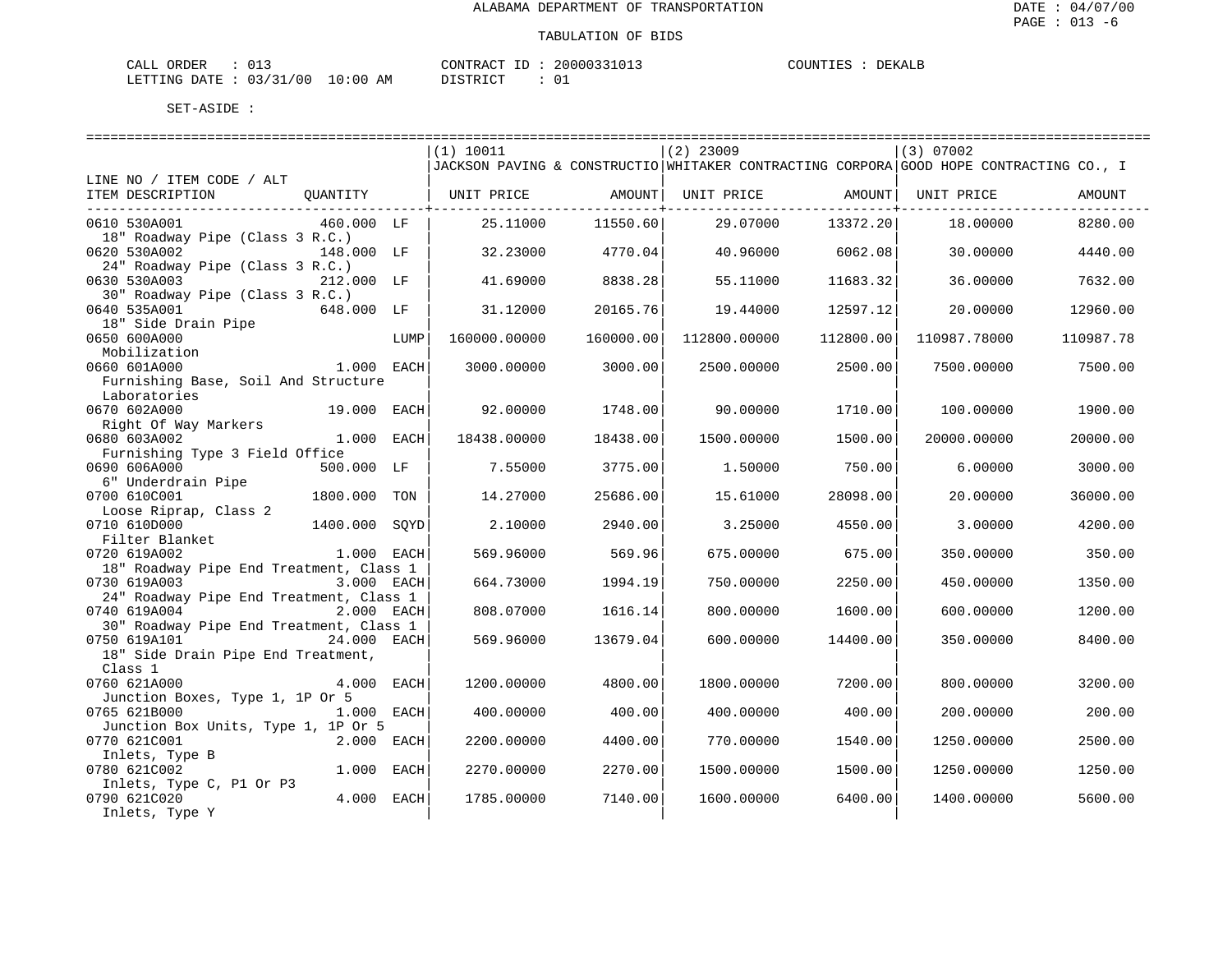| ORDER<br>CALL          |  |             | CONTRACT ID: | 20000331013 | COUNTIES | DEKALE |
|------------------------|--|-------------|--------------|-------------|----------|--------|
| LETTING DATE: 03/31/00 |  | 10:00<br>AΜ | DISTRICT     |             |          |        |

|                                       |               | (1) 10011                                                                              |                                | $(2)$ 23009 |                             | (3) 07002  |          |
|---------------------------------------|---------------|----------------------------------------------------------------------------------------|--------------------------------|-------------|-----------------------------|------------|----------|
|                                       |               | JACKSON PAVING & CONSTRUCTIO WHITAKER CONTRACTING CORPORA GOOD HOPE CONTRACTING CO., I |                                |             |                             |            |          |
| LINE NO / ITEM CODE / ALT             |               |                                                                                        |                                |             |                             |            |          |
| ITEM DESCRIPTION                      |               |                                                                                        |                                |             | UNIT PRICE AMOUNT           | UNIT PRICE | AMOUNT   |
| 0800 621D019                          | 6.000 EACH    | 300,00000                                                                              | --------------+----<br>1800.00 | 400,00000   | ---------------+<br>2400.00 | 200,00000  | 1200.00  |
| Inlet Units, Type Y                   |               |                                                                                        |                                |             |                             |            |          |
| 0810 630A000                          | 1528.000 LF   | 12,10000                                                                               | 18488.80                       | 11,00000    | 16808.00                    | 12.10000   | 18488.80 |
| Steel Beam Guardrail, Class A, Type 1 |               |                                                                                        |                                |             |                             |            |          |
| 0820 630C001                          | 6.000 EACH    | 700.00000                                                                              | 4200.00                        | 500.00000   | 3000.00                     | 700.00000  | 4200.00  |
| Guardrail End Anchor, Type 8          |               |                                                                                        |                                |             |                             |            |          |
| 0830 630C003                          | 13.000 EACH   | 985,00000                                                                              | 12805.00                       | 950.00000   | 12350.00                    | 985.00000  | 12805.00 |
| Guardrail End Anchor, Type 13         |               |                                                                                        |                                |             |                             |            |          |
| 0840 630C070                          | 13.000 EACH   | 1200.00000                                                                             | 15600.00                       | 1600.00000  | 20800.00                    | 1200.00000 | 15600.00 |
| Guardrail End Anchor, Type 10 Series  |               |                                                                                        |                                |             |                             |            |          |
| 0850 631C000                          | 300.000 LF    | 9,00000                                                                                | 2700.00                        | 5.00000     | 1500.00                     | 9.00000    | 2700.00  |
| Steel Beam Guardrail Class A, Type 1  |               |                                                                                        |                                |             |                             |            |          |
| Reset                                 |               |                                                                                        |                                |             |                             |            |          |
| 0860 631E003                          | 4.000 EACH    | 450.00000                                                                              | 1800.00                        | 450.00000   | 1800.00                     | 800,00000  | 3200.00  |
| Guardrail End Anchor Type 13, Reset   |               |                                                                                        |                                |             |                             |            |          |
| 0870 631E010                          | 2.000 EACH    | 800,00000                                                                              | 1600.00                        | 950.00000   | 1900.00                     | 600.00000  | 1200.00  |
| Guardrail End Anchor, Ty 10 Series,   |               |                                                                                        |                                |             |                             |            |          |
| Reset                                 |               |                                                                                        |                                |             |                             |            |          |
| 0880 631G008                          | 2.000 EACH    | 600.00000                                                                              | 1200.00                        | 300.00000   | 600.00                      | 450.00000  | 900.00   |
| Guardrail End Anchor Type 8 Relocated |               |                                                                                        |                                |             |                             |            |          |
| 0890 650A000                          | 5058.000 CYIP | 6.54000                                                                                | 33079.32                       | 3.58000     | 18107.64                    | 4.50000    | 22761.00 |
| Topsoil                               |               |                                                                                        |                                |             |                             |            |          |
| 0900 650B000                          | 5642.000 CYIP | 2.11000                                                                                | 11904.62                       | 3.58000     | 20198.36                    | 3.00000    | 16926.00 |
| Topsoil From Stockpiles               |               |                                                                                        |                                |             |                             |            |          |
| 0910 652A050                          | 3.000 ACRE    | 600,00000                                                                              | 1800.00                        | 630.00000   | 1890.00                     | 636.00000  | 1908.00  |
| Seeding (Mix 1A)                      |               |                                                                                        |                                |             |                             |            |          |
| 0920 652A053                          | 1.000 ACRE    | 600.00000                                                                              | 600.00                         | 630.00000   | 630.00                      | 636.00000  | 636.00   |
| Seeding (Mix 1E)                      |               |                                                                                        |                                |             |                             |            |          |
| 0930 652B050                          | 1.000 ACRE    | 400.00000                                                                              | 400.00                         | 420.00000   | 420.00                      | 424.00000  | 424.00   |
| Temporary Seeding (Mix 1AT)           |               |                                                                                        |                                |             |                             |            |          |
| 0940 652C000                          | 2.000 ACRE    | 100.00000                                                                              | 200.00                         | 105,00000   | 210.00                      | 110.00000  | 220.00   |
| Mowing                                |               |                                                                                        |                                |             |                             |            |          |
| 0950 652D050                          | 1.000 ACRE    | 600.00000                                                                              | 600.00                         | 630.00000   | 630.00                      | 636.00000  | 636.00   |
| Seeding In Stubble (Mix 1A)           |               |                                                                                        |                                |             |                             |            |          |
| 0960 654A000                          | 200.000 SOYD  | 3.00000                                                                                | 600.00                         | 3.15000     | 630.00                      | 3.20000    | 640.00   |
| Solid Sodding                         |               |                                                                                        |                                |             |                             |            |          |
| 0970 656A000                          | 5.000 ACRE    | 400.00000                                                                              | 2000.00                        | 420.00000   | 2100.00                     | 424,00000  | 2120.00  |
| Mulching, Class A, Type 1             |               |                                                                                        |                                |             |                             |            |          |
| 0980 659A002                          | 5343.000 SOYD | 5.50000                                                                                | 29386.50                       | 5.78000     | 30882.54                    | 6.50000    | 34729.50 |
| Erosion Control Netting, Class C1     |               |                                                                                        |                                |             |                             |            |          |
| 0990 665C000                          | 100.000 LF    | 13,00000                                                                               | 1300.00                        | 14,00000    | 1400.00                     | 20.00000   | 2000.00  |
| 15" Temporary Pipe                    |               |                                                                                        |                                |             |                             |            |          |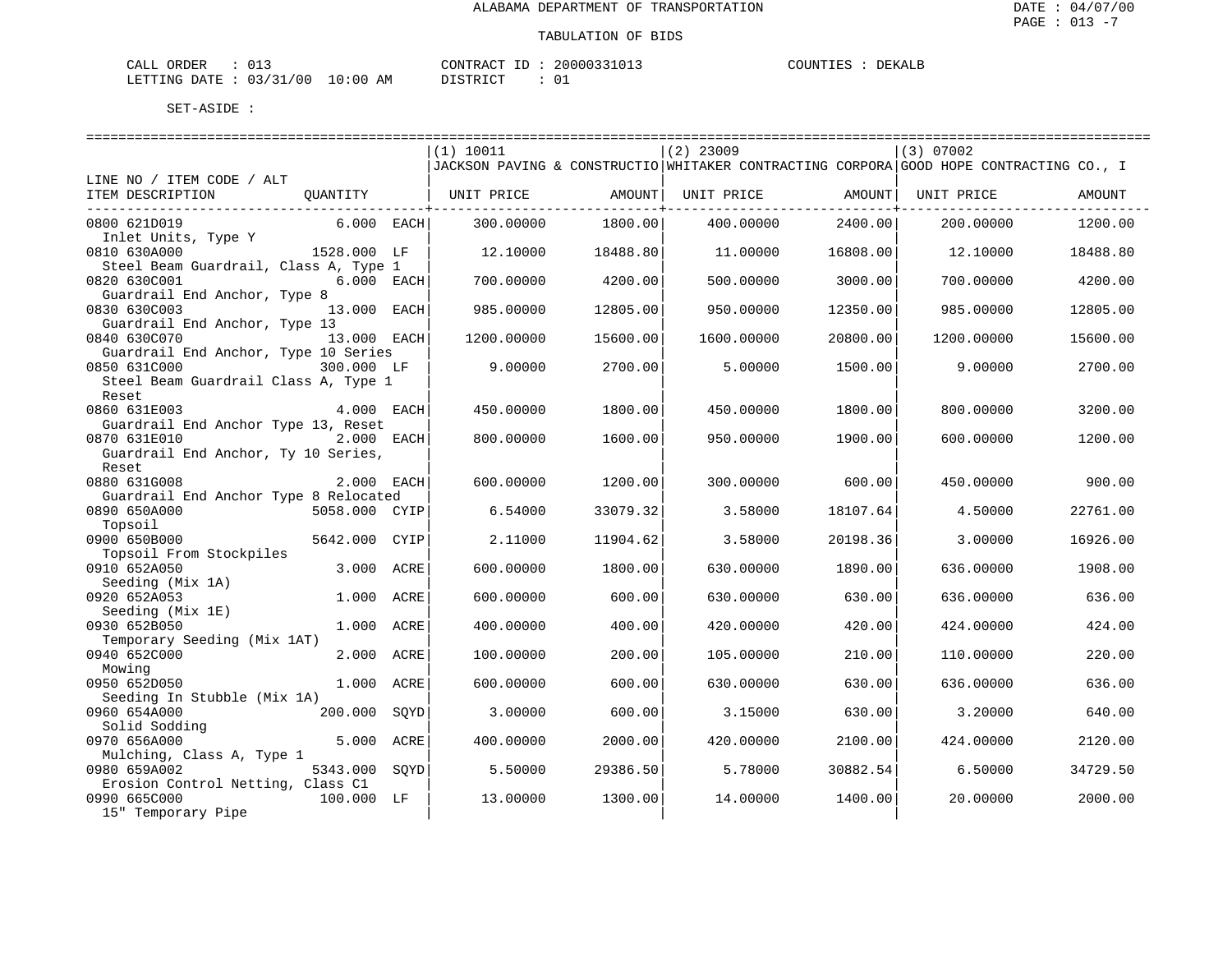| CALL ORDER             |       |    | CONTRACT | 20000331013 | COUNTIES | DEKALB |
|------------------------|-------|----|----------|-------------|----------|--------|
| LETTING DATE: 03/31/00 | 10:00 | AM | DISTRICT |             |          |        |

|                                         |              |      | (1) 10011                                                                              |          | $(2)$ 23009 |          | (3) 07002   |          |
|-----------------------------------------|--------------|------|----------------------------------------------------------------------------------------|----------|-------------|----------|-------------|----------|
|                                         |              |      | JACKSON PAVING & CONSTRUCTIO WHITAKER CONTRACTING CORPORA GOOD HOPE CONTRACTING CO., I |          |             |          |             |          |
| LINE NO / ITEM CODE / ALT               |              |      |                                                                                        |          |             |          |             |          |
| ITEM DESCRIPTION                        | QUANTITY     |      | UNIT PRICE                                                                             | AMOUNT   | UNIT PRICE  | AMOUNT   | UNIT PRICE  | AMOUNT   |
|                                         |              |      |                                                                                        |          |             |          |             |          |
| 1000 665F000                            | 186.000 EACH |      | 4.75000                                                                                | 883.50   | 5,00000     | 930.00   | 6,00000     | 1116.00  |
| Hay Bales                               |              |      |                                                                                        |          |             |          |             |          |
| 1010 6651000                            | 2855.000     | TON  | 16.35000                                                                               | 46679.25 | 15.15000    | 43253.25 | 12.00000    | 34260.00 |
| Temporary Riprap, Class 2               |              |      |                                                                                        |          |             |          |             |          |
| 1020 665J000                            | 13500.000 LF |      | 3.60000                                                                                | 48600.00 | 3.00000     | 40500.00 | 4.00000     | 54000.00 |
| Silt Fence, Type A                      |              |      |                                                                                        |          |             |          |             |          |
| 1030 665K000                            | 460.000      | CUYD | 4.25000                                                                                | 1955.00  | 5.00000     | 2300.00  | 10.00000    | 4600.00  |
| Drainage Sump Excavation                |              |      |                                                                                        |          |             |          |             |          |
| 1040 665L000                            | 200.000 LF   |      | 9.25000                                                                                | 1850.00  | 15.00000    | 3000.00  | 20.00000    | 4000.00  |
| Floating Basin Boom                     |              |      |                                                                                        |          |             |          |             |          |
| 1050 666A001                            | 2.000 ACRE   |      | 20,00000                                                                               | 40.00    | 25.00000    | 50.00    | 20,00000    | 40.00    |
| Pest Control Treatment                  |              |      |                                                                                        |          |             |          |             |          |
| 1060 680A000                            |              | LUMP | 98000.00000                                                                            | 98000.00 | 70000.00000 | 70000.00 | 63000.00000 | 63000.00 |
| Engineering Controls<br>1070 701C001    | 13.000 MILE  |      |                                                                                        | 5070.00  |             | 5070.00  |             |          |
| Solid Temporary Traffic Stripe          |              |      | 390.00000                                                                              |          | 390.00000   |          | 380,00000   | 4940.00  |
| 1080 701C006                            | 1.000 MILE   |      | 7920.00000                                                                             | 7920.00  | 7920.00000  | 7920.00  | 6800.00000  | 6800.00  |
| Solid Temporary Traffic Stripe          |              |      |                                                                                        |          |             |          |             |          |
| (Removable Tape)                        |              |      |                                                                                        |          |             |          |             |          |
| 1090 701D009                            | 1.000 MILE   |      | 1320.00000                                                                             | 1320.00  | 1320.00000  | 1320.00  | 800.00000   | 800.00   |
| Solid Traffic Stripe Removed (Tape)     |              |      |                                                                                        |          |             |          |             |          |
| 1100 701F000                            | 2050.000 LF  |      | 0.25000                                                                                | 512.50   | 0.25000     | 512.50   | 0.30000     | 615.00   |
| Dotted Temporary Traffic Stripe         |              |      |                                                                                        |          |             |          |             |          |
| 1110 701G121                            | 1020.000 LF  |      | 3.50000                                                                                | 3570.00  | 3.50000     | 3570.00  | 1,40000     | 1428.00  |
| Broken White, Class 3W, Type A Traffic  |              |      |                                                                                        |          |             |          |             |          |
| Stripe (6" Wide)                        |              |      |                                                                                        |          |             |          |             |          |
| 1120 701G125                            | 1020.000 LF  |      | 4.50000                                                                                | 4590.00  | 4.50000     | 4590.00  | 5.20000     | 5304.00  |
| Solid White, Class 3W, Type A Traffic   |              |      |                                                                                        |          |             |          |             |          |
| Stripe (6" Wide)                        |              |      |                                                                                        |          |             |          |             |          |
| 1130 701G133                            | 1020.000 LF  |      | 4.50000                                                                                | 4590.00  | 4.50000     | 4590.00  | 5.60000     | 5712.00  |
| Solid Yellow, Class 3W, Type A Traffic  |              |      |                                                                                        |          |             |          |             |          |
| Stripe (6" Wide)                        |              |      |                                                                                        |          |             |          |             |          |
| 1140 702A007                            | 1.000 MILE   |      | 1850.00000                                                                             | 1850.00  | 1850.00000  | 1850.00  | 2000.00000  | 2000.00  |
| Broken Yellow, Inverted Profile Traffic |              |      |                                                                                        |          |             |          |             |          |
| Stripe (6" Wide)                        |              |      |                                                                                        |          |             |          |             |          |
| 1150 702A008                            | 7.000 MILE   |      | 3700.00000                                                                             | 25900.00 | 3700.00000  | 25900.00 | 3700.00000  | 25900.00 |
| Solid White, Inverted Profile Traffic   |              |      |                                                                                        |          |             |          |             |          |
| Stripe (6" Wide)                        |              |      |                                                                                        |          |             |          |             |          |
| 1160 702A009                            | 8.000 MILE   |      | 3700.00000                                                                             | 29600.00 | 3700.00000  | 29600.00 | 3700.00000  | 29600.00 |
| Solid Yellow, Inverted Profile Traffic  |              |      |                                                                                        |          |             |          |             |          |
| Stripe (6" Wide)                        |              |      |                                                                                        |          |             |          |             |          |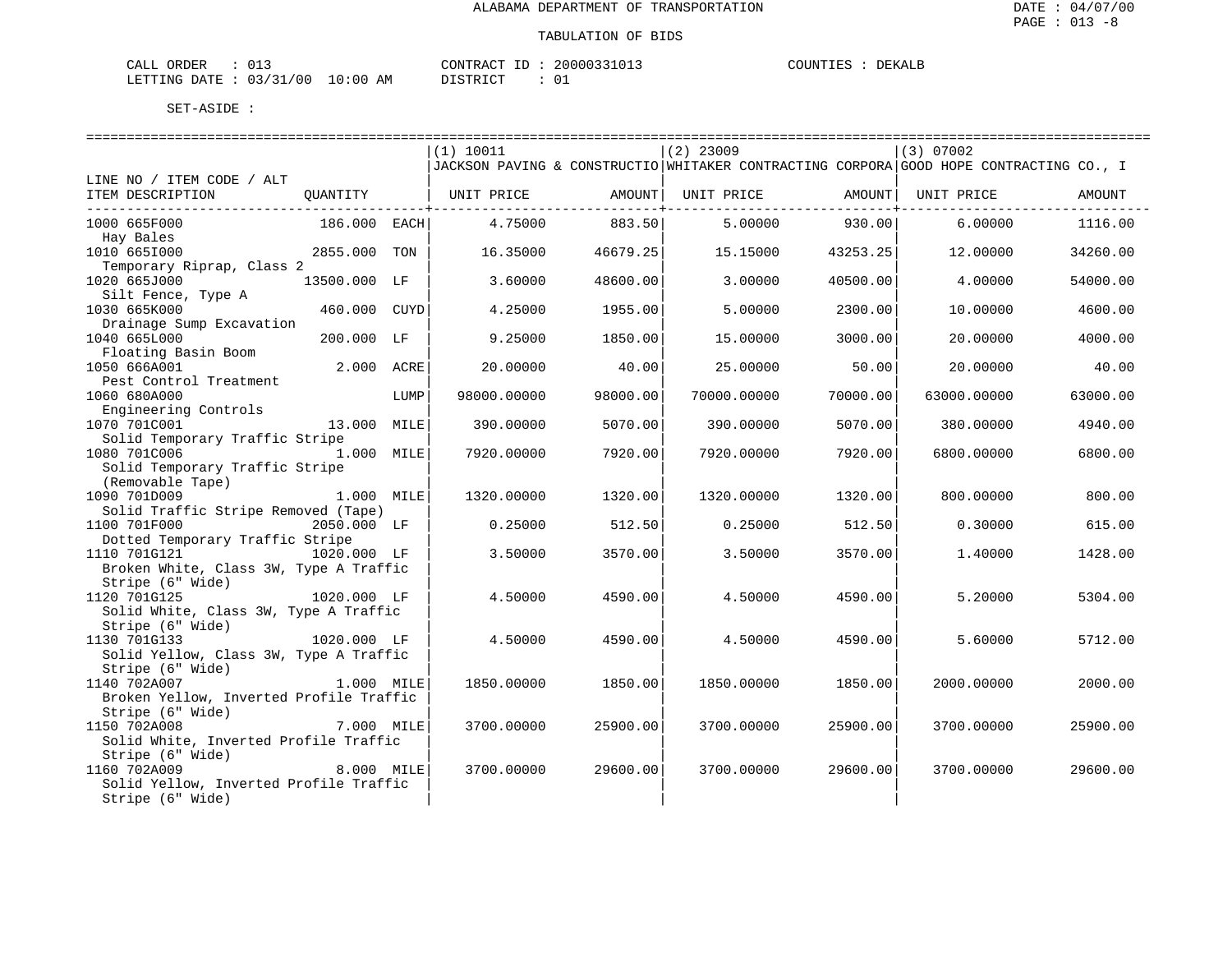| CALL ORDER                      | __ |          | CONTRACT ID: 20000331013 | COUNTIES : | DEKALE |
|---------------------------------|----|----------|--------------------------|------------|--------|
| LETTING DATE: 03/31/00 10:00 AM |    | DISTRICT |                          |            |        |

|                                                                  | (1) 10011  |                     | $(2)$ 23009                                                                            |                     | (3) 07002  |          |
|------------------------------------------------------------------|------------|---------------------|----------------------------------------------------------------------------------------|---------------------|------------|----------|
|                                                                  |            |                     | JACKSON PAVING & CONSTRUCTIO WHITAKER CONTRACTING CORPORA GOOD HOPE CONTRACTING CO., I |                     |            |          |
| LINE NO / ITEM CODE / ALT                                        |            |                     |                                                                                        |                     |            |          |
| ITEM DESCRIPTION<br>OUANTITY                                     | UNIT PRICE |                     | AMOUNT   UNIT PRICE   AMOUNT   UNIT PRICE                                              |                     |            | AMOUNT   |
|                                                                  |            |                     | ---------+---------                                                                    | -----------+------- |            |          |
| 1170 702A010<br>7.000 MILE                                       |            | 1850.00000 12950.00 | 1850.00000                                                                             | 12950.00            | 1850.00000 | 12950.00 |
| Broken White, Inverted Profile Traffic                           |            |                     |                                                                                        |                     |            |          |
| Stripe (6" Wide)                                                 |            |                     |                                                                                        |                     |            |          |
| 1180 702B001<br>4304.000 LF                                      | 1.40000    | 6025.60             | 1.40000                                                                                | 6025.60             | 1.50000    | 6456.00  |
| Dotted Inverted Profile Traffic Stripe                           |            |                     |                                                                                        |                     |            |          |
| $(6"$ Wide)<br>1190 703A002<br>6229.000 SOFT                     | 2,00000    | 12458.00            | 2,00000                                                                                | 12458.00            | 2.50000    | 15572.50 |
|                                                                  |            |                     |                                                                                        |                     |            |          |
| Traffic Control Markings, Class 2, Type<br>$\mathsf{A}$          |            |                     |                                                                                        |                     |            |          |
| 1200 703B002<br>1059.000 SOFT                                    | 2.95000    | 3124.05             | 2.95000                                                                                | 3124.05             | 2.60000    | 2753.40  |
| Traffic Control Legends, Class 2, Type A                         |            |                     |                                                                                        |                     |            |          |
| 1210 703D001<br>3160.000 SOFT                                    | 1.25000    | 3950.00             | 1,25000                                                                                | 3950.00             | 1,30000    | 4108.00  |
| Temporary Traffic Control Markings                               |            |                     |                                                                                        |                     |            |          |
| 1220 705A012<br>397.000 EACH                                     | 4.50000    | 1786.50             | 4.50000                                                                                | 1786.50             | 4,00000    | 1588.00  |
| Pavement Markers, Class C, Type 1-B                              |            |                     |                                                                                        |                     |            |          |
| 1230 705A023<br>333.000 EACH                                     | 4.50000    | 1498.50             | 4.50000                                                                                | 1498.50             | 4.00000    | 1332.00  |
| Pavement Markers, Class C, Type 2-D                              |            |                     |                                                                                        |                     |            |          |
| 1240 705A024<br>200.000 EACH                                     | 4.50000    | 900.00              | 4.50000                                                                                | 900.00              | 4.00000    | 800.00   |
| Pavement Markers, Class C, Type 2-E                              |            |                     |                                                                                        |                     |            |          |
| 60.000 EACH<br>1250 705A030                                      | 4.95000    | 297.00              | 4.95000                                                                                | 297.00              | 5.20000    | 312.00   |
| Pavement Markers, Class A-H, Type 2-C                            |            |                     |                                                                                        |                     |            |          |
| 1260 705A031<br>446.000 EACH                                     | 4.95000    | 2207.70             | 4.95000                                                                                | 2207.70             | 5.00000    | 2230.00  |
| Pavement Markers, Class A-H, Type 1-A                            |            |                     |                                                                                        |                     |            |          |
| 1270 705A032<br>$447.000$ EACH                                   | 4.95000    | 2212.65             | 4.95000                                                                                | 2212.65             | 5.00000    | 2235.00  |
| Pavement Markers, Class A-H, Type 1-B                            |            |                     |                                                                                        |                     |            |          |
| 1280 705A037<br>43.000 EACH                                      | 4.95000    | 212.85              | 4.95000                                                                                | 212.85              | 5.20000    | 223.60   |
| Pavement Markers, Class A-H, Type 2-D                            |            |                     |                                                                                        |                     |            |          |
| 1290 705A038<br>102.000 EACH                                     | 4.95000    | 504.90              | 4.95000                                                                                | 504.90              | 5.20000    | 530.40   |
| Pavement Markers, Class A-H, Type 2-E                            |            |                     |                                                                                        |                     |            |          |
| 1.000 EACH<br>1300 707B003                                       | 185.00000  | 185.00              | 150.00000                                                                              | 150.00              | 185.00000  | 185.00   |
| Type A Hazard Marker Installation                                |            |                     |                                                                                        |                     |            |          |
| 1310 707B009<br>1.000 EACH                                       | 185.00000  | 185.00              | 150.00000                                                                              | 150.00              | 185.00000  | 185.00   |
| Type A Hazard Marker Installation                                |            |                     |                                                                                        |                     |            |          |
| (Temporary)                                                      |            |                     |                                                                                        |                     |            |          |
| 791.000 SOFT<br>1320 710A115                                     | 13.95000   | 11034.45            | 15.40000                                                                               | 12181.40            | 21.00000   | 16611.00 |
| Class 4, Aluminum Flat Sign Panels                               |            |                     |                                                                                        |                     |            |          |
| 0.08" Thick Or Steel Flat Sign Panels                            |            |                     |                                                                                        |                     |            |          |
| 14 Gauge (Type III Or Type IV                                    |            |                     |                                                                                        |                     |            |          |
| Background)                                                      |            |                     |                                                                                        |                     |            |          |
| 1330 710B001<br>1209.000 LF<br>Roadway Sign Post (#3 "U" Channel | 5.50000    | 6649.50             | 6.00000                                                                                | 7254.00             | 6.50000    | 7858.50  |
| Galvanized Steel)                                                |            |                     |                                                                                        |                     |            |          |
|                                                                  |            |                     |                                                                                        |                     |            |          |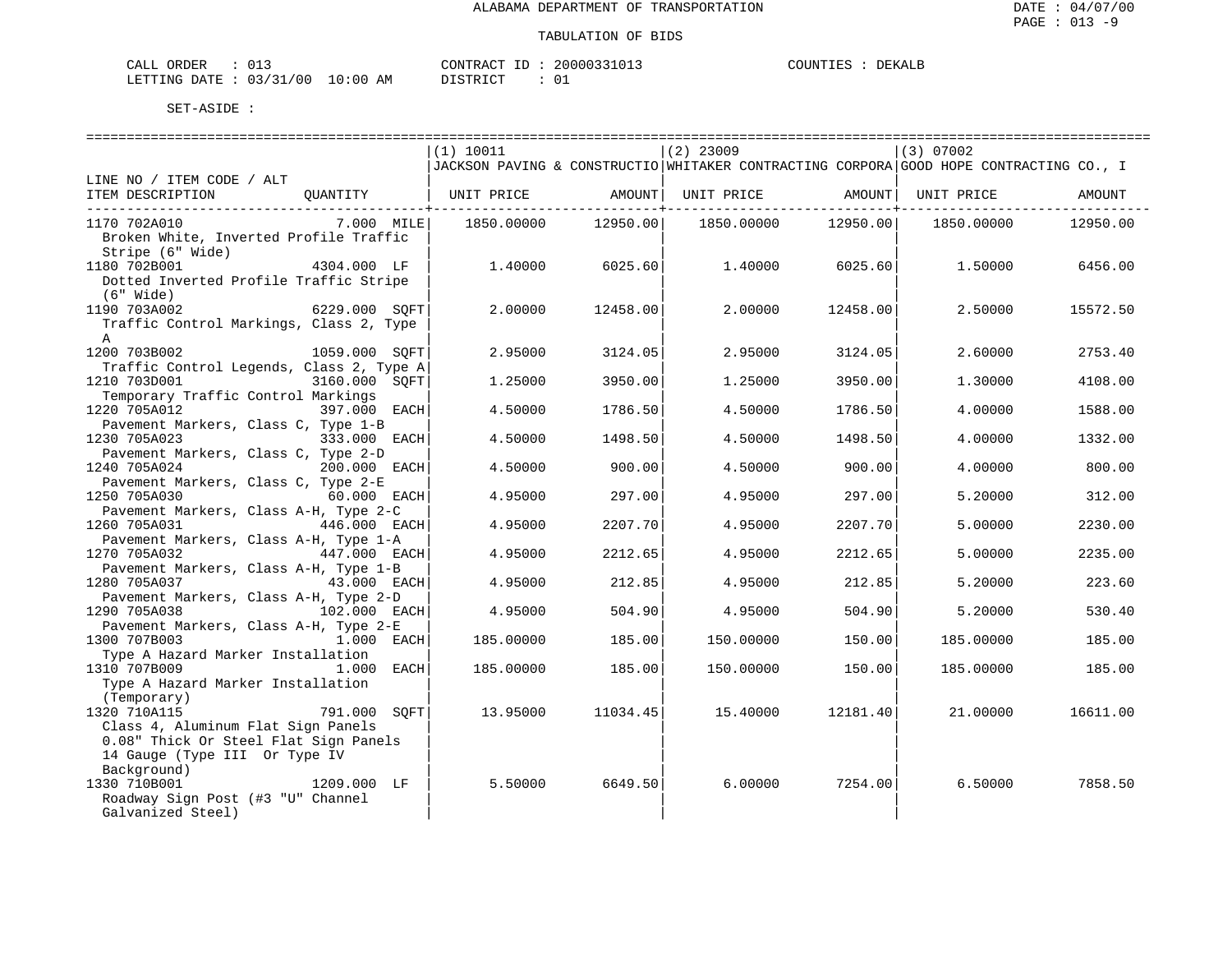| ORDER<br>CALL<br>∪⊥.               | CONTRACT                       | __<br>п. | 20000331013 | C<br>E JELIN<br>그러 그 그 그 그 | DEKALB |
|------------------------------------|--------------------------------|----------|-------------|----------------------------|--------|
| 03/31/00<br>LETTING<br><b>DATE</b> | 10:00<br>ידי איד פידי פר<br>AΜ |          | 0⊥          |                            |        |

|                                          |            |             | (1) 10011                                                                              |                | $(2)$ 23009 |                 | (3) 07002  |                |
|------------------------------------------|------------|-------------|----------------------------------------------------------------------------------------|----------------|-------------|-----------------|------------|----------------|
|                                          |            |             | JACKSON PAVING & CONSTRUCTIO WHITAKER CONTRACTING CORPORA GOOD HOPE CONTRACTING CO., I |                |             |                 |            |                |
| LINE NO / ITEM CODE / ALT                |            |             |                                                                                        |                |             |                 |            |                |
| ITEM DESCRIPTION                         | OUANTITY   |             | UNIT PRICE                                                                             | AMOUNT         | UNIT PRICE  | AMOUNT          | UNIT PRICE | AMOUNT         |
| 1340 740B000                             | 2197.000   | SOFT        | 10,00000                                                                               | 21970.00       | 8.40000     | 18454.80        | 8.50000    | 18674.50       |
| Construction Signs                       |            |             |                                                                                        |                |             |                 |            |                |
| 1350 740D000                             | 620.000    | <b>EACH</b> | 43.00000                                                                               | 26660.00       | 50.40000    | 31248.00        | 52.00000   | 32240.00       |
| Channelizing Drums                       |            |             |                                                                                        |                |             |                 |            |                |
| 1360 740E000                             | 50.000     | EACH        | 10.00000                                                                               | 500.00         | 11.55000    | 577.50          | 12.50000   | 625.00         |
| Cones (36 Inches High)                   |            |             |                                                                                        |                |             |                 |            |                |
| 1370 740F002                             | 85,000     | EACH        | 375.00000                                                                              | 31875.00       | 189.00000   | 16065.00        | 200.00000  | 17000.00       |
| Barricades, Type III                     |            |             |                                                                                        |                |             |                 |            |                |
| 1380 7401005                             | 4.000      | EACH        | 575.00000                                                                              | 2300.00        | 892.50000   | 3570.00         | 900.00000  | 3600.00        |
| Warning Lights, Type B (Detachable Head) |            |             |                                                                                        |                |             |                 |            |                |
| 1390 740M000                             | 50.000     | EACH        | 8,00000                                                                                | 400.00         | 7.35000     | 367.50          | 7.50000    | 375.00         |
| Weight For Cone                          |            |             |                                                                                        |                |             |                 |            |                |
| 1400 741C010                             | 2.000 EACH |             | 2650.00000                                                                             | 5300.00        | 2000.00000  | 4000.00         | 1500.00000 | 3000.00        |
| Portable Sequential Arrow And Chevron    |            |             |                                                                                        |                |             |                 |            |                |
| Sign Unit                                |            |             |                                                                                        |                |             |                 |            |                |
| 1410 998A000                             |            | LUMP        | 0.00000                                                                                | 0.00           | 0.00000     | 0.00            | 5000.00000 | 5000.00        |
| Construction Fuel (Maximum Bid Limited   |            |             |                                                                                        |                |             |                 |            |                |
| To $$221,000.00)$                        |            |             |                                                                                        |                |             |                 |            |                |
| 1420 999 000                             | 3750.000   | HOUR        | 0.80000                                                                                | 3000.00        | 0.80000     | 3000.00         | 0.80000    | 3000.00        |
| Trainee Hours At 80 Cents Per Hour       |            |             |                                                                                        |                |             |                 |            |                |
| SECTION TOTALS                           |            |             |                                                                                        | 3,962,164.07   |             | \$4,110,887.35  |            | 4,149,880.62   |
| CONTRACT TOTALS                          |            |             |                                                                                        | \$3,962,164.07 |             | \$4,110,887.35] |            | \$4,149,880.62 |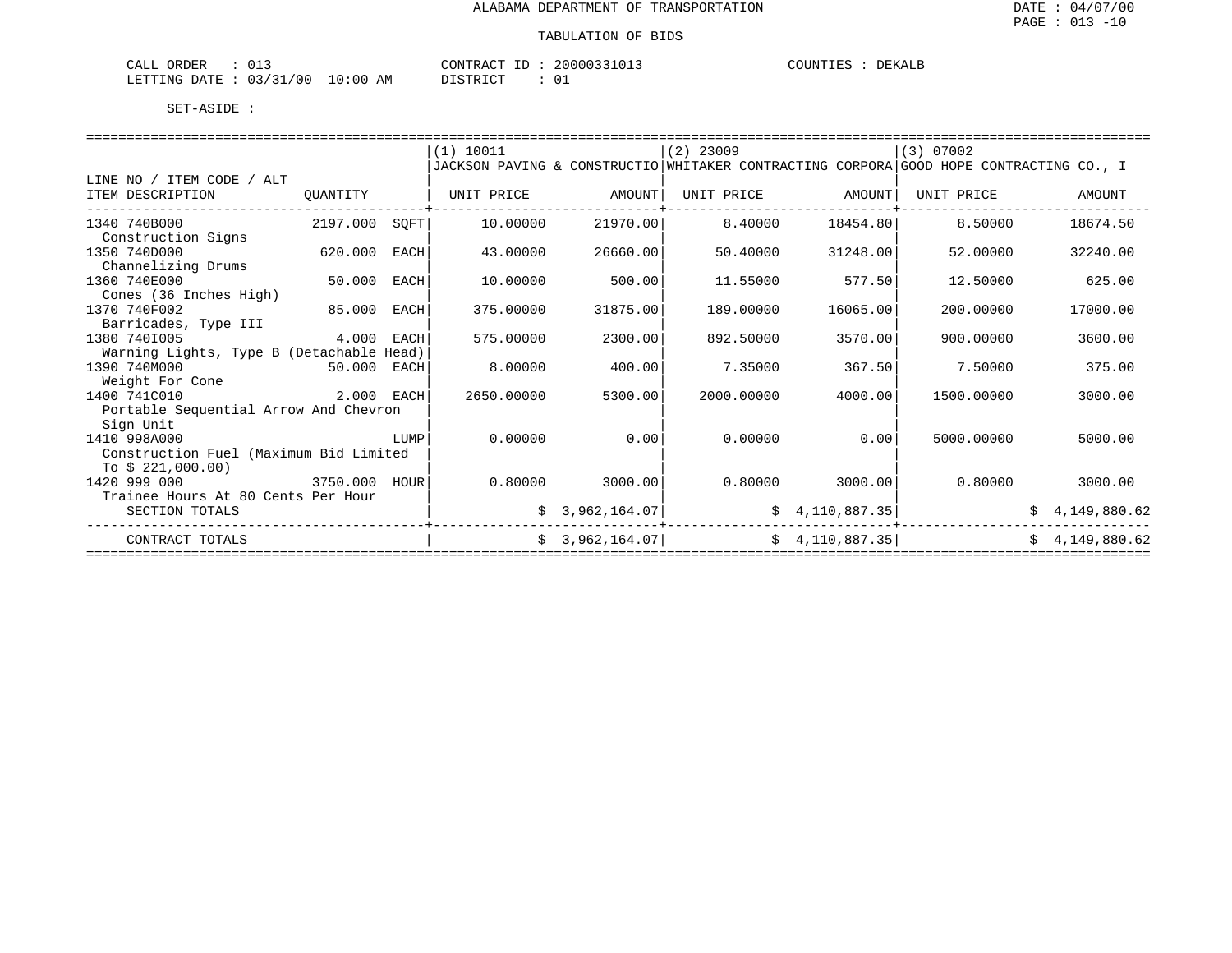# TABULATION OF BIDS

| JRDER<br>ື      | n 1 1<br>∪⊥J                |                  | $\bigcap \bigwedge \mathsf{T} \sqcup \sqcap \sqcap$<br>, uuuu<br>$\sim$<br>$\cdots$ | TUINT<br>) F.K<br>$\lambda$ |
|-----------------|-----------------------------|------------------|-------------------------------------------------------------------------------------|-----------------------------|
| LETTING<br>ገ∆ጥቩ | $\sim$ $\sim$ $\sim$<br>00' | $\div$ 0.0<br>AM | TAT<br>חידים:<br>ັບ⊥                                                                |                             |

|                                                                                                                                                          |      | $(4)$ 01018        |           |                                |  |        |
|----------------------------------------------------------------------------------------------------------------------------------------------------------|------|--------------------|-----------|--------------------------------|--|--------|
|                                                                                                                                                          |      | APAC-ALABAMA, INC. |           |                                |  |        |
| LINE NO / ITEM CODE / ALT                                                                                                                                |      |                    |           |                                |  |        |
| ITEM DESCRIPTION<br>OUANTITY                                                                                                                             |      | UNIT PRICE         | AMOUNT    | UNIT PRICE AMOUNT   UNIT PRICE |  | AMOUNT |
| SECTION 0001 Total                                                                                                                                       |      |                    |           |                                |  |        |
|                                                                                                                                                          |      |                    |           |                                |  |        |
| 0010 201A000<br>Clearing & Grubbing (Approximately 2<br>Acres)                                                                                           | LUMP | 316095.51000       | 316095.51 |                                |  |        |
| 0020 206A000<br>Removal Of Old Bridge Station 560+20                                                                                                     | LUMP | 15151.52000        | 15151.52  |                                |  |        |
| 0030 206A001<br>Removal Of Old Bridge , Station 615+55                                                                                                   | LUMP | 15151.52000        | 15151.52  |                                |  |        |
| 0040 206C003<br>85.000 SOYD<br>Removing Concrete Flumes                                                                                                  |      | 2.52000            | 214.20    |                                |  |        |
| 0050 206D000<br>935.000 LF<br>Removing Pipe                                                                                                              |      | 4.56000            | 4263.60   |                                |  |        |
| 0060 206D001<br>1065.000 LF<br>Removing Guardrail                                                                                                        |      | 1.15000            | 1224.75   |                                |  |        |
| 0070 206E000<br>3.000 EACH<br>Removing Headwalls                                                                                                         |      | 35.15000           | 105.45    |                                |  |        |
| 0080 206E001<br>2.000 EACH                                                                                                                               |      | 107.56000          | 215.12    |                                |  |        |
| Removing Inlets<br>0090 206E002<br>1.000 EACH                                                                                                            |      | 105.46000          | 105.46    |                                |  |        |
| Removing Junction Boxes<br>0100 206E008<br>24.000 EACH                                                                                                   |      | 85.40000           | 2049.60   |                                |  |        |
| Removing Guardrail End Anchor (All Type)<br>0110 210A000<br>33294.000 CYIP                                                                               |      | 0.05000            | 1664.70   |                                |  |        |
| Unclassified Excavation<br>0120 210D000<br>33180.000 CYIP                                                                                                |      | 3.84000            | 127411.20 |                                |  |        |
| Borrow Excavation<br>0130 212A000<br>206.000 STA                                                                                                         |      | 16.07000           | 3310.42   |                                |  |        |
| Machine Grading Shoulders<br>0140 214A000<br>1020.000 CUYD<br>Structure Excavation                                                                       |      | 2.09000            | 2131.80   |                                |  |        |
| 174.000 CUYD<br>0150 214B001<br>Foundation Backfill, Commercial                                                                                          |      | 11.93000           | 2075.82   |                                |  |        |
| 0160 230A000<br>226.000 RBST<br>Roadbed Processing                                                                                                       |      | 254.39000          | 57492.14  |                                |  |        |
| 490.000 SYCP<br>0170 301A006<br>Crushed Aggregate Base Course, Type B,                                                                                   |      | 4.43000            | 2170.70   |                                |  |        |
| Plant Mixed, 4.5" Compacted Thickness<br>0180 301A012<br>96263.000 SYCP<br>Crushed Aggregate Base Course, Type B,<br>Plant Mixed, 6" Compacted Thickness |      | 3.16000            | 304191.08 |                                |  |        |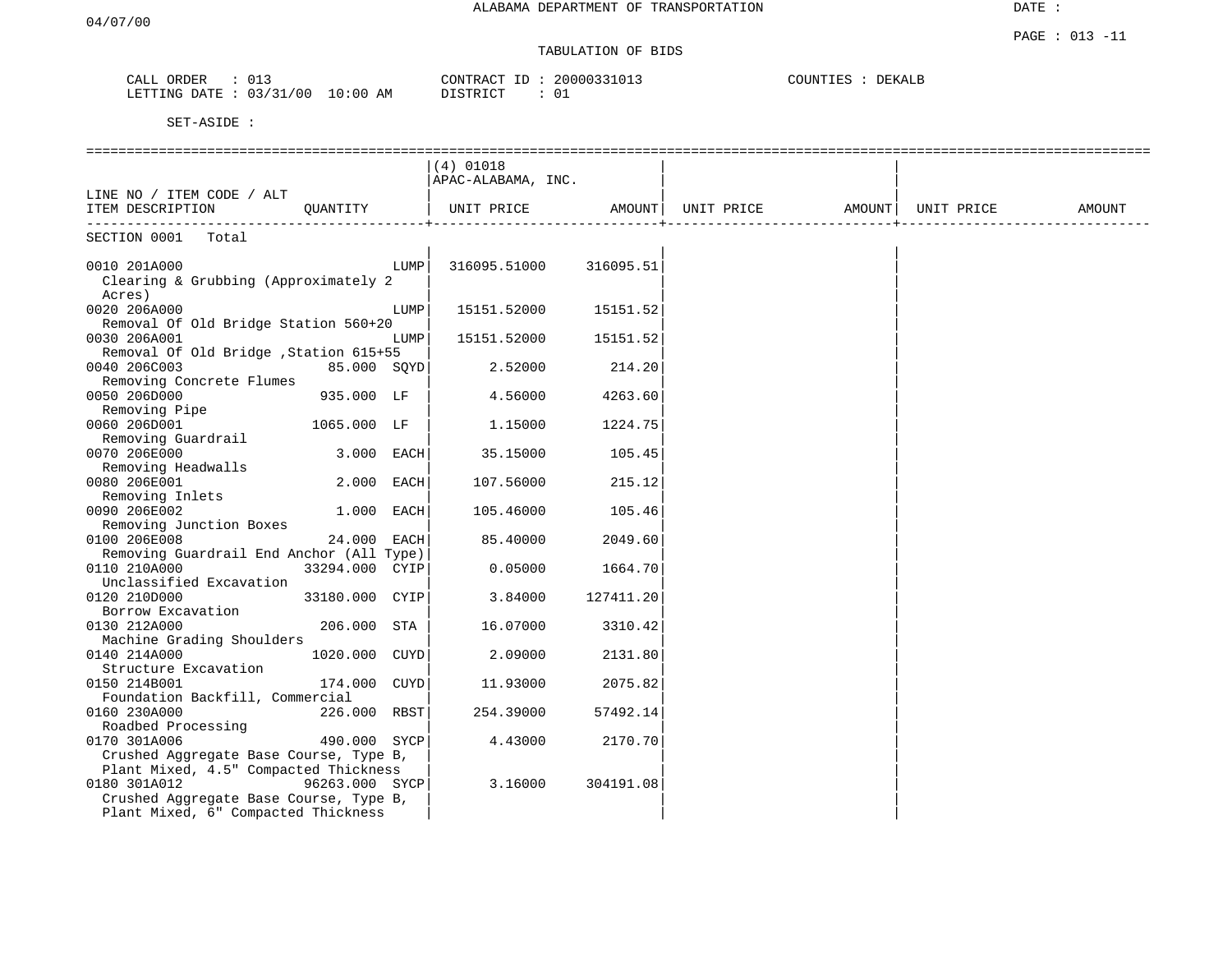| 012<br>ORDER<br>CALL<br>∪⊥∶                |             | CONTRACT<br>$-1$           | 20000331013 | COUNTIES<br><b>DEKALB</b> |
|--------------------------------------------|-------------|----------------------------|-------------|---------------------------|
| /00<br>0.3 / 31<br>'ETTING<br>DATE<br>ັບ ⊥ | 10:00<br>AΜ | די הדי אידי את<br>$\cdots$ | ັບ⊥         |                           |

|                                                                                                                                    |                | $(4)$ 01018<br>APAC-ALABAMA, INC. |           |            |        |            |        |
|------------------------------------------------------------------------------------------------------------------------------------|----------------|-----------------------------------|-----------|------------|--------|------------|--------|
| LINE NO / ITEM CODE / ALT<br>ITEM DESCRIPTION                                                                                      | QUANTITY       | UNIT PRICE                        | AMOUNT    | UNIT PRICE | AMOUNT | UNIT PRICE | AMOUNT |
| 0190 306E000<br>State Retained Portable Nuclear<br>Moisture-Density Testing Device<br>(Includes Disposal of Existing Device)       | $1.000$ EACH   | 5277.78000                        | 5277.78   |            |        |            |        |
| 0200 401A000<br>Bituminous Treatment A                                                                                             | 96263.000 SYCP | 0.40000                           | 38505.20  |            |        |            |        |
| 0210 401A004<br>Bituminous Treatment E                                                                                             | 30386.000 SYCP | 0.68000                           | 20662.48  |            |        |            |        |
| 0220 401B108<br>Bituminous Treatment G (With Polymer<br>Additive)                                                                  | 23850.000 SYCP | 0.90000                           | 21465.00  |            |        |            |        |
| 0230 405A000<br>Tack Coat                                                                                                          | 4686.000 GAL   | 1.44000                           | 6747.84   |            |        |            |        |
| 0240 408A051<br>Planing Existing Pavement<br>(Approximately 0.00" Thru 1.0" Thick)                                                 | 25349.000 SOYD | 0.41000                           | 10393.09  |            |        |            |        |
| 0250 408A052<br>Planing Existing Pavement<br>(Approximately 1.10" Thru 2.0" Thick)                                                 | 30386.000 SY   | 0.45000                           | 13673.70  |            |        |            |        |
| 0260 410B000<br>State Furnished Profilograph                                                                                       | $1.000$ EACH   | 1978.95000                        | 1978.95   |            |        |            |        |
| 0270 424A240<br>Superpave Bituminous Concrete Wearing<br>Surface Layer, 1/2" Maximum Aggregate<br>Size Mix, ESAL Range C           | 141.000 TON    | 46.84000                          | 6604.44   |            |        |            |        |
| 0280 424A260<br>Superpave Bituminous Concrete Wearing<br>Surface Layer, 1/2" Maximum Aggregate<br>Size Mix, ESAL Range D           | 6575.000 TON   | 33.14000                          | 217895.50 |            |        |            |        |
| 0290 424A266<br>Superpave Bituminous Concrete Wearing<br>Surface Layer, Leveling, 1/2" Maximum<br>Aggregate Size Mix, ESAL Range D | 65.000 TON     | 37.84000                          | 2459.60   |            |        |            |        |
| 0300 424B441<br>Superpave Bituminous Concrete Upper<br>Binder Layer, 1" Maximum Aggregate Size<br>Mix, ESAL Range C                | 1336.000 TON   | 29.79000                          | 39799.44  |            |        |            |        |
| 0310 424B442<br>Superpave Bituminous Concrete Upper<br>Binder Layer, 1 1/2" Max Aggregate Size<br>Mix, ESAL Range C                | 1360.000 TON   | 28.88000                          | 39276.80  |            |        |            |        |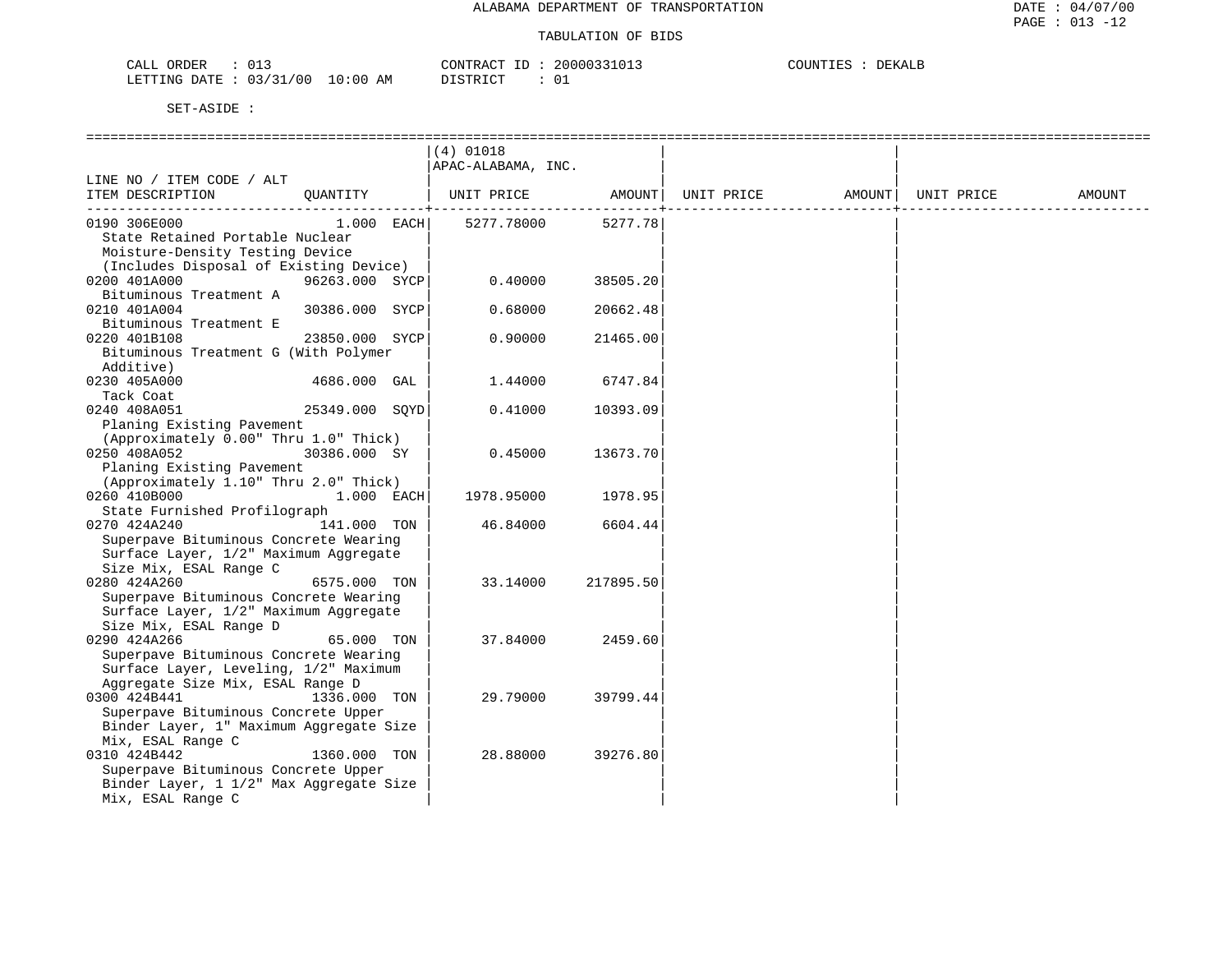| ORDER<br>CALL<br>∪⊥ اب   |             | CONTRACT<br>. .          | 20000331013 | COUNTIES<br><b>DEKALB</b> |
|--------------------------|-------------|--------------------------|-------------|---------------------------|
| 03/31/00<br>LETTING DATE | 10:00<br>ΆM | דת סידים דת<br>--------- |             |                           |

|                                                                                                                         |                               | (4) 01018<br>APAC-ALABAMA, INC. |                      |            |        |            |        |
|-------------------------------------------------------------------------------------------------------------------------|-------------------------------|---------------------------------|----------------------|------------|--------|------------|--------|
| LINE NO / ITEM CODE / ALT<br>ITEM DESCRIPTION                                                                           | QUANTITY                      | UNIT PRICE                      | AMOUNT               | UNIT PRICE | AMOUNT | UNIT PRICE | AMOUNT |
| 0320 424B461<br>Superpave Bituminous Concrete Upper<br>Binder Layer, 1" Maximum Aggregate Size<br>Mix, ESAL Range D     | 8617.000 TON                  | 27.81000                        | 239638.77            |            |        |            |        |
| 0330 424B462<br>Superpave Bituminous Concrete Upper<br>Binder Layer, 1 1/2" Maximum Aggregate<br>Size Mix, ESAL Range D | 6355.000 TON                  | 25.78000                        | 163831.90            |            |        |            |        |
| 0340 424B561<br>Superpave Bituminous Concrete Lower<br>Binder Layer, 1" Maximum Aggregate Size<br>Mix, ESAL Range D     | 4560.000 TON                  | 26.36000                        | 120201.60            |            |        |            |        |
| 0350 424C241<br>Superpave Bituminous Concrete Base<br>Layer, 1 1/2" Maximum Aggregate Size<br>Mix, ESAL Range C         | 2437.000 TON                  | 27.49000                        | 66993.13             |            |        |            |        |
| 0360 424C261<br>Superpave Bituminous Concrete Base<br>Layer, 1 1/2" Maximum Aggregate Size<br>Mix, ESAL Range D         | 10891.000 TON                 | 26.05000                        | 283710.55            |            |        |            |        |
| 0370 430B014<br>Aggregate Surfacing (AHD #410 Modified)<br>0380 450B000                                                 | 2000.000 TNCP<br>434.000 SOYD | 9.05000<br>75.76000             | 18100.00<br>32879.84 |            |        |            |        |
| Reinforced Cement Concrete Bridge End<br>Slab                                                                           |                               |                                 |                      |            |        |            |        |
| 0390 502A000<br>Steel Reinforcement<br>0400 502B000                                                                     | 141763.000 LB<br>LUMP         | 0.49000<br>39393.94000          | 69463.87<br>39393.94 |            |        |            |        |
| Steel Reinforcement For Bridge<br>Superstructure , Station 559+67<br>Approximately 77,300 LBS                           |                               |                                 |                      |            |        |            |        |
| 0410 502B001<br>Steel Reinforcement For Bridge<br>Superstructure , Station 614+73<br>Approximately 72,500 LBS           | LUMP                          | 37373.74000                     | 37373.74             |            |        |            |        |
| 0420 506A000<br>Drilled Shaft Excavation, 4'-6" Diameter                                                                | 82.000 LF                     | 159.60000                       | 13087.20             |            |        |            |        |
| 0430 506A005<br>Drilled Shaft Excavation, 3'-6" Diameter<br>0440 506B002                                                | 92.000 LF<br>120.000 LF       | 159.60000<br>772.73000          | 14683.20<br>92727.60 |            |        |            |        |
| Special Drilled Shaft Excavation, 3'-6"<br>Diameter                                                                     |                               |                                 |                      |            |        |            |        |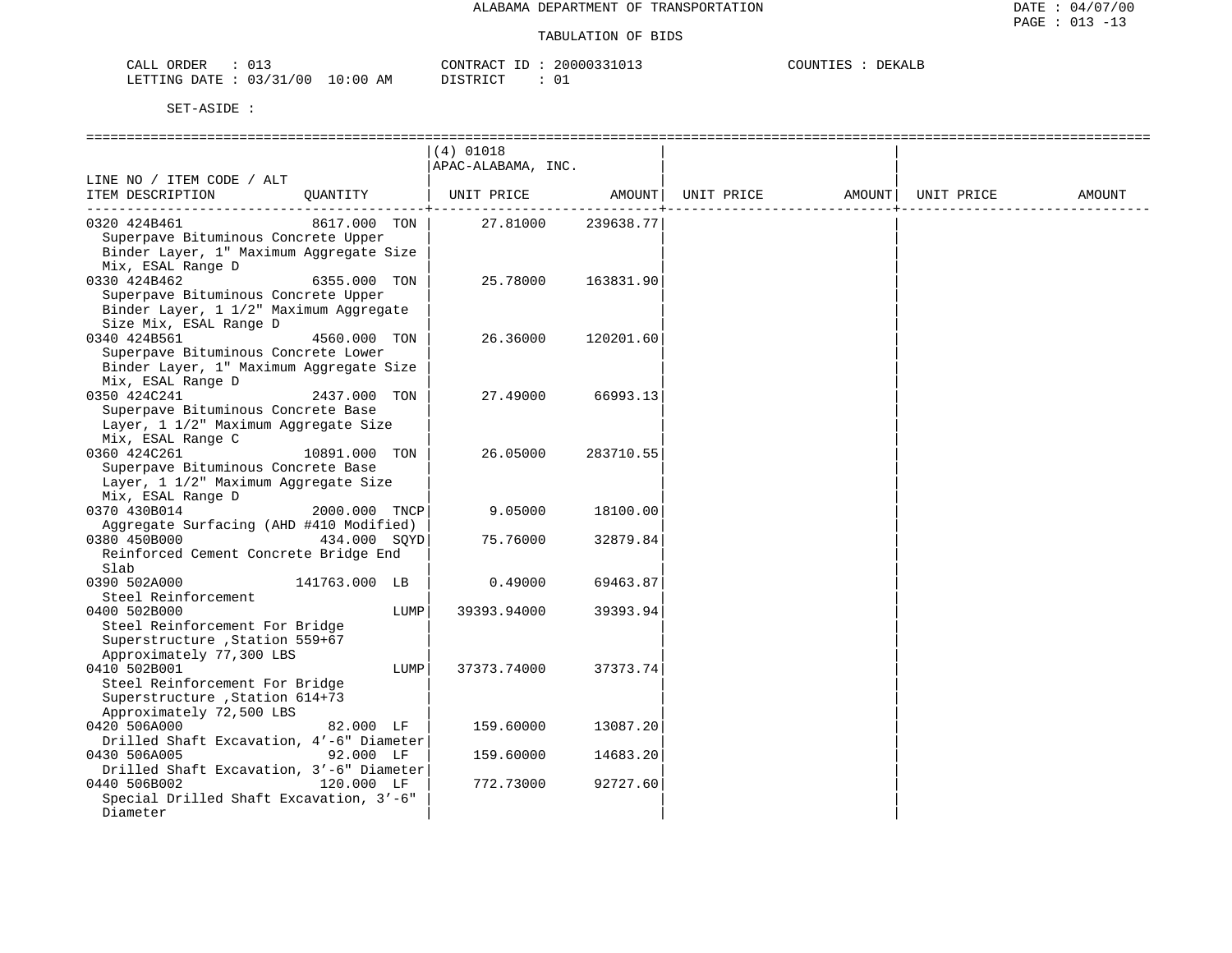### TABULATION OF BIDS

| ORDER<br>CALL ( |                               |    | CONTRACT ID: |  | 20000331013 | COUNTIES | DEKALE |
|-----------------|-------------------------------|----|--------------|--|-------------|----------|--------|
|                 | LETTING DATE : 03/31/00 10:00 | AM | PISTRICT     |  |             |          |        |

|                                         |               |      | (4) 01018          |           |                   |            |        |
|-----------------------------------------|---------------|------|--------------------|-----------|-------------------|------------|--------|
|                                         |               |      | APAC-ALABAMA, INC. |           |                   |            |        |
| LINE NO / ITEM CODE / ALT               |               |      |                    |           |                   |            |        |
| ITEM DESCRIPTION                        | QUANTITY      |      | UNIT PRICE         | AMOUNT    | UNIT PRICE AMOUNT | UNIT PRICE | AMOUNT |
|                                         |               |      |                    |           |                   |            |        |
| 0450 506B003                            | 80.000 LF     |      | 782.83000          | 62626.40  |                   |            |        |
| Special Drilled Shaft Excavation, 4'-0" |               |      |                    |           |                   |            |        |
| Diameter                                |               |      |                    |           |                   |            |        |
| 0460 506C041                            | 212.000 LF    |      | 68.18000           | 14454.16  |                   |            |        |
| Drilled Shaft Construction, 3'-6"       |               |      |                    |           |                   |            |        |
|                                         |               |      |                    |           |                   |            |        |
| Diameter, Class DS1 Concrete            |               |      |                    |           |                   |            |        |
| 0470 506C042                            | 80.000 LF     |      | 83.33000           | 6666.40   |                   |            |        |
| Drilled Shaft Construction, 4'-0"       |               |      |                    |           |                   |            |        |
| Diameter, Class DS1 Concrete            |               |      |                    |           |                   |            |        |
| 0480 506C043                            | 82.000 LF     |      | 101.01000          | 8282.82   |                   |            |        |
| Drilled Shaft Construction, 4'-6"       |               |      |                    |           |                   |            |        |
| Diameter, Class DS1 Concrete            |               |      |                    |           |                   |            |        |
| 0490 506G001                            | 12.000 EACH   |      | 656.57000          | 7878.84   |                   |            |        |
| Crosshole Sonic Logging, 3'-6" Diameter |               |      |                    |           |                   |            |        |
| 0500 506G002                            | 8.000 EACH    |      | 656.57000          | 5252.56   |                   |            |        |
| Crosshole Sonic Logging, 4'-0" Diameter |               |      |                    |           |                   |            |        |
| 0510 508A000                            | 12920.000 LB  |      | 2,27000            | 29328.40  |                   |            |        |
| Structural Steel                        |               |      |                    |           |                   |            |        |
| 0520 510A000                            | 384.000 CUYD  |      | 313.13000          | 120241.92 |                   |            |        |
| Bridge Substructure Concrete, Class A   |               |      |                    |           |                   |            |        |
| 0530 510C051                            |               | LUMP | 129292.93000       | 129292.93 |                   |            |        |
| Bridge Concrete Superstructure, Station |               |      |                    |           |                   |            |        |
| 559+67 Approximately 350 CU YDS         |               |      |                    |           |                   |            |        |
| 0540 510C052                            |               | LUMP | 126262.63000       | 126262.63 |                   |            |        |
| Bridge Concrete Superstructure, Station |               |      |                    |           |                   |            |        |
| 614+73 Approximately 335 CU YDS         |               |      |                    |           |                   |            |        |
| 0550 510E000                            | 2022.000 SOYD |      | 1.87000            | 3781.14   |                   |            |        |
| Grooving Concrete Bridge Decks          |               |      |                    |           |                   |            |        |
| 0560 511A001                            | 36.000 EACH   |      | 126.26000          | 4545.36   |                   |            |        |
| Elastomeric Bearings, Type 2            |               |      |                    |           |                   |            |        |
|                                         |               |      |                    |           |                   |            |        |
| 0570 511A004                            | 32.000 EACH   |      | 404.04000          | 12929.28  |                   |            |        |
| Elastomeric Bearings, Type 4            |               |      |                    |           |                   |            |        |
| 0580 513B004                            | 290.000 LF    |      | 90.91000           | 26363.90  |                   |            |        |
| Pretensioned-Prestressed Concrete       |               |      |                    |           |                   |            |        |
| Girders, Type II (Specialty Item)       |               |      |                    |           |                   |            |        |
| 0590 513B015                            | 2567.000 LF   |      | 106.06000          | 272256.02 |                   |            |        |
| Pretensioned-Prestressed Concrete       |               |      |                    |           |                   |            |        |
| Girders, Type BT-54 (Specialty Item)    |               |      |                    |           |                   |            |        |
| 0600 524B011                            | 49.000 CUYD   |      | 479.80000          | 23510.20  |                   |            |        |
| Culvert Concrete Extension (Cast In     |               |      |                    |           |                   |            |        |
| Place)                                  |               |      |                    |           |                   |            |        |
|                                         |               |      |                    |           |                   |            |        |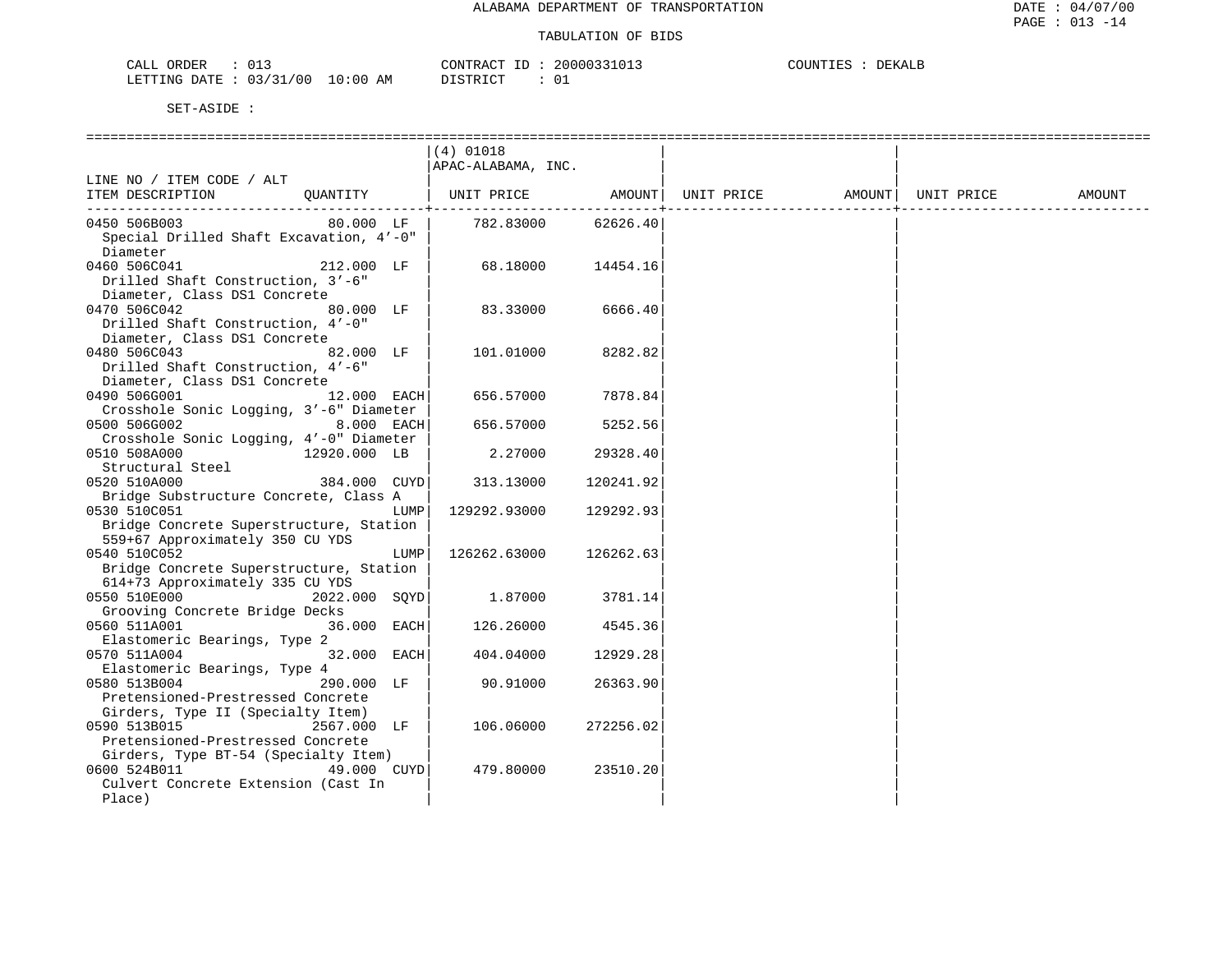### TABULATION OF BIDS

| <b>CRDER</b><br>しエン                  |                   | $\sim$<br>™™F<br>$\cdots$ | DEKALE<br>ּר האדזרי<br>,,,,,,,,,,, |
|--------------------------------------|-------------------|---------------------------|------------------------------------|
| ππ ∆ו.<br>' 0 C<br>LETTING<br>$\sim$ | AM<br>ា៖0៤<br>⊥ ∪ | $ \sim$                   |                                    |

|                                         |               |      | $(4)$ 01018                  |                       |                                |  |        |
|-----------------------------------------|---------------|------|------------------------------|-----------------------|--------------------------------|--|--------|
|                                         |               |      | APAC-ALABAMA, INC.           |                       |                                |  |        |
| LINE NO / ITEM CODE / ALT               |               |      |                              |                       |                                |  |        |
| ITEM DESCRIPTION                        |               |      | QUANTITY   UNIT PRICE AMOUNT |                       | UNIT PRICE AMOUNT   UNIT PRICE |  | AMOUNT |
|                                         |               |      |                              | --------------------- |                                |  |        |
| 0610 530A001                            | 460.000 LF    |      | 27.84000                     | 12806.40              |                                |  |        |
| 18" Roadway Pipe (Class 3 R.C.)         |               |      |                              |                       |                                |  |        |
| 0620 530A002                            | 148.000 LF    |      | 32.21000                     | 4767.08               |                                |  |        |
| 24" Roadway Pipe (Class 3 R.C.)         |               |      |                              |                       |                                |  |        |
| 0630 530A003                            | 212.000 LF    |      | 45.78000                     | 9705.36               |                                |  |        |
| 30" Roadway Pipe (Class 3 R.C.)         |               |      |                              |                       |                                |  |        |
| 0640 535A001                            | 648.000 LF    |      | 20.03000                     | 12979.44              |                                |  |        |
| 18" Side Drain Pipe                     |               |      |                              |                       |                                |  |        |
| 0650 600A000                            |               | LUMP | 302338.96000                 | 302338.96             |                                |  |        |
| Mobilization                            |               |      |                              |                       |                                |  |        |
| 0660 601A000                            | 1.000 EACH    |      | 2824.21000                   | 2824.21               |                                |  |        |
| Furnishing Base, Soil And Structure     |               |      |                              |                       |                                |  |        |
| Laboratories                            |               |      |                              |                       |                                |  |        |
| 0670 602A000                            | 19.000 EACH   |      | 126.26000                    | 2398.94               |                                |  |        |
| Right Of Way Markers                    |               |      |                              |                       |                                |  |        |
| 0680 603A002                            | 1.000 EACH    |      | 9413.68000                   | 9413.68               |                                |  |        |
| Furnishing Type 3 Field Office          |               |      |                              |                       |                                |  |        |
| 0690 606A000                            | 500.000 LF    |      | 10.05000                     | 5025.00               |                                |  |        |
| 6" Underdrain Pipe                      |               |      |                              |                       |                                |  |        |
| 0700 610C001                            | 1800.000 TON  |      | 13.67000                     | 24606.00              |                                |  |        |
| Loose Riprap, Class 2                   |               |      |                              |                       |                                |  |        |
| 0710 610D000                            | 1400.000 SOYD |      | 2.22000                      | 3108.00               |                                |  |        |
| Filter Blanket                          |               |      |                              |                       |                                |  |        |
| 0720 619A002                            | 1.000 EACH    |      | 511.58000                    | 511.58                |                                |  |        |
| 18" Roadway Pipe End Treatment, Class 1 |               |      |                              |                       |                                |  |        |
| 0730 619A003                            | 3.000 EACH    |      | 529.82000                    | 1589.46               |                                |  |        |
| 24" Roadway Pipe End Treatment, Class 1 |               |      |                              |                       |                                |  |        |
| 0740 619A004                            | $2.000$ EACH  |      | 611.58000                    | 1223.16               |                                |  |        |
| 30" Roadway Pipe End Treatment, Class 1 |               |      |                              |                       |                                |  |        |
| 0750 619A101                            | 24.000 EACH   |      | 371.93000                    | 8926.32               |                                |  |        |
| 18" Side Drain Pipe End Treatment,      |               |      |                              |                       |                                |  |        |
| Class 1                                 |               |      |                              |                       |                                |  |        |
| 0760 621A000                            | 4.000 EACH    |      | 1181.84000                   | 4727.36               |                                |  |        |
| Junction Boxes, Type 1, 1P Or 5         |               |      |                              |                       |                                |  |        |
| 0765 621B000                            | $1.000$ EACH  |      | 1165.26000                   | 1165.26               |                                |  |        |
| Junction Box Units, Type 1, 1P Or 5     |               |      |                              |                       |                                |  |        |
| 0770 621C001                            | 2.000 EACH    |      | 1390.53000                   | 2781.06               |                                |  |        |
| Inlets, Type B                          |               |      |                              |                       |                                |  |        |
| 0780 621C002                            | $1.000$ EACH  |      | 1415.79000                   | 1415.79               |                                |  |        |
| Inlets, Type C, P1 Or P3                | 4.000 EACH    |      |                              |                       |                                |  |        |
| 0790 621C020                            |               |      | 1290.00000                   | 5160.00               |                                |  |        |
| Inlets, Type Y                          |               |      |                              |                       |                                |  |        |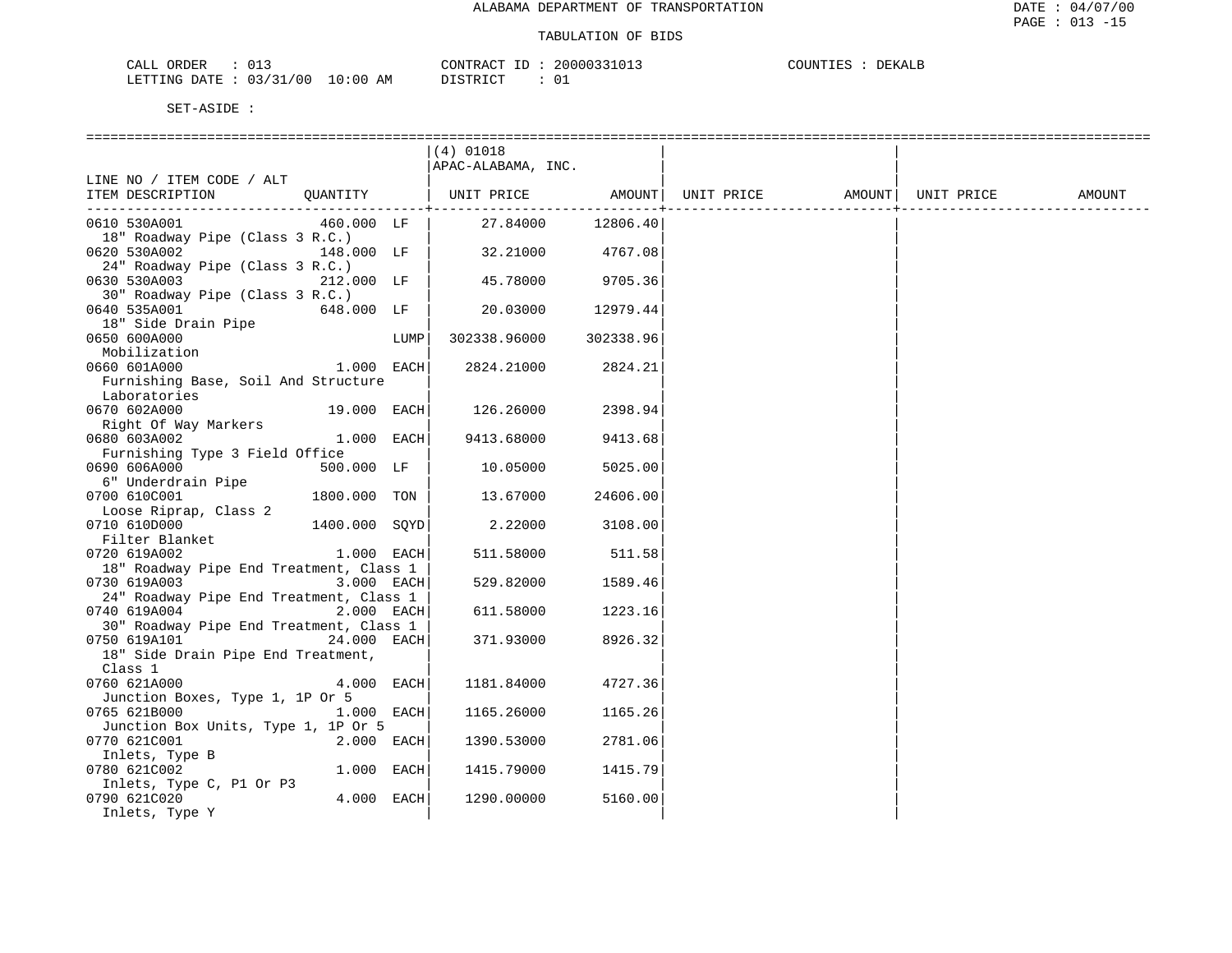| ORDER<br>CALL          |  |             | TD.<br>CONTRACT | 20000331013 | COUNTIES | DEKALE |
|------------------------|--|-------------|-----------------|-------------|----------|--------|
| LETTING DATE: 03/31/00 |  | 10:00<br>AΜ | חים דמים דת     |             |          |        |

|                                       |               | $(4)$ 01018        |          |                   |            |        |
|---------------------------------------|---------------|--------------------|----------|-------------------|------------|--------|
|                                       |               | APAC-ALABAMA, INC. |          |                   |            |        |
| LINE NO / ITEM CODE / ALT             |               |                    |          |                   |            |        |
| ITEM DESCRIPTION                      | QUANTITY      | UNIT PRICE AMOUNT  |          | UNIT PRICE AMOUNT | UNIT PRICE | AMOUNT |
|                                       |               |                    |          |                   |            |        |
| 0800 621D019                          | $6.000$ EACH  | 347.37000          | 2084.22  |                   |            |        |
| Inlet Units, Type Y                   |               |                    |          |                   |            |        |
| 0810 630A000                          | $1528.000$ LF | 11.62000           | 17755.36 |                   |            |        |
| Steel Beam Guardrail, Class A, Type 1 |               |                    |          |                   |            |        |
| 0820 630C001                          | $6.000$ EACH  | 671.72000          | 4030.32  |                   |            |        |
| Guardrail End Anchor, Type 8          |               |                    |          |                   |            |        |
| 0830 630C003                          | 13.000 EACH   | 945.20000          | 12287.60 |                   |            |        |
| Guardrail End Anchor, Type 13         |               |                    |          |                   |            |        |
| 0840 630C070                          | 13.000 EACH   | 1151.52000         | 14969.76 |                   |            |        |
| Guardrail End Anchor, Type 10 Series  |               |                    |          |                   |            |        |
| 0850 631C000                          | 300.000 LF    | 8.64000            | 2592.00  |                   |            |        |
| Steel Beam Guardrail Class A, Type 1  |               |                    |          |                   |            |        |
| Reset                                 |               |                    |          |                   |            |        |
| 0860 631E003                          | $4.000$ EACH  | 767.68000          | 3070.72  |                   |            |        |
| Guardrail End Anchor Type 13, Reset   |               |                    |          |                   |            |        |
| 0870 631E010                          | 2.000 EACH    | 575.76000          | 1151.52  |                   |            |        |
| Guardrail End Anchor, Ty 10 Series,   |               |                    |          |                   |            |        |
| Reset                                 |               |                    |          |                   |            |        |
| 0880 631G008                          | 2.000 EACH    | 431.82000          | 863.64   |                   |            |        |
| Guardrail End Anchor Type 8 Relocated |               |                    |          |                   |            |        |
| 0890 650A000                          | 5058.000 CYIP | 6.54000            | 33079.32 |                   |            |        |
| Topsoil                               |               |                    |          |                   |            |        |
| 0900 650B000                          | 5642.000 CYIP | 3.11000            | 17546.62 |                   |            |        |
| Topsoil From Stockpiles               |               |                    |          |                   |            |        |
| 0910 652A050                          | 3.000 ACRE    | 1212.12000         | 3636.36  |                   |            |        |
| Seeding (Mix 1A)                      |               |                    |          |                   |            |        |
| 0920 652A053                          | 1.000 ACRE    | 1313.13000         | 1313.13  |                   |            |        |
| Seeding (Mix 1E)                      |               |                    |          |                   |            |        |
| 0930 652B050                          | 1.000 ACRE    | 1010.10000         | 1010.10  |                   |            |        |
| Temporary Seeding (Mix 1AT)           |               |                    |          |                   |            |        |
| 0940 652C000                          | 2.000 ACRE    | 101.01000          | 202.02   |                   |            |        |
| Mowing                                |               |                    |          |                   |            |        |
| 0950 652D050                          | 1.000 ACRE    | 1212.12000         | 1212.12  |                   |            |        |
| Seeding In Stubble (Mix 1A)           |               |                    |          |                   |            |        |
| 0960 654A000                          | 200.000 SOYD  | 7.07000            | 1414.00  |                   |            |        |
| Solid Sodding                         |               |                    |          |                   |            |        |
| 0970 656A000                          | 5.000 ACRE    | 808.08000          | 4040.40  |                   |            |        |
| Mulching, Class A, Type 1             |               |                    |          |                   |            |        |
| 0980 659A002                          | 5343.000 SOYD | 7.58000            | 40499.94 |                   |            |        |
| Erosion Control Netting, Class C1     |               |                    |          |                   |            |        |
| 0990 665C000                          | 100.000 LF    | 24.63000           | 2463.00  |                   |            |        |
| 15" Temporary Pipe                    |               |                    |          |                   |            |        |
|                                       |               |                    |          |                   |            |        |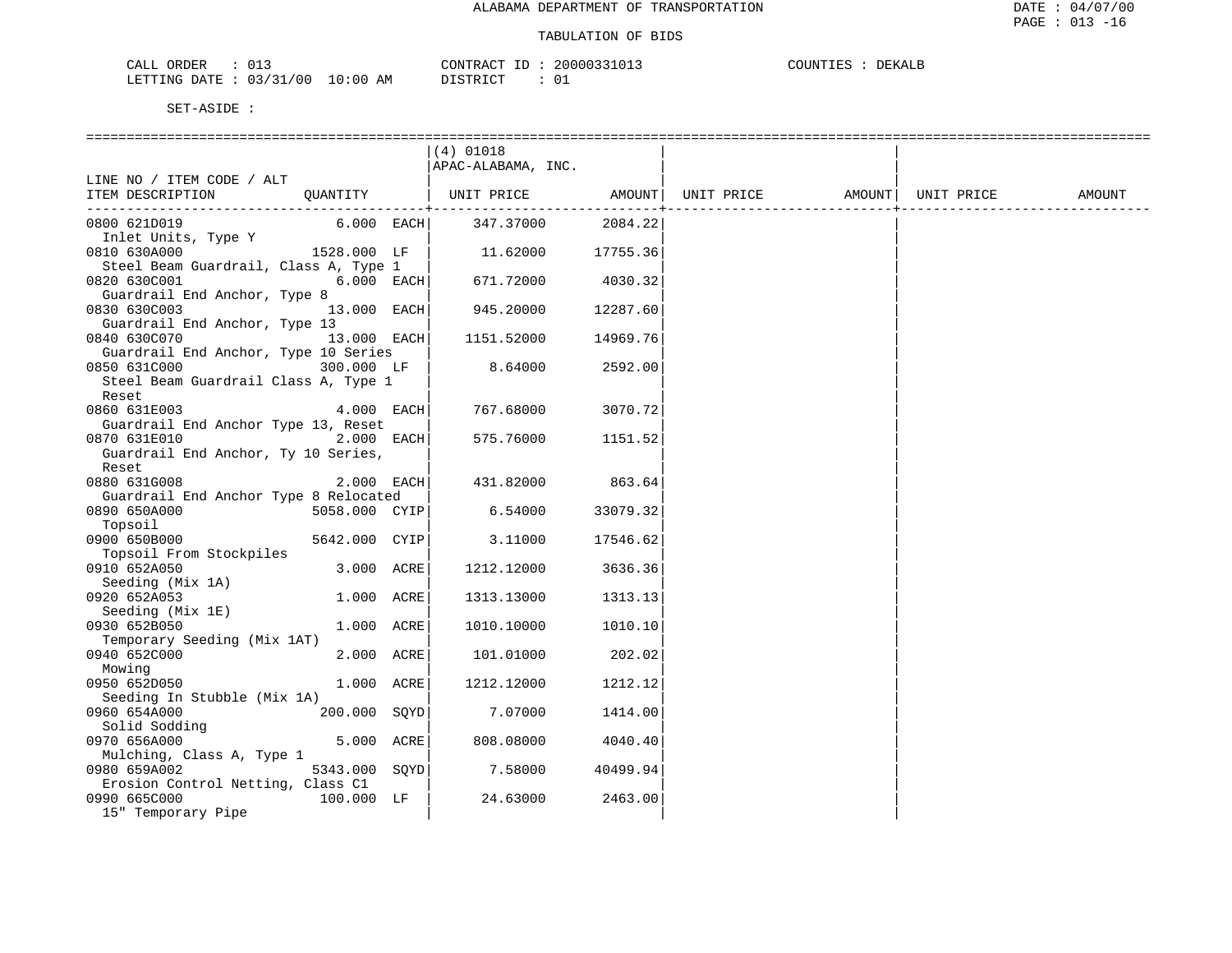| CALL                                                                                                                                                       | 2000033101                                                                                                                                                                                                                                                                                                                       | COUNTIL         |
|------------------------------------------------------------------------------------------------------------------------------------------------------------|----------------------------------------------------------------------------------------------------------------------------------------------------------------------------------------------------------------------------------------------------------------------------------------------------------------------------------|-----------------|
| ORDER                                                                                                                                                      | CONTF                                                                                                                                                                                                                                                                                                                            | DEKALE          |
| . U 1 -                                                                                                                                                    | $\ldots$ $\mathbb{R}$ $\mathbb{C}$ $\mathbb{C}$ $\mathbb{C}$ $\mathbb{C}$ $\mathbb{C}$ $\mathbb{C}$ $\mathbb{C}$ $\mathbb{C}$ $\mathbb{C}$ $\mathbb{C}$ $\mathbb{C}$ $\mathbb{C}$ $\mathbb{C}$ $\mathbb{C}$ $\mathbb{C}$ $\mathbb{C}$ $\mathbb{C}$ $\mathbb{C}$ $\mathbb{C}$ $\mathbb{C}$ $\mathbb{C}$ $\mathbb{C}$ $\mathbb{C}$ | -JUUN 1 1 1 1 1 |
|                                                                                                                                                            |                                                                                                                                                                                                                                                                                                                                  |                 |
|                                                                                                                                                            |                                                                                                                                                                                                                                                                                                                                  |                 |
| /00<br>10:00<br>LETTING<br>חים מ∩<br>าว<br>the contract of the contract of the contract of the contract of the contract of the contract of the contract of | ידי הדי אידי איר<br>AΜ<br>◡∸<br>.                                                                                                                                                                                                                                                                                                |                 |

|                                                                       |              |      | $(4)$ 01018        |          |            |                    |        |
|-----------------------------------------------------------------------|--------------|------|--------------------|----------|------------|--------------------|--------|
|                                                                       |              |      | APAC-ALABAMA, INC. |          |            |                    |        |
| LINE NO / ITEM CODE / ALT                                             |              |      |                    |          |            |                    |        |
| ITEM DESCRIPTION                                                      | QUANTITY     |      | UNIT PRICE AMOUNT  |          | UNIT PRICE | AMOUNT  UNIT PRICE | AMOUNT |
| 1000 665F000                                                          | 186.000 EACH |      | 4.89000            | 909.54   |            |                    |        |
| Hay Bales                                                             |              |      |                    |          |            |                    |        |
| 1010 6651000                                                          | 2855.000 TON |      | 14.37000           | 41026.35 |            |                    |        |
| Temporary Riprap, Class 2                                             |              |      |                    |          |            |                    |        |
| 1020 665J000                                                          | 13500.000 LF |      | 0.75000            | 10125.00 |            |                    |        |
| Silt Fence, Type A                                                    |              |      |                    |          |            |                    |        |
| 1030 665K000                                                          | 460.000 CUYD |      | 3.79000            | 1743.40  |            |                    |        |
| Drainage Sump Excavation                                              |              |      |                    |          |            |                    |        |
| 1040 665L000                                                          | 200.000 LF   |      | 14.35000           | 2870.00  |            |                    |        |
| Floating Basin Boom                                                   |              |      |                    |          |            |                    |        |
| 1050 666A001                                                          | $2.000$ ACRE |      | 50.51000           | 101.02   |            |                    |        |
| Pest Control Treatment                                                |              |      |                    |          |            |                    |        |
| 1060 680A000                                                          |              | LUMP | 64641.05000        | 64641.05 |            |                    |        |
| Engineering Controls                                                  |              |      |                    |          |            |                    |        |
| 1070 701C001                                                          | 13.000 MILE  |      | 393.94000          | 5121.22  |            |                    |        |
| Solid Temporary Traffic Stripe                                        |              |      |                    |          |            |                    |        |
| 1080 701C006                                                          | 1.000 MILE   |      | 8000.00000         | 8000.00  |            |                    |        |
| Solid Temporary Traffic Stripe                                        |              |      |                    |          |            |                    |        |
| (Removable Tape)                                                      |              |      |                    |          |            |                    |        |
| 1090 701D009                                                          | 1.000 MILE   |      | 1333.33000         | 1333.33  |            |                    |        |
| Solid Traffic Stripe Removed (Tape)                                   |              |      |                    |          |            |                    |        |
| 1100 701F000                                                          | 2050.000 LF  |      | 0.25000            | 512.50   |            |                    |        |
| Dotted Temporary Traffic Stripe                                       |              |      |                    |          |            |                    |        |
| 1110 701G121                                                          | 1020.000 LF  |      | 3.54000            | 3610.80  |            |                    |        |
| Broken White, Class 3W, Type A Traffic                                |              |      |                    |          |            |                    |        |
| Stripe (6" Wide)                                                      |              |      |                    |          |            |                    |        |
| 1120 701G125                                                          | 1020.000 LF  |      | 4.55000            | 4641.00  |            |                    |        |
| Solid White, Class 3W, Type A Traffic                                 |              |      |                    |          |            |                    |        |
| Stripe (6" Wide)                                                      |              |      |                    |          |            |                    |        |
| 1130 701G133<br>1020.000 LF<br>Solid Yellow, Class 3W, Type A Traffic |              |      | 4.55000            | 4641.00  |            |                    |        |
| Stripe (6" Wide)                                                      |              |      |                    |          |            |                    |        |
| 1140 702A007                                                          | 1.000 MILE   |      | 1868.69000         | 1868.69  |            |                    |        |
| Broken Yellow, Inverted Profile Traffic                               |              |      |                    |          |            |                    |        |
| Stripe (6" Wide)                                                      |              |      |                    |          |            |                    |        |
| 1150 702A008                                                          | 7.000 MILE   |      | 3737.37000         | 26161.59 |            |                    |        |
| Solid White, Inverted Profile Traffic                                 |              |      |                    |          |            |                    |        |
| Stripe (6" Wide)                                                      |              |      |                    |          |            |                    |        |
| 1160 702A009                                                          | 8.000 MILE   |      | 3737.37000         | 29898.96 |            |                    |        |
| Solid Yellow, Inverted Profile Traffic                                |              |      |                    |          |            |                    |        |
| Stripe (6" Wide)                                                      |              |      |                    |          |            |                    |        |
|                                                                       |              |      |                    |          |            |                    |        |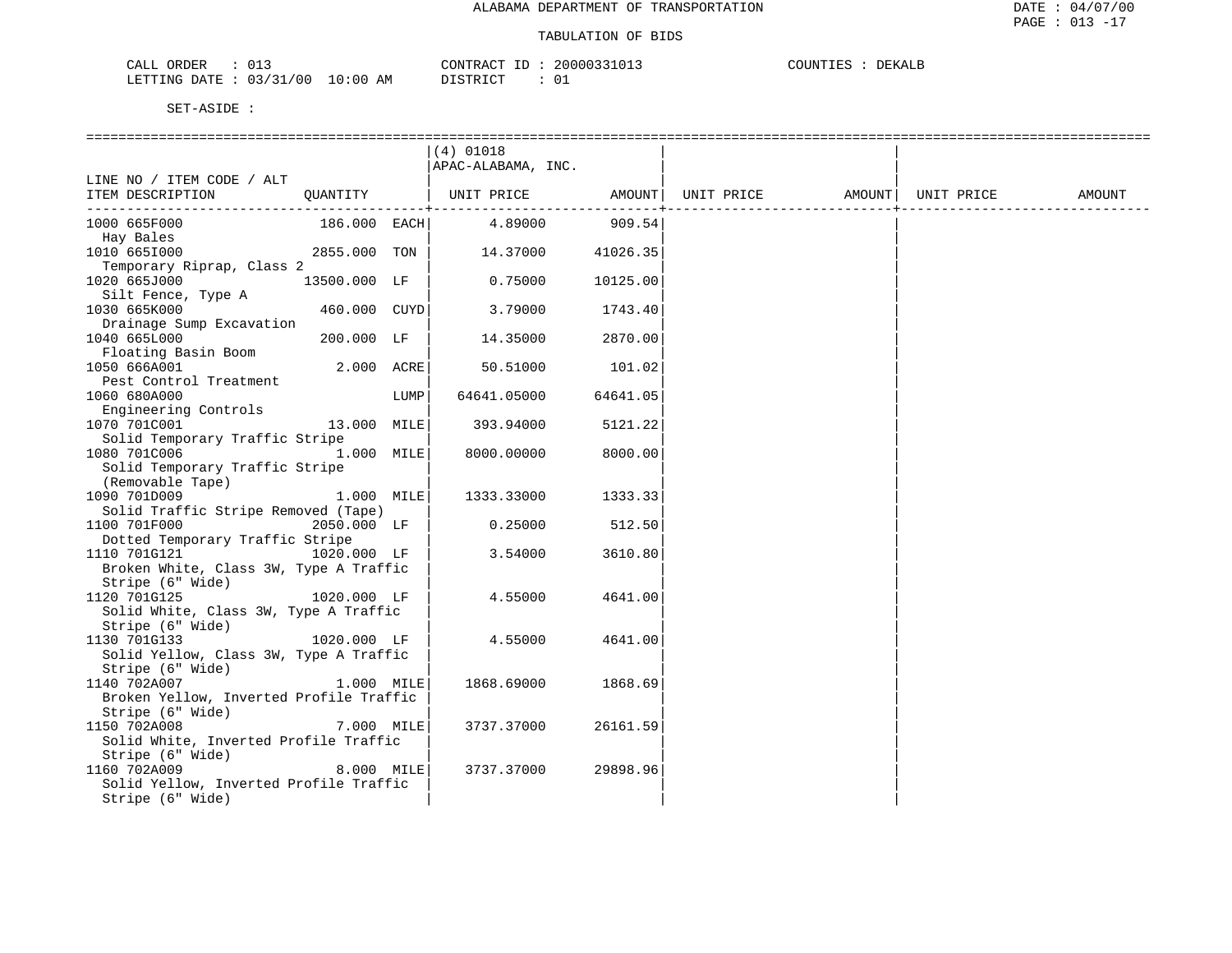| ORDER<br>CALL   | 01.                                 |             | CONTRACT<br>$ -$            | 20000331013 | COUNTIES<br>DEKALB |
|-----------------|-------------------------------------|-------------|-----------------------------|-------------|--------------------|
| DATE<br>LETTING | /00<br>0 2 / 2 1<br>ັ<br><u>ے ب</u> | 10:00<br>AM | DISTRICT<br><b>DIDINICI</b> | 01          |                    |

|                                                                                                                                                             | $(4)$ 01018<br>APAC-ALABAMA, INC. |                     |                                                    |  |        |
|-------------------------------------------------------------------------------------------------------------------------------------------------------------|-----------------------------------|---------------------|----------------------------------------------------|--|--------|
| LINE NO / ITEM CODE / ALT<br>ITEM DESCRIPTION<br>OUANTITY                                                                                                   |                                   | ------------------- | UNIT PRICE AMOUNT   UNIT PRICE AMOUNT   UNIT PRICE |  | AMOUNT |
| 1170 702A010<br>$7.000$ MILE<br>Broken White, Inverted Profile Traffic<br>Stripe (6" Wide)                                                                  | 1868.69000 13080.83               |                     |                                                    |  |        |
| 4304.000 LF<br>1180 702B001<br>Dotted Inverted Profile Traffic Stripe<br>$(6"$ Wide)                                                                        | 1.41000                           | 6068.64             |                                                    |  |        |
| 6229.000 SOFT<br>1190 703A002<br>Traffic Control Markings, Class 2, Type<br>A                                                                               | 2.02000                           | 12582.58            |                                                    |  |        |
| 1200 703B002<br>1059.000 SOFT<br>Traffic Control Legends, Class 2, Type A                                                                                   | 2.98000                           | 3155.82             |                                                    |  |        |
| 1210 703D001<br>3160.000 SOFT<br>Temporary Traffic Control Markings                                                                                         | 1,26000                           | 3981.60             |                                                    |  |        |
| 1220 705A012<br>397.000 EACH<br>Pavement Markers, Class C, Type 1-B                                                                                         | 4.55000                           | 1806.35             |                                                    |  |        |
| 1230 705A023<br>333.000 EACH<br>Pavement Markers, Class C, Type 2-D                                                                                         | 4.55000                           | 1515.15             |                                                    |  |        |
| 1240 705A024<br>200.000 EACH<br>Pavement Markers, Class C, Type 2-E                                                                                         | 4.55000                           | 910.00              |                                                    |  |        |
| 1250 705A030<br>$60.000$ EACH<br>Pavement Markers, Class A-H, Type 2-C<br>1260 705A031<br>446.000 EACH                                                      | 5.00000<br>5.00000                | 300.00<br>2230.00   |                                                    |  |        |
| Pavement Markers, Class A-H, Type 1-A<br>1270 705A032<br>447.000 EACH                                                                                       | 5.00000                           | 2235.00             |                                                    |  |        |
| Pavement Markers, Class A-H, Type 1-B<br>1280 705A037<br>43.000 EACH                                                                                        | 5.00000                           | 215.00              |                                                    |  |        |
| Pavement Markers, Class A-H, Type 2-D<br>1290 705A038<br>102.000 EACH                                                                                       | 5.00000                           | 510.00              |                                                    |  |        |
| Pavement Markers, Class A-H, Type 2-E<br>1300 707B003<br>1.000 EACH<br>Type A Hazard Marker Installation                                                    | 159.50000                         | 159.50              |                                                    |  |        |
| 1310 707B009<br>1.000 EACH<br>Type A Hazard Marker Installation<br>(Temporary)                                                                              | 159.50000                         | 159.50              |                                                    |  |        |
| 791.000 SOFT<br>1320 710A115<br>Class 4, Aluminum Flat Sign Panels<br>0.08" Thick Or Steel Flat Sign Panels<br>14 Gauge (Type III Or Type IV<br>Background) | 20.20000                          | 15978.20            |                                                    |  |        |
| 1330 710B001<br>1209.000 LF<br>Roadway Sign Post (#3 "U" Channel<br>Galvanized Steel)                                                                       | 5.32000                           | 6431.88             |                                                    |  |        |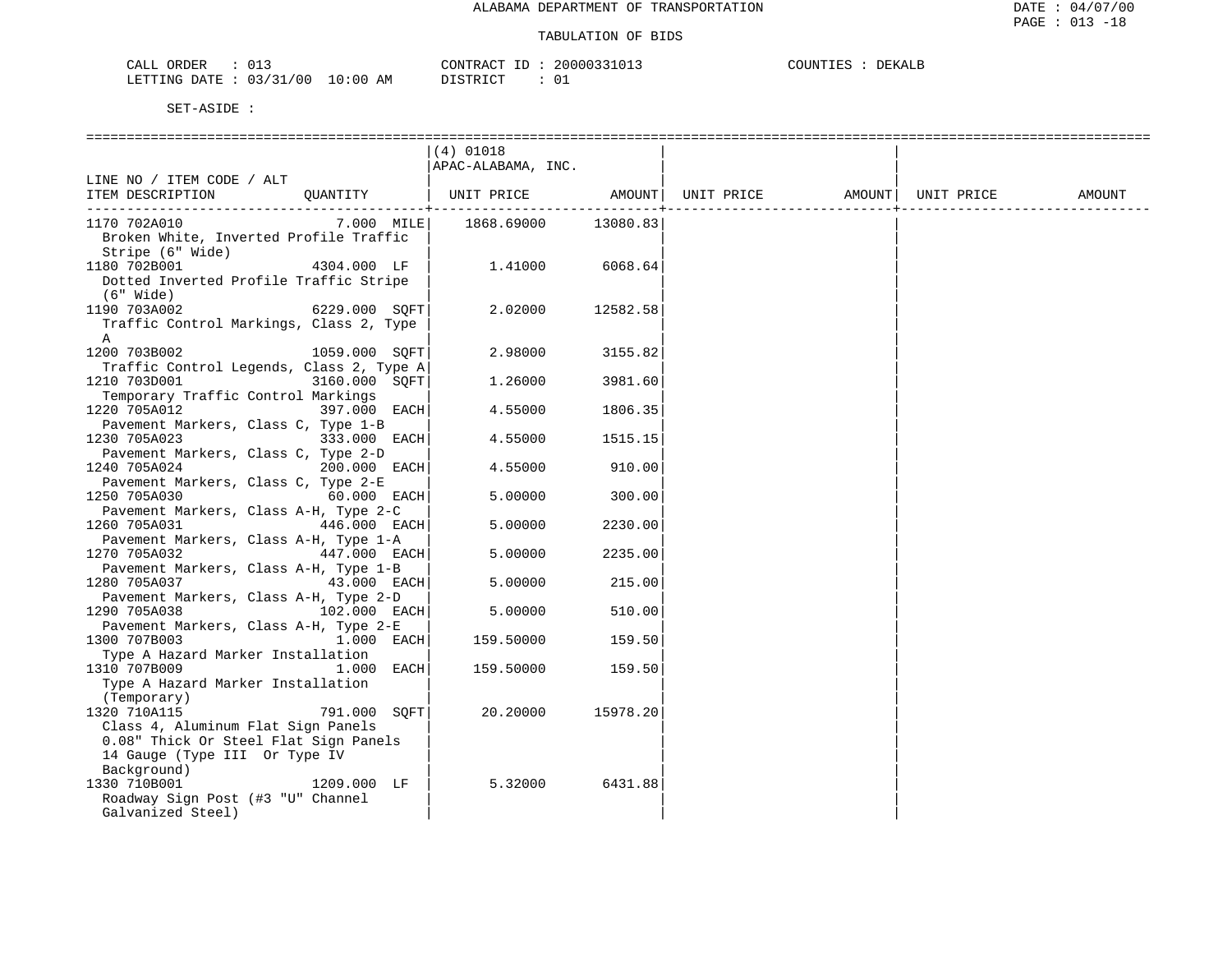| RDER<br>' ' A ' I<br>. .<br>لمسلمات<br>--                    | .013<br>20000333<br>$\sim$ $\sim$ $\sim$<br>∩NTT ∩<br>، ∆ ب∙ | DEKALP<br>COUNT.<br>ᄔᄔᄗ |
|--------------------------------------------------------------|--------------------------------------------------------------|-------------------------|
| 00 /<br>:0C<br>LETTING<br>$\sim$ $\sim$ $\sim$<br>DATE<br>AΜ | $ \sim$ $-$<br>$\cap$ m $\cap$<br><sup>()</sup><br>ັັ        |                         |

|                                                                                                                                |                              |      | $(4)$ 01018        |                 |                   |            |        |
|--------------------------------------------------------------------------------------------------------------------------------|------------------------------|------|--------------------|-----------------|-------------------|------------|--------|
|                                                                                                                                |                              |      | APAC-ALABAMA, INC. |                 |                   |            |        |
| LINE NO / ITEM CODE / ALT                                                                                                      |                              |      |                    |                 |                   |            |        |
| ITEM DESCRIPTION                                                                                                               | QUANTITY                     |      | UNIT PRICE AMOUNT  |                 | UNIT PRICE AMOUNT | UNIT PRICE | AMOUNT |
| 1340 740B000                                                                                                                   | 2197.000 SQFT                |      | 7.35000            | 16147.95        |                   |            |        |
| Construction Signs                                                                                                             |                              |      |                    |                 |                   |            |        |
| 1350 740D000                                                                                                                   | 620.000 EACH                 |      | 14.02000           | 8692.40         |                   |            |        |
| Channelizing Drums                                                                                                             |                              |      |                    |                 |                   |            |        |
| 1360 740E000                                                                                                                   | 50.000 EACH                  |      | 3.16000            | 158.00          |                   |            |        |
| Cones (36 Inches High)                                                                                                         |                              |      |                    |                 |                   |            |        |
| 1370 740F002                                                                                                                   | 85.000 EACH                  |      | 107.29000          | 9119.65         |                   |            |        |
| Barricades, Type III                                                                                                           |                              |      |                    |                 |                   |            |        |
| $4.000$ EACH<br>1380 7401005                                                                                                   |                              |      | 916.32000          | 3665.28         |                   |            |        |
| Warning Lights, Type B (Detachable Head)                                                                                       |                              |      |                    |                 |                   |            |        |
| 1390 740M000                                                                                                                   | 50.000 EACH                  |      | 3.16000            | 158.00          |                   |            |        |
| Weight For Cone                                                                                                                |                              |      |                    |                 |                   |            |        |
| ли пространите и 2.000 г. п.н.е. на 1940 г. п.н.е. 1940 г. п.н.е. 1940 г. п.н.е. 1940 г. п.н.е. 1940 г. п.н.е.<br>1400 741C010 |                              |      | 941.58000          | 1883.16         |                   |            |        |
| Portable Sequential Arrow And Chevron                                                                                          |                              |      |                    |                 |                   |            |        |
| Sign Unit                                                                                                                      |                              |      |                    |                 |                   |            |        |
| 1410 998A000                                                                                                                   |                              | LUMP | 1,00000            | 1.00            |                   |            |        |
| Construction Fuel (Maximum Bid Limited                                                                                         |                              |      |                    |                 |                   |            |        |
| To $$221,000.00)$                                                                                                              |                              |      |                    |                 |                   |            |        |
| 3750.000 HOUR<br>1420 999 000                                                                                                  |                              |      | 0.80000            | 3000.00         |                   |            |        |
| Trainee Hours At 80 Cents Per Hour                                                                                             |                              |      |                    |                 |                   |            |        |
| SECTION TOTALS                                                                                                                 |                              |      |                    | \$4,229,568.86  |                   |            |        |
| CONTRACT TOTALS                                                                                                                |                              |      |                    | \$4,229,568.86] |                   |            |        |
|                                                                                                                                | ============================ |      |                    |                 |                   |            |        |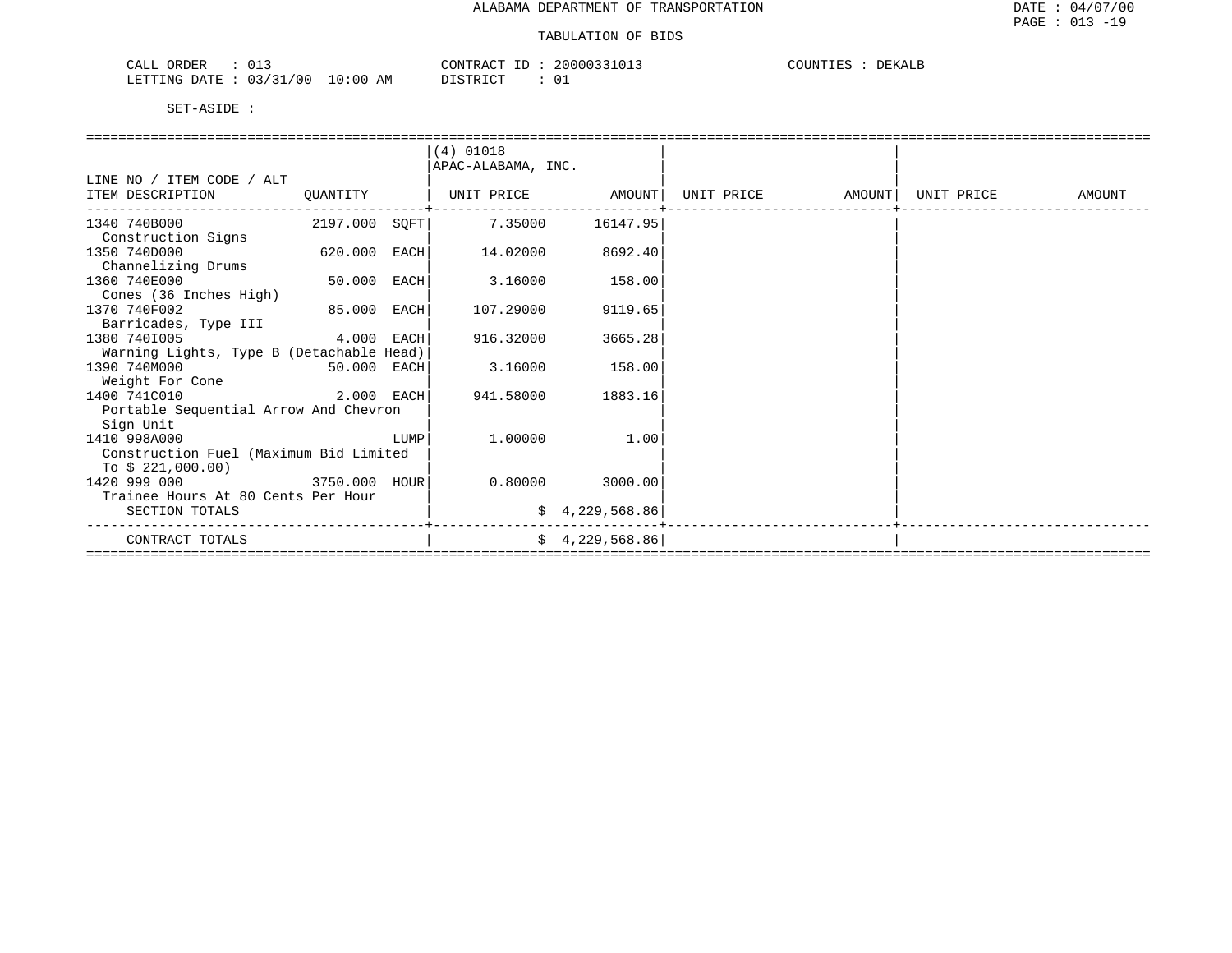## VENDOR RANKING

| CALL ORDER : 021<br>CONTRACT DESCRIPTION : | LETTING DATE : 03/31/00 10:00 AM<br>for constructing the Planing, Resurfacing, and Traffic<br>Stripe on S.R. #15 (U.S. #29) from the Covington/Crenshaw<br>County Line (kmp 97.594) to near Brantley Town Limit (kmp)<br>114.770). Length - 17.176 km. | CONTRACT ID: 20000331021<br>DISTRICT<br>: 07<br>CONTRACT TIME : 65<br>RURAL | Working Days | (available days) | COUNTIES : CRENSHAW<br>$PROJECT(S) : STPAA-112(14)$ |                        |
|--------------------------------------------|--------------------------------------------------------------------------------------------------------------------------------------------------------------------------------------------------------------------------------------------------------|-----------------------------------------------------------------------------|--------------|------------------|-----------------------------------------------------|------------------------|
| SET-ASIDE :                                |                                                                                                                                                                                                                                                        |                                                                             |              |                  |                                                     |                        |
| RANK                                       | VENDOR NO./NAME                                                                                                                                                                                                                                        |                                                                             |              |                  | TOTAL<br><b>BID</b>                                 | % OVER<br>LOW BID      |
| 01018<br>01053                             | APAC-ALABAMA, INC.<br>ANDERSON COLUMBIA CO., INC.                                                                                                                                                                                                      |                                                                             |              |                  | \$2,220,436.68<br>2,260,330.03                      | 100.0000%<br>101.7966% |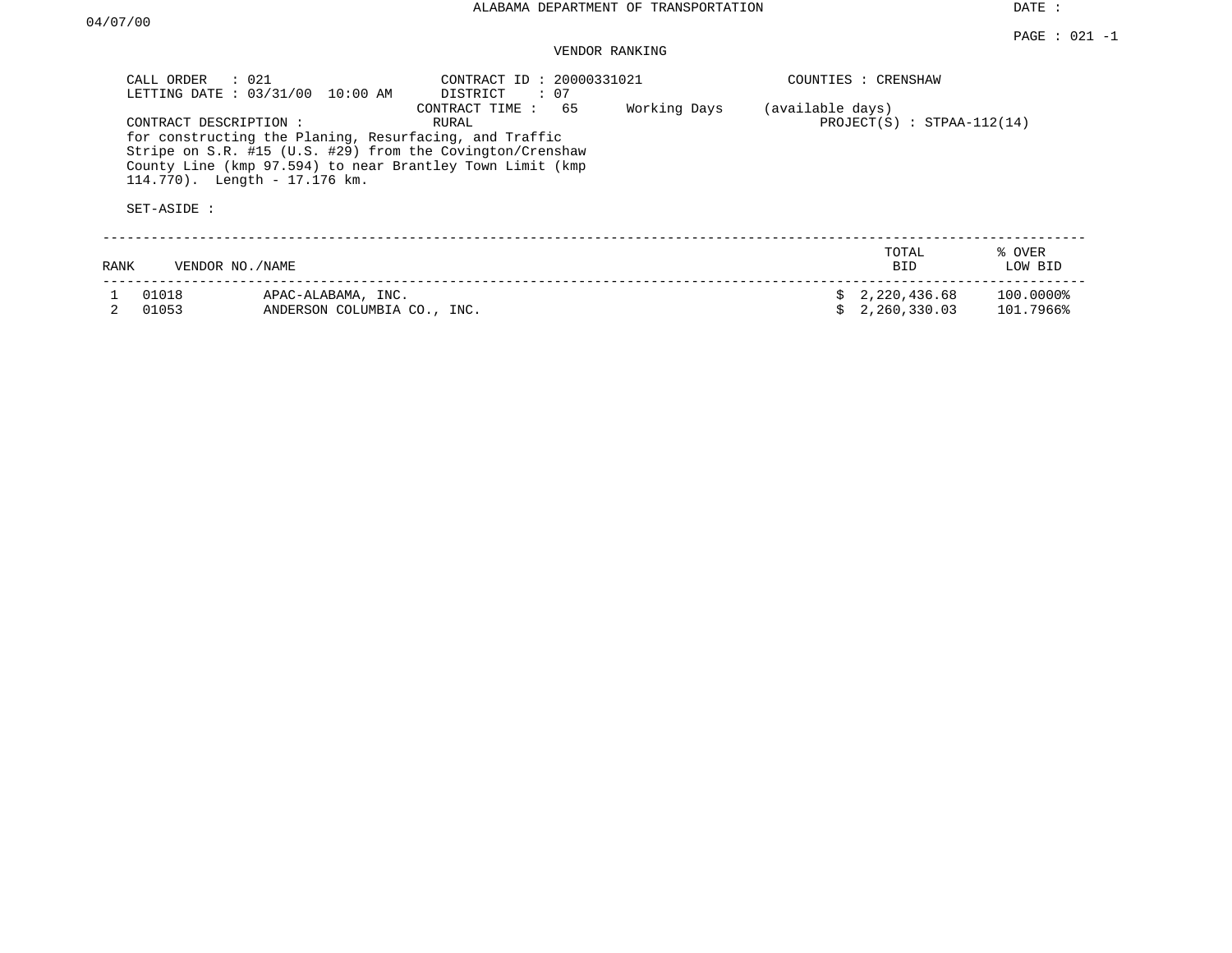| $\sim$<br>$\sim$ $\sim$ $\sim$ $\sim$<br>ORDER<br>.<br>74.<br>سسدت | 20000331021<br>CONTRACT    | COUNTIES<br>CRENSHAW |
|--------------------------------------------------------------------|----------------------------|----------------------|
| : 03/31/00<br>10:00<br>LETTING DATE<br>AM                          | $\bigcap$<br>DISTRICT<br>U |                      |

|                                                                              |                |      | ===========================<br>$(1)$ 01018<br>APAC-ALABAMA, INC. ANDERSON COLUMBIA CO., INC. |           | =============<br>$(2)$ 01053 |           |                    |        |
|------------------------------------------------------------------------------|----------------|------|----------------------------------------------------------------------------------------------|-----------|------------------------------|-----------|--------------------|--------|
| LINE NO / ITEM CODE / ALT                                                    |                |      |                                                                                              |           |                              |           |                    |        |
| ITEM DESCRIPTION                                                             | OUANTITY       |      | UNIT PRICE AMOUNT UNIT PRICE<br>________________________                                     |           | ---------------------------  |           | AMOUNT  UNIT PRICE | AMOUNT |
| SECTION 0001 TOTAL                                                           |                |      |                                                                                              |           |                              |           |                    |        |
| 0010 206C010<br>Removing Concrete Driveway                                   | 10.000 M2      |      | 99.65000                                                                                     | 996.50    | 130.00000                    | 1300.00   |                    |        |
| 0020 209A000                                                                 | $6.000$ EACH   |      | 57.56000                                                                                     | 345.36    | 50.00000                     | 300.00    |                    |        |
| Mailbox Reset, Single<br>0030 210D010<br>Borrow Excavation (A2 or Better)    | 17000.000 M3   |      | 4.91000                                                                                      | 83470.00  | 8.00000                      | 136000.00 |                    |        |
| 0040 401B100<br>Bituminous Treatment E (With Polymer                         | 118230.000 M2  |      | 0.67000                                                                                      | 79214.10  | 0.71000                      | 83943.30  |                    |        |
| Additive)                                                                    |                |      |                                                                                              |           |                              |           |                    |        |
| 0050 405A000                                                                 | 93465.000 L    |      | 0.43000                                                                                      | 40189.95  | 0.28000                      | 26170.20  |                    |        |
| Tack Coat<br>0060 408A052                                                    | 18669.000 M2   |      | 0.86000                                                                                      | 16055.34  | 1,10000                      | 20535.90  |                    |        |
| Planing Existing Pavement                                                    |                |      |                                                                                              |           |                              |           |                    |        |
| (Approximately 26 mm Thru 50 mm Thick)                                       |                |      |                                                                                              |           |                              |           |                    |        |
| 0070 410C000                                                                 | $1.000$ EACH   |      | 3179.44000                                                                                   | 3179.44   | 2000.00000                   | 2000.00   |                    |        |
| Contractor Retained Profilograph                                             |                |      |                                                                                              |           |                              |           |                    |        |
| 0080 424A240                                                                 | 7860.000 MTON  |      | 41.71000                                                                                     | 327840.60 | 32.40000                     | 254664.00 |                    |        |
| Superpave Bituminous Concrete Wearing                                        |                |      |                                                                                              |           |                              |           |                    |        |
| Surface Layer, 12.5 mm Maximum                                               |                |      |                                                                                              |           |                              |           |                    |        |
| Aggregate Size Mix, ESAL Range C<br>0090 424A246                             | 5600.000 MTON  |      | 40.82000                                                                                     | 228592.00 | 37,00000                     | 207200.00 |                    |        |
| Superpave Bituminous Concrete Wearing                                        |                |      |                                                                                              |           |                              |           |                    |        |
| Surface Layer, Leveling, 12.5 mm                                             |                |      |                                                                                              |           |                              |           |                    |        |
| Maximum Aggregate Size Mix, ESAL Range C                                     |                |      |                                                                                              |           |                              |           |                    |        |
| 0100 424B441                                                                 | 14190.000 MTON |      | 36.93000                                                                                     | 524036.70 | 36.00000                     | 510840.00 |                    |        |
| Superpave Bituminous Concrete Upper                                          |                |      |                                                                                              |           |                              |           |                    |        |
| Binder Layer, 25.0 mm Maximum Aggregate                                      |                |      |                                                                                              |           |                              |           |                    |        |
| Size Mix, ESAL Range C                                                       |                |      |                                                                                              |           |                              |           |                    |        |
| 0110 424B541                                                                 | 14190.000 MTON |      | 34.17000                                                                                     | 484872.30 | 34.00000                     | 482460.00 |                    |        |
| Superpave Bituminous Concrete Lower<br>Binder Layer, 25 mm Maximum Aggregate |                |      |                                                                                              |           |                              |           |                    |        |
| Size Mix, ESAL Range C                                                       |                |      |                                                                                              |           |                              |           |                    |        |
| 0120 600A000                                                                 |                | LUMP | 99320.00000                                                                                  | 99320.00  | 194841.15000                 | 194841.15 |                    |        |
| Mobilization                                                                 |                |      |                                                                                              |           |                              |           |                    |        |
| 0130 618B002                                                                 | 10.000 M2      |      | 143.99000                                                                                    | 1439.90   | 400.00000                    | 4000.00   |                    |        |
| Concrete Driveway, 150 mm Thick                                              |                |      |                                                                                              |           |                              |           |                    |        |
| 0140 652A061                                                                 | 5.000 HA       |      | 1000.00000                                                                                   | 5000.00   | 1000.00000                   | 5000.00   |                    |        |
| Seeding (Mix 3E)                                                             |                |      |                                                                                              |           |                              |           |                    |        |
| 0150 656A000                                                                 | 5.000 HA       |      | 1000.00000                                                                                   | 5000.00   | 1000.00000                   | 5000.00   |                    |        |
| Mulching, Class A, Type 1                                                    |                |      |                                                                                              |           |                              |           |                    |        |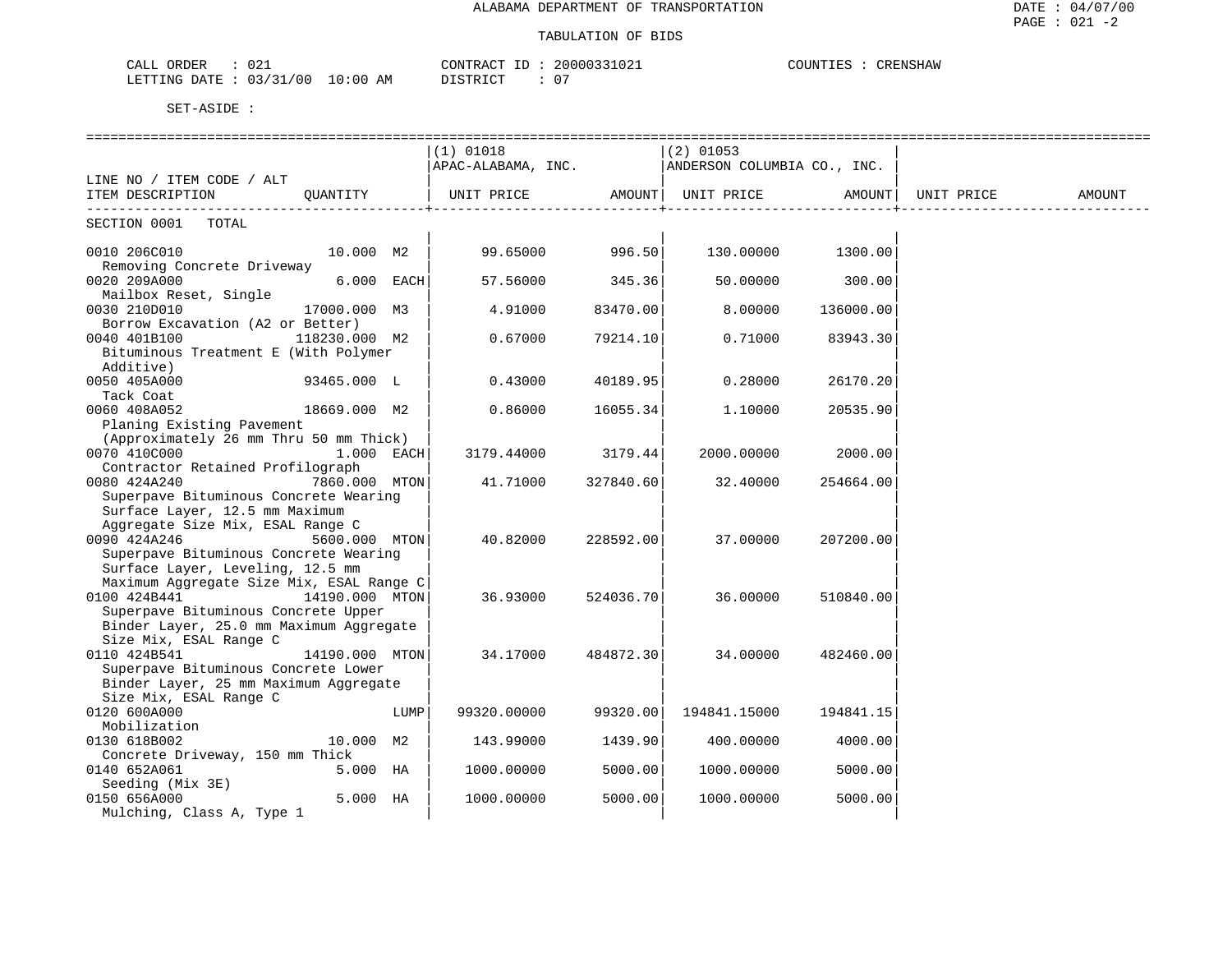| ORDER<br>CALI | U 4 -    |       |    | CONTRACT                    |  | 20000331021 | COUNTIES | CRENSHAW |
|---------------|----------|-------|----|-----------------------------|--|-------------|----------|----------|
| LETTING DATE  | 03/31/00 | 10:00 | AM | <b>DISTRICT</b><br>-------- |  | - 0         |          |          |

| SET-ASIDE |
|-----------|
|           |

|                                                      |              |      |                                                      |          | ================= |          |            |        |
|------------------------------------------------------|--------------|------|------------------------------------------------------|----------|-------------------|----------|------------|--------|
|                                                      |              |      | $(1)$ 01018                                          |          | $(2)$ 01053       |          |            |        |
|                                                      |              |      | APAC-ALABAMA, INC. ANDERSON COLUMBIA CO., INC.       |          |                   |          |            |        |
| LINE NO / ITEM CODE / ALT                            |              |      |                                                      |          |                   |          |            |        |
| ITEM DESCRIPTION                                     | QUANTITY     |      | UNIT PRICE         AMOUNT  UNIT PRICE         AMOUNT |          |                   |          | UNIT PRICE | AMOUNT |
| 0160 665F000                                         |              |      | 100.000 EACH 5.00000                                 |          | 500.00 5.00000    | 500.00   |            |        |
| Hay Bales                                            |              |      |                                                      |          |                   |          |            |        |
| 0170 665J000                                         | 3060.000 M   |      | $9.30000$ $28458.00$ $13.12000$ $40147.20$           |          |                   |          |            |        |
| Silt Fence, Type A                                   |              |      |                                                      |          |                   |          |            |        |
| 0180 680A000                                         |              | LUMP | 2000.00000                                           | 2000.00  | 1500.00000        | 1500.00  |            |        |
| Engineering Controls                                 |              |      |                                                      |          |                   |          |            |        |
| 0190 701C000                                         | 48.000 KM    |      | 199.00000                                            | 9552.00  | 199.00000         | 9552.00  |            |        |
| Broken Temporary Traffic Stripe                      |              |      |                                                      |          |                   |          |            |        |
| 0200 701C001                                         | 228.000 KM   |      | 211.00000                                            | 48108.00 | 211.00000         | 48108.00 |            |        |
| Solid Temporary Traffic Stripe                       |              |      |                                                      | 746.00   |                   |          |            |        |
| 0210 701D007<br>Solid Traffic Stripe Removed (Paint) | 1.000 KM     |      | 746.00000                                            |          | 746.00000         | 746.00   |            |        |
| 0220 701D008                                         | 1.000 KM     |      | 808.00000                                            | 808.00   | 808,00000         | 808.00   |            |        |
| Solid Traffic Stripe Removed (Plastic)               |              |      |                                                      |          |                   |          |            |        |
| 0230 701D014                                         | 1.000 KM     |      | 621.00000                                            | 621.00   | 621.00000         | 621.00   |            |        |
| Broken Traffic Stripe Removed (Paint)                |              |      |                                                      |          |                   |          |            |        |
| 0240 701D015                                         | 1.000 KM     |      | 621.00000                                            | 621.00   | 621.00000         | 621.00   |            |        |
| Broken Traffic Stripe Removed (Plastic)              |              |      |                                                      |          |                   |          |            |        |
| 0250 701G125<br>124.000 M                            |              |      | 18.04000                                             | 2236.96  | 18.04000          | 2236.96  |            |        |
| Solid White, Class 3W, Type A Traffic                |              |      |                                                      |          |                   |          |            |        |
| Stripe (150 mm Wide)                                 |              |      |                                                      |          |                   |          |            |        |
| 124.000 M<br>0260 701G133                            |              |      | 19.68000                                             | 2440.32  | 19.68000          | 2440.32  |            |        |
| Solid Yellow, Class 3W, Type A Traffic               |              |      |                                                      |          |                   |          |            |        |
| Stripe (150 mm Wide)                                 |              |      |                                                      |          |                   |          |            |        |
| 0270 702A007                                         | 16.000 KM    |      | 1150.00000                                           | 18400.00 | 1150.00000        | 18400.00 |            |        |
| Broken Yellow, Inverted Profile Traffic              |              |      |                                                      |          |                   |          |            |        |
| Stripe (150mm Wide)<br>0280 702A008                  | 35.000 KM    |      | 2299.00000                                           | 80465.00 | 2299.00000        | 80465.00 |            |        |
| Solid White, Inverted Profile Traffic                |              |      |                                                      |          |                   |          |            |        |
| Stripe (150 mm Wide)                                 |              |      |                                                      |          |                   |          |            |        |
| 0290 702A009                                         | 41.000 KM    |      | 2299.00000                                           | 94259.00 | 2299.00000        | 94259.00 |            |        |
| Solid Yellow, Inverted Profile Traffic               |              |      |                                                      |          |                   |          |            |        |
| Stripe (150 mm Wide)                                 |              |      |                                                      |          |                   |          |            |        |
| 0300 703A002                                         | 176.000 M2   |      | 27.00000                                             | 4752.00  | 27.00000          | 4752.00  |            |        |
| Traffic Control Markings, Class 2, Type              |              |      |                                                      |          |                   |          |            |        |
| A                                                    |              |      |                                                      |          |                   |          |            |        |
| 0310 703D001                                         | 176.000 M2   |      | 14.00000                                             | 2464.00  | 14.00000          | 2464.00  |            |        |
| Temporary Traffic Control Markings                   |              |      |                                                      |          |                   |          |            |        |
| 0320 705A032                                         | 500.000 EACH |      | 4.80000                                              | 2400.00  | 4.80000           | 2400.00  |            |        |
| Pavement Markers, Class A-H, Type 1-B                |              |      |                                                      |          |                   |          |            |        |
| $1760.000$ EACH<br>0330 705A037                      |              |      | 5.00000                                              | 8800.00  | 5.00000           | 8800.00  |            |        |
| Pavement Markers, Class A-H, Type 2-D                |              |      |                                                      |          |                   |          |            |        |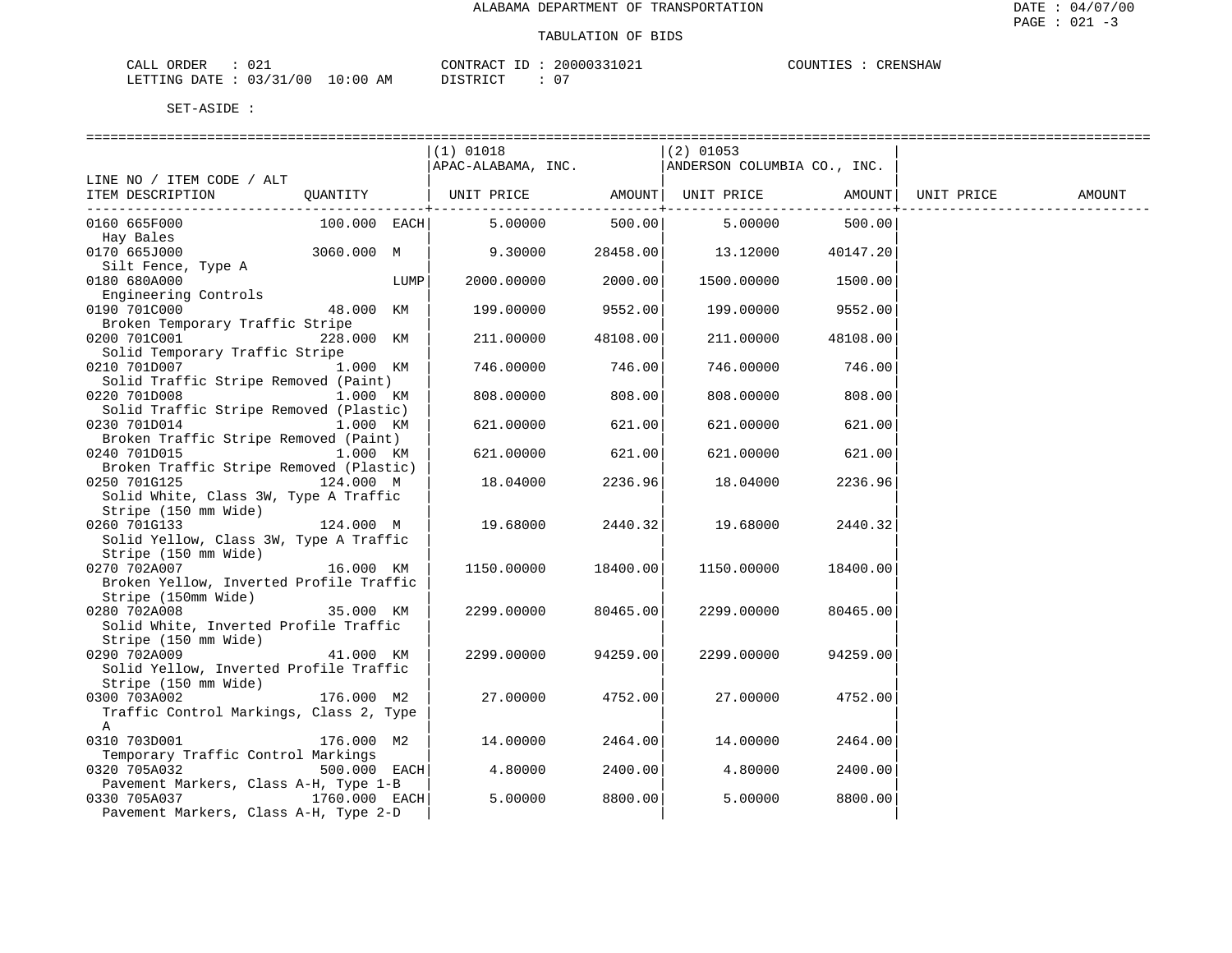| $\cap$ $\cap$<br>ORDER<br>CALL<br>. U 4 + |             | CONTRACT<br>$-1$ | 20000331021   | COUNTIES<br>CRENSHAW |
|-------------------------------------------|-------------|------------------|---------------|----------------------|
| /00<br>0.3 / 31<br>'ETTING<br>DATE        | 10:00<br>AΜ | DI STR TOT       | $\sim$ $\sim$ |                      |

|                                               |          |      | $(1)$ 01018<br>APAC-ALABAMA, INC. |                 | $(2)$ 01053<br>ANDERSON COLUMBIA CO., INC. |                |            |        |  |  |  |  |
|-----------------------------------------------|----------|------|-----------------------------------|-----------------|--------------------------------------------|----------------|------------|--------|--|--|--|--|
| LINE NO / ITEM CODE / ALT<br>ITEM DESCRIPTION | OUANTITY |      | UNIT PRICE                        | AMOUNT          | UNIT PRICE                                 | AMOUNT         | UNIT PRICE | AMOUNT |  |  |  |  |
|                                               |          |      |                                   |                 |                                            |                |            |        |  |  |  |  |
| 0340 740B000                                  | 81.000   | M2   | 141.41000                         | 11454.21        | 55.00000                                   | 4455.00        |            |        |  |  |  |  |
| Construction Signs                            |          |      |                                   |                 |                                            |                |            |        |  |  |  |  |
| 0350 740E000                                  | 50.000   | EACH | 3.59000                           | 179.50          | 5.00000                                    | 250.00         |            |        |  |  |  |  |
| Cones (900 mm High)                           |          |      |                                   |                 |                                            |                |            |        |  |  |  |  |
| 0360 740M000                                  | 50.000   | EACH | 2.39000                           | 119.50          | 1,00000                                    | 50.00          |            |        |  |  |  |  |
| Ballast For Cone                              |          |      |                                   |                 |                                            |                |            |        |  |  |  |  |
| 0370 7400000                                  | 1.000    | EACH | 1500.00000                        | 1500.00         | 2500.00000                                 | 2500.00        |            |        |  |  |  |  |
| Pilot Car                                     |          |      |                                   |                 |                                            |                |            |        |  |  |  |  |
| 0380 998A000                                  |          | LUMP | 0.00000                           | 0.001           | 0.00000                                    | 0.00           |            |        |  |  |  |  |
| Construction Fuel (Maximum Bid Limited        |          |      |                                   |                 |                                            |                |            |        |  |  |  |  |
| To $$89,000.00)$                              |          |      |                                   |                 |                                            |                |            |        |  |  |  |  |
| SECTION TOTALS                                |          |      |                                   | \$2,220,436.68] |                                            | \$2,260,330.03 |            |        |  |  |  |  |
| CONTRACT TOTALS                               |          |      |                                   | \$2,220,436.68] |                                            | \$2,260,330.03 |            |        |  |  |  |  |
|                                               |          |      |                                   |                 |                                            |                |            |        |  |  |  |  |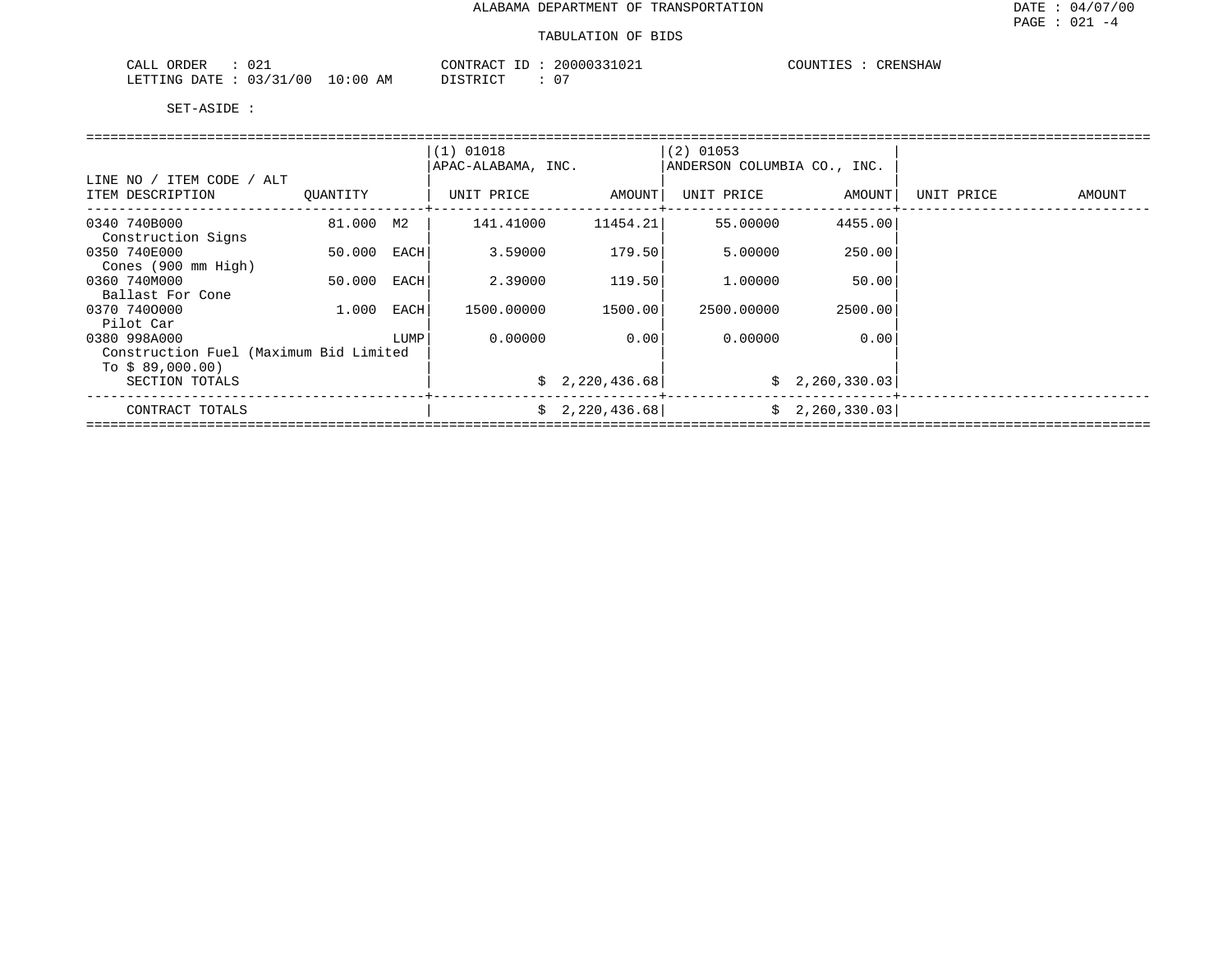### VENDOR RANKING

|      | $\therefore$ 022<br>CALL ORDER<br>LETTING DATE: 03/31/00                       | 10:00 AM                                                            | CONTRACT ID: 20000331022<br>DISTRICT<br>: 03                                                                                                             |              | COUNTIES : CHEROKEE |                               |                        |
|------|--------------------------------------------------------------------------------|---------------------------------------------------------------------|----------------------------------------------------------------------------------------------------------------------------------------------------------|--------------|---------------------|-------------------------------|------------------------|
|      | CONTRACT DESCRIPTION :<br>$(M.P. 239.600)$ . Length - 3.300 mi.<br>SET-ASIDE : |                                                                     | 45<br>CONTRACT TIME:<br>RURAL<br>for constructing the Resurfacing and Traffic Stripe on S.R.<br>#25 (U.S. #411) from Leesburg (M.P. 236.300) to S.R. #68 | Working Days | (available days)    | $PROJECT(S) : STPAA-137(018)$ |                        |
| RANK | VENDOR NO./NAME                                                                |                                                                     |                                                                                                                                                          |              |                     | TOTAL<br><b>BID</b>           | % OVER<br>LOW BID      |
|      | 07002<br>13022                                                                 | GOOD HOPE CONTRACTING CO., INC.<br>MCCARTNEY CONSTRUCTION CO., INC. |                                                                                                                                                          |              |                     | 777,189.44<br>924,807.25      | 100.0000%<br>118.9938% |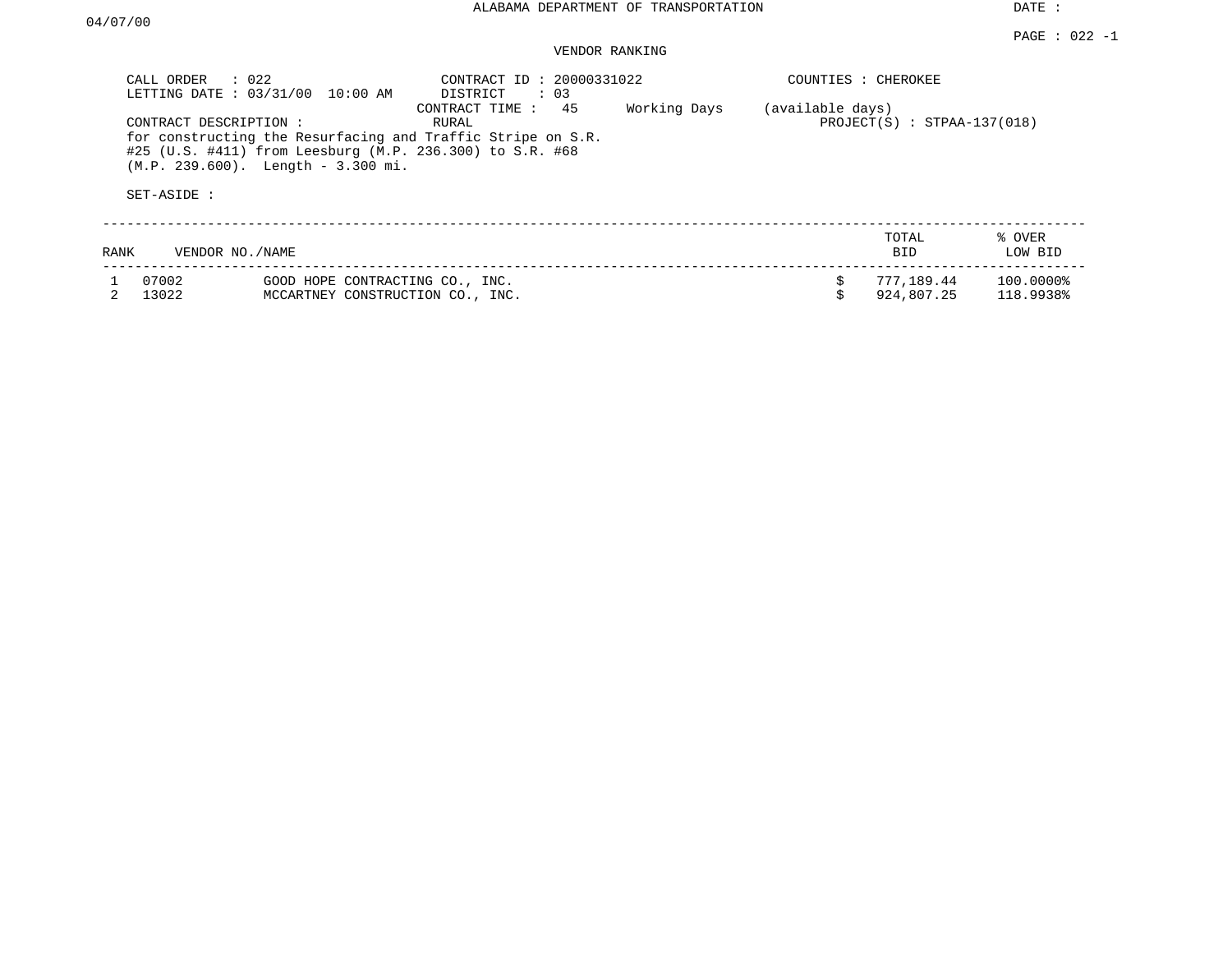| 022<br>ORDER<br>CALL     |             | TD.<br>CONTRACT | 20000331022 | COUNTIES | CHEROKEE |
|--------------------------|-------------|-----------------|-------------|----------|----------|
| 03/31/00<br>LETTING DATE | 10:00<br>ΆM | DISTRICT        |             |          |          |

|                                                  |                |      | (1) 07002                                                |                 | $(2)$ 13022       |           |            |        |
|--------------------------------------------------|----------------|------|----------------------------------------------------------|-----------------|-------------------|-----------|------------|--------|
|                                                  |                |      | GOOD HOPE CONTRACTING CO., I MCCARTNEY CONSTRUCTION CO., |                 |                   |           |            |        |
| LINE NO / ITEM CODE / ALT                        |                |      |                                                          |                 |                   |           |            |        |
| ITEM DESCRIPTION                                 | QUANTITY       |      | UNIT PRICE                                               | AMOUNT          | UNIT PRICE AMOUNT |           | UNIT PRICE | AMOUNT |
| SECTION 0001 TOTAL                               |                |      |                                                          |                 |                   |           |            |        |
| 0010 305A040                                     | 1226.000 CYCP  |      |                                                          | 4.00000 4904.00 | 12.50000          | 15325.00  |            |        |
| Soil Aggregate, Section 823, Chert or            |                |      |                                                          |                 |                   |           |            |        |
| Red Dog, For Miscellaneous Use                   |                |      |                                                          |                 |                   |           |            |        |
| 0020 401B108                                     | 29419.000 SYCP |      | 0.80000                                                  | 23535.20        | 0.70000           | 20593.30  |            |        |
| Bituminous Treatment G (With Polymer             |                |      |                                                          |                 |                   |           |            |        |
| Additive)                                        |                |      |                                                          |                 |                   |           |            |        |
| 0030 405A000                                     | 4038.000 GAL   |      | 1.25000                                                  | 5047.50         | 1.50000           | 6057.00   |            |        |
| Tack Coat                                        |                |      |                                                          |                 |                   |           |            |        |
| 0040 424A260                                     | 5265.000 TON   |      | 29.00000                                                 | 152685.00       | 34,00000          | 179010.00 |            |        |
| Superpave Bituminous Concrete Wearing            |                |      |                                                          |                 |                   |           |            |        |
| Surface Layer, 1/2" Maximum Aggregate            |                |      |                                                          |                 |                   |           |            |        |
| Size Mix, ESAL Range D                           |                |      |                                                          |                 |                   |           |            |        |
| 0050 424A266                                     | 500.000 TON    |      | 29,00000                                                 | 14500.00        | 28.00000          | 14000.00  |            |        |
| Superpave Bituminous Concrete Wearing            |                |      |                                                          |                 |                   |           |            |        |
| Surface Layer, Leveling, 1/2" Maximum            |                |      |                                                          |                 |                   |           |            |        |
| Aggregate Size Mix, ESAL Range D                 |                |      |                                                          |                 |                   |           |            |        |
| 0060 424A268                                     | 4855.000 TON   |      | 25.41000                                                 | 123365.55       | 22,00000          | 106810.00 |            |        |
| Superpave Bituminous Concrete Wearing            |                |      |                                                          |                 |                   |           |            |        |
| Surface Layer, Leveling, 1" Maximum              |                |      |                                                          |                 |                   |           |            |        |
| Aggregate Size Mix, ESAL Range D                 |                |      |                                                          |                 |                   |           |            |        |
| 0070 424A269                                     | 517.000 TON    |      | 29,00000                                                 | 14993.00        | 45.00000          | 23265.00  |            |        |
| Superpave Bituminous Concrete Wearing            |                |      |                                                          |                 |                   |           |            |        |
| Surface Layer, Widening, 1/2" Maximum            |                |      |                                                          |                 |                   |           |            |        |
| Aggregate Size Mix, ESAL Range D<br>0080 424B461 | 10529.000 TON  |      | 25.41000                                                 | 267541.89       | 27.00000          | 284283.00 |            |        |
| Superpave Bituminous Concrete Upper              |                |      |                                                          |                 |                   |           |            |        |
| Binder Layer, 1" Maximum Aggregate Size          |                |      |                                                          |                 |                   |           |            |        |
| Mix, ESAL Range D                                |                |      |                                                          |                 |                   |           |            |        |
| 0090 424B465                                     | 1000.000 TON   |      | 35.00000                                                 | 35000.00        | 42.50000          | 42500.00  |            |        |
| Superpave Bituminous Concrete Upper              |                |      |                                                          |                 |                   |           |            |        |
| Binder Layer, Patching, 1" Maximum               |                |      |                                                          |                 |                   |           |            |        |
| Aggregate Size Mix, ESAL Range D                 |                |      |                                                          |                 |                   |           |            |        |
| 0100 424B472                                     | 1032.000 TON   |      | 25.50000                                                 | 26316.00        | 35.00000          | 36120.00  |            |        |
| Superpave Bituminous Concrete Upper              |                |      |                                                          |                 |                   |           |            |        |
| Binder Layer, Widening, 1" Maximum               |                |      |                                                          |                 |                   |           |            |        |
| Aggregate Size Mix, ESAL Range D                 |                |      |                                                          |                 |                   |           |            |        |
| 0110 600A000                                     |                | LUMP | 3508.80000                                               | 3508.80         | 82500.00000       | 82500.00  |            |        |
| Mobilization                                     |                |      |                                                          |                 |                   |           |            |        |
| 0120 665F000                                     | 50.000 EACH    |      | 1,00000                                                  | 50.00           | 3.00000           | 150.00    |            |        |
| Hay Bales                                        |                |      |                                                          |                 |                   |           |            |        |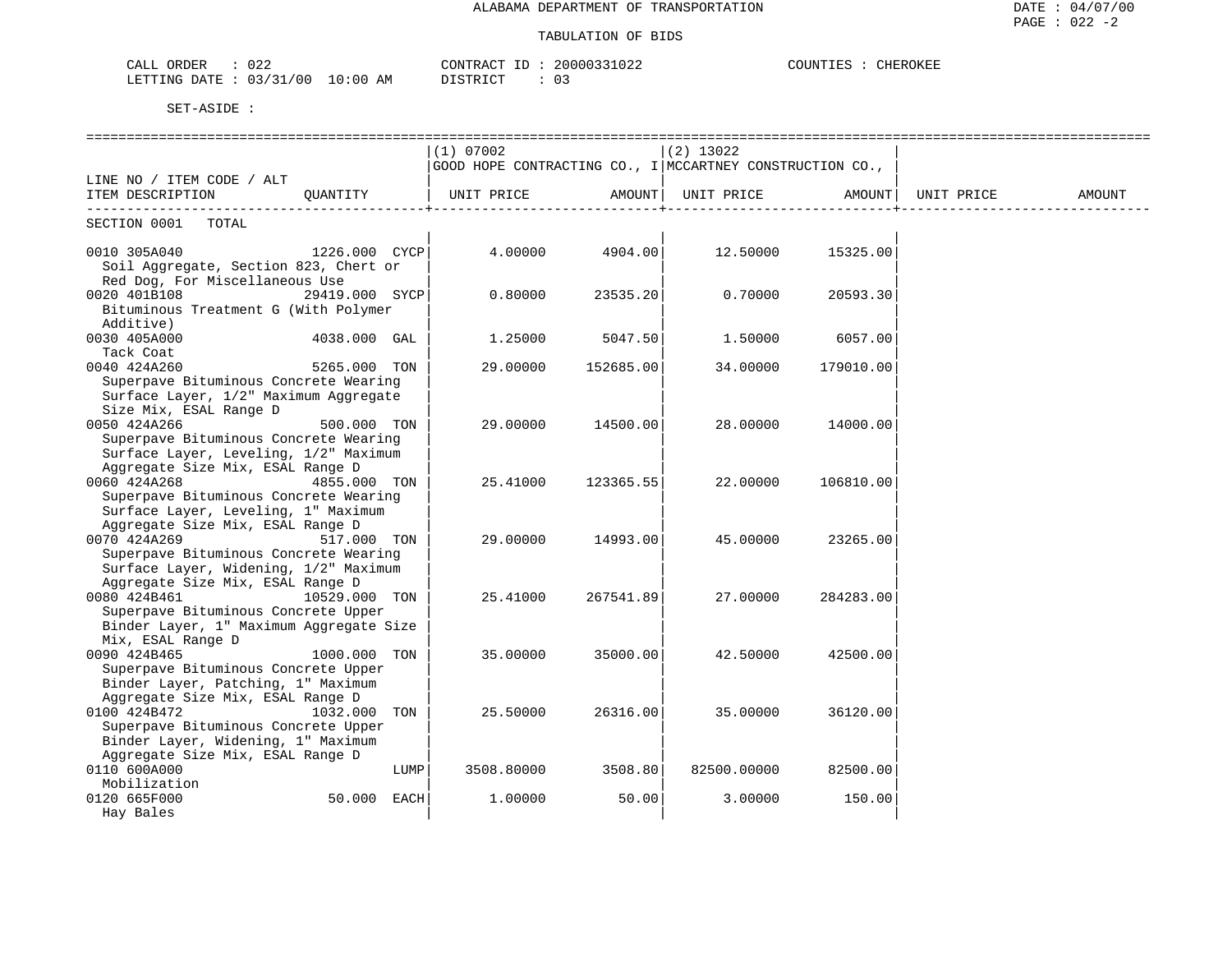| CALL ORDER                      | 022 |          |  | CONTRACT ID: 20000331022 | COUNTIES : Q | CHEROKEE |
|---------------------------------|-----|----------|--|--------------------------|--------------|----------|
| LETTING DATE: 03/31/00 10:00 AM |     | DISTRICT |  | 0 G                      |              |          |

|                                                         |               |      | (1) 07002                                                        |          | (2) 13022           |          |                    |        |
|---------------------------------------------------------|---------------|------|------------------------------------------------------------------|----------|---------------------|----------|--------------------|--------|
|                                                         |               |      | $ $ GOOD HOPE CONTRACTING CO., I $ $ MCCARTNEY CONSTRUCTION CO., |          |                     |          |                    |        |
| LINE NO / ITEM CODE / ALT                               |               |      |                                                                  |          |                     |          |                    |        |
| ITEM DESCRIPTION                                        |               |      | QUANTITY   UNIT PRICE                                            |          | AMOUNT   UNIT PRICE |          | AMOUNT  UNIT PRICE | AMOUNT |
| 0130 665J000                                            | 150.000 LF    |      | 1.00000                                                          | 150.00   | 1.00000             | 150.00   |                    |        |
| Silt Fence, Type A                                      |               |      |                                                                  |          |                     |          |                    |        |
| 0140 701C000                                            | 14.000 MILE   |      | 340.00000 4760.00                                                |          | 390.00000           | 5460.00  |                    |        |
| Broken Temporary Traffic Stripe                         |               |      |                                                                  |          |                     |          |                    |        |
| 0150 701C001                                            | 1.000 MILE    |      | 500.00000                                                        | 500.00   | 450.00000           | 450.00   |                    |        |
| Solid Temporary Traffic Stripe<br>0160 702A008          | 7.000 MILE    |      | 3700.00000                                                       | 25900.00 | 3850.00000          | 26950.00 |                    |        |
| Solid White, Inverted Profile Traffic                   |               |      |                                                                  |          |                     |          |                    |        |
| Stripe (6" Wide)                                        |               |      |                                                                  |          |                     |          |                    |        |
| 0170 702A009                                            | 7.000 MILE    |      | 3700.00000                                                       | 25900.00 | 3850.00000          | 26950.00 |                    |        |
| Solid Yellow, Inverted Profile Traffic                  |               |      |                                                                  |          |                     |          |                    |        |
| Stripe (6" Wide)<br>0180 702A010                        | 7.000 MILE    |      | 1850.00000                                                       | 12950.00 | 1950.00000          | 13650.00 |                    |        |
| Broken White, Inverted Profile Traffic                  |               |      |                                                                  |          |                     |          |                    |        |
| Stripe (6" Wide)                                        |               |      |                                                                  |          |                     |          |                    |        |
| 6231.000 LF<br>0190 702B001                             |               |      | 1,50000                                                          | 9346.50  | 1.45000             | 9034.95  |                    |        |
| Dotted Inverted Profile Traffic Stripe                  |               |      |                                                                  |          |                     |          |                    |        |
| $(6"$ Wide)                                             | 2524.000 SOFT |      | 2.50000                                                          | 6310.00  | 2.25000             | 5679.00  |                    |        |
| 0200 703A002<br>Traffic Control Markings, Class 2, Type |               |      |                                                                  |          |                     |          |                    |        |
| A                                                       |               |      |                                                                  |          |                     |          |                    |        |
| 0210 703B002                                            | 247.000 SQFT  |      | 2.80000                                                          | 691.60   | 3.25000             | 802.75   |                    |        |
| Traffic Control Legends, Class 2, Type A                |               |      |                                                                  |          |                     |          |                    |        |
| 0220 703D001                                            | 1188.000 SOFT |      | 1,30000                                                          | 1544.40  | 1,50000             | 1782.00  |                    |        |
| Temporary Traffic Control Markings<br>0230 705A030      | 44.000 EACH   |      | 5.25000                                                          | 231.00   | 5.25000             | 231.00   |                    |        |
| Pavement Markers, Class A-H, Type 2-C                   |               |      |                                                                  |          |                     |          |                    |        |
| 0240 705A031                                            | 449.000 EACH  |      | 5.00000                                                          | 2245.00  | 5.25000             | 2357.25  |                    |        |
| Pavement Markers, Class A-H, Type 1-A                   |               |      |                                                                  |          |                     |          |                    |        |
| 0250 740B000                                            | 1326.000 SOFT |      | 9.00000                                                          | 11934.00 | 12.00000            | 15912.00 |                    |        |
| Construction Signs<br>0260 740E000                      | 140.000 EACH  |      | 1,00000                                                          | 140.00   | 5,00000             | 700.00   |                    |        |
| Cones (36 Inches High)                                  |               |      |                                                                  |          |                     |          |                    |        |
| 0270 740M000                                            | 140.000 EACH  |      | 1,00000                                                          | 140.00   | 3.00000             | 420.00   |                    |        |
| Weight For Cone                                         |               |      |                                                                  |          |                     |          |                    |        |
| 0280 741C010                                            | $1.000$ EACH  |      | 2000.00000                                                       | 2000.00  | 3665.00000          | 3665.00  |                    |        |
| Portable Sequential Arrow And Chevron                   |               |      |                                                                  |          |                     |          |                    |        |
| Sign Unit<br>0290 998A000                               |               | LUMP | 1000.00000                                                       | 1000.00  | 0.00000             | 0.00     |                    |        |
| Construction Fuel (Maximum Bid Limited                  |               |      |                                                                  |          |                     |          |                    |        |
| To $$48,500.00)$                                        |               |      |                                                                  |          |                     |          |                    |        |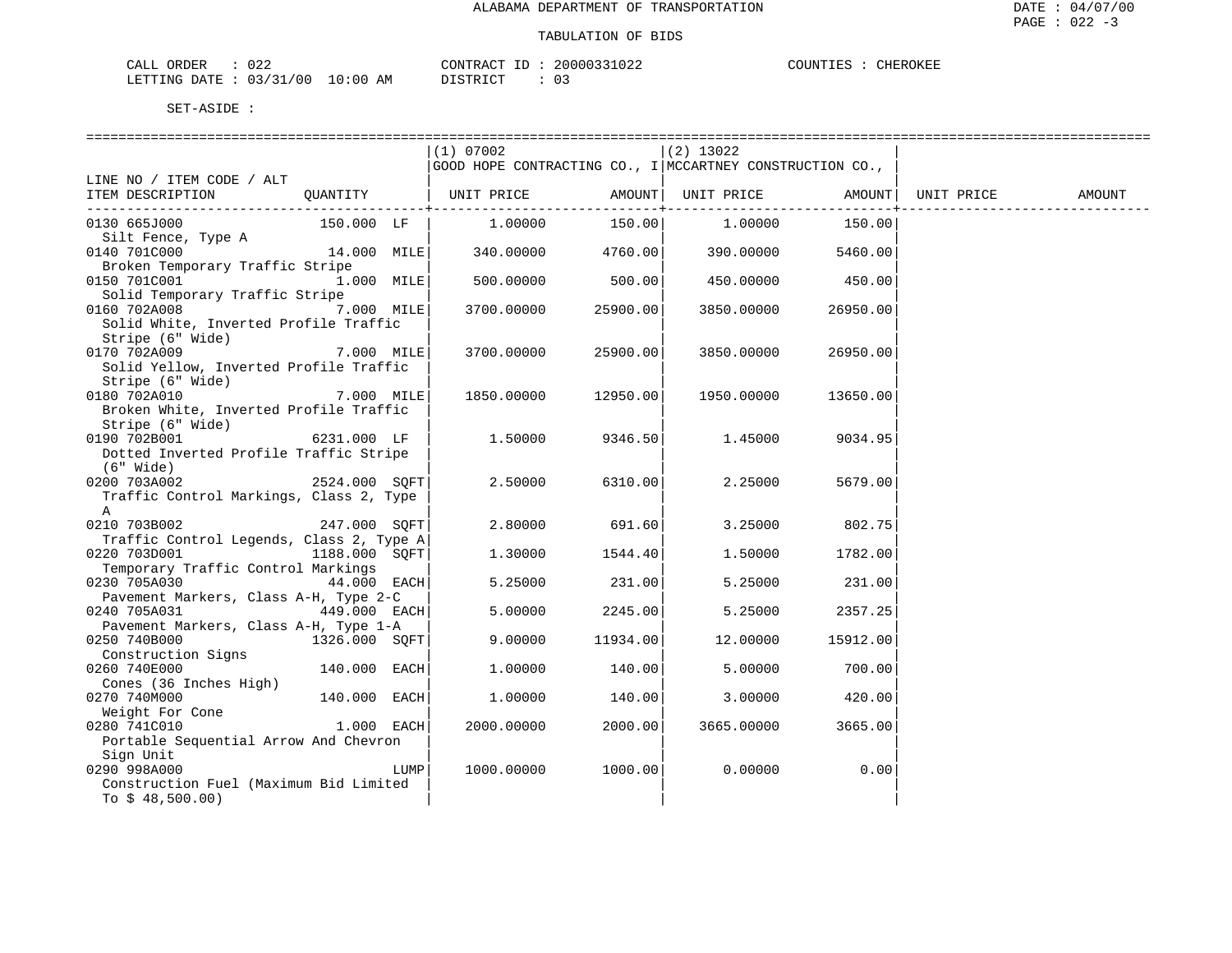#### TABULATION OF BIDS

| 022<br>ORDER<br>۰Δ.<br>للسماح                                                     | חים ג מידינים                  |     | n n n n n<br>$\sim$ | CHEROKEF |
|-----------------------------------------------------------------------------------|--------------------------------|-----|---------------------|----------|
| /31/00<br>LETTING<br>∏תמח<br>737<br>______<br>the contract of the contract of the | 0:00<br><b>STOMBITOM</b><br>AΜ | ◡ ◡ |                     |          |

|                                                   |          | (1) 07002<br>$ $ GOOD HOPE CONTRACTING CO., I $ $ MCCARTNEY CONSTRUCTION CO., |             | $(2)$ 13022 |             |            |        |
|---------------------------------------------------|----------|-------------------------------------------------------------------------------|-------------|-------------|-------------|------------|--------|
| ITEM CODE<br>/ ALT<br>LINE NO<br>ITEM DESCRIPTION | OUANTITY | UNIT PRICE                                                                    | AMOUNT      | UNIT PRICE  | AMOUNT      | UNIT PRICE | AMOUNT |
| SECTION TOTALS                                    |          |                                                                               | 777, 189.44 |             | 924, 807.25 |            |        |
| CONTRACT TOTALS                                   |          |                                                                               | 777, 189.44 |             | 924, 807.25 |            |        |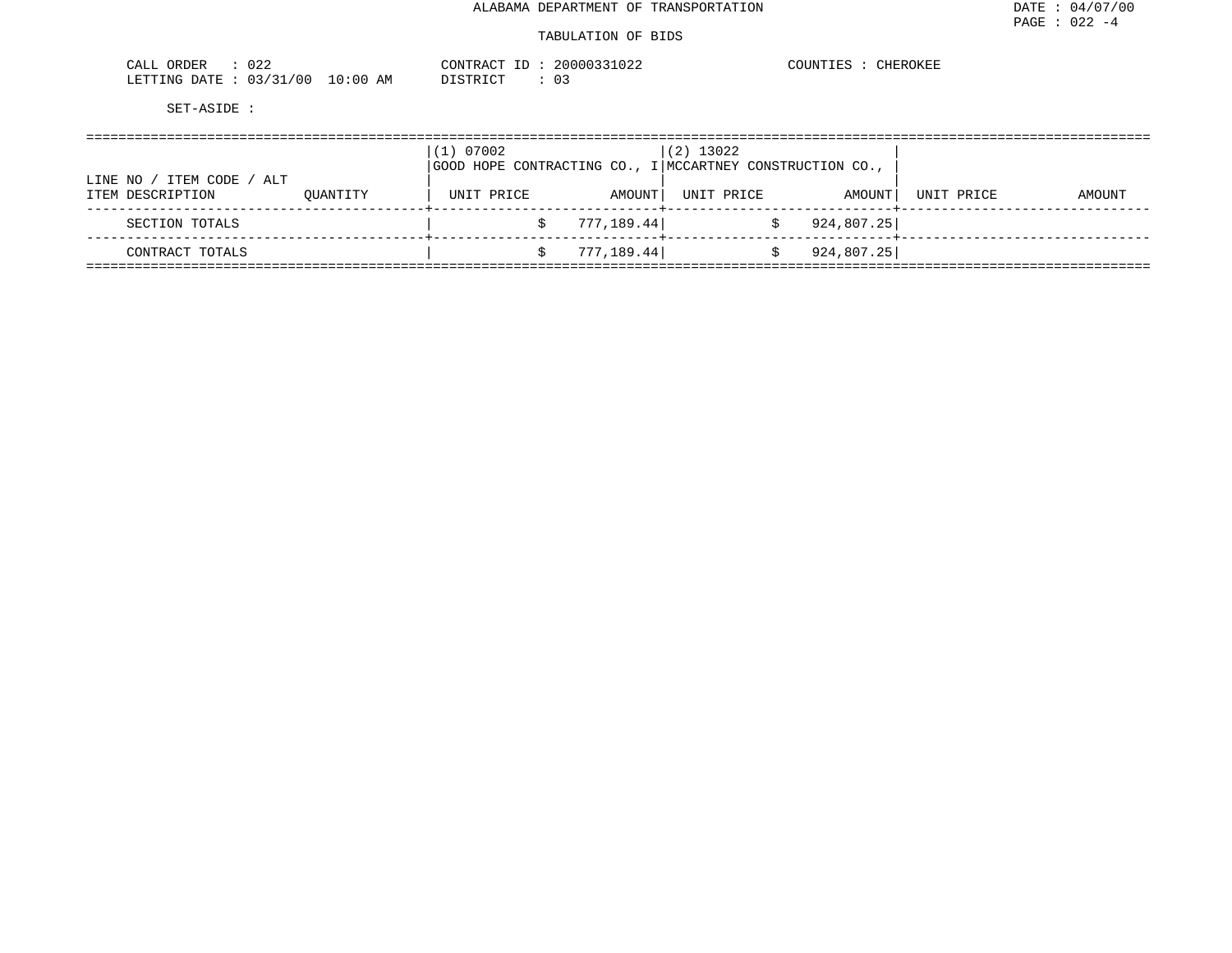#### PAGE : 024 -1 VENDOR RANKING

|      | : 024<br>CALL ORDER<br>LETTING DATE: 03/31/00 | $10:00$ AM                                            | CONTRACT ID: 20000331024<br>DISTRICT<br>: 07                                   |              | COUNTIES : BARBOUR |                                |                        |
|------|-----------------------------------------------|-------------------------------------------------------|--------------------------------------------------------------------------------|--------------|--------------------|--------------------------------|------------------------|
|      | CONTRACT DESCRIPTION :<br>Length 4.474 mi.    | C.R.#24 from C.R.#67 to C.R.#79 southwest of Clayton. | 30<br>CONTRACT TIME:<br>for constructing the Resurfacing and Traffic Stripe on | Working Days | (available days)   | $PROJECT(S)$ : STPNU-0314(103) |                        |
|      | SET-ASIDE:                                    |                                                       |                                                                                |              |                    |                                |                        |
| RANK | VENDOR NO. / NAME                             |                                                       |                                                                                |              |                    | TOTAL<br>BID.                  | % OVER<br>LOW BID      |
|      | 01018<br>23024                                | APAC-ALABAMA, INC.                                    | WIREGRASS CONSTRUCTION COMPANY, INC.                                           |              | \$                 | 446,501.02<br>483,364.05       | 100.0000%<br>108.2559% |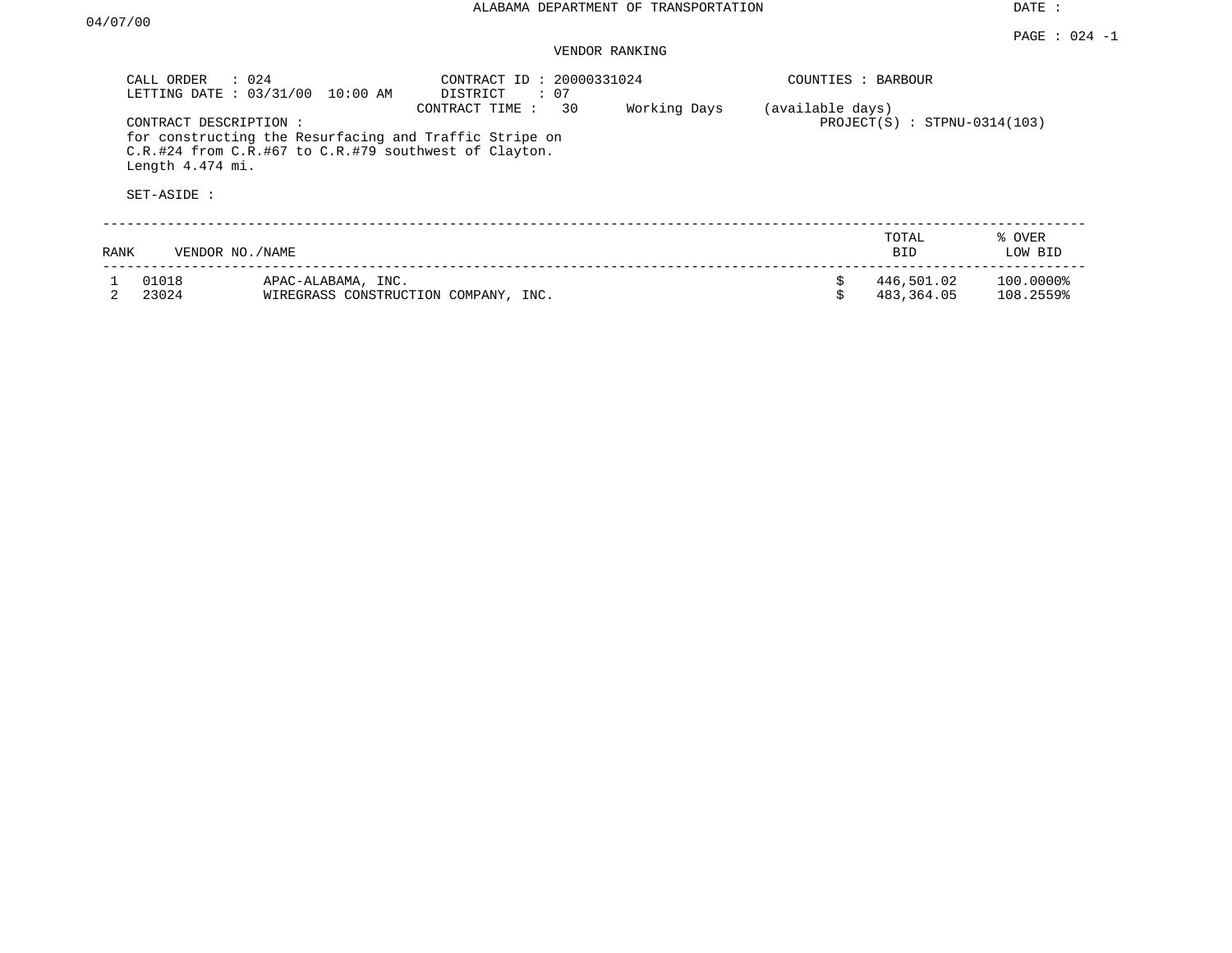### TABULATION OF BIDS

| 024<br>CALL<br>ORDER                |             | CONTRACT    | 20000331024        | BOUR<br>BARBO |
|-------------------------------------|-------------|-------------|--------------------|---------------|
| 03/31<br>/ 0.0<br>LETTING<br>. DATE | 10:00<br>AΜ | TAT<br>ו אי | $\sim$ $\sim$<br>u |               |

|                                                  |              |      | $(1)$ 01018                                     |           | $(2)$ 23024                           |           |            |        |
|--------------------------------------------------|--------------|------|-------------------------------------------------|-----------|---------------------------------------|-----------|------------|--------|
|                                                  |              |      | APAC-ALABAMA, INC. WIREGRASS CONSTRUCTION COMPA |           |                                       |           |            |        |
| LINE NO / ITEM CODE / ALT                        |              |      |                                                 |           |                                       |           |            |        |
| ITEM DESCRIPTION                                 | OUANTITY     |      | UNIT PRICE       AMOUNT  UNIT PRICE     AMOUNT  |           |                                       |           | UNIT PRICE | AMOUNT |
| SECTION 0001<br>Total                            |              |      |                                                 |           |                                       |           |            |        |
|                                                  |              |      |                                                 |           |                                       |           |            |        |
| 0010 405A000                                     | 3465.000 GAL |      |                                                 |           | $2.31000$ $8004.15$ $1.75000$ 6063.75 |           |            |        |
| Tack Coat                                        |              |      |                                                 |           |                                       |           |            |        |
| 3335.000 TON<br>0020 429A220                     |              |      | 34.35000                                        | 114557.25 | 39.10000                              | 130398.50 |            |        |
| Improved Bituminous Concrete Wearing             |              |      |                                                 |           |                                       |           |            |        |
| Surface Layer, 1/2" Maximum Aggregate            |              |      |                                                 |           |                                       |           |            |        |
| Size Mix, ESAL Range B                           |              |      |                                                 |           |                                       |           |            |        |
| 0030 429A226                                     | 879.000 TON  |      | 36.90000                                        | 32435.10  | 42.10000                              | 37005.90  |            |        |
| Improved Bituminous Concrete Wearing             |              |      |                                                 |           |                                       |           |            |        |
| Surface Layer, Leveling, 1/2" Maximum            |              |      |                                                 |           |                                       |           |            |        |
| Aggregate Size Mix, ESAL Range B<br>0040 429B221 | 6352.000 TON |      | 32.61000                                        | 207138.72 | 36.10000                              | 229307.20 |            |        |
| Improved Bituminous Concrete Binder              |              |      |                                                 |           |                                       |           |            |        |
| Layer, 1" Maximum Aggregate Size Mix,            |              |      |                                                 |           |                                       |           |            |        |
| ESAL Range B                                     |              |      |                                                 |           |                                       |           |            |        |
| 0050 429B232                                     | 1162.000 TON |      | 34.30000                                        | 39856.60  | 38.45000                              | 44678.90  |            |        |
| Improved Bituminous Concrete Binder              |              |      |                                                 |           |                                       |           |            |        |
| Layer, Widening, 1" Maximum Aggregate            |              |      |                                                 |           |                                       |           |            |        |
| Size Mix, ESAL Range B                           |              |      |                                                 |           |                                       |           |            |        |
| 0060 600A000                                     |              | LUMP | 15500.00000                                     | 15500.00  | 5500.00000                            | 5500.00   |            |        |
| Mobilization                                     |              |      |                                                 |           |                                       |           |            |        |
| 0070 701A031                                     | 9.000 MILE   |      | 900.00000                                       | 8100.00   | 900.00000                             | 8100.00   |            |        |
| Solid White, Class 2, Type A Traffic             |              |      |                                                 |           |                                       |           |            |        |
| Stripe (0.06" Thick)                             |              |      |                                                 |           |                                       |           |            |        |
| 0080 701A035                                     | 6.000 MILE   |      | 1040.00000                                      | 6240.00   | 1040.00000                            | 6240.00   |            |        |
| Solid Yellow, Class 2, Type A Traffic            |              |      |                                                 |           |                                       |           |            |        |
| Stripe (0.09" Thick)                             |              |      |                                                 |           |                                       |           |            |        |
| 0090 701A045                                     | 4.000 MILE   |      | 600,00000                                       | 2400.00   | 600,00000                             | 2400.00   |            |        |
| Broken Yellow, Class 2, Type A Traffic           |              |      |                                                 |           |                                       |           |            |        |
| Stripe (0.09" Thick)<br>0100 701C000             | 4.000 MILE   |      | 280.00000                                       | 1120.00   | 280.00000                             | 1120.00   |            |        |
| Broken Temporary Traffic Stripe                  |              |      |                                                 |           |                                       |           |            |        |
| 0110 701C001                                     | 18.000 MILE  |      | 300.00000                                       | 5400.00   | 300.00000                             | 5400.00   |            |        |
| Solid Temporary Traffic Stripe                   |              |      |                                                 |           |                                       |           |            |        |
| 0120 703A000 80.000 SOFT                         |              |      | 1.30000                                         | 104.00    | 1.30000                               | 104.00    |            |        |
| Traffic Control Markings, Class 1, Type          |              |      |                                                 |           |                                       |           |            |        |
| A                                                |              |      |                                                 |           |                                       |           |            |        |
| 0130 703D002                                     | 80.000 SOFT  |      | 1,30000                                         | 104.00    | 1,30000                               | 104.00    |            |        |
| Temporary Traffic Control Markings               |              |      |                                                 |           |                                       |           |            |        |
| (Paint)                                          |              |      |                                                 |           |                                       |           |            |        |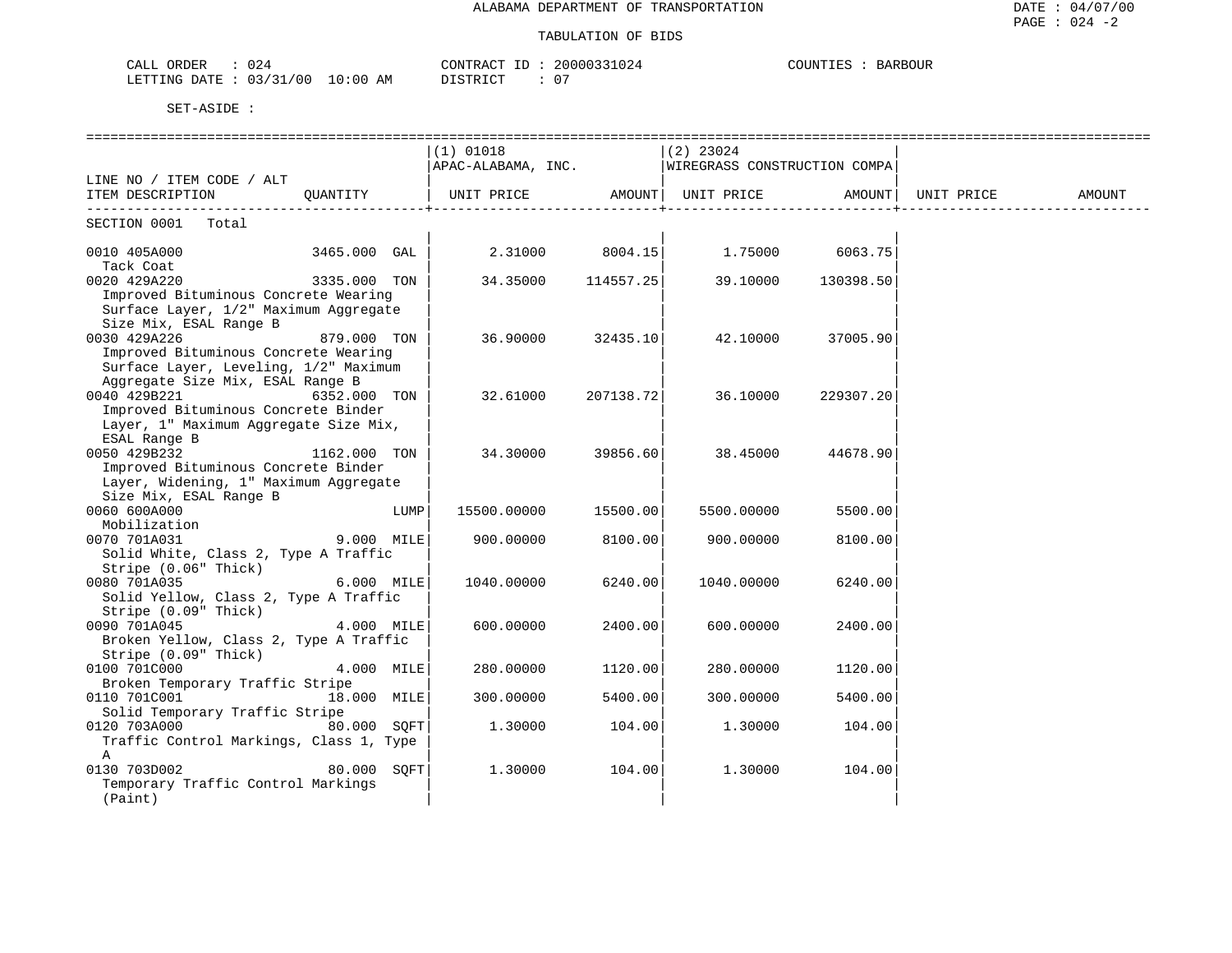| 024<br>ORDER<br>CALL        | CONTRACT<br>$-1$                     | 20000331024          | BARBOUR<br>COUNTIES |
|-----------------------------|--------------------------------------|----------------------|---------------------|
| 03/31/00<br>LETTING<br>DATE | $10:00$ AM<br>חי חים דת<br>--------- | $\sim$ $\sim$<br>. U |                     |

|                                                                             |  |      | $(1)$ 01018<br>APAC-ALABAMA, INC. |            | $(2)$ 23024<br>WIREGRASS CONSTRUCTION COMPA |               |            |        |  |  |  |
|-----------------------------------------------------------------------------|--|------|-----------------------------------|------------|---------------------------------------------|---------------|------------|--------|--|--|--|
| LINE NO / ITEM CODE / ALT                                                   |  |      |                                   |            |                                             |               |            |        |  |  |  |
| ITEM DESCRIPTION QUANTITY                                                   |  |      | UNIT PRICE AMOUNT                 |            | UNIT PRICE AMOUNT                           |               | UNIT PRICE | AMOUNT |  |  |  |
| <b>72.000 EACH</b><br>0140 705A032<br>Pavement Markers, Class A-H, Type 1-B |  |      | 4.60000                           |            | $331.20$ 4.60000                            | 331.20        |            |        |  |  |  |
| 0150 705A037 447.000 EACH                                                   |  |      | 4.80000                           | 2145.60    | 4.80000                                     | 2145.60       |            |        |  |  |  |
| Pavement Markers, Class A-H, Type 2-D<br>0160 740B000<br>231.000 SOFT       |  |      | 12.40000                          | 2864.40    | 15.00000                                    | 3465.00       |            |        |  |  |  |
| Construction Signs<br>50.000 EACH<br>0170 740E000                           |  |      | 2.00000                           | 100.00     | 15.00000                                    | 750.00        |            |        |  |  |  |
| Cones (36 Inches High)                                                      |  |      |                                   |            |                                             |               |            |        |  |  |  |
| 0180 740M000<br>$50.000$ EACH<br>Weight For Cone                            |  |      | 2.00000                           | 100.00     | 5.00000                                     | 250.00        |            |        |  |  |  |
| 0190 998A000                                                                |  | LUMP | 0.00000                           | 0.00       | 0.00000                                     | 0.00          |            |        |  |  |  |
| Construction Fuel (Maximum Bid Limited                                      |  |      |                                   |            |                                             |               |            |        |  |  |  |
| To $$21500.00)$<br>SECTION TOTALS                                           |  |      | \$                                | 446,501.02 | \$                                          | 483,364.05    |            |        |  |  |  |
| CONTRACT TOTALS                                                             |  |      | \$                                | 446,501.02 |                                             | \$ 483,364.05 |            |        |  |  |  |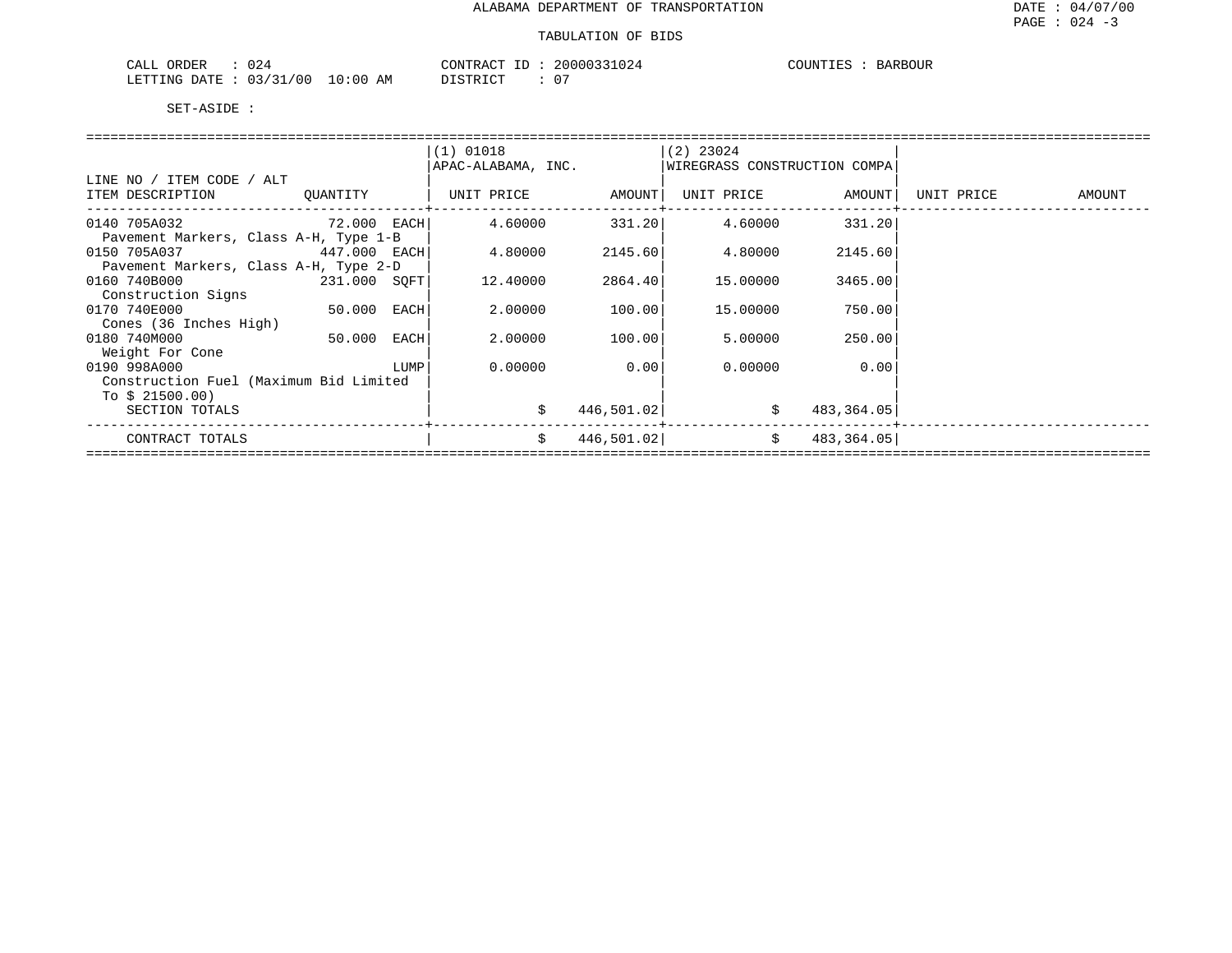## VENDOR RANKING

| CALL ORDER : 025<br>LETTING DATE : 03/31/00 10:00 AM                                                                      | CONTRACT ID: 20000331025<br>: 01<br>DISTRICT |              | COUNTIES : MORGAN                                |
|---------------------------------------------------------------------------------------------------------------------------|----------------------------------------------|--------------|--------------------------------------------------|
| CONTRACT DESCRIPTION :                                                                                                    | 50<br>CONTRACT TIME :<br>RURAL               | Working Days | (available days)<br>$PROJECT(S)$ : STPAA-399(16) |
| for constructing the Planing, Resurfacing and Traffic Stripe<br>on S.R.#67 from S.R.#36 (MP 24.10) to Sommerville Road in |                                              |              |                                                  |
| Priceville (MP 31.50). Length 7.400 mi.                                                                                   |                                              |              |                                                  |
| SET-ASIDE:                                                                                                                |                                              |              |                                                  |
|                                                                                                                           |                                              |              |                                                  |

| RANK |       | VENDOR NO./NAME                    | TOTAL<br><b>BID</b> | % OVER<br>LOW BID |
|------|-------|------------------------------------|---------------------|-------------------|
|      | 19010 | SHELBY CONTRACTING COMPANY, INC.   | 919,714.55          | 100.0000%         |
|      | 08068 | H & L TRUCKING COMPANY, INC.       | 951,772.00          | 103.4855%         |
|      | 23009 | WHITAKER CONTRACTING CORPORATION   | 956,249.10          | 103.9723%         |
|      | 02035 | BURGREEN CONTRACTING COMPANY, INC. | 977,233.00          | 106.2539%         |
|      | 07002 | GOOD HOPE CONTRACTING CO., INC.    | 986,700.66          | 107.2833%         |
| 6.   | 01018 | APAC-ALABAMA, INC.                 | 997,347.37          | 108.4409%         |
|      | 19074 | S & M EOUIPMENT CO., INC.          | 1,342,946.81        | 146.0177%         |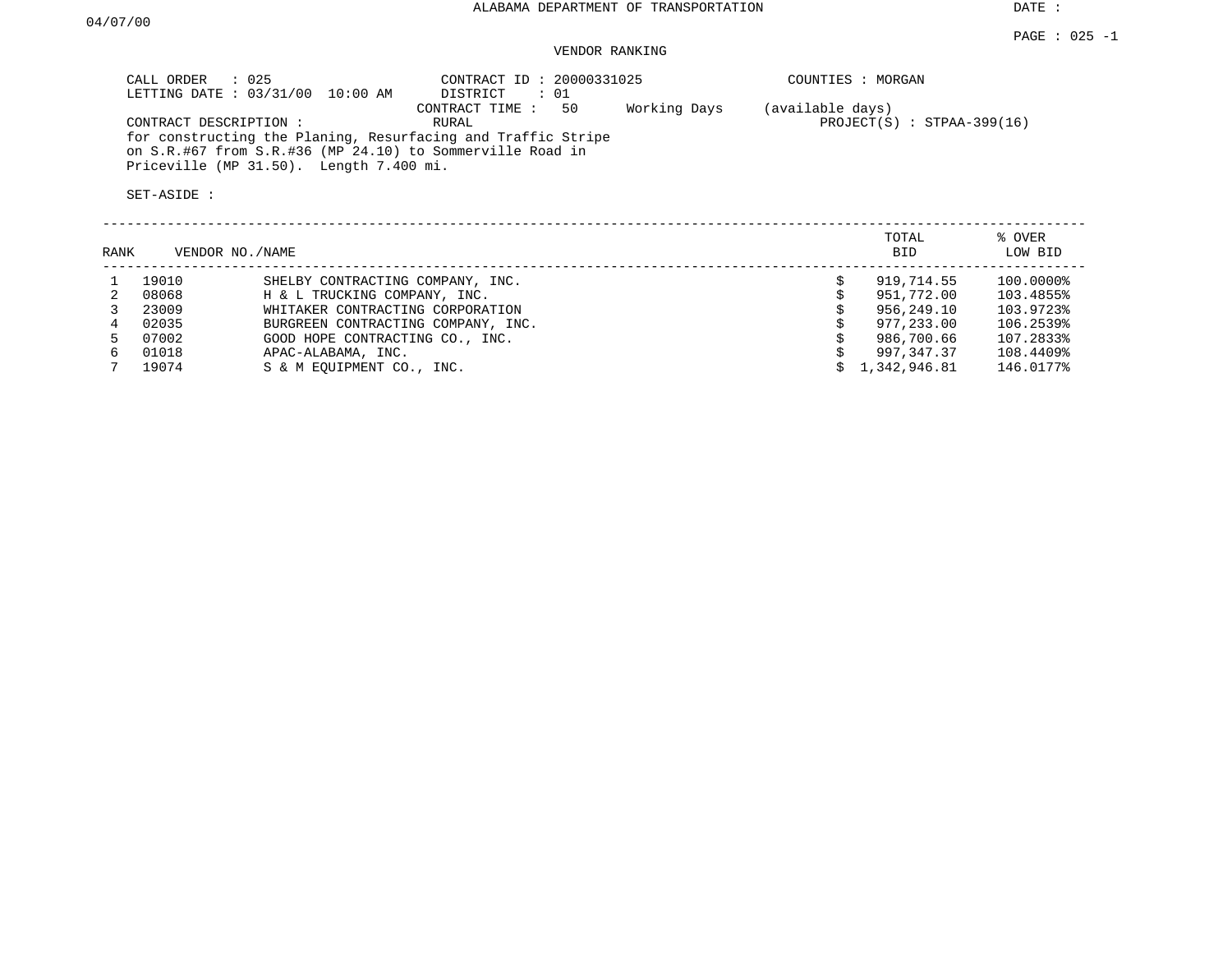| $\sim$ $\sim$ $\sim$<br>ORDER<br>CALL<br>025 |             | ידיר ב פידיזורי | 2000033<br>UZ. | MORGAN<br>MOINTT F |
|----------------------------------------------|-------------|-----------------|----------------|--------------------|
| , 2.7<br>131<br>LETTING<br>00 /<br>DATE      | 10:00<br>AΜ | די קידי את ה    | ັັ             |                    |

|                                                  |               |      | $(1)$ 19010                                                                            |           | $(2)$ 08068 |           | $(3)$ 23009 |           |
|--------------------------------------------------|---------------|------|----------------------------------------------------------------------------------------|-----------|-------------|-----------|-------------|-----------|
|                                                  |               |      | SHELBY CONTRACTING COMPANY, IH & L TRUCKING COMPANY, INC. WHITAKER CONTRACTING CORPORA |           |             |           |             |           |
| LINE NO / ITEM CODE / ALT                        |               |      |                                                                                        |           |             |           |             |           |
| ITEM DESCRIPTION                                 | OUANTITY      |      | UNIT PRICE                                                                             | AMOUNT    | UNIT PRICE  | AMOUNT    | UNIT PRICE  | AMOUNT    |
|                                                  |               |      |                                                                                        |           |             |           |             |           |
| SECTION 0001<br>Total                            |               |      |                                                                                        |           |             |           |             |           |
|                                                  |               |      |                                                                                        |           |             |           |             |           |
| 0010 206C010<br>Removing Concrete Driveway       | 89.000 SOYD   |      | 12.00000                                                                               | 1068.00   | 20.00000    | 1780.00   | 8.90000     | 792.10    |
| 0020 209A000                                     | 16.000        | EACH | 65.00000                                                                               | 1040.00   | 20,00000    | 320.00    | 40.00000    | 640.00    |
| Mailbox Reset, Single                            |               |      |                                                                                        |           |             |           |             |           |
| 0030 210D001                                     | 1500.000      | CYIP | 6.05000                                                                                | 9075.00   | 6.00000     | 9000.00   | 6.50000     | 9750.00   |
| Borrow Excavation (Loose Truckbed                |               |      |                                                                                        |           |             |           |             |           |
| Measurement)                                     |               |      |                                                                                        |           |             |           |             |           |
| 0040 405A000                                     | 4235.000      | GAL  | 0.10000                                                                                | 423.50    | 1,00000     | 4235.00   | 0.80000     | 3388.00   |
| Tack Coat                                        |               |      |                                                                                        |           |             |           |             |           |
| 0050 408A052                                     | 141000.000 SY |      | 0.29000                                                                                | 40890.00  | 0.30000     | 42300.00  | 0.32000     | 45120.00  |
| Planing Existing Pavement                        |               |      |                                                                                        |           |             |           |             |           |
| (Approximately 1.10" Thru 2.0" Thick)            |               |      |                                                                                        |           |             |           |             |           |
| 0060 408A053                                     | 4000.000 SOYD |      | 0.50000                                                                                | 2000.00   | 0.50000     | 2000.00   | 0.32000     | 1280.00   |
| Planing Existing Pavement                        |               |      |                                                                                        |           |             |           |             |           |
| (Approximately 2.10" Thru 3.0" Thick)            |               |      |                                                                                        |           |             |           |             |           |
| 0070 424A260                                     | 8000.000 TON  |      | 31.80000                                                                               | 254400.00 | 33.00000    | 264000.00 | 31.69000    | 253520.00 |
| Superpave Bituminous Concrete Wearing            |               |      |                                                                                        |           |             |           |             |           |
| Surface Layer, 1/2" Maximum Aggregate            |               |      |                                                                                        |           |             |           |             |           |
| Size Mix, ESAL Range D                           |               |      |                                                                                        |           |             |           |             |           |
| 0080 424B461                                     | 15530.000 TON |      | 25.63000                                                                               | 398033.90 | 24.25000    | 376602.50 | 25.44000    | 395083.20 |
| Superpave Bituminous Concrete Upper              |               |      |                                                                                        |           |             |           |             |           |
| Binder Layer, 1" Maximum Aggregate Size          |               |      |                                                                                        |           |             |           |             |           |
| Mix, ESAL Range D                                |               |      |                                                                                        |           |             |           |             |           |
| 0090 424B565                                     | 50.000 TON    |      | 30,00000                                                                               | 1500.00   | 30,00000    | 1500.00   | 30.44000    | 1522.00   |
| Superpave Bituminous Concrete Lower              |               |      |                                                                                        |           |             |           |             |           |
| Binder Layer, Patching, 1" Maximum               |               |      |                                                                                        |           |             |           |             |           |
| Aggregate Size Mix, ESAL Range D<br>0100 424B569 | 500.000 TON   |      | 25.77000                                                                               | 12885.00  | 30.00000    | 15000.00  | 28.44000    | 14220.00  |
| Superpave Bituminous Concrete Lower              |               |      |                                                                                        |           |             |           |             |           |
| Binder Layer, Leveling, 1" Maximum               |               |      |                                                                                        |           |             |           |             |           |
| Aggregate Size Mix, ESAL Range D                 |               |      |                                                                                        |           |             |           |             |           |
| 0110 424C270                                     | 1900.000      | TON  | 26,00000                                                                               | 49400.00  | 24.30000    | 46170.00  | 28,44000    | 54036.00  |
| Superpave Bituminous Concrete Base               |               |      |                                                                                        |           |             |           |             |           |
| Layer, Widening, 1" Maximum Aggregate            |               |      |                                                                                        |           |             |           |             |           |
| Size Mix, ESAL Range D                           |               |      |                                                                                        |           |             |           |             |           |
| 0120 430B004                                     | 300.000       | TNCP | 10.00000                                                                               | 3000.00   | 12.50000    | 3750.00   | 11.56000    | 3468.00   |
| Aggregate Surfacing (AHD #810)                   |               |      |                                                                                        |           |             |           |             |           |
| 0130 600A000                                     |               | LUMP | 3276.25000                                                                             | 3276.25   | 16500.00000 | 16500.00  | 4800.00000  | 4800.00   |
| Mobilization                                     |               |      |                                                                                        |           |             |           |             |           |
|                                                  |               |      |                                                                                        |           |             |           |             |           |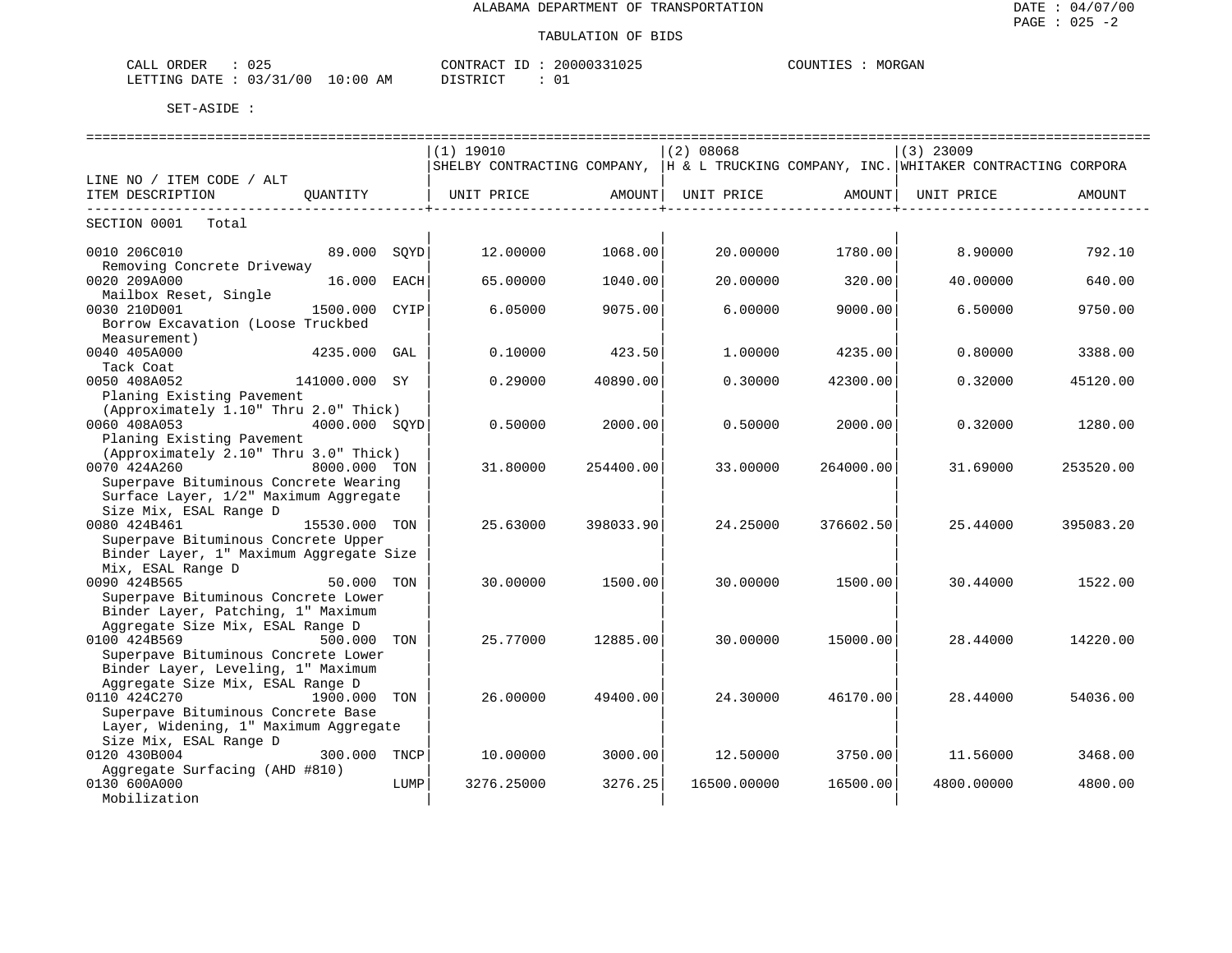| ORDER<br>CALL | $\sim$ $\sim$ $\sim$<br>∪∠⊃ |             | CONTRACT<br>$-1$ | 20000331025 | COUNTIES | MORGAN |
|---------------|-----------------------------|-------------|------------------|-------------|----------|--------|
| LETTING DATE  | : 03/31/00                  | 10:00<br>ΑM | חימת סידים דרי   |             |          |        |

| $(1)$ 19010<br>(2) 08068<br>$(3)$ 23009<br>SHELBY CONTRACTING COMPANY,  H & L TRUCKING COMPANY, INC. WHITAKER CONTRACTING CORPORA<br>LINE NO / ITEM CODE / ALT<br>  UNIT PRICE AMOUNT  UNIT PRICE AMOUNT  UNIT PRICE<br>ITEM DESCRIPTION<br>OUANTITY<br>AMOUNT |
|----------------------------------------------------------------------------------------------------------------------------------------------------------------------------------------------------------------------------------------------------------------|
|                                                                                                                                                                                                                                                                |
|                                                                                                                                                                                                                                                                |
|                                                                                                                                                                                                                                                                |
|                                                                                                                                                                                                                                                                |
|                                                                                                                                                                                                                                                                |
| 0140 701C000<br>14.000 MILE<br>1750.00<br>4480.00<br>4760.00<br>125.00000<br>320.00000<br>340.00000<br>Broken Temporary Traffic Stripe                                                                                                                         |
| 0150 701C001<br>87.000 MILE<br>170.00000<br>14790.00<br>360.00000<br>31320.00<br>380.00000<br>33060.00                                                                                                                                                         |
| Solid Temporary Traffic Stripe                                                                                                                                                                                                                                 |
| 0160 702A007<br>4.000 MILE<br>7200.00<br>1800.00000<br>1850.00000<br>7400.00<br>1800.00000<br>7200.00                                                                                                                                                          |
| Broken Yellow, Inverted Profile Traffic                                                                                                                                                                                                                        |
| Stripe (6" Wide)                                                                                                                                                                                                                                               |
| 0170 702A008<br>16.000 MILE<br>3700.00000<br>59200.00<br>3700.00000<br>59200.00<br>3700.00000<br>59200.00                                                                                                                                                      |
| Solid White, Inverted Profile Traffic                                                                                                                                                                                                                          |
| Stripe (6" Wide)                                                                                                                                                                                                                                               |
| 0180 702A009<br>13.000 MILE<br>3700.00000<br>48100.00<br>3700.00000<br>48100.00<br>3700.00000<br>48100.00                                                                                                                                                      |
| Solid Yellow, Inverted Profile Traffic                                                                                                                                                                                                                         |
| Stripe (6" Wide)                                                                                                                                                                                                                                               |
| 0190 702B001<br>150.000 LF<br>1,40000<br>210.00<br>1.40000<br>210.00<br>1,40000<br>210.00                                                                                                                                                                      |
| Dotted Inverted Profile Traffic Stripe                                                                                                                                                                                                                         |
| (6" Wide)                                                                                                                                                                                                                                                      |
| 500.000 SQFT<br>0200 703A002<br>2,00000<br>1000.00<br>2.50000<br>1250.00<br>2,00000<br>1000.00                                                                                                                                                                 |
| Traffic Control Markings, Class 2, Type                                                                                                                                                                                                                        |
| $\mathbf{A}$                                                                                                                                                                                                                                                   |
| 0210 703B002<br>2.80000<br>80.000 SOFT<br>224.00<br>3.00000<br>240.00<br>2.90000<br>232.00                                                                                                                                                                     |
| Traffic Control Legends, Class 2, Type A<br>0220 705A030<br>223.00<br>50.000 EACH<br>4.46000<br>5.25000<br>262.50<br>4.80000<br>240.00                                                                                                                         |
| Pavement Markers, Class A-H, Type 2-C                                                                                                                                                                                                                          |
| 875.000 EACH<br>4.46000<br>3902.50<br>4375.00<br>0230 705A032<br>5.00000<br>4.80000<br>4200.00                                                                                                                                                                 |
| Pavement Markers, Class A-H, Type 1-B                                                                                                                                                                                                                          |
| 0240 705A037<br>1140.000 EACH<br>4.46000<br>5084.40<br>5.25000<br>5985.00<br>4.80000<br>5472.00                                                                                                                                                                |
| Pavement Markers, Class A-H, Type 2-D                                                                                                                                                                                                                          |
| 1038.00<br>0250 740B000<br>519.000 SOFT<br>2.00000<br>8,00000<br>4152.00<br>8.20000<br>4255.80                                                                                                                                                                 |
| Construction Signs                                                                                                                                                                                                                                             |
| 0.00<br>0260 740E000<br>100.000 EACH<br>0.00000<br>9.90000<br>990.00<br>6.00000<br>600.00                                                                                                                                                                      |
| Cones (36 Inches High)                                                                                                                                                                                                                                         |
| 100.000 EACH<br>0270 740M000<br>0.00000<br>0.00<br>6.50000<br>650.00<br>1,00000<br>100.00                                                                                                                                                                      |
| Weight For Cone                                                                                                                                                                                                                                                |
| 0280 998A000<br>1,00000<br>1.00<br>0.00000<br>0.00<br>0.00000<br>0.00<br>LUMP                                                                                                                                                                                  |
| Construction Fuel (Maximum Bid Limited                                                                                                                                                                                                                         |
| To $$59,000.00)$                                                                                                                                                                                                                                               |
| $\sharp$ 919,714.55 $\sharp$ 951,772.00<br>956,249.10<br>SECTION TOTALS                                                                                                                                                                                        |
| 919,714.55<br>\$951,772.00]<br>956,249.10<br>CONTRACT TOTALS                                                                                                                                                                                                   |
|                                                                                                                                                                                                                                                                |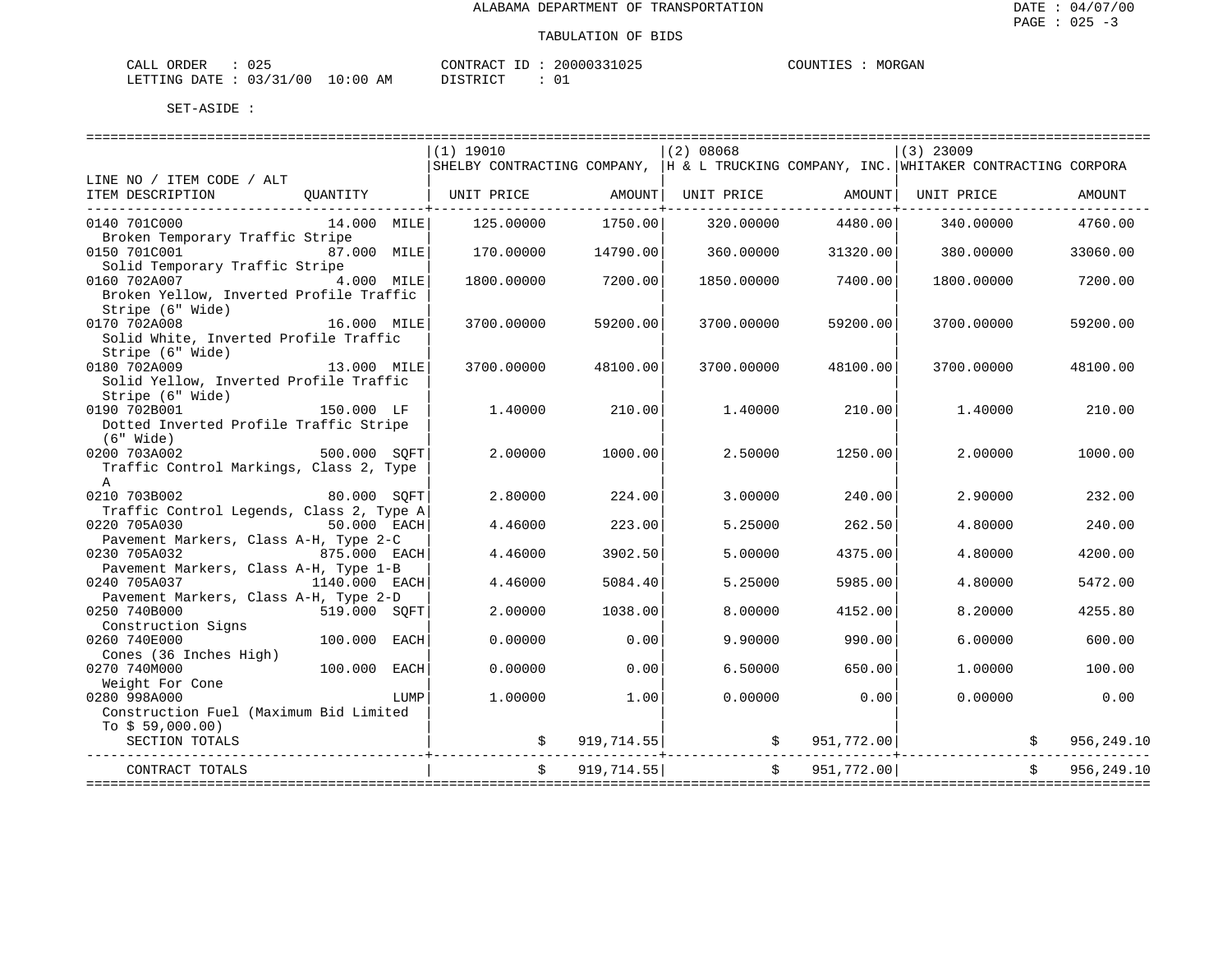### TABULATION OF BIDS

| ORDER<br>-----<br>$\cdot$ $\wedge$<br>ىلىلل | 025                                             | <b>CONTRACT</b><br>$-1$<br>CUNTINUT | 20000331025<br>1.025 | MORGAN<br>COUNTIES |
|---------------------------------------------|-------------------------------------------------|-------------------------------------|----------------------|--------------------|
| LETTING<br>DATE                             | 121<br>700<br>n 2<br>10:00<br>AМ<br>-21<br>U. 3 | DICTO ICT                           | ັບ⊥                  |                    |

|                                                                                |      | $(4)$ 02035                                                                  |           | (5) 07002  |           | $(6)$ 01018 |           |  |  |  |  |
|--------------------------------------------------------------------------------|------|------------------------------------------------------------------------------|-----------|------------|-----------|-------------|-----------|--|--|--|--|
|                                                                                |      | BURGREEN CONTRACTING CO., IN GOOD HOPE CONTRACTING CO., I APAC-ALABAMA, INC. |           |            |           |             |           |  |  |  |  |
| LINE NO / ITEM CODE / ALT                                                      |      |                                                                              |           |            |           |             |           |  |  |  |  |
| ITEM DESCRIPTION<br>OUANTITY                                                   |      | UNIT PRICE                                                                   | AMOUNT    | UNIT PRICE | AMOUNT    | UNIT PRICE  | AMOUNT    |  |  |  |  |
| SECTION 0001 Total                                                             |      |                                                                              |           |            |           |             |           |  |  |  |  |
| 0010 206C010<br>89.000 SQYD<br>Removing Concrete Driveway                      |      | 8,00000                                                                      | 712.00    | 10.00000   | 890.00    | 21.38000    | 1902.82   |  |  |  |  |
| 0020 209A000<br>16.000<br>Mailbox Reset, Single                                | EACH | 50.00000                                                                     | 800.00    | 50.00000   | 800.00    | 98.34000    | 1573.44   |  |  |  |  |
| 0030 210D001<br>1500.000 CYIP                                                  |      | 6,00000                                                                      | 9000.00   | 4.00000    | 6000.001  | 9.81000     | 14715.00  |  |  |  |  |
| Borrow Excavation (Loose Truckbed<br>Measurement)                              |      |                                                                              |           |            |           |             |           |  |  |  |  |
| 0040 405A000<br>$4235.000$ GAL                                                 |      | 1,00000                                                                      | 4235.00   | 1.50000    | 6352.50   | 1.33000     | 5632.55   |  |  |  |  |
| Tack Coat<br>0050 408A052<br>141000.000 SY                                     |      | 0.10000                                                                      | 14100.00  | 0.50000    | 70500.00  | 0.40000     | 56400.00  |  |  |  |  |
| Planing Existing Pavement<br>(Approximately 1.10" Thru 2.0" Thick)             |      |                                                                              |           |            |           |             |           |  |  |  |  |
| 0060 408A053<br>4000.000 SOYD                                                  |      | 2.50000                                                                      | 10000.00  | 0.50000    | 2000.00   | 0.89000     | 3560.00   |  |  |  |  |
| Planing Existing Pavement<br>(Approximately 2.10" Thru 3.0" Thick)             |      |                                                                              |           |            |           |             |           |  |  |  |  |
| 0070 424A260<br>8000.000 TON                                                   |      | 31.50000                                                                     | 252000.00 | 30.17000   | 241360.00 | 33.62000    | 268960.00 |  |  |  |  |
| Superpave Bituminous Concrete Wearing<br>Surface Layer, 1/2" Maximum Aggregate |      |                                                                              |           |            |           |             |           |  |  |  |  |
| Size Mix, ESAL Range D<br>0080 424B461<br>15530.000 TON                        |      | 21.50000                                                                     | 333895.00 | 26.72000   | 414961.60 | 25.62000    | 397878.60 |  |  |  |  |
| Superpave Bituminous Concrete Upper<br>Binder Layer, 1" Maximum Aggregate Size |      |                                                                              |           |            |           |             |           |  |  |  |  |
| Mix, ESAL Range D                                                              |      |                                                                              |           |            |           |             |           |  |  |  |  |
| 0090 424B565<br>50.000 TON                                                     |      | 40.00000                                                                     | 2000.00   | 50.00000   | 2500.00   | 35.84000    | 1792.00   |  |  |  |  |
| Superpave Bituminous Concrete Lower<br>Binder Layer, Patching, 1" Maximum      |      |                                                                              |           |            |           |             |           |  |  |  |  |
| Aggregate Size Mix, ESAL Range D<br>0100 424B569<br>500.000 TON                |      | 30.00000                                                                     | 15000.00  | 25.00000   | 12500.00  | 29.52000    | 14760.00  |  |  |  |  |
| Superpave Bituminous Concrete Lower                                            |      |                                                                              |           |            |           |             |           |  |  |  |  |
| Binder Layer, Leveling, 1" Maximum                                             |      |                                                                              |           |            |           |             |           |  |  |  |  |
| Aggregate Size Mix, ESAL Range D<br>0110 424C270<br>1900.000                   | TON  | 30,00000                                                                     | 57000.00  | 27.00000   | 51300.00  | 29.79000    | 56601.00  |  |  |  |  |
| Superpave Bituminous Concrete Base                                             |      |                                                                              |           |            |           |             |           |  |  |  |  |
| Layer, Widening, 1" Maximum Aggregate                                          |      |                                                                              |           |            |           |             |           |  |  |  |  |
| Size Mix, ESAL Range D                                                         |      |                                                                              |           |            |           |             |           |  |  |  |  |
| 0120 430B004<br>300.000 TNCP<br>Aggregate Surfacing (AHD #810)                 |      | 10.00000                                                                     | 3000.00   | 11,00000   | 3300.00   | 9.43000     | 2829.00   |  |  |  |  |
| 0130 600A000                                                                   | LUMP | 71000.00000                                                                  | 71000.00  | 5543.06000 | 5543.06   | 1528.57000  | 1528.57   |  |  |  |  |
| Mobilization                                                                   |      |                                                                              |           |            |           |             |           |  |  |  |  |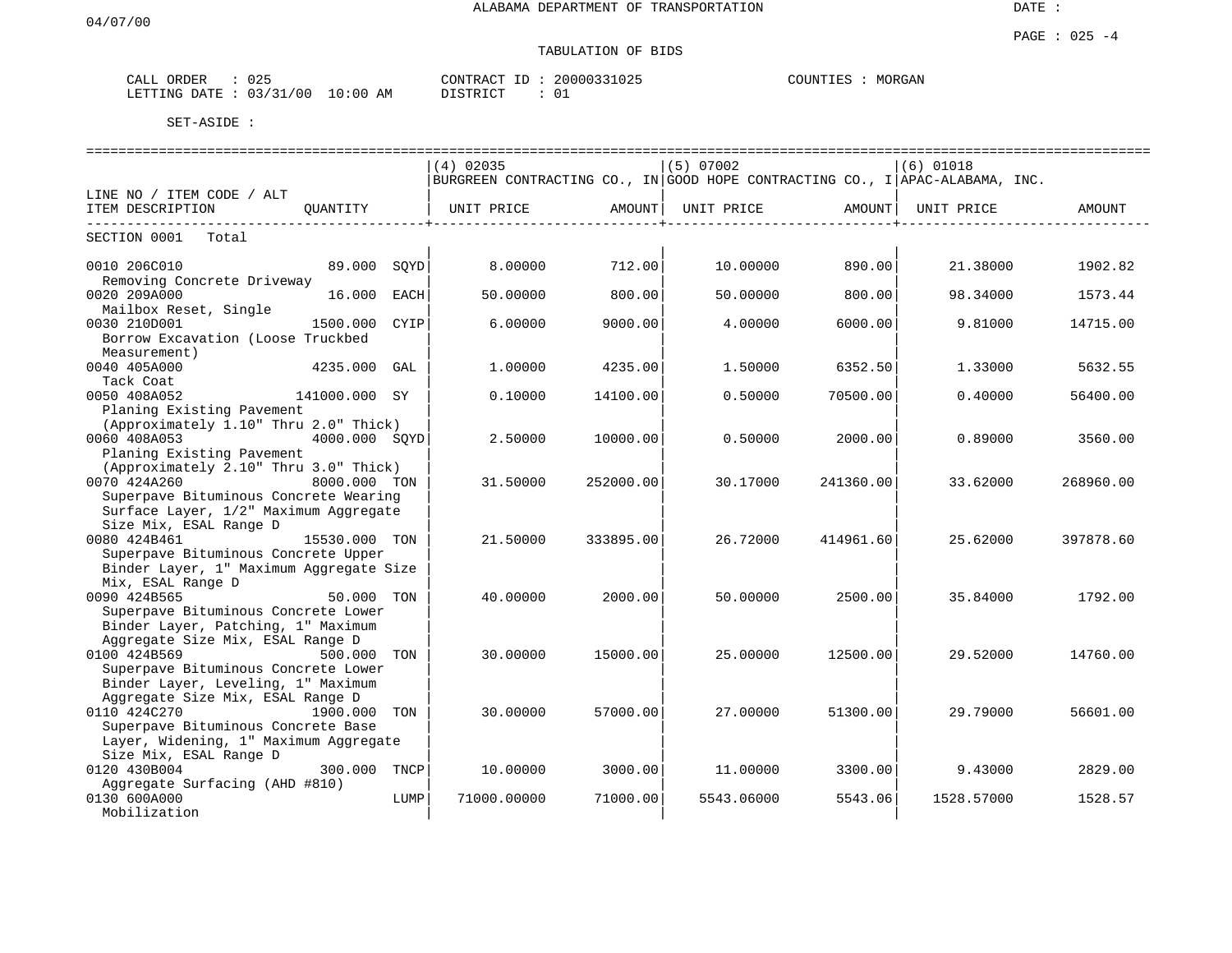| ORDER<br>CALL (               | 025 |    | CONTRACT ID  | 20000331025 | COUNTIES | MORGAN |
|-------------------------------|-----|----|--------------|-------------|----------|--------|
| LETTING DATE : 03/31/00 10:00 |     | AΜ | דת T STR דרי |             |          |        |

|                                                                       |                |      | $(4)$ 02035                                                                  |               | $(5)$ 07002                             |               | $(6)$ 01018 |                    |             |
|-----------------------------------------------------------------------|----------------|------|------------------------------------------------------------------------------|---------------|-----------------------------------------|---------------|-------------|--------------------|-------------|
|                                                                       |                |      | BURGREEN CONTRACTING CO., IN GOOD HOPE CONTRACTING CO., I APAC-ALABAMA, INC. |               |                                         |               |             |                    |             |
| LINE NO / ITEM CODE / ALT                                             |                |      |                                                                              |               |                                         |               |             |                    |             |
| ITEM DESCRIPTION                                                      |                |      | QUANTITY $\vert$ UNIT PRICE AMOUNT UNIT PRICE AMOUNT AMOUNT UNIT PRICE       |               |                                         |               |             |                    | AMOUNT      |
|                                                                       |                |      |                                                                              |               |                                         |               |             |                    |             |
| 0140 701C000                                                          | 14.000 MILE    |      | 350.00000                                                                    | 4900.00       | 320.00000                               | 4480.00       | 340.00000   |                    | 4760.00     |
| Broken Temporary Traffic Stripe<br>0150 701C001 87.000 MILE           |                |      |                                                                              |               |                                         |               |             |                    |             |
| Solid Temporary Traffic Stripe                                        |                |      | 390.00000                                                                    | 33930.00      | 360.00000                               | 31320.00      | 380.00000   |                    | 33060.00    |
| 0160 702A007                                                          | 4.000 MILE     |      | 1850.00000                                                                   | 7400.00       | 1850.00000                              | 7400.00       | 1800.00000  |                    | 7200.00     |
| Broken Yellow, Inverted Profile Traffic                               |                |      |                                                                              |               |                                         |               |             |                    |             |
| Stripe (6" Wide)                                                      |                |      |                                                                              |               |                                         |               |             |                    |             |
| 16.000 MILE<br>0170 702A008                                           |                |      | 3750.00000                                                                   | 60000.00      | 3700.00000                              | 59200.00      | 3700.00000  |                    | 59200.00    |
| Solid White, Inverted Profile Traffic                                 |                |      |                                                                              |               |                                         |               |             |                    |             |
| Stripe (6" Wide)                                                      |                |      |                                                                              |               |                                         |               |             |                    |             |
| 0180 702A009                                                          | 13.000 MILE    |      | 3750.00000                                                                   | 48750.00      | 3700.00000                              | 48100.00      | 3700.00000  |                    | 48100.00    |
| Solid Yellow, Inverted Profile Traffic                                |                |      |                                                                              |               |                                         |               |             |                    |             |
| Stripe (6" Wide)                                                      |                |      |                                                                              |               |                                         |               |             |                    |             |
| 0190 702B001                                                          | 150.000 LF     |      | 1.45000                                                                      | 217.50        | 1.40000                                 | 210.00        | 1,40000     |                    | 210.00      |
| Dotted Inverted Profile Traffic Stripe                                |                |      |                                                                              |               |                                         |               |             |                    |             |
| $(6"$ Wide)                                                           |                |      |                                                                              |               |                                         |               |             |                    |             |
| $500.000$ SQFT<br>0200 703A002                                        |                |      | 2.05000                                                                      | 1025.00       | 2.50000                                 | 1250.00       | 2,00000     |                    | 1000.00     |
| Traffic Control Markings, Class 2, Type                               |                |      |                                                                              |               |                                         |               |             |                    |             |
| $\mathsf{A}$                                                          |                |      |                                                                              |               |                                         |               |             |                    |             |
| 0210 703B002                                                          | 80.000 SOFT    |      | 2.95000                                                                      | 236.00        | 3,00000                                 | 240.00        | 2.90000     |                    | 232.00      |
| Traffic Control Legends, Class 2, Type A                              |                |      |                                                                              |               |                                         |               |             |                    |             |
| 0220 705A030                                                          | $50.000$ EACH  |      | 5.00000                                                                      | 250.00        | 5.25000                                 | 262.50        | 4.80000     |                    | 240.00      |
| Pavement Markers, Class A-H, Type 2-C<br>875.000 EACH<br>0230 705A032 |                |      | 4.90000                                                                      | 4287.50       | 5.00000                                 | 4375.00       | 4.80000     |                    | 4200.00     |
| Pavement Markers, Class A-H, Type 1-B                                 |                |      |                                                                              |               |                                         |               |             |                    |             |
| 0240 705A037                                                          | 1140.000 EACH  |      | 5,00000                                                                      | 5700.00       | 5.25000                                 | 5985.00       | 4.80000     |                    | 5472.00     |
| Pavement Markers, Class A-H, Type 2-D                                 |                |      |                                                                              |               |                                         |               |             |                    |             |
| 0250 740B000                                                          | 519.000 SOFT   |      | 5,00000                                                                      | 2595.00       | 9,00000                                 | 4671.00       | 10.23000    |                    | 5309.37     |
| Construction Signs                                                    |                |      |                                                                              |               |                                         |               |             |                    |             |
| 0260 740E000                                                          | $100.000$ EACH |      | 1,00000                                                                      | 100.00        | 1,00000                                 | 100.00        | 1.15000     |                    | 115.00      |
| Cones (36 Inches High)                                                |                |      |                                                                              |               |                                         |               |             |                    |             |
| 0270 740M000                                                          | 100.000 EACH   |      | 1,00000                                                                      | 100.00        | 1,00000                                 | 100.00        | 1.15000     |                    | 115.00      |
| Weight For Cone<br>200 002000                                         |                |      |                                                                              |               |                                         |               |             |                    |             |
| 0280 998A000                                                          |                | LUMP | 35000.00000                                                                  | 35000.00      | 1000.00000                              | 1000.00       | 1.02000     |                    | 1.02        |
| Construction Fuel (Maximum Bid Limited                                |                |      |                                                                              |               |                                         |               |             |                    |             |
| To $$59,000.00)$                                                      |                |      |                                                                              |               |                                         |               |             |                    |             |
| SECTION TOTALS                                                        |                |      |                                                                              |               | $\sharp$ 977,233.00 $\sharp$ 986,700.66 |               |             | $\ddot{s}$         | 997, 347.37 |
|                                                                       |                |      |                                                                              | \$977, 233.00 |                                         | \$986,700.66] |             | $\dot{\mathbf{S}}$ | 997, 347.37 |
| CONTRACT TOTALS                                                       |                |      |                                                                              |               |                                         |               |             |                    |             |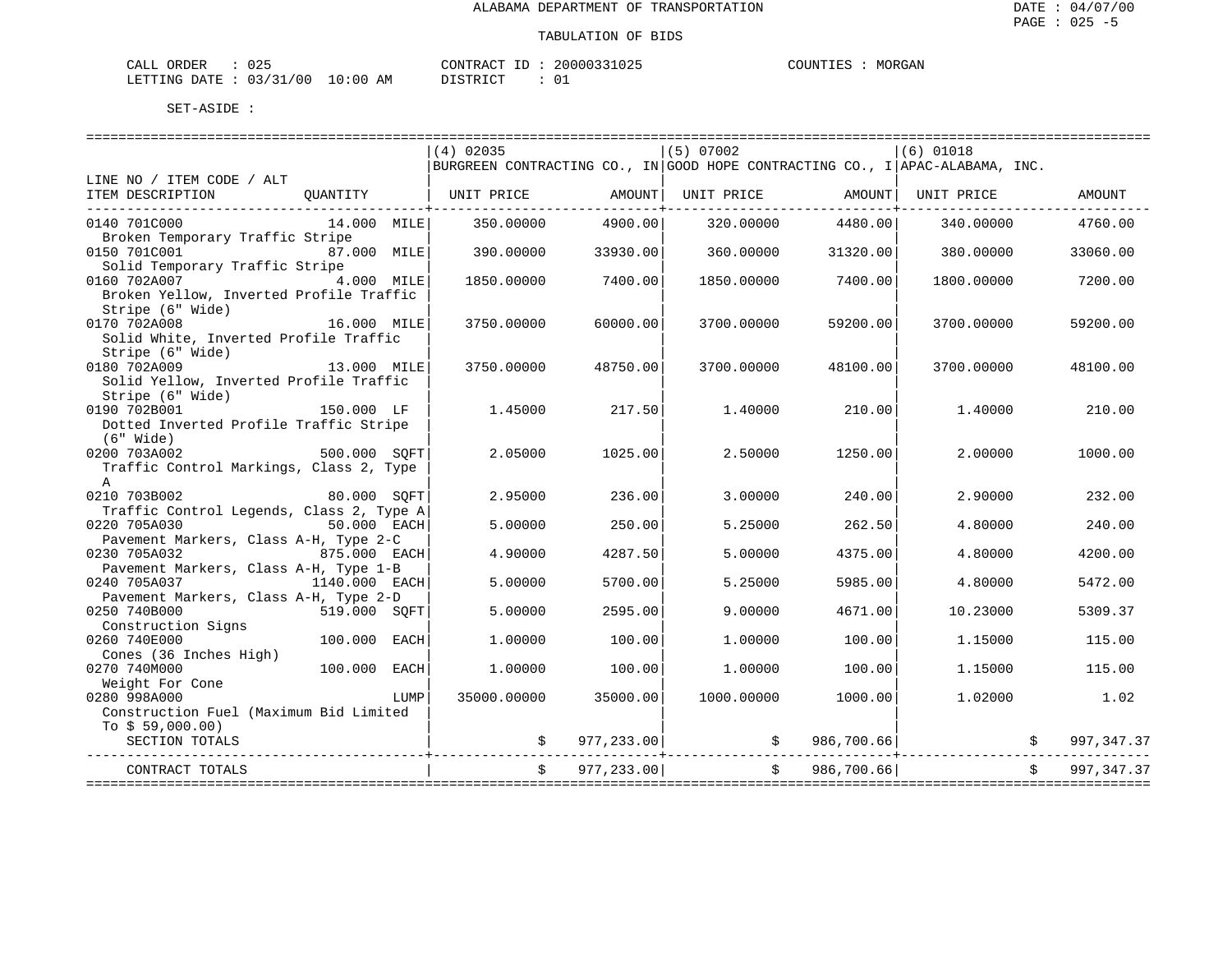## TABULATION OF BIDS

| ORDER<br>CALL  | 025        |            | CONTRACT ID: | 20000331025 | MORGAN<br>COUNTIES |
|----------------|------------|------------|--------------|-------------|--------------------|
| LETTING DATE : | : 03/31/00 | $10:00$ AM | DISTRICT     | 01          |                    |

|                                                                                |               |      | $(7)$ 19074<br>S & M EQUIPMENT CO., INC. |           |                                |  |        |
|--------------------------------------------------------------------------------|---------------|------|------------------------------------------|-----------|--------------------------------|--|--------|
| LINE NO / ITEM CODE / ALT                                                      |               |      |                                          |           |                                |  |        |
| ITEM DESCRIPTION                                                               | OUANTITY      |      | UNIT PRICE                               | AMOUNT    | UNIT PRICE AMOUNT   UNIT PRICE |  | AMOUNT |
| SECTION 0001<br>Total                                                          |               |      |                                          |           |                                |  |        |
| 0010 206C010<br>Removing Concrete Driveway                                     | 89.000 SOYD   |      | 4.75000                                  | 422.75    |                                |  |        |
| 0020 209A000<br>Mailbox Reset, Single                                          | 16.000 EACH   |      | 125.00000                                | 2000.00   |                                |  |        |
| 0030 210D001                                                                   | 1500.000      | CYIP | 12.50000                                 | 18750.00  |                                |  |        |
| Borrow Excavation (Loose Truckbed<br>Measurement)                              |               |      |                                          |           |                                |  |        |
| 0040 405A000                                                                   | 4235.000 GAL  |      | 1,20000                                  | 5082.00   |                                |  |        |
| Tack Coat<br>0050 408A052                                                      | 141000.000 SY |      | 1.36000                                  | 191760.00 |                                |  |        |
| Planing Existing Pavement                                                      |               |      |                                          |           |                                |  |        |
| (Approximately 1.10" Thru 2.0" Thick)<br>0060 408A053                          | 4000.000 SOYD |      | 4.00000                                  | 16000.00  |                                |  |        |
| Planing Existing Pavement                                                      |               |      |                                          |           |                                |  |        |
| (Approximately 2.10" Thru 3.0" Thick)<br>0070 424A260                          | 8000.000 TON  |      | 36.90000                                 | 295200.00 |                                |  |        |
| Superpave Bituminous Concrete Wearing<br>Surface Layer, 1/2" Maximum Aggregate |               |      |                                          |           |                                |  |        |
| Size Mix, ESAL Range D                                                         |               |      |                                          |           |                                |  |        |
| 0080 424B461                                                                   | 15530.000 TON |      | 28.75000                                 | 446487.50 |                                |  |        |
| Superpave Bituminous Concrete Upper                                            |               |      |                                          |           |                                |  |        |
| Binder Layer, 1" Maximum Aggregate Size<br>Mix, ESAL Range D                   |               |      |                                          |           |                                |  |        |
| 0090 424B565                                                                   | 50.000 TON    |      | 45.00000                                 | 2250.00   |                                |  |        |
| Superpave Bituminous Concrete Lower                                            |               |      |                                          |           |                                |  |        |
| Binder Layer, Patching, 1" Maximum<br>Aggregate Size Mix, ESAL Range D         |               |      |                                          |           |                                |  |        |
| 0100 424B569                                                                   | 500.000       | TON  | 38.00000                                 | 19000.00  |                                |  |        |
| Superpave Bituminous Concrete Lower                                            |               |      |                                          |           |                                |  |        |
| Binder Layer, Leveling, 1" Maximum<br>Aggregate Size Mix, ESAL Range D         |               |      |                                          |           |                                |  |        |
| 0110 424C270                                                                   | 1900.000      | TON  | 37.00000                                 | 70300.00  |                                |  |        |
| Superpave Bituminous Concrete Base                                             |               |      |                                          |           |                                |  |        |
| Layer, Widening, 1" Maximum Aggregate                                          |               |      |                                          |           |                                |  |        |
| Size Mix, ESAL Range D<br>0120 430B004                                         | 300.000       | TNCP | 16.00000                                 | 4800.00   |                                |  |        |
| Aggregate Surfacing (AHD #810)                                                 |               |      |                                          |           |                                |  |        |
| 0130 600A000                                                                   |               | LUMP | 39500.00000                              | 39500.00  |                                |  |        |
| Mobilization                                                                   |               |      |                                          |           |                                |  |        |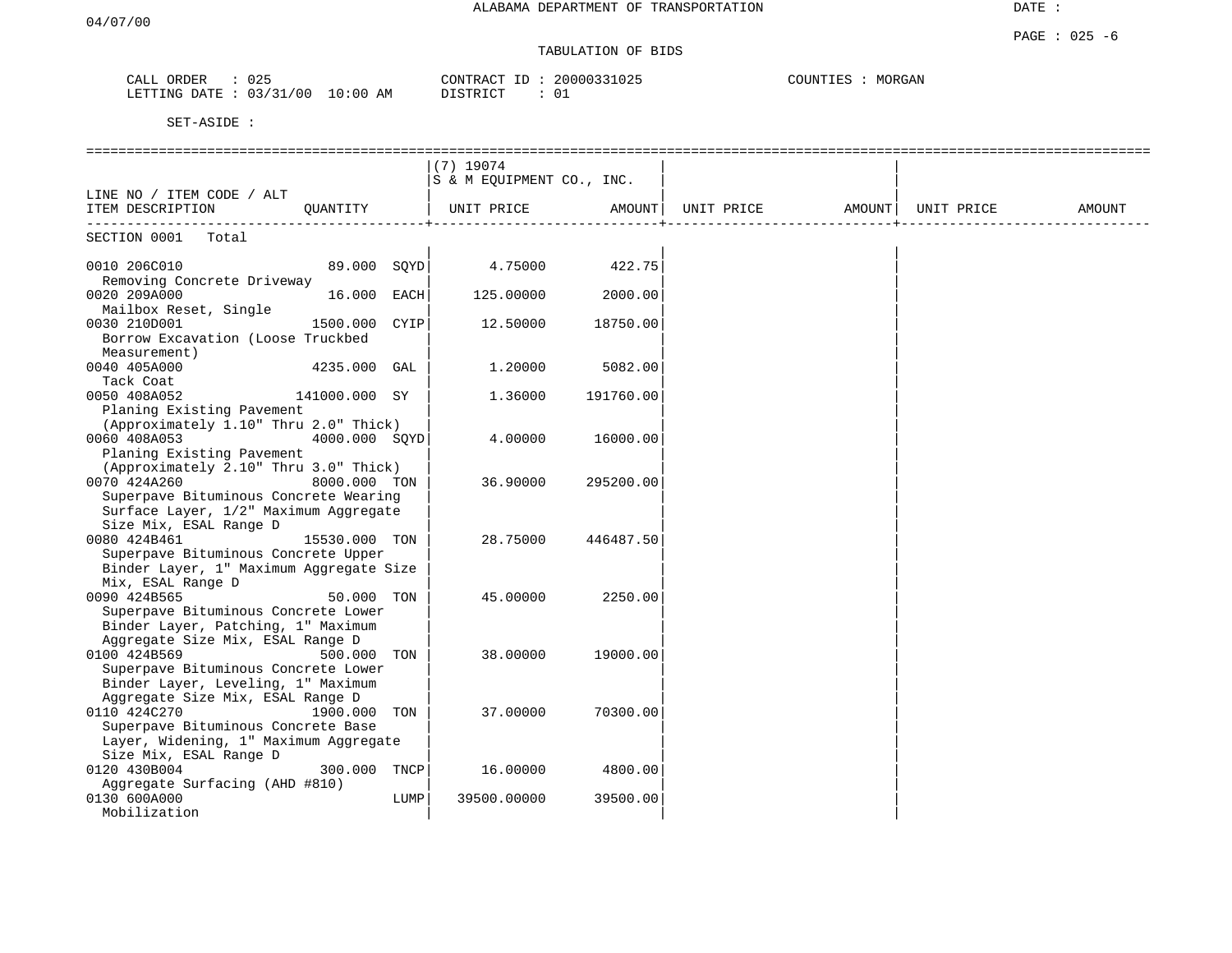| CALL ORDER<br>025                |          | CONTRACT ID: 20000331025 | MORGAN<br>COUNTIES |
|----------------------------------|----------|--------------------------|--------------------|
| LETTING DATE : 03/31/00 10:00 AM | DISTRICT |                          |                    |

|                                                                              |                 |      | $(7)$ 19074                       |                      |  |        |
|------------------------------------------------------------------------------|-----------------|------|-----------------------------------|----------------------|--|--------|
|                                                                              |                 |      | S & M EOUIPMENT CO., INC.         |                      |  |        |
| LINE NO / ITEM CODE / ALT                                                    |                 |      |                                   |                      |  |        |
| ITEM DESCRIPTION QUANTITY   UNIT PRICE AMOUNT  UNIT PRICE AMOUNT  UNIT PRICE |                 |      |                                   |                      |  | AMOUNT |
|                                                                              |                 |      |                                   |                      |  |        |
| 0140 701C000<br>Broken Temporary Traffic Stripe                              |                 |      | 14.000 MILE 377.60000             | 5286.40              |  |        |
| 0150 701C001                                                                 | 87.000 MILE     |      | 424.80000 36957.60                |                      |  |        |
| Solid Temporary Traffic Stripe                                               |                 |      |                                   |                      |  |        |
| 0160 702A007                                                                 | 4.000 MILE      |      |                                   | 2183.00000 8732.00   |  |        |
| Broken Yellow, Inverted Profile Traffic                                      |                 |      |                                   |                      |  |        |
| Stripe (6" Wide)                                                             |                 |      |                                   |                      |  |        |
| 0170 702A008                                                                 | 16.000 MILE     |      | 4366.00000                        | 69856.00             |  |        |
| Solid White, Inverted Profile Traffic                                        |                 |      |                                   |                      |  |        |
| Stripe (6" Wide)                                                             |                 |      |                                   |                      |  |        |
| 0180 702A009                                                                 | 13.000 MILE     |      | 4366.00000                        | 56758.00             |  |        |
| Solid Yellow, Inverted Profile Traffic                                       |                 |      |                                   |                      |  |        |
| Stripe (6" Wide)                                                             |                 |      |                                   |                      |  |        |
| 0190 702B001                                                                 | 150.000 LF      |      | 1.65000                           | 247.50               |  |        |
| Dotted Inverted Profile Traffic Stripe                                       |                 |      |                                   |                      |  |        |
| (6" Wide)                                                                    |                 |      |                                   |                      |  |        |
| 0200 703A002                                                                 | $500.000$ SQFT  |      | 2.95000                           | 1475.00              |  |        |
| Traffic Control Markings, Class 2, Type                                      |                 |      |                                   |                      |  |        |
| $\mathbb A$                                                                  |                 |      |                                   |                      |  |        |
| 0210 703B002                                                                 | 80.000 SOFT     |      | 3.54000                           | 283.20               |  |        |
| Traffic Control Legends, Class 2, Type A                                     |                 |      |                                   |                      |  |        |
| 0220 705A030                                                                 | $50.000$ EACH   |      | 6.20000                           | 310.00               |  |        |
| Pavement Markers, Class A-H, Type 2-C                                        |                 |      |                                   |                      |  |        |
| $875.000$ EACH<br>0230 705A032                                               |                 |      | 5.90000                           | 5162.50              |  |        |
| Pavement Markers, Class A-H, Type 1-B                                        |                 |      |                                   |                      |  |        |
| 0240 705A037<br>Pavement Markers, Class A-H, Type 2-D                        | $1140.000$ EACH |      | 6.20000                           | 7068.00              |  |        |
| 0250 740B000                                                                 | 519.000 SQFT    |      | 9.44000                           | 4899.36              |  |        |
| Construction Signs                                                           |                 |      |                                   |                      |  |        |
| 0260 740E000                                                                 | $100.000$ EACH  |      | 10.92000                          | 1092.00              |  |        |
| Cones (36 Inches High)                                                       |                 |      |                                   |                      |  |        |
| 0270 740M000                                                                 | $100.000$ EACH  |      | 7.67000                           | 767.001              |  |        |
| Weight For Cone<br>200 0000000                                               |                 |      |                                   |                      |  |        |
| 0280 998A000                                                                 |                 | LUMP |                                   | 32500.00000 32500.00 |  |        |
| Construction Fuel (Maximum Bid Limited                                       |                 |      |                                   |                      |  |        |
| To $$59,000.00)$                                                             |                 |      |                                   |                      |  |        |
| SECTION TOTALS                                                               |                 |      |                                   | \$1,342,946.81       |  |        |
|                                                                              |                 |      | -------------------+------------- |                      |  |        |
| CONTRACT TOTALS                                                              |                 |      |                                   | \$1,342,946.81]      |  |        |
|                                                                              |                 |      |                                   |                      |  |        |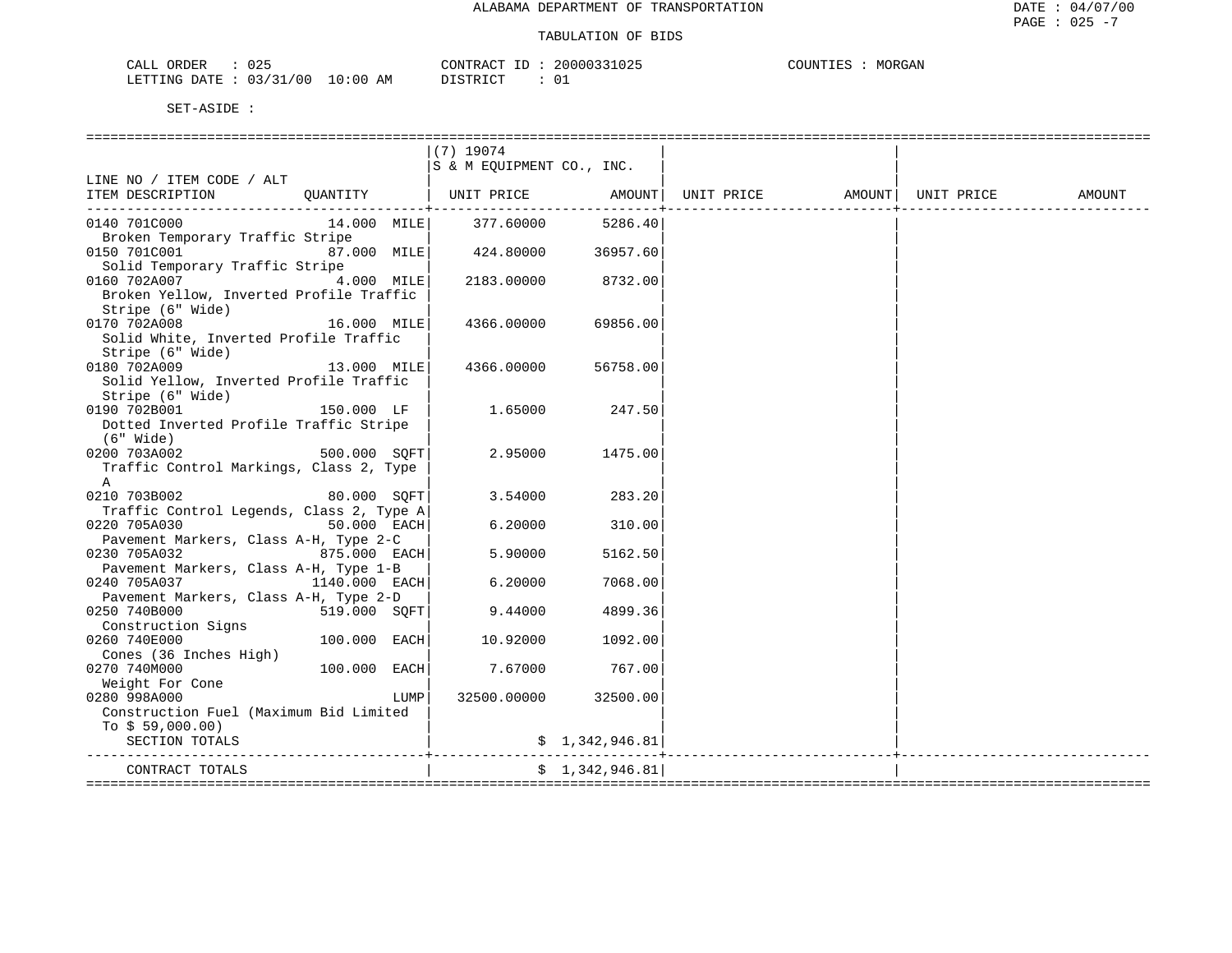## VENDOR RANKING

|      | CALL ORDER<br>$\therefore$ 026<br>LETTING DATE: 03/31/00 | 10:00 AM                                                                                                  | CONTRACT ID: 20000331026<br>DISTRICT<br>: 07                                             |              |                  | COUNTIES : COVINGTON           |                        |
|------|----------------------------------------------------------|-----------------------------------------------------------------------------------------------------------|------------------------------------------------------------------------------------------|--------------|------------------|--------------------------------|------------------------|
|      | CONTRACT DESCRIPTION:<br>SET-ASIDE :                     | for constructing the Resurfacing and Traffic Stripe on<br>Geneva county line (MP 9.216). Length 9.216 mi. | CONTRACT TIME:<br>75<br>$S.R.$ #54 from $S.R.$ #9 (U.S.#331) in Florala (MP 0.00) to the | Working Days | (available days) | $PROJECT(S)$ : STPAA-472(5)    |                        |
| RANK | VENDOR NO./NAME                                          |                                                                                                           |                                                                                          |              |                  | TOTAL<br><b>BID</b>            | % OVER<br>LOW BID      |
|      | 02032<br>01018                                           | BULLARD EXCAVATING, INC.<br>APAC-ALABAMA, INC.                                                            |                                                                                          |              |                  | \$1,919,019.92<br>2,111,272.18 | 100.0000%<br>110.0182% |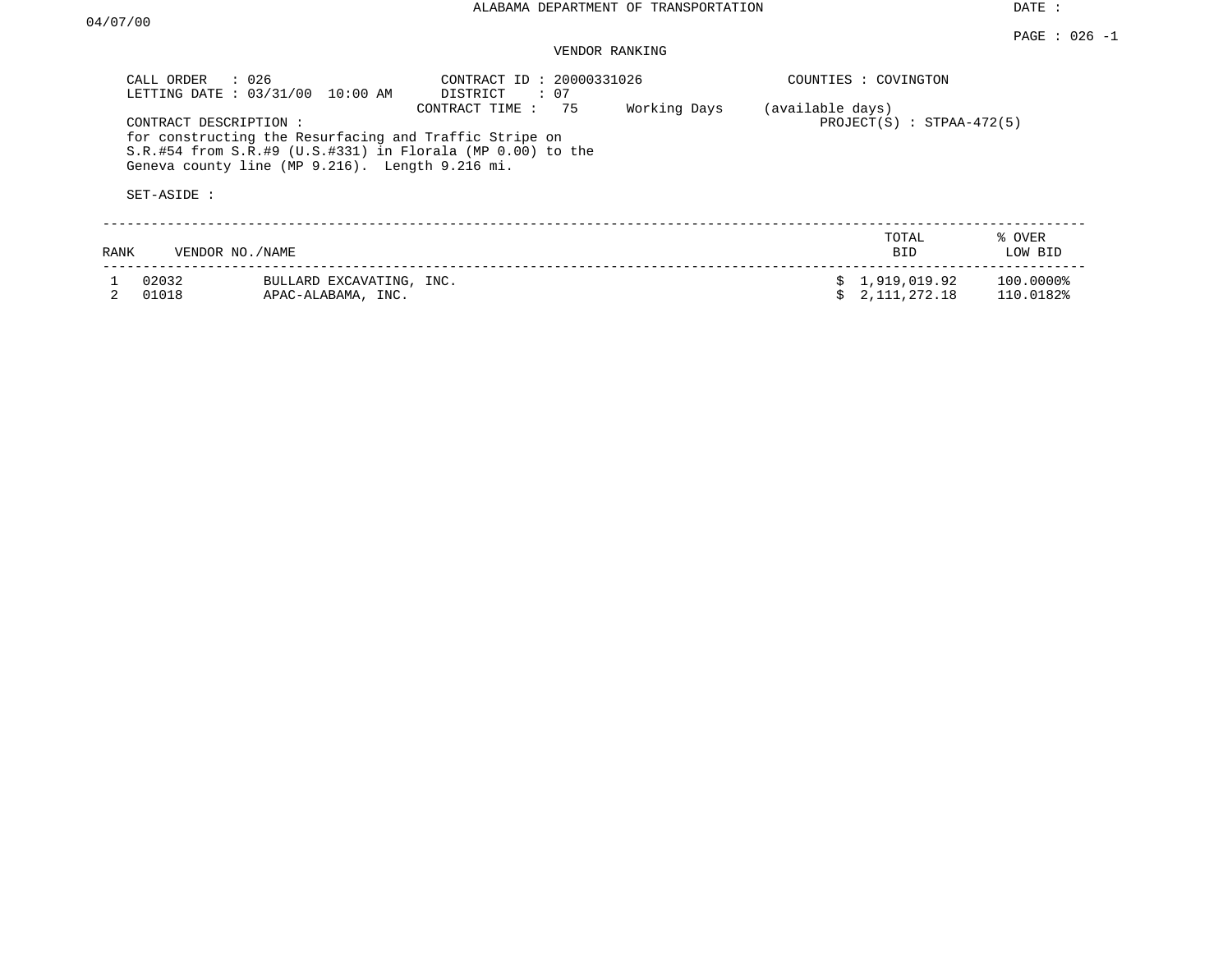### TABULATION OF BIDS

| $\sim$ $\sim$<br>CALL<br>JRDER<br>026      |               | CONTRACT              | CONNAS CO<br>$U \angle 5$ | <b>NGTON</b><br>COTINTTT<br>∍רר<br>. 1157<br>∸∽∽ |
|--------------------------------------------|---------------|-----------------------|---------------------------|--------------------------------------------------|
| /31/00<br>LETTING<br>ר πיר ב<br>(137)<br>ັ | LO : 00<br>ΆM | $T$ $C1$<br>. סידפ דח | . 0                       |                                                  |

|                                         |                 |      | $(1)$ 02032                                                                 |           | $(2)$ 01018 |           |            |        |
|-----------------------------------------|-----------------|------|-----------------------------------------------------------------------------|-----------|-------------|-----------|------------|--------|
|                                         |                 |      | BULLARD EXCAVATING, INC.   APAC-ALABAMA, INC.                               |           |             |           |            |        |
| LINE NO / ITEM CODE / ALT               |                 |      |                                                                             |           |             |           |            |        |
| ITEM DESCRIPTION                        | OUANTITY        |      | UNIT PRICE                  AMOUNT     UNIT PRICE                    AMOUNT |           |             |           | UNIT PRICE | AMOUNT |
|                                         |                 |      |                                                                             |           |             |           |            |        |
| SECTION 0001 Roadway                    |                 |      |                                                                             |           |             |           |            |        |
| 0010 206C010                            | 36.000 SOYD     |      | 15.00000                                                                    | 540.00    | 51.74000    | 1862.64   |            |        |
| Removing Concrete Driveway              |                 |      |                                                                             |           |             |           |            |        |
| 0020 209A000                            | 13.000 EACH     |      | 55.00000                                                                    | 715.00    | 61.87000    | 804.31    |            |        |
| Mailbox Reset, Single                   |                 |      |                                                                             |           |             |           |            |        |
| 0030 210D010                            | 10000.000 CYIP  |      | 5.50000                                                                     | 55000.00  | 3.90000     | 39000.00  |            |        |
| Borrow Excavation (A2 or Better)        |                 |      |                                                                             |           |             |           |            |        |
| 0040 401B100                            | 149245.000 SYCP |      | 0.55000                                                                     | 82084.75  | 0.58000     | 86562.10  |            |        |
| Bituminous Treatment E (With Polymer    |                 |      |                                                                             |           |             |           |            |        |
| Additive)                               |                 |      |                                                                             |           |             |           |            |        |
| 0050 405A000                            | 5224.000 GAL    |      | 1,10000                                                                     | 5746.40   | 3.00000     | 15672.00  |            |        |
| Tack Coat                               |                 |      |                                                                             |           |             |           |            |        |
| 0060 410C000                            | $1.000$ EACH    |      | 3500.00000                                                                  | 3500.00   | 3431.05000  | 3431.05   |            |        |
| Contractor Retained Profilograph        |                 |      |                                                                             |           |             |           |            |        |
| 0070 424A240                            | 8576.000 TON    |      | 32.72000                                                                    | 280606.72 | 43.15000    | 370054.40 |            |        |
| Superpave Bituminous Concrete Wearing   |                 |      |                                                                             |           |             |           |            |        |
| Surface Layer, 1/2" Maximum Aggregate   |                 |      |                                                                             |           |             |           |            |        |
| Size Mix, ESAL Range C                  |                 |      |                                                                             |           |             |           |            |        |
| 0080 424A247                            | 12000.000 TON   |      | 31.79000                                                                    | 381480.00 | 39.27000    | 471240.00 |            |        |
| Superpave Bituminous Concrete Wearing   |                 |      |                                                                             |           |             |           |            |        |
| Surface Layer, Leveling, 3/4" Maximum   |                 |      |                                                                             |           |             |           |            |        |
| Aggregate Size Mix, ESAL Range C        |                 |      |                                                                             |           |             |           |            |        |
| 0090 424B441                            | 17105.000 TON   |      | 31.68000                                                                    | 541886.40 | 37.62000    | 643490.10 |            |        |
| Superpave Bituminous Concrete Upper     |                 |      |                                                                             |           |             |           |            |        |
| Binder Layer, 1" Maximum Aggregate Size |                 |      |                                                                             |           |             |           |            |        |
| Mix, ESAL Range C                       |                 |      |                                                                             |           |             |           |            |        |
| 0100 424B450                            | 2296.000 TON    |      | 35.04000                                                                    | 80451.84  | 44.05000    | 101138.80 |            |        |
| Superpave Bituminous Concrete Upper     |                 |      |                                                                             |           |             |           |            |        |
| Binder Layer, Leveling, 1 1/2" Max      |                 |      |                                                                             |           |             |           |            |        |
| Aggregate Size Mix, ESAL Range C        |                 |      |                                                                             |           |             |           |            |        |
| 0110 424B553                            | 5839.000 TON    |      | 32.94000                                                                    | 192336.66 | 37.51000    | 219020.89 |            |        |
| Superpave Bituminous Concrete Lower     |                 |      |                                                                             |           |             |           |            |        |
| Binder Layer, Widening, 1 1/2" Maximum  |                 |      |                                                                             |           |             |           |            |        |
| Aggregate Size Mix, ESAL Range C        |                 |      |                                                                             |           |             |           |            |        |
| 0120 600A000                            |                 | LUMP | 175000.00000                                                                | 175000.00 | 44400.00000 | 44400.00  |            |        |
| Mobilization                            |                 |      |                                                                             |           |             |           |            |        |
| 0130 618B002                            | 36.000 SQYD     |      | 28.00000                                                                    | 1008.00   | 49.11000    | 1767.96   |            |        |
| Concrete Driveway, 6" Thick             |                 |      |                                                                             |           |             |           |            |        |
| 0140 652A061                            | 34.000 ACRE     |      | 400.00000                                                                   | 13600.00  | 380.00000   | 12920.00  |            |        |
| Seeding (Mix 3E)                        |                 |      |                                                                             |           |             |           |            |        |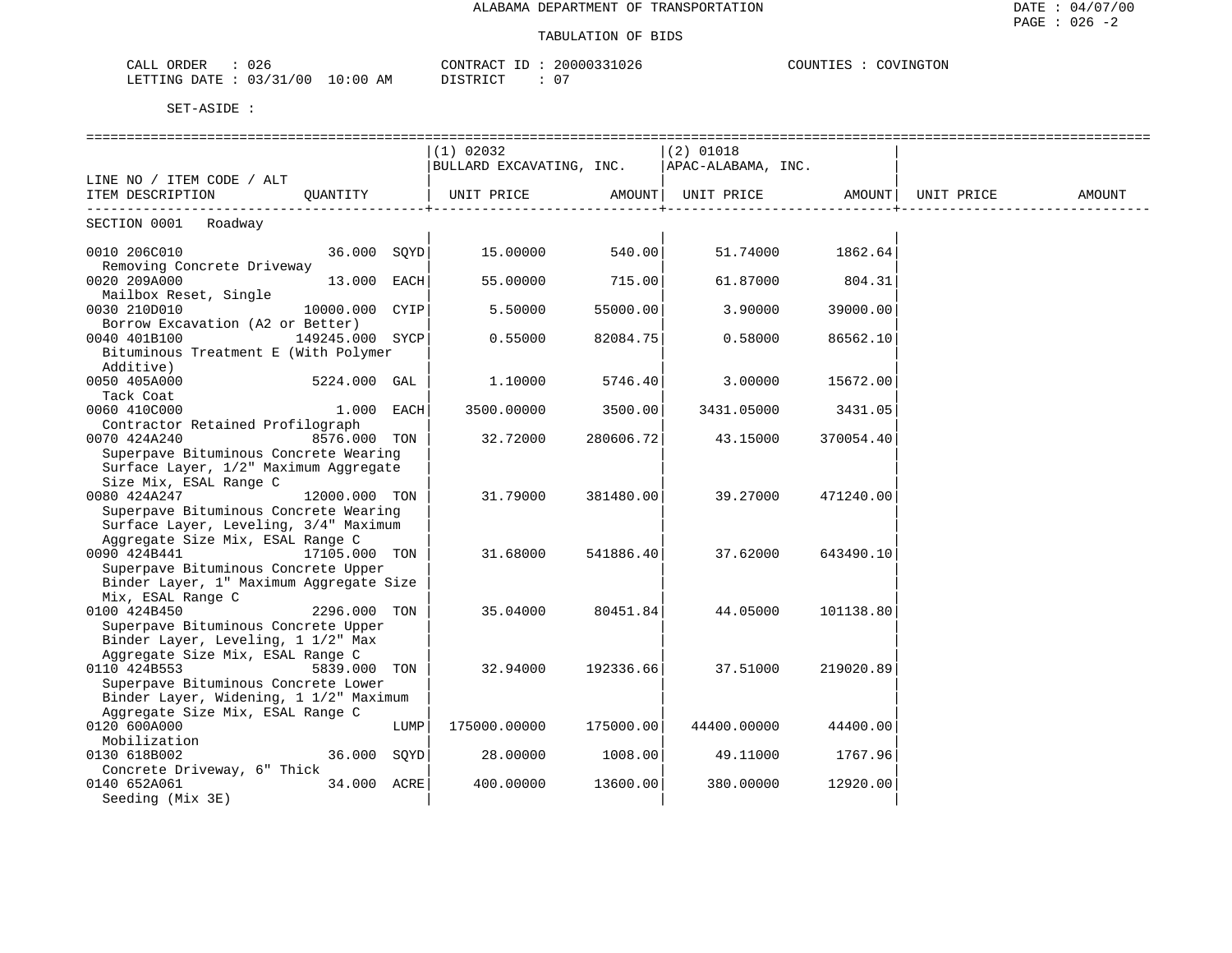| ORDER<br>CALL (<br>026         |          | CONTRACT<br>ID | 20000331026 | COVINGTON<br>COUNTIES |
|--------------------------------|----------|----------------|-------------|-----------------------|
| : 03/31/00<br>LETTING DATE : 7 | 10:00 AM | TSTRICT<br>.   |             |                       |

|                                                                             | $(1)$ 02032<br>BULLARD EXCAVATING, INC. |          | $(2)$ 01018<br>APAC-ALABAMA, INC. |                                         |            |        |
|-----------------------------------------------------------------------------|-----------------------------------------|----------|-----------------------------------|-----------------------------------------|------------|--------|
| LINE NO / ITEM CODE / ALT                                                   |                                         |          |                                   |                                         |            |        |
| OUANTITY<br>ITEM DESCRIPTION                                                | UNIT PRICE                              |          | AMOUNT UNIT PRICE                 | AMOUNT  <br>. _ _ _ _ _ _ _ _ _ _ _ _ _ | UNIT PRICE | AMOUNT |
| 34.000 ACRE<br>0150 656A000<br>Mulching, Class A, Type 1                    | 400.00000                               | 13600.00 | 380.00000                         | 12920.00                                |            |        |
| $500.000$ EACH<br>0160 665F000                                              | 4.00000                                 | 2000.00  | 5.00000                           | 2500.00                                 |            |        |
| Hay Bales<br>0170 665J000<br>4400.000 LF                                    | 4.00000                                 | 17600.00 | 3,00000                           | 13200.00                                |            |        |
| Silt Fence, Type A<br>0180 680A000<br>LUMP                                  | 1500.00000                              | 1500.00  | 2000.00000                        | 2000.00                                 |            |        |
| Engineering Controls<br>0190 701A006<br>19.000 MILE                         | 480.00000                               | 9120.00  | 480.00000                         | 9120.00                                 |            |        |
| Solid White, Class 1, Type A Traffic<br>Stripe (6" Wide)                    |                                         |          |                                   |                                         |            |        |
| 0200 701A010<br>6.000 MILE<br>Broken Yellow, Class 1, Type A Traffic        | 270.00000                               | 1620.00  | 270.00000                         | 1620.00                                 |            |        |
| Stripe (6" Wide)<br>0210 701A014<br>10.000 MILE                             | 480.00000                               | 4800.00  | 480.00000                         | 4800.00                                 |            |        |
| Solid Yellow, Class 1, Type A Traffic<br>Stripe (6" Wide)                   |                                         |          |                                   |                                         |            |        |
| 0220 701C000<br>18.000 MILE                                                 | 300.00000                               | 5400.00  | 300.00000                         | 5400.00                                 |            |        |
| Broken Temporary Traffic Stripe<br>0230 701C001<br>87.000 MILE              | 320.00000                               | 27840.00 | 320.00000                         | 27840.00                                |            |        |
| Solid Temporary Traffic Stripe<br>0240 701D007<br>$1.000$ MILE              | 1200.00000                              | 1200.00  | 1200.00000                        | 1200.00                                 |            |        |
| Solid Traffic Stripe Removed (Paint)<br>0250 701D008<br>$1.000$ MILE        | 1300.00000                              | 1300.00  | 1300.00000                        | 1300.00                                 |            |        |
| Solid Traffic Stripe Removed (Plastic)<br>0260 701D014<br>$1.000$ MILE      | 1000.00000                              | 1000.00  | 1000.00000                        | 1000.00                                 |            |        |
| Broken Traffic Stripe Removed (Paint)<br>0270 701D015<br>$1.000$ MILE       | 1000.00000                              | 1000.00  | 1000.00000                        | 1000.00                                 |            |        |
| Broken Traffic Stripe Removed (Plastic)<br>0280 703A002<br>300.000 SQFT     | 5.00000                                 | 1500.00  | 5.00000                           | 1500.00                                 |            |        |
| Traffic Control Markings, Class 2, Type<br>Α                                |                                         |          |                                   |                                         |            |        |
| 0290 703D001<br>150.000 SOFT                                                | 1.30000                                 | 195.00   | 1,30000                           | 195.00                                  |            |        |
| Temporary Traffic Control Markings<br>0300 705A032<br>254.000 EACH          | 4.70000                                 | 1193.80  | 4.70000                           | 1193.80                                 |            |        |
| Pavement Markers, Class A-H, Type 1-B<br>$824.000$ EACH<br>0310 705A037     | 4.90000                                 | 4037.60  | 4.90000                           | 4037.60                                 |            |        |
| Pavement Markers, Class A-H, Type 2-D<br>0320 740B000<br>733.000 SOFT       | 6.75000                                 | 4947.75  | 10.06000                          | 7373.98                                 |            |        |
| Construction Signs<br>35.000 EACH<br>0330 740E000<br>Cones (36 Inches High) | 5.00000                                 | 175.00   | 3.56000                           | 124.60                                  |            |        |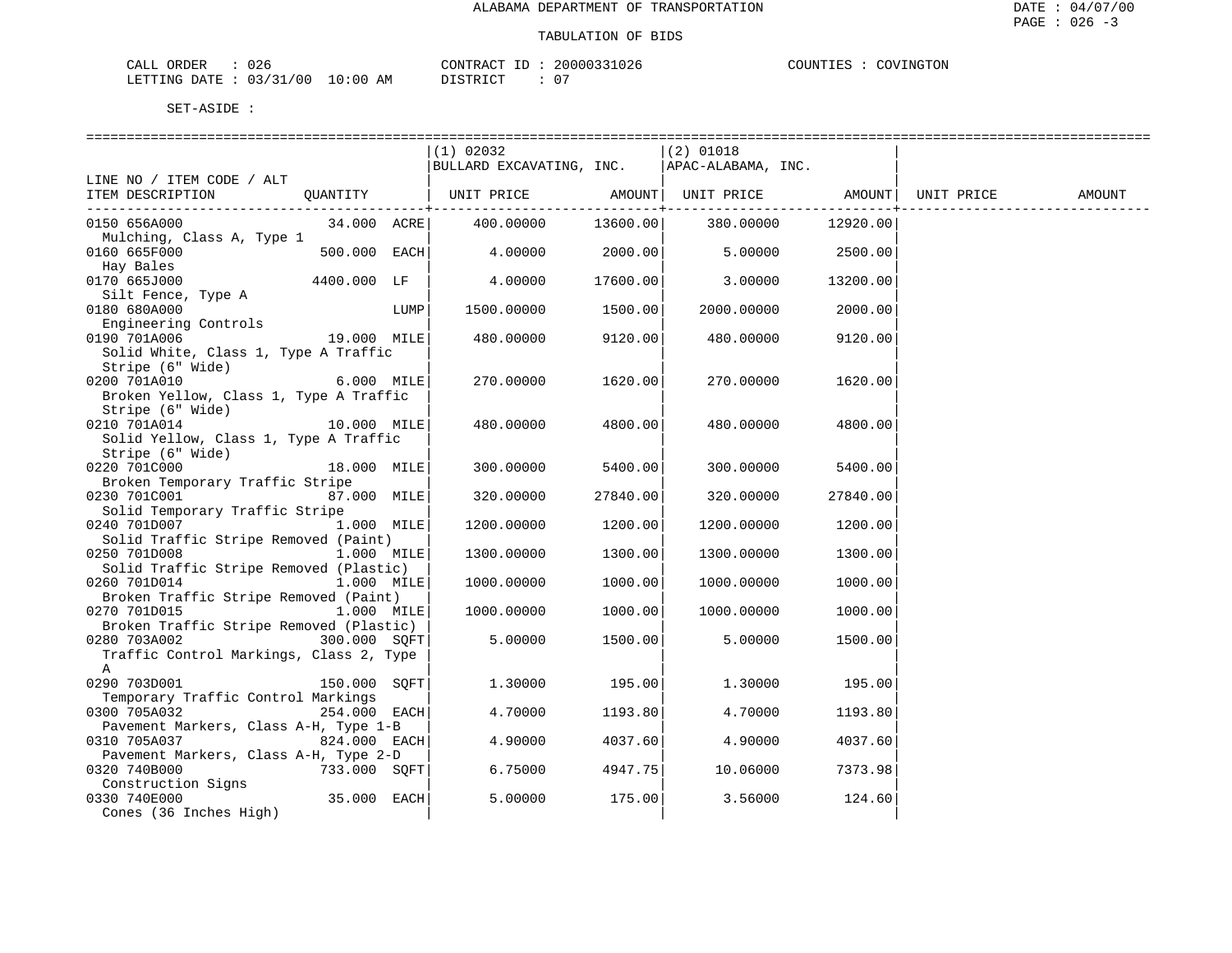| $\cap$<br>ORDER<br>CALL<br>UZ6         |                          | CONTRACT<br>$-1$ | 026<br>2000033<br>. | COVINGTON<br>$\mathsf{A}\cap$<br>COUNTIES : |
|----------------------------------------|--------------------------|------------------|---------------------|---------------------------------------------|
| 03.<br>00 '<br>מתדיחים<br>RATE.<br>-21 | 10:00<br>AΜ<br><b>UU</b> | DI STR TOT       | $\sim$ $\sim$<br>ັບ |                                             |

|                                                            |          |      | $(1)$ 02032<br>BULLARD EXCAVATING, INC. |                 | $(2)$ 01018<br>APAC-ALABAMA, INC. |                 |            |        |
|------------------------------------------------------------|----------|------|-----------------------------------------|-----------------|-----------------------------------|-----------------|------------|--------|
| LINE NO / ITEM CODE / ALT<br>ITEM DESCRIPTION              | OUANTITY |      | UNIT PRICE                              | AMOUNT          | UNIT PRICE                        | AMOUNT          | UNIT PRICE | AMOUNT |
| 0340 740M000<br>Weight For Cone                            | 35.000   | EACH | 1,00000                                 | 35.00           | 2.37000                           | 82.95           |            |        |
| 0350 7400000<br>Pilot Car                                  | 1,000    | EACH | 5000.00000                              | 5000.00         | 1500.00000                        | 1500.00         |            |        |
| 0360 998A000                                               |          | LUMP | 0.00000                                 | 0.00            | 0.00000                           | 0.00            |            |        |
| Construction Fuel (Maximum Bid Limited<br>To $$71,500.00)$ |          |      |                                         |                 |                                   |                 |            |        |
| SECTION TOTALS                                             |          |      |                                         | \$1,919,019.92] |                                   | \$2,111,272.18] |            |        |
| CONTRACT TOTALS                                            |          |      |                                         | \$1,919,019.92] |                                   | \$2,111,272.18] |            |        |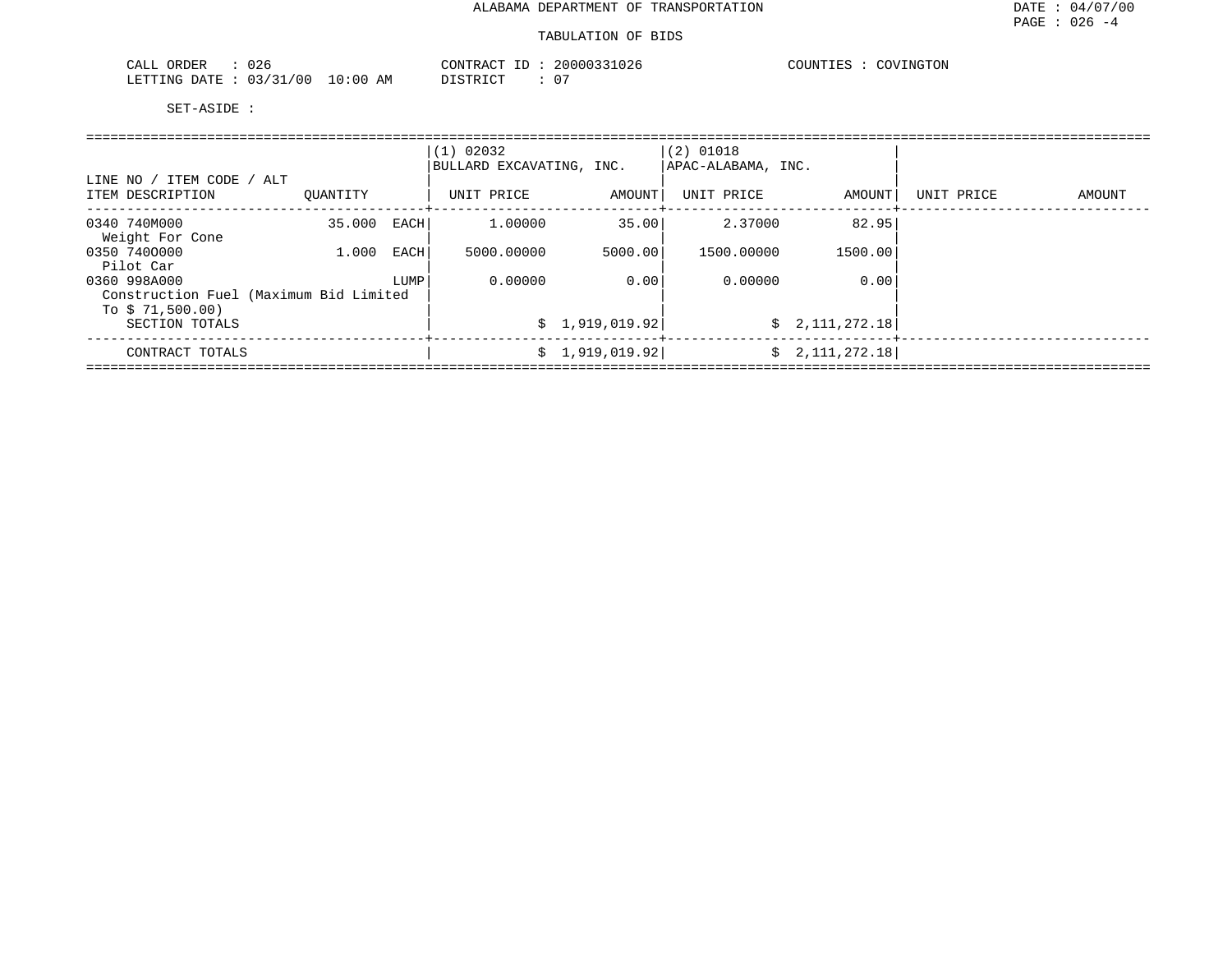| CALL ORDER                                                                                                                                                                                                                       | : 027<br>LETTING DATE: 03/31/00<br>10:00 AM         | CONTRACT ID: 20000331027<br>DISTRICT<br>$\therefore$ 04 |  | COUNTIES : CHAMBERS |                                                    |                        |  |
|----------------------------------------------------------------------------------------------------------------------------------------------------------------------------------------------------------------------------------|-----------------------------------------------------|---------------------------------------------------------|--|---------------------|----------------------------------------------------|------------------------|--|
| 45<br>Working Days<br>CONTRACT TIME:<br>CONTRACT DESCRIPTION:<br>for constructing the Resurfacing and Traffic Stripe on C.R.<br>#1388 & 1083 from I-85 to C.R. #1489, southwest of Lanett.<br>Length $-6.194$ mi.<br>SET-ASIDE : |                                                     |                                                         |  |                     | (available days)<br>$PROJECT(S)$ : STPNU-0910(103) |                        |  |
| RANK                                                                                                                                                                                                                             | VENDOR NO./NAME                                     |                                                         |  |                     | TOTAL<br><b>BID</b>                                | % OVER<br>LOW BID      |  |
| 05002<br>01019                                                                                                                                                                                                                   | EAST ALABAMA PAVING CO., INC.<br>APAC-GEORGIA, INC. |                                                         |  | \$                  | 704,222.63<br>714,944.40                           | 100.0000%<br>101.5224% |  |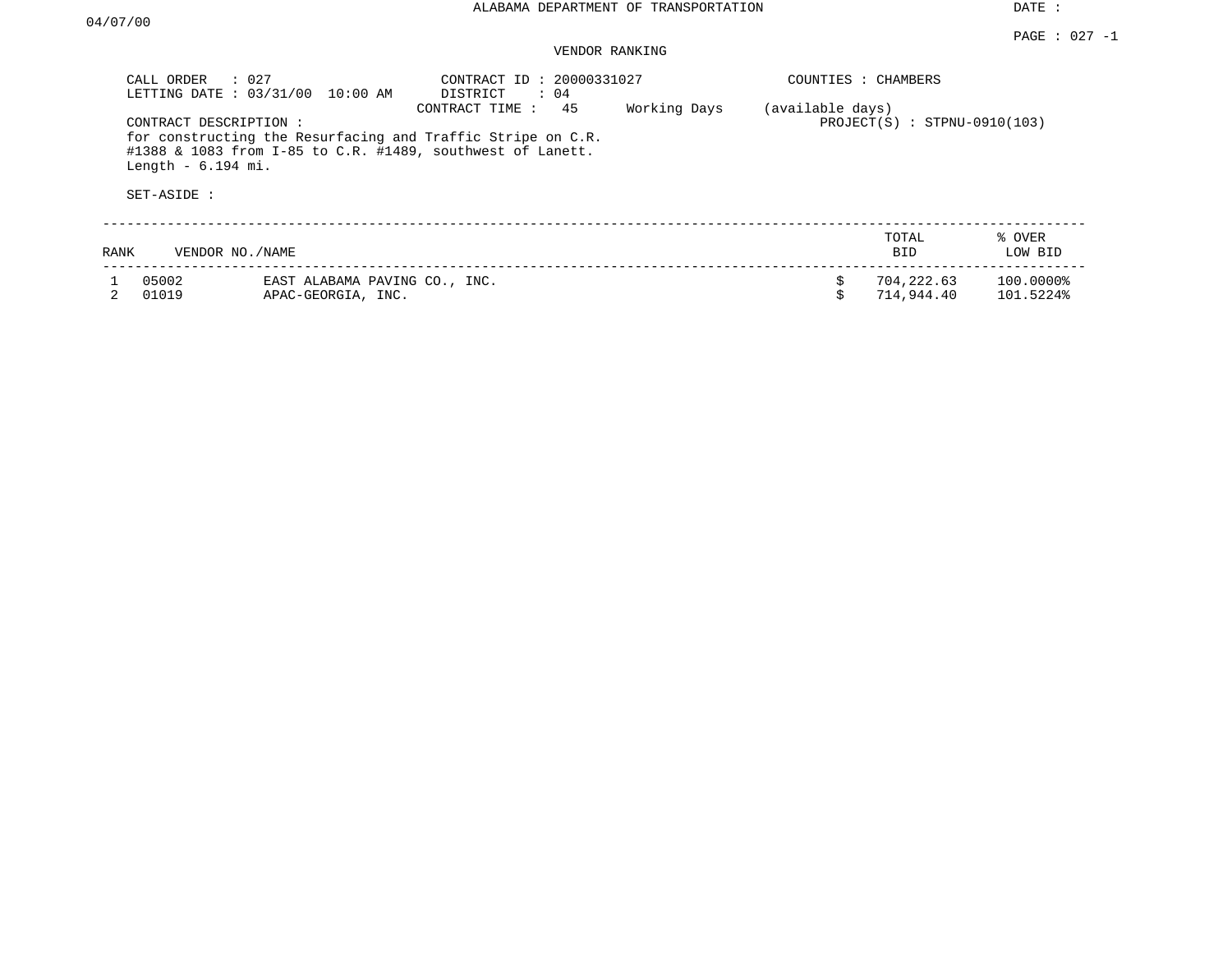### TABULATION OF BIDS

| $\cap$ $\cap$<br>ORDER<br>$\sim$ $\sim$ $\sim$ $\sim$<br>ىلىلەت<br>UZ. |            | CONTRACT                  | 20000331027 | CHAMBERS<br>COUNTIES |
|------------------------------------------------------------------------|------------|---------------------------|-------------|----------------------|
| 03/31/00<br>LETTING DATE                                               | $10:00$ AM | חימ דפידי או<br>--------- | U 4         |                      |

|                                          |              |      | $(1)$ 05002                                     |           | $(2)$ 01019 |           |        |
|------------------------------------------|--------------|------|-------------------------------------------------|-----------|-------------|-----------|--------|
|                                          |              |      | EAST ALABAMA PAVING CO., INC APAC-GEORGIA, INC. |           |             |           |        |
| LINE NO / ITEM CODE / ALT                |              |      |                                                 |           |             |           |        |
| ITEM DESCRIPTION OUANTITY                |              |      |                                                 |           |             |           | AMOUNT |
| SECTION 0001<br>Total                    |              |      |                                                 |           |             |           |        |
|                                          |              |      |                                                 |           |             |           |        |
| 0010 405A000                             | 7200.000 GAL |      | 1,00000                                         | 7200.00   | 1.40000     | 10080.00  |        |
| Tack Coat<br>0020 429A200                | 4621.000 TON |      | 38.47000                                        | 177769.87 | 38.70000    | 178832.70 |        |
| Improved Bituminous Concrete Wearing     |              |      |                                                 |           |             |           |        |
| Surface Layer, 1/2" Maximum Aggregate    |              |      |                                                 |           |             |           |        |
| Size Mix, ESAL Range A                   |              |      |                                                 |           |             |           |        |
| 0030 429A206                             | 2400.000 TON |      | 39.52000                                        | 94848.00  | 37.59000    | 90216.00  |        |
| Improved Bituminous Concrete Wearing     |              |      |                                                 |           |             |           |        |
| Surface Layer, Leveling, 1/2" Maximum    |              |      |                                                 |           |             |           |        |
| Aggregate Size Mix, ESAL Range A         |              |      |                                                 |           |             |           |        |
| 0040 429B201                             | 8402.000 TON |      | 35.53000                                        | 298523.06 | 34.18000    | 287180.36 |        |
| Improved Bituminous Concrete Binder      |              |      |                                                 |           |             |           |        |
| Layer, 1" Maximum Aggregate Size Mix,    |              |      |                                                 |           |             |           |        |
| ESAL Range A                             |              |      |                                                 |           |             |           |        |
| 0050 429B205                             | 100.000 TON  |      | 80.00000                                        | 8000.00   | 110.00000   | 11000.00  |        |
| Improved Bituminous Concrete Binder      |              |      |                                                 |           |             |           |        |
| Layer, Patching, 1" Maximum Aggregate    |              |      |                                                 |           |             |           |        |
| Size Mix, ESAL Range A                   |              |      |                                                 |           |             |           |        |
| 0060 429C211                             | 1773.000 TON |      | 0.00000                                         | 0.00      | 37.38000    | 66274.74  |        |
| Improved Bituminous Concrete Base Layer, |              |      |                                                 |           |             |           |        |
| Widening, 1 1/2" Maximum Aggregate       |              |      |                                                 |           |             |           |        |
| Size Mix, ESAL Range A                   |              |      |                                                 |           |             |           |        |
| 0070 600A000                             |              | LUMP | 34555.00000                                     | 34555.00  | 18400.00000 | 18400.00  |        |
| Mobilization<br>0080 630A000             | 125.000 LF   |      | 16.00000                                        | 2000.00   | 16.00000    | 2000.00   |        |
| Steel Beam Guardrail, Class A, Type 1    |              |      |                                                 |           |             |           |        |
| 0090 630C070                             | 4.000 EACH   |      | 1600.00000                                      | 6400.00   | 1600.00000  | 6400.00   |        |
| Guardrail End Anchor, Type 10 Series     |              |      |                                                 |           |             |           |        |
| 0100 701A031                             | 13.000 MILE  |      | 980.00000                                       | 12740.00  | 980.00000   | 12740.00  |        |
| Solid White, Class 2, Type A Traffic     |              |      |                                                 |           |             |           |        |
| Stripe (0.06" Thick)                     |              |      |                                                 |           |             |           |        |
| 0110 701A035                             | 9.000 MILE   |      | 1280.00000                                      | 11520.00  | 1060.00000  | 9540.00   |        |
| Solid Yellow, Class 2, Type A Traffic    |              |      |                                                 |           |             |           |        |
| Stripe (0.09" Thick)                     |              |      |                                                 |           |             |           |        |
| 0120 701A045                             | 4.000 MILE   |      | 790.00000                                       | 3160.00   | 600.00000   | 2400.00   |        |
| Broken Yellow, Class 2, Type A Traffic   |              |      |                                                 |           |             |           |        |
| Stripe (0.09" Thick)                     |              |      |                                                 |           |             |           |        |
| 0130 701C000                             | 8.000 MILE   |      | 280.00000                                       | 2240.00   | 340.00000   | 2720.00   |        |
| Broken Temporary Traffic Stripe          |              |      |                                                 |           |             |           |        |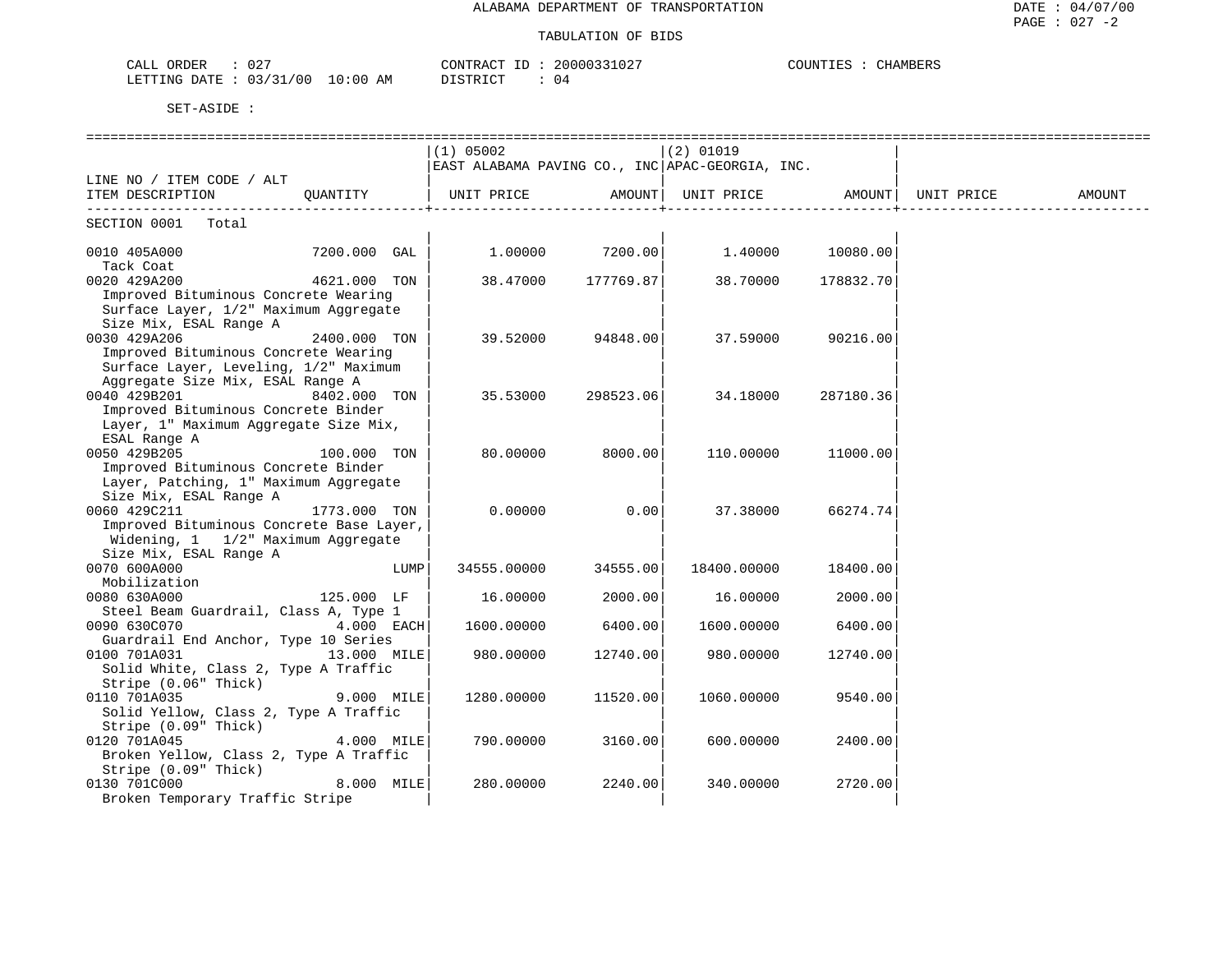| $\cap$ $\cap$ $\cap$<br>ORDER<br>$\neg$ $\neg$ $\neg$<br>∪∠<br>لمستدعات |                | ANTRACT<br>$- -$ | חמי.<br>UZ | $\sim$<br>JI INE<br>BLK. |
|-------------------------------------------------------------------------|----------------|------------------|------------|--------------------------|
| <b>ATTTING</b><br>י דידי ∆ו<br>' 0 (<br>$\prec$                         | ΆM<br>$\cdots$ | amp<br>'⊬ ≀      | υ4         |                          |

| $(1)$ 05002<br>$(2)$ 01019<br>EAST ALABAMA PAVING CO., INC APAC-GEORGIA, INC.<br>LINE NO / ITEM CODE / ALT<br>QUANTITY   UNIT PRICE       AMOUNT  UNIT PRICE       AMOUNT <br>ITEM DESCRIPTION<br>UNIT PRICE AMOUNT<br>0140 701C001 18.000 MILE 350.00000<br>6300.00 380.00000<br>6840.00<br>Solid Temporary Traffic Stripe<br>$0.150$ 703A002 $242.000$ SQFT 2.30000 556.60<br>2.50000 605.00<br>Traffic Control Markings, Class 2, Type |  |  |  |  |
|-------------------------------------------------------------------------------------------------------------------------------------------------------------------------------------------------------------------------------------------------------------------------------------------------------------------------------------------------------------------------------------------------------------------------------------------|--|--|--|--|
|                                                                                                                                                                                                                                                                                                                                                                                                                                           |  |  |  |  |
|                                                                                                                                                                                                                                                                                                                                                                                                                                           |  |  |  |  |
|                                                                                                                                                                                                                                                                                                                                                                                                                                           |  |  |  |  |
|                                                                                                                                                                                                                                                                                                                                                                                                                                           |  |  |  |  |
|                                                                                                                                                                                                                                                                                                                                                                                                                                           |  |  |  |  |
|                                                                                                                                                                                                                                                                                                                                                                                                                                           |  |  |  |  |
|                                                                                                                                                                                                                                                                                                                                                                                                                                           |  |  |  |  |
|                                                                                                                                                                                                                                                                                                                                                                                                                                           |  |  |  |  |
| A                                                                                                                                                                                                                                                                                                                                                                                                                                         |  |  |  |  |
| 137.000 SQFT<br>0160 703B002<br>2.70000<br>369.90<br>2.80000<br>383.60                                                                                                                                                                                                                                                                                                                                                                    |  |  |  |  |
| Traffic Control Legends, Class 2, Type A                                                                                                                                                                                                                                                                                                                                                                                                  |  |  |  |  |
| 720.00<br>0170 705A032<br>180.000 EACH<br>4.00000<br>5.00000<br>900.00                                                                                                                                                                                                                                                                                                                                                                    |  |  |  |  |
| Pavement Markers, Class A-H, Type 1-B                                                                                                                                                                                                                                                                                                                                                                                                     |  |  |  |  |
| $614.000$ EACH<br>0180 705A037<br>2640.20<br>4.30000<br>5.25000<br>3223.50                                                                                                                                                                                                                                                                                                                                                                |  |  |  |  |
| Pavement Markers, Class A-H, Type 2-D                                                                                                                                                                                                                                                                                                                                                                                                     |  |  |  |  |
| 2180.00<br>0190 740B000<br>$218.000$ SQFT<br>10.00000<br>7.00000<br>1526.00                                                                                                                                                                                                                                                                                                                                                               |  |  |  |  |
| Construction Signs                                                                                                                                                                                                                                                                                                                                                                                                                        |  |  |  |  |
| $50.000$ EACH<br>0200 740E000<br>10.00000<br>500.001<br>13.65000<br>682.50                                                                                                                                                                                                                                                                                                                                                                |  |  |  |  |
| Cones (36 Inches High)                                                                                                                                                                                                                                                                                                                                                                                                                    |  |  |  |  |
| <b>1.000 EACH</b><br>1500.00<br>0210 7400000<br>1500.00000<br>2000.00000<br>2000.00                                                                                                                                                                                                                                                                                                                                                       |  |  |  |  |
| Pilot Car                                                                                                                                                                                                                                                                                                                                                                                                                                 |  |  |  |  |
| 0220 998A000<br><b>EXECUTE IN THE EXECUTIVE IN THE EXECUTIVE IN THE EXECUTIVE IN THE EXECUTIVE IN THE EXECUTIVE IN THE EXECUTIVE</b><br>30500.00000 30500.00<br>1000.00000<br>1000.00                                                                                                                                                                                                                                                     |  |  |  |  |
| Construction Fuel (Maximum Bid Limited                                                                                                                                                                                                                                                                                                                                                                                                    |  |  |  |  |
| To $$30,500.00$                                                                                                                                                                                                                                                                                                                                                                                                                           |  |  |  |  |
| 704, 222.63<br>714,944.40<br>SECTION TOTALS                                                                                                                                                                                                                                                                                                                                                                                               |  |  |  |  |
| $704, 222.63$ $\frac{1}{204}$ $\frac{1}{204}$ $\frac{1}{204}$<br>Ŝ.<br>CONTRACT TOTALS                                                                                                                                                                                                                                                                                                                                                    |  |  |  |  |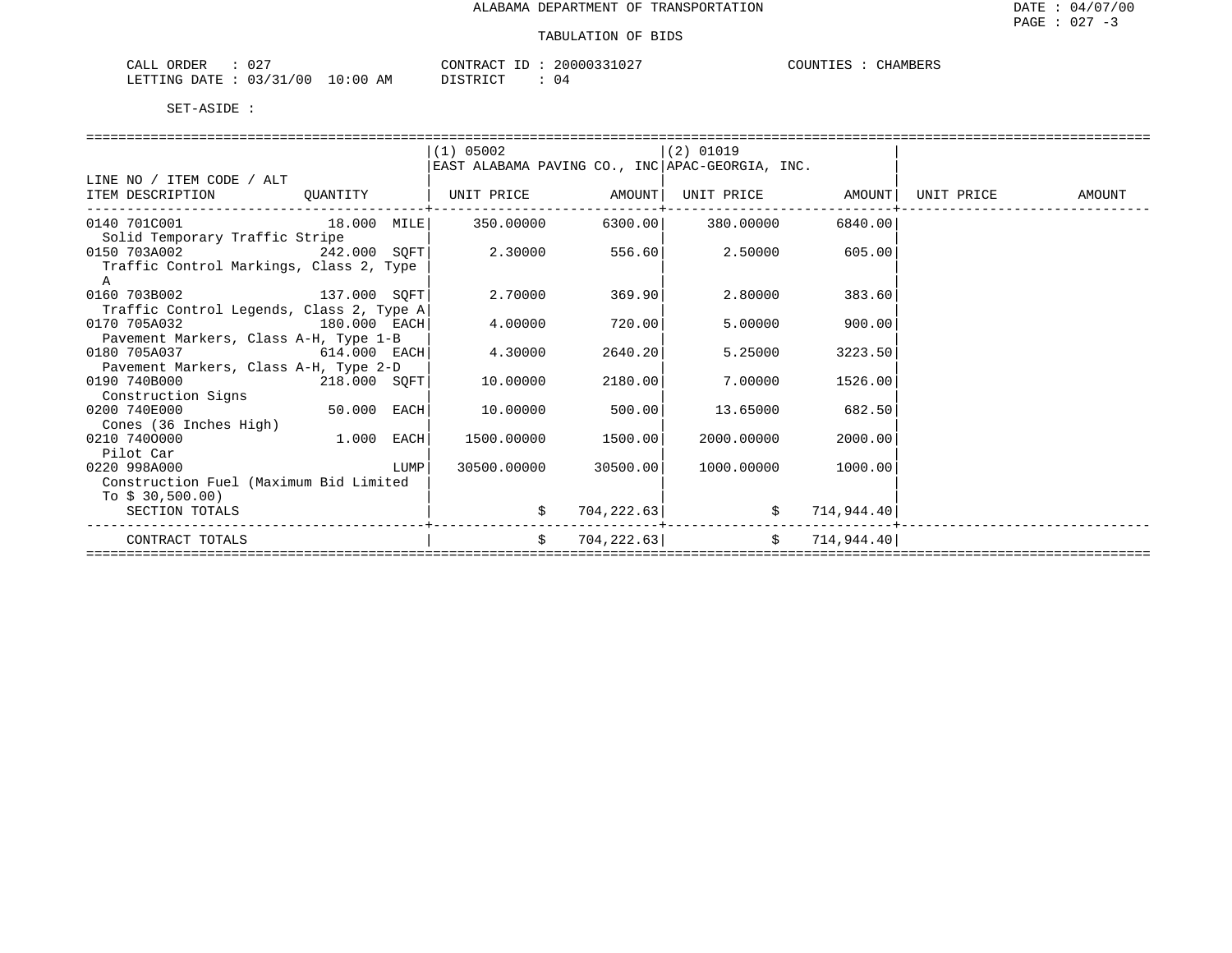#### PAGE : 028 -1 VENDOR RANKING

| CALL ORDER     | : 028<br>LETTING DATE: 03/31/00<br>$10:00$ AM                                                                                                  | CONTRACT ID: 20000331028<br>: 08<br>DISTRICT |              | COUNTIES : CLARKE |                                |                        |
|----------------|------------------------------------------------------------------------------------------------------------------------------------------------|----------------------------------------------|--------------|-------------------|--------------------------------|------------------------|
| $-5.900$ mi.   | CONTRACT DESCRIPTION:<br>for constructing the Resurfacing and Traffic Stripe on<br>C.R.#48 from S.R.#69 at Morvin east to Bashi Church. Length | 30<br>CONTRACT TIME:                         | Working Days | (available days)  | $PROJECT(S) : STPNU-1309(106)$ |                        |
| SET-ASIDE :    |                                                                                                                                                |                                              |              |                   |                                |                        |
| RANK           | VENDOR NO./NAME                                                                                                                                |                                              |              |                   | TOTAL<br><b>BID</b>            | % OVER<br>LOW BID      |
| 23011<br>19100 | HOSEA O. WEAVER & SONS, INC.                                                                                                                   | SOUTHWEST ALABAMA CONSTRUCTION, LLC          |              |                   | 581,436.85<br>627,972.76       | 100.0000%<br>108.0036% |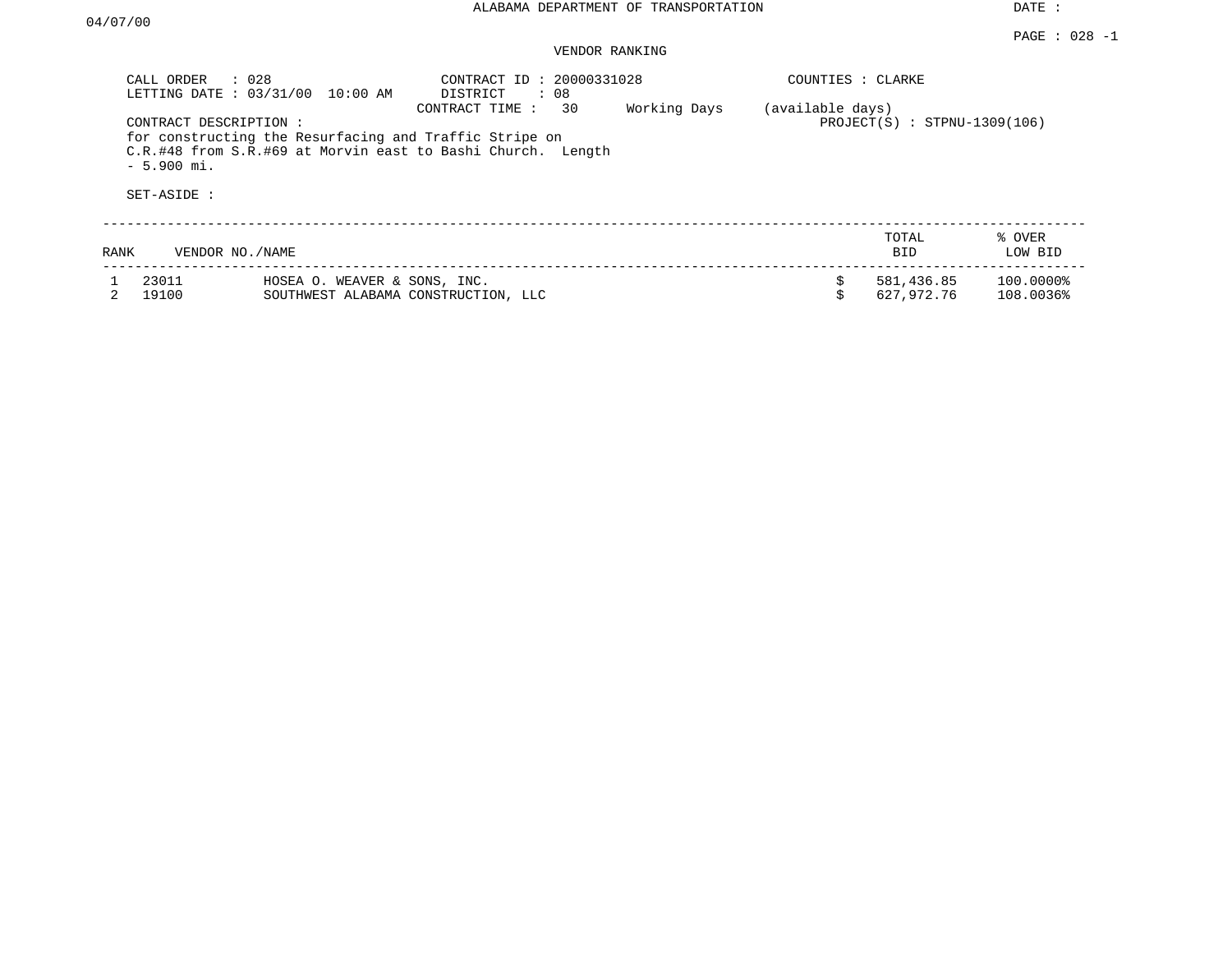### TABULATION OF BIDS

| CALL ORDER<br>028                | CONTRACT ID: 20000331028 | COUNTIES : CLARKE |
|----------------------------------|--------------------------|-------------------|
| LETTING DATE : 03/31/00 10:00 AM | DISTRICT<br>- 08         |                   |

|                                                                                                                                 |      | $(1)$ 23011 |           | $(2)$ 19100                                               |                   |            |        |
|---------------------------------------------------------------------------------------------------------------------------------|------|-------------|-----------|-----------------------------------------------------------|-------------------|------------|--------|
|                                                                                                                                 |      |             |           | HOSEA O. WEAVER & SONS, INC. SOUTHWEST ALABAMA CONSTRUCTI |                   |            |        |
| LINE NO / ITEM CODE / ALT                                                                                                       |      |             |           |                                                           |                   |            |        |
| OUANTITY<br>ITEM DESCRIPTION                                                                                                    |      | UNIT PRICE  | AMOUNT    | UNIT PRICE AMOUNT                                         |                   | UNIT PRICE | AMOUNT |
| SECTION 0001 TOTAL                                                                                                              |      |             |           |                                                           |                   |            |        |
| 89.000 TON<br>0010 327B020                                                                                                      |      |             |           |                                                           |                   |            |        |
| Plant Mix Bituminous Base, Patching,                                                                                            |      |             |           |                                                           |                   |            |        |
| Mix 1                                                                                                                           |      |             |           |                                                           |                   |            |        |
| 0020 327D020<br>611.000 TON                                                                                                     |      | 37.74000    | 23059.14  | 36.72000                                                  | 22435.92          |            |        |
| Plant Mix Bituminous Base, Widening,                                                                                            |      |             |           |                                                           |                   |            |        |
| Mix 1                                                                                                                           |      |             |           |                                                           |                   |            |        |
| 0030 401B108<br>38432.000 SYCP                                                                                                  |      | 0.82000     | 31514.24  | 0.82000                                                   | 31514.24          |            |        |
| Bituminous Treatment G (With Polymer                                                                                            |      |             |           |                                                           |                   |            |        |
| Additive)                                                                                                                       |      |             |           |                                                           |                   |            |        |
| 0040 405A000 and the state of the state of the state of the state of the state of the state of the state of the<br>4575.000 GAL |      | 0.65000     |           | 2973.75 0.65000 2973.75                                   |                   |            |        |
| Tack Coat                                                                                                                       |      |             |           |                                                           |                   |            |        |
| 0050 414A020<br>8576.000 TON                                                                                                    |      | 33.32000    | 285752.32 | 35.27000                                                  | 302475.52         |            |        |
| Bituminous Concrete Binder Layer, Mix 1                                                                                         |      |             |           |                                                           |                   |            |        |
| 0060 416A020<br>3907.000 TON                                                                                                    |      | 36.21000    | 141472.47 | 35.84000                                                  | 140026.88         |            |        |
| Bituminous Concrete Wearing Surface,                                                                                            |      |             |           |                                                           |                   |            |        |
| Mix 1<br>0070 416C020<br>295.000 TON                                                                                            |      | 39.04000    | 11516.80  | 36.01000                                                  | 10622.95          |            |        |
| Bituminous Concrete Plant Mix, Leveling,                                                                                        |      |             |           |                                                           |                   |            |        |
| Mix 1                                                                                                                           |      |             |           |                                                           |                   |            |        |
| 0080 600A000                                                                                                                    | LUMP | 16922.38000 | 16922.38  | 28902.52000                                               | 28902.52          |            |        |
| Mobilization                                                                                                                    |      |             |           |                                                           |                   |            |        |
| 0090 630A000<br>675.000 LF                                                                                                      |      | 16.49000    |           | 11130.75 21.00000                                         | 14175.00          |            |        |
| Steel Beam Guardrail, Class A, Type 1                                                                                           |      |             |           |                                                           |                   |            |        |
| $20.000$ EACH<br>0100 630C070                                                                                                   |      | 1649.44000  | 32988.80  | 1850.00000                                                | 37000.00          |            |        |
| Guardrail End Anchor, Type 10 Series                                                                                            |      |             |           |                                                           |                   |            |        |
| 12.000 MILE<br>0110 701A004                                                                                                     |      | 293.81000   | 3525.72   | 300.00000                                                 | 3600.00           |            |        |
| Solid White, Class 1, Type A Traffic                                                                                            |      |             |           |                                                           |                   |            |        |
| Stripe                                                                                                                          |      |             |           |                                                           |                   |            |        |
| 0120 701A008<br>$2.000$ MILE                                                                                                    |      | 309.27000   | 618.54    | 180.00000                                                 | 360.00            |            |        |
| Broken Yellow, Class 1, Type A Traffic                                                                                          |      |             |           |                                                           |                   |            |        |
| Stripe                                                                                                                          |      |             |           |                                                           |                   |            |        |
| 0130 701A012<br>$9.000$ MILE<br>Solid Yellow, Class 1, Type A Traffic                                                           |      | 293.81000   | 2644.29   | 300.00000                                                 | 2700.00           |            |        |
| Stripe                                                                                                                          |      |             |           |                                                           |                   |            |        |
| 0140 701C000<br>6.000 MILE                                                                                                      |      | 206.18000   | 1237.08   | 320.00000                                                 | 1920.00           |            |        |
| Broken Temporary Traffic Stripe                                                                                                 |      |             |           |                                                           |                   |            |        |
| 0150 701C001<br>25.000 MILE                                                                                                     |      | 257.73000   | 6443.25   |                                                           | 340.00000 8500.00 |            |        |
| Solid Temporary Traffic Stripe                                                                                                  |      |             |           |                                                           |                   |            |        |
| 66.000 SQFT<br>0160 703A000                                                                                                     |      | 4.12000     | 271.92    | 1.50000                                                   | 99.00             |            |        |
| Traffic Control Markings, Class 1, Type                                                                                         |      |             |           |                                                           |                   |            |        |
| $\mathbb A$                                                                                                                     |      |             |           |                                                           |                   |            |        |
|                                                                                                                                 |      |             |           |                                                           |                   |            |        |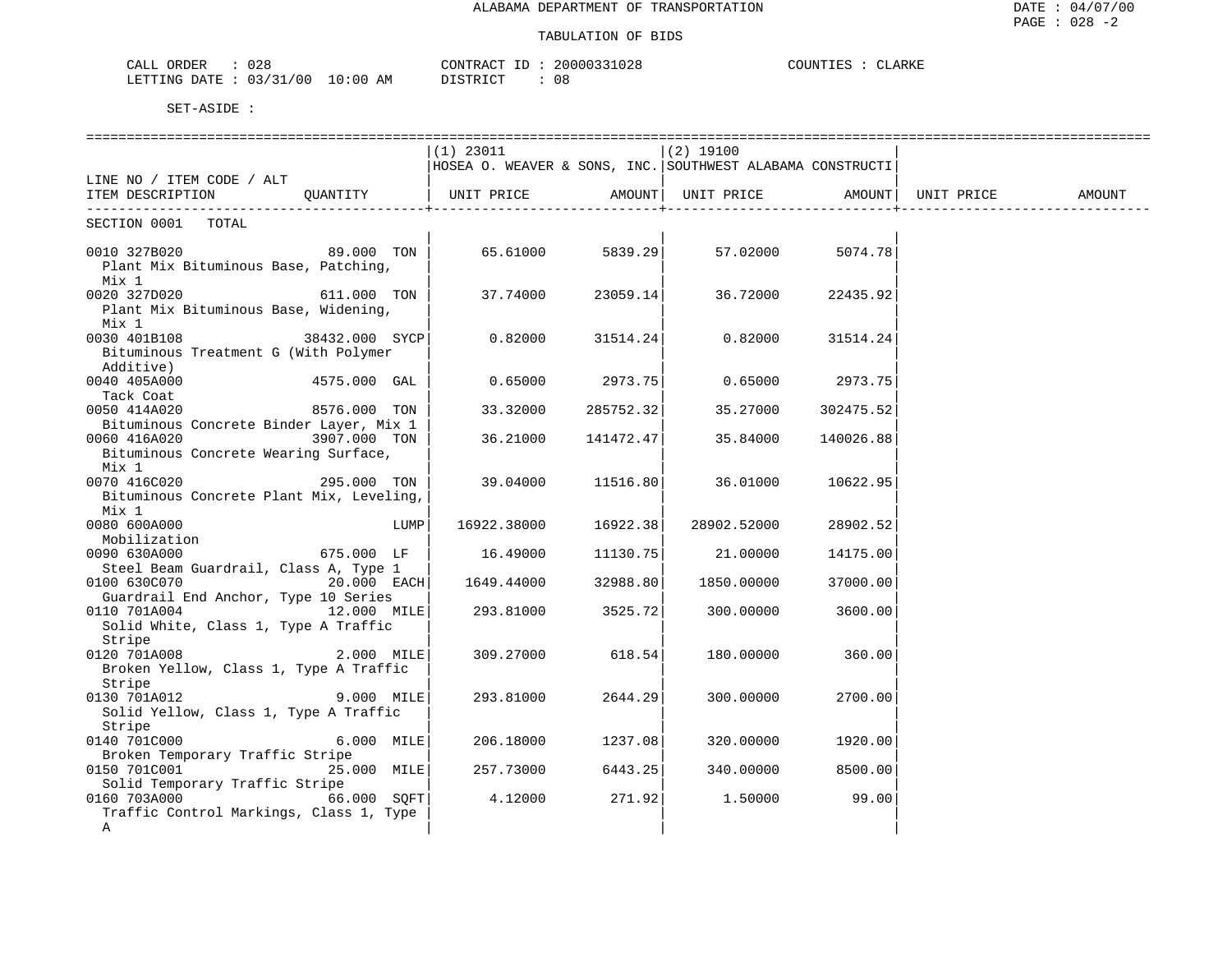| $\cap$ $\cap$ $\subset$<br>ORDER<br>CALL<br>∪∠c | CONTRACT                             | 20000331028<br>ID | COUNTIES<br>CLARKE |
|-------------------------------------------------|--------------------------------------|-------------------|--------------------|
| 03/31/00<br>LETTING<br>DATE                     | 10:00<br>דת לידי את ה<br>AΜ<br>----- | 08                |                    |

|                                        |          |      | $(1)$ 23011                                               |            | $(2)$ 19100 |            |            |        |
|----------------------------------------|----------|------|-----------------------------------------------------------|------------|-------------|------------|------------|--------|
|                                        |          |      | HOSEA O. WEAVER & SONS, INC. SOUTHWEST ALABAMA CONSTRUCTI |            |             |            |            |        |
| LINE NO / ITEM CODE / ALT              |          |      |                                                           |            |             |            |            |        |
| ITEM DESCRIPTION                       | OUANTITY |      | UNIT PRICE                                                | AMOUNT     | UNIT PRICE  | AMOUNT     | UNIT PRICE | AMOUNT |
| 0170 740B000                           | 160.000  | SOFT | 11.16000                                                  | 1785.60    | 8.00000     | 1280.00    |            |        |
| Construction Signs                     |          |      |                                                           |            |             |            |            |        |
| 0180 740E000                           | 25.000   | EACH | 11.65000                                                  | 291.25     | 10.00000    | 250.00     |            |        |
| Cones (36 Inches High)                 |          |      |                                                           |            |             |            |            |        |
| 0190 7400000                           | 1.000    | EACH | 1449.26000                                                | 1449.26    | 750.00000   | 750.00     |            |        |
| Pilot Car                              |          |      |                                                           |            |             |            |            |        |
| 0200 998A000                           |          | LUMP | 0.00000                                                   | 0.00       | 13312.20000 | 13312.20   |            |        |
| Construction Fuel (Maximum Bid Limited |          |      |                                                           |            |             |            |            |        |
| To $$31,000.00)$                       |          |      |                                                           |            |             |            |            |        |
| SECTION TOTALS                         |          |      | Ŝ.                                                        | 581,436.85 | \$          | 627,972.76 |            |        |
| CONTRACT TOTALS                        |          |      | Ŝ.                                                        | 581,436.85 | \$          | 627,972.76 |            |        |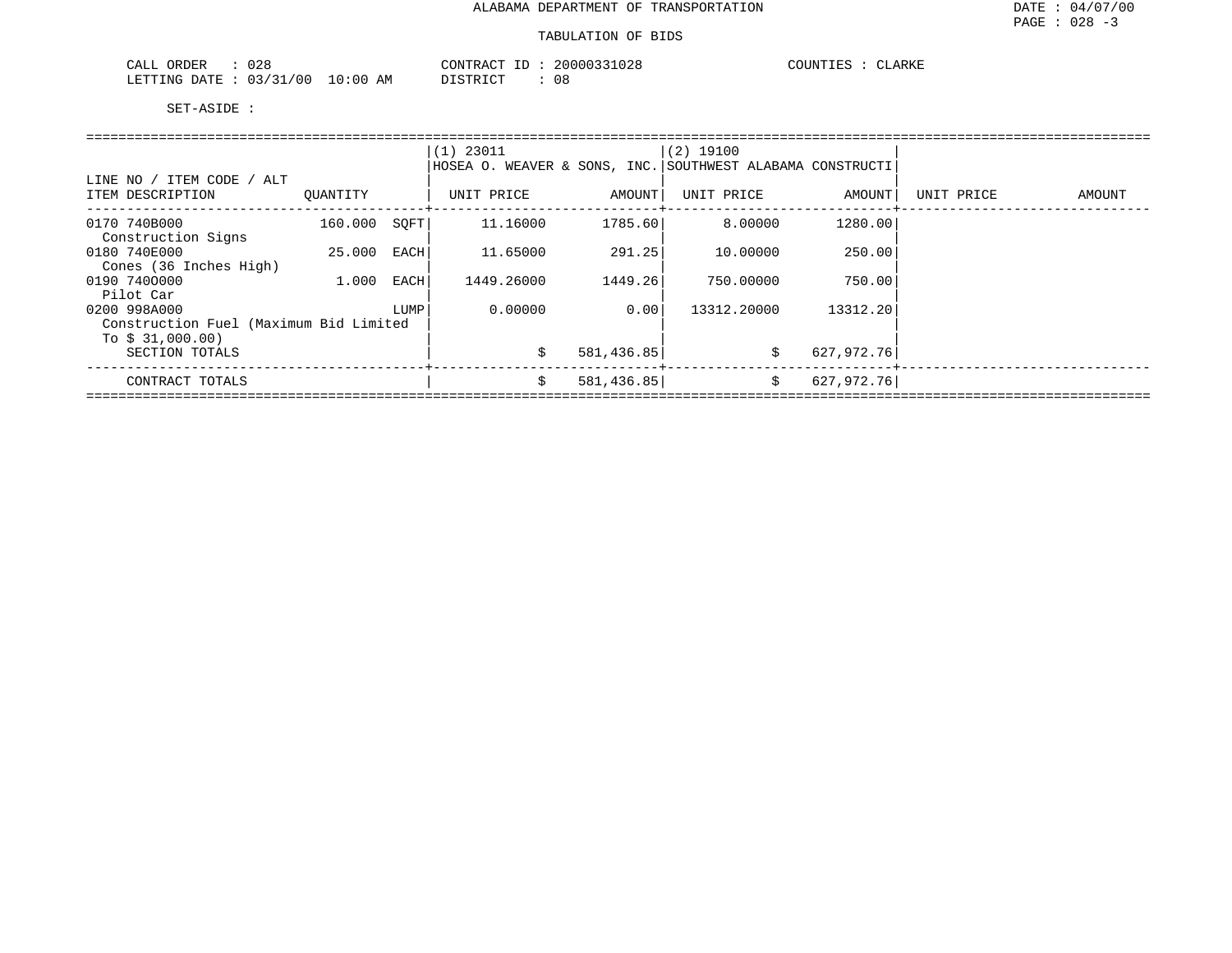|      | CALL ORDER<br>LETTING DATE: 03/31/00 | $\therefore$ 029<br>10:00 AM                                                         | CONTRACT ID: 20000331029<br>DISTRICT<br>: 07                                        |              | COUNTIES : COFFEE |                               |                   |
|------|--------------------------------------|--------------------------------------------------------------------------------------|-------------------------------------------------------------------------------------|--------------|-------------------|-------------------------------|-------------------|
|      | CONTRACT DESCRIPTION:<br>SET-ASIDE : | for constructing the Resurfacing, Traffic Stripe, and<br>Kinston. Length - 4.359 mi. | 30<br>CONTRACT TIME:<br>Guardrail on C.R. #474 from S.R. #189 to C.R. #460, east of | Working Days | (available days)  | $PROJECT(S) : STPNU-1600(21)$ |                   |
| RANK | VENDOR NO./NAME                      |                                                                                      |                                                                                     |              |                   | TOTAL<br><b>BID</b>           | % OVER<br>LOW BID |
|      | 02032                                | BULLARD EXCAVATING, INC.                                                             |                                                                                     |              | \$                | 290,346.07                    | 100.0000%         |
|      | 01018                                | APAC-ALABAMA, INC.                                                                   |                                                                                     |              |                   | 317,465.18                    | 109.3402%         |
|      | 23024                                | WIREGRASS CONSTRUCTION COMPANY, INC.                                                 |                                                                                     |              |                   | 339,574.55                    | 116.9551%         |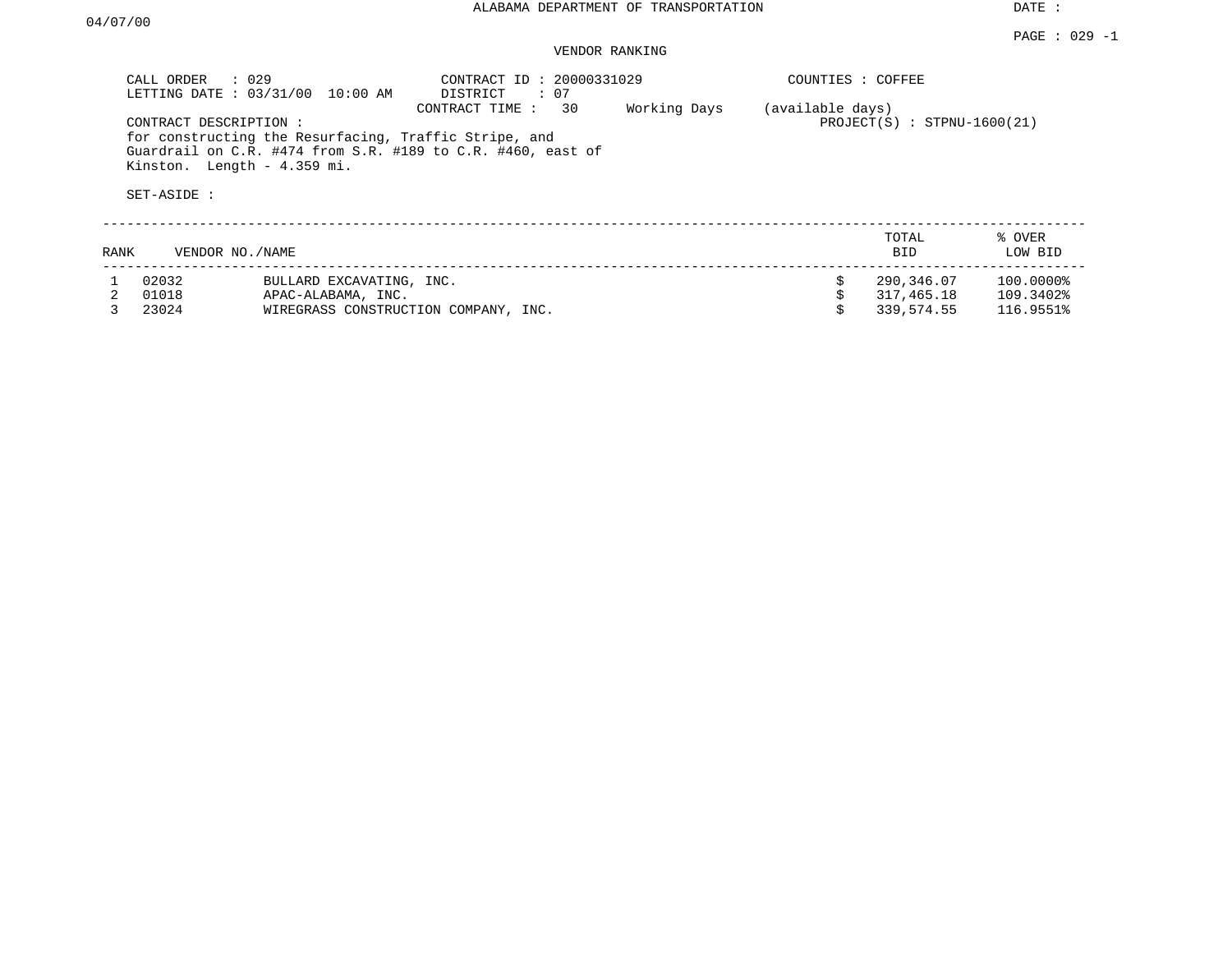| CALL ORDER                      | CONTRACT ID | 20000331029 | COUNTIES | COFFEE |  |
|---------------------------------|-------------|-------------|----------|--------|--|
| LETTING DATE: 03/31/00 10:00 AM | DISTRICT    | . 0         |          |        |  |

|                                         |                 |      | (1) 02032                                                                |           | $(2)$ 01018 |           | $(3)$ 23024       |           |
|-----------------------------------------|-----------------|------|--------------------------------------------------------------------------|-----------|-------------|-----------|-------------------|-----------|
|                                         |                 |      | BULLARD EXCAVATING, INC. APAC-ALABAMA, INC. WIREGRASS CONSTRUCTION COMPA |           |             |           |                   |           |
| LINE NO / ITEM CODE / ALT               |                 |      |                                                                          |           |             |           |                   |           |
| ITEM DESCRIPTION QUANTITY               |                 |      |                                                                          |           |             |           |                   |           |
|                                         |                 |      |                                                                          |           |             |           | _________________ |           |
| SECTION 0001 TOTAL                      |                 |      |                                                                          |           |             |           |                   |           |
|                                         |                 |      |                                                                          |           |             |           |                   |           |
| 2.000 SOYD<br>0010 206C010              |                 |      | 250.00000                                                                | 500.00    | 110.00000   | 220.00    | 25.00000          | 50.00     |
| Removing Concrete Driveway              |                 |      |                                                                          |           |             |           |                   |           |
| 0020 206D001                            | 125.000 LF      |      | 2,00000                                                                  | 250.00    | 2,00000     | 250.00    | 2,00000           | 250.00    |
| Removing Guardrail                      |                 |      |                                                                          |           |             |           |                   |           |
| 0030 305A000                            | $2238.000$ CYCP |      | 5.00000                                                                  | 11190.00  | 5.00000     | 11190.00  | 6.50000           | 14547.00  |
| Borrow, Section 210, A-4 or Better, For |                 |      |                                                                          |           |             |           |                   |           |
| Miscellaneous Use                       |                 |      |                                                                          |           |             |           |                   |           |
| 0040 405A000                            | 1559.000 GAL    |      | 1,10000                                                                  | 1714.90   | 2.51000     | 3913.09   | 1.95000           | 3040.05   |
| Tack Coat                               |                 |      |                                                                          |           |             |           |                   |           |
| 3876.000 TON<br>0050 429A201            |                 |      | 31,00000                                                                 | 120156.00 | 38.11000    | 147714.36 | 40.95000          | 158722.20 |
| Improved Bituminous Concrete Wearing    |                 |      |                                                                          |           |             |           |                   |           |
| Surface Layer, 3/4" Maximum Aggregate   |                 |      |                                                                          |           |             |           |                   |           |
| Size Mix, ESAL Range A                  |                 |      |                                                                          |           |             |           |                   |           |
| 0060 429A207<br>1238.000 TON            |                 |      | 35.48000                                                                 | 43924.24  | 38.55000    | 47724.90  | 42.10000          | 52119.80  |
| Improved Bituminous Concrete Wearing    |                 |      |                                                                          |           |             |           |                   |           |
| Surface Layer, Leveling, 3/4" Maximum   |                 |      |                                                                          |           |             |           |                   |           |
| Aggregate Size Mix, ESAL Range A        |                 |      |                                                                          |           |             |           |                   |           |
| 0070 429B212<br>813.000 TON             |                 |      | 34.18000                                                                 | 27788.34  | 38.07000    | 30950.91  | 43.50000          | 35365.50  |
| Improved Bituminous Concrete Binder     |                 |      |                                                                          |           |             |           |                   |           |
| Layer, Widening, 1" Maximum Aggregate   |                 |      |                                                                          |           |             |           |                   |           |
| Size Mix, ESAL Range A                  |                 |      |                                                                          |           |             |           |                   |           |
| 0080 600A000                            |                 | LUMP | 26173.59000                                                              | 26173.59  | 15500.00000 | 15500.00  | 14500.00000       | 14500.00  |
| Mobilization                            |                 |      |                                                                          |           |             |           |                   |           |
| 0090 630A000                            | 725.000 LF      |      | 13.00000                                                                 | 9425.00   | 13.00000    | 9425.00   | 13.00000          | 9425.00   |
| Steel Beam Guardrail, Class A, Type 1   |                 |      |                                                                          |           |             |           |                   |           |
| 0100 630A004                            | 125.000 LF      |      | 24.00000                                                                 | 3000.00   | 24.00000    | 3000.00   | 24.00000          | 3000.00   |
| Steel Beam Guardrail, Class B, Type 2   |                 |      |                                                                          |           |             |           |                   |           |
| 8.000 EACH<br>0110 630C022              |                 |      | 1600.00000                                                               | 12800.00  | 1600.00000  | 12800.00  | 1600.00000        | 12800.00  |
| Guardrail End Anchor, Type Special      |                 |      |                                                                          |           |             |           |                   |           |
| 0120 630C070                            | 10.000 EACH     |      | 1300.00000                                                               | 13000.00  | 1300.00000  | 13000.00  | 1300.00000        | 13000.00  |
| Guardrail End Anchor, Type 10 Series    |                 |      |                                                                          |           |             |           |                   |           |
| 0130 652A061                            | 4.000 ACRE      |      | 400.00000                                                                | 1600.00   | 420.00000   | 1680.00   | 420.00000         | 1680.00   |
| Seeding (Mix 3E)                        |                 |      |                                                                          |           |             |           |                   |           |
| 0140 656A000                            | 4.000 ACRE      |      | 400.00000                                                                | 1600.00   | 380,00000   | 1520.00   | 380.00000         | 1520.00   |
| Mulching, Class A, Type 1               |                 |      |                                                                          |           |             |           |                   |           |
| 0150 701A004                            | 9.000 MILE      |      | 300.00000                                                                | 2700.00   | 300.00000   | 2700.00   | 300.00000         | 2700.00   |
| Solid White, Class 1, Type A Traffic    |                 |      |                                                                          |           |             |           |                   |           |
| Stripe                                  |                 |      |                                                                          |           |             |           |                   |           |
| 0160 701A035                            | 6.000 MILE      |      | 1000.00000                                                               | 6000.00   | 1000.00000  | 6000.00   | 1000.00000        | 6000.00   |
| Solid Yellow, Class 2, Type A Traffic   |                 |      |                                                                          |           |             |           |                   |           |
| Stripe (0.09" Thick)                    |                 |      |                                                                          |           |             |           |                   |           |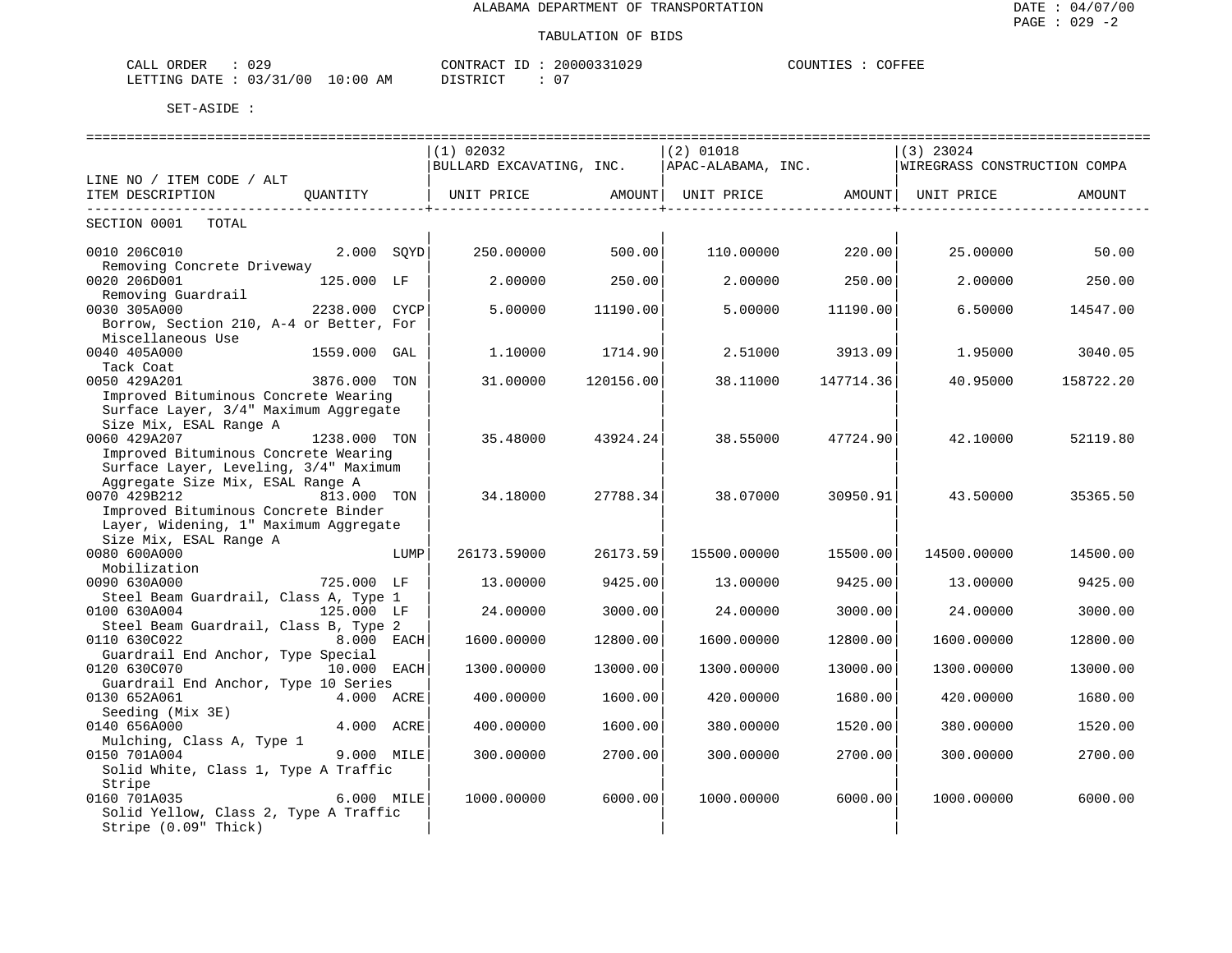| ח רו<br>ORDER<br>$\sim$ $ -$<br>لىلط<br>ぃ∠                           |               | <b>TONTR</b><br>$-1$<br>$\sim$<br>א שי | 'UZ-         | 'FEE<br>. יידאדזו<br>تعتلانا |
|----------------------------------------------------------------------|---------------|----------------------------------------|--------------|------------------------------|
| $\sim$ $\sim$<br>$\cap$<br><b>LETTING</b><br>DATF<br>$\sim$<br>, , , | -   111<br>AM | $\sim$ $\sim$<br>תיחים.                | $\mathbf{U}$ |                              |

| (1) 02032<br>$(2)$ 01018<br> (3) 23024<br>WIREGRASS CONSTRUCTION COMPA<br>BULLARD EXCAVATING, INC.<br>APAC-ALABAMA, INC.<br>LINE NO / ITEM CODE / ALT<br>ITEM DESCRIPTION<br>UNIT PRICE<br>AMOUNT<br>UNIT PRICE<br>AMOUNT<br>UNIT PRICE<br>OUANTITY | AMOUNT<br>1160.00 |
|-----------------------------------------------------------------------------------------------------------------------------------------------------------------------------------------------------------------------------------------------------|-------------------|
|                                                                                                                                                                                                                                                     |                   |
|                                                                                                                                                                                                                                                     |                   |
|                                                                                                                                                                                                                                                     |                   |
|                                                                                                                                                                                                                                                     |                   |
| $2.000$ MILE<br>0170 701A045<br>580,00000<br>1160.00<br>580,00000<br>1160.00<br>580.00000                                                                                                                                                           |                   |
| Broken Yellow, Class 2, Type A Traffic                                                                                                                                                                                                              |                   |
| Stripe (0.09" Thick)                                                                                                                                                                                                                                |                   |
| 0180 701C000<br>4.000<br>1120.00<br>1120.00<br>280.00000<br>MILE<br>280,00000<br>280,00000                                                                                                                                                          | 1120.00           |
| Broken Temporary Traffic Stripe                                                                                                                                                                                                                     |                   |
| 0190 701C001<br>12.000<br>300.00000<br>3600.00<br>300.00000<br>3600.00<br>300,00000<br>MILE                                                                                                                                                         | 3600.00           |
| Solid Temporary Traffic Stripe                                                                                                                                                                                                                      |                   |
| 0200 703A002<br>118.000<br>5.00000<br>590.00<br>5.00000<br>590.00<br>5,00000<br>SOFT                                                                                                                                                                | 590.00            |
| Traffic Control Markings, Class 2, Type                                                                                                                                                                                                             |                   |
| Α                                                                                                                                                                                                                                                   |                   |
| 0210 740B000<br>159.000<br>6.00000<br>954.00<br>13.88000<br>2206.92<br>15.00000<br>SOFT                                                                                                                                                             | 2385.00           |
| Construction Signs                                                                                                                                                                                                                                  |                   |
| 0220 740E000<br>50.000<br>1,00000<br>50.00<br>2.00000<br>100.00<br>15,00000<br>EACH                                                                                                                                                                 | 750.00            |
| Cones (36 Inches High)                                                                                                                                                                                                                              |                   |
| 0230 740M000<br>50.000<br>2.00000<br>5.00000<br>EACH<br>1,00000<br>50.00<br>100.00                                                                                                                                                                  | 250.00            |
| Weight For Cone                                                                                                                                                                                                                                     |                   |
| 0240 7400000<br>1,000<br>1000.00000<br>1000.00<br>1000.00000<br>1000.00<br>1000.00000<br>EACH                                                                                                                                                       | 1000.00           |
| Pilot Car                                                                                                                                                                                                                                           |                   |
| 0.00000<br>0.00<br>0.00000<br>0.00<br>0.00000<br>0250 998A000<br>LUMP                                                                                                                                                                               | 0.00              |
| Construction Fuel (Maximum Bid Limited                                                                                                                                                                                                              |                   |
| To $$14,500.00)$                                                                                                                                                                                                                                    |                   |
| 290,346.07<br>SECTION TOTALS<br>317,465.18                                                                                                                                                                                                          | 339,574.55        |
| Ŝ.<br>Ŝ.<br>290,346.07<br>317,465.18<br>Ŝ.<br>CONTRACT TOTALS                                                                                                                                                                                       | 339, 574.55       |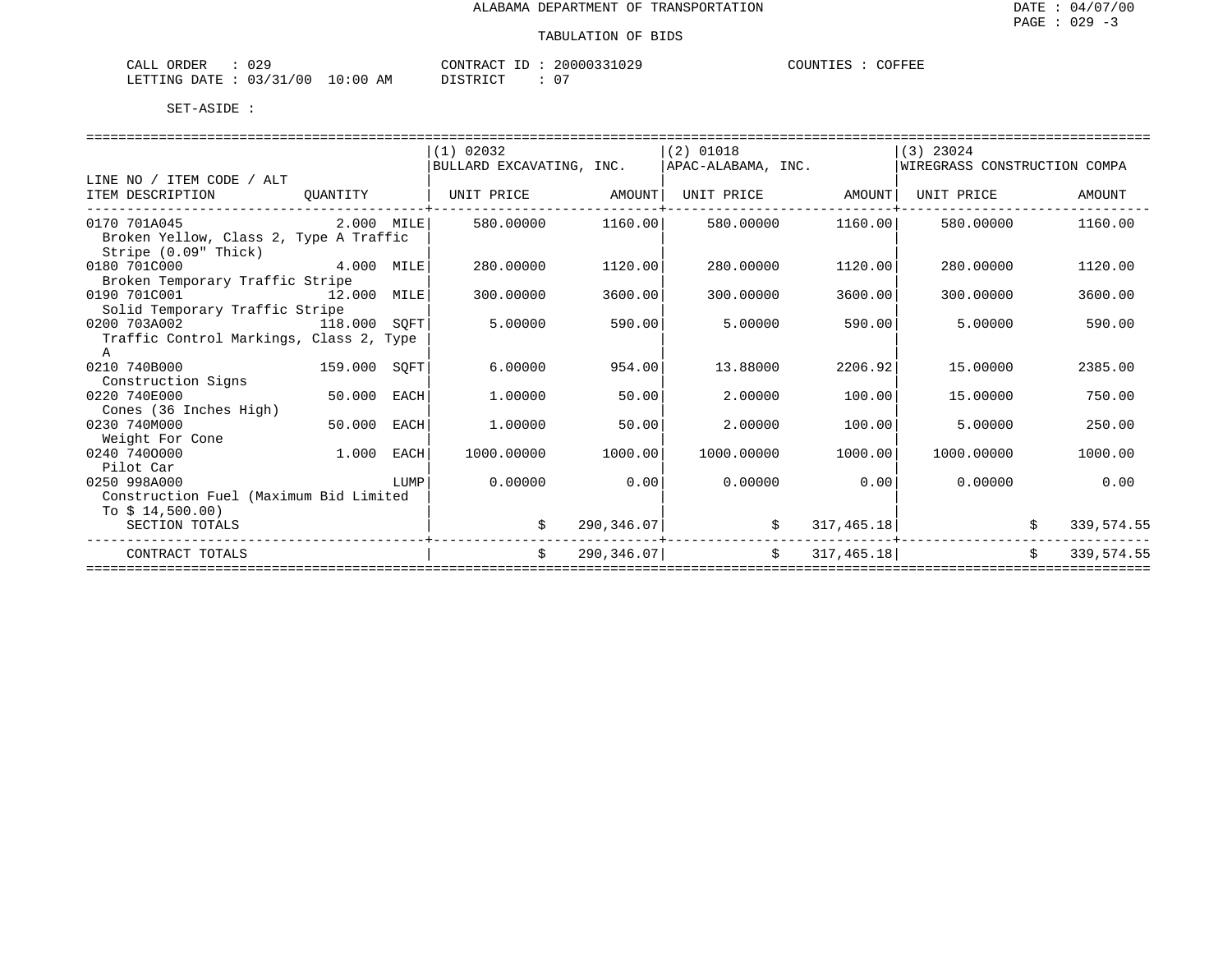#### PAGE : 030 -1 VENDOR RANKING

| CALL ORDER : 030<br>LETTING DATE : 03/31/00 10:00 AM |                         | CONTRACT ID: 20000331030<br>$\therefore$ 02<br>DISTRICT                                                                                               |              | COUNTIES : COLBERT |                              |                   |
|------------------------------------------------------|-------------------------|-------------------------------------------------------------------------------------------------------------------------------------------------------|--------------|--------------------|------------------------------|-------------------|
| CONTRACT DESCRIPTION:<br>km.<br>SET-ASIDE :          |                         | CONTRACT TIME : 30<br>RURAL<br>for constructing the Guardrail Replacement on C.R. #65 at<br>Little Bear Creek, southwest of Tuscumbia. Length - 0.089 | Working Days | (available days)   | $PROJECT(S)$ : STPSA-1708(1) |                   |
| VENDOR NO./NAME<br>RANK                              |                         |                                                                                                                                                       |              |                    | TOTAL<br><b>BID</b>          | % OVER<br>LOW BID |
| 01010                                                | ALABAMA GUARDRAIL, INC. |                                                                                                                                                       |              | Ŝ                  | 24,350.00                    | 100.0000%         |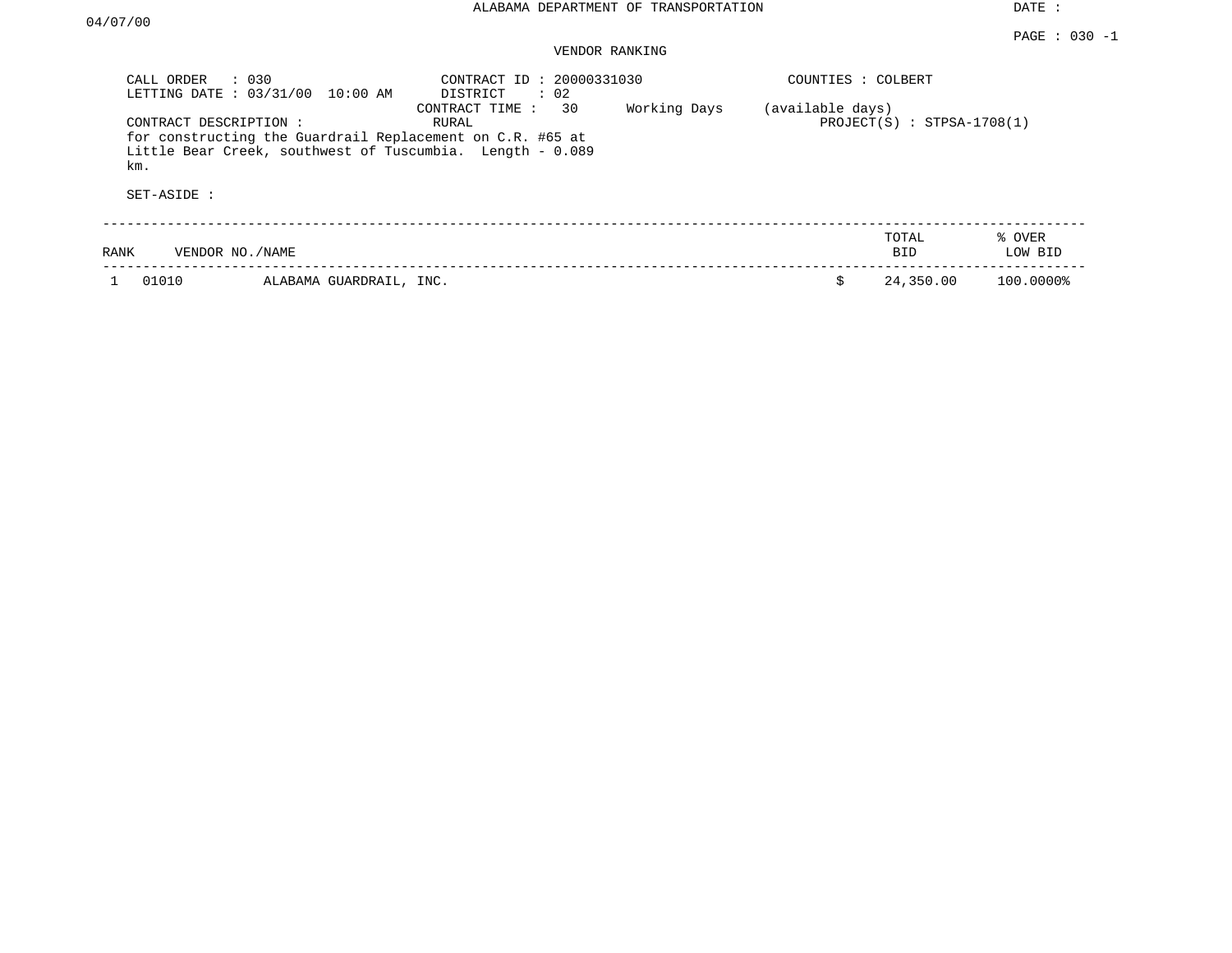| <b>ART</b><br>ORDEE<br>J30.<br>سسدت<br>◡▴◟◡∸                                                                                                                                                | $\sim$ 20000321<br>'R ∆ ( | $\sim$<br>COUNTIES<br>'OLBERT |
|---------------------------------------------------------------------------------------------------------------------------------------------------------------------------------------------|---------------------------|-------------------------------|
| ′∩∩<br>LETTING<br>$\sim$ $\sim$<br><b>A T</b><br>DATE<br>10:00<br>$\sim$<br>the contract of the contract of the contract of the contract of the contract of the contract of the contract of | $T^{\sim}$<br>◡▵<br>.     |                               |

|                                        |             |      | (1) 01010               |            |                    |        |            |        |
|----------------------------------------|-------------|------|-------------------------|------------|--------------------|--------|------------|--------|
|                                        |             |      | ALABAMA GUARDRAIL, INC. |            |                    |        |            |        |
| LINE NO / ITEM CODE / ALT              |             |      |                         |            |                    |        |            |        |
| ITEM DESCRIPTION                       | QUANTITY    |      | UNIT PRICE              |            | AMOUNT  UNIT PRICE | AMOUNT | UNIT PRICE | AMOUNT |
|                                        |             |      |                         |            |                    |        |            |        |
| SECTION 0001 TOTAL                     |             |      |                         |            |                    |        |            |        |
|                                        |             |      |                         |            |                    |        |            |        |
| 0010 206D001                           | 136.000 M   |      | 1,25000                 | 170.00     |                    |        |            |        |
| Removing Guardrail                     |             |      |                         |            |                    |        |            |        |
| 0020 600A000                           |             | LUMP | 500,00000               | 500.00     |                    |        |            |        |
| Mobilization                           |             |      |                         |            |                    |        |            |        |
| 0030 630A000                           | 46.000 M    |      | 33.00000                | 1518.00    |                    |        |            |        |
| Steel Beam Guardrail, Class A, Type 1  |             |      |                         |            |                    |        |            |        |
| 0040 630A004                           | 136.000 M   |      | 42.00000                | 5712.00    |                    |        |            |        |
| Steel Beam Guardrail, Class B, Type 2  |             |      |                         |            |                    |        |            |        |
| 0050 630C022                           | 4.000 EACH  |      | 1850.00000              | 7400.00    |                    |        |            |        |
| Guardrail End Anchor, Type Special     |             |      |                         |            |                    |        |            |        |
| 0060 630C070                           | 4.000 EACH  |      | 1200.00000              | 4800.00    |                    |        |            |        |
| Guardrail End Anchor, Type 10 Series   |             |      |                         |            |                    |        |            |        |
| 0070 680A000                           |             | LUMP | 1000.00000              | 1000.00    |                    |        |            |        |
| Engineering Controls                   |             |      |                         |            |                    |        |            |        |
| 0080 740B000                           | 11.000 M2   |      | 250.00000               | 2750.00    |                    |        |            |        |
| Construction Signs                     |             |      |                         |            |                    |        |            |        |
| 0090 740E000                           | 10.000 EACH |      | 30.00000                | 300.00     |                    |        |            |        |
| Cones (900 mm High)                    |             |      |                         |            |                    |        |            |        |
| 0100 740M000                           | 10.000 EACH |      | 10.00000                | 100.00     |                    |        |            |        |
| Ballast For Cone                       |             |      |                         |            |                    |        |            |        |
| 0110 998A000                           |             | LUMP | 100.00000               | 100.00     |                    |        |            |        |
| Construction Fuel (Maximum Bid Limited |             |      |                         |            |                    |        |            |        |
| To $$750.00$ )                         |             |      |                         |            |                    |        |            |        |
| SECTION TOTALS                         |             |      | \$                      | 24,350.00  |                    |        |            |        |
| CONTRACT TOTALS                        |             |      | \$                      | 24, 350.00 |                    |        |            |        |
|                                        |             |      |                         |            |                    |        |            |        |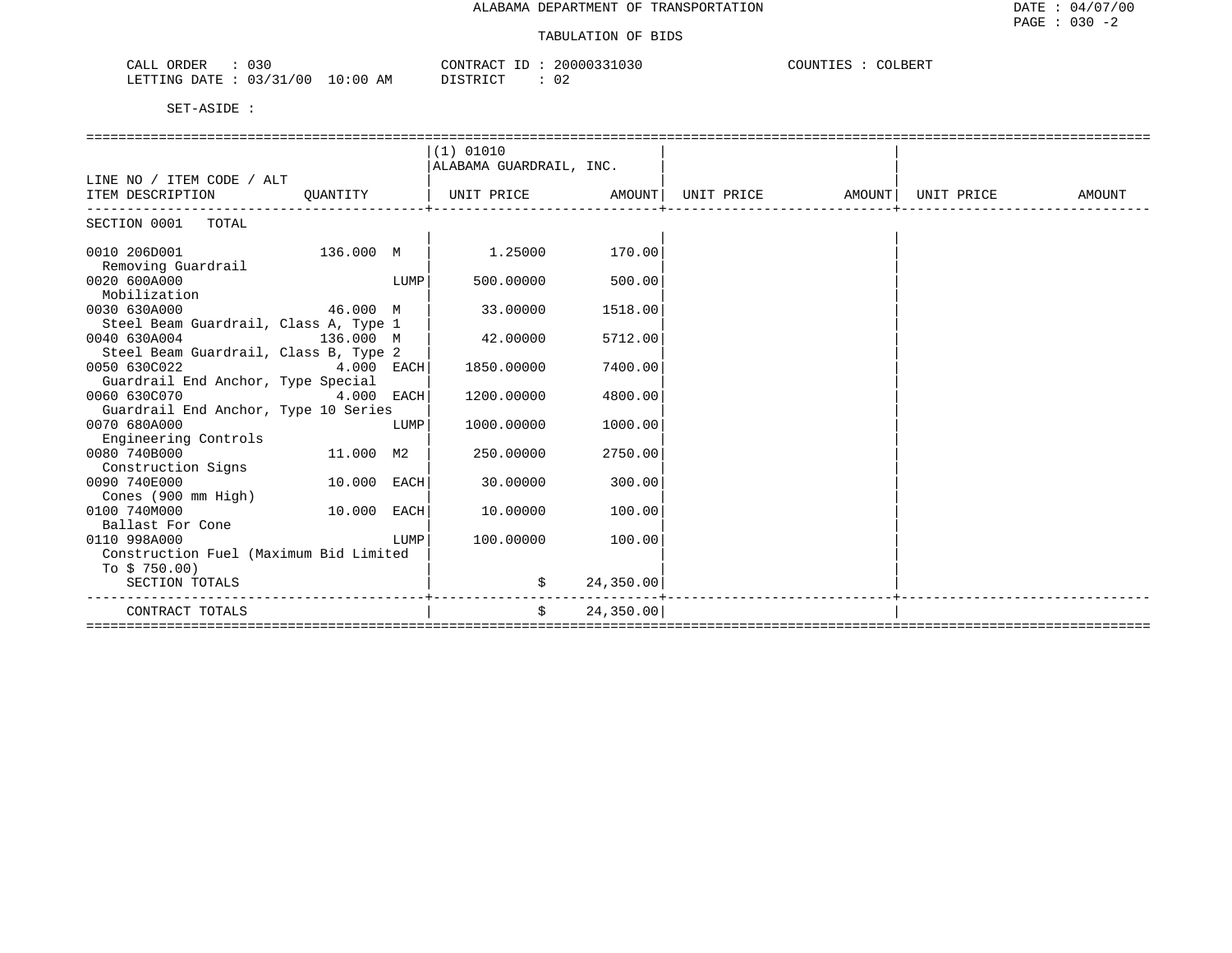|      | CALL ORDER<br>$\therefore$ 031<br>LETTING DATE: 03/31/00 | 10:00 AM                                          | CONTRACT ID: 20000331031<br>DISTRICT<br>$\therefore$ 04                                                                              |    |              | COUNTIES : COOSA |                                |                        |
|------|----------------------------------------------------------|---------------------------------------------------|--------------------------------------------------------------------------------------------------------------------------------------|----|--------------|------------------|--------------------------------|------------------------|
|      | CONTRACT DESCRIPTION:<br>Length 6.241 mi.<br>SET-ASIDE : |                                                   | CONTRACT TIME:<br>for constructing the Resurfacing and Traffic Stripe on<br>C.R.#49 from U.S.#231 at Hanover northeast to Mt. Olive. | 30 | Working Days | (available days) | $PROJECT(S)$ : STPNU-1910(105) |                        |
| RANK | VENDOR NO. / NAME                                        |                                                   |                                                                                                                                      |    |              |                  | TOTAL<br>BID.                  | % OVER<br>LOW BID      |
|      | 01018<br>04013                                           | APAC-ALABAMA, INC.<br>DUNN CONSTRUCTION CO., INC. |                                                                                                                                      |    |              |                  | 270,203.00<br>312,884.16       | 100.0000%<br>115.7959% |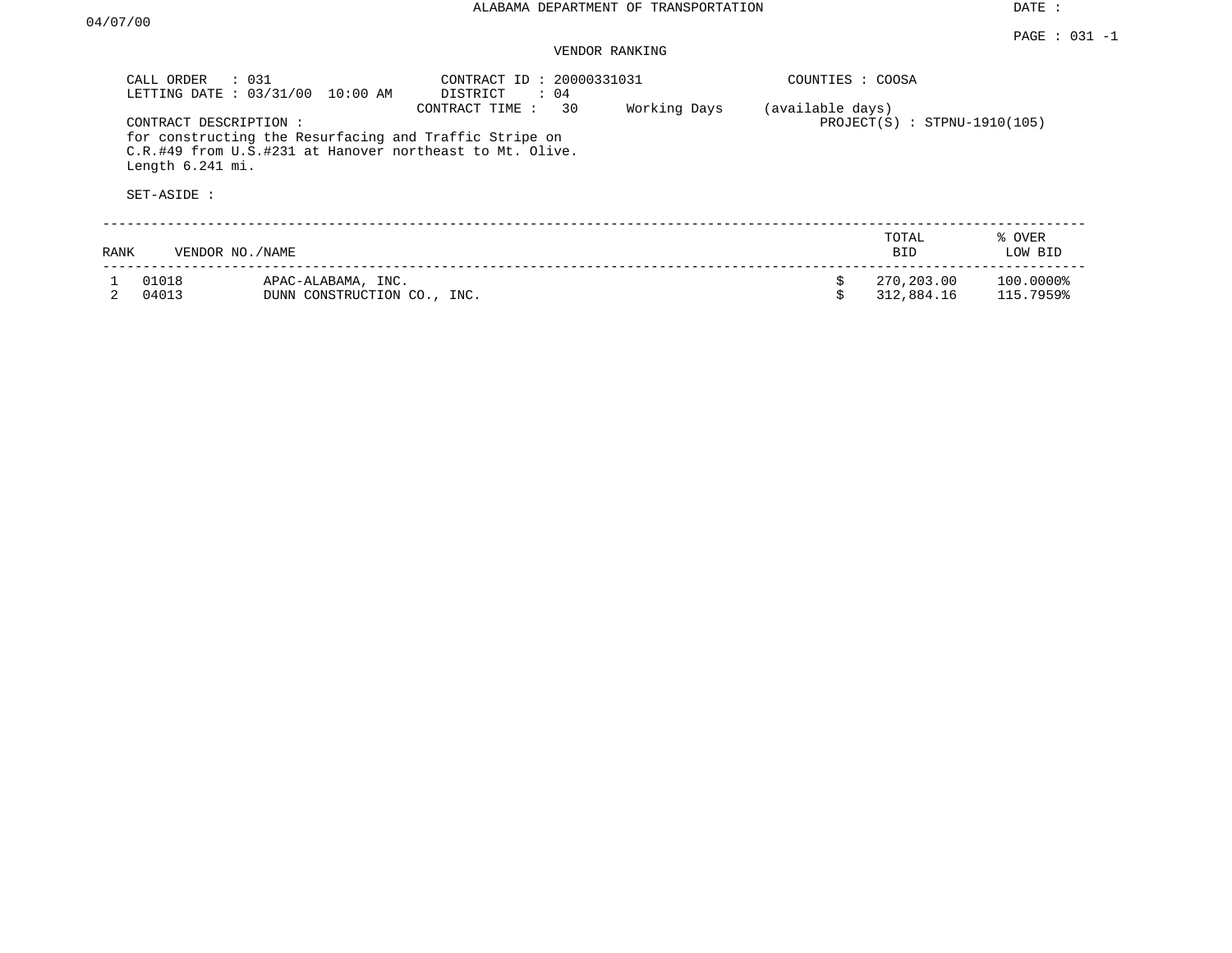| $\sim$<br>ORDER<br>$\sim$ $ -$<br>لىلط<br>◡◡∸                |                    | אידע∩י<br>$\sim$ $\sim$ $\sim$ $\sim$ $\sim$ | 0.007<br>$\Lambda$ $\Lambda$ $\Lambda$<br>ے جو س<br>. P.C |
|--------------------------------------------------------------|--------------------|----------------------------------------------|-----------------------------------------------------------|
| $\sim$ $\sim$<br>$\cap$<br><b>ETTING</b><br><b>DATE</b><br>. | $\sim$ 0.000<br>AM | $\sim$<br>תיחים:                             |                                                           |

|                                         |              |            | $(1)$ 01018                                        |           | $(2)$ 04013 |                   |        |
|-----------------------------------------|--------------|------------|----------------------------------------------------|-----------|-------------|-------------------|--------|
|                                         |              |            | APAC-ALABAMA, INC.   DUNN CONSTRUCTION CO., INC.   |           |             |                   |        |
| LINE NO / ITEM CODE / ALT               |              |            |                                                    |           |             |                   |        |
| ITEM DESCRIPTION QUANTITY               |              |            | UNIT PRICE AMOUNT   UNIT PRICE AMOUNT   UNIT PRICE |           |             |                   | AMOUNT |
| -------------------------               |              |            |                                                    |           |             |                   |        |
| SECTION 0001 Total                      |              |            |                                                    |           |             |                   |        |
|                                         |              |            |                                                    |           |             |                   |        |
| 0010 405A000                            | 3000.000 GAL |            | $0.00000$ 0.00                                     |           |             | $0.97000$ 2910.00 |        |
| Tack Coat                               |              |            |                                                    |           |             |                   |        |
| 0020 429A201                            | 5900.000 TON |            | 31.45000                                           | 185555.00 | 33.51000    | 197709.00         |        |
| Improved Bituminous Concrete Wearing    |              |            |                                                    |           |             |                   |        |
| Surface Layer, 3/4" Maximum Aggregate   |              |            |                                                    |           |             |                   |        |
| Size Mix, ESAL Range A                  |              |            |                                                    |           |             |                   |        |
| 0030 429A204                            | 300.000 TON  |            | 44.95000                                           | 13485.00  | 55.15000    | 16545.00          |        |
| Improved Bituminous Concrete Wearing    |              |            |                                                    |           |             |                   |        |
| Surface Layer, Patching, 3/4" Maximum   |              |            |                                                    |           |             |                   |        |
| Aggregate Size Mix, ESAL Range A        |              |            |                                                    |           |             |                   |        |
| 0040 429A206                            | 1300.000 TON |            | 33.00000                                           | 42900.00  | 40.00000    | 52000.00          |        |
| Improved Bituminous Concrete Wearing    |              |            |                                                    |           |             |                   |        |
| Surface Layer, Leveling, 1/2" Maximum   |              |            |                                                    |           |             |                   |        |
| Aggregate Size Mix, ESAL Range A        |              |            |                                                    |           |             |                   |        |
| 0050 600A000                            |              | LUMP       | 0.00000                                            | 0.00      | 10394.98000 | 10394.98          |        |
| Mobilization                            |              |            |                                                    |           |             |                   |        |
| 0060 630A000                            | 150.000 LF   |            | 12.50000                                           | 1875.00   |             |                   |        |
|                                         |              |            |                                                    |           | 14.27000    | 2140.50           |        |
| Steel Beam Guardrail, Class A, Type 1   |              |            |                                                    |           |             | 2933.58           |        |
| 0070 630C070                            |              | 2.000 EACH | 1285.00000                                         | 2570.00   | 1466.79000  |                   |        |
| Guardrail End Anchor, Type 10 Series    |              |            |                                                    |           |             |                   |        |
| 0080 701A004                            | 12.000 MILE  |            | 290.00000                                          | 3480.00   | 331.02000   | 3972.24           |        |
| Solid White, Class 1, Type A Traffic    |              |            |                                                    |           |             |                   |        |
| Stripe                                  |              |            |                                                    |           |             |                   |        |
| 0090 701A008                            |              | 3.000 MILE | 180.00000                                          | 540.00    | 205.46000   | 616.38            |        |
| Broken Yellow, Class 1, Type A Traffic  |              |            |                                                    |           |             |                   |        |
| Stripe                                  |              |            |                                                    |           |             |                   |        |
| 0100 701A012                            |              | 9.000 MILE | 310.00000                                          | 2790.00   | 353.85000   | 3184.65           |        |
| Solid Yellow, Class 1, Type A Traffic   |              |            |                                                    |           |             |                   |        |
| Stripe                                  |              |            |                                                    |           |             |                   |        |
| 0110 701C000                            |              | 6.000 MILE | 310.00000                                          | 1860.00   | 353.85000   | 2123.10           |        |
| Broken Temporary Traffic Stripe         |              |            |                                                    |           |             |                   |        |
| 0120 701C001                            | 18.000 MILE  |            | 390.00000                                          | 7020.00   | 445.17000   | 8013.06           |        |
| Solid Temporary Traffic Stripe          |              |            |                                                    |           |             |                   |        |
| 0130 703A000                            | 198.000 SOFT |            | 2,00000                                            | 396.00    | 2.29000     | 453.42            |        |
| Traffic Control Markings, Class 1, Type |              |            |                                                    |           |             |                   |        |
| A                                       |              |            |                                                    |           |             |                   |        |
| 0140 740B000                            | 186.000 SOFT |            | 12.00000                                           | 2232.00   | 10.29000    | 1913.94           |        |
| Construction Signs                      |              |            |                                                    |           |             |                   |        |
| 0150 7400000                            | 1.000 EACH   |            | 0.00000                                            | 0.00      | 1924.50000  | 1924.50           |        |
| Pilot Car                               |              |            |                                                    |           |             |                   |        |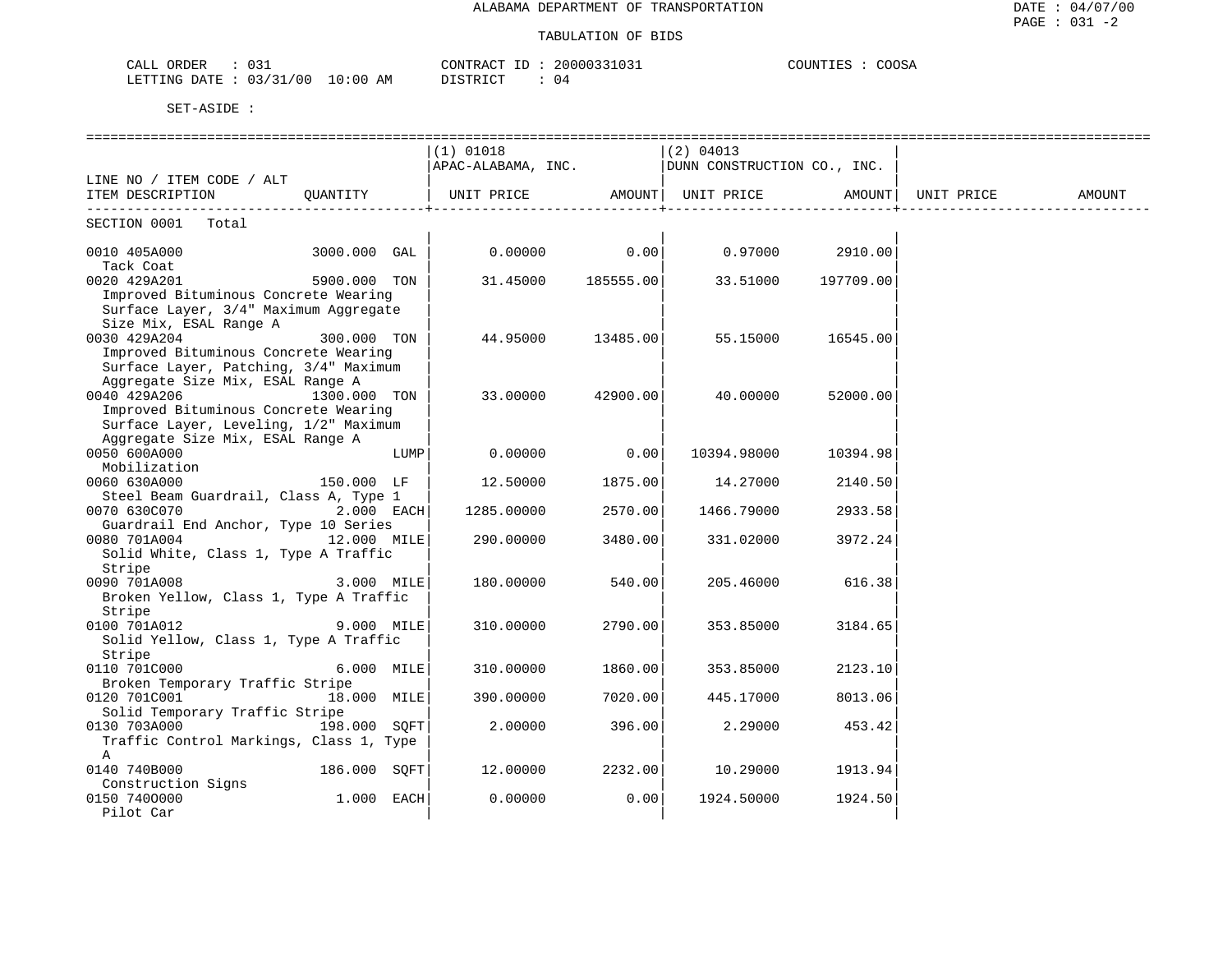| ORDER<br>$\sim$<br><u>- C C</u>                       | $  -$<br>.00000<br>CONTRA<br>$\sim$<br>⊥∪⊃⊥ | $\Lambda$<br>$\sim$ $\sim$ $\sim$ $\sim$<br>COOSA |
|-------------------------------------------------------|---------------------------------------------|---------------------------------------------------|
| /00<br>LETTING<br>10:00<br>הדרד גר<br>AΜ<br>1 - 4 - 1 | DISTRIC.<br>U 4                             |                                                   |

| / ITEM CODE / ALT<br>LINE NO /                                            |          | $(1)$ 01018<br>APAC-ALABAMA, INC. |             | (2) 04013<br>DUNN CONSTRUCTION CO., INC. |                             |            |        |  |  |
|---------------------------------------------------------------------------|----------|-----------------------------------|-------------|------------------------------------------|-----------------------------|------------|--------|--|--|
| ITEM DESCRIPTION                                                          | OUANTITY | UNIT PRICE                        | AMOUNT      | UNIT PRICE                               | AMOUNT  <br>-------+------- | UNIT PRICE | AMOUNT |  |  |
| 0160 998A000<br>Construction Fuel (Maximum Bid Limited<br>To $$15500.00)$ | LUMP     | 5500.00000                        | 5500.00     | 6049.81000                               | 6049.81                     |            |        |  |  |
| SECTION TOTALS                                                            |          |                                   | 270, 203.00 | S                                        | 312,884.16                  |            |        |  |  |
| CONTRACT TOTALS                                                           |          |                                   | 270, 203.00 | S                                        | 312,884.16                  |            |        |  |  |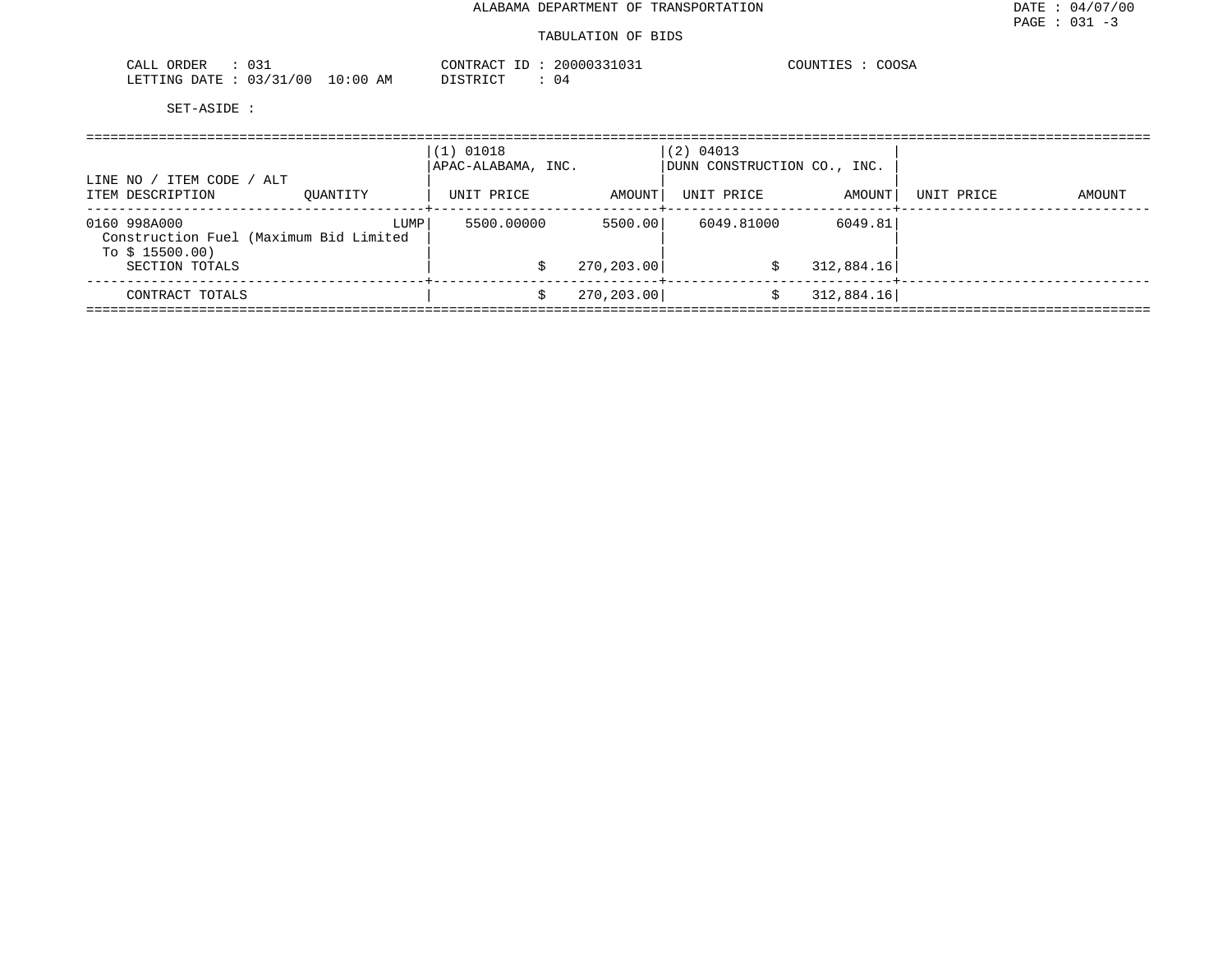|      | CALL ORDER<br>$\therefore$ 032                                                                                                                                                                                                           | LETTING DATE : 03/31/00 10:00 AM    | CONTRACT ID: 20000331032<br>DISTRICT : 09 |  |   | COUNTIES : ESCAMBIA                               |                   |  |
|------|------------------------------------------------------------------------------------------------------------------------------------------------------------------------------------------------------------------------------------------|-------------------------------------|-------------------------------------------|--|---|---------------------------------------------------|-------------------|--|
|      | 40<br>Working Days<br>CONTRACT TIME :<br>CONTRACT DESCRIPTION:<br>RURAL<br>for constructing the Resurfacing and Traffic Stripe on Ross<br>Gate Road from S.R. #21 to C.R. #45 northeast of Poarch.<br>Length $-3.056$ mi.<br>SET-ASIDE : |                                     |                                           |  |   | (available days)<br>$PROJECT(S)$ : STPNU-2700(12) |                   |  |
| RANK | VENDOR NO./NAME                                                                                                                                                                                                                          |                                     |                                           |  |   | TOTAL<br><b>BID</b>                               | % OVER<br>LOW BID |  |
|      | 23011                                                                                                                                                                                                                                    | HOSEA O. WEAVER & SONS, INC.        |                                           |  | S | 214,191.88                                        | 100.0000%         |  |
|      | 13008                                                                                                                                                                                                                                    | MOBILE ASPHALT COMPANY, LLC         |                                           |  |   | 221,570.50                                        | 103.4448%         |  |
|      | 01018                                                                                                                                                                                                                                    | APAC-ALABAMA, INC.                  |                                           |  |   | 227,636.00                                        | 106.2766%         |  |
|      | 23007                                                                                                                                                                                                                                    | M.C. WILLIAMS CONTRACTING CO., INC. |                                           |  |   | 249,852.60                                        | 116.6489%         |  |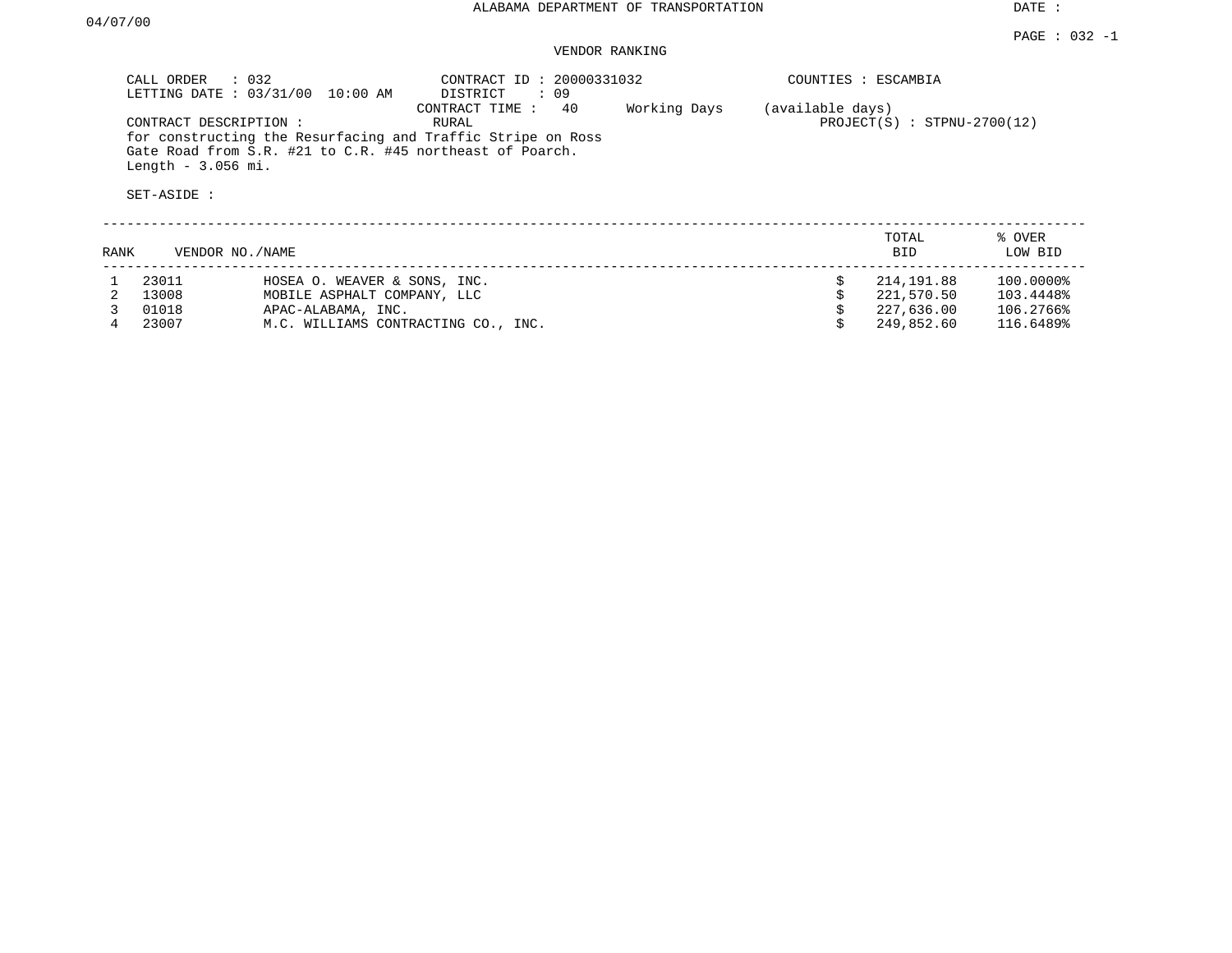| $\cap$ $\cap$ $\cap$<br>ORDER<br>CALL<br>ັບລົ                    |             | CONTRACT<br>$- -$ | 20000331<br>''331032 | COUNTIES<br><b>ESCAMBIL</b> |
|------------------------------------------------------------------|-------------|-------------------|----------------------|-----------------------------|
| 03/<br>00 /<br>$\sim$ $\sim$ $\sim$<br>LETTING<br>R ברובת<br>-27 | 10:06<br>ΑM | T CTR T CT        | nΩ                   |                             |

|                                          | $(1)$ 23011                                                                  |           | $(2)$ 13008 |           | (3) 01018  |           |  |  |
|------------------------------------------|------------------------------------------------------------------------------|-----------|-------------|-----------|------------|-----------|--|--|
|                                          | HOSEA O. WEAVER & SONS, INC. MOBILE ASPHALT COMPANY, LLC  APAC-ALABAMA, INC. |           |             |           |            |           |  |  |
| LINE NO / ITEM CODE / ALT                |                                                                              |           |             |           |            |           |  |  |
| ITEM DESCRIPTION<br>OUANTITY             | UNIT PRICE                                                                   | AMOUNT    | UNIT PRICE  | AMOUNT    | UNIT PRICE | AMOUNT    |  |  |
|                                          |                                                                              |           |             |           |            |           |  |  |
| SECTION 0001<br>TOTAL                    |                                                                              |           |             |           |            |           |  |  |
|                                          |                                                                              |           |             |           |            |           |  |  |
| 0010 212A000<br>323.000 STA              | 16.32000                                                                     | 5271.36   | 60.00000    | 19380.00  | 31.00000   | 10013.00  |  |  |
| Machine Grading Shoulders                |                                                                              |           |             |           |            |           |  |  |
| 0020 405A000<br>1420.000<br>GAL          | 0.65000                                                                      | 923.00    | 0.90000     | 1278.00   | 1.65000    | 2343.00   |  |  |
| Tack Coat                                |                                                                              |           |             |           |            |           |  |  |
| 0030 429A201<br>3000.000 TON             | 38.54000                                                                     | 115620.00 | 39.40000    | 118200.00 | 43.50000   | 130500.00 |  |  |
| Improved Bituminous Concrete Wearing     |                                                                              |           |             |           |            |           |  |  |
| Surface Layer, 3/4" Maximum Aggregate    |                                                                              |           |             |           |            |           |  |  |
| Size Mix, ESAL Range A                   |                                                                              |           |             |           |            |           |  |  |
| 0040 429A207<br>360.000 TON              | 45.84000                                                                     | 16502.40  | 40.50000    | 14580.00  | 48.40000   | 17424.00  |  |  |
| Improved Bituminous Concrete Wearing     |                                                                              |           |             |           |            |           |  |  |
| Surface Layer, Leveling, 3/4" Maximum    |                                                                              |           |             |           |            |           |  |  |
| Aggregate Size Mix, ESAL Range A         |                                                                              |           |             |           |            |           |  |  |
| 0050 429C210<br>580.000 TON              | 40.66000                                                                     | 23582.80  | 38.70000    | 22446.00  | 43.70000   | 25346.00  |  |  |
| Improved Bituminous Concrete Base Layer, |                                                                              |           |             |           |            |           |  |  |
| Widening, 1" Maximum Aggregate Size      |                                                                              |           |             |           |            |           |  |  |
| Mix, ESAL Range A                        |                                                                              |           |             |           |            |           |  |  |
| 0060 600A000<br>LUMP                     | 17731.96000                                                                  | 17731.96  | 5240.00000  | 5240.00   | 9500.00000 | 9500.00   |  |  |
| Mobilization                             |                                                                              |           |             |           |            |           |  |  |
| 0070 630A000<br>200.000 LF               | 21.65000                                                                     | 4330.00   | 22.00000    | 4400.00   | 21.00000   | 4200.00   |  |  |
| Steel Beam Guardrail, Class A, Type 1    |                                                                              |           |             |           |            |           |  |  |
| 0080 630C070<br>8.000 EACH               | 1649.44000                                                                   | 13195.52  | 1675.00000  | 13400.00  | 1600.00000 | 12800.00  |  |  |
| Guardrail End Anchor, Type 10 Series     |                                                                              |           |             |           |            |           |  |  |
| 0090 701A031<br>7.000 MILE               | 953.58000                                                                    | 6675.06   | 970.00000   | 6790.00   | 920.00000  | 6440.00   |  |  |
| Solid White, Class 2, Type A Traffic     |                                                                              |           |             |           |            |           |  |  |
| Stripe (0.06" Thick)                     |                                                                              |           |             |           |            |           |  |  |
| 0100 701A035<br>2.000 MILE               | 1365.95000                                                                   | 2731.90   | 1107.00000  | 2214.00   | 1050.00000 | 2100.00   |  |  |
| Solid Yellow, Class 2, Type A Traffic    |                                                                              |           |             |           |            |           |  |  |
| Stripe (0.09" Thick)                     |                                                                              |           |             |           |            |           |  |  |
| 0110 701A045<br>3.000 MILE               | 561.84000                                                                    | 1685.52   | 632.00000   | 1896.00   | 600.00000  | 1800.00   |  |  |
| Broken Yellow, Class 2, Type A Traffic   |                                                                              |           |             |           |            |           |  |  |
| Stripe (0.09" Thick)                     |                                                                              |           |             |           |            |           |  |  |
| 0120 701C000<br>6.000 MILE               | 216.49000                                                                    | 1298.94   | 358.00000   | 2148.00   | 340.00000  | 2040.00   |  |  |
| Broken Temporary Traffic Stripe          |                                                                              |           |             |           |            |           |  |  |
| 0130 701C001<br>4.000 MILE               | 319.58000                                                                    | 1278.32   | 400.00000   | 1600.00   | 380.00000  | 1520.00   |  |  |
| Solid Temporary Traffic Stripe           |                                                                              |           |             |           |            |           |  |  |
| 0140 703A002<br>64.000 SOFT              | 1.65000                                                                      | 105.60    | 5.25000     | 336.00    | 5.00000    | 320.00    |  |  |
| Traffic Control Markings, Class 2, Type  |                                                                              |           |             |           |            |           |  |  |
| $\mathbb{A}$                             |                                                                              |           |             |           |            |           |  |  |
| 0150 740B000<br>150.000 SOFT             | 13.65000                                                                     | 2047.50   | 14.25000    | 2137.50   | 7.00000    | 1050.00   |  |  |
| Construction Signs                       |                                                                              |           |             |           |            |           |  |  |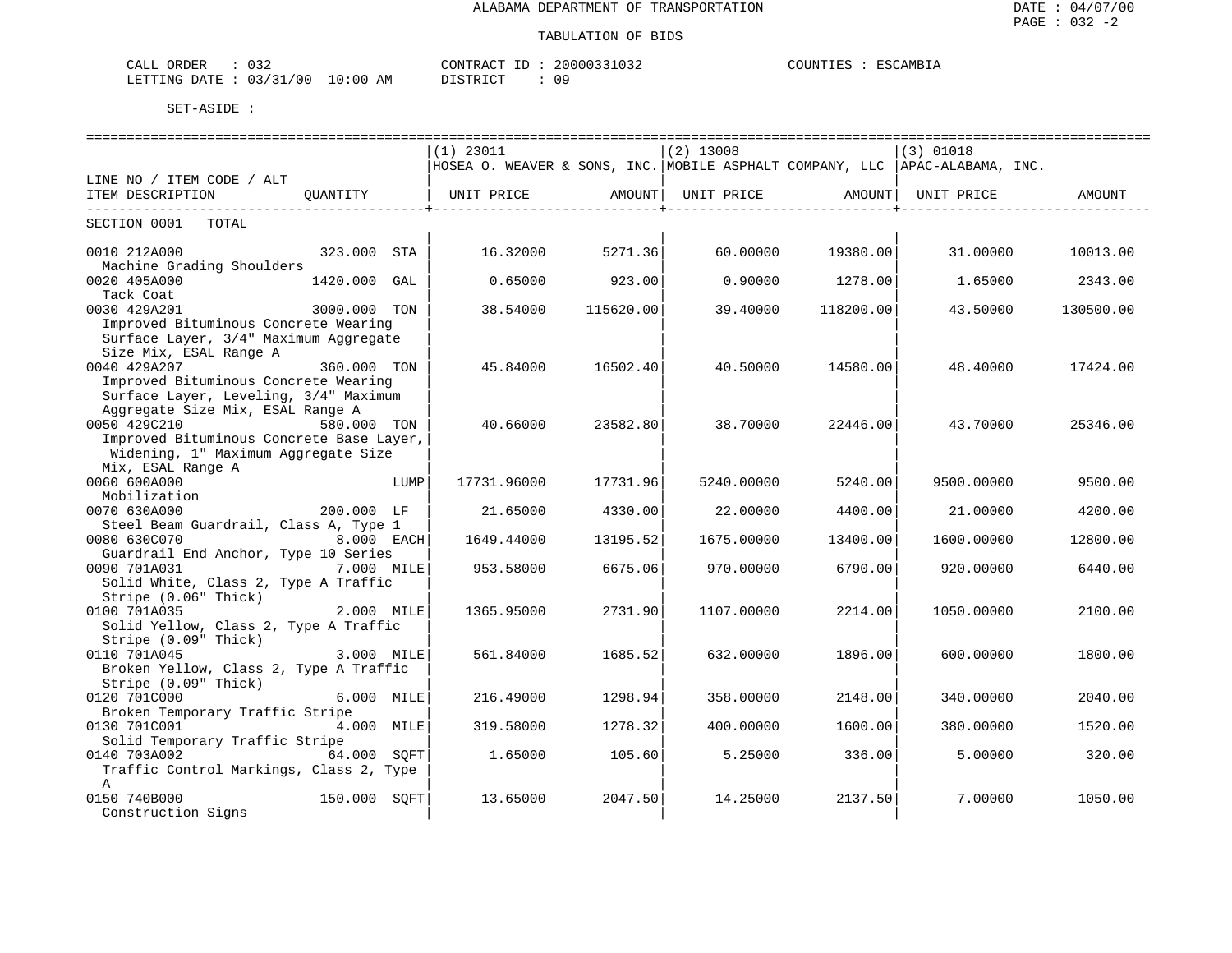| $\sim$ $\sim$ $\sim$<br>$\bigcap \mathcal{R}$<br>ORDER<br>ىلىل<br>◡◡▵ | CONTRACT<br>20000<br>$ -$<br>⊥       | COUNTIES<br><b>TSCAMBIA</b> |
|-----------------------------------------------------------------------|--------------------------------------|-----------------------------|
| /31/00<br>LO : 00<br>LETTING<br>DATE.<br>11/7<br>ັບ                   | 09<br>חדר<br>ΆM<br>סידי דרו<br>11.11 |                             |

|                                                          |          |      | $(1)$ 23011                                              |             | $(2)$ 13008 |            | (3) 01018          |    |            |
|----------------------------------------------------------|----------|------|----------------------------------------------------------|-------------|-------------|------------|--------------------|----|------------|
| LINE NO / ITEM CODE / ALT                                |          |      | HOSEA O. WEAVER & SONS, INC. MOBILE ASPHALT COMPANY, LLC |             |             |            | APAC-ALABAMA, INC. |    |            |
| ITEM DESCRIPTION                                         | OUANTITY |      | UNIT PRICE                                               | AMOUNT      | UNIT PRICE  | AMOUNT     | UNIT PRICE         |    | AMOUNT     |
| 0160 740E000<br>Cones (36 Inches High)                   | 60.000   | EACH | 12.58000                                                 | 754.80      | 6.25000     | 375.00     | 2,00000            |    | 120.00     |
| 0170 740M000<br>Weight For Cone                          | 60.000   | EACH | 7.62000                                                  | 457.20      | 2.50000     | 150.00     | 2.00000            |    | 120.00     |
| 0180 998A000                                             |          | LUMP | 0.00000                                                  | 0.00        | 5000.00000  | 5000.00    | 0.00000            |    | 0.00       |
| Construction Fuel (Maximum Bid Limited<br>To $$9500.00)$ |          |      |                                                          |             |             |            |                    |    |            |
| SECTION TOTALS                                           |          |      |                                                          | 214, 191.88 | \$          | 221,570.50 |                    | Ŝ. | 227,636.00 |
| CONTRACT TOTALS                                          |          |      | Ŝ                                                        | 214,191.88  | Ŝ.          | 221,570.50 |                    | Ŝ. | 227,636.00 |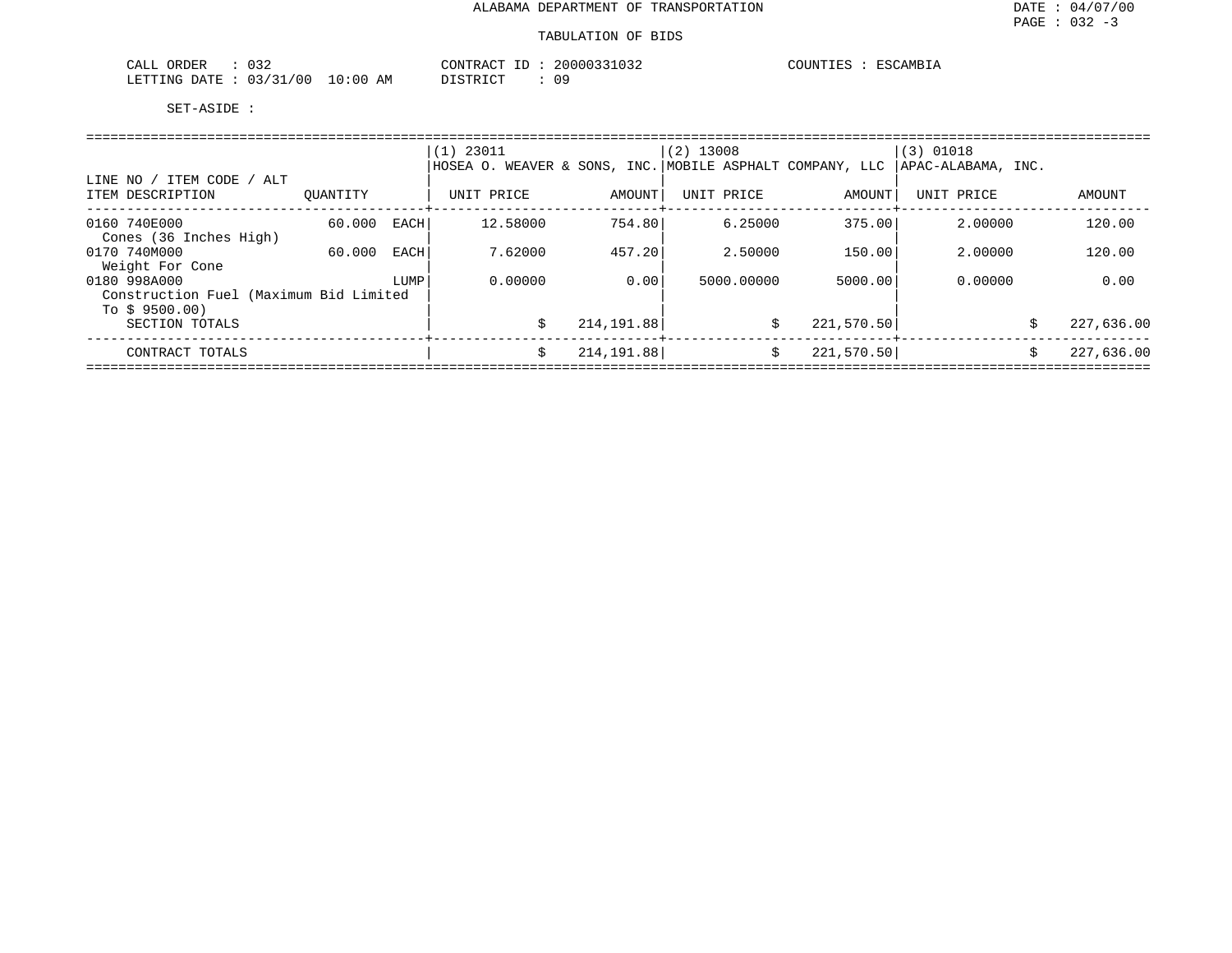# TABULATION OF BIDS

| ORDER<br>CALL     | $\cap$<br>U32 |             | CONTRACT        | $-1$ | 20000331032 | COUNTIES | <b>"AMBIA</b><br>BCA<br>5۷، |
|-------------------|---------------|-------------|-----------------|------|-------------|----------|-----------------------------|
| ' ETTING<br>חת מח | 03/31/00      | 10:00<br>ΑM | חי היה דגודו בת |      | 09          |          |                             |

|                                                          |              |      | $(4)$ 23007                  |           |            |        |            |        |
|----------------------------------------------------------|--------------|------|------------------------------|-----------|------------|--------|------------|--------|
|                                                          |              |      | M.C. WILLIAMS CONTRACTING CO |           |            |        |            |        |
| LINE NO / ITEM CODE / ALT                                |              |      |                              |           |            |        |            |        |
| ITEM DESCRIPTION                                         | OUANTITY     |      | UNIT PRICE                   | AMOUNT    | UNIT PRICE | AMOUNT | UNIT PRICE | AMOUNT |
| SECTION 0001<br>TOTAL                                    |              |      |                              |           |            |        |            |        |
| 0010 212A000<br>Machine Grading Shoulders                | 323.000 STA  |      | 27.50000                     | 8882.50   |            |        |            |        |
| 0020 405A000<br>Tack Coat                                | 1420.000 GAL |      | 0.75000                      | 1065.00   |            |        |            |        |
| 0030 429A201                                             | 3000.000 TON |      | 42.65000                     | 127950.00 |            |        |            |        |
| Improved Bituminous Concrete Wearing                     |              |      |                              |           |            |        |            |        |
| Surface Layer, 3/4" Maximum Aggregate                    |              |      |                              |           |            |        |            |        |
| Size Mix, ESAL Range A                                   |              |      |                              |           |            |        |            |        |
| 0040 429A207                                             | 360.000 TON  |      | 46.85000                     | 16866.00  |            |        |            |        |
| Improved Bituminous Concrete Wearing                     |              |      |                              |           |            |        |            |        |
| Surface Layer, Leveling, 3/4" Maximum                    |              |      |                              |           |            |        |            |        |
| Aggregate Size Mix, ESAL Range A                         |              |      |                              |           |            |        |            |        |
| 0050 429C210<br>Improved Bituminous Concrete Base Layer, | 580.000 TON  |      | 46.27000                     | 26836.60  |            |        |            |        |
| Widening, 1" Maximum Aggregate Size                      |              |      |                              |           |            |        |            |        |
| Mix, ESAL Range A                                        |              |      |                              |           |            |        |            |        |
| 0060 600A000                                             |              | LUMP | 24700.00000                  | 24700.00  |            |        |            |        |
| Mobilization                                             |              |      |                              |           |            |        |            |        |
| 0070 630A000                                             | 200.000 LF   |      | 49.50000                     | 9900.00   |            |        |            |        |
| Steel Beam Guardrail, Class A, Type 1                    |              |      |                              |           |            |        |            |        |
| 0080 630C070                                             | 8.000 EACH   |      | 1700.00000                   | 13600.00  |            |        |            |        |
| Guardrail End Anchor, Type 10 Series                     |              |      |                              |           |            |        |            |        |
| 0090 701A031                                             | 7.000 MILE   |      | 1000.00000                   | 7000.00   |            |        |            |        |
| Solid White, Class 2, Type A Traffic                     |              |      |                              |           |            |        |            |        |
| Stripe (0.06" Thick)                                     |              |      |                              |           |            |        |            |        |
| 0100 701A035<br>Solid Yellow, Class 2, Type A Traffic    | 2.000 MILE   |      | 1000.00000                   | 2000.00   |            |        |            |        |
| Stripe $(0.09"$ Thick)                                   |              |      |                              |           |            |        |            |        |
| 0110 701A045                                             | 3.000 MILE   |      | 850.00000                    | 2550.00   |            |        |            |        |
| Broken Yellow, Class 2, Type A Traffic                   |              |      |                              |           |            |        |            |        |
| Stripe (0.09" Thick)                                     |              |      |                              |           |            |        |            |        |
| 0120 701C000                                             | 6.000 MILE   |      | 220.00000                    | 1320.00   |            |        |            |        |
| Broken Temporary Traffic Stripe                          |              |      |                              |           |            |        |            |        |
| 0130 701C001                                             | 4.000 MILE   |      | 250.00000                    | 1000.00   |            |        |            |        |
| Solid Temporary Traffic Stripe                           |              |      |                              |           |            |        |            |        |
| 0140 703A002                                             | 64.000 SQFT  |      | 10.00000                     | 640.00    |            |        |            |        |
| Traffic Control Markings, Class 2, Type                  |              |      |                              |           |            |        |            |        |
| Α<br>0150 740B000                                        | 150.000 SQFT |      | 15.25000                     | 2287.50   |            |        |            |        |
| Construction Signs                                       |              |      |                              |           |            |        |            |        |
|                                                          |              |      |                              |           |            |        |            |        |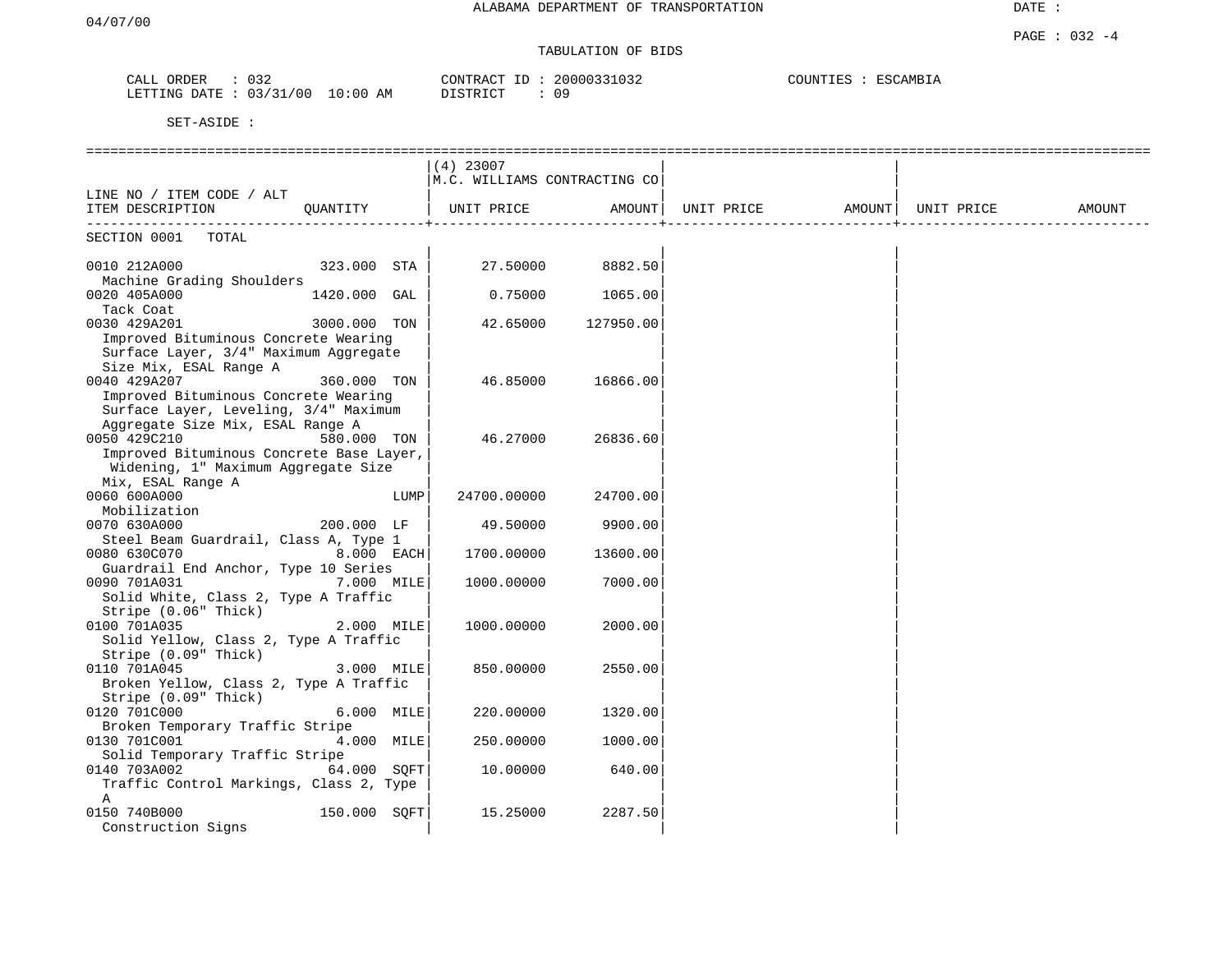| $\cap$ $\cap$<br>ORDER<br>CALL<br>∪≾⊿ |            | CONTRACT ID | 20000331032 | COUNTIES | ESCAMBIA |
|---------------------------------------|------------|-------------|-------------|----------|----------|
| 03/31/00<br>LETTING DATE              | $10:00$ AM | DISTRICT    | Ωq          |          |          |

| LINE NO / ITEM CODE / ALT<br>ITEM DESCRIPTION<br>OUANTITY |        |      | $(4)$ 23007<br>M.C. WILLIAMS CONTRACTING CO<br>UNIT PRICE<br>AMOUNT |            | UNIT PRICE | AMOUNT | UNIT PRICE | AMOUNT |
|-----------------------------------------------------------|--------|------|---------------------------------------------------------------------|------------|------------|--------|------------|--------|
|                                                           |        |      |                                                                     |            |            |        |            |        |
| 0160 740E000                                              | 60.000 | EACH | 4.50000                                                             | 270.00     |            |        |            |        |
| Cones (36 Inches High)                                    |        |      |                                                                     |            |            |        |            |        |
| 0170 740M000                                              | 60.000 | EACH | 2.25000                                                             | 135.00     |            |        |            |        |
| Weight For Cone                                           |        |      |                                                                     |            |            |        |            |        |
| 0180 998A000                                              |        | LUMP | 2850.00000                                                          | 2850.00    |            |        |            |        |
| Construction Fuel (Maximum Bid Limited                    |        |      |                                                                     |            |            |        |            |        |
| To $$9500.00)$                                            |        |      |                                                                     |            |            |        |            |        |
| SECTION TOTALS                                            |        |      | \$                                                                  | 249,852.60 |            |        |            |        |
| CONTRACT TOTALS                                           |        |      | \$                                                                  | 249,852.60 |            |        |            |        |
|                                                           |        |      |                                                                     |            |            |        |            |        |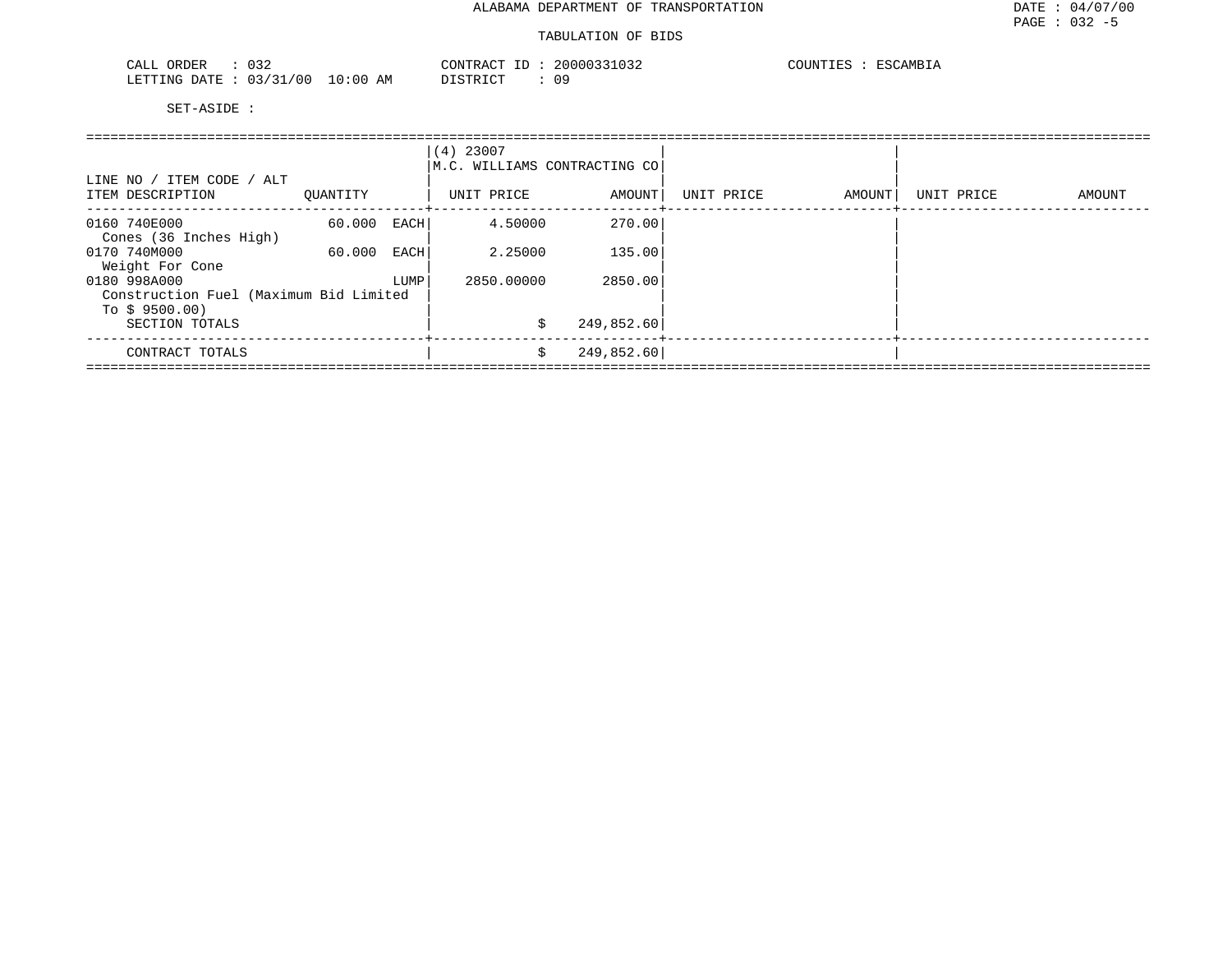|      | CALL ORDER<br>LETTING DATE: 03/31/00<br>CONTRACT DESCRIPTION: | $\therefore$ 033<br>10:00 AM<br>for constructing the Resurfacing and Traffic Stripe on S.R.<br>#247 from M.P. 0.00 at S.R. #24 to M.P. 5.00, northeast of<br>Red Bay. Length - 4.956 mi. | COUNTIES : FRANKLIN<br>(available days)<br>$PROJECT(S)$ : STPAA-3022(1) |  |                     |                   |
|------|---------------------------------------------------------------|------------------------------------------------------------------------------------------------------------------------------------------------------------------------------------------|-------------------------------------------------------------------------|--|---------------------|-------------------|
|      | SET-ASIDE :                                                   |                                                                                                                                                                                          |                                                                         |  |                     |                   |
| RANK |                                                               | VENDOR NO./NAME                                                                                                                                                                          |                                                                         |  | TOTAL<br><b>BID</b> | % OVER<br>LOW BID |
|      | 01018                                                         | APAC-ALABAMA, INC.                                                                                                                                                                       |                                                                         |  | 567,565.54          | 100.0000%         |
|      | 08068                                                         | H & L TRUCKING COMPANY, INC.                                                                                                                                                             |                                                                         |  | 582,467.90          | 102.6256%         |
|      | 19074                                                         | S & M EOUIPMENT CO., INC.                                                                                                                                                                |                                                                         |  | 595,091.65          | 104.8498%         |
|      | 18031                                                         | ROGERS GROUP, INC.                                                                                                                                                                       |                                                                         |  | 644,565.50          | 113.5667%         |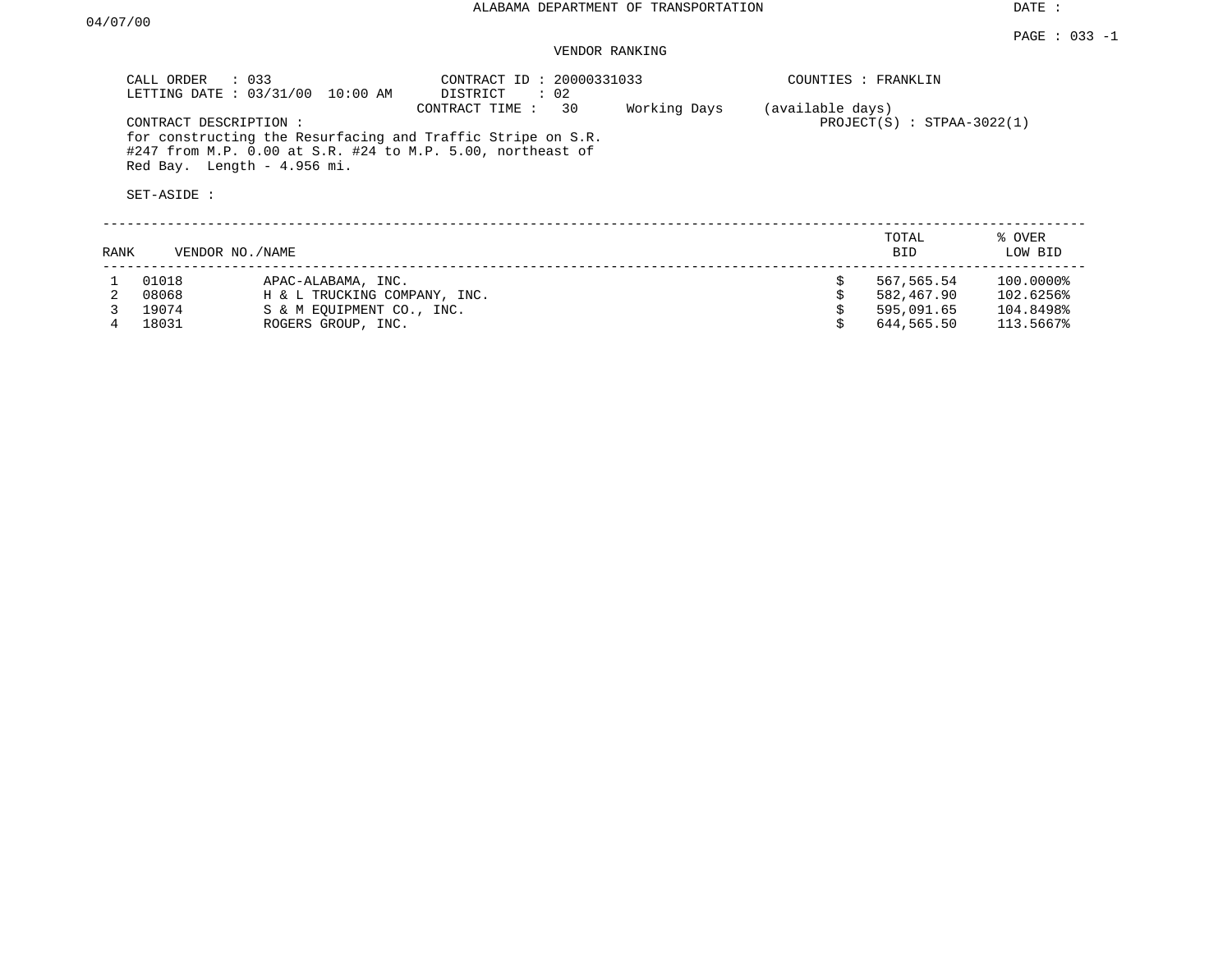| ORDER<br>$\sim$<br>۰ΔΙ.<br>للطلاب<br>◡ ◡ ◡ |         | TUO"            |    | J'R ANK ™<br>תדדר<br>⊥N |
|--------------------------------------------|---------|-----------------|----|-------------------------|
| 00<br>Amp.<br>mmm<br>$\Delta$<br>N         | AM<br>. | $T \cap T$<br>. | ◡∠ |                         |

|                                         |                |      |                                                                                           |           |            |                  | =================================== |           |
|-----------------------------------------|----------------|------|-------------------------------------------------------------------------------------------|-----------|------------|------------------|-------------------------------------|-----------|
|                                         |                |      | $(1)$ 01018                                                                               |           | (2) 08068  |                  | (3) 19074                           |           |
|                                         |                |      | $\vert$ APAC-ALABAMA, INC. $\vert$ H & L TRUCKING COMPANY, INC. S & M EQUIPMENT CO., INC. |           |            |                  |                                     |           |
| LINE NO / ITEM CODE / ALT               |                |      |                                                                                           |           |            |                  |                                     |           |
| ITEM DESCRIPTION QUANTITY               |                |      |                                                                                           |           |            |                  |                                     |           |
|                                         |                |      |                                                                                           |           |            |                  |                                     |           |
| SECTION 0001 TOTAL                      |                |      |                                                                                           |           |            |                  |                                     |           |
|                                         |                |      |                                                                                           |           |            |                  |                                     |           |
| 0010 305B060                            | $623.000$ TCIP |      | 12.00000 7476.00                                                                          |           |            |                  | $13.50000$ $8410.50$ $11.00000$     | 6853.00   |
| Crushed Aggregate, Section 825, Type B  |                |      |                                                                                           |           |            |                  |                                     |           |
| For Miscellaneous Use                   |                |      |                                                                                           |           |            |                  |                                     |           |
| 0020 405A000                            | 2757.000 GAL   |      | 1.50000                                                                                   | 4135.50   | 1.00000    | 2757.00          | 1.25000                             | 3446.25   |
| Tack Coat                               |                |      |                                                                                           |           |            |                  |                                     |           |
| 5002.000 TON<br>0030 424A240            |                |      | 34.73000                                                                                  | 173719.46 | 35.00000   | 175070.00        | 34.70000                            | 173569.40 |
| Superpave Bituminous Concrete Wearing   |                |      |                                                                                           |           |            |                  |                                     |           |
| Surface Layer, 1/2" Maximum Aggregate   |                |      |                                                                                           |           |            |                  |                                     |           |
| Size Mix, ESAL Range C                  |                |      |                                                                                           |           |            |                  |                                     |           |
| 0040 424A246                            | 100.000 TON    |      | 34.48000 3448.00                                                                          |           |            | 35.00000 3500.00 | 35.00000                            | 3500.00   |
| Superpave Bituminous Concrete Wearing   |                |      |                                                                                           |           |            |                  |                                     |           |
| Surface Layer, Leveling, 1/2" Maximum   |                |      |                                                                                           |           |            |                  |                                     |           |
| Aggregate Size Mix, ESAL Range C        |                |      |                                                                                           |           |            |                  |                                     |           |
| 0050 424B441<br>10004.000 TON           |                |      | 23.56000 235694.24                                                                        |           | 27.00000   | 270108.00        | 24.75000                            | 247599.00 |
| Superpave Bituminous Concrete Upper     |                |      |                                                                                           |           |            |                  |                                     |           |
| Binder Layer, 1" Maximum Aggregate Size |                |      |                                                                                           |           |            |                  |                                     |           |
| Mix, ESAL Range C                       |                |      |                                                                                           |           |            |                  |                                     |           |
| 0060 424B445                            | $200.000$ TON  |      | 43.89000                                                                                  | 8778.00   | 35.00000   | 7000.001         | 32.00000                            | 6400.00   |
| Superpave Bituminous Concrete Upper     |                |      |                                                                                           |           |            |                  |                                     |           |
| Binder Layer, Patching, 1" Maximum      |                |      |                                                                                           |           |            |                  |                                     |           |
| Aggregate Size Mix, ESAL Range C        |                |      |                                                                                           |           |            |                  |                                     |           |
| 0070 424B449                            | 100.000 TON    |      | 34.74000                                                                                  | 3474.00   | 35.00000   | 3500.00          | 36.00000                            | 3600.00   |
| Superpave Bituminous Concrete Upper     |                |      |                                                                                           |           |            |                  |                                     |           |
| Binder Layer, Leveling, 1" Max          |                |      |                                                                                           |           |            |                  |                                     |           |
| Aggregate Size Mix, ESAL Range C        |                |      |                                                                                           |           |            |                  |                                     |           |
| 0080 600A000                            |                | LUMP | 28268.00000                                                                               | 28268.00  | 8500.00000 | 8500.00          | 25000.00000                         | 25000.00  |
| Mobilization                            |                |      |                                                                                           |           |            |                  |                                     |           |
| 0090 665F000                            | 25.000 EACH    |      | 1,00000                                                                                   | 25.00     | 5.00000    | 125.00           | 4.00000                             | 100.00    |
| Hay Bales                               |                |      |                                                                                           |           |            |                  |                                     |           |
| 0100 665J000                            | 400.000 LF     |      | 1,00000                                                                                   | 400.00    | 5.00000    | 2000.00          | 3.20000                             | 1280.00   |
|                                         |                |      |                                                                                           |           |            |                  |                                     |           |
| 0110 701C000                            |                |      | 400.00000                                                                                 | 2400.00   | 340.00000  | 2040.00          | 395.00000                           | 2370.00   |
| Broken Temporary Traffic Stripe         |                |      |                                                                                           |           |            |                  |                                     |           |
| 0120 701C001                            | 33.000 MILE    |      | 450.00000                                                                                 | 14850.00  | 380.00000  | 12540.00         | 425.00000                           | 14025.00  |
| Solid Temporary Traffic Stripe          |                |      |                                                                                           |           |            |                  |                                     |           |
| 0130 701G125<br>580.000 LF              |                |      | 4.50000                                                                                   | 2610.00   | 5.20000    | 3016.00          | 5.75000                             | 3335.00   |
| Solid White, Class 3W, Type A Traffic   |                |      |                                                                                           |           |            |                  |                                     |           |
| Stripe (6" Wide)                        |                |      |                                                                                           |           |            |                  |                                     |           |
| 0140 701G129                            | 290.000 LF     |      | 4.50000                                                                                   | 1305.00   | 4.00000    | 1160.00          | 5.00000                             | 1450.00   |
| Broken Yellow, Class 3W, Type A Traffic |                |      |                                                                                           |           |            |                  |                                     |           |
| Stripe (6" Wide)                        |                |      |                                                                                           |           |            |                  |                                     |           |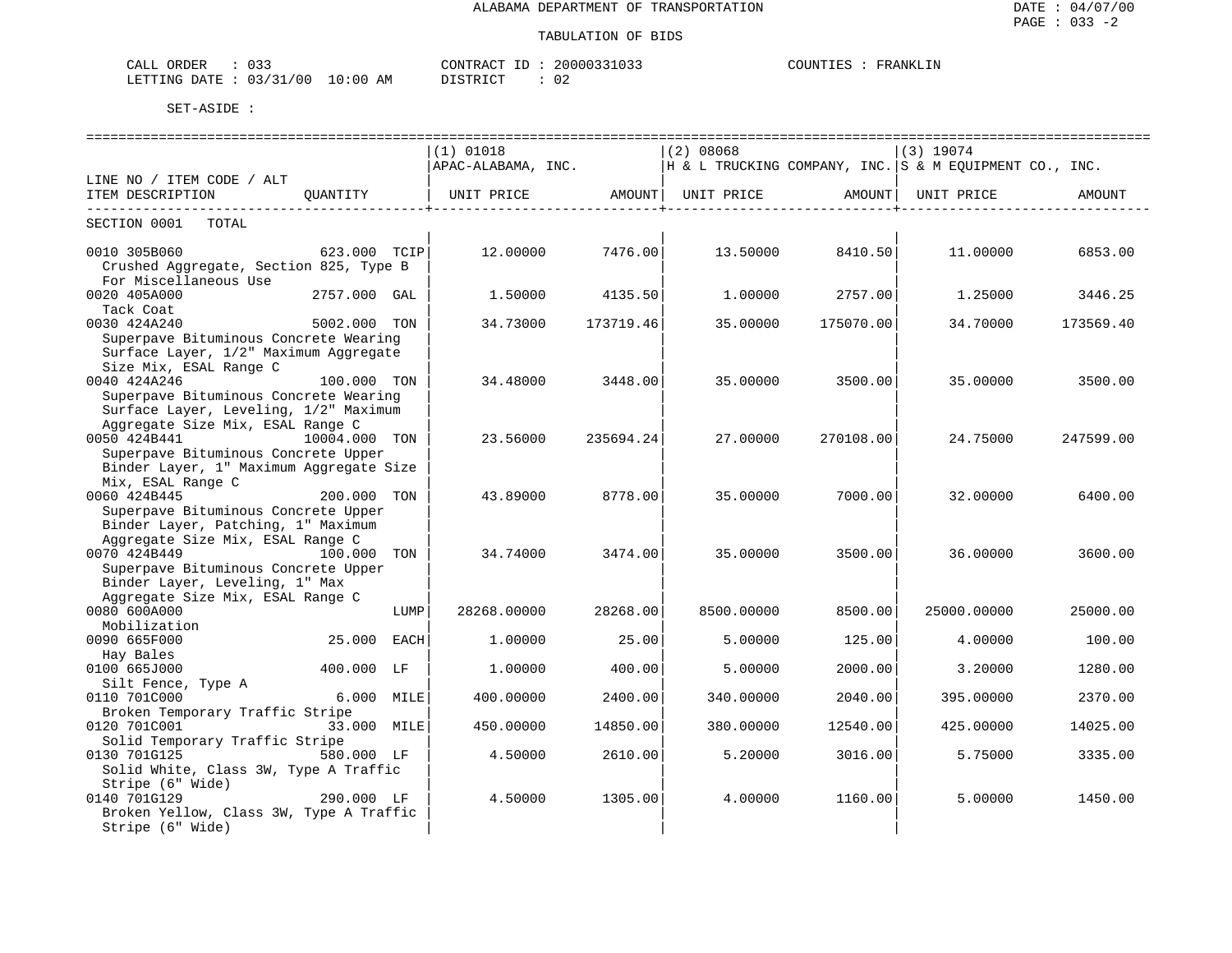| , ORDER<br>CALL                 |  |  | CONTRACT ID |  | 20000331033 | COUNTIES | FRANKLIN |
|---------------------------------|--|--|-------------|--|-------------|----------|----------|
| LETTING DATE: 03/31/00 10:00 AM |  |  | DISTRICT    |  | 02          |          |          |

|                                                        |              |      | $(1)$ 01018<br>$APAC-ALABAMA$ , INC. $ H \& L$ TRUCKING COMPANY, INC. S & M EQUIPMENT CO., INC. |             | (2) 08068                             |               | (3) 19074  |            |
|--------------------------------------------------------|--------------|------|-------------------------------------------------------------------------------------------------|-------------|---------------------------------------|---------------|------------|------------|
| LINE NO / ITEM CODE / ALT                              |              |      |                                                                                                 |             |                                       |               |            |            |
| ITEM DESCRIPTION                                       | OUANTITY     |      | UNIT PRICE   AMOUNT  UNIT PRICE   AMOUNT  UNIT PRICE                                            |             |                                       |               |            | AMOUNT     |
| 0150 701H000                                           | 580.000 LF   |      | 1,00000                                                                                         | 580.00      | 2.50000                               | 1450.00       | 5,00000    | 2900.00    |
| Solid Traffic Stripe Removed (Paint)                   |              |      |                                                                                                 |             |                                       |               |            |            |
| 0160 701H005                                           | 290.000 LF   |      | 1,00000                                                                                         | 290.00      | 2.00000                               | 580.00        | 5.00000    | 1450.00    |
| Broken Traffic Stripe Removed (Paint)                  |              |      |                                                                                                 |             |                                       |               |            |            |
| 0170 702A007<br>3.000 MILE                             |              |      | 2000.00000                                                                                      | 6000.00     | 2000.00000                            | 6000.00       | 2500.00000 | 7500.00    |
| Broken Yellow, Inverted Profile Traffic                |              |      |                                                                                                 |             |                                       |               |            |            |
| Stripe (6" Wide)                                       |              |      |                                                                                                 |             |                                       |               |            |            |
| 0180 702A008                                           | 10.000 MILE  |      | 3800.00000                                                                                      | 38000.00    | 3700.00000                            | 37000.00      | 4000.00000 | 40000.00   |
| Solid White, Inverted Profile Traffic                  |              |      |                                                                                                 |             |                                       |               |            |            |
| Stripe (6" Wide)                                       |              |      |                                                                                                 |             |                                       |               |            |            |
| 7.000 MILE<br>0190 702A009                             |              |      | 3800.00000                                                                                      | 26600.00    | 3700.00000                            | 25900.00      | 3850,00000 | 26950.00   |
| Solid Yellow, Inverted Profile Traffic                 |              |      |                                                                                                 |             |                                       |               |            |            |
| Stripe (6" Wide)                                       |              |      |                                                                                                 |             |                                       |               |            |            |
| 0200 703A002                                           | 612.000 SOFT |      | 2.00000                                                                                         | 1224.00     | 2.50000                               | 1530.00       | 3.00000    | 1836.00    |
| Traffic Control Markings, Class 2, Type                |              |      |                                                                                                 |             |                                       |               |            |            |
| A                                                      |              |      |                                                                                                 |             |                                       |               |            |            |
| 0210 703D001                                           | 432.000 SOFT |      | 1,50000                                                                                         | 648.00      | 1,30000                               | 561.60        | 2,00000    | 864.00     |
| Temporary Traffic Control Markings                     |              |      |                                                                                                 |             |                                       |               |            |            |
| 0220 705A032                                           | 137.000 EACH |      | 5.00000                                                                                         | 685.00      | 5.00000                               | 685.00        | 5.50000    | 753.50     |
| Pavement Markers, Class A-H, Type 1-B                  |              |      |                                                                                                 |             |                                       |               |            |            |
| 0230 705A037<br>459.000 EACH                           |              |      | 5.00000                                                                                         | 2295.00     | 5.20000                               | 2386.80       | 6.00000    | 2754.00    |
| Pavement Markers, Class A-H, Type 2-D                  |              |      |                                                                                                 |             |                                       |               |            |            |
| 0240 740B000                                           | 481.000 SOFT |      | 8.14000                                                                                         | 3915.34     | 8,00000                               | 3848.00       | 9,00000    | 4329.00    |
| Construction Signs                                     |              |      |                                                                                                 |             |                                       |               |            |            |
| 0250 740E000                                           | 50.000 EACH  |      | 1,00000                                                                                         | 50.00       | 5.00000                               | 250.00        | 12.00000   | 600.00     |
| Cones (36 Inches High)                                 |              |      |                                                                                                 |             |                                       |               |            |            |
| 0260 740M000                                           | 50.000 EACH  |      | 1,00000                                                                                         | 50.00       | 1,00000                               | 50.00         | 7.55000    | 377.50     |
| Weight For Cone<br>0270 7400000                        |              |      |                                                                                                 |             |                                       |               |            |            |
|                                                        | 1.000 EACH   |      | 645.00000                                                                                       | 645.00      | 2500.00000                            | 2500.00       | 3750.00000 | 3750.00    |
| Pilot Car                                              |              |      |                                                                                                 | 0.00        |                                       |               |            |            |
| 0280 998A000<br>Construction Fuel (Maximum Bid Limited |              | LUMP | 0.00000                                                                                         |             | 0.00000                               | 0.00          | 8500.00000 | 8500.00    |
| To $$37,000.00)$                                       |              |      |                                                                                                 |             |                                       |               |            |            |
| SECTION TOTALS                                         |              |      |                                                                                                 |             | $\zeta$ 567,565.54 $\zeta$ 582,467.90 |               |            | 595,091.65 |
|                                                        |              |      |                                                                                                 |             |                                       |               |            |            |
| CONTRACT TOTALS                                        |              |      |                                                                                                 | 567, 565.54 |                                       | \$582,467.90] |            | 595,091.65 |
|                                                        |              |      |                                                                                                 |             |                                       |               |            |            |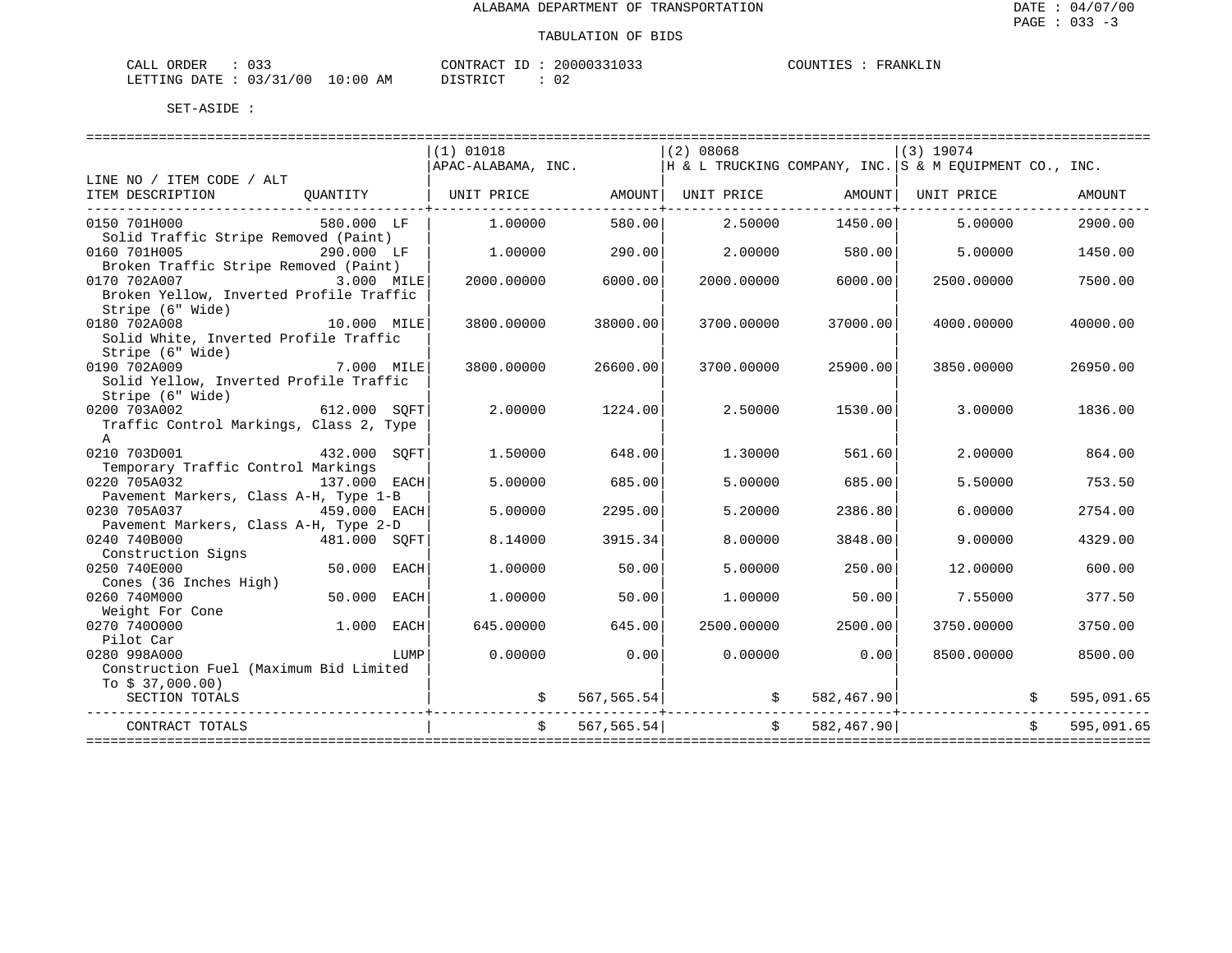# TABULATION OF BIDS

| CALL<br>ORDER | 033                     | 20000331033<br>CONTRACT J <sup>r</sup> | COUNTIES<br>FRANKLIN |
|---------------|-------------------------|----------------------------------------|----------------------|
| LETTING DATE  | 03/31/00<br>10:00<br>AM | DISTRICT<br>02                         |                      |

|                                                       |               |      | $(4)$ 18031        |           |                                       |                     |        |
|-------------------------------------------------------|---------------|------|--------------------|-----------|---------------------------------------|---------------------|--------|
| LINE NO / ITEM CODE / ALT                             |               |      | ROGERS GROUP, INC. |           |                                       |                     |        |
| ITEM DESCRIPTION QUANTITY                             |               |      | UNIT PRICE         |           | AMOUNT  UNIT PRICE AMOUNT  UNIT PRICE |                     | AMOUNT |
|                                                       |               |      |                    |           |                                       | -----------------+- |        |
| SECTION 0001 TOTAL                                    |               |      |                    |           |                                       |                     |        |
| $623.000$ TCIP<br>0010 305B060                        |               |      | 13.50000 8410.50   |           |                                       |                     |        |
| Crushed Aggregate, Section 825, Type B                |               |      |                    |           |                                       |                     |        |
| For Miscellaneous Use                                 |               |      |                    |           |                                       |                     |        |
| 0020 405A000                                          | 2757.000 GAL  |      | 1.00000            | 2757.00   |                                       |                     |        |
| Tack Coat                                             |               |      |                    |           |                                       |                     |        |
| 0030 424A240                                          | 5002.000 TON  |      | 34.00000           | 170068.00 |                                       |                     |        |
| Superpave Bituminous Concrete Wearing                 |               |      |                    |           |                                       |                     |        |
| Surface Layer, 1/2" Maximum Aggregate                 |               |      |                    |           |                                       |                     |        |
| Size Mix, ESAL Range C                                |               |      |                    |           |                                       |                     |        |
| 0040 424A246                                          | 100.000 TON   |      | 37.00000           | 3700.00   |                                       |                     |        |
| Superpave Bituminous Concrete Wearing                 |               |      |                    |           |                                       |                     |        |
| Surface Layer, Leveling, 1/2" Maximum                 |               |      |                    |           |                                       |                     |        |
| Aggregate Size Mix, ESAL Range C                      |               |      |                    |           |                                       |                     |        |
| 0050 424B441                                          | 10004.000 TON |      | 30.00000           | 300120.00 |                                       |                     |        |
| Superpave Bituminous Concrete Upper                   |               |      |                    |           |                                       |                     |        |
| Binder Layer, 1" Maximum Aggregate Size               |               |      |                    |           |                                       |                     |        |
| Mix, ESAL Range C                                     |               |      |                    |           |                                       |                     |        |
| 0060 424B445                                          | 200.000 TON   |      | 40.00000           | 8000.00   |                                       |                     |        |
| Superpave Bituminous Concrete Upper                   |               |      |                    |           |                                       |                     |        |
| Binder Layer, Patching, 1" Maximum                    |               |      |                    |           |                                       |                     |        |
| Aggregate Size Mix, ESAL Range C                      |               |      |                    |           |                                       |                     |        |
| 0070 424B449                                          | 100.000 TON   |      | 37.00000           | 3700.00   |                                       |                     |        |
| Superpave Bituminous Concrete Upper                   |               |      |                    |           |                                       |                     |        |
| Binder Layer, Leveling, 1" Max                        |               |      |                    |           |                                       |                     |        |
| Aggregate Size Mix, ESAL Range C                      |               |      |                    |           |                                       |                     |        |
| 0080 600A000                                          |               | LUMP | 17093.00000        | 17093.00  |                                       |                     |        |
| Mobilization                                          |               |      |                    |           |                                       |                     |        |
| 0090 665F000                                          | 25.000 EACH   |      | 20.00000           | 500.00    |                                       |                     |        |
| Hay Bales                                             |               |      |                    |           |                                       |                     |        |
| 0100 665J000                                          | 400.000 LF    |      | 4.00000            | 1600.00   |                                       |                     |        |
| Silt Fence, Type A                                    |               |      |                    |           |                                       |                     |        |
| 0110 701C000                                          | 6.000 MILE    |      | 400.00000          | 2400.00   |                                       |                     |        |
| Broken Temporary Traffic Stripe                       |               |      |                    |           |                                       |                     |        |
| 0120 701C001<br>Solid Temporary Traffic Stripe        | 33.000 MILE   |      | 500.00000          | 16500.00  |                                       |                     |        |
|                                                       |               |      |                    |           |                                       |                     |        |
| 0130 701G125<br>Solid White, Class 3W, Type A Traffic | 580.000 LF    |      | 4.50000            | 2610.00   |                                       |                     |        |
|                                                       |               |      |                    |           |                                       |                     |        |
| Stripe (6" Wide)<br>0140 701G129                      | 290.000 LF    |      | 45.00000           | 13050.00  |                                       |                     |        |
| Broken Yellow, Class 3W, Type A Traffic               |               |      |                    |           |                                       |                     |        |
| Stripe (6" Wide)                                      |               |      |                    |           |                                       |                     |        |
|                                                       |               |      |                    |           |                                       |                     |        |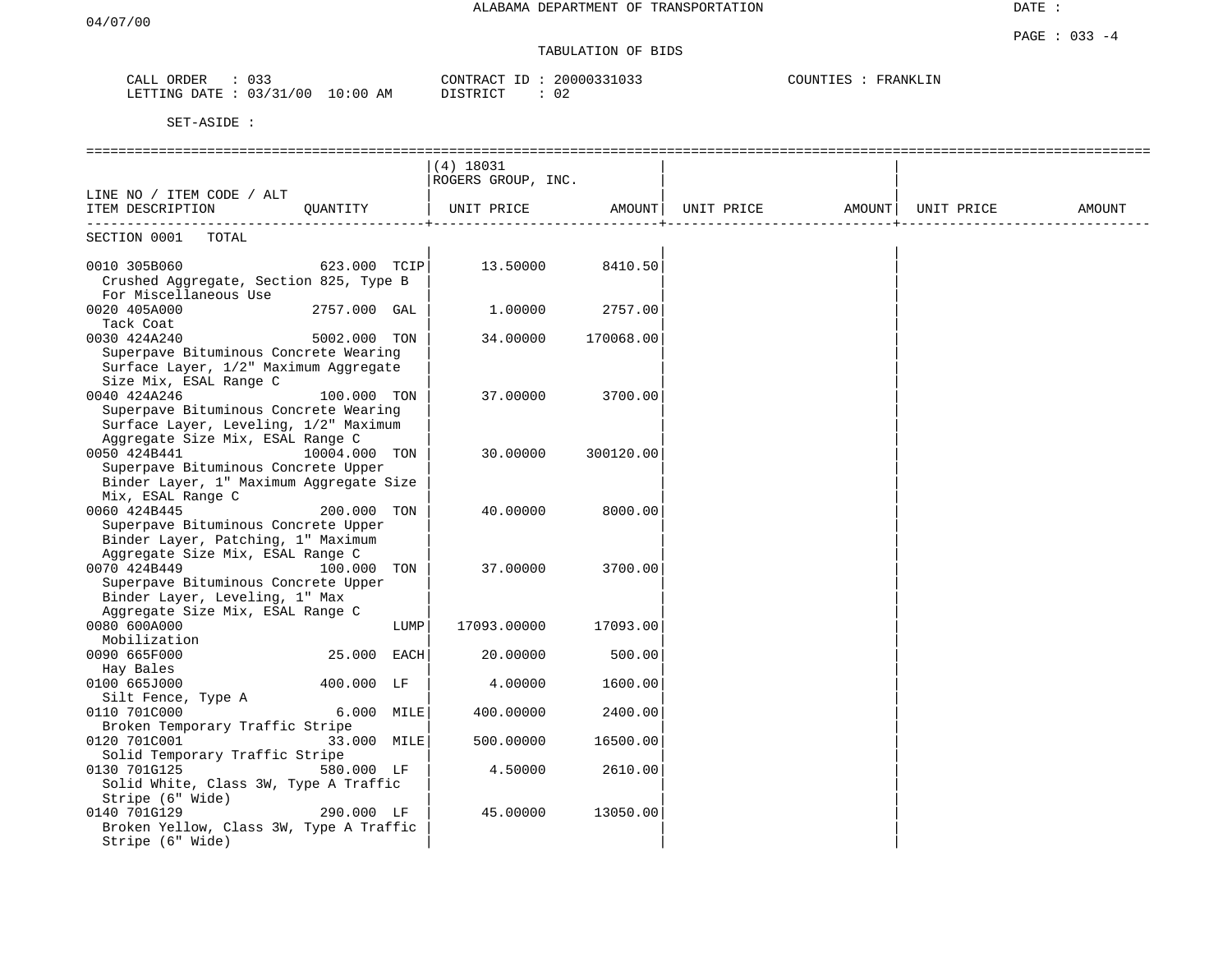| CALL ORDER                      |  | CONTRACT ID |  | 20000331033 | COUNTIES | FRANKLIN |
|---------------------------------|--|-------------|--|-------------|----------|----------|
| LETTING DATE: 03/31/00 10:00 AM |  | DISTRICT    |  | 02          |          |          |

|                                         |               |      | $(4)$ 18031          |               |  |        |
|-----------------------------------------|---------------|------|----------------------|---------------|--|--------|
|                                         |               |      | ROGERS GROUP, INC.   |               |  |        |
| LINE NO / ITEM CODE / ALT               |               |      |                      |               |  |        |
| ITEM DESCRIPTION                        |               |      |                      |               |  | AMOUNT |
|                                         |               |      |                      |               |  |        |
| 0150 701H000                            | 580.000 LF    |      | $1.00000$ 580.00     |               |  |        |
| Solid Traffic Stripe Removed (Paint)    |               |      |                      |               |  |        |
| 290.000 LF  <br>0160 701H005            |               |      | 1.00000              | 290.00        |  |        |
| Broken Traffic Stripe Removed (Paint)   |               |      |                      |               |  |        |
| 3.000 MILE<br>0170 702A007              |               |      | 2500.00000           | 7500.00       |  |        |
| Broken Yellow, Inverted Profile Traffic |               |      |                      |               |  |        |
| Stripe (6" Wide)                        |               |      |                      |               |  |        |
| 0180 702A008<br>10.000 MILE             |               |      | 3800.00000           | 38000.00      |  |        |
| Solid White, Inverted Profile Traffic   |               |      |                      |               |  |        |
| Stripe (6" Wide)                        |               |      |                      |               |  |        |
| 0190 702A009                            | 7.000 MILE    |      | 3800.00000           | 26600.001     |  |        |
| Solid Yellow, Inverted Profile Traffic  |               |      |                      |               |  |        |
| Stripe (6" Wide)                        |               |      |                      |               |  |        |
| $612.000$ SQFT<br>0200 703A002          |               |      | 2.00000              | 1224.00       |  |        |
| Traffic Control Markings, Class 2, Type |               |      |                      |               |  |        |
| $\mathbb{A}$                            |               |      |                      |               |  |        |
| 0210 703D001<br>432.000 SOFT            |               |      | $1.50000$ 648.00     |               |  |        |
| Temporary Traffic Control Markings      |               |      |                      |               |  |        |
| 0220 705A032<br>$137.000$ EACH          |               |      | 5.00000              | 685.00        |  |        |
| Pavement Markers, Class A-H, Type 1-B   |               |      |                      |               |  |        |
| 0230 705A037<br>$459.000$ EACH          |               |      | 5.00000              | 2295.00       |  |        |
| Pavement Markers, Class A-H, Type 2-D   |               |      |                      |               |  |        |
| 0240 740B000                            | 481.000 SOFT  |      | 10.00000             | 4810.00       |  |        |
| Construction Signs                      |               |      |                      |               |  |        |
| 0250 740E000                            | $50.000$ EACH |      | 10.00000             | 500.00        |  |        |
| Cones (36 Inches High)                  |               |      |                      |               |  |        |
| 0260 740M000                            | $50.000$ EACH |      | 5.00000              | 250.00        |  |        |
| Weight For Cone                         |               |      |                      |               |  |        |
| 0270 7400000                            | $1.000$ EACH  |      | 100.00000            | 100.00        |  |        |
| Pilot Car                               |               |      |                      |               |  |        |
| 0280 998A000                            |               | LUMP | 10575.00000 10575.00 |               |  |        |
| Construction Fuel (Maximum Bid Limited  |               |      |                      |               |  |        |
| To $$37,000.00)$                        |               |      |                      |               |  |        |
| SECTION TOTALS                          |               |      |                      | \$644,565.50] |  |        |
|                                         |               |      |                      |               |  |        |
| CONTRACT TOTALS<br>=================    |               |      |                      | \$644,565.50  |  |        |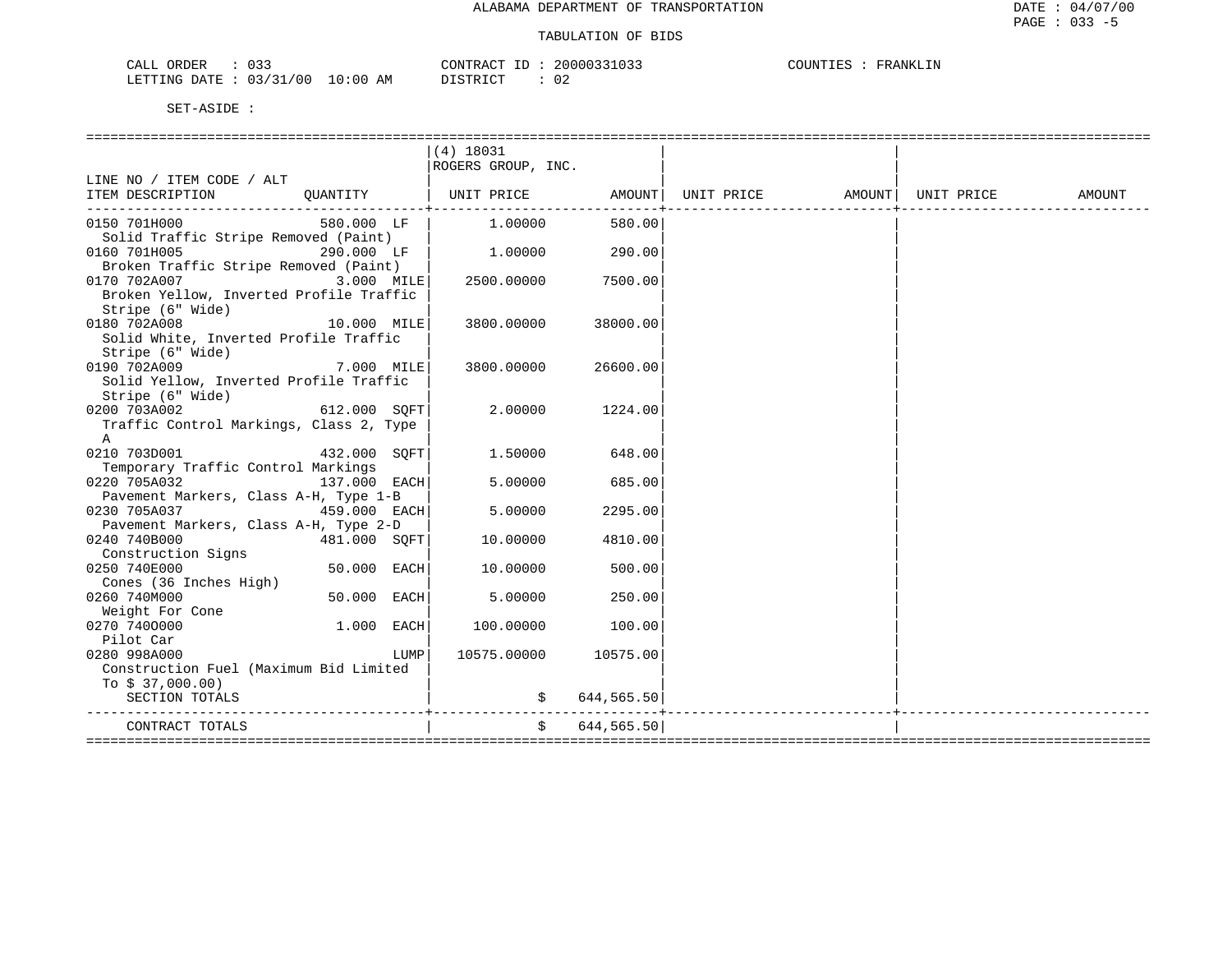| : 035<br>CALL ORDER<br>LETTING DATE: 03/31/00<br>10:00 AM                                                                                                                                                                                                                                                                                                                | CONTRACT ID: 20000331035<br>DISTRICT<br>: 06<br>40<br>Working Days<br>CONTRACT TIME: | COUNTIES : MACON<br>(available days) |                   |
|--------------------------------------------------------------------------------------------------------------------------------------------------------------------------------------------------------------------------------------------------------------------------------------------------------------------------------------------------------------------------|--------------------------------------------------------------------------------------|--------------------------------------|-------------------|
| CONTRACT DESCRIPTION:<br>for constructing the Resurfacing and Traffic Stripe on S.R.<br>#8 (U.S. #80) from the Montgomery/Macon County Line at M.P.<br>153.308 to the beginning of the four-lane section at M.P.<br>167.253, and on S.R. 138 from I-85 at M.P. 0.000 to the<br>intersection of S.R. $#8$ (U.S. $#80$ ) at M.P. 0.785, in<br>Shorter. Length - 14.730 mi. | $PROJECT(S) : STPAA-4407(102)$                                                       | STPAA-4410(103)                      |                   |
| SET-ASIDE :                                                                                                                                                                                                                                                                                                                                                              |                                                                                      |                                      |                   |
| VENDOR NO./NAME<br>RANK                                                                                                                                                                                                                                                                                                                                                  |                                                                                      | TOTAL<br>BID.                        | % OVER<br>LOW BID |
| 01018<br>APAC-ALABAMA, INC.                                                                                                                                                                                                                                                                                                                                              |                                                                                      | 1,349,033.80                         | 100.0000%         |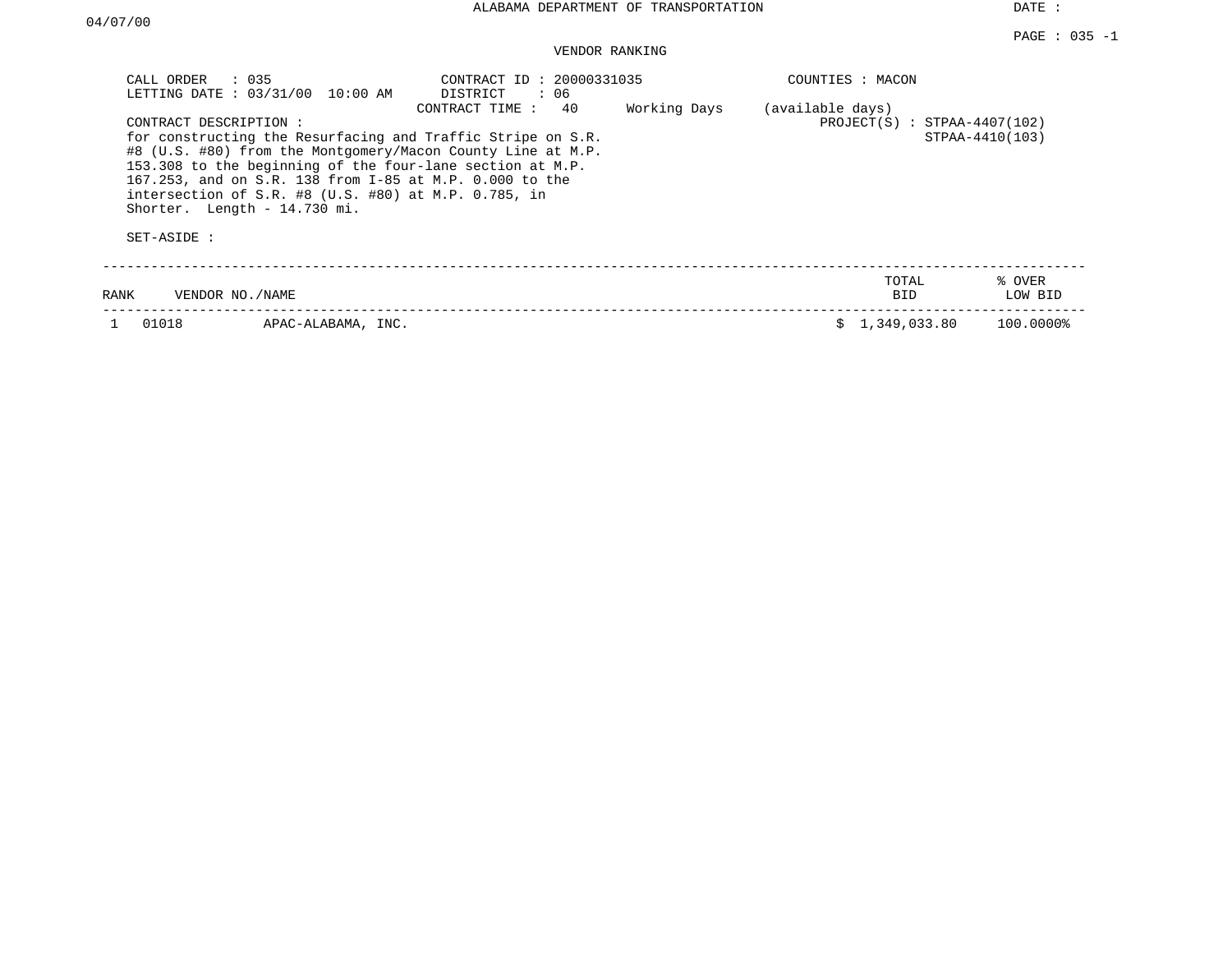| 035<br>CALL<br>ORDER                                                                                                                                                       | 20000331035<br>CONTRACT | COUNTIES<br>MACON |
|----------------------------------------------------------------------------------------------------------------------------------------------------------------------------|-------------------------|-------------------|
| . 03/27<br>/00<br><b>ETTING</b><br>10:00<br>RATE:<br>ΑM<br>the contract of the contract of the contract of the contract of the contract of the contract of the contract of | DISTRICT<br>06          |                   |

|                                                                                                                                    |                 |      | $(1)$ 01018<br>APAC-ALABAMA, INC. |           |                                |  |        |
|------------------------------------------------------------------------------------------------------------------------------------|-----------------|------|-----------------------------------|-----------|--------------------------------|--|--------|
| LINE NO / ITEM CODE / ALT<br>ITEM DESCRIPTION                                                                                      | QUANTITY        |      | UNIT PRICE AMOUNT                 |           | UNIT PRICE AMOUNT   UNIT PRICE |  | AMOUNT |
| SECTION 0001<br>TOTAL                                                                                                              |                 |      |                                   |           |                                |  |        |
| 0010 210D001<br>Borrow Excavation (Loose Truckbed<br>Measurement)                                                                  | 6000.000 CYIP   |      | 10.00000                          | 60000.00  |                                |  |        |
| 0020 401B100<br>Bituminous Treatment E (With Polymer<br>Additive)                                                                  | 141550.000 SYCP |      | 0.55000                           | 77852.50  |                                |  |        |
| 0030 405A000<br>Tack Coat                                                                                                          | 7250.000 GAL    |      | 1,04000                           | 7540.00   |                                |  |        |
| 0040 424A241<br>Superpave Bituminous Concrete Wearing<br>Surface Layer, 3/4" Maximum Aggregate<br>Size Mix, ESAL Range C           | 19400.000 TON   |      | 33.89000                          | 657466.00 |                                |  |        |
| 0050 424A247<br>Superpave Bituminous Concrete Wearing<br>Surface Layer, Leveling, 3/4" Maximum<br>Aggregate Size Mix, ESAL Range C | 2100.000 TON    |      | 33.22000                          | 69762.00  |                                |  |        |
| 0060 424B445<br>Superpave Bituminous Concrete Upper<br>Binder Layer, Patching, 1" Maximum<br>Aggregate Size Mix, ESAL Range C      | 550.000 TON     |      | 62.00000                          | 34100.00  |                                |  |        |
| 0070 427B001<br>Waterproofing Bituminous Pavement<br>Joints (Pave Prep)                                                            | 31870.000 LF    |      | 2.89000                           | 92104.30  |                                |  |        |
| 0080 600A000<br>Mobilization                                                                                                       |                 | LUMP | 48650.00000                       | 48650.00  |                                |  |        |
| 0090 652A056<br>Seeding (Mix 2E)                                                                                                   | 21.000 ACRE     |      | 450.00000                         | 9450.00   |                                |  |        |
| 0100 656A000<br>Mulching, Class A, Type 1                                                                                          | 21.000 ACRE     |      | 450.00000                         | 9450.00   |                                |  |        |
| 0110 665F000                                                                                                                       | 125.000 EACH    |      | 5.00000                           | 625.00    |                                |  |        |
| Hay Bales<br>0120 665J000                                                                                                          | 1050.000 LF     |      | 2.50000                           | 2625.00   |                                |  |        |
| Silt Fence, Type A<br>0130 701C000                                                                                                 | 29.000 MILE     |      | 340.00000                         | 9860.00   |                                |  |        |
| Broken Temporary Traffic Stripe<br>0140 701C001                                                                                    | 58.000 MILE     |      | 380.00000                         | 22040.00  |                                |  |        |
| Solid Temporary Traffic Stripe<br>0150 701F000<br>Dotted Temporary Traffic Stripe                                                  | 500.000 LF      |      | 0.30000                           | 150.00    |                                |  |        |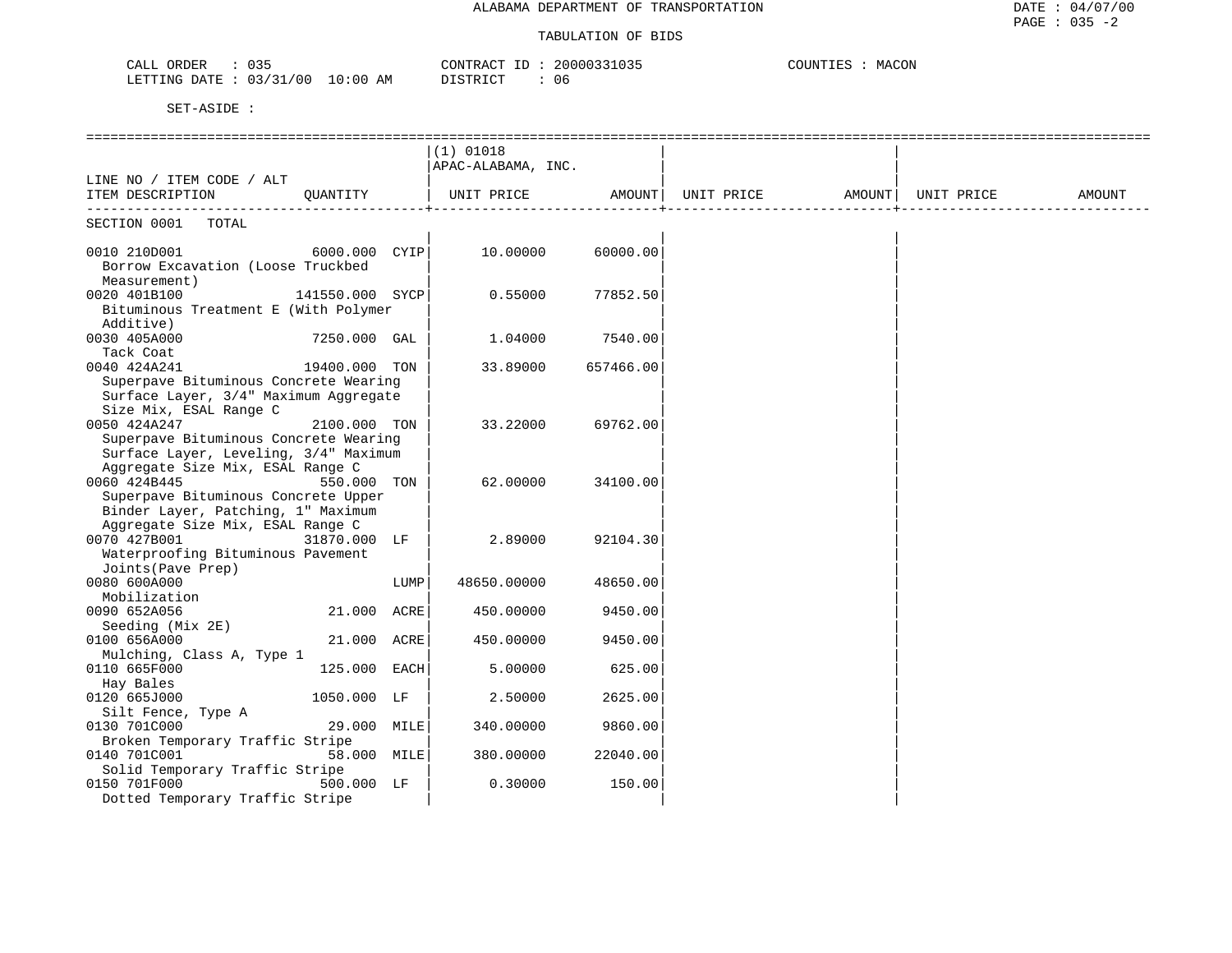| ORDER<br>CALL          | $\sim$ $\sim$ $\sim$ |            | CONTRACT ID | 20000331035 | COUNTIES | MACON |  |
|------------------------|----------------------|------------|-------------|-------------|----------|-------|--|
| LETTING DATE: 03/31/00 |                      | $10:00$ AM | DISTRICT    | 06          |          |       |  |

|                                          |               | $(1)$ 01018                  |           |                   |            |        |
|------------------------------------------|---------------|------------------------------|-----------|-------------------|------------|--------|
|                                          |               | APAC-ALABAMA, INC.           |           |                   |            |        |
| LINE NO / ITEM CODE / ALT                |               |                              |           |                   |            |        |
| ITEM DESCRIPTION                         |               | QUANTITY   UNIT PRICE AMOUNT |           | UNIT PRICE AMOUNT | UNIT PRICE | AMOUNT |
|                                          |               |                              |           |                   |            |        |
| 0160 701G125                             | 3301.000 LF   | 5.20000                      | 17165.20  |                   |            |        |
| Solid White, Class 3W, Type A Traffic    |               |                              |           |                   |            |        |
| Stripe (6" Wide)                         |               |                              |           |                   |            |        |
| 0170 701G129                             | 1518.000 LF   | 1.50000                      | 2277.00   |                   |            |        |
| Broken Yellow, Class 3W, Type A Traffic  |               |                              |           |                   |            |        |
| Stripe (6" Wide)                         |               |                              |           |                   |            |        |
| 0180 701G133                             | 265.000 LF    | 5.60000                      | 1484.00   |                   |            |        |
| Solid Yellow, Class 3W, Type A Traffic   |               |                              |           |                   |            |        |
| Stripe (6" Wide)                         |               |                              |           |                   |            |        |
| 0190 701H001                             | 3566.000 LF   | 0.50000                      | 1783.00   |                   |            |        |
| Solid Traffic Stripe Removed (Plastic)   |               |                              |           |                   |            |        |
| 0200 701H006                             | 1518.000 LF   | 0.40000                      | 607.20    |                   |            |        |
| Broken Traffic Stripe Removed (Plastic)  |               |                              |           |                   |            |        |
| 0210 702A007                             | 13.000 MILE   | 1850.00000                   | 24050.00  |                   |            |        |
|                                          |               |                              |           |                   |            |        |
| Broken Yellow, Inverted Profile Traffic  |               |                              |           |                   |            |        |
| Stripe (6" Wide)                         |               |                              |           |                   |            |        |
| 0220 702A008                             | 30.000 MILE   | 3700.00000                   | 111000.00 |                   |            |        |
| Solid White, Inverted Profile Traffic    |               |                              |           |                   |            |        |
| Stripe (6" Wide)                         |               |                              |           |                   |            |        |
| 0230 702A009                             | 10.000 MILE   | 3700.00000                   | 37000.00  |                   |            |        |
| Solid Yellow, Inverted Profile Traffic   |               |                              |           |                   |            |        |
| Stripe (6" Wide)                         |               |                              |           |                   |            |        |
| 0240 702A010                             | 1.000 MILE    | 1850.00000                   | 1850.00   |                   |            |        |
| Broken White, Inverted Profile Traffic   |               |                              |           |                   |            |        |
| Stripe (6" Wide)                         |               |                              |           |                   |            |        |
| 0250 702B001                             | 500.000 LF    | 1.50000                      | 750.00    |                   |            |        |
| Dotted Inverted Profile Traffic Stripe   |               |                              |           |                   |            |        |
| (6" Wide)                                |               |                              |           |                   |            |        |
| 0260 703A002                             | 5100.000 SOFT | 2.50000                      | 12750.00  |                   |            |        |
| Traffic Control Markings, Class 2, Type  |               |                              |           |                   |            |        |
| A                                        |               |                              |           |                   |            |        |
| 0270 703B002                             | 278.000 SOFT  | 3.00000                      | 834.00    |                   |            |        |
| Traffic Control Legends, Class 2, Type A |               |                              |           |                   |            |        |
| 0280 703D001                             | 5100.000 SOFT | 1,30000                      | 6630.00   |                   |            |        |
| Temporary Traffic Control Markings       |               |                              |           |                   |            |        |
| 0290 703E001                             | 278.000 SOFT  | 1,30000                      | 361.40    |                   |            |        |
| Temporary Traffic Control Legends        |               |                              |           |                   |            |        |
| 0300 705A030                             | 70.000 EACH   | 5.00000                      | 350.00    |                   |            |        |
| Pavement Markers, Class A-H, Type 2-C    |               |                              |           |                   |            |        |
| 0310 705A031                             | 70.000 EACH   | 4.80000                      | 336.00    |                   |            |        |
| Pavement Markers, Class A-H, Type 1-A    |               |                              |           |                   |            |        |
|                                          |               |                              |           |                   |            |        |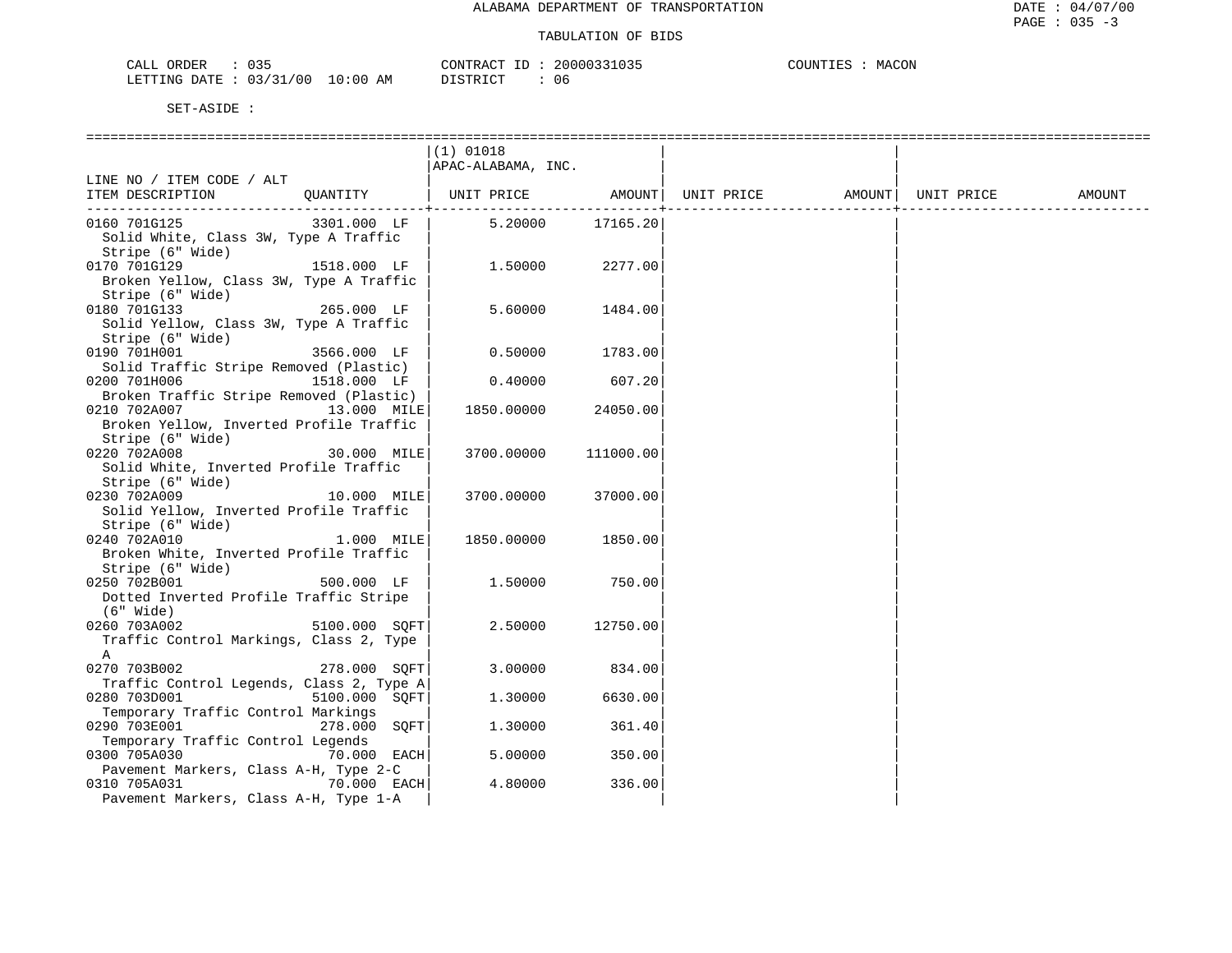| $\sim$ $\sim$ $\sim$<br>ORDER<br>ىلىك<br>ັບວະ | 20000331035<br>$\gamma$ NTRA $\sim$<br>___<br>.U35 | COUNT <sup>T</sup><br>MACON |
|-----------------------------------------------|----------------------------------------------------|-----------------------------|
| /31/00<br>0:00<br>LETTING<br>DATE.            | די היה דרי<br>AΜ<br>U6                             |                             |

|                                        |                | $(1)$ 01018        |                |  |                   |            |        |  |  |  |
|----------------------------------------|----------------|--------------------|----------------|--|-------------------|------------|--------|--|--|--|
|                                        |                | APAC-ALABAMA, INC. |                |  |                   |            |        |  |  |  |
| LINE NO / ITEM CODE / ALT              |                |                    |                |  |                   |            |        |  |  |  |
| ITEM DESCRIPTION                       | QUANTITY       | UNIT PRICE AMOUNT  |                |  | UNIT PRICE AMOUNT | UNIT PRICE | AMOUNT |  |  |  |
| 0320 705A032 1140.000 EACH             |                | 4.80000            | 5472.00        |  |                   |            |        |  |  |  |
| Pavement Markers, Class A-H, Type 1-B  |                |                    |                |  |                   |            |        |  |  |  |
| 0330 705A037                           | 580.000 EACH   | 5.00000            | 2900.00        |  |                   |            |        |  |  |  |
| Pavement Markers, Class A-H, Type 2-D  |                |                    |                |  |                   |            |        |  |  |  |
| 0340 705A038                           | $100.000$ EACH | 5.00000            | 500.00         |  |                   |            |        |  |  |  |
| Pavement Markers, Class A-H, Type 2-E  |                |                    |                |  |                   |            |        |  |  |  |
| 0350 740B000                           | 1304.000 SQFT  | 9.80000            | 12779.20       |  |                   |            |        |  |  |  |
| Construction Signs                     |                |                    |                |  |                   |            |        |  |  |  |
| 0360 740E000                           | 400.000 EACH   | 7.00000            | 2800.00        |  |                   |            |        |  |  |  |
| Cones (36 Inches High)                 |                |                    |                |  |                   |            |        |  |  |  |
| 0370 740M000                           | 400.000 EACH   | 4.20000            | 1680.00        |  |                   |            |        |  |  |  |
| Weight For Cone                        |                |                    |                |  |                   |            |        |  |  |  |
| 0380 741C010                           | 2.000 EACH     | 1000.00000         | 2000.00        |  |                   |            |        |  |  |  |
| Portable Sequential Arrow And Chevron  |                |                    |                |  |                   |            |        |  |  |  |
| Sign Unit                              |                |                    |                |  |                   |            |        |  |  |  |
| 0390 998A000                           | LUMP           | 0.00000            | 0.00           |  |                   |            |        |  |  |  |
| Construction Fuel (Maximum Bid Limited |                |                    |                |  |                   |            |        |  |  |  |
| To $$57000.00)$                        |                |                    |                |  |                   |            |        |  |  |  |
| SECTION TOTALS                         |                |                    | \$1,349,033.80 |  |                   |            |        |  |  |  |
| CONTRACT TOTALS                        |                |                    | \$1,349,033.80 |  |                   |            |        |  |  |  |
|                                        |                |                    |                |  |                   |            |        |  |  |  |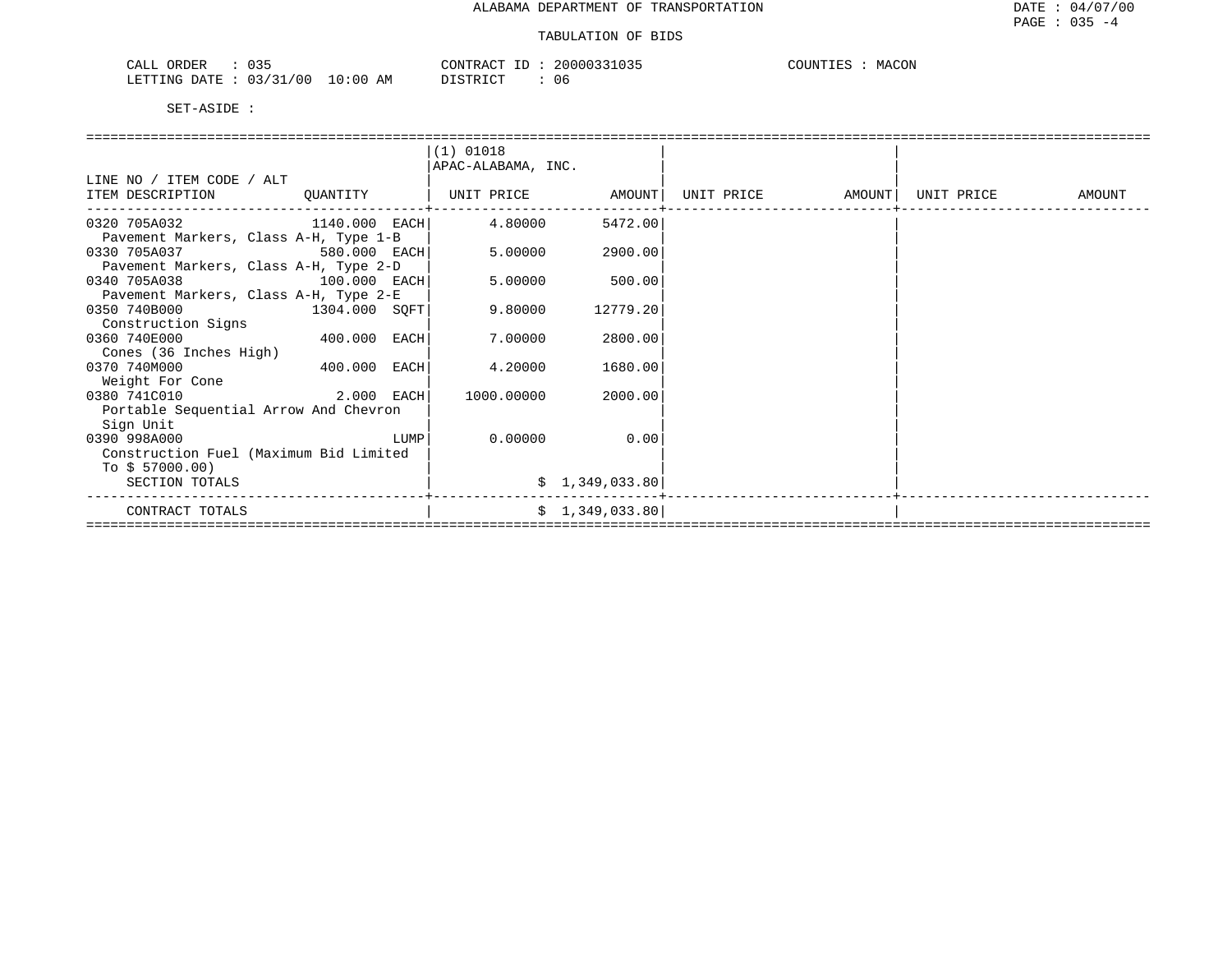| CALL ORDER : 036 | LETTING DATE: 03/31/00<br>10:00 AM                                                                               | CONTRACT ID: 20000331036<br>DISTRICT : 01                                                     |              | COUNTIES : MADISON |                              |                        |
|------------------|------------------------------------------------------------------------------------------------------------------|-----------------------------------------------------------------------------------------------|--------------|--------------------|------------------------------|------------------------|
| SET-ASIDE :      | CONTRACT DESCRIPTION:<br>for constructing the Bridge Culvert Replacement and<br>Huntsville. Length = $0.120$ km. | 60<br>CONTRACT TIME:<br>RURAL<br>Approaches over Swan Pond Creek on Zierdt Road, southwest of | Working Days | (available days)   | PROJECT $(S)$ : BRZ-4500(28) |                        |
| RANK             | VENDOR NO./NAME                                                                                                  |                                                                                               |              |                    | TOTAL<br><b>BID</b>          | % OVER<br>LOW BID      |
| 13004<br>04009   | MILLER & MILLER, INC.<br>W. W. DYAR & SONS, INC.                                                                 |                                                                                               |              | \$                 | 129,646.95<br>147,374.22     | 100.0000%<br>113.6734% |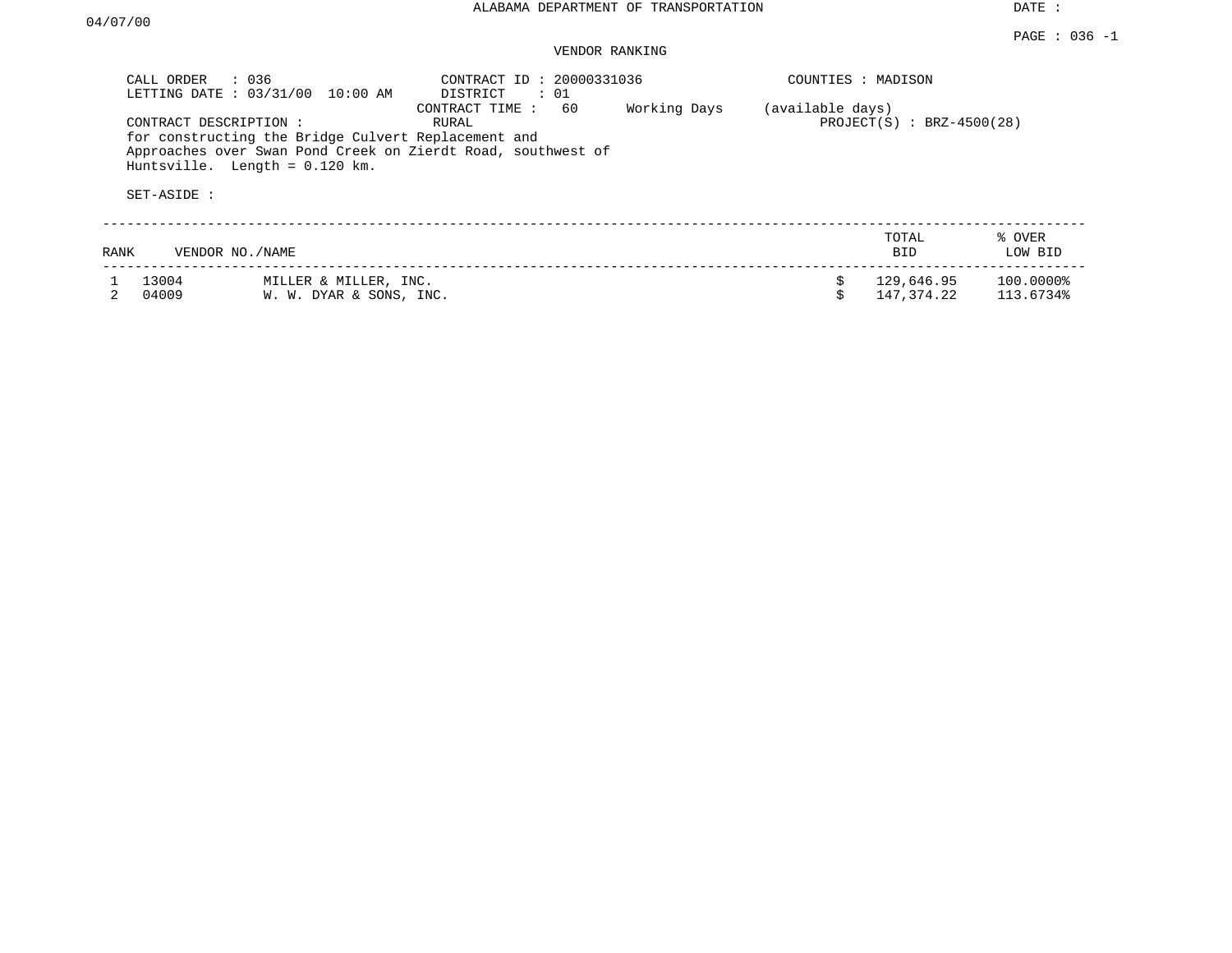| CALL ORDER<br>: 036             | CONTRACT ID: 20000331036 | COUNTIES : MADISON |
|---------------------------------|--------------------------|--------------------|
| LETTING DATE: 03/31/00 10:00 AM | DISTRICT<br>- 01         |                    |

|                                          |              |      | (1) 13004                                          |          | (2) 04009 |                    |        |
|------------------------------------------|--------------|------|----------------------------------------------------|----------|-----------|--------------------|--------|
|                                          |              |      | MILLER & MILLER, INC. $ W. W. DYAR & SONS, INC.$   |          |           |                    |        |
| LINE NO / ITEM CODE / ALT                |              |      |                                                    |          |           |                    |        |
| ITEM DESCRIPTION QUANTITY                |              |      | UNIT PRICE AMOUNT   UNIT PRICE AMOUNT   UNIT PRICE |          |           |                    | AMOUNT |
|                                          |              |      |                                                    |          |           |                    |        |
| SECTION 0001 TOTAL                       |              |      |                                                    |          |           |                    |        |
| 0010 206B000                             |              | LUMP | 7000.00000 7000.00                                 |          |           | 4000.00000 4000.00 |        |
| Removal Of Old Box Culvert, Station      |              |      |                                                    |          |           |                    |        |
| $50+41.945$                              |              |      |                                                    |          |           |                    |        |
| 0020 210A000                             | 60.000 M3    |      | 15.00000                                           | 900.00   | 35.75000  | 2145.00            |        |
| Unclassified Excavation                  |              |      |                                                    |          |           |                    |        |
| 0030 210D001                             | 1085.000 M3  |      | 9.25000                                            | 10036.25 | 10.07000  | 10925.95           |        |
|                                          |              |      |                                                    |          |           |                    |        |
| Borrow Excavation (Loose Truckbed        |              |      |                                                    |          |           |                    |        |
| Measurement)                             |              |      |                                                    |          |           |                    |        |
| 0040 214A000                             | 270.000 M3   |      | 13.00000                                           | 3510.00  | 14.00000  | 3780.00            |        |
| Structure Excavation                     |              |      |                                                    |          |           |                    |        |
| 0050 214B001                             | 88.000 M3    |      | 17.00000                                           | 1496.00  | 28.00000  | 2464.00            |        |
| Foundation Backfill, Commercial          |              |      |                                                    |          |           |                    |        |
| 0060 301E008                             | 220.000 MTON |      | 17.75000                                           | 3905.00  | 18.22000  | 4008.40            |        |
| Crushed Aggregate Base Course, Type B,   |              |      |                                                    |          |           |                    |        |
| Plant Mixed                              |              |      |                                                    |          |           |                    |        |
| 0070 401A000                             | 84.000 M2    |      | 3.25000                                            | 273.00   | 6.54000   | 549.36             |        |
| Bituminous Treatment A                   |              |      |                                                    |          |           |                    |        |
| 0080 405A000                             | 515.000 L    |      | 0.40000                                            | 206.00   | 0.58000   | 298.70             |        |
| Tack Coat                                |              |      |                                                    |          |           |                    |        |
| 0090 429A200                             | 100.000 MTON |      | 63.00000                                           | 6300.00  | 90.75000  | 9075.00            |        |
| Improved Bituminous Concrete Wearing     |              |      |                                                    |          |           |                    |        |
| Surface Layer, 12.5 mm Maximum           |              |      |                                                    |          |           |                    |        |
| Aggregate Size Mix, ESAL Range A         |              |      |                                                    |          |           |                    |        |
| 0100 429B201                             | 34.000 MTON  |      | 60.00000                                           | 2040.00  | 67.61000  | 2298.74            |        |
| Improved Bituminous Concrete Binder      |              |      |                                                    |          |           |                    |        |
| Layer, 25.0 mm Maximum Aggregate Size    |              |      |                                                    |          |           |                    |        |
| Mix, ESAL Range A                        |              |      |                                                    |          |           |                    |        |
| 0110 429B212                             | 56.000 MTON  |      | 49.00000                                           | 2744.00  | 66.97000  | 3750.32            |        |
| Improved Bituminous Concrete Binder      |              |      |                                                    |          |           |                    |        |
| Layer, Widening, 25.0 mm Maximum         |              |      |                                                    |          |           |                    |        |
| Aggregate Size Mix, ESAL Range A         |              |      |                                                    |          |           |                    |        |
| 0120 429C201                             | 36.000 MTON  |      | 57.00000                                           | 2052.00  | 67.22000  | 2419.92            |        |
| Improved Bituminous Concrete Base Layer, |              |      |                                                    |          |           |                    |        |
| 37.5 mm Maximum Aggregate Size Mix,      |              |      |                                                    |          |           |                    |        |
| ESAL Range A                             |              |      |                                                    |          |           |                    |        |
| 0130 429C211                             | 134.000 MTON |      | 50.00000                                           | 6700.00  | 66.82000  | 8953.88            |        |
| Improved Bituminous Concrete Base Layer, |              |      |                                                    |          |           |                    |        |
| Widening, 37.5 mm Maximum Aggregate      |              |      |                                                    |          |           |                    |        |
| Size Mix, ESAL Range A                   |              |      |                                                    |          |           |                    |        |
|                                          |              |      |                                                    |          |           |                    |        |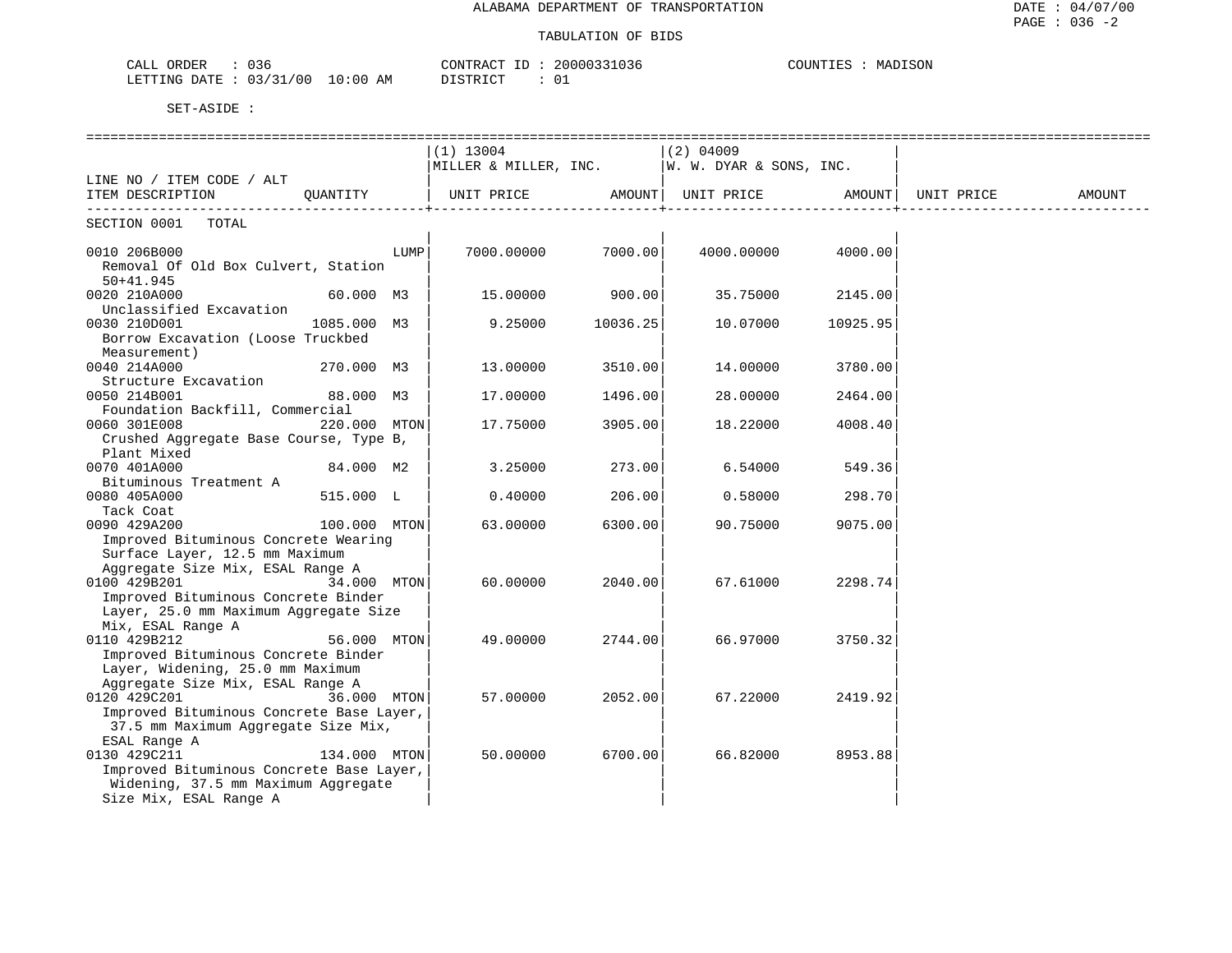### TABULATION OF BIDS

| ORDER<br>CALI | Jsr      |               | CONTRACT   | TГ | 20000331036 | COUNTIES | MADISON |
|---------------|----------|---------------|------------|----|-------------|----------|---------|
| LETTING DATE  | 03/31/00 | LO : 00<br>ΑM | DI STR TOT |    |             |          |         |

|                                                          |               |      | $(1)$ 13004           |          | $(2)$ 04009                                      |          |        |
|----------------------------------------------------------|---------------|------|-----------------------|----------|--------------------------------------------------|----------|--------|
|                                                          |               |      | MILLER & MILLER, INC. |          | W. W. DYAR & SONS, INC.                          |          |        |
| LINE NO / ITEM CODE / ALT                                |               |      |                       |          |                                                  |          |        |
| ITEM DESCRIPTION                                         | QUANTITY      |      |                       |          | UNIT PRICE AMOUNT  UNIT PRICE AMOUNT  UNIT PRICE |          | AMOUNT |
| 0140 502A000                                             | 9917.000 KG   |      | 1,10000               | 10908.70 | 1,20000                                          | 11900.40 |        |
| Steel Reinforcement                                      |               |      |                       |          |                                                  |          |        |
| 0150 524A011                                             | 96.000 M3     |      | 346.00000             | 33216.00 | 475.00000                                        | 45600.00 |        |
| Culvert Concrete (Cast In Place)<br>0160 600A000         |               | LUMP | 11000.00000           | 11000.00 | 6500.00000                                       | 6500.00  |        |
| Mobilization                                             |               |      |                       |          |                                                  |          |        |
| 0170 610C001                                             | 90.000 MTON   |      | 26.00000              | 2340.00  | 30.00000                                         | 2700.00  |        |
| Loose Riprap, Class 2<br>0180 610D002                    | 50.000 M2     |      | 10.50000              | 525.00   | 5,00000                                          | 250.00   |        |
| Filter Blanket, Geotextile (Non-Woven)                   |               |      |                       |          |                                                  |          |        |
| 0190 630A000                                             | 46.000 M      |      | 60.00000              | 2760.00  | 63.80000                                         | 2934.80  |        |
| Steel Beam Guardrail, Class A, Type 1<br>0200 630C050    | $4.000$ EACH  |      | 1855.00000            | 7420.00  | 1980.00000                                       | 7920.00  |        |
| Guardrail End Anchor, Type 20 Series                     |               |      |                       |          |                                                  |          |        |
| 0210 650A000<br>Topsoil                                  | 315.000 M3    |      | 13.00000              | 4095.00  | 9.35000                                          | 2945.25  |        |
| 0220 652A053                                             | 1.000 HA      |      | 4000.00000            | 4000.00  | 4538.00000                                       | 4538.00  |        |
| Seeding (Mix 1E)                                         |               |      |                       |          |                                                  |          |        |
| 0230 665F000                                             | 16.000 EACH   |      | 10.00000              | 160.00   | 5.00000                                          | 80.00    |        |
| Hay Bales<br>0240 665J000                                | 68.000 M      |      | 10.00000              | 680.00   | 18.00000                                         | 1224.00  |        |
| Silt Fence, Type A                                       |               |      |                       |          |                                                  |          |        |
| 0250 680A000                                             |               | LUMP | 1300.00000            | 1300.00  | 1000.00000                                       | 1000.00  |        |
| Engineering Controls                                     |               |      |                       |          |                                                  |          |        |
| 0260 701A030                                             | 1.000 KM      |      | 380.00000             | 380.00   | 412.50000                                        | 412.50   |        |
| Solid White, Class 2T, Type A, Traffic                   |               |      |                       |          |                                                  |          |        |
| Stripe                                                   |               |      |                       |          |                                                  |          |        |
| 0270 701A034                                             | 1.000 KM      |      | 380.00000             | 380.00   | 412.50000                                        | 412.50   |        |
| Solid Yellow, Class 2T, Type A, Traffic                  |               |      |                       |          |                                                  |          |        |
| Stripe<br>0280 705A037                                   | $25.000$ EACH |      | 8.00000               | 200.00   | 5.50000                                          | 137.50   |        |
| Pavement Markers, Class A-H, Type 2-D                    |               |      |                       |          |                                                  |          |        |
| 0290 740B000                                             | 18.000 M2     |      | 90.00000              | 1620.00  | 125.00000                                        | 2250.00  |        |
| Construction Signs                                       |               |      |                       |          |                                                  |          |        |
| 0300 740F002                                             | $4.000$ EACH  |      | 210.00000             | 840.00   | 200.00000                                        | 800.00   |        |
| Barricades, Type III                                     |               |      |                       |          |                                                  |          |        |
| 0310 7401005                                             | 4.000 EACH    |      | 165.00000             | 660.00   | 150.00000                                        | 600.00   |        |
| Warning Lights, Type B (Detachable Head)<br>0320 998A000 |               | LUMP | 0.00000               | 0.00     | 500.00000                                        | 500.00   |        |
| Construction Fuel (Maximum Bid Limited                   |               |      |                       |          |                                                  |          |        |
| To $$5500.00)$                                           |               |      |                       |          |                                                  |          |        |
|                                                          |               |      |                       |          |                                                  |          |        |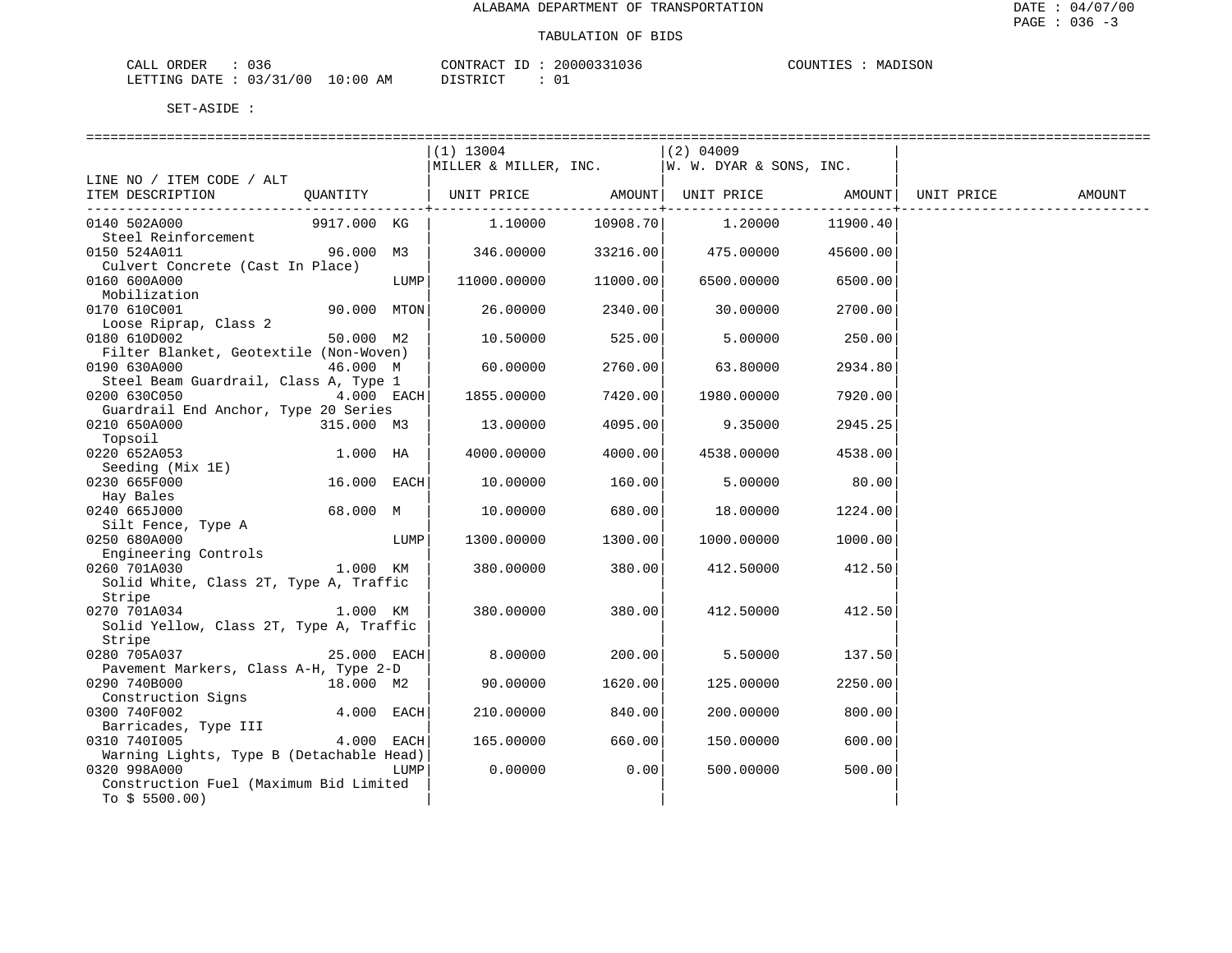| $\sim$ $\sim$ $\sim$<br>CALL<br>ORDER<br>U36 | CONTRACT                | 20000331036<br>T <sub>D</sub><br>⊥ப | COUNTIES<br>MADISON |
|----------------------------------------------|-------------------------|-------------------------------------|---------------------|
| 03/31/00<br>LETTING DATE                     | 10:00<br>DISTRICT<br>AΜ | 01                                  |                     |

|                                                   |          | $(1)$ 13004<br>MILLER & MILLER, INC. |            | $(2)$ 04009<br> W. W. DYAR & SONS, INC. |              |            |        |
|---------------------------------------------------|----------|--------------------------------------|------------|-----------------------------------------|--------------|------------|--------|
| ITEM CODE<br>LINE NO<br>/ ALT<br>ITEM DESCRIPTION | OUANTITY | UNIT PRICE                           | AMOUNT     | UNIT PRICE                              | AMOUNT       | UNIT PRICE | AMOUNT |
| SECTION TOTALS                                    |          |                                      | 129,646.95 |                                         | 147,374.22   |            |        |
| CONTRACT TOTALS                                   |          |                                      | 129,646.95 |                                         | 147, 374. 22 |            |        |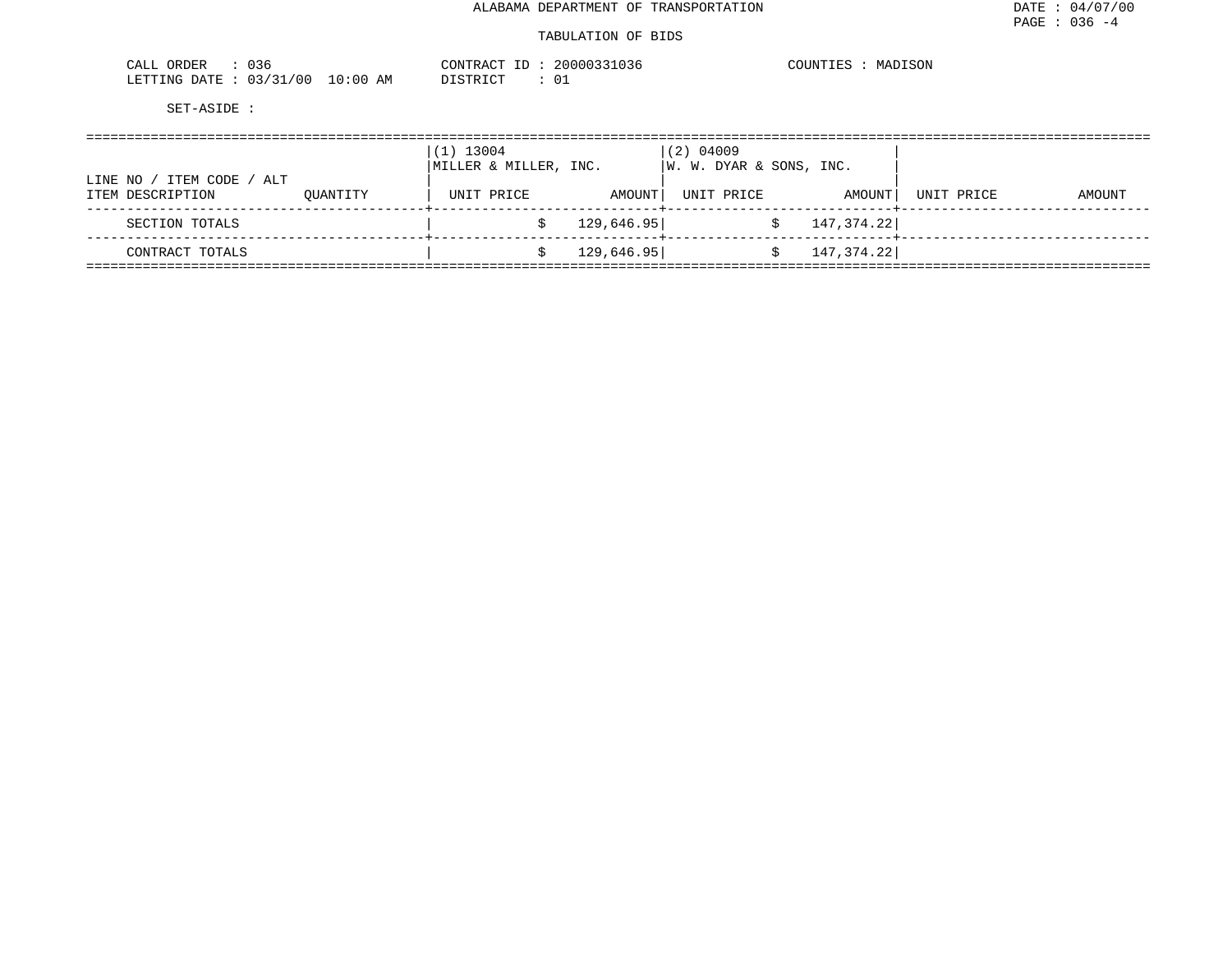|      | CALL ORDER                           | $\therefore$ 0.38<br>LETTING DATE : 03/31/00 10:00 AM                                                                                                                       | CONTRACT ID: 20000331038<br>DISTRICT<br>: 08 |              | COUNTIES : MONROE |                              |                   |
|------|--------------------------------------|-----------------------------------------------------------------------------------------------------------------------------------------------------------------------------|----------------------------------------------|--------------|-------------------|------------------------------|-------------------|
|      | CONTRACT DESCRIPTION:<br>SET-ASIDE : | for constructing the Resurfacing, Traffic Stripe, and<br>Guardrail on C.R. #7 from C.R. #45 at Goodway to C.R. #18 at<br>Wildfork, south of Frisco City. Length - 6.178 mi. | 40<br>CONTRACT TIME:<br>RURAL                | Working Days | (available days)  | $PROJECT(S)$ : STPNU-5000(6) |                   |
| RANK |                                      | VENDOR NO. / NAME                                                                                                                                                           |                                              |              |                   | TOTAL<br><b>BID</b>          | % OVER<br>LOW BID |
|      | 13008                                | MOBILE ASPHALT COMPANY, LLC                                                                                                                                                 |                                              |              |                   | 414,856.88                   | 100.0000%         |
|      | 23011                                | HOSEA O. WEAVER & SONS, INC.                                                                                                                                                |                                              |              |                   | 415,850.20                   | 100.2394%         |
|      | 01018                                | APAC-ALABAMA, INC.                                                                                                                                                          |                                              |              |                   | 458,791.15                   | 110.5902%         |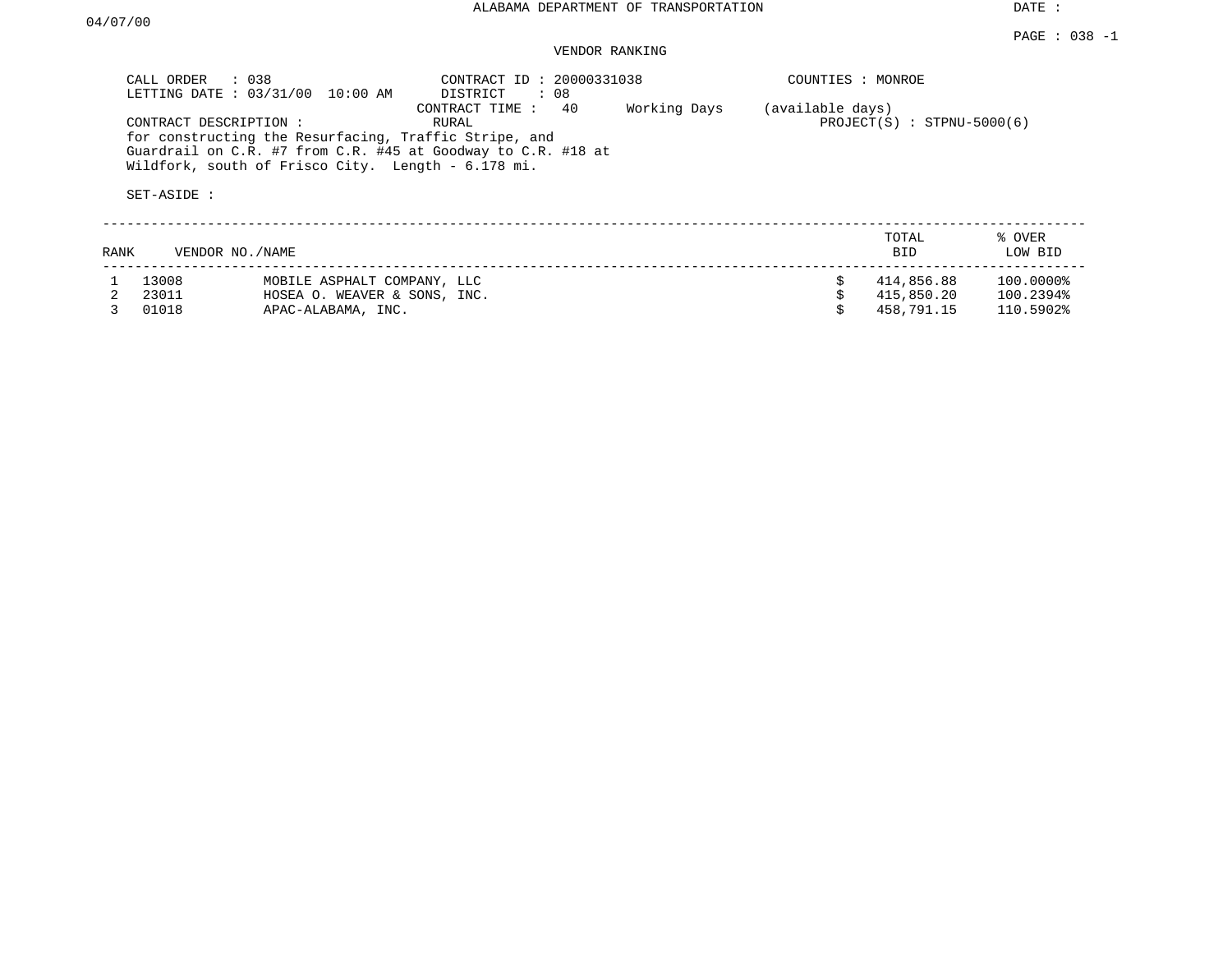| CALL ORDER : 038                 |          | CONTRACT ID: 20000331038 | COUNTIES : MONROE |
|----------------------------------|----------|--------------------------|-------------------|
| LETTING DATE : 03/31/00 10:00 AM | DISTRICT | . 08                     |                   |

|                                                                                                                       |                |      | $(1)$ 13008 |                                                 | $(2)$ 23011 |                     | $(3)$ 01018                                                                     |           |
|-----------------------------------------------------------------------------------------------------------------------|----------------|------|-------------|-------------------------------------------------|-------------|---------------------|---------------------------------------------------------------------------------|-----------|
|                                                                                                                       |                |      |             |                                                 |             |                     | MOBILE ASPHALT COMPANY, LLC   HOSEA O. WEAVER & SONS, INC.   APAC-ALABAMA, INC. |           |
| LINE NO / ITEM CODE / ALT                                                                                             |                |      |             |                                                 |             |                     |                                                                                 |           |
| ITEM DESCRIPTION QUANTITY   UNIT PRICE AMOUNT  UNIT PRICE AMOUNT   UNIT PRICE AMOUNT<br>----------------------------- |                |      | . <b>.</b>  | . _ _ _ _ _ _ _ _ _ _ _ _ _ _ _ _ + _ _ _ _ _ _ |             | ------------------- |                                                                                 |           |
| SECTION 0001 TOTAL                                                                                                    |                |      |             |                                                 |             |                     |                                                                                 |           |
| 0010 401B100                                                                                                          | 79168.000 SYCP |      | 0.56000     | 44334.08                                        | 0.63000     | 49875.84            | 0.65000                                                                         | 51459.20  |
| Bituminous Treatment E (With Polymer                                                                                  |                |      |             |                                                 |             |                     |                                                                                 |           |
| Additive)                                                                                                             |                |      |             |                                                 |             |                     |                                                                                 |           |
| 0020 405A000                                                                                                          | 2591.000 GAL   |      | 0.82000     | 2124.62                                         | 0.65000     | 1684.15             | 1.75000                                                                         | 4534.25   |
| Tack Coat                                                                                                             |                |      |             |                                                 |             |                     |                                                                                 |           |
| 0030 429A220                                                                                                          | 4354.000 TON   |      | 38.10000    | 165887.40                                       | 37.15000    | 161751.10           | 43.90000                                                                        | 191140.60 |
| Improved Bituminous Concrete Wearing                                                                                  |                |      |             |                                                 |             |                     |                                                                                 |           |
| Surface Layer, 1/2" Maximum Aggregate                                                                                 |                |      |             |                                                 |             |                     |                                                                                 |           |
| Size Mix, ESAL Range B                                                                                                |                |      |             |                                                 |             |                     |                                                                                 |           |
| 0040 429A226                                                                                                          | 1188.000 TON   |      | 38.40000    | 45619.20                                        | 39.35000    | 46747.80            | 45.25000                                                                        | 53757.00  |
| Improved Bituminous Concrete Wearing                                                                                  |                |      |             |                                                 |             |                     |                                                                                 |           |
| Surface Layer, Leveling, 1/2" Maximum                                                                                 |                |      |             |                                                 |             |                     |                                                                                 |           |
| Aggregate Size Mix, ESAL Range B                                                                                      |                |      |             |                                                 |             |                     |                                                                                 |           |
| 0050 429C231                                                                                                          | 2159.000 TON   |      | 35.62000    | 76903.58                                        | 36.15000    | 78047.85            | 45.90000                                                                        | 99098.10  |
| Improved Bituminous Concrete Base Layer,                                                                              |                |      |             |                                                 |             |                     |                                                                                 |           |
| Widening, 1 1/2" Maximum Aggregate                                                                                    |                |      |             |                                                 |             |                     |                                                                                 |           |
| Size Mix, ESAL Range B<br>0060 600A000                                                                                |                | LUMP | 1325,00000  | 1325.00                                         | 18576.10000 | 18576.10            | 7850,00000                                                                      | 7850.00   |
| Mobilization                                                                                                          |                |      |             |                                                 |             |                     |                                                                                 |           |
| 0070 630A000                                                                                                          | 325.000 LF     |      | 20,00000    | 6500.00                                         | 14.43000    | 4689.75             | 14,00000                                                                        | 4550.00   |
| Steel Beam Guardrail, Class A, Type 1                                                                                 |                |      |             |                                                 |             |                     |                                                                                 |           |
| 0080 630C022                                                                                                          | $4.000$ EACH   |      | 1675.00000  | 6700.00                                         | 1443.26000  | 5773.04             | 1600.00000                                                                      | 6400.00   |
| Guardrail End Anchor, Type Special                                                                                    |                |      |             |                                                 |             |                     |                                                                                 |           |
| 0090 630C070 16.000 EACH                                                                                              |                |      | 1675.00000  | 26800.00                                        | 1649.44000  | 26391.04            | 1300.00000                                                                      | 20800.00  |
| Guardrail End Anchor, Type 10 Series                                                                                  |                |      |             |                                                 |             |                     |                                                                                 |           |
| 0100 701A004                                                                                                          | 13.000 MILE    |      | 335.00000   | 4355.00                                         | 309.27000   | 4020.51             | 300.00000                                                                       | 3900.00   |
| Solid White, Class 1, Type A Traffic                                                                                  |                |      |             |                                                 |             |                     |                                                                                 |           |
| Stripe                                                                                                                |                |      |             |                                                 |             |                     |                                                                                 |           |
| 0110 701A008                                                                                                          | 4.000 MILE     |      | 195.00000   | 780.00                                          | 298.96000   | 1195.84             | 290.00000                                                                       | 1160.00   |
| Broken Yellow, Class 1, Type A Traffic                                                                                |                |      |             |                                                 |             |                     |                                                                                 |           |
| Stripe                                                                                                                |                |      |             |                                                 |             |                     |                                                                                 |           |
| 0120 701A012                                                                                                          | 8.000 MILE     |      | 335.00000   | 2680.00                                         | 309.27000   | 2474.16             | 300.00000                                                                       | 2400.00   |
| Solid Yellow, Class 1, Type A Traffic                                                                                 |                |      |             |                                                 |             |                     |                                                                                 |           |
| Stripe                                                                                                                |                |      |             |                                                 |             |                     |                                                                                 |           |
| 0130 701C000                                                                                                          | 12.000 MILE    |      | 335.00000   | 4020.00                                         | 226.80000   | 2721.60             | 220.00000                                                                       | 2640.00   |
| Broken Temporary Traffic Stripe                                                                                       |                |      |             |                                                 |             |                     |                                                                                 |           |
| 0140 701C001                                                                                                          | 25.000 MILE    |      | 380.00000   | 9500.00                                         | 247.42000   | 6185.50             | 240.00000                                                                       | 6000.00   |
| Solid Temporary Traffic Stripe                                                                                        |                |      |             |                                                 |             |                     |                                                                                 |           |
| 0150 703A002                                                                                                          | 110.000 SOFT   |      | 11,00000    | 1210.00                                         | 10.31000    | 1134.10             | 10.00000                                                                        | 1100.00   |
| Traffic Control Markings, Class 2, Type                                                                               |                |      |             |                                                 |             |                     |                                                                                 |           |
| A                                                                                                                     |                |      |             |                                                 |             |                     |                                                                                 |           |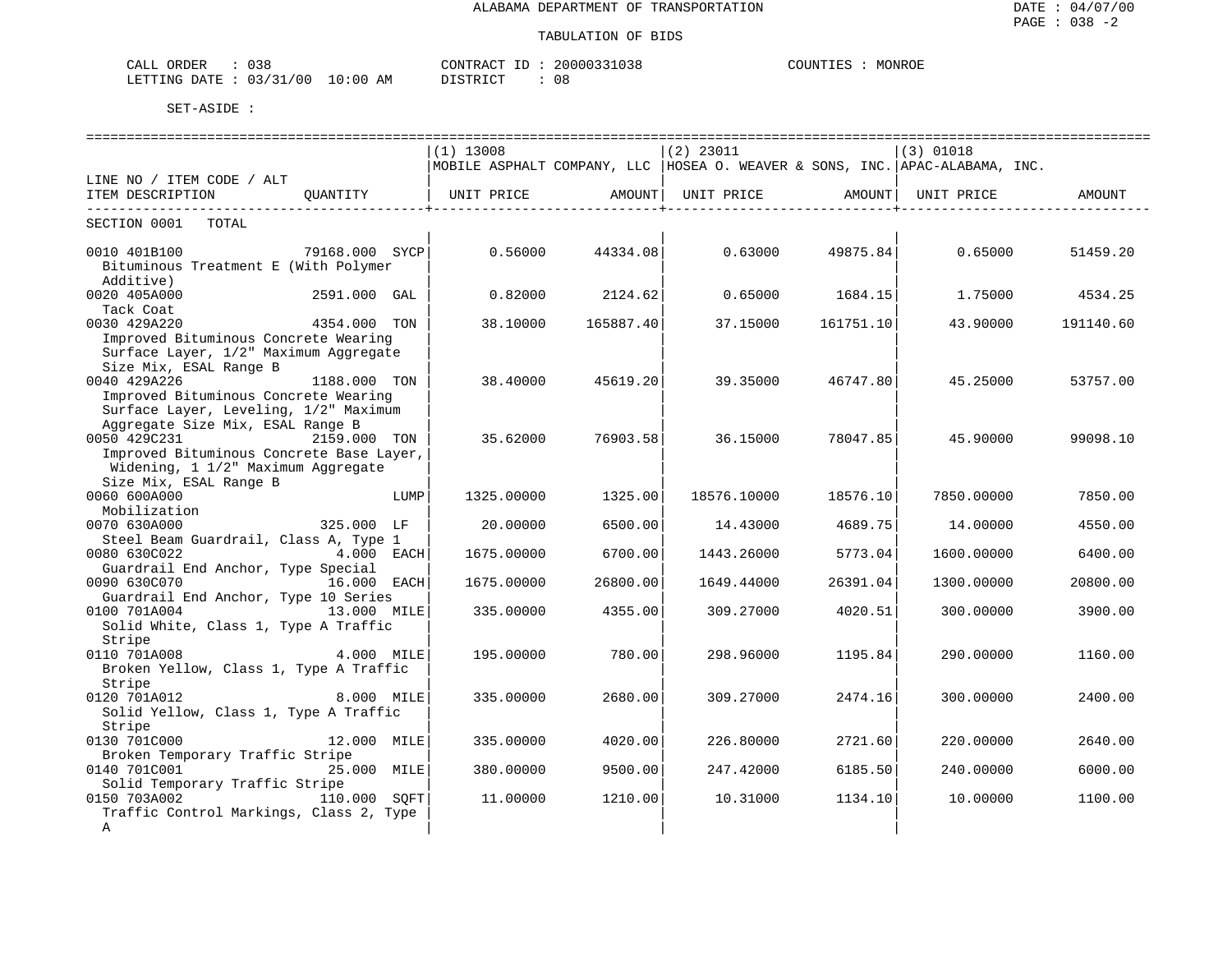| 038<br>CAT<br>ORDER<br>ىلىمى                                     | 20000:<br>CONTR<br>'К A<br>.U.S.8 | COUNTIES<br>MONROE |
|------------------------------------------------------------------|-----------------------------------|--------------------|
| /00<br>LETTING<br>:00<br>D 7 TH<br>03<br>$\mathsf{I} \mathsf{A}$ | חי חים דרו<br>AM<br>08<br>.       |                    |

|                                        |          |      | $(1)$ 13008                 |            | $(2)$ 23011                                     |            | $(3)$ 01018 |    |            |  |  |
|----------------------------------------|----------|------|-----------------------------|------------|-------------------------------------------------|------------|-------------|----|------------|--|--|
|                                        |          |      | MOBILE ASPHALT COMPANY, LLC |            | HOSEA O. WEAVER & SONS, INC. APAC-ALABAMA, INC. |            |             |    |            |  |  |
| LINE NO / ITEM CODE / ALT              |          |      |                             |            |                                                 |            |             |    |            |  |  |
| ITEM DESCRIPTION                       | OUANTITY |      | UNIT PRICE                  | AMOUNT     | UNIT PRICE                                      | AMOUNT     | UNIT PRICE  |    | AMOUNT     |  |  |
| 0160 740B000                           | 186.000  | SOFT | 13,00000                    | 2418.00    | 13.46000                                        | 2503.56    | 7.00000     |    | 1302.00    |  |  |
| Construction Signs                     |          |      |                             |            |                                                 |            |             |    |            |  |  |
| 0170 740E000                           | 50.000   | EACH | 18,00000                    | 900.00     | 12.58000                                        | 629.00     | 2,00000     |    | 100.00     |  |  |
| Cones (36 Inches High)                 |          |      |                             |            |                                                 |            |             |    |            |  |  |
| 0180 7400000                           | 1.000    | EACH | 2800.00000                  | 2800.00    | 1449.26000                                      | 1449.261   | 600,00000   |    | 600.00     |  |  |
| Pilot Car                              |          |      |                             |            |                                                 |            |             |    |            |  |  |
| 0190 998A000                           |          | LUMP | 10000.00000                 | 10000.00   | 0.00000                                         | 0.00       | 0.00000     |    | 0.00       |  |  |
| Construction Fuel (Maximum Bid Limited |          |      |                             |            |                                                 |            |             |    |            |  |  |
| To $$20,000.00)$                       |          |      |                             |            |                                                 |            |             |    |            |  |  |
| SECTION TOTALS                         |          |      | Ŝ.                          | 414,856.88 | \$                                              | 415,850.20 |             | Ŝ. | 458,791.15 |  |  |
| CONTRACT TOTALS                        |          |      | Ŝ.                          | 414,856.88 | \$                                              | 415,850.20 |             | Ŝ. | 458,791.15 |  |  |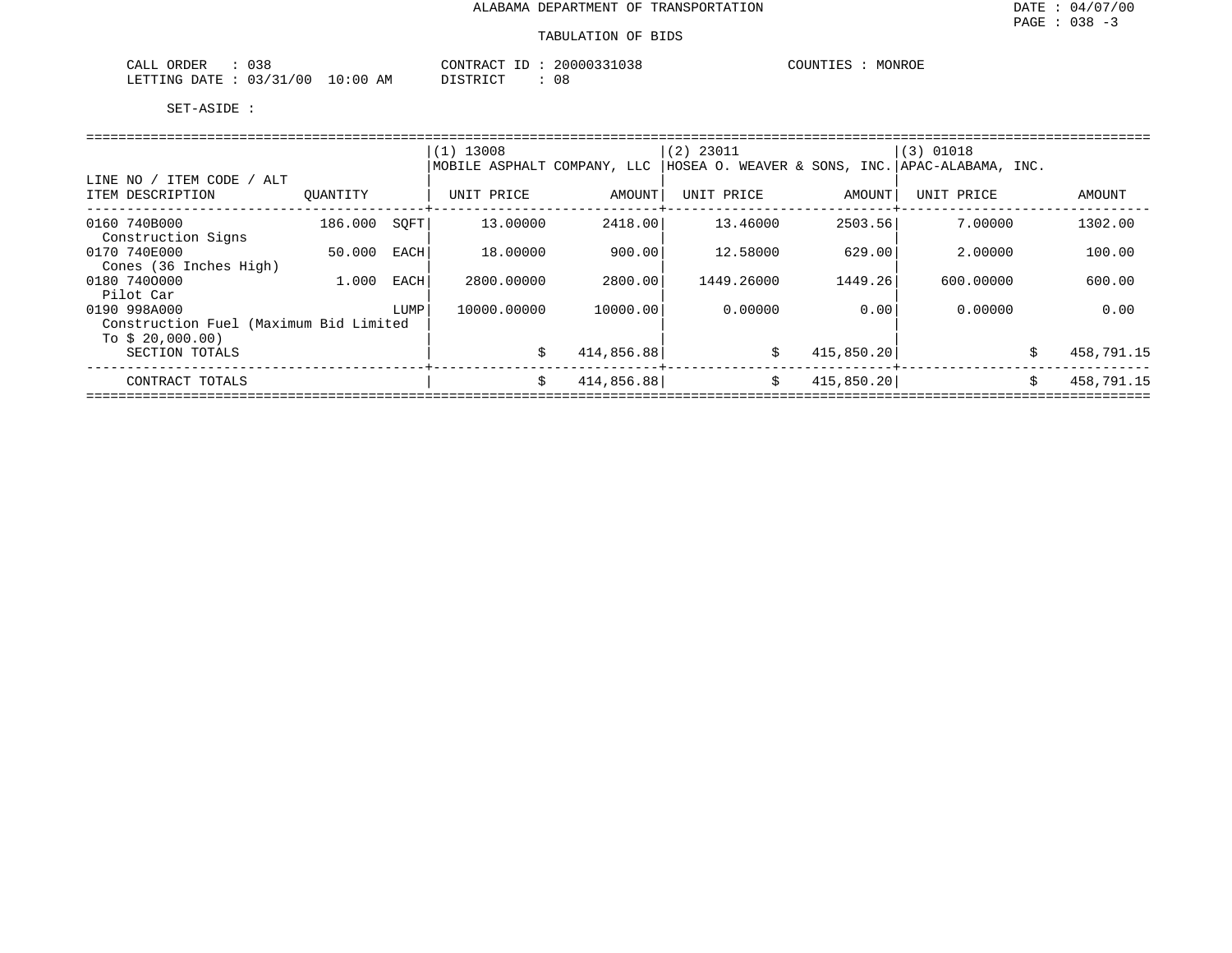DATE :

## VENDOR RANKING

| $\therefore$ 040<br>CALL ORDER<br>LETTING DATE : 03/31/00 10:00 AM                                                                                                                                          | CONTRACT ID: 20000331040<br>$\therefore$ 02<br>DISTRICT |              | COUNTIES : WINSTON                                 |        |
|-------------------------------------------------------------------------------------------------------------------------------------------------------------------------------------------------------------|---------------------------------------------------------|--------------|----------------------------------------------------|--------|
| CONTRACT DESCRIPTION:<br>for constructing the Resurfacing and Traffic Stripe on<br>S.R.#195 from S.R.#74 (U.S.#278) at Double Springs (MP<br>26.50) to Ashridge (MP 32.33). Length 5.820 mi.<br>SET-ASIDE : | -45<br>CONTRACT TIME:<br>RURAL                          | Working Days | (available days)<br>$PROJECT(S)$ : STPAA-6707(101) |        |
|                                                                                                                                                                                                             |                                                         |              | TOTAL                                              | % OVER |

| RANK | VENDOR NO./NAME |                                 | <b>BID</b> | LOW BID   |
|------|-----------------|---------------------------------|------------|-----------|
|      | 08068           | H & L TRUCKING COMPANY, INC.    | 734,484.90 | 100.0000% |
|      | 01018           | APAC-ALABAMA, INC.              | 739,593.40 | 100.6955% |
|      | 07002           | GOOD HOPE CONTRACTING CO., INC. | 742,615.17 | 101.1069% |
|      | 04013           | DUNN CONSTRUCTION CO., INC.     | 759,247.57 | 103.3714% |
|      | 19074           | S & M EOUIPMENT CO., INC.       | 900,609.58 | 122.6178% |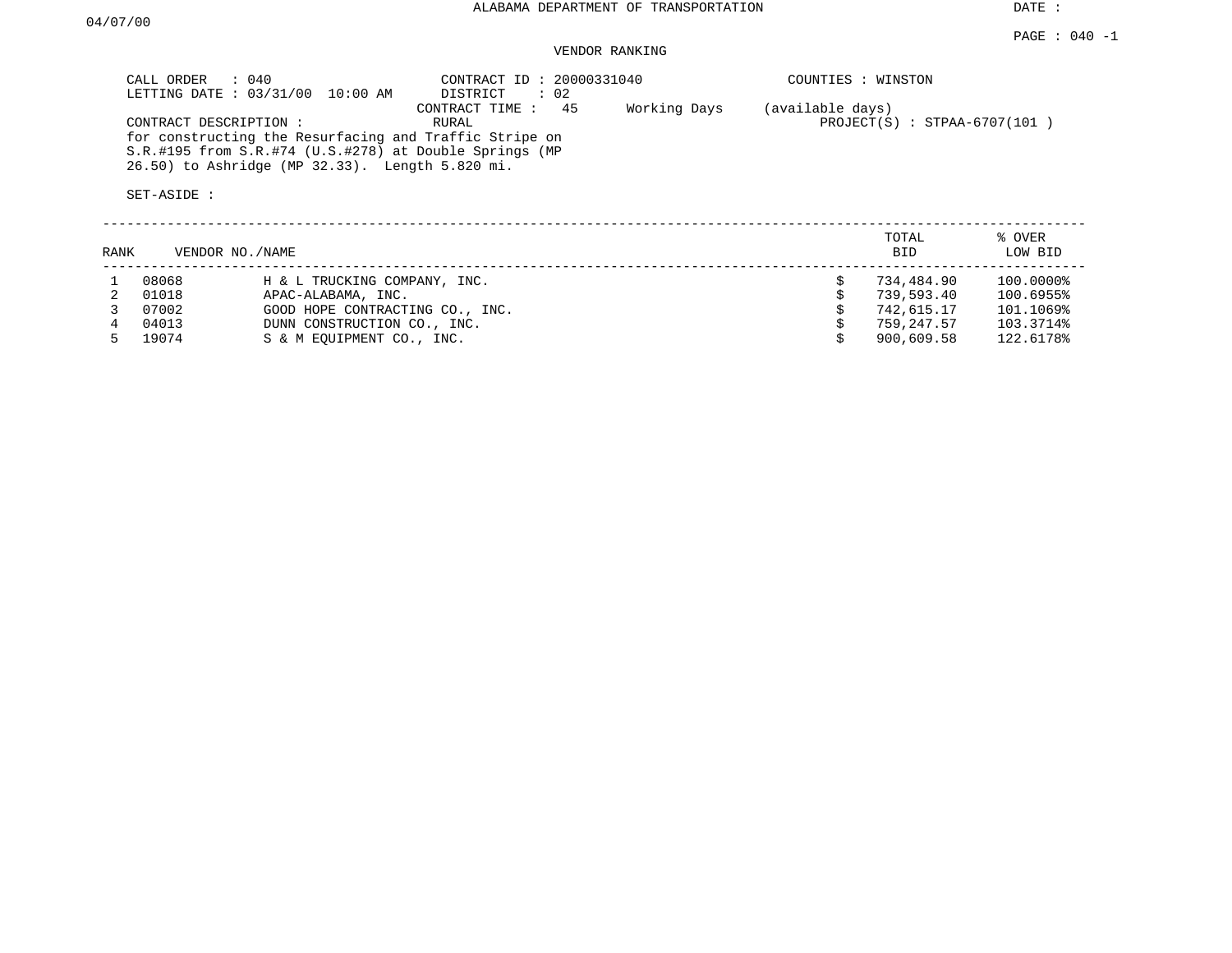| CALL ORDER<br>: 040             |          | CONTRACT ID: 20000331040 | WINSTON<br>COUNTIES : |
|---------------------------------|----------|--------------------------|-----------------------|
| LETTING DATE: 03/31/00 10:00 AM | DISTRICT |                          |                       |

|                                                                  |               |      | (1) 08068                                       |                         | $(2)$ 01018 |                                                          | (3) 07002                    |           |  |  |  |
|------------------------------------------------------------------|---------------|------|-------------------------------------------------|-------------------------|-------------|----------------------------------------------------------|------------------------------|-----------|--|--|--|
|                                                                  |               |      | H & L TRUCKING COMPANY, INC. APAC-ALABAMA, INC. |                         |             |                                                          | GOOD HOPE CONTRACTING CO., I |           |  |  |  |
| LINE NO / ITEM CODE / ALT                                        |               |      |                                                 |                         |             |                                                          |                              |           |  |  |  |
| ITEM DESCRIPTION                                                 | OUANTITY      |      | UNIT PRICE AMOUNT                               | -----------------+----- |             | UNIT PRICE AMOUNT UNIT PRICE<br>------------------------ |                              | AMOUNT    |  |  |  |
| SECTION 0001<br>Total                                            |               |      |                                                 |                         |             |                                                          |                              |           |  |  |  |
| 0010 209A000                                                     | 12.000 EACH   |      | 20.00000                                        | 240.00                  | 50.00000    | 600.00                                                   | 50.00000                     | 600.00    |  |  |  |
| Mailbox Reset, Single                                            |               |      |                                                 |                         |             |                                                          |                              |           |  |  |  |
| 0020 209A001<br>Mailbox Reset, Double                            | 3.000         | EACH | 25,00000                                        | 75.00                   | 60.00000    | 180.00                                                   | 100.00000                    | 300.00    |  |  |  |
| 0030 209A002                                                     | 1.000         | EACH | 50.00000                                        | 50.00                   | 100.00000   | 100.00                                                   | 200,00000                    | 200.00    |  |  |  |
| Mailbox Reset, Multiple<br>0040 305B060                          | 1924.000 TCIP |      | 14.00000                                        | 26936.00                | 10.42000    | 20048.08                                                 | 12.00000                     | 23088.00  |  |  |  |
| Crushed Aggregate, Section 825, TYPE B,<br>For Miscellaneous Use |               |      |                                                 |                         |             |                                                          |                              |           |  |  |  |
| 0050 405A000                                                     | 3088.000 GAL  |      | 1,00000                                         | 3088.00                 | 1.57000     | 4848.16                                                  | 1,00000                      | 3088.00   |  |  |  |
| Tack Coat<br>0060 424A260                                        | 5569.000 TON  |      | 34.00000                                        | 189346.00               | 35.23000    | 196195.87                                                | 30.55000                     | 170132.95 |  |  |  |
| Superpave Bituminous Concrete Wearing                            |               |      |                                                 |                         |             |                                                          |                              |           |  |  |  |
| Surface Layer, 1/2" Maximum Aggregate                            |               |      |                                                 |                         |             |                                                          |                              |           |  |  |  |
| Size Mix, ESAL Range D                                           |               |      |                                                 |                         |             |                                                          |                              |           |  |  |  |
| 0070 424A266                                                     | 100.000 TON   |      | 35.00000                                        | 3500.00                 | 34.75000    | 3475.00                                                  | 28.67000                     | 2867.00   |  |  |  |
| Superpave Bituminous Concrete Wearing                            |               |      |                                                 |                         |             |                                                          |                              |           |  |  |  |
| Surface Layer, Leveling, 1/2" Maximum                            |               |      |                                                 |                         |             |                                                          |                              |           |  |  |  |
| Aggregate Size Mix, ESAL Range D<br>0080 424A269                 | 94.000 TON    |      |                                                 |                         |             |                                                          |                              |           |  |  |  |
| Superpave Bituminous Concrete Wearing                            |               |      | 35.00000                                        | 3290.00                 | 29.65000    | 2787.10                                                  | 28.67000                     | 2694.98   |  |  |  |
| Surface Layer, Widening, 1/2" Maximum                            |               |      |                                                 |                         |             |                                                          |                              |           |  |  |  |
| Aggregate Size Mix, ESAL Range D                                 |               |      |                                                 |                         |             |                                                          |                              |           |  |  |  |
| 0090 424B461<br>11137.000 TON                                    |               |      | 24.50000                                        | 272856.50               | 23.26000    | 259046.62                                                | 27.10000                     | 301812.70 |  |  |  |
| Superpave Bituminous Concrete Upper                              |               |      |                                                 |                         |             |                                                          |                              |           |  |  |  |
| Binder Layer, 1" Maximum Aggregate Size                          |               |      |                                                 |                         |             |                                                          |                              |           |  |  |  |
| Mix, ESAL Range D                                                |               |      |                                                 |                         |             |                                                          |                              |           |  |  |  |
| 0100 424B465                                                     | 100.000 TON   |      | 35.00000                                        | 3500.00                 | 43.62000    | 4362.00                                                  | 25.22000                     | 2522.00   |  |  |  |
| Superpave Bituminous Concrete Upper                              |               |      |                                                 |                         |             |                                                          |                              |           |  |  |  |
| Binder Layer, Patching, 1" Maximum                               |               |      |                                                 |                         |             |                                                          |                              |           |  |  |  |
| Aggregate Size Mix, ESAL Range D                                 |               |      |                                                 |                         |             |                                                          |                              |           |  |  |  |
| 0110 424B469                                                     | 100.000 TON   |      | 35.00000                                        | 3500.00                 | 34.10000    | 3410.00                                                  | 25.22000                     | 2522.00   |  |  |  |
| Superpave Bituminous Concrete Upper                              |               |      |                                                 |                         |             |                                                          |                              |           |  |  |  |
| Binder Layer, Leveling, 1" Maximum                               |               |      |                                                 |                         |             |                                                          |                              |           |  |  |  |
| Aggregate Size Mix, ESAL Range D                                 |               |      |                                                 |                         |             |                                                          |                              |           |  |  |  |
| 0120 424B472                                                     | 187.000 TON   |      | 35.00000                                        | 6545.00                 | 32.28000    | 6036.36                                                  | 25.22000                     | 4716.14   |  |  |  |
| Superpave Bituminous Concrete Upper                              |               |      |                                                 |                         |             |                                                          |                              |           |  |  |  |
| Binder Layer, Widening, 1" Maximum                               |               |      |                                                 |                         |             |                                                          |                              |           |  |  |  |
| Aggregate Size Mix, ESAL Range D                                 |               |      |                                                 |                         |             |                                                          |                              |           |  |  |  |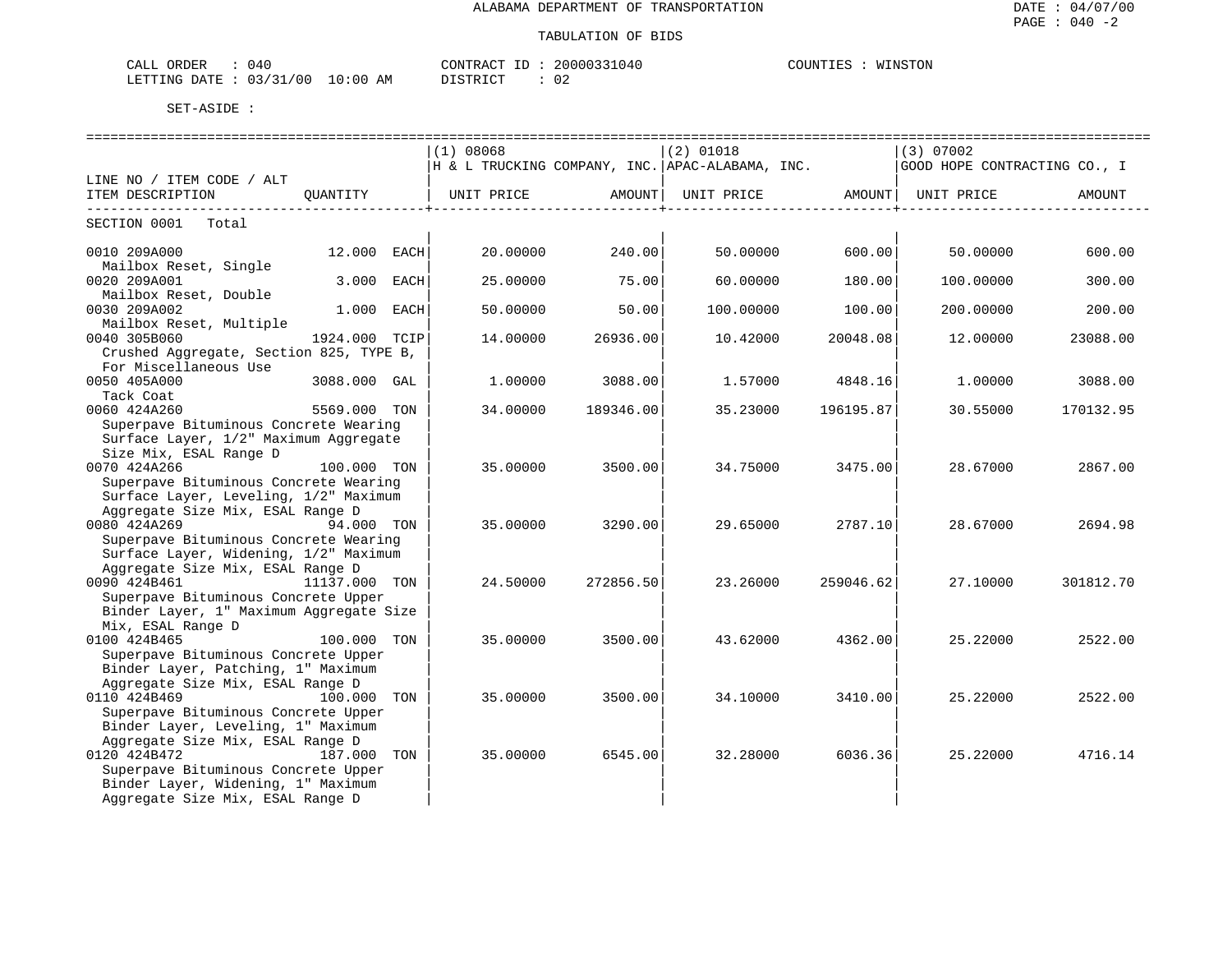| CALL ORDER | 040 |                                 |          |  | CONTRACT ID: 20000331040 | COUNTIES | WINSTON |
|------------|-----|---------------------------------|----------|--|--------------------------|----------|---------|
|            |     | LETTING DATE: 03/31/00 10:00 AM | DISTRICT |  | J Z                      |          |         |

|                                                        |              |      | (1) 08068  |           | $(2)$ 01018                                     |                     | $(3)$ 07002                  |           |
|--------------------------------------------------------|--------------|------|------------|-----------|-------------------------------------------------|---------------------|------------------------------|-----------|
|                                                        |              |      |            |           | H & L TRUCKING COMPANY, INC. APAC-ALABAMA, INC. |                     | GOOD HOPE CONTRACTING CO., I |           |
| LINE NO / ITEM CODE / ALT                              |              |      |            |           |                                                 |                     |                              |           |
| ITEM DESCRIPTION                                       |              |      |            |           |                                                 |                     |                              | AMOUNT    |
|                                                        |              |      |            |           |                                                 | --------------+---- |                              |           |
| 0130 424C271                                           | 4275.000 TON |      | 24.00000   | 102600.00 | 22.82000                                        | 97555.50            | 27.10000                     | 115852.50 |
| Superpave Bituminous Concrete Base                     |              |      |            |           |                                                 |                     |                              |           |
| Layer, Widening, 1 1/2" Maximum                        |              |      |            |           |                                                 |                     |                              |           |
| Aggregate Size Mix, ESAL Range D                       |              |      |            |           |                                                 |                     |                              |           |
| 0140 600A000                                           |              | LUMP | 8500.00000 | 8500.00   | 34878.00000                                     | 34878.00            | 5000.00000                   | 5000.00   |
| Mobilization                                           |              |      |            |           |                                                 |                     |                              |           |
| 0150 665F000                                           | 25.000 EACH  |      | 5.00000    | 125.00    | 1,00000                                         | 25.00               | 1,00000                      | 25.00     |
| Hay Bales                                              |              |      |            |           |                                                 |                     |                              |           |
| 0160 665J000                                           | 400.000 LF   |      | 5.00000    | 2000.00   | 1,00000                                         | 400.00              | 1,00000                      | 400.00    |
| Silt Fence, Type A                                     |              |      |            |           |                                                 |                     |                              |           |
| 0170 701C000                                           | 8.000 MILE   |      | 340.00000  | 2720.00   | 360.00000                                       | 2880.00             | 340.00000                    | 2720.00   |
| Broken Temporary Traffic Stripe                        |              |      |            |           |                                                 |                     |                              |           |
| 0180 701C001                                           | 16.000 MILE  |      | 380.00000  | 6080.00   | 400.00000                                       | 6400.00             | 380.00000                    | 6080.00   |
| Solid Temporary Traffic Stripe                         |              |      |            |           |                                                 |                     |                              |           |
| 0190 702A007                                           | 4.000 MILE   |      | 1850.00000 | 7400.00   | 1875.00000                                      | 7500.00             | 1850.00000                   | 7400.00   |
| Broken Yellow, Inverted Profile Traffic                |              |      |            |           |                                                 |                     |                              |           |
| Stripe (6" Wide)                                       |              |      |            |           |                                                 |                     |                              |           |
| 0200 702A008                                           | 12.000 MILE  |      | 3700.00000 | 44400.00  | 3750.00000                                      | 45000.00            | 3700.00000                   | 44400.00  |
| Solid White, Inverted Profile Traffic                  |              |      |            |           |                                                 |                     |                              |           |
| Stripe (6" Wide)                                       |              |      |            |           |                                                 |                     |                              |           |
| 0210 702A009                                           | 8.000 MILE   |      | 3700.00000 | 29600.00  | 3750.00000                                      | 30000.00            | 3700.00000                   | 29600.00  |
| Solid Yellow, Inverted Profile Traffic                 |              |      |            |           |                                                 |                     |                              |           |
| Stripe (6" Wide)                                       |              |      |            |           |                                                 |                     |                              |           |
| 0220 703A002                                           | 600.000 SOFT |      | 2.50000    | 1500.00   | 2.25000                                         | 1350.00             | 2.50000                      | 1500.00   |
| Traffic Control Markings, Class 2, Type                |              |      |            |           |                                                 |                     |                              |           |
| A                                                      |              |      |            |           |                                                 |                     |                              |           |
| 0230 703D001                                           | 408.000 SOFT |      | 1,30000    | 530.40    | 1,50000                                         | 612.00              | 1,30000                      | 530.40    |
| Temporary Traffic Control Markings                     |              |      |            |           |                                                 |                     |                              |           |
| 0240 705A032                                           | 178.000 EACH |      | 5.00000    | 890.00    | 5.00000                                         | 890.00              | 5.00000                      | 890.00    |
| Pavement Markers, Class A-H, Type 1-B                  |              |      |            |           |                                                 |                     |                              |           |
| 0250 705A037                                           | 552.000 EACH |      | 5.25000    | 2898.00   | 5.00000                                         | 2760.00             | 5.25000                      | 2898.00   |
| Pavement Markers, Class A-H, Type 2-D                  |              |      |            |           |                                                 |                     |                              |           |
| 0260 740B000                                           | 903.000 SOFT |      | 5.00000    | 4515.00   | 8.14000                                         | 7350.42             | 8.50000                      | 7675.50   |
| Construction Signs                                     |              |      |            |           |                                                 |                     |                              |           |
| 0270 740E000                                           | 50.000 EACH  |      | 5.00000    | 250.00    | 1,00000                                         | 50.00               | 1,00000                      | 50.00     |
| Cones (36 Inches High)                                 |              |      |            |           |                                                 |                     |                              |           |
| 0280 740M000                                           | 50.000 EACH  |      | 1,00000    | 50.00     | 1,00000                                         | 50.00               | 1,00000                      | 50.00     |
|                                                        |              |      |            |           |                                                 |                     |                              |           |
| Weight For Cone<br>0290 7400000                        | $1.000$ EACH |      |            | 2500.00   |                                                 | 803.29              |                              |           |
| Pilot Car                                              |              |      | 2500.00000 |           | 803.29000                                       |                     | 2000.00000                   | 2000.00   |
|                                                        |              |      |            |           |                                                 | 0.00                |                              |           |
| 0300 998A000<br>Construction Fuel (Maximum Bid Limited |              | LUMP | 5000.00000 | 5000.00   | 0.00000                                         |                     | 1000.00000                   | 1000.00   |
|                                                        |              |      |            |           |                                                 |                     |                              |           |
| To $$50,000.00)$                                       |              |      |            |           |                                                 |                     |                              |           |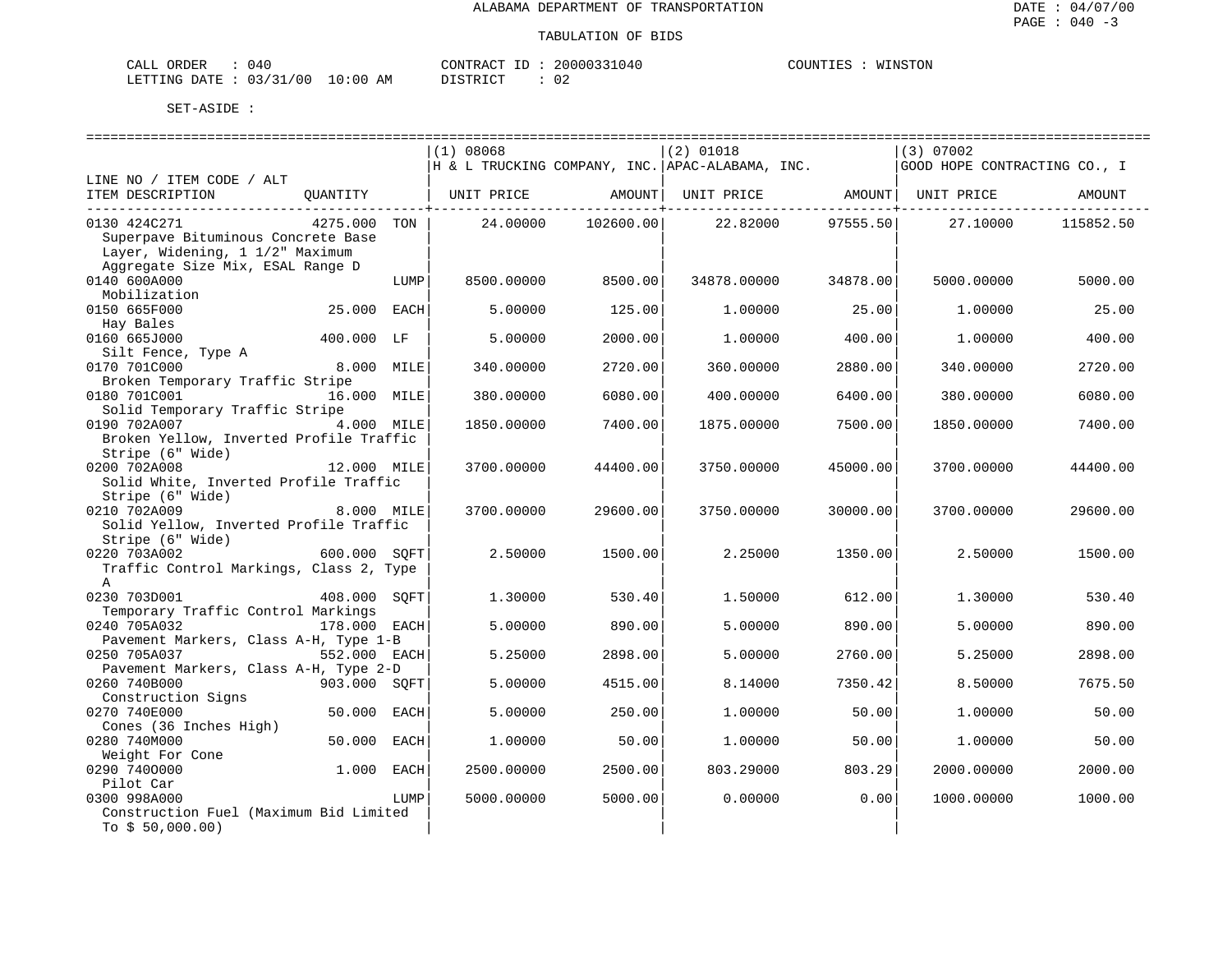| 040<br>ORDER<br>CALL     |          | CONTRACT ID | 20000331040 | COUNTIES<br>WINSTON |
|--------------------------|----------|-------------|-------------|---------------------|
| 03/31/00<br>LETTING DATE | 10:00 AM | DISTRICT    | 02          |                     |

| ITEM CODE<br>LINE NO<br>/ ALT |          | 08068<br>$\perp$ )<br> H & L TRUCKING COMPANY, INC. APAC-ALABAMA, INC. |            | $(2)$ 01018 |            | (3) 07002<br>GOOD HOPE CONTRACTING CO., I |            |
|-------------------------------|----------|------------------------------------------------------------------------|------------|-------------|------------|-------------------------------------------|------------|
| ITEM DESCRIPTION              | OUANTITY | UNIT PRICE                                                             | AMOUNT     | UNIT PRICE  | AMOUNT     | UNIT PRICE                                | AMOUNT     |
| SECTION TOTALS                |          |                                                                        | 734,484.90 |             | 739,593.40 |                                           | 742,615.17 |
| CONTRACT TOTALS               |          |                                                                        | 734,484.90 |             | 739,593.40 |                                           | 742,615.17 |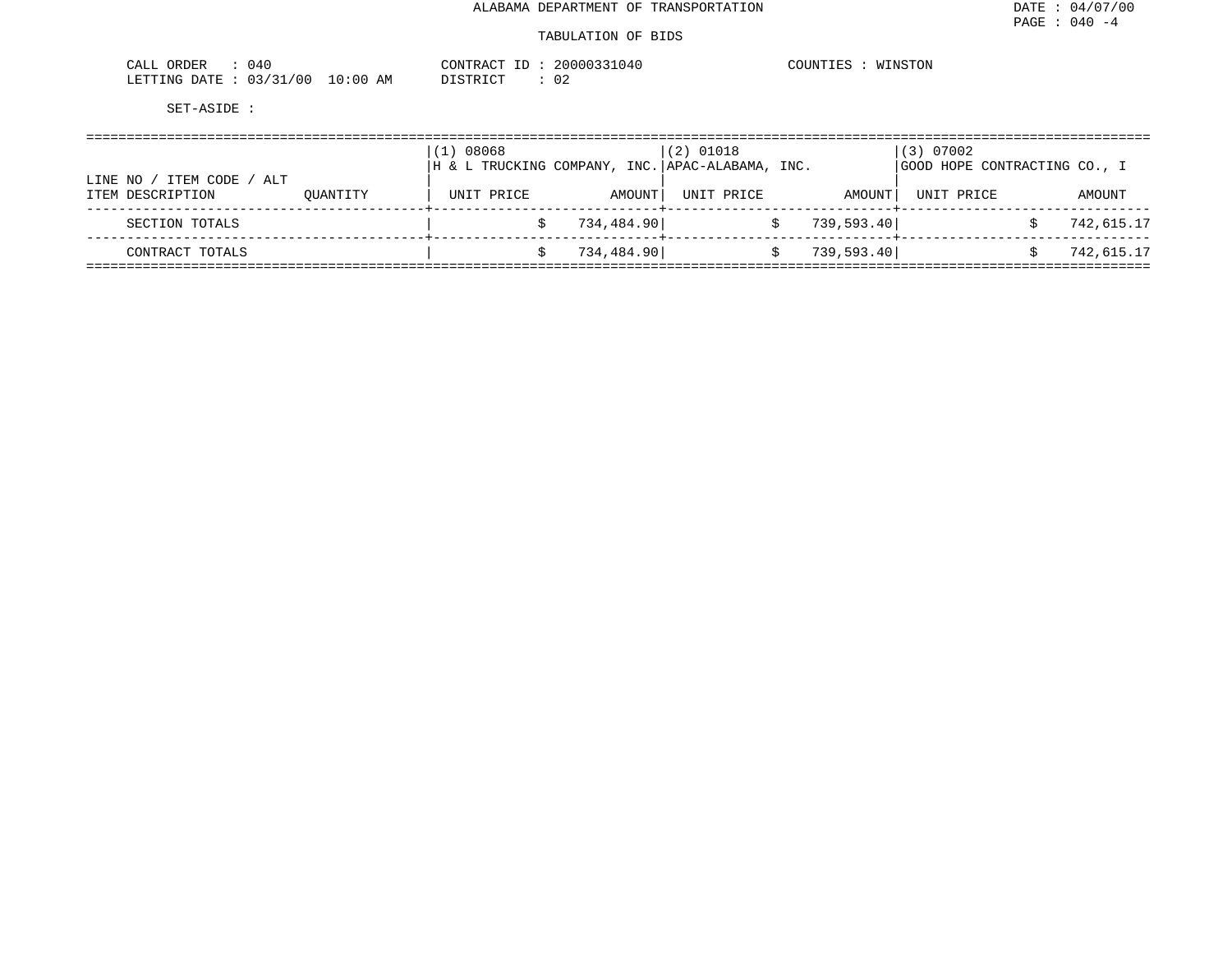### PAGE : 040 -5 TABULATION OF BIDS

| ORDER<br>$C\Lambda T$<br>∪A⊔⊔ | 040                               | CONTRACT<br>ID       | 1331040<br>2000033 | WINSTON<br>COUNTIES |
|-------------------------------|-----------------------------------|----------------------|--------------------|---------------------|
| LETTING DATE                  | 121<br>0.3/<br>00/<br>10:00<br>AΜ | חי חים דת<br>------- | $\cap$<br>∪∠       |                     |

|                                                                 |               |     | (4) 04013                                             |           | $(5)$ 19074 |           |            |        |
|-----------------------------------------------------------------|---------------|-----|-------------------------------------------------------|-----------|-------------|-----------|------------|--------|
|                                                                 |               |     | DUNN CONSTRUCTION CO., INC. S & M EOUIPMENT CO., INC. |           |             |           |            |        |
| LINE NO / ITEM CODE / ALT                                       |               |     |                                                       |           |             |           |            |        |
| ITEM DESCRIPTION                                                | OUANTITY      |     | UNIT PRICE                                            | AMOUNT    | UNIT PRICE  | AMOUNT    | UNIT PRICE | AMOUNT |
| SECTION 0001<br>Total                                           |               |     |                                                       |           |             |           |            |        |
|                                                                 |               |     |                                                       |           |             |           |            |        |
| 0010 209A000                                                    | 12.000 EACH   |     | 21.15000                                              | 253.80    | 85.00000    | 1020.00   |            |        |
| Mailbox Reset, Single                                           |               |     |                                                       |           |             |           |            |        |
| 0020 209A001                                                    | 3.000 EACH    |     | 21.15000                                              | 63.45     | 105.00000   | 315.00    |            |        |
| Mailbox Reset, Double                                           |               |     |                                                       |           |             |           |            |        |
| 0030 209A002                                                    | 1.000 EACH    |     | 42.30000                                              | 42.30     | 150.00000   | 150.00    |            |        |
| Mailbox Reset, Multiple                                         |               |     |                                                       |           |             |           |            |        |
| 0040 305B060                                                    | 1924.000 TCIP |     | 10.31000                                              | 19836.44  | 11.25000    | 21645.00  |            |        |
| Crushed Aggregate, Section 825, TYPE B,                         |               |     |                                                       |           |             |           |            |        |
| For Miscellaneous Use                                           |               |     |                                                       |           |             |           |            |        |
| 0050 405A000                                                    | 3088.000 GAL  |     | 0.90000                                               | 2779.20   | 1.95000     | 6021.60   |            |        |
| Tack Coat                                                       |               |     |                                                       |           |             |           |            |        |
| 0060 424A260                                                    | 5569.000 TON  |     | 31.95000                                              | 177929.55 | 36.95000    | 205774.55 |            |        |
| Superpave Bituminous Concrete Wearing                           |               |     |                                                       |           |             |           |            |        |
| Surface Layer, 1/2" Maximum Aggregate<br>Size Mix, ESAL Range D |               |     |                                                       |           |             |           |            |        |
| 0070 424A266                                                    | 100.000 TON   |     | 37.49000                                              | 3749.00   | 41.00000    | 4100.00   |            |        |
| Superpave Bituminous Concrete Wearing                           |               |     |                                                       |           |             |           |            |        |
| Surface Layer, Leveling, 1/2" Maximum                           |               |     |                                                       |           |             |           |            |        |
| Aggregate Size Mix, ESAL Range D                                |               |     |                                                       |           |             |           |            |        |
| 0080 424A269                                                    | 94.000 TON    |     | 31.87000                                              | 2995.78   | 55.00000    | 5170.00   |            |        |
| Superpave Bituminous Concrete Wearing                           |               |     |                                                       |           |             |           |            |        |
| Surface Layer, Widening, 1/2" Maximum                           |               |     |                                                       |           |             |           |            |        |
| Aggregate Size Mix, ESAL Range D                                |               |     |                                                       |           |             |           |            |        |
| 0090 424B461                                                    | 11137.000 TON |     | 26.62000                                              | 296466.94 | 28.75000    | 320188.75 |            |        |
| Superpave Bituminous Concrete Upper                             |               |     |                                                       |           |             |           |            |        |
| Binder Layer, 1" Maximum Aggregate Size                         |               |     |                                                       |           |             |           |            |        |
| Mix, ESAL Range D                                               |               |     |                                                       |           |             |           |            |        |
| 0100 424B465                                                    | 100.000 TON   |     | 34.72000                                              | 3472.00   | 47.00000    | 4700.00   |            |        |
| Superpave Bituminous Concrete Upper                             |               |     |                                                       |           |             |           |            |        |
| Binder Layer, Patching, 1" Maximum                              |               |     |                                                       |           |             |           |            |        |
| Aggregate Size Mix, ESAL Range D                                |               |     |                                                       |           |             |           |            |        |
| 0110 424B469                                                    | 100.000 TON   |     | 31.55000                                              | 3155.00   | 47.00000    | 4700.00   |            |        |
| Superpave Bituminous Concrete Upper                             |               |     |                                                       |           |             |           |            |        |
| Binder Layer, Leveling, 1" Maximum                              |               |     |                                                       |           |             |           |            |        |
| Aggregate Size Mix, ESAL Range D<br>0120 424B472                |               | TON | 28.43000                                              | 5316.41   | 47.00000    | 8789.00   |            |        |
| Superpave Bituminous Concrete Upper                             | 187.000       |     |                                                       |           |             |           |            |        |
| Binder Layer, Widening, 1" Maximum                              |               |     |                                                       |           |             |           |            |        |
| Aggregate Size Mix, ESAL Range D                                |               |     |                                                       |           |             |           |            |        |
|                                                                 |               |     |                                                       |           |             |           |            |        |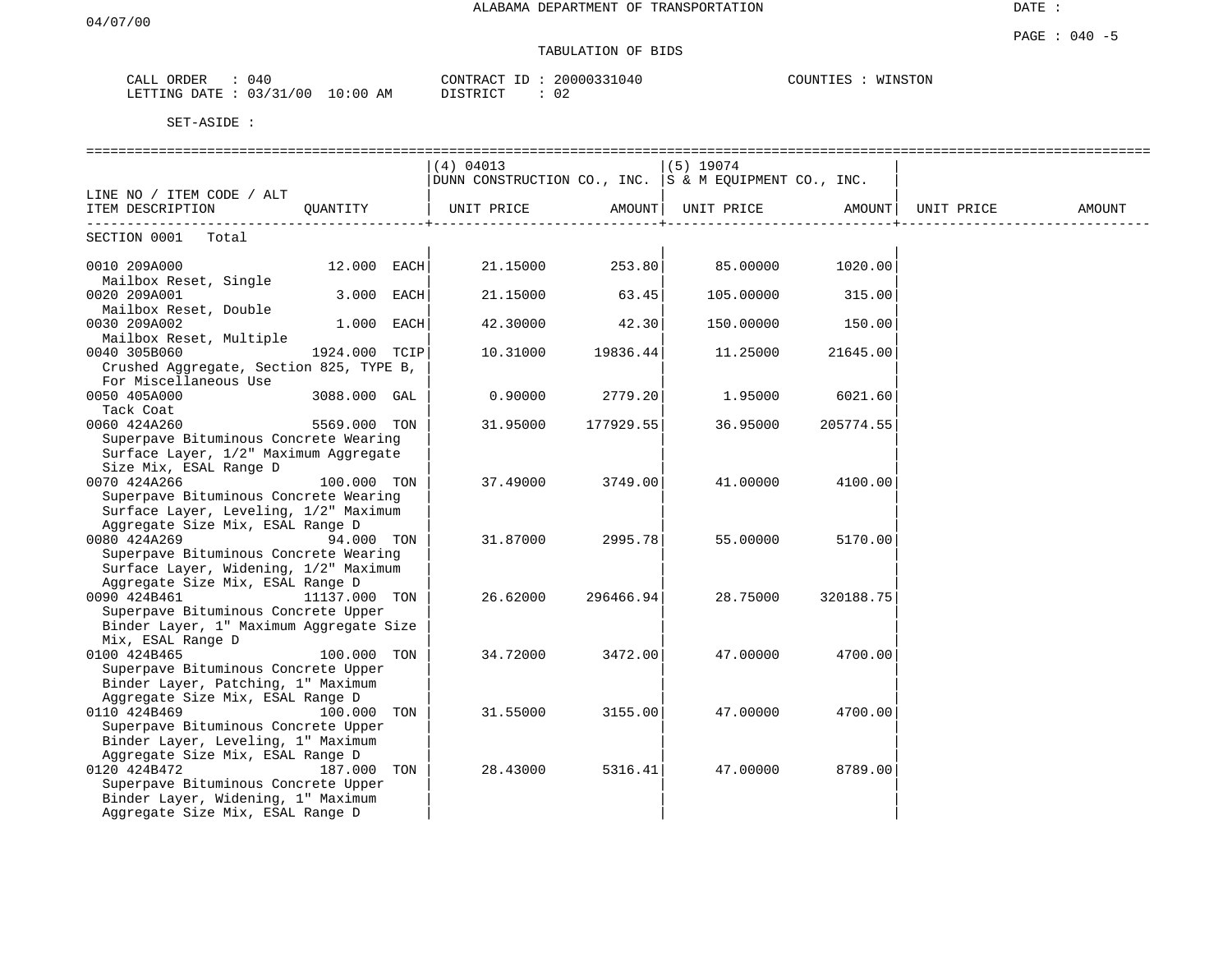| CALL ORDER                       | 040 | CONTRACT ID : . |  | 20000331040 | COUNTIES : | WINSTON |
|----------------------------------|-----|-----------------|--|-------------|------------|---------|
| LETTING DATE : 03/31/00 10:00 AM |     | DISTRICT        |  |             |            |         |

|                                         |              |            | (4) 04013                                                 |             | $(5)$ 19074                 |           |            |        |
|-----------------------------------------|--------------|------------|-----------------------------------------------------------|-------------|-----------------------------|-----------|------------|--------|
|                                         |              |            | DUNN CONSTRUCTION CO., INC. $ S \& M$ EQUIPMENT CO., INC. |             |                             |           |            |        |
| LINE NO / ITEM CODE / ALT               |              |            |                                                           |             |                             |           |            |        |
| ITEM DESCRIPTION                        | QUANTITY     |            | UNIT PRICE                                                |             | AMOUNT   UNIT PRICE AMOUNT  |           | UNIT PRICE | AMOUNT |
| 0130 424C271                            | 4275.000     | TON        |                                                           | ---------+- | 26.70000 114142.50 32.00000 | 136800.00 |            |        |
| Superpave Bituminous Concrete Base      |              |            |                                                           |             |                             |           |            |        |
| Layer, Widening, 1 1/2" Maximum         |              |            |                                                           |             |                             |           |            |        |
| Aggregate Size Mix, ESAL Range D        |              |            |                                                           |             |                             |           |            |        |
| 0140 600A000                            |              | LUMP       | 21609.40000                                               | 21609.40    | 32500.00000                 | 32500.00  |            |        |
| Mobilization                            |              |            |                                                           |             |                             |           |            |        |
| 0150 665F000                            | 25.000 EACH  |            | 0.53000                                                   | 13.25       | 4.60000                     | 115.00    |            |        |
| Hay Bales                               |              |            |                                                           |             |                             |           |            |        |
| 0160 665J000                            | 400.000 LF   |            | 0.21000                                                   | 84.00       | 1,73000                     | 692.00    |            |        |
| Silt Fence, Type A                      |              |            |                                                           |             |                             |           |            |        |
| 0170 701C000                            |              | 8.000 MILE | 340.81000                                                 | 2726.48     | 391.00000                   | 3128.00   |            |        |
| Broken Temporary Traffic Stripe         |              |            |                                                           |             |                             |           |            |        |
| 0180 701C001<br>16.000 MILE             |              |            | 380.91000                                                 | 6094.56     | 437.00000                   | 6992.00   |            |        |
| Solid Temporary Traffic Stripe          |              |            |                                                           |             |                             |           |            |        |
| 0190 702A007                            |              | 4.000 MILE | 1854.42000                                                | 7417.68     | 2127.50000                  | 8510.00   |            |        |
| Broken Yellow, Inverted Profile Traffic |              |            |                                                           |             |                             |           |            |        |
| Stripe (6" Wide)                        |              |            |                                                           |             |                             |           |            |        |
| 0200 702A008                            | 12.000 MILE  |            | 3708.85000                                                | 44506.20    | 4255.00000                  | 51060.00  |            |        |
| Solid White, Inverted Profile Traffic   |              |            |                                                           |             |                             |           |            |        |
| Stripe (6" Wide)                        |              |            |                                                           |             |                             |           |            |        |
| 0210 702A009                            |              | 8.000 MILE | 3708.85000                                                | 29670.80    | 4255.00000                  | 34040.00  |            |        |
| Solid Yellow, Inverted Profile Traffic  |              |            |                                                           |             |                             |           |            |        |
| Stripe (6" Wide)                        |              |            |                                                           |             |                             |           |            |        |
| 0220 703A002                            | 600.000 SOFT |            | 2.51000                                                   | 1506.00     | 2.88000                     | 1728.00   |            |        |
| Traffic Control Markings, Class 2, Type |              |            |                                                           |             |                             |           |            |        |
| $\mathbb{A}$                            |              |            |                                                           |             |                             |           |            |        |
| 0230 703D001                            | 408.000 SOFT |            | 1.30000                                                   | 530.40      | 1.50000                     | 612.00    |            |        |
| Temporary Traffic Control Markings      |              |            |                                                           |             |                             |           |            |        |
| 0240 705A032                            | 178.000 EACH |            | 5.01000                                                   | 891.78      | 5.75000                     | 1023.50   |            |        |
| Pavement Markers, Class A-H, Type 1-B   |              |            |                                                           |             |                             |           |            |        |
| 0250 705A037                            | 552.000 EACH |            | 5.27000                                                   | 2909.04     | 6.04000                     | 3334.08   |            |        |
| Pavement Markers, Class A-H, Type 2-D   |              |            |                                                           |             |                             |           |            |        |
| 0260 740B000<br>Construction Signs      | 903.000 SOFT |            | 8.20000                                                   | 7404.60     | 9.20000                     | 8307.60   |            |        |
| 0270 740E000                            | 50.000 EACH  |            | 0.26000                                                   | 13.00       | 11.39000                    | 569.50    |            |        |
| Cones (36 Inches High)                  |              |            |                                                           |             |                             |           |            |        |
| 0280 740M000                            | 50.000 EACH  |            | 0.26000                                                   | 13.00       | 7.48000                     | 374.00    |            |        |
| Weight For Cone                         |              |            |                                                           |             |                             |           |            |        |
| 0290 7400000                            | $1.000$ EACH |            | 3549.25000                                                | 3549.25     | 5750.00000                  | 5750.00   |            |        |
| Pilot Car                               |              |            |                                                           |             |                             |           |            |        |
| 0300 998A000                            |              | LUMP       | 105.76000                                                 | 105.76      | 22500.00000                 | 22500.00  |            |        |
| Construction Fuel (Maximum Bid Limited  |              |            |                                                           |             |                             |           |            |        |
| To $$50,000.00)$                        |              |            |                                                           |             |                             |           |            |        |
|                                         |              |            |                                                           |             |                             |           |            |        |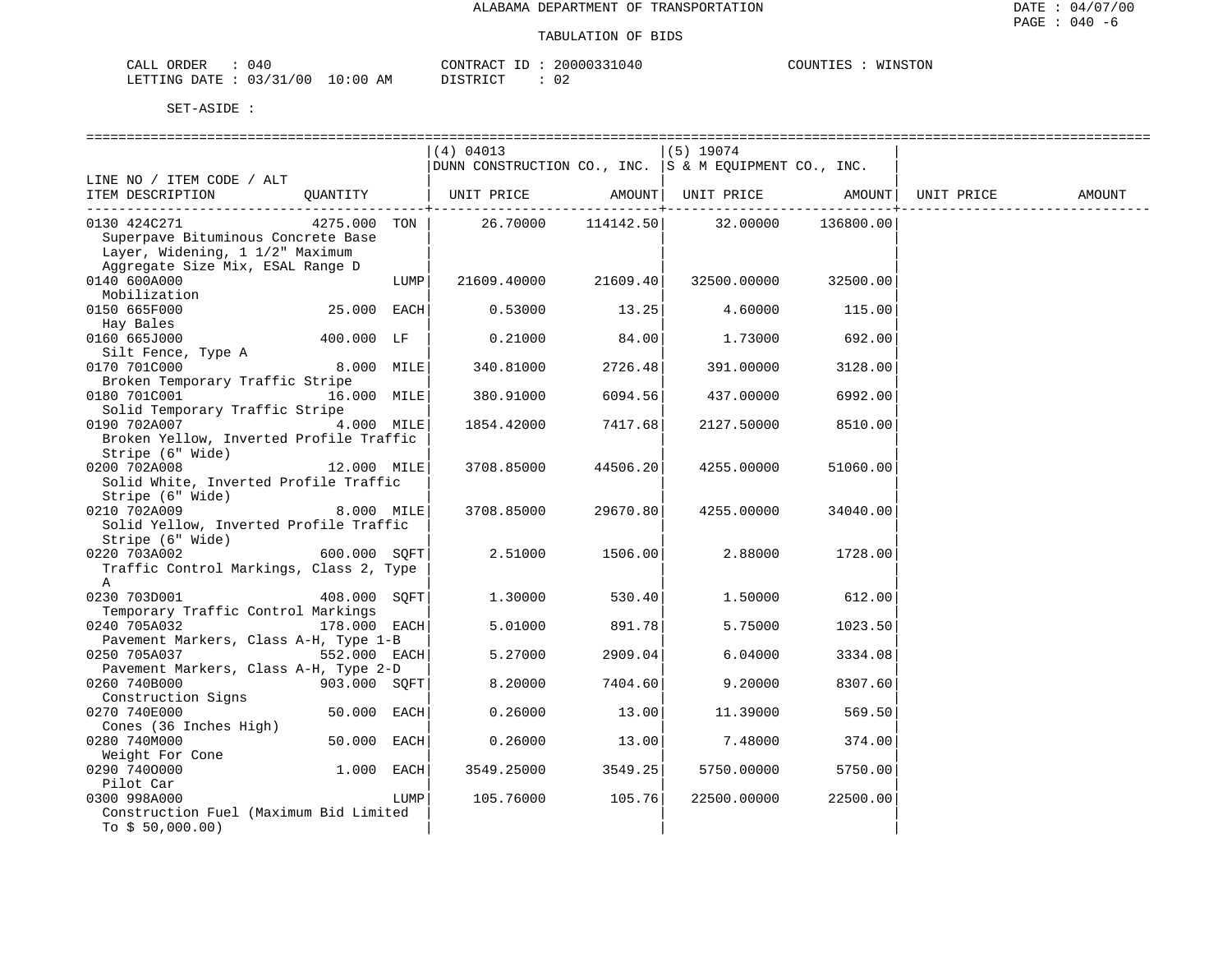#### TABULATION OF BIDS

| ORDER<br>CALL<br>04 L                       | CONTRACT<br>ID   | 20000331040 | COUNTIES<br>WINSTON<br>T OTA |
|---------------------------------------------|------------------|-------------|------------------------------|
| : 03/31/00<br>10:00<br>LETTING DATE<br>____ | DI STR TOT<br>AΜ |             |                              |

|                                                  |          | (4) 04013<br>DUNN CONSTRUCTION CO., INC. |            | $(5)$ 19074<br>S & M EQUIPMENT CO., INC. |            |            |        |
|--------------------------------------------------|----------|------------------------------------------|------------|------------------------------------------|------------|------------|--------|
| ITEM CODE / ALT<br>LINE NO /<br>ITEM DESCRIPTION | OUANTITY | UNIT PRICE                               | AMOUNT     | UNIT PRICE                               | AMOUNT     | UNIT PRICE | AMOUNT |
| SECTION TOTALS                                   |          |                                          | 759,247.57 |                                          | 900,609.58 |            |        |
| CONTRACT TOTALS                                  |          |                                          | 759,247.57 |                                          | 900,609.58 |            |        |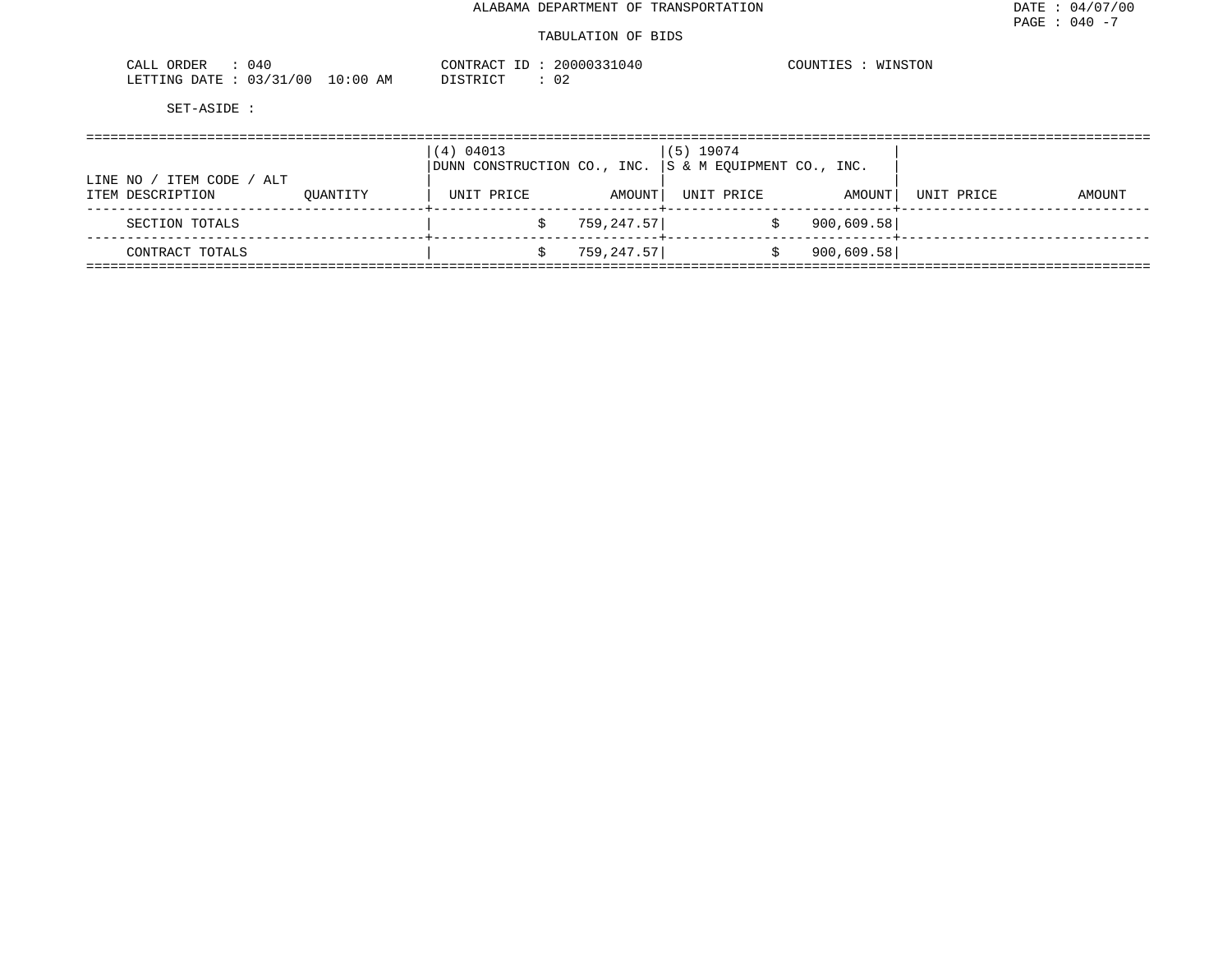DATE :

## VENDOR RANKING

|      | CALL ORDER<br>$\therefore$ 041<br>LETTING DATE: 03/31/00 | 10:00 AM                                          | CONTRACT ID: 20000331041<br>DISTRICT<br>$\therefore$ 03                                                                                                         |              |                  | COUNTIES : JEFFERSON           |                        |
|------|----------------------------------------------------------|---------------------------------------------------|-----------------------------------------------------------------------------------------------------------------------------------------------------------------|--------------|------------------|--------------------------------|------------------------|
|      | CONTRACT DESCRIPTION:<br>SET-ASIDE :                     | Shannon Road in Bessemer. Length - 2.907 mi.      | 30<br>CONTRACT TIME :<br>BIRMINGHAM<br>for constructing the Planing, Resurfacing, Traffic Stripe,<br>and Loop Detectors on S.R. #150 from S.R. #7 (U.S. #11) to | Working Days | (available days) | $PROJECT(S) : STPAA-7009(010)$ |                        |
| RANK | VENDOR NO./NAME                                          |                                                   |                                                                                                                                                                 |              |                  | TOTAL<br>BID.                  | % OVER<br>LOW BID      |
|      | 04013<br>01018                                           | DUNN CONSTRUCTION CO., INC.<br>APAC-ALABAMA, INC. |                                                                                                                                                                 |              | S                | 576,293.51<br>578,051.11       | 100.0000%<br>100.3049% |
|      | 07002                                                    | GOOD HOPE CONTRACTING CO., INC.                   |                                                                                                                                                                 |              |                  | 581,909.59                     | 100.9745%              |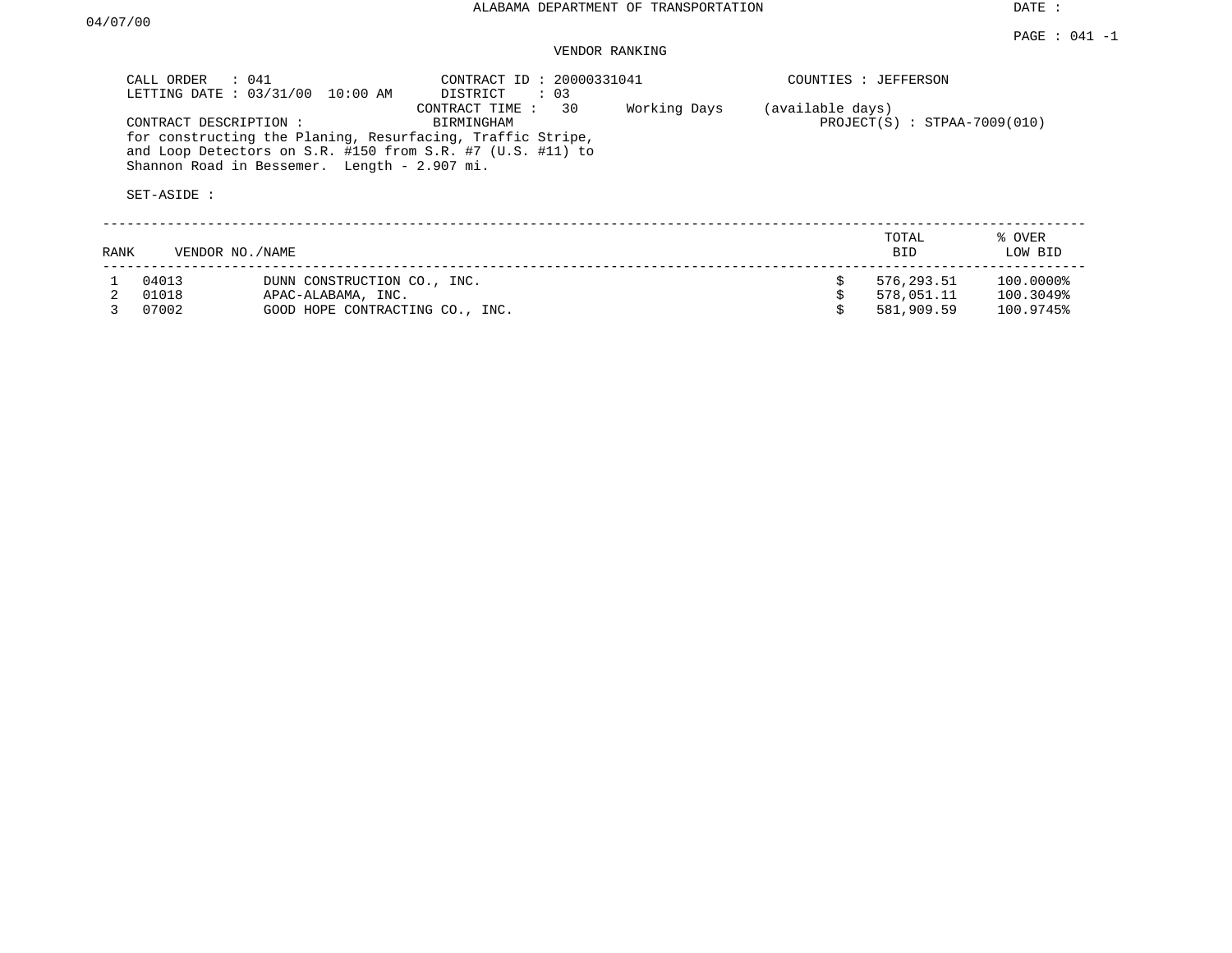| CALL ORDER                       |  |          | CONTRACT ID: 20000331041 | COUNTIES | : JEFFERSON |
|----------------------------------|--|----------|--------------------------|----------|-------------|
| LETTING DATE : 03/31/00 10:00 AM |  | DISTRICT |                          |          |             |

|                                          | (1) 04013   |           | $(2)$ 01018                                            |           | $(3)$ 07002                  |           |
|------------------------------------------|-------------|-----------|--------------------------------------------------------|-----------|------------------------------|-----------|
|                                          |             |           | $ $ DUNN CONSTRUCTION CO., INC. $ $ APAC-ALABAMA, INC. |           | GOOD HOPE CONTRACTING CO., I |           |
| LINE NO / ITEM CODE / ALT                |             |           |                                                        |           |                              |           |
| ITEM DESCRIPTION<br>OUANTITY             | UNIT PRICE  | AMOUNT    | UNIT PRICE                                             | AMOUNT    | UNIT PRICE                   | AMOUNT    |
| SECTION 0001<br>TOTAL                    |             |           |                                                        |           |                              |           |
| 0010 206C025<br>159.000 SOYD             | 9.53000     | 1515.27   | 13.00000                                               | 2067.00   | 10.00000                     | 1590.00   |
| Removing Bituminous Pavement On          |             |           |                                                        |           |                              |           |
| Concrete Surfaces                        |             |           |                                                        |           |                              |           |
| 0020 405A000<br>2890.000 GAL             | 0.95000     | 2745.50   | 1,10000                                                | 3179.00   | 1,50000                      | 4335.00   |
| Tack Coat                                |             |           |                                                        |           |                              |           |
| 96361.000 SY<br>0030 408A052             | 0.50000     | 48180.50  | 0.80000                                                | 77088.80  | 0.63000                      | 60707.43  |
| Planing Existing Pavement                |             |           |                                                        |           |                              |           |
| (Approximately 1.10" Thru 2.0" Thick)    |             |           |                                                        |           |                              |           |
| 0040 429A261<br>7227.000 TON             | 33.78000    | 244128.06 | 31.71000                                               | 229168.17 | 35.38000                     | 255691.26 |
| Improved Bituminous Concrete Wearing     |             |           |                                                        |           |                              |           |
| Surface Layer, 3/4" Maximum Aggregate    |             |           |                                                        |           |                              |           |
| Size Mix, ESAL Range D                   |             |           |                                                        |           |                              |           |
| 0050 429A266<br>500.000 TON              | 41.33000    | 20665.00  | 37.54000                                               | 18770.00  | 32.48000                     | 16240.00  |
| Improved Bituminous Concrete Wearing     |             |           |                                                        |           |                              |           |
| Surface Layer, Leveling, 1/2" Maximum    |             |           |                                                        |           |                              |           |
| Aggregate Size Mix, ESAL Range D         |             |           |                                                        |           |                              |           |
| 0060 429B265<br>500.000 TON              | 45.12000    | 22560.00  | 63.42000                                               | 31710.00  | 40.00000                     | 20000.00  |
| Improved Bituminous Concrete Binder      |             |           |                                                        |           |                              |           |
| Layer, Patching, 1" Maximum Aggregate    |             |           |                                                        |           |                              |           |
| Size Mix, ESAL Range D                   |             |           |                                                        |           |                              |           |
| 0070 429C271<br>463.000 TON              | 31.89000    | 14765.07  | 33.70000                                               | 15603.10  | 30.00000                     | 13890.00  |
| Improved Bituminous Concrete Base Layer, |             |           |                                                        |           |                              |           |
| Widening, 1 1/2" Maximum Aggregate       |             |           |                                                        |           |                              |           |
| Size Mix, ESAL Range D                   |             |           |                                                        |           |                              |           |
| 0080 600A000<br>LUMP                     | 28012.68000 | 28012.68  | 19425.00000                                            | 19425.00  | 27234.40000                  | 27234.40  |
| Mobilization                             |             |           |                                                        |           |                              |           |
| 0090 665F000<br>50.000 EACH              | 5.94000     | 297.00    | 9,40000                                                | 470.00    | 1,00000                      | 50.00     |
| Hay Bales                                |             |           |                                                        |           |                              |           |
| 0100 665J000<br>150.000 LF               | 5.94000     | 891.00    | 6.30000                                                | 945.00    | 1.00000                      | 150.00    |
| Silt Fence, Type A                       |             |           |                                                        |           |                              |           |
| 0110 701C000<br>8.000 MILE               | 224.60000   | 1796.80   | 210.00000                                              | 1680.00   | 500.00000                    | 4000.00   |
| Broken Temporary Traffic Stripe          |             |           |                                                        |           |                              |           |
| 0120 701C001<br>9.000 MILE               | 325.61000   | 2930.49   | 305,00000                                              | 2745.00   | 500.00000                    | 4500.00   |
| Solid Temporary Traffic Stripe           |             |           |                                                        |           |                              |           |
| 0130 702A007<br>4.000 MILE               | 2471.77000  | 9887.08   | 2310.00000                                             | 9240.00   | 2000.00000                   | 8000.00   |
| Broken Yellow, Inverted Profile Traffic  |             |           |                                                        |           |                              |           |
| Stripe (6" Wide)                         |             |           |                                                        |           |                              |           |
| 0140 702A008<br>4.000 MILE               | 4486.03000  | 17944.12  | 4200.00000                                             | 16800.00  | 4000.00000                   | 16000.00  |
| Solid White, Inverted Profile Traffic    |             |           |                                                        |           |                              |           |
| Stripe (6" Wide)                         |             |           |                                                        |           |                              |           |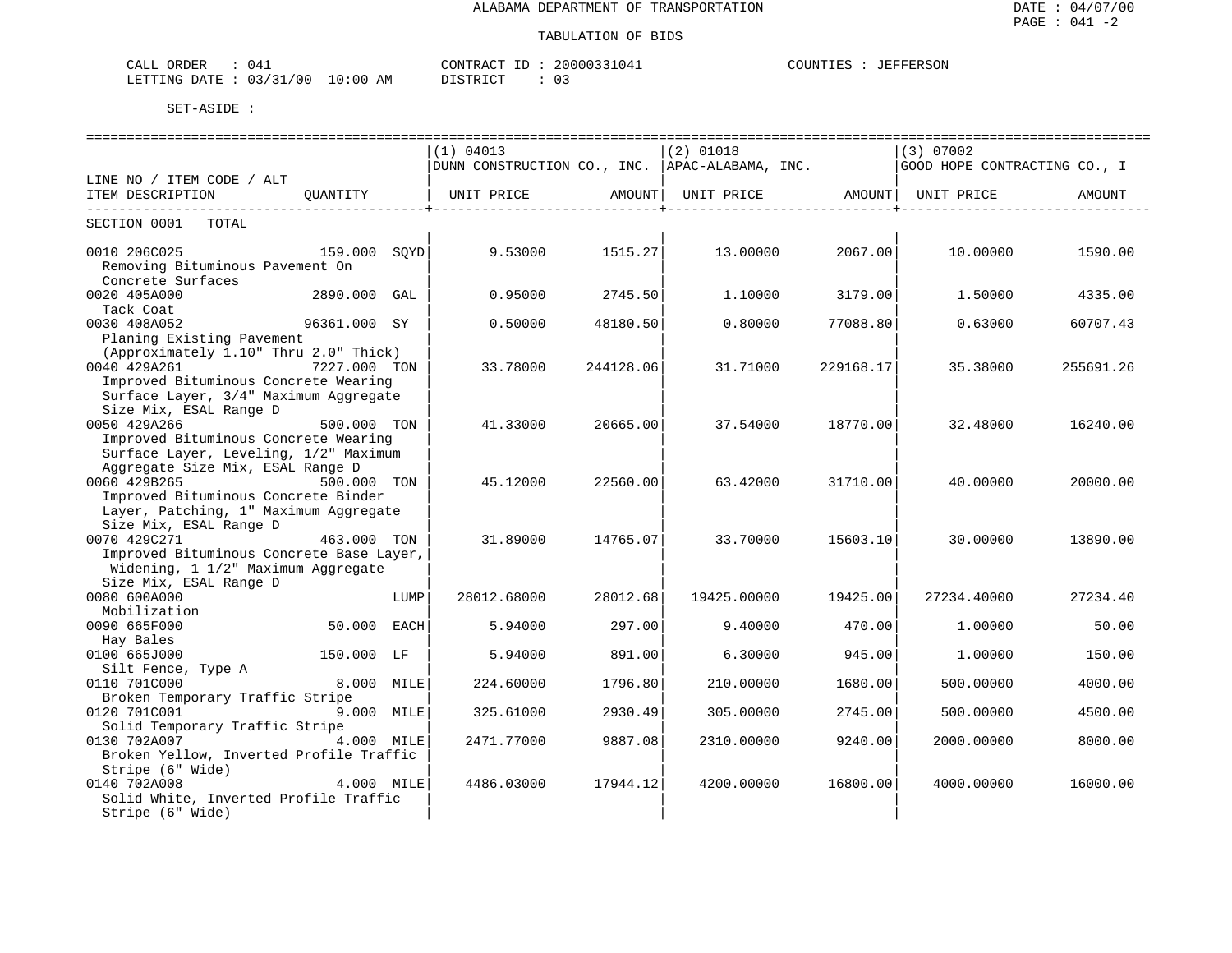| CALI<br>ORDER   | ۱4<br>.      |             | $\gamma$ חים אחדות היי | 20000331047 | ANTINTI ES<br>FFERSON<br>- F.O |
|-----------------|--------------|-------------|------------------------|-------------|--------------------------------|
| LETTING<br>DATE | 2.2<br>/ 0.0 | 10:00<br>AM | חומת החימידים<br>.     | ັ           |                                |

|                                          |                |      | (1) 04013  |                                  | $(2)$ 01018                                            |          | $(3)$ 07002                  |          |
|------------------------------------------|----------------|------|------------|----------------------------------|--------------------------------------------------------|----------|------------------------------|----------|
|                                          |                |      |            |                                  | $ $ DUNN CONSTRUCTION CO., INC. $ $ APAC-ALABAMA, INC. |          | GOOD HOPE CONTRACTING CO., I |          |
| LINE NO / ITEM CODE / ALT                |                |      |            |                                  |                                                        |          |                              |          |
| ITEM DESCRIPTION                         | QUANTITY       |      |            |                                  | UNIT PRICE AMOUNT   UNIT PRICE AMOUNT   UNIT PRICE     |          |                              | AMOUNT   |
| 0150 702A009                             | 9.000 MILE     |      |            | ------------+-------<br>40374.27 | 4200.00000                                             | 37800.00 | 4000.00000                   | 36000.00 |
| Solid Yellow, Inverted Profile Traffic   |                |      | 4486.03000 |                                  |                                                        |          |                              |          |
|                                          |                |      |            |                                  |                                                        |          |                              |          |
| Stripe (6" Wide)                         |                |      |            |                                  |                                                        |          |                              |          |
| 0160 702A010                             | 4.000 MILE     |      | 2245.99000 | 8983.96                          | 2100.00000                                             | 8400.00  | 2000.00000                   | 8000.00  |
| Broken White, Inverted Profile Traffic   |                |      |            |                                  |                                                        |          |                              |          |
| Stripe (6" Wide)                         |                |      |            |                                  |                                                        |          |                              |          |
| 0170 702B001                             | 528.000 LF     |      | 1.69000    | 892.32                           | 1.58000                                                | 834.24   | 1,50000                      | 792.00   |
| Dotted Inverted Profile Traffic Stripe   |                |      |            |                                  |                                                        |          |                              |          |
| $(6"$ Wide)                              |                |      |            |                                  |                                                        |          |                              |          |
| 0180 703A002                             | 14186.000 SOFT |      | 1.79000    | 25392.94                         | 1.68000                                                | 23832.48 | 2.00000                      | 28372.00 |
| Traffic Control Markings, Class 2, Type  |                |      |            |                                  |                                                        |          |                              |          |
| A                                        |                |      |            |                                  |                                                        |          |                              |          |
| 0190 703B002                             | 1237.000 SOFT  |      | 1,79000    | 2214.23                          | 1.68000                                                | 2078.16  | 2.80000                      | 3463.60  |
| Traffic Control Legends, Class 2, Type A |                |      |            |                                  |                                                        |          |                              |          |
| 0200 703D001                             | 3030.000 SOFT  |      | 1.13000    | 3423.90                          | 1.05000                                                | 3181.50  | 1.30000                      | 3939.00  |
| Temporary Traffic Control Markings       |                |      |            |                                  |                                                        |          |                              |          |
| 0210 705A030                             | 80.000 EACH    |      | 4.77000    | 381.60                           | 4.47000                                                | 357.60   | 5.20000                      | 416.00   |
| Pavement Markers, Class A-H, Type 2-C    |                |      |            |                                  |                                                        |          |                              |          |
| 0220 705A031                             | 263.000 EACH   |      | 4.77000    | 1254.51                          | 4.47000                                                | 1175.61  | 5.00000                      | 1315.00  |
| Pavement Markers, Class A-H, Type 1-A    |                |      |            |                                  |                                                        |          |                              |          |
| 0230 705A032                             | 213.000 EACH   |      | 4.77000    | 1016.01                          | 4.47000                                                | 952.11   | 5.00000                      | 1065.00  |
| Pavement Markers, Class A-H, Type 1-B    |                |      |            |                                  |                                                        |          |                              |          |
| 0240 705A037                             | 532.000 EACH   |      | 4.77000    | 2537.64                          | 4.47000                                                | 2378.04  | 5.20000                      | 2766.40  |
| Pavement Markers, Class A-H, Type 2-D    |                |      |            |                                  |                                                        |          |                              |          |
| 0250 730H000                             | 17738.000 LF   |      | 2.54000    | 45054.52                         | 2.36000                                                | 41861.68 |                              | 39910.50 |
| 150 / Junior<br>Loop Detector            |                |      |            |                                  |                                                        |          | 2.25000                      |          |
|                                          |                |      |            |                                  |                                                        |          |                              |          |
| 0260 7301000                             | 1500.000 LF    |      | 1.13000    | 1695.00                          | 1.05000                                                | 1575.00  | 1,00000                      | 1500.00  |
| Shielded Loop Detector Home-Run Cable    |                |      |            |                                  |                                                        |          |                              |          |
| 0270 740B000                             | 732.000 SQFT   |      | 9.21000    | 6741.72                          | 8.91000                                                | 6522.12  | 8.50000                      | 6222.00  |
| Construction Signs                       |                |      |            |                                  |                                                        |          |                              |          |
| 0280 740D000                             | 125.000 EACH   |      | 45.16000   | 5645.00                          | 46.40000                                               | 5800.00  | 30.00000                     | 3750.00  |
| Channelizing Drums                       |                |      |            |                                  |                                                        |          |                              |          |
| 0290 740E000                             | 445.000        | EACH | 17.23000   | 7667.35                          | 13.90000                                               | 6185.50  | 11.00000                     | 4895.00  |
| Cones (36 Inches High)                   |                |      |            |                                  |                                                        |          |                              |          |
| 0300 740M000                             | 445.000 EACH   |      | 8.38000    | 3729.10                          | 9,00000                                                | 4005.00  | 7.00000                      | 3115.00  |
| Weight For Cone                          |                |      |            |                                  |                                                        |          |                              |          |
| 0310 741C010                             | 2.000 EACH     |      | 891.26000  | 1782.52                          | 1110.00000                                             | 2220.00  | 1500.00000                   | 3000.00  |
| Portable Sequential Arrow And Chevron    |                |      |            |                                  |                                                        |          |                              |          |
| Sign Unit                                |                |      |            |                                  |                                                        |          |                              |          |
| 0320 998A000                             |                | LUMP | 1188.35000 | 1188.35                          | 1,00000                                                | 1.00     | 1000.00000                   | 1000.00  |
| Construction Fuel (Maximum Bid Limited   |                |      |            |                                  |                                                        |          |                              |          |
| To $$30,500.00)$                         |                |      |            |                                  |                                                        |          |                              |          |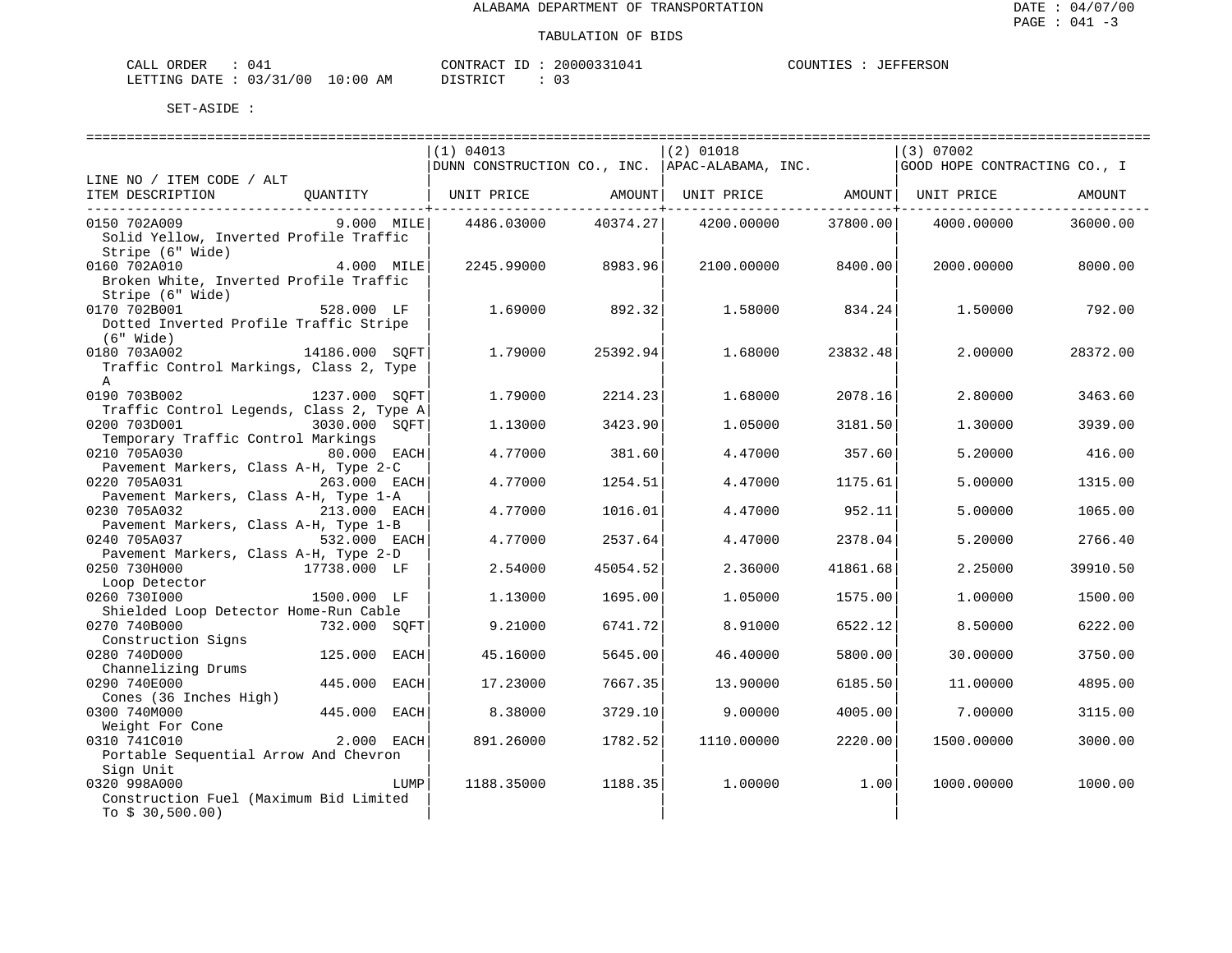| 041<br>ORDER<br>CALL     |            | CONTRACT | 20000331041 | COUNTIES<br>JEFFERSON |
|--------------------------|------------|----------|-------------|-----------------------|
| 03/31/00<br>LETTING DATE | $10:00$ AM | DISTRICT | 03          |                       |

| LINE NO | ITEM CODE<br>ALT |          | 04013<br>1)<br>DUNN CONSTRUCTION CO., INC. |             | $(2)$ 01018<br>APAC-ALABAMA, INC. |            | (3) 07002<br>GOOD HOPE CONTRACTING CO., I |            |
|---------|------------------|----------|--------------------------------------------|-------------|-----------------------------------|------------|-------------------------------------------|------------|
|         | ITEM DESCRIPTION | OUANTITY | UNIT PRICE                                 | AMOUNT      | UNIT PRICE                        | AMOUNT     | UNIT PRICE                                | AMOUNT     |
|         | SECTION TOTALS   |          |                                            | 576, 293.51 |                                   | 578,051.11 |                                           | 581,909.59 |
|         | CONTRACT TOTALS  |          |                                            | 576, 293.51 |                                   | 578,051.11 |                                           | 581,909.59 |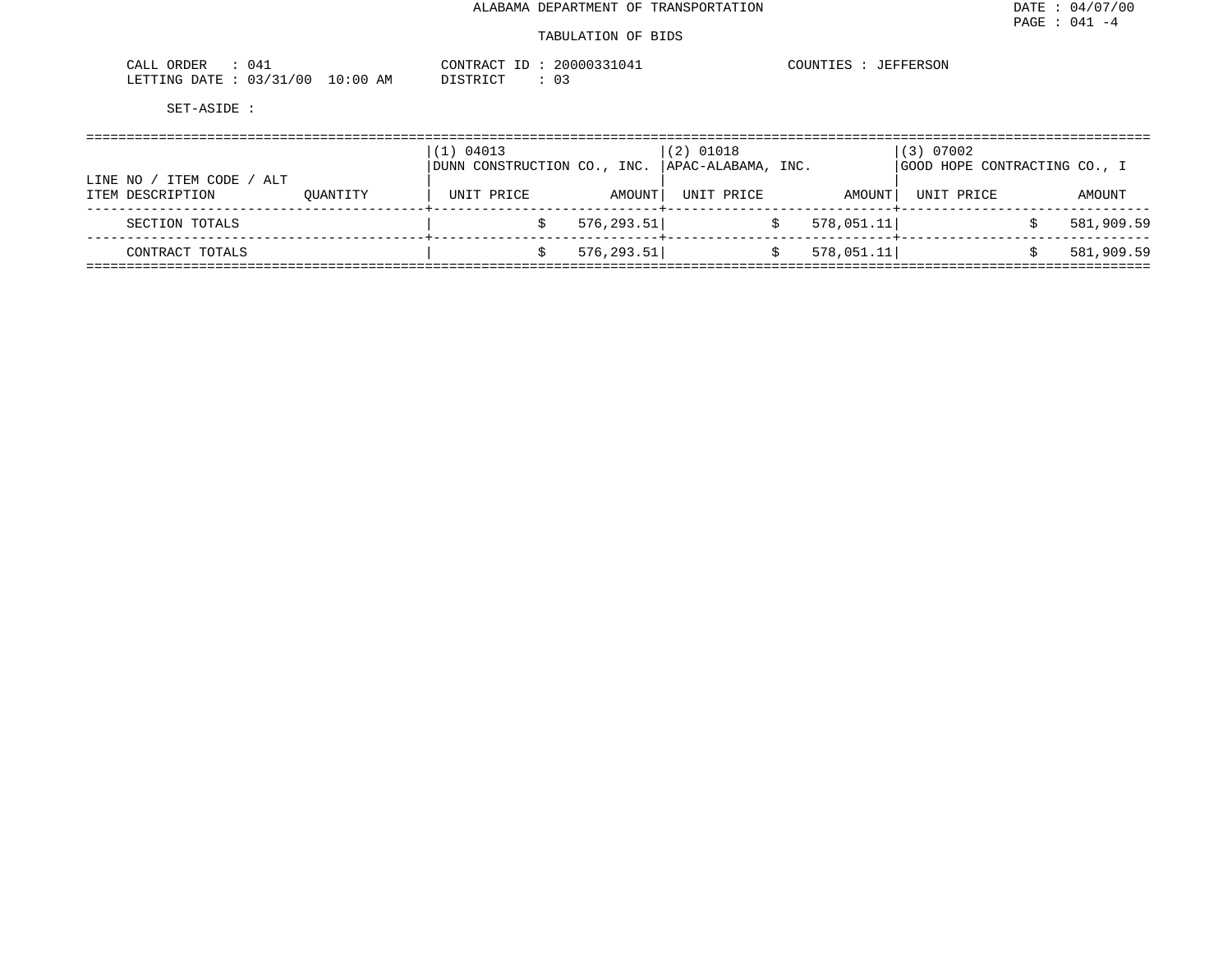DATE :

### PAGE : 043 -1 VENDOR RANKING

| CALL ORDER : 043                     | LETTING DATE : 03/31/00 10:00 AM                                                                    | CONTRACT ID: 20000331043<br>DISTRICT : 04                                                  |              | COUNTIES : CALHOUN |                               |                   |
|--------------------------------------|-----------------------------------------------------------------------------------------------------|--------------------------------------------------------------------------------------------|--------------|--------------------|-------------------------------|-------------------|
| CONTRACT DESCRIPTION:<br>SET-ASIDE : | for constructing the Planing, Resurfacing, and Traffic<br>M.P. 4.50 in Anniston. Length - 4.500 mi. | CONTRACT TIME : 25<br>RURAL<br>Stripe on S.R. #202 from S.R. #4 (U.S. #78) at M.P. 0.00 to | Working Days | (available days)   | $PROJECT(S)$ : STPAA-7408(14) |                   |
| RANK                                 | VENDOR NO./NAME                                                                                     |                                                                                            |              |                    | TOTAL<br><b>BID</b>           | % OVER<br>LOW BID |
| 01018                                | APAC-ALABAMA, INC.                                                                                  |                                                                                            |              | Ŝ.                 | 315,974.24                    | $100.0000\%$      |

|         | $111112$ $1111111111$            |              | --------- |
|---------|----------------------------------|--------------|-----------|
| 2 13022 | MCCARTNEY CONSTRUCTION CO., INC. | \$335.680.40 | 106.2366% |
| 3 07002 | GOOD HOPE CONTRACTING CO., INC.  | \$343.230.18 | 108.6260% |
|         |                                  |              |           |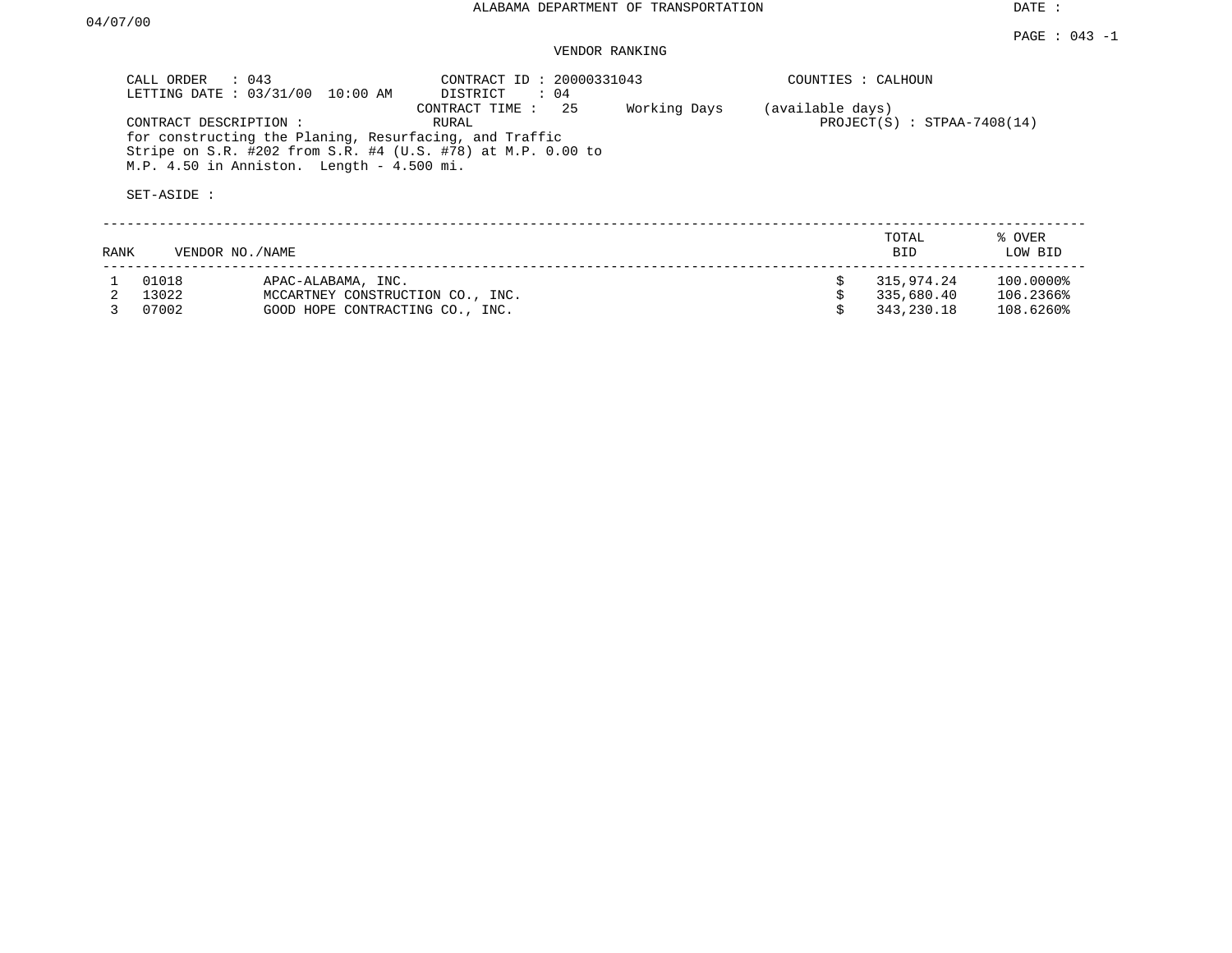| CALL ORDER<br>$\therefore$ 043  | CONTRACT ID: 20000331043 | COUNTIES : CALHOUN |
|---------------------------------|--------------------------|--------------------|
| LETTING DATE: 03/31/00 10:00 AM | DISTRICT                 |                    |

| $(1)$ 01018<br>$(2)$ 13022<br> (3) 07002<br>APAC-ALABAMA, INC. MCCARTNEY CONSTRUCTION CO., GOOD HOPE CONTRACTING CO., I<br>LINE NO / ITEM CODE / ALT<br>UNIT PRICE               AMOUNT    UNIT PRICE                AMOUNT    UNIT PRICE<br>ITEM DESCRIPTION<br>OUANTITY<br>AMOUNT<br>SECTION 0001 TOTAL<br>0010 401B100<br>$58655.000$ SYCP<br>$0.62000$ 36366.10<br>0.48000<br>28154.40<br>0.60000 35193.00<br>Bituminous Treatment E (With Polymer<br>Additive)<br>0.00<br>0020 405A000<br>500.000 GAL<br>0.00000<br>0.00000<br>0.00<br>1.00000<br>500.00<br>Tack Coat<br>2738.000 SQYD<br>0030 408A051<br>9993.70<br>3.25000 8898.50<br>2.00000<br>5476.00<br>3.65000<br>Planing Existing Pavement<br>(Approximately 0.00" Thru 1.0" Thick)<br>0040 424A261<br>5700.000 TON<br>30.80000<br>175560.00<br>32.50000<br>185250.00<br>35.00000<br>199500.00<br>Superpave Bituminous Concrete Wearing<br>Surface Layer, 3/4" Maximum Aggregate<br>Size Mix, ESAL Range D<br>0050 424A266<br>250.000 TON<br>39.17000<br>9792.50<br>38.00000<br>9500.00<br>35.00000<br>8750.00<br>Superpave Bituminous Concrete Wearing<br>Surface Layer, Leveling, 1/2" Maximum<br>Aggregate Size Mix, ESAL Range D<br>0060 424A270<br>150.000 TON<br>45.30000<br>6795.00<br>48.00000<br>7200.00<br>35.00000<br>5250.00<br>Superpave Bituminous Concrete Wearing<br>Surface Layer, Widening, 3/4" Maximum<br>Aggregate Size Mix, ESAL Range D<br>0070 424B465<br>100.000 TON<br>75.00000<br>7500.00<br>77.75000<br>7775.00<br>40.00000<br>4000.00<br>Superpave Bituminous Concrete Upper<br>Binder Layer, Patching, 1" Maximum<br>Aggregate Size Mix, ESAL Range D<br>900.000 TCIP<br>0080 430B043<br>12.73000<br>11457.00<br>12.50000<br>11250.00<br>13.00000<br>11700.00<br>Aggregate Surfacing (1" Down, Crusher<br>Run)<br>0090 600A000<br>LUMP<br>1351.05000<br>1351.05<br>23500.00000<br>23500.00<br>17808.68000<br>17808.68<br>Mobilization<br>9.000 MILE<br>0100 701A028<br>1443.75000<br>12993.75<br>1375.00000<br>12375.00<br>1375,00000<br>12375.00<br>Solid White, Class 2, Type A Traffic<br>Stripe (0.06" Thick) (6"Wide)<br>0110 701A046 4.000 MILE<br>997.50000<br>3990.00<br>950.00000<br>3800.00<br>950.00000<br>3800.00<br>Broken Yellow, Class 2, Type A Traffic<br>Stripe (0.09" Thick) (6" Wide)<br>0120 701A048<br>7.000 MILE<br>11392.50<br>10850.00<br>1627.50000<br>1550.00000<br>10850.00<br>1550.00000<br>Solid Yellow, Class 2, Type A Traffic<br>Stripe (0.09" Thick) (6" Wide)<br>0130 701B009<br>350.000 LF<br>0.78000<br>273.00<br>262.50<br>0.75000<br>0.75000<br>262.50<br>Dotted Class 2, Type A Traffic Stripe |                                |  | ============================= | ----------------------------- |  |  |
|-----------------------------------------------------------------------------------------------------------------------------------------------------------------------------------------------------------------------------------------------------------------------------------------------------------------------------------------------------------------------------------------------------------------------------------------------------------------------------------------------------------------------------------------------------------------------------------------------------------------------------------------------------------------------------------------------------------------------------------------------------------------------------------------------------------------------------------------------------------------------------------------------------------------------------------------------------------------------------------------------------------------------------------------------------------------------------------------------------------------------------------------------------------------------------------------------------------------------------------------------------------------------------------------------------------------------------------------------------------------------------------------------------------------------------------------------------------------------------------------------------------------------------------------------------------------------------------------------------------------------------------------------------------------------------------------------------------------------------------------------------------------------------------------------------------------------------------------------------------------------------------------------------------------------------------------------------------------------------------------------------------------------------------------------------------------------------------------------------------------------------------------------------------------------------------------------------------------------------------------------------------------------------------------------------------------------------------------------------------------------------------------------------------------------------------------------------------------------------------------------------------------------------------------------------------------------------------------------------------------------------------|--------------------------------|--|-------------------------------|-------------------------------|--|--|
|                                                                                                                                                                                                                                                                                                                                                                                                                                                                                                                                                                                                                                                                                                                                                                                                                                                                                                                                                                                                                                                                                                                                                                                                                                                                                                                                                                                                                                                                                                                                                                                                                                                                                                                                                                                                                                                                                                                                                                                                                                                                                                                                                                                                                                                                                                                                                                                                                                                                                                                                                                                                                                   |                                |  |                               |                               |  |  |
|                                                                                                                                                                                                                                                                                                                                                                                                                                                                                                                                                                                                                                                                                                                                                                                                                                                                                                                                                                                                                                                                                                                                                                                                                                                                                                                                                                                                                                                                                                                                                                                                                                                                                                                                                                                                                                                                                                                                                                                                                                                                                                                                                                                                                                                                                                                                                                                                                                                                                                                                                                                                                                   |                                |  |                               |                               |  |  |
|                                                                                                                                                                                                                                                                                                                                                                                                                                                                                                                                                                                                                                                                                                                                                                                                                                                                                                                                                                                                                                                                                                                                                                                                                                                                                                                                                                                                                                                                                                                                                                                                                                                                                                                                                                                                                                                                                                                                                                                                                                                                                                                                                                                                                                                                                                                                                                                                                                                                                                                                                                                                                                   |                                |  |                               |                               |  |  |
|                                                                                                                                                                                                                                                                                                                                                                                                                                                                                                                                                                                                                                                                                                                                                                                                                                                                                                                                                                                                                                                                                                                                                                                                                                                                                                                                                                                                                                                                                                                                                                                                                                                                                                                                                                                                                                                                                                                                                                                                                                                                                                                                                                                                                                                                                                                                                                                                                                                                                                                                                                                                                                   |                                |  |                               |                               |  |  |
|                                                                                                                                                                                                                                                                                                                                                                                                                                                                                                                                                                                                                                                                                                                                                                                                                                                                                                                                                                                                                                                                                                                                                                                                                                                                                                                                                                                                                                                                                                                                                                                                                                                                                                                                                                                                                                                                                                                                                                                                                                                                                                                                                                                                                                                                                                                                                                                                                                                                                                                                                                                                                                   |                                |  |                               |                               |  |  |
|                                                                                                                                                                                                                                                                                                                                                                                                                                                                                                                                                                                                                                                                                                                                                                                                                                                                                                                                                                                                                                                                                                                                                                                                                                                                                                                                                                                                                                                                                                                                                                                                                                                                                                                                                                                                                                                                                                                                                                                                                                                                                                                                                                                                                                                                                                                                                                                                                                                                                                                                                                                                                                   |                                |  |                               |                               |  |  |
|                                                                                                                                                                                                                                                                                                                                                                                                                                                                                                                                                                                                                                                                                                                                                                                                                                                                                                                                                                                                                                                                                                                                                                                                                                                                                                                                                                                                                                                                                                                                                                                                                                                                                                                                                                                                                                                                                                                                                                                                                                                                                                                                                                                                                                                                                                                                                                                                                                                                                                                                                                                                                                   |                                |  |                               |                               |  |  |
|                                                                                                                                                                                                                                                                                                                                                                                                                                                                                                                                                                                                                                                                                                                                                                                                                                                                                                                                                                                                                                                                                                                                                                                                                                                                                                                                                                                                                                                                                                                                                                                                                                                                                                                                                                                                                                                                                                                                                                                                                                                                                                                                                                                                                                                                                                                                                                                                                                                                                                                                                                                                                                   |                                |  |                               |                               |  |  |
|                                                                                                                                                                                                                                                                                                                                                                                                                                                                                                                                                                                                                                                                                                                                                                                                                                                                                                                                                                                                                                                                                                                                                                                                                                                                                                                                                                                                                                                                                                                                                                                                                                                                                                                                                                                                                                                                                                                                                                                                                                                                                                                                                                                                                                                                                                                                                                                                                                                                                                                                                                                                                                   |                                |  |                               |                               |  |  |
|                                                                                                                                                                                                                                                                                                                                                                                                                                                                                                                                                                                                                                                                                                                                                                                                                                                                                                                                                                                                                                                                                                                                                                                                                                                                                                                                                                                                                                                                                                                                                                                                                                                                                                                                                                                                                                                                                                                                                                                                                                                                                                                                                                                                                                                                                                                                                                                                                                                                                                                                                                                                                                   |                                |  |                               |                               |  |  |
|                                                                                                                                                                                                                                                                                                                                                                                                                                                                                                                                                                                                                                                                                                                                                                                                                                                                                                                                                                                                                                                                                                                                                                                                                                                                                                                                                                                                                                                                                                                                                                                                                                                                                                                                                                                                                                                                                                                                                                                                                                                                                                                                                                                                                                                                                                                                                                                                                                                                                                                                                                                                                                   |                                |  |                               |                               |  |  |
|                                                                                                                                                                                                                                                                                                                                                                                                                                                                                                                                                                                                                                                                                                                                                                                                                                                                                                                                                                                                                                                                                                                                                                                                                                                                                                                                                                                                                                                                                                                                                                                                                                                                                                                                                                                                                                                                                                                                                                                                                                                                                                                                                                                                                                                                                                                                                                                                                                                                                                                                                                                                                                   |                                |  |                               |                               |  |  |
|                                                                                                                                                                                                                                                                                                                                                                                                                                                                                                                                                                                                                                                                                                                                                                                                                                                                                                                                                                                                                                                                                                                                                                                                                                                                                                                                                                                                                                                                                                                                                                                                                                                                                                                                                                                                                                                                                                                                                                                                                                                                                                                                                                                                                                                                                                                                                                                                                                                                                                                                                                                                                                   |                                |  |                               |                               |  |  |
|                                                                                                                                                                                                                                                                                                                                                                                                                                                                                                                                                                                                                                                                                                                                                                                                                                                                                                                                                                                                                                                                                                                                                                                                                                                                                                                                                                                                                                                                                                                                                                                                                                                                                                                                                                                                                                                                                                                                                                                                                                                                                                                                                                                                                                                                                                                                                                                                                                                                                                                                                                                                                                   |                                |  |                               |                               |  |  |
|                                                                                                                                                                                                                                                                                                                                                                                                                                                                                                                                                                                                                                                                                                                                                                                                                                                                                                                                                                                                                                                                                                                                                                                                                                                                                                                                                                                                                                                                                                                                                                                                                                                                                                                                                                                                                                                                                                                                                                                                                                                                                                                                                                                                                                                                                                                                                                                                                                                                                                                                                                                                                                   |                                |  |                               |                               |  |  |
|                                                                                                                                                                                                                                                                                                                                                                                                                                                                                                                                                                                                                                                                                                                                                                                                                                                                                                                                                                                                                                                                                                                                                                                                                                                                                                                                                                                                                                                                                                                                                                                                                                                                                                                                                                                                                                                                                                                                                                                                                                                                                                                                                                                                                                                                                                                                                                                                                                                                                                                                                                                                                                   |                                |  |                               |                               |  |  |
|                                                                                                                                                                                                                                                                                                                                                                                                                                                                                                                                                                                                                                                                                                                                                                                                                                                                                                                                                                                                                                                                                                                                                                                                                                                                                                                                                                                                                                                                                                                                                                                                                                                                                                                                                                                                                                                                                                                                                                                                                                                                                                                                                                                                                                                                                                                                                                                                                                                                                                                                                                                                                                   |                                |  |                               |                               |  |  |
|                                                                                                                                                                                                                                                                                                                                                                                                                                                                                                                                                                                                                                                                                                                                                                                                                                                                                                                                                                                                                                                                                                                                                                                                                                                                                                                                                                                                                                                                                                                                                                                                                                                                                                                                                                                                                                                                                                                                                                                                                                                                                                                                                                                                                                                                                                                                                                                                                                                                                                                                                                                                                                   |                                |  |                               |                               |  |  |
|                                                                                                                                                                                                                                                                                                                                                                                                                                                                                                                                                                                                                                                                                                                                                                                                                                                                                                                                                                                                                                                                                                                                                                                                                                                                                                                                                                                                                                                                                                                                                                                                                                                                                                                                                                                                                                                                                                                                                                                                                                                                                                                                                                                                                                                                                                                                                                                                                                                                                                                                                                                                                                   |                                |  |                               |                               |  |  |
|                                                                                                                                                                                                                                                                                                                                                                                                                                                                                                                                                                                                                                                                                                                                                                                                                                                                                                                                                                                                                                                                                                                                                                                                                                                                                                                                                                                                                                                                                                                                                                                                                                                                                                                                                                                                                                                                                                                                                                                                                                                                                                                                                                                                                                                                                                                                                                                                                                                                                                                                                                                                                                   |                                |  |                               |                               |  |  |
|                                                                                                                                                                                                                                                                                                                                                                                                                                                                                                                                                                                                                                                                                                                                                                                                                                                                                                                                                                                                                                                                                                                                                                                                                                                                                                                                                                                                                                                                                                                                                                                                                                                                                                                                                                                                                                                                                                                                                                                                                                                                                                                                                                                                                                                                                                                                                                                                                                                                                                                                                                                                                                   |                                |  |                               |                               |  |  |
|                                                                                                                                                                                                                                                                                                                                                                                                                                                                                                                                                                                                                                                                                                                                                                                                                                                                                                                                                                                                                                                                                                                                                                                                                                                                                                                                                                                                                                                                                                                                                                                                                                                                                                                                                                                                                                                                                                                                                                                                                                                                                                                                                                                                                                                                                                                                                                                                                                                                                                                                                                                                                                   |                                |  |                               |                               |  |  |
|                                                                                                                                                                                                                                                                                                                                                                                                                                                                                                                                                                                                                                                                                                                                                                                                                                                                                                                                                                                                                                                                                                                                                                                                                                                                                                                                                                                                                                                                                                                                                                                                                                                                                                                                                                                                                                                                                                                                                                                                                                                                                                                                                                                                                                                                                                                                                                                                                                                                                                                                                                                                                                   |                                |  |                               |                               |  |  |
|                                                                                                                                                                                                                                                                                                                                                                                                                                                                                                                                                                                                                                                                                                                                                                                                                                                                                                                                                                                                                                                                                                                                                                                                                                                                                                                                                                                                                                                                                                                                                                                                                                                                                                                                                                                                                                                                                                                                                                                                                                                                                                                                                                                                                                                                                                                                                                                                                                                                                                                                                                                                                                   |                                |  |                               |                               |  |  |
|                                                                                                                                                                                                                                                                                                                                                                                                                                                                                                                                                                                                                                                                                                                                                                                                                                                                                                                                                                                                                                                                                                                                                                                                                                                                                                                                                                                                                                                                                                                                                                                                                                                                                                                                                                                                                                                                                                                                                                                                                                                                                                                                                                                                                                                                                                                                                                                                                                                                                                                                                                                                                                   |                                |  |                               |                               |  |  |
|                                                                                                                                                                                                                                                                                                                                                                                                                                                                                                                                                                                                                                                                                                                                                                                                                                                                                                                                                                                                                                                                                                                                                                                                                                                                                                                                                                                                                                                                                                                                                                                                                                                                                                                                                                                                                                                                                                                                                                                                                                                                                                                                                                                                                                                                                                                                                                                                                                                                                                                                                                                                                                   |                                |  |                               |                               |  |  |
|                                                                                                                                                                                                                                                                                                                                                                                                                                                                                                                                                                                                                                                                                                                                                                                                                                                                                                                                                                                                                                                                                                                                                                                                                                                                                                                                                                                                                                                                                                                                                                                                                                                                                                                                                                                                                                                                                                                                                                                                                                                                                                                                                                                                                                                                                                                                                                                                                                                                                                                                                                                                                                   |                                |  |                               |                               |  |  |
|                                                                                                                                                                                                                                                                                                                                                                                                                                                                                                                                                                                                                                                                                                                                                                                                                                                                                                                                                                                                                                                                                                                                                                                                                                                                                                                                                                                                                                                                                                                                                                                                                                                                                                                                                                                                                                                                                                                                                                                                                                                                                                                                                                                                                                                                                                                                                                                                                                                                                                                                                                                                                                   |                                |  |                               |                               |  |  |
|                                                                                                                                                                                                                                                                                                                                                                                                                                                                                                                                                                                                                                                                                                                                                                                                                                                                                                                                                                                                                                                                                                                                                                                                                                                                                                                                                                                                                                                                                                                                                                                                                                                                                                                                                                                                                                                                                                                                                                                                                                                                                                                                                                                                                                                                                                                                                                                                                                                                                                                                                                                                                                   |                                |  |                               |                               |  |  |
|                                                                                                                                                                                                                                                                                                                                                                                                                                                                                                                                                                                                                                                                                                                                                                                                                                                                                                                                                                                                                                                                                                                                                                                                                                                                                                                                                                                                                                                                                                                                                                                                                                                                                                                                                                                                                                                                                                                                                                                                                                                                                                                                                                                                                                                                                                                                                                                                                                                                                                                                                                                                                                   |                                |  |                               |                               |  |  |
|                                                                                                                                                                                                                                                                                                                                                                                                                                                                                                                                                                                                                                                                                                                                                                                                                                                                                                                                                                                                                                                                                                                                                                                                                                                                                                                                                                                                                                                                                                                                                                                                                                                                                                                                                                                                                                                                                                                                                                                                                                                                                                                                                                                                                                                                                                                                                                                                                                                                                                                                                                                                                                   |                                |  |                               |                               |  |  |
|                                                                                                                                                                                                                                                                                                                                                                                                                                                                                                                                                                                                                                                                                                                                                                                                                                                                                                                                                                                                                                                                                                                                                                                                                                                                                                                                                                                                                                                                                                                                                                                                                                                                                                                                                                                                                                                                                                                                                                                                                                                                                                                                                                                                                                                                                                                                                                                                                                                                                                                                                                                                                                   |                                |  |                               |                               |  |  |
|                                                                                                                                                                                                                                                                                                                                                                                                                                                                                                                                                                                                                                                                                                                                                                                                                                                                                                                                                                                                                                                                                                                                                                                                                                                                                                                                                                                                                                                                                                                                                                                                                                                                                                                                                                                                                                                                                                                                                                                                                                                                                                                                                                                                                                                                                                                                                                                                                                                                                                                                                                                                                                   |                                |  |                               |                               |  |  |
|                                                                                                                                                                                                                                                                                                                                                                                                                                                                                                                                                                                                                                                                                                                                                                                                                                                                                                                                                                                                                                                                                                                                                                                                                                                                                                                                                                                                                                                                                                                                                                                                                                                                                                                                                                                                                                                                                                                                                                                                                                                                                                                                                                                                                                                                                                                                                                                                                                                                                                                                                                                                                                   |                                |  |                               |                               |  |  |
|                                                                                                                                                                                                                                                                                                                                                                                                                                                                                                                                                                                                                                                                                                                                                                                                                                                                                                                                                                                                                                                                                                                                                                                                                                                                                                                                                                                                                                                                                                                                                                                                                                                                                                                                                                                                                                                                                                                                                                                                                                                                                                                                                                                                                                                                                                                                                                                                                                                                                                                                                                                                                                   |                                |  |                               |                               |  |  |
|                                                                                                                                                                                                                                                                                                                                                                                                                                                                                                                                                                                                                                                                                                                                                                                                                                                                                                                                                                                                                                                                                                                                                                                                                                                                                                                                                                                                                                                                                                                                                                                                                                                                                                                                                                                                                                                                                                                                                                                                                                                                                                                                                                                                                                                                                                                                                                                                                                                                                                                                                                                                                                   |                                |  |                               |                               |  |  |
|                                                                                                                                                                                                                                                                                                                                                                                                                                                                                                                                                                                                                                                                                                                                                                                                                                                                                                                                                                                                                                                                                                                                                                                                                                                                                                                                                                                                                                                                                                                                                                                                                                                                                                                                                                                                                                                                                                                                                                                                                                                                                                                                                                                                                                                                                                                                                                                                                                                                                                                                                                                                                                   |                                |  |                               |                               |  |  |
|                                                                                                                                                                                                                                                                                                                                                                                                                                                                                                                                                                                                                                                                                                                                                                                                                                                                                                                                                                                                                                                                                                                                                                                                                                                                                                                                                                                                                                                                                                                                                                                                                                                                                                                                                                                                                                                                                                                                                                                                                                                                                                                                                                                                                                                                                                                                                                                                                                                                                                                                                                                                                                   |                                |  |                               |                               |  |  |
|                                                                                                                                                                                                                                                                                                                                                                                                                                                                                                                                                                                                                                                                                                                                                                                                                                                                                                                                                                                                                                                                                                                                                                                                                                                                                                                                                                                                                                                                                                                                                                                                                                                                                                                                                                                                                                                                                                                                                                                                                                                                                                                                                                                                                                                                                                                                                                                                                                                                                                                                                                                                                                   |                                |  |                               |                               |  |  |
|                                                                                                                                                                                                                                                                                                                                                                                                                                                                                                                                                                                                                                                                                                                                                                                                                                                                                                                                                                                                                                                                                                                                                                                                                                                                                                                                                                                                                                                                                                                                                                                                                                                                                                                                                                                                                                                                                                                                                                                                                                                                                                                                                                                                                                                                                                                                                                                                                                                                                                                                                                                                                                   |                                |  |                               |                               |  |  |
|                                                                                                                                                                                                                                                                                                                                                                                                                                                                                                                                                                                                                                                                                                                                                                                                                                                                                                                                                                                                                                                                                                                                                                                                                                                                                                                                                                                                                                                                                                                                                                                                                                                                                                                                                                                                                                                                                                                                                                                                                                                                                                                                                                                                                                                                                                                                                                                                                                                                                                                                                                                                                                   |                                |  |                               |                               |  |  |
|                                                                                                                                                                                                                                                                                                                                                                                                                                                                                                                                                                                                                                                                                                                                                                                                                                                                                                                                                                                                                                                                                                                                                                                                                                                                                                                                                                                                                                                                                                                                                                                                                                                                                                                                                                                                                                                                                                                                                                                                                                                                                                                                                                                                                                                                                                                                                                                                                                                                                                                                                                                                                                   |                                |  |                               |                               |  |  |
|                                                                                                                                                                                                                                                                                                                                                                                                                                                                                                                                                                                                                                                                                                                                                                                                                                                                                                                                                                                                                                                                                                                                                                                                                                                                                                                                                                                                                                                                                                                                                                                                                                                                                                                                                                                                                                                                                                                                                                                                                                                                                                                                                                                                                                                                                                                                                                                                                                                                                                                                                                                                                                   |                                |  |                               |                               |  |  |
|                                                                                                                                                                                                                                                                                                                                                                                                                                                                                                                                                                                                                                                                                                                                                                                                                                                                                                                                                                                                                                                                                                                                                                                                                                                                                                                                                                                                                                                                                                                                                                                                                                                                                                                                                                                                                                                                                                                                                                                                                                                                                                                                                                                                                                                                                                                                                                                                                                                                                                                                                                                                                                   |                                |  |                               |                               |  |  |
|                                                                                                                                                                                                                                                                                                                                                                                                                                                                                                                                                                                                                                                                                                                                                                                                                                                                                                                                                                                                                                                                                                                                                                                                                                                                                                                                                                                                                                                                                                                                                                                                                                                                                                                                                                                                                                                                                                                                                                                                                                                                                                                                                                                                                                                                                                                                                                                                                                                                                                                                                                                                                                   | $(0.09"$ Thick $)(6"$ Wide $)$ |  |                               |                               |  |  |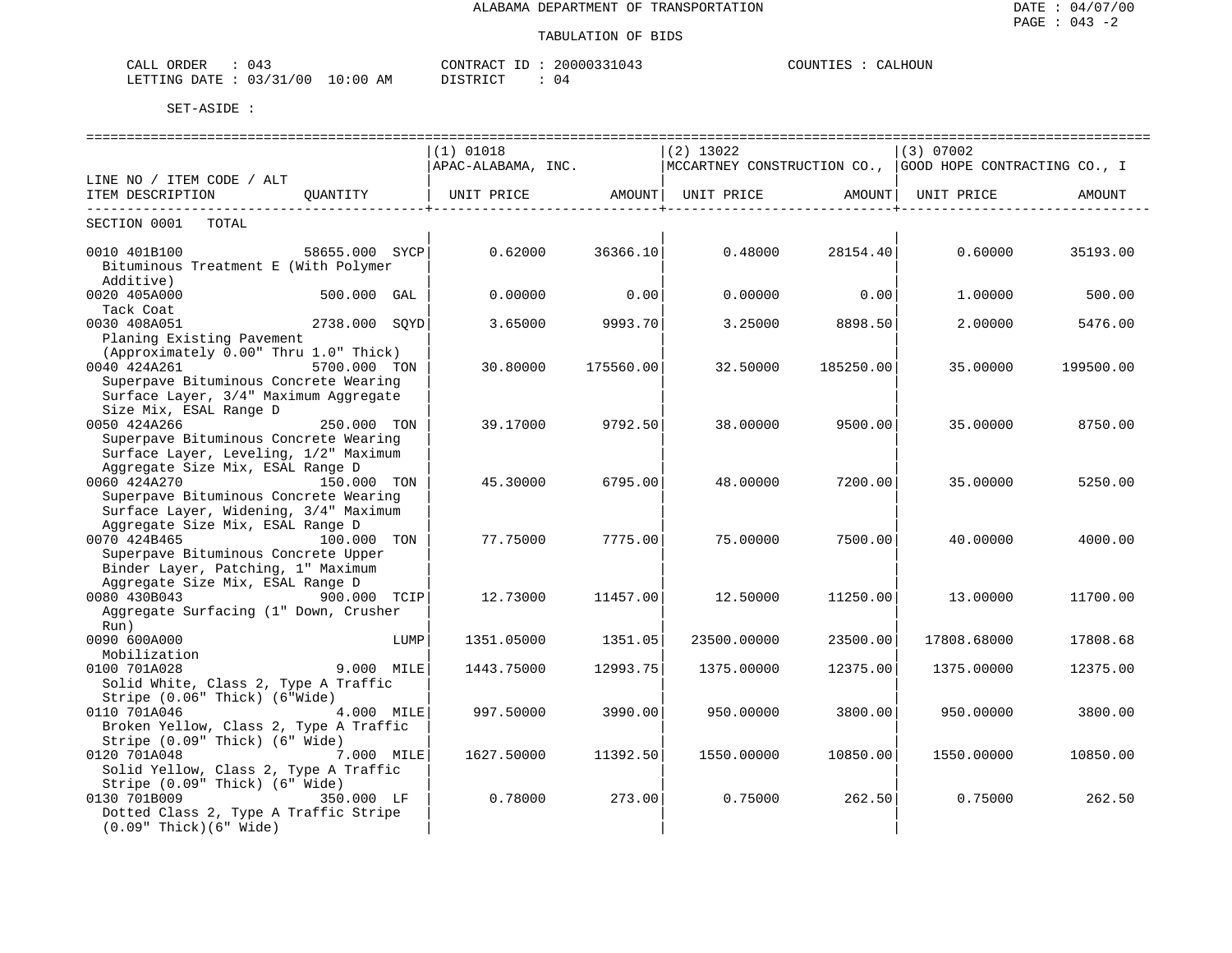| CALL ORDER                       | 04. | CONTRACT<br>חד ' | 20000331043 | COUNTIES | CALHOUN |
|----------------------------------|-----|------------------|-------------|----------|---------|
| LETTING DATE : 03/31/00 10:00 AM |     | DISTRICT         | 04          |          |         |

|                                                                                                 |              | $(1)$ 01018<br>APAC-ALABAMA, INC. |            | $(2)$ 13022                                      |               | (3) 07002<br>  MCCARTNEY CONSTRUCTION CO.,   GOOD HOPE CONTRACTING CO., I |              |
|-------------------------------------------------------------------------------------------------|--------------|-----------------------------------|------------|--------------------------------------------------|---------------|---------------------------------------------------------------------------|--------------|
| LINE NO / ITEM CODE / ALT                                                                       |              |                                   |            |                                                  |               |                                                                           |              |
| ITEM DESCRIPTION QUANTITY   UNIT PRICE AMOUNT   UNIT PRICE AMOUNT UNIT PRICE                    |              |                                   |            |                                                  |               |                                                                           | AMOUNT       |
| 0140 701C000<br>Broken Temporary Traffic Stripe                                                 | 8.000 MILE   | 357.00000                         | 2856.00    | 340.00000                                        | 2720.00       | 340.00000                                                                 | 2720.00      |
| 0150 701C001                                                                                    | 14.000 MILE  | 399.00000                         | 5586.00    | 380.00000                                        | 5320.00       | 380.00000                                                                 | 5320.00      |
| Solid Temporary Traffic Stripe<br>1.000 MILE<br>0160 701D007                                    |              | 1575.00000                        | 1575.00    | 1500.00000                                       | 1500.00       | 1500.00000                                                                | 1500.00      |
| Solid Traffic Stripe Removed (Paint)<br>0170 701D008                                            | 1.000 MILE   | 1575.00000                        | 1575.00    | 1500.00000                                       | 1500.00       | 1500.00000                                                                | 1500.00      |
| Solid Traffic Stripe Removed (Plastic)<br>0180 701G125<br>Solid White, Class 3W, Type A Traffic | 500.000 LF   | 5.42000                           | 2710.00    | 5.16000                                          | 2580.00       | 5.16000                                                                   | 2580.00      |
| Stripe (6" Wide)<br>$500.000$ LF<br>0190 701G133<br>Solid Yellow, Class 3W, Type A Traffic      |              | 5.80000                           | 2900.00    | 5.52000                                          | 2760.00       | 5.52000                                                                   | 2760.00      |
| Stripe (6" Wide)<br>0200 703A002<br>Traffic Control Markings, Class 2, Type                     | 500.000 SOFT | 1.89000                           | 945.00     | 1,80000                                          | 900.00        | 1,80000                                                                   | 900.00       |
| $\mathbb{A}$<br>0210 703B002<br>Traffic Control Legends, Class 2, Type A                        | 90.000 SQFT  | 2.73000                           | 245.70     | 2.60000                                          | 234.00        | 2.60000                                                                   | 234.00       |
| 0220 703D001<br>Temporary Traffic Control Markings                                              | 250.000 SOFT | 1.36000                           | 340.00     | 1,30000                                          | 325.00        | 1,30000                                                                   | 325.00       |
| 0230 705A000<br>Pavement Markers, Class A, Type 1-A                                             | 25.000 EACH  | 4.20000                           | 105.00     | 4,00000                                          | 100.00        | 4.00000                                                                   | 100.00       |
| 264.000 EACH<br>0240 705A001<br>Pavement Markers, Class A, Type 1-B                             |              | 4.20000                           | 1108.80    | 4.00000                                          | 1056.00       | 4.00000                                                                   | 1056.00      |
| 0250 705A004<br>Pavement Markers, Class A, Type 2-C                                             | 10.000 EACH  | 4.20000                           | 42.00      | 4.00000                                          | 40.00         | 4.00000                                                                   | 40.00        |
| 0260 705A005<br>Pavement Markers, Class A, Type 2-D                                             | 330.000 EACH | 4.20000                           | 1386.00    | 4.00000                                          | 1320.00       | 4.00000                                                                   | 1320.00      |
| 0270 740B000<br>Construction Signs                                                              | 490.000 SOFT | 8.66000                           | 4243.40    | 10.00000                                         | 4900.00       | 9.00000                                                                   | 4410.00      |
| 0280 7400000<br>Pilot Car                                                                       | 1.000 EACH   | 2616.74000                        | 2616.74    | 1885.00000                                       | 1885.00       | 2000.00000                                                                | 2000.00      |
| 0290 998A000<br>Construction Fuel (Maximum Bid Limited                                          | LUMP         | 0.00000                           | 0.00       | 0.00000                                          | 0.00          | 1000.00000                                                                | 1000.00      |
| To $$17,000.00)$<br>SECTION TOTALS                                                              |              |                                   |            | $\sharp$ 315,974.24 $\sharp$ $\sharp$ 335,680.40 |               |                                                                           | 343,230.18   |
| CONTRACT TOTALS                                                                                 |              | \$                                | 315,974.24 |                                                  | \$335,680.40] |                                                                           | 343, 230. 18 |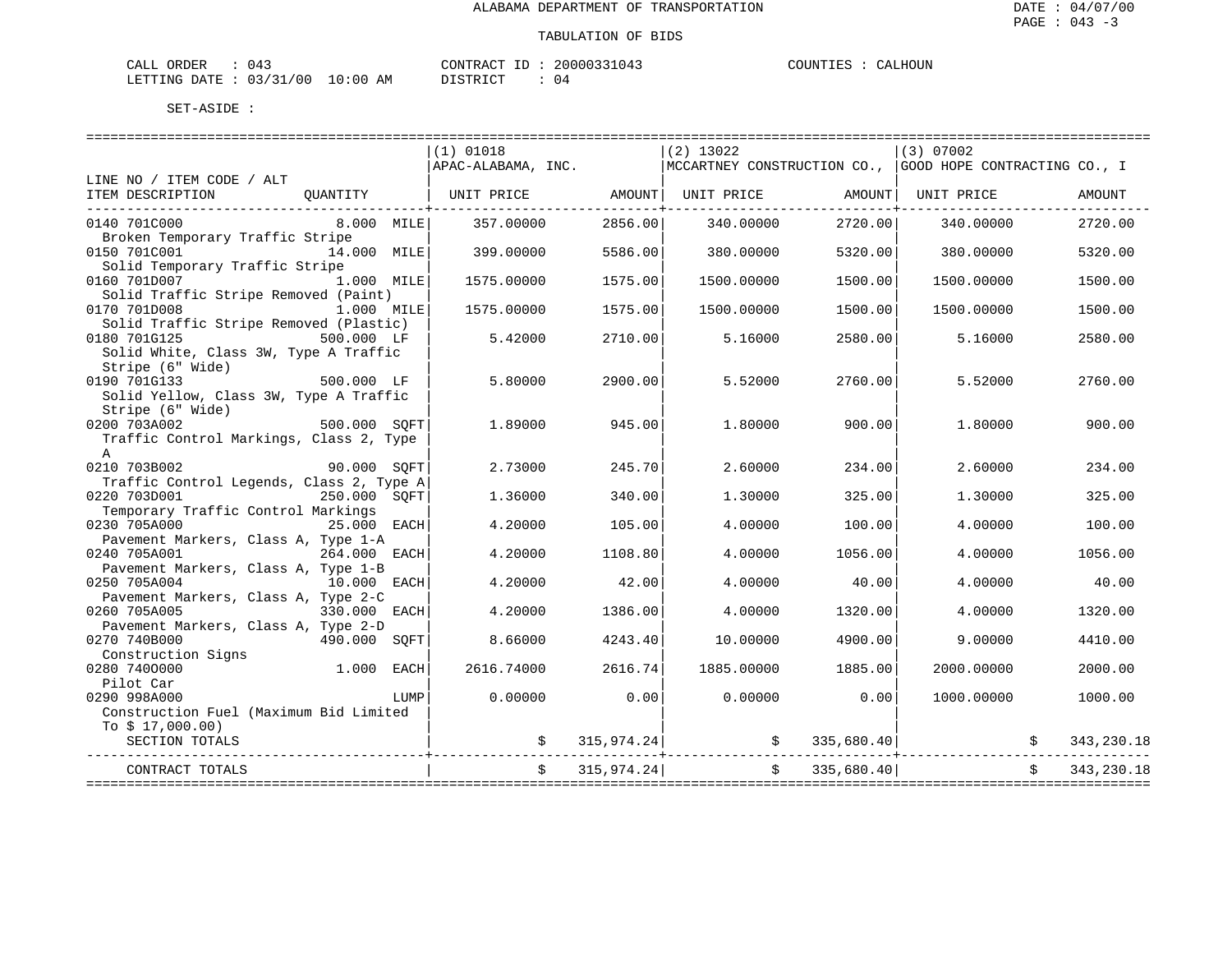DATE :

## VENDOR RANKING

| CALL ORDER<br>SET-ASIDE : | $\therefore$ 044<br>LETTING DATE: 03/31/00<br>10:00 AM<br>CONTRACT DESCRIPTION:<br>for constructing the Planing, Resurfacing, and Traffic<br>Stripe on S.R. #3 (U.S. #31) from C.R. #42 (M.P. 174.864) to<br>the intersection of the Western Boulevard (M.P. 178.734) in<br>Montgomery. Length - 3.869 mi. | CONTRACT ID: 20000331044<br>DISTRICT<br>: 06<br>CONTRACT TIME:<br>45 | Working Days | COUNTIES : MONTGOMERY<br>(available days) | $PROJECT(S)$ : STPAA-7725(003) |                           |
|---------------------------|------------------------------------------------------------------------------------------------------------------------------------------------------------------------------------------------------------------------------------------------------------------------------------------------------------|----------------------------------------------------------------------|--------------|-------------------------------------------|--------------------------------|---------------------------|
| RANK                      | VENDOR NO./NAME                                                                                                                                                                                                                                                                                            |                                                                      |              |                                           | TOTAL<br><b>BID</b>            | % OVER<br>LOW BID         |
| 01018<br>01023            | APAC-ALABAMA, INC.<br>ASPHALT CONTRACTORS, INC.                                                                                                                                                                                                                                                            |                                                                      |              |                                           | \$1,165,952.31<br>1,310,916.25 | $100.0000\%$<br>112.4330% |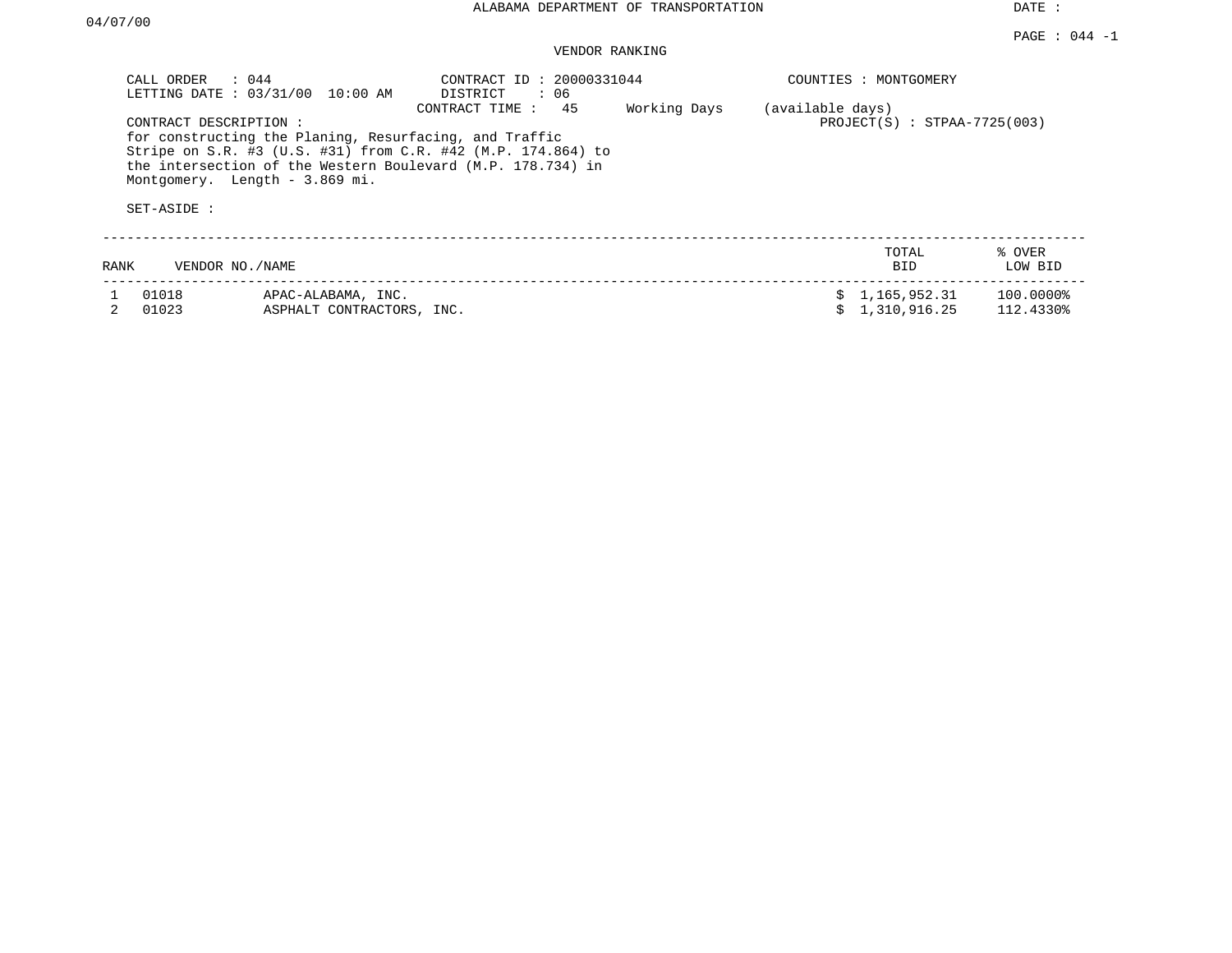| ORDER<br>CALL | 044      |            | CONTRACT<br>⊥D –   | 20000331044 | COUNTIES | MONTGOMERY |
|---------------|----------|------------|--------------------|-------------|----------|------------|
| LETTING DATE  | 03/31/00 | $10:00$ AM | ידי אידי אידי אידי | 06          |          |            |

|                                                                   |               |      | $(1)$ 01018<br>$ $ APAC-ALABAMA, INC. $ $ ASPHALT CONTRACTORS, INC. |           | $(2)$ 01023       |           |            |        |
|-------------------------------------------------------------------|---------------|------|---------------------------------------------------------------------|-----------|-------------------|-----------|------------|--------|
| LINE NO / ITEM CODE / ALT                                         |               |      |                                                                     |           |                   |           |            |        |
| ITEM DESCRIPTION                                                  | OUANTITY      |      | UNIT PRICE AMOUNT<br>_______________________                        |           | UNIT PRICE AMOUNT |           | UNIT PRICE | AMOUNT |
| SECTION 0001 TOTAL                                                |               |      |                                                                     |           |                   |           |            |        |
| 0010 210D001<br>Borrow Excavation (Loose Truckbed<br>Measurement) | 1750.000 CYIP |      | 11.75000                                                            | 20562.50  | 9.75000           | 17062.50  |            |        |
| 0020 405A000<br>Tack Coat                                         | 5700.000 GAL  |      | 0.92000                                                             | 5244.00   | 1,00000           | 5700.00   |            |        |
| 0030 408A052<br>Planing Existing Pavement                         | 52600.000 SY  |      | 1.35000                                                             | 71010.001 | 1.25000           | 65750.00  |            |        |
| (Approximately 1.10" Thru 2.0" Thick)                             |               |      |                                                                     |           |                   |           |            |        |
| 0040 410C000                                                      | $1.000$ EACH  |      | 3900.00000                                                          | 3900.00   | 17200.00000       | 17200.00  |            |        |
| Contractor Retained Profilograph                                  |               |      |                                                                     |           |                   |           |            |        |
| 0050 424A281                                                      | 9900.000 TON  |      | 37.37000                                                            | 369963.00 | 38.90000          | 385110.00 |            |        |
| Superpave Bituminous Concrete Wearing                             |               |      |                                                                     |           |                   |           |            |        |
| Surface Layer, 3/4" Maximum Aggregate                             |               |      |                                                                     |           |                   |           |            |        |
| Size Mix, ESAL Range E                                            |               |      |                                                                     |           |                   |           |            |        |
| 0060 424A287<br>Superpave Bituminous Concrete Wearing             | 300.000 TON   |      | 43.90000                                                            | 13170.00  | 40.20000          | 12060.00  |            |        |
| Surface Layer, Leveling, 3/4" Maximum                             |               |      |                                                                     |           |                   |           |            |        |
| Aggregate Size Mix, ESAL Range E                                  |               |      |                                                                     |           |                   |           |            |        |
| 0070 424A290                                                      | 200.000 TON   |      | 53.35000                                                            | 10670.00  | 42.50000          | 8500.00   |            |        |
| Superpave Bituminous Concrete Wearing                             |               |      |                                                                     |           |                   |           |            |        |
| Surface Layer, Widening, 3/4" Maximum                             |               |      |                                                                     |           |                   |           |            |        |
| Aggregate Size Mix, ESAL Range E                                  |               |      |                                                                     |           |                   |           |            |        |
| 0080 424B281                                                      | 7850.000 TON  |      | 34.85000                                                            | 273572.50 | 35.80000          | 281030.00 |            |        |
| Superpave Bituminous Concrete Upper                               |               |      |                                                                     |           |                   |           |            |        |
| Binder Layer, 1" Maximum Aggregate Size                           |               |      |                                                                     |           |                   |           |            |        |
| Mix, ESAL Range E                                                 |               |      |                                                                     |           |                   |           |            |        |
| 0090 424B285                                                      | 200.000 TON   |      | 71,00000                                                            | 14200.00  | 75.00000          | 15000.00  |            |        |
| Superpave Bituminous Concrete Upper                               |               |      |                                                                     |           |                   |           |            |        |
| Binder Layer, Patching, 1" Maximum                                |               |      |                                                                     |           |                   |           |            |        |
| Aggregate Size Mix, ESAL Range E<br>0100 427B001                  | 46625.000 LF  |      | 2.71000                                                             | 126353.75 | 3,00000           | 139875.00 |            |        |
| Waterproofing Bituminous Pavement                                 |               |      |                                                                     |           |                   |           |            |        |
| Joints (Pave Prep)                                                |               |      |                                                                     |           |                   |           |            |        |
| 0110 428C000                                                      | 27000.000 LF  |      | 0.27000                                                             | 7290.00   | 0.30000           | 8100.00   |            |        |
| Scoring Bituminous Pavement Surface By                            |               |      |                                                                     |           |                   |           |            |        |
| Cutting                                                           |               |      |                                                                     |           |                   |           |            |        |
| 0120 600A000                                                      |               | LUMP | 22500.00000                                                         | 22500.00  | 126700.00000      | 126700.00 |            |        |
| Mobilization                                                      |               |      |                                                                     |           |                   |           |            |        |
| 0130 652A056                                                      | 7.000 ACRE    |      | 475.00000                                                           | 3325.00   | 425.00000         | 2975.00   |            |        |
| Seeding (Mix 2E)                                                  |               |      |                                                                     |           |                   |           |            |        |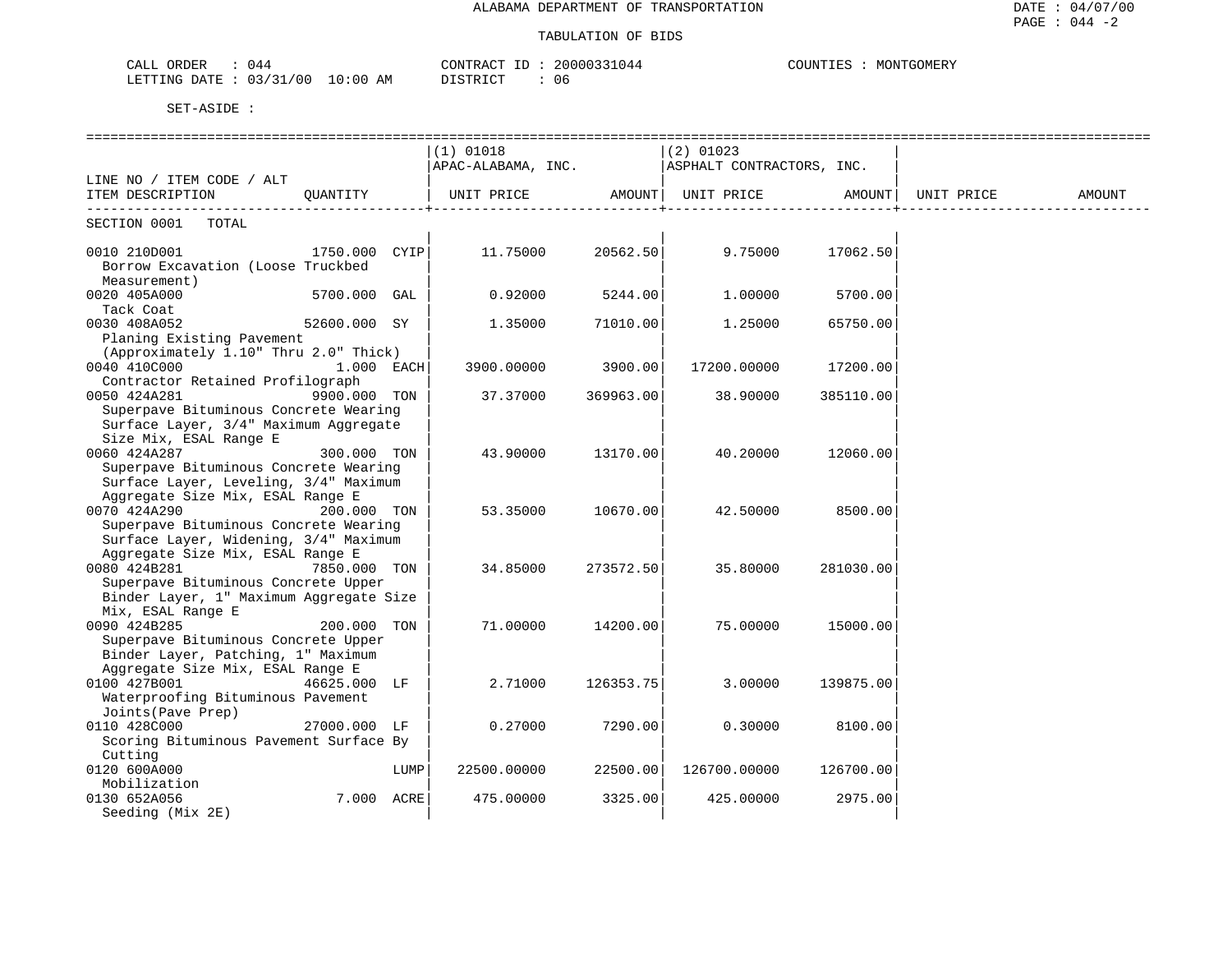| ORDER<br>77T<br>للسلطات<br>UN. | $J +$                               |                       | CONTRACT<br>$- -$ | ່ໄໄ4 4             | . ידוחדו | TTGOMER.<br>MON' |
|--------------------------------|-------------------------------------|-----------------------|-------------------|--------------------|----------|------------------|
| DATE.<br>LETTING<br>.          | $\sim$ $\sim$<br>/00<br>121<br>- 21 | LO:00<br>ΆM<br>$\sim$ | דת דפידי את       | 1 I F<br><b>UU</b> |          |                  |

|                                                                                     |                  | $(1)$ 01018                                  |          | $ (2)$ 01023            |            |  |
|-------------------------------------------------------------------------------------|------------------|----------------------------------------------|----------|-------------------------|------------|--|
|                                                                                     |                  | APAC-ALABAMA, INC. ASPHALT CONTRACTORS, INC. |          |                         |            |  |
| LINE NO / ITEM CODE / ALT                                                           |                  |                                              |          |                         |            |  |
| ITEM DESCRIPTION QUANTITY   UNIT PRICE AMOUNT  UNIT PRICE AMOUNT  UNIT PRICE AMOUNT |                  |                                              |          |                         |            |  |
|                                                                                     |                  |                                              |          | -------------+--------- | . <u>.</u> |  |
| 0140 656A000                                                                        |                  | 7.000 ACRE 475.00000                         |          | 3325.00 425.00000       | 2975.00    |  |
| Mulching, Class A, Type 1                                                           |                  |                                              |          |                         |            |  |
| 0150 665F000                                                                        | $50.000$ EACH    | $6.00000$ $300.00$ $15.00000$ $750.00$       |          |                         |            |  |
| Hay Bales<br>0160 665J000                                                           |                  |                                              |          |                         |            |  |
|                                                                                     | 150.000 LF       | $7.75000$ 1162.50                            |          | 12.75000 1912.50        |            |  |
| Silt Fence, Type A<br>0170 701C000                                                  | 10.000 MILE      | 337.00000                                    | 3370.00  | 320.00000 3200.00       |            |  |
| Broken Temporary Traffic Stripe                                                     |                  |                                              |          |                         |            |  |
| 0180 701C001                                                                        | 30.000 MILE      | 378.00000                                    | 11340.00 | 360.00000               | 10800.00   |  |
| Solid Temporary Traffic Stripe                                                      |                  |                                              |          |                         |            |  |
| 0190 701F000                                                                        | 10560.000 LF     | $0.31000$ 3273.60                            |          | $0.30000$ 3168.00       |            |  |
| Dotted Temporary Traffic Stripe                                                     |                  |                                              |          |                         |            |  |
| 0200 701G121 3184.000 LF                                                            |                  | 1,40000                                      | 4457.60  | 1.30000 4139.20         |            |  |
| Broken White, Class 3W, Type A Traffic                                              |                  |                                              |          |                         |            |  |
| Stripe (6" Wide)                                                                    |                  |                                              |          |                         |            |  |
| $3184.000$ LF<br>0210 701G125                                                       |                  | 5.48000                                      | 17448.32 | 5.20000                 | 16556.80   |  |
| Solid White, Class 3W, Type A Traffic                                               |                  |                                              |          |                         |            |  |
| Stripe (6" Wide)                                                                    |                  |                                              |          |                         |            |  |
| 0220 701G133                                                                        | $3184.000$ LF    | 5.90000 18785.60                             |          | 5.60000                 | 17830.40   |  |
| Solid Yellow, Class 3W, Type A Traffic                                              |                  |                                              |          |                         |            |  |
| Stripe (6" Wide)                                                                    |                  |                                              |          |                         |            |  |
| 0230 701H001                                                                        | 6368.000 LF      | $0.53000$ 3375.04                            |          | 0.50000                 | 3184.00    |  |
| Solid Traffic Stripe Removed (Plastic)                                              |                  |                                              |          |                         |            |  |
| 0240 701H006                                                                        | 3184.000 LF      | $0.42000$ 1337.28                            |          | 0.40000 1273.60         |            |  |
| Broken Traffic Stripe Removed (Plastic)                                             |                  |                                              |          |                         |            |  |
| 0250 702A007 2.000 MILE                                                             |                  | 1950.00000                                   | 3900.00  | 1850.00000              | 3700.00    |  |
| Broken Yellow, Inverted Profile Traffic                                             |                  |                                              |          |                         |            |  |
| Stripe (6" Wide)<br>260 702A008                                                     |                  |                                              |          |                         |            |  |
| 0260 702A008                                                                        | $8.000$ MILE     | 3895.00000                                   | 31160.00 | 3700.00000              | 29600.00   |  |
| Solid White, Inverted Profile Traffic                                               |                  |                                              |          |                         |            |  |
| Stripe (6" Wide)                                                                    |                  |                                              |          |                         |            |  |
| 0270 702A009                                                                        | $7.000$ MILE     | 3895.00000                                   | 27265.00 | 3700.00000              | 25900.00   |  |
| Solid Yellow, Inverted Profile Traffic                                              |                  |                                              |          |                         |            |  |
| Stripe (6" Wide)<br>0280 702A010                                                    |                  |                                              |          |                         |            |  |
|                                                                                     | 3.000 MILE       | 1950.00000 5850.00                           |          | 1850.00000              | 5550.00    |  |
| Broken White, Inverted Profile Traffic                                              |                  |                                              |          |                         |            |  |
| Stripe (6" Wide)<br>$5280.000$ LF<br>0290 702B001                                   |                  | 1.58000                                      | 8342.40  | 1.50000                 | 7920.00    |  |
| Dotted Inverted Profile Traffic Stripe                                              |                  |                                              |          |                         |            |  |
| (6" Wide)                                                                           |                  |                                              |          |                         |            |  |
| 0300 703A002                                                                        | $10207.000$ SQFT | 2.65000                                      | 27048.55 | 2.50000                 | 25517.50   |  |
| Traffic Control Markings, Class 2, Type                                             |                  |                                              |          |                         |            |  |
| Α                                                                                   |                  |                                              |          |                         |            |  |
|                                                                                     |                  |                                              |          |                         |            |  |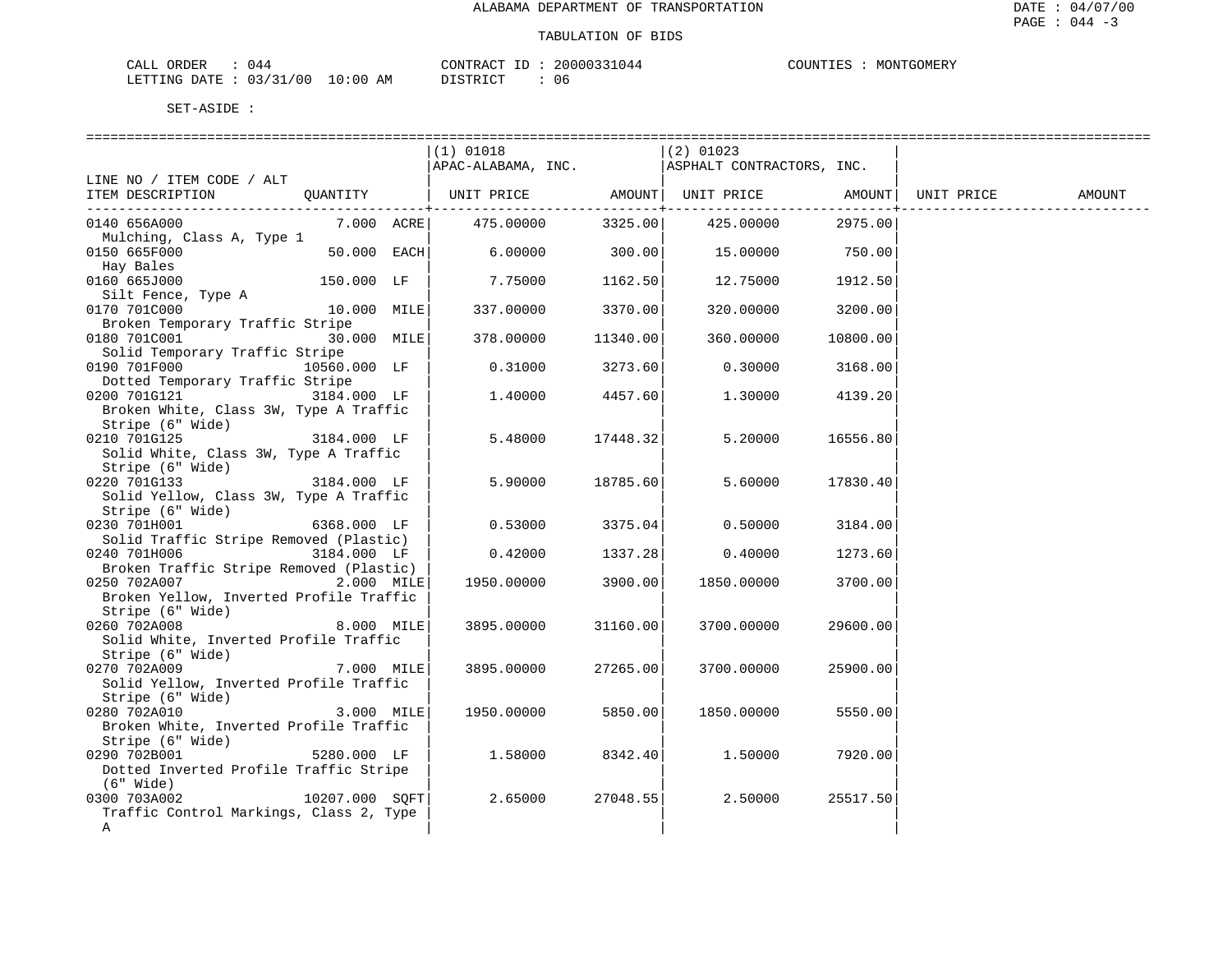| $\sim$ $ -$<br>'DER<br>ד בי<br>$\overline{\phantom{0}}$ | . .                                |             | <b>PONTRAL</b><br>$- -$ | ່ໄໄ4 4 | . TINT. | MON'<br>:OMER |
|---------------------------------------------------------|------------------------------------|-------------|-------------------------|--------|---------|---------------|
| LETTING<br>DATE.                                        | $\sim$ $\sim$<br>/00<br>121<br>-21 | LO:00<br>ΆM | דים דפידי פורו          | U6     |         |               |

|                                                                        |                  | $(1)$ 01018                                                                         |                 | $(2)$ 01023                                                            |                      |        |
|------------------------------------------------------------------------|------------------|-------------------------------------------------------------------------------------|-----------------|------------------------------------------------------------------------|----------------------|--------|
|                                                                        |                  | APAC-ALABAMA, INC.    ASPHALT CONTRACTORS, INC.                                     |                 |                                                                        |                      |        |
| LINE NO / ITEM CODE / ALT                                              |                  |                                                                                     |                 |                                                                        |                      |        |
| ITEM DESCRIPTION                                                       | OUANTITY         | UNIT PRICE                AMOUNT    UNIT PRICE                 AMOUNT    UNIT PRICE |                 |                                                                        |                      | AMOUNT |
|                                                                        |                  |                                                                                     |                 |                                                                        |                      |        |
| $0310$ 703B002 $1779.000$ SOFT $2.95000$ $5248.05$ $2.80000$ $4981.20$ |                  |                                                                                     |                 |                                                                        |                      |        |
| Traffic Control Legends, Class 2, Type A                               |                  |                                                                                     |                 |                                                                        |                      |        |
| 0320 703D001                                                           | $10207.000$ SQFT |                                                                                     |                 | $1.37000$ $13983.59$ $1.30000$                                         | 13269.10             |        |
| Temporary Traffic Control Markings                                     |                  |                                                                                     |                 |                                                                        |                      |        |
| 0330 703E001                                                           | 1779.000 SOFT    | 1.37000                                                                             | 2437.23         | 1.30000                                                                | 2312.70              |        |
| Temporary Traffic Control Legends                                      |                  |                                                                                     |                 |                                                                        |                      |        |
| 0340 705A030 30                                                        | $50.000$ EACH    | 5.30000                                                                             | 265.00          | 5.00000                                                                | 250.00               |        |
| Pavement Markers, Class A-H, Type 2-C                                  |                  |                                                                                     |                 |                                                                        |                      |        |
| 0350 705A031 160.000 EACH                                              |                  | 5.05000                                                                             | 808.00          | 4.80000                                                                | 768.00               |        |
| Pavement Markers, Class A-H, Type 1-A                                  |                  |                                                                                     |                 |                                                                        |                      |        |
| 0360 705A032                                                           | $125.000$ EACH   | 5.05000                                                                             | 631.25          | 4.80000                                                                | 600.00               |        |
| Pavement Markers, Class A-H, Type 1-B                                  |                  |                                                                                     |                 |                                                                        |                      |        |
| 0370 705A037                                                           | $300.000$ $EACH$ | 5.25000                                                                             | 1575.00         | 5.00000                                                                | 1500.00              |        |
| Pavement Markers, Class A-H, Type 2-D                                  |                  |                                                                                     |                 |                                                                        |                      |        |
| 0380 740B000                                                           | $733.000$ SQFT   | 12.35000                                                                            | 9052.55         | 12.75000                                                               | 9345.75              |        |
| Construction Signs                                                     |                  |                                                                                     |                 |                                                                        |                      |        |
| 0390 740D000 300.000 EACH                                              |                  | 39.50000                                                                            | 11850.00        | 39.50000                                                               | 11850.00             |        |
| Channelizing Drums                                                     |                  |                                                                                     |                 |                                                                        |                      |        |
| 0400 741C010                                                           | $2.000$ EACH     | 3300.00000                                                                          | 6600.00         | 2150.00000                                                             | 4300.00              |        |
| Portable Sequential Arrow And Chevron                                  |                  |                                                                                     |                 |                                                                        |                      |        |
| Sign Unit                                                              |                  |                                                                                     |                 |                                                                        |                      |        |
| 0410 998A000                                                           | LUMP             | $0.00000$ 0.00                                                                      |                 |                                                                        | 12700.00000 12700.00 |        |
| Construction Fuel (Maximum Bid Limited                                 |                  |                                                                                     |                 |                                                                        |                      |        |
| To $$59,000.00)$                                                       |                  |                                                                                     |                 |                                                                        |                      |        |
| SECTION TOTALS                                                         |                  |                                                                                     | \$1,165,952.31] |                                                                        | \$1,310,916.25       |        |
| CONTRACT TOTALS                                                        |                  |                                                                                     |                 | $\frac{1}{25}$ , 1, 165, 952.31 $\frac{1}{2}$ $\frac{1}{310}$ , 916.25 |                      |        |
|                                                                        |                  |                                                                                     |                 |                                                                        |                      |        |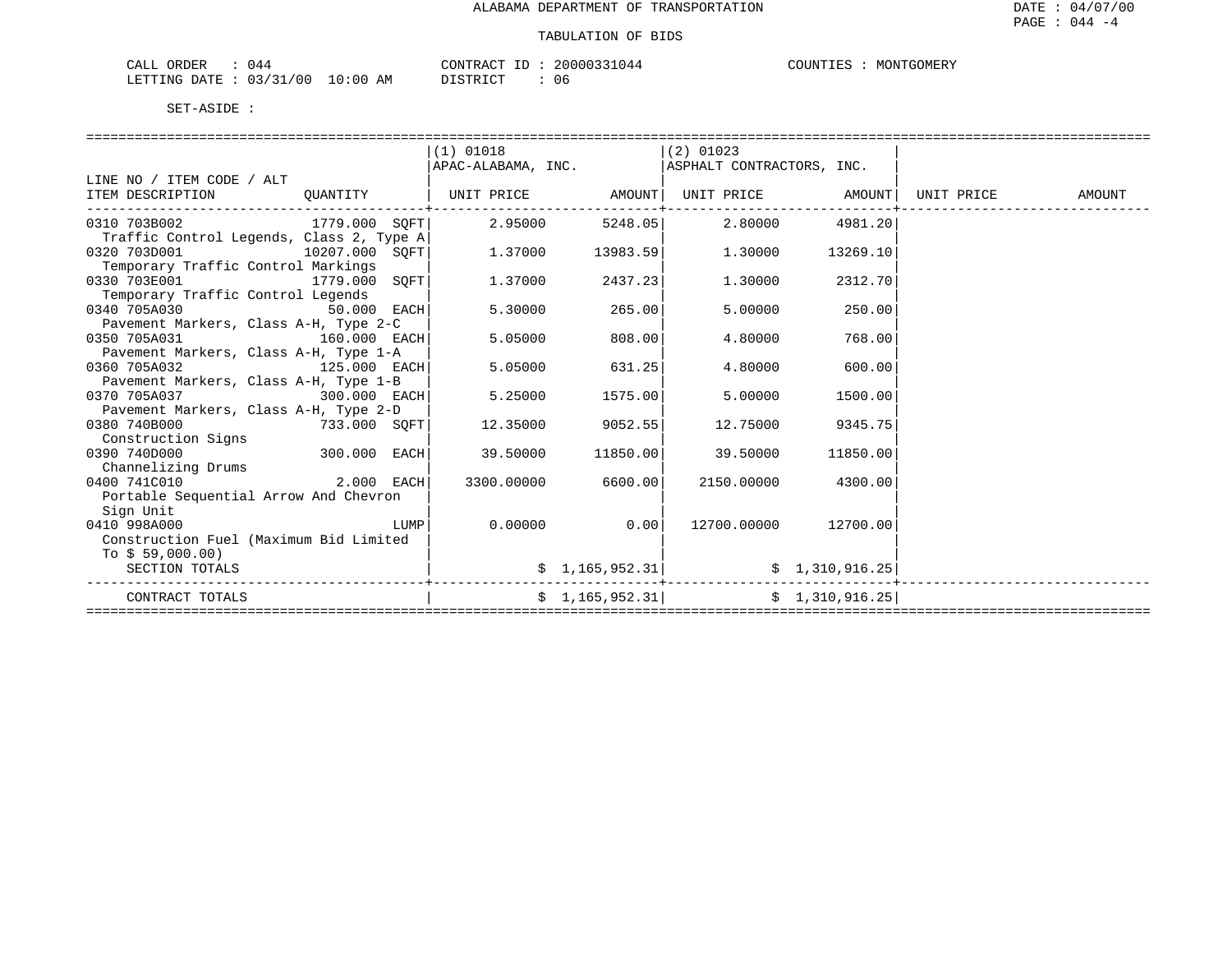DATE :

### PAGE : 045 -1 VENDOR RANKING

| CALL ORDER : 045<br>LETTING DATE : 03/31/00 10:00 AM | CONTRACT ID: 20000331045<br>$\therefore$ 02<br>DISTRICT                                                                                                                     | COUNTIES : COLBERT                               |  |
|------------------------------------------------------|-----------------------------------------------------------------------------------------------------------------------------------------------------------------------------|--------------------------------------------------|--|
| CONTRACT DESCRIPTION:<br>mi.                         | CONTRACT TIME : 30<br>Working Days<br>FLORENCE<br>for constructing the Guardrail and Guardrail End Anchors on<br>Pickwick Street at Spring Creek in Sheffield. Length 0.051 | (available days)<br>$PROJECT(S)$ : STPSA-8806(3) |  |
| SET-ASIDE :                                          |                                                                                                                                                                             |                                                  |  |
| RANK<br>VENDOR NO./NAME                              |                                                                                                                                                                             | TOTAL<br>% OVER<br>LOW BID<br><b>BID</b>         |  |
| 01010                                                | ALABAMA GUARDRAIL, INC.                                                                                                                                                     | 15,767.00<br>Ŝ.<br>100.0000%                     |  |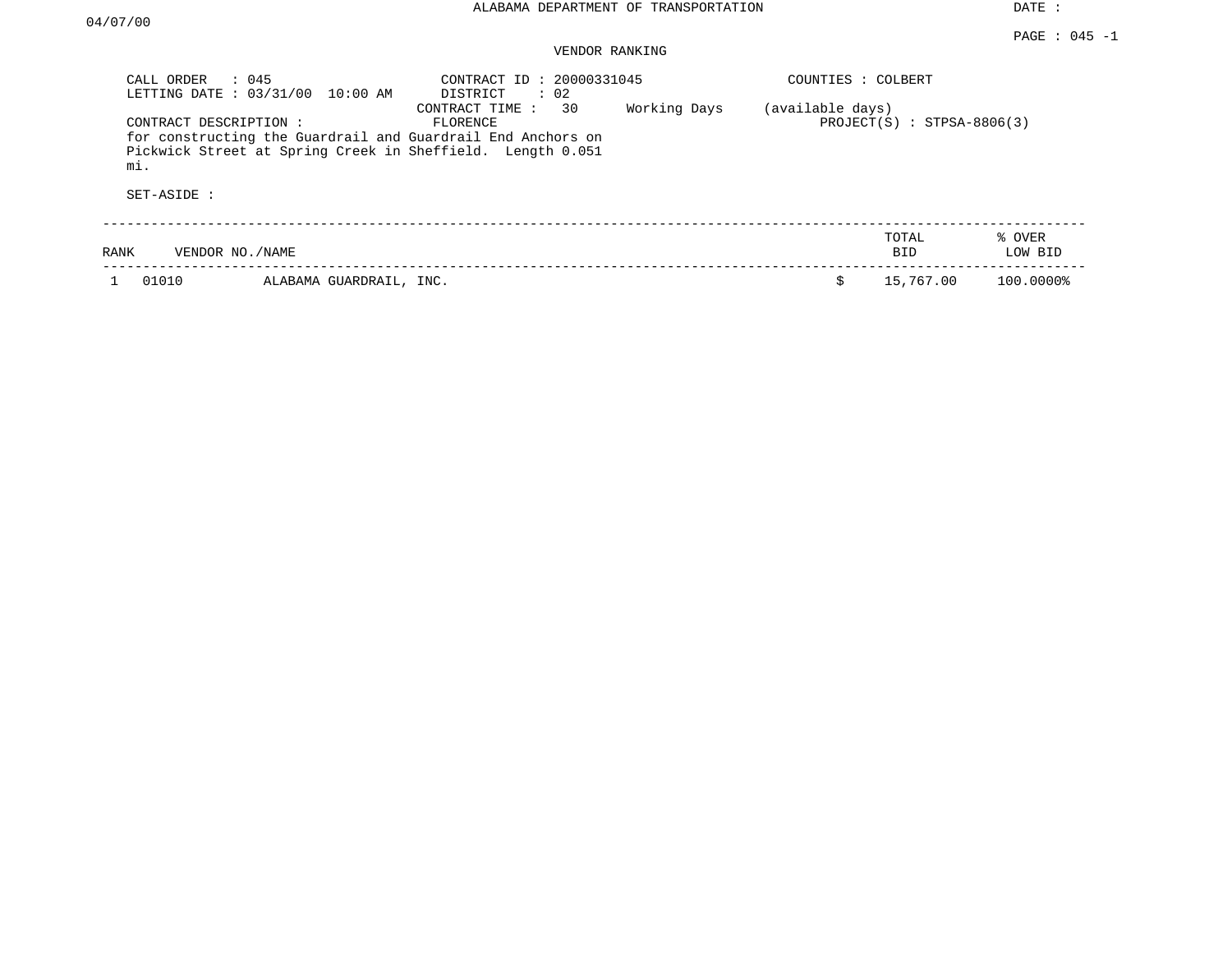| . .<br>$\bigcap$ $\bigcap$ $\bigcap$<br>ORDER<br>U4.<br>لىلەپ                                  | ∩∩N™D<br>20000<br>חר י<br>'R ∆r<br>.<br>$\sim$ | LBERT<br>COUNTILES |
|------------------------------------------------------------------------------------------------|------------------------------------------------|--------------------|
| ′ N C<br>LETTING<br>$\sim$ $\sim$<br>7.M<br>חבמח<br>$\left( \right)$<br>$\epsilon$<br>.<br>AP. | TAT<br>. ו פרחי<br>$\cdots$<br>.               |                    |

|                                                          |              |      | (1) 01010               |           |            |        |            |        |
|----------------------------------------------------------|--------------|------|-------------------------|-----------|------------|--------|------------|--------|
|                                                          |              |      | ALABAMA GUARDRAIL, INC. |           |            |        |            |        |
| LINE NO / ITEM CODE / ALT                                |              |      |                         |           |            |        |            |        |
| ITEM DESCRIPTION                                         | QUANTITY     |      | UNIT PRICE              | AMOUNT    | UNIT PRICE | AMOUNT | UNIT PRICE | AMOUNT |
| SECTION 0001 Total                                       |              |      |                         |           |            |        |            |        |
| 0010 600A000                                             |              | LUMP | 1000.00000              | 1000.00   |            |        |            |        |
| Mobilization                                             |              |      |                         |           |            |        |            |        |
| 0020 630A000                                             | 400.000 LF   |      | 14.50000                | 5800.00   |            |        |            |        |
| Steel Beam Guardrail, Class A, Type 1                    |              |      |                         |           |            |        |            |        |
| 0030 630C005                                             | 2.000 EACH   |      | 1850.00000              | 3700.00   |            |        |            |        |
| Guardrail End Anchor, Type 14<br>0040 630C070            | 2.000 EACH   |      | 1200.00000              | 2400.00   |            |        |            |        |
| Guardrail End Anchor, Type 10 Series                     |              |      |                         |           |            |        |            |        |
| 0050 680A000                                             |              | LUMP | 500.00000               | 500.00    |            |        |            |        |
| Engineering Controls                                     |              |      |                         |           |            |        |            |        |
| 0060 740B000                                             | 116.000 SOFT |      | 12.00000                | 1392.00   |            |        |            |        |
| Construction Signs                                       |              |      |                         |           |            |        |            |        |
| 0070 740E000                                             | 25.000       | EACH | 25.00000                | 625.00    |            |        |            |        |
| Cones (36 Inches High)                                   |              |      |                         |           |            |        |            |        |
| 0080 740M000                                             | 25,000       | EACH | 10.00000                | 250.00    |            |        |            |        |
| Weight For Cone                                          |              |      |                         |           |            |        |            |        |
| 0090 998A000                                             |              | LUMP | 100.00000               | 100.00    |            |        |            |        |
| Construction Fuel (Maximum Bid Limited<br>To $$500.00$ ) |              |      |                         |           |            |        |            |        |
| SECTION TOTALS                                           |              |      | \$                      | 15,767.00 |            |        |            |        |
|                                                          |              |      |                         |           |            |        |            |        |
| CONTRACT TOTALS                                          |              |      | \$                      | 15,767.00 |            |        |            |        |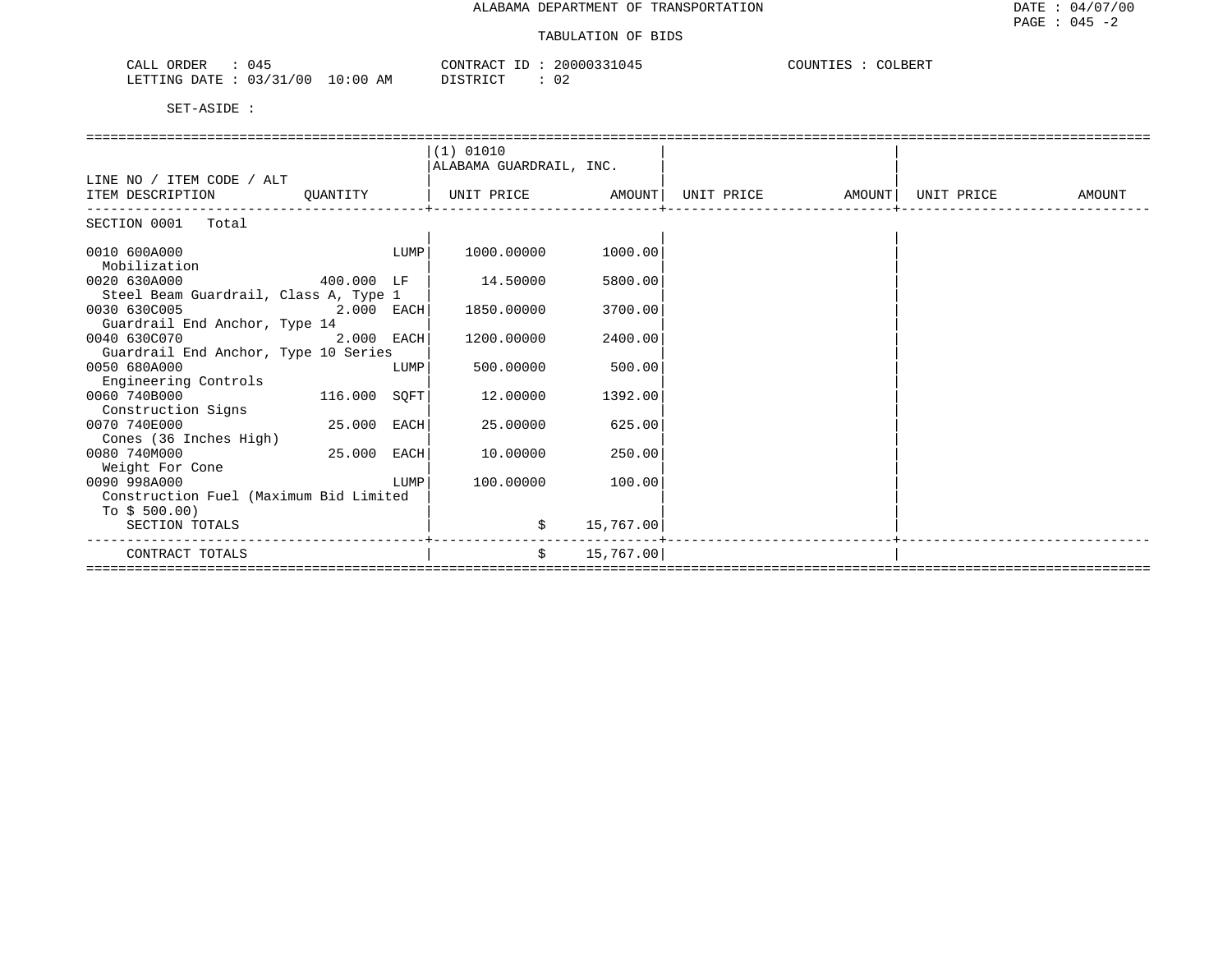DATE :

## VENDOR RANKING

| CALL ORDER : 046<br>LETTING DATE: 03/31/00<br>10:00 AM                                                                                                                            | CONTRACT ID: 20000331046<br>$\therefore$ 02<br>DISTRICT | COUNTIES : COLBERT                               |         |
|-----------------------------------------------------------------------------------------------------------------------------------------------------------------------------------|---------------------------------------------------------|--------------------------------------------------|---------|
| CONTRACT DESCRIPTION:<br>for constructing the Grade, Drainage, Pavement and Signing<br>on C.R.#24 (6th Street) from Elledge Lane to S.R.#133 in<br>Muscle Shoals. Length 1.557 km | CONTRACT TIME : 175<br>Working Days<br>FLORENCE         | (available days)<br>$PROJECT(S)$ : STPAA-8816(2) |         |
| SET-ASIDE:                                                                                                                                                                        |                                                         | TOTAL                                            | % OVER  |
| RANK<br>VENDOR NO. / NAME                                                                                                                                                         |                                                         | <b>BID</b>                                       | LOW BID |

| 19074 | S & M EOUIPMENT CO., INC.              | \$1,198,064.63 | 100.0000% |
|-------|----------------------------------------|----------------|-----------|
| 11014 | JOE KEENUM EXCAVATION & CONST., INC.   | \$1,314,339.02 | 109.7051% |
| 01018 | APAC-ALABAMA, INC.                     | \$1,319,808.03 | 110.1616% |
| 18036 | RILEY BRIDGE & ENGINEERING CO., INC.   | \$1,338,027.15 | 111.6823% |
| 08068 | H & L TRUCKING COMPANY, INC.           | \$1,366,292.50 | 114.0416% |
| 18031 | ROGERS GROUP, INC.                     | \$1,470,513.70 | 122.7407% |
| 20011 | TRI COUNTY CONCRETE CONSTRUCTION, INC. | \$1,493,909.47 | 124.6935% |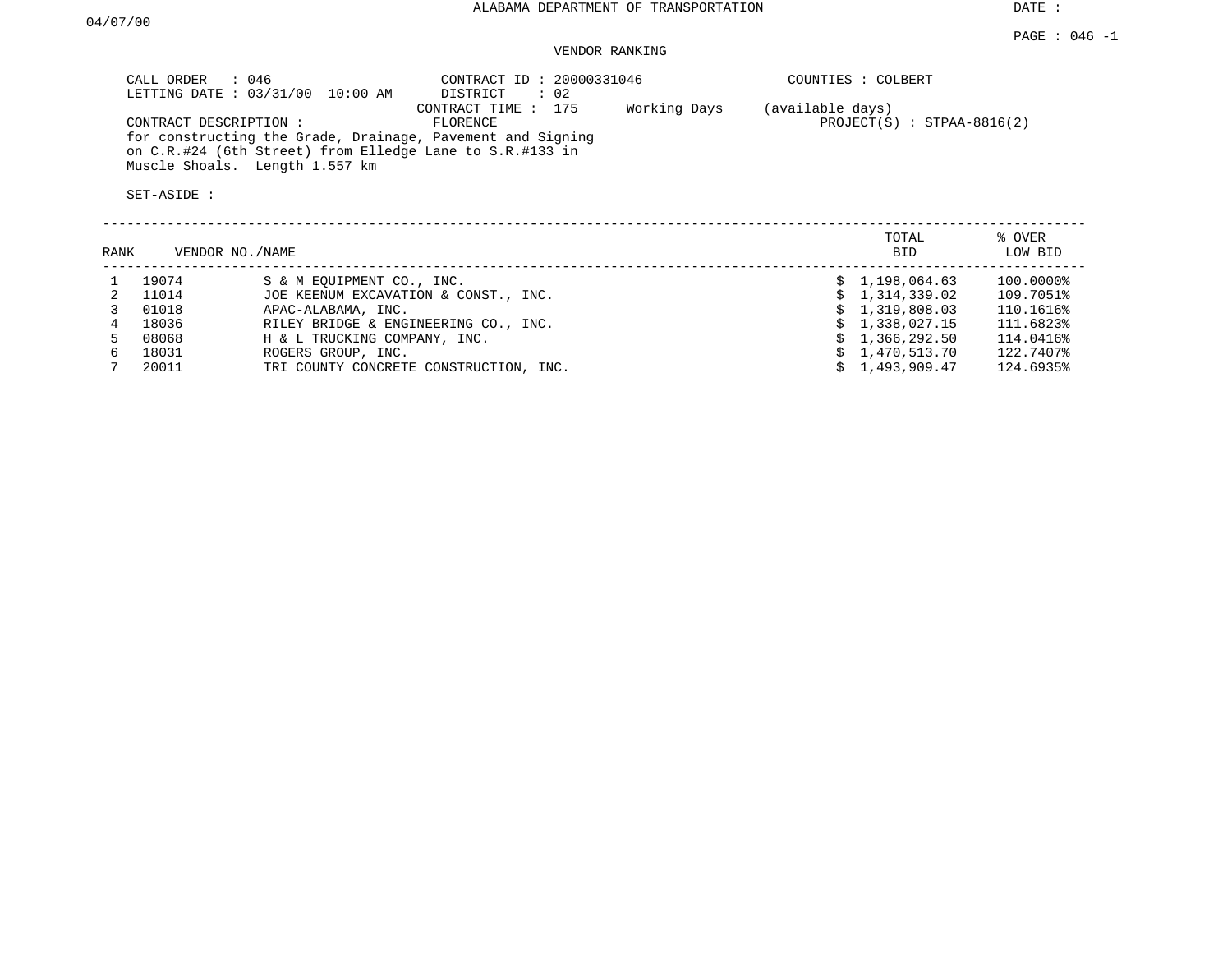| 046<br>ORDER<br>ىلىلەت            |             | CONTRACT              | .nuuus<br>114r. | COUNTIES<br>COLBERT |
|-----------------------------------|-------------|-----------------------|-----------------|---------------------|
| /00<br>03/31<br>LETTING DATE<br>ັ | 10:00<br>ΆM | TAT<br>c.<br>-------- |                 |                     |

|                                         |               |      | $(1)$ 19074                                                                |           | $(2)$ 11014 |                 | $(3)$ 01018 |           |  |  |
|-----------------------------------------|---------------|------|----------------------------------------------------------------------------|-----------|-------------|-----------------|-------------|-----------|--|--|
|                                         |               |      | S & M EQUIPMENT CO., INC.  JOE KEENUM EXCAVATION & CONS APAC-ALABAMA, INC. |           |             |                 |             |           |  |  |
| LINE NO / ITEM CODE / ALT               |               |      |                                                                            |           |             |                 |             |           |  |  |
| ITEM DESCRIPTION                        | OUANTITY      |      | UNIT PRICE                                                                 | AMOUNT    | UNIT PRICE  | AMOUNT          | UNIT PRICE  | AMOUNT    |  |  |
| SECTION 0001 ROADWAY                    |               |      |                                                                            |           |             | --------------- |             |           |  |  |
|                                         |               |      |                                                                            |           |             |                 |             |           |  |  |
| 0010 201A000                            |               | LUMP | 9500.00000                                                                 | 9500.00   | 38000.00000 | 38000.00        | 894.06000   | 894.06    |  |  |
| Clearing & Grubbing (Approximately 1    |               |      |                                                                            |           |             |                 |             |           |  |  |
| Hectare)                                |               |      |                                                                            |           |             |                 |             |           |  |  |
| 0020 206C000                            | 144.000 M2    |      | 3.25000                                                                    | 468.00    | 10.00000    | 1440.001        | 5.10000     | 734.40    |  |  |
| Removing Concrete Sidewalk              |               |      |                                                                            |           |             |                 |             |           |  |  |
| 0030 206C010                            | 375.000 M2    |      | 3.50000                                                                    | 1312.50   | 10.00000    | 3750.00         | 4.89000     | 1833.75   |  |  |
| Removing Concrete Driveway              |               |      |                                                                            |           |             |                 |             |           |  |  |
| 0040 206D000                            | 216.000 M     |      | 15.00000                                                                   | 3240.00   | 17.00000    | 3672.00         | 16.68000    | 3602.88   |  |  |
| Removing Pipe                           |               |      |                                                                            |           |             |                 |             |           |  |  |
| 0050 206D003                            | 182.000 M     |      | 9.70000                                                                    | 1765.40   | 4.00000     | 728.00          | 15.15000    | 2757.30   |  |  |
| Removing Curb And Gutter                |               |      |                                                                            |           |             |                 |             |           |  |  |
| 0060 210A000                            | 5778.000 M3   |      | 7.00000                                                                    | 40446.00  | 5.25000     | 30334.50        | 9.70000     | 56046.60  |  |  |
| Unclassified Excavation                 |               |      |                                                                            |           |             |                 |             |           |  |  |
| 0070 214A000                            | 4011.000 M3   |      | 5.95000                                                                    | 23865.45  | 9.00000     | 36099.00        | 4.95000     | 19854.45  |  |  |
| Structure Excavation                    |               |      |                                                                            |           |             |                 |             |           |  |  |
| 0080 214B001                            | 1030.000 M3   |      | 18.00000                                                                   | 18540.00  | 19.00000    | 19570.00        | 8.69000     | 8950.70   |  |  |
| Foundation Backfill, Commercial         |               |      |                                                                            |           |             |                 |             |           |  |  |
| 0090 224A000                            | 190.000 M3    |      | 3.50000                                                                    | 665.00    | 1,00000     | 190.00          | 0.01000     | 1.90      |  |  |
| Lime Sink Excavation                    |               |      |                                                                            |           |             |                 |             |           |  |  |
| 0100 224C000                            | 318,000 MTON  |      | 7.90000                                                                    | 2512.20   | 2.00000     | 636.00          | 0.01000     | 3.18      |  |  |
| Special Backfill For Lime Sink, AHD     |               |      |                                                                            |           |             |                 |             |           |  |  |
| #57, #67 or #467                        |               |      |                                                                            |           |             |                 |             |           |  |  |
| 0110 224D000                            | 19.000 M3     |      | 110.00000                                                                  | 2090.00   | 20,00000    | 380.00          | 0.01000     | 0.19      |  |  |
| Concrete Seal For Lime Sink             |               |      |                                                                            |           |             |                 |             |           |  |  |
| 0120 301A008                            | 40204.000 M2  |      | 3.05000                                                                    | 122622.20 | 3.30000     | 132673.20       | 3.15000     | 126642.60 |  |  |
| Crushed Aggregate Base Course, Type B,  |               |      |                                                                            |           |             |                 |             |           |  |  |
| Plant Mixed, 125 mm Compacted Thickness |               |      |                                                                            |           |             |                 |             |           |  |  |
| 0130 401A000                            | 18790.000 M2  |      | 0.29000                                                                    | 5449.10   | 0.30000     | 5637.00         | 0.42000     | 7891.80   |  |  |
| Bituminous Treatment A                  |               |      |                                                                            |           |             |                 |             |           |  |  |
| 0140 401B108                            | 29697.000 M2  |      | 1,08000                                                                    | 32072.76  | 1.06000     | 31478.82        | 0.93000     | 27618.21  |  |  |
| Bituminous Treatment G (With Polymer    |               |      |                                                                            |           |             |                 |             |           |  |  |
| Additive)                               |               |      |                                                                            |           |             |                 |             |           |  |  |
| 0150 405A000                            | 4445.000 L    |      | 0.29000                                                                    | 1289.05   | 0.38000     | 1689.10         | 0.64000     | 2844.80   |  |  |
| Tack Coat                               |               |      |                                                                            |           |             |                 |             |           |  |  |
| 0160 408A052                            | 13185.000 M2  |      | 2.13000                                                                    | 28084.05  | 1,00000     | 13185.00        | 1,07000     | 14107.95  |  |  |
| Planing Existing Pavement               |               |      |                                                                            |           |             |                 |             |           |  |  |
| (Approximately 26 mm Thru 50 mm Thick)  |               |      |                                                                            |           |             |                 |             |           |  |  |
| 0170 429A221                            | 2380.000 MTON |      | 32.73000                                                                   | 77897.40  | 38.25000    | 91035.00        | 42.39000    | 100888.20 |  |  |
| Improved Bituminous Concrete Wearing    |               |      |                                                                            |           |             |                 |             |           |  |  |
| Surface Layer, 19.0 mm Maximum          |               |      |                                                                            |           |             |                 |             |           |  |  |
| Aggregate Size Mix, ESAL Range B        |               |      |                                                                            |           |             |                 |             |           |  |  |
|                                         |               |      |                                                                            |           |             |                 |             |           |  |  |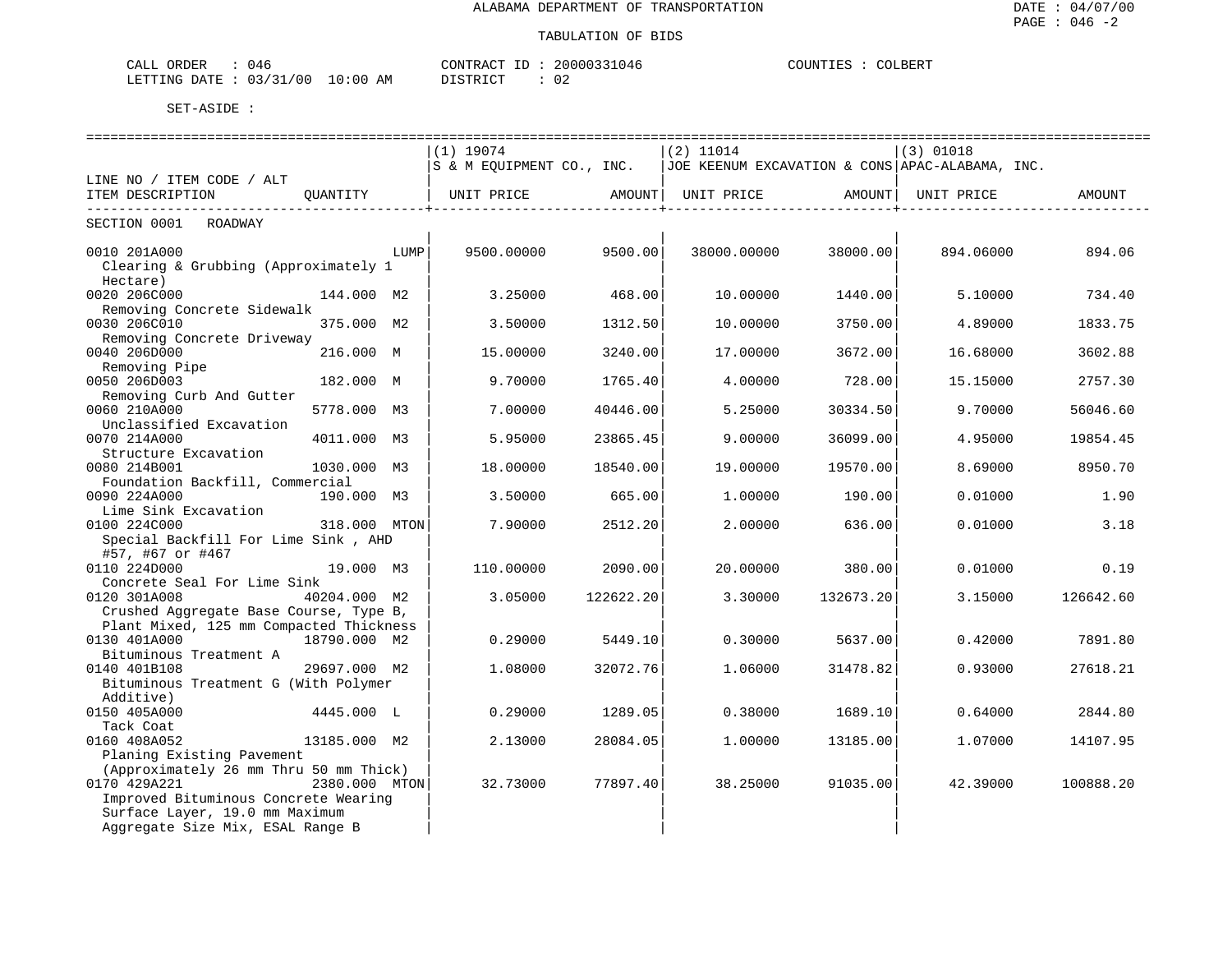| CALL ORDER                      | () 4 F | CONTRACT<br>ID            | 20000331046 | COUNTIES | COLBERT |
|---------------------------------|--------|---------------------------|-------------|----------|---------|
| LETTING DATE: 03/31/00 10:00 AM |        | ነT STR T CT<br>---------- | 02          |          |         |

|                                           | $(1)$ 19074               |           | $(2)$ 11014 |           | (3) 01018                                         |           |
|-------------------------------------------|---------------------------|-----------|-------------|-----------|---------------------------------------------------|-----------|
|                                           | S & M EQUIPMENT CO., INC. |           |             |           | $JOE$ KEENUM EXCAVATION & CONS APAC-ALABAMA, INC. |           |
| LINE NO / ITEM CODE / ALT                 |                           |           |             |           |                                                   |           |
| ITEM DESCRIPTION<br>OUANTITY              | UNIT PRICE                | AMOUNT    | UNIT PRICE  | AMOUNT    | UNIT PRICE                                        | AMOUNT    |
| 3498.000 MTON<br>0180 429B221             | 25.50000                  | 89199.00  | 31.50000    | 110187.00 | 27.16000                                          | 95005.68  |
| Improved Bituminous Concrete Binder       |                           |           |             |           |                                                   |           |
| Layer, 25.0 mm Maximum Aggregate Size     |                           |           |             |           |                                                   |           |
| Mix, ESAL Range B                         |                           |           |             |           |                                                   |           |
| 0190 429B225<br>100.000 MTON              | 42.00000                  | 4200.00   | 46.00000    | 4600.00   | 46.95000                                          | 4695.00   |
| Improved Bituminous Concrete Binder       |                           |           |             |           |                                                   |           |
| Layer, Patching, 25.0 mm Maximum          |                           |           |             |           |                                                   |           |
| Aggregate Size Mix, ESAL Range B          |                           |           |             |           |                                                   |           |
| 0200 429B229<br>875.000 MTON              | 32.00000                  | 28000.00  | 33.00000    | 28875.00  | 32.27000                                          | 28236.25  |
| Improved Bituminous Concrete Binder       |                           |           |             |           |                                                   |           |
| Layer, Leveling, 25.0 mm Maximum          |                           |           |             |           |                                                   |           |
| Aggregate Size Mix, ESAL Range B          |                           |           |             |           |                                                   |           |
| 0210 429C221<br>3055.000 MTON             | 24.00000                  | 73320.00  | 31.00000    | 94705.00  | 27.13000                                          | 82882.15  |
| Improved Bituminous Concrete Base Layer,  |                           |           |             |           |                                                   |           |
| 37.5 mm Maximum Aggregate Size Mix,       |                           |           |             |           |                                                   |           |
| ESAL Range B                              |                           |           |             |           |                                                   |           |
| 0220 429C223<br>4.000 MTON                | 75,00000                  | 300.00    | 85.00000    | 340.00    | 47.72000                                          | 190.88    |
| Improved Bituminous Concrete Base Layer,  |                           |           |             |           |                                                   |           |
| Patching, 19.0 mm Maximum Aggregate       |                           |           |             |           |                                                   |           |
| Size Mix, ESAL Range B                    |                           |           |             |           |                                                   |           |
| 0230 430B014<br>34.000 MTON               | 18.00000                  | 612.00    | 20.00000    | 680.00    | 15.00000                                          | 510.00    |
| Aggregate Surfacing (ALDOT #410           |                           |           |             |           |                                                   |           |
| Modified)<br>0240 430B017<br>500.000 MTON | 10.75000                  | 5375.00   | 14,00000    | 7000.00   | 15,00000                                          | 7500.00   |
| Aggregate Surfacing (ALDOT #410, #467,    |                           |           |             |           |                                                   |           |
| Or $#810)$                                |                           |           |             |           |                                                   |           |
| 0250 530A002<br>88.000 M                  | 77.00000                  | 6776.00   | 82.00000    | 7216.00   | 105.18000                                         | 9255.84   |
| 600 mm Roadway Pipe (Class 3 R.C.)        |                           |           |             |           |                                                   |           |
| 0260 530A004<br>25.000 M                  | 145.00000                 | 3625.00   | 132.00000   | 3300.00   | 207.09000                                         | 5177.25   |
| 900 mm Roadway Pipe (Class 3 R.C.)        |                           |           |             |           |                                                   |           |
| 0270 530A006<br>3.000 M                   | 180.00000                 | 540.00    | 250.00000   | 750.00    | 388.15000                                         | 1164.45   |
| 1200 mm Roadway Pipe (Class 3 R.C.)       |                           |           |             |           |                                                   |           |
| 0280 530B018<br>7.000 M                   | 195.00000                 | 1365.00   | 348.00000   | 2436.00   | 580.31000                                         | 4062.17   |
| 1650 mm Span X 1015 mm Rise Roadway       |                           |           |             |           |                                                   |           |
| Pipe(Class 3 R.C.) (Extension)            |                           |           |             |           |                                                   |           |
| 0290 533A098<br>1781.000 M                | 56.35000                  | 100359.35 | 75.00000    | 133575.00 | 74.26000                                          | 132257.06 |
| 450 mm Storm Sewer Pipe (Class 3 R.C.)    |                           |           |             |           |                                                   |           |
| 0300 533A099<br>820.000 M                 | 72.16000                  | 59171.20  | 93.00000    | 76260.00  | 97.41000                                          | 79876.20  |
| 600 mm Storm Sewer Pipe (Class 3 R.C.)    |                           |           |             |           |                                                   |           |
| 0310 533A100<br>38.000 M                  | 111.52000                 | 4237.76   | 120.00000   | 4560.00   | 172.57000                                         | 6557.66   |
| 750 mm Storm Sewer Pipe (Class 3 R.C.)    |                           |           |             |           |                                                   |           |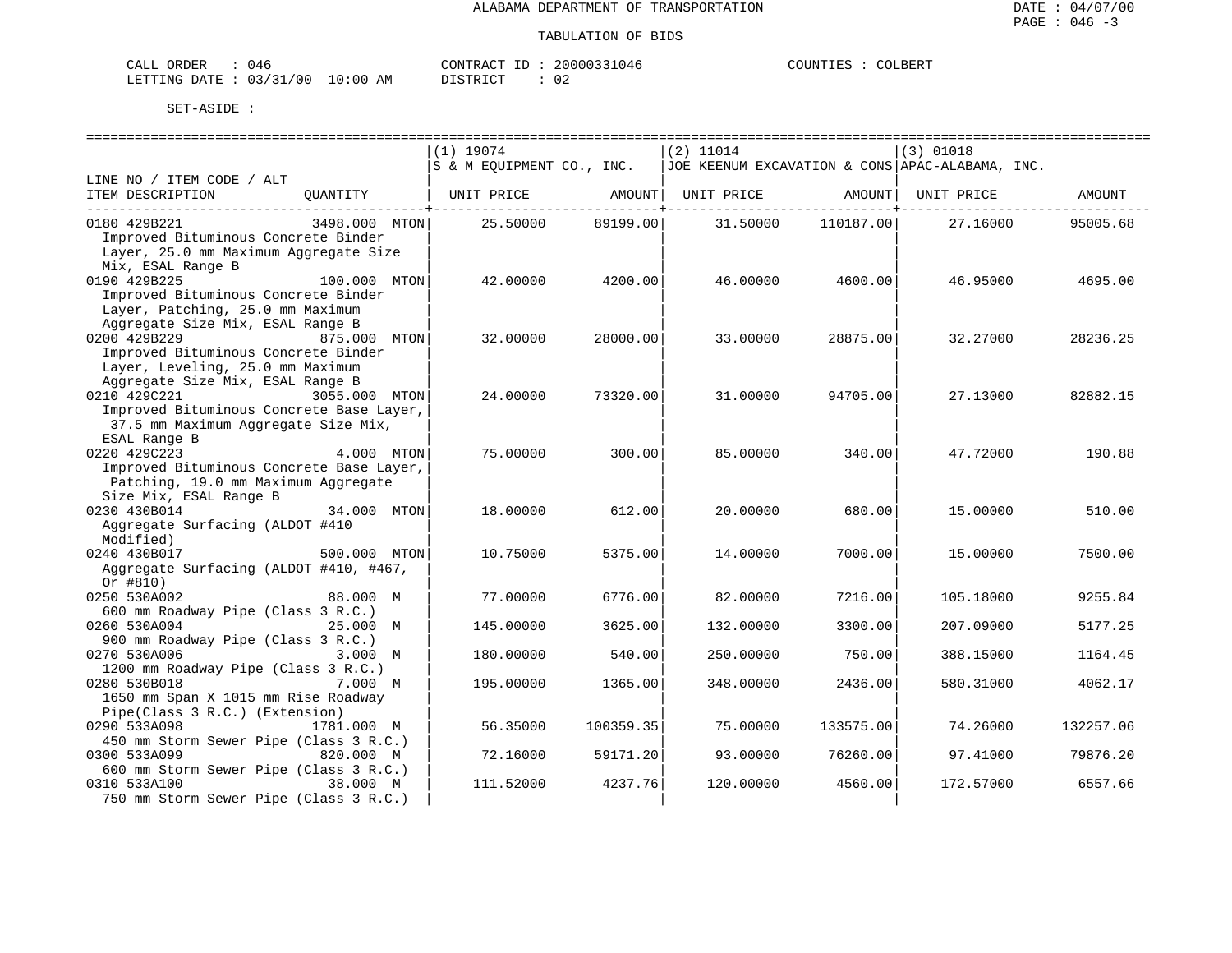| ORDER<br>CALL<br>() 4 f    |             | ID<br>CONTRACT     | 20000331046 | COLBERT<br>COUNTIES |
|----------------------------|-------------|--------------------|-------------|---------------------|
| : 03/31/00<br>LETTING DATE | 10:00<br>AΜ | $11.5$ TSTRT $0.7$ |             |                     |

|                                           |              |      | $(1)$ 19074                                                                      |          | $(2)$ 11014 |          | $(3)$ 01018 |          |
|-------------------------------------------|--------------|------|----------------------------------------------------------------------------------|----------|-------------|----------|-------------|----------|
|                                           |              |      | $ S \& M$ EQUIPMENT CO., INC. $ JOE$ KEENUM EXCAVATION & CONS APAC-ALABAMA, INC. |          |             |          |             |          |
| LINE NO / ITEM CODE / ALT                 |              |      |                                                                                  |          |             |          |             |          |
| ITEM DESCRIPTION                          |              |      | QUANTITY   UNIT PRICE         AMOUNT  UNIT PRICE           AMOUNT  UNIT PRICE    |          |             |          |             | AMOUNT   |
|                                           |              |      |                                                                                  |          |             |          |             |          |
| 0320 533A349                              | 21.000 M     |      | 72.16000                                                                         | 1515.36  | 95.00000    | 1995.00  | 135.42000   | 2843.82  |
|                                           |              |      |                                                                                  |          |             |          |             |          |
| 600 mm Storm Sewer Pipe (Class 3 R.C.)    |              |      |                                                                                  |          |             |          |             |          |
| (Extension)                               |              |      |                                                                                  |          |             |          |             |          |
| 0330 600A000                              |              | LUMP | 27969.00000                                                                      | 27969.00 | 38000.00000 | 38000.00 | 91222.00000 | 91222.00 |
| Mobilization                              |              |      |                                                                                  |          |             |          |             |          |
| 0340 618B003                              | 58.000 M2    |      | 24.00000                                                                         | 1392.00  | 40.00000    | 2320.00  | 86.25000    | 5002.50  |
| Concrete Driveway, 150 mm Thick           |              |      |                                                                                  |          |             |          |             |          |
| (Includes Wire Mesh)                      |              |      |                                                                                  |          |             |          |             |          |
| 0350 619A002                              | $1.000$ EACH |      | 750.00000                                                                        | 750.00   | 450.00000   | 450.00   | 750.00000   | 750.00   |
| 450 mm Roadway Pipe End Treatment,        |              |      |                                                                                  |          |             |          |             |          |
|                                           |              |      |                                                                                  |          |             |          |             |          |
| Class 1                                   |              |      |                                                                                  |          |             |          |             |          |
| 0360 619A005                              | 1.000 EACH   |      | 1250.00000                                                                       | 1250.00  | 800,00000   | 800.00   | 960,00000   | 960.00   |
| 900 mm Roadway Pipe End Treatment,        |              |      |                                                                                  |          |             |          |             |          |
| Class 1                                   |              |      |                                                                                  |          |             |          |             |          |
| 0370 619A007<br>1.000 EACH                |              |      | 1400.00000                                                                       | 1400.00  | 1500.00000  | 1500.00  | 1075,00000  | 1075.00  |
| 1200 mm Roadway Pipe End Treatment,       |              |      |                                                                                  |          |             |          |             |          |
| Class 1                                   |              |      |                                                                                  |          |             |          |             |          |
| 0380 620A000                              | 3.000 M3     |      | 275.00000                                                                        | 825.00   | 800,00000   | 2400.00  | 325.00000   | 975.00   |
| Minor Structure Concrete                  |              |      |                                                                                  |          |             |          |             |          |
| 0390 621A001                              | 2.000 EACH   |      |                                                                                  |          |             |          |             |          |
|                                           |              |      | 1800.00000                                                                       | 3600.00  | 1900.00000  | 3800.00  | 1925.00000  | 3850.00  |
| Junction Boxes, Type 1, 2P Or 5           |              |      |                                                                                  |          |             |          |             |          |
| 0400 621A004                              | 1.000 EACH   |      | 2000.00000                                                                       | 2000.00  | 2800.00000  | 2800.00  | 2050.00000  | 2050.00  |
| Junction Boxes, Type 4                    |              |      |                                                                                  |          |             |          |             |          |
| 0410 621B001                              | 2.000 EACH   |      | 400.00000                                                                        | 800.00   | 500.00000   | 1000.00  | 675,00000   | 1350.00  |
| Junction Box Units, Type 1, 2P Or 5       |              |      |                                                                                  |          |             |          |             |          |
| 0420 621B004                              | 1.000 EACH   |      | 575.00000                                                                        | 575.00   | 700.00000   | 700.00   | 725.00000   | 725.00   |
| Junction Box Units, Type 4                |              |      |                                                                                  |          |             |          |             |          |
| 0430 621C003                              | 2.000 EACH   |      | 2500.00000                                                                       | 5000.00  | 4200.00000  | 8400.00  | 950.00000   | 1900.00  |
| Inlets, Type CD                           |              |      |                                                                                  |          |             |          |             |          |
| 0440 621C015                              | 47.000 EACH  |      | 1500.00000                                                                       | 70500.00 | 1700.00000  | 79900.00 | 1350.00000  | 63450.00 |
|                                           |              |      |                                                                                  |          |             |          |             |          |
| Inlets, Type S1 Or S3 (1 Wing)            |              |      |                                                                                  |          |             |          |             |          |
| 0450 621C017                              | 18.000 EACH  |      | 1750.00000                                                                       | 31500.00 | 2100.00000  | 37800.00 | 1850.00000  | 33300.00 |
| Inlets, Type S1 Or S3 (2 Wing)            |              |      |                                                                                  |          |             |          |             |          |
| 0460 621C049                              | $1.000$ EACH |      | 1975.00000                                                                       | 1975.001 | 2100.00000  | 2100.00  | 2250.00000  | 2250.00  |
| Inlets, Type S1 Or S3 (2 Wing) (Modified) |              |      |                                                                                  |          |             |          |             |          |
| 0470 621D015                              | 36.000 EACH  |      | 325.00000                                                                        | 11700.00 | 500.00000   | 18000.00 | 300.00000   | 10800.00 |
| Inlet Units, Type S1 Or S3                |              |      |                                                                                  |          |             |          |             |          |
| 0480 623A000                              | 206.000 M    |      | 48.00000                                                                         | 9888.001 | 30,00000    | 6180.00  | 47.55000    | 9795.30  |
| Concrete Gutter                           |              |      |                                                                                  |          |             |          |             |          |
| 0490 623C000                              | 2923.000 M   |      | 33.93000                                                                         | 99177.39 | 26.40000    | 77167.20 | 29.75000    | 86959.25 |
|                                           |              |      |                                                                                  |          |             |          |             |          |
| Combination Curb & Gutter, Type C         |              |      |                                                                                  |          |             |          |             |          |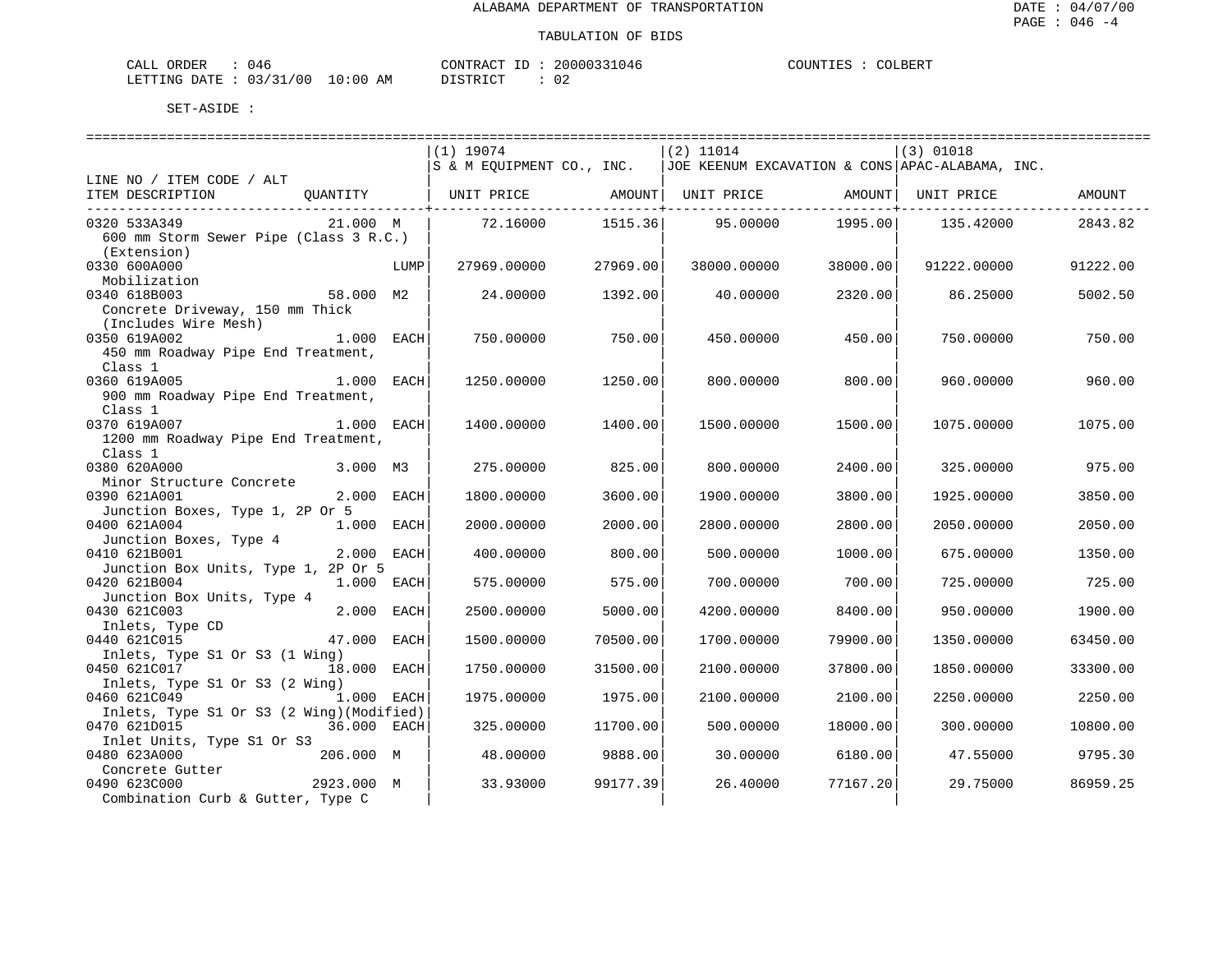: COLBERT

| CALI<br>ORDER | 14'        |             | CONTRACT<br>ΙD                       | 20000331046  | COUNTIES | COLBERT |
|---------------|------------|-------------|--------------------------------------|--------------|----------|---------|
| LETTING DATE  | : 03/31/00 | 10:00<br>AМ | <sub>ו</sub> ד קידי > ־<br>- - - - - | 02<br>$\sim$ |          |         |

|                                                                             |              |      | ============================= |          | ==============================                                             |          | ================================= |          |
|-----------------------------------------------------------------------------|--------------|------|-------------------------------|----------|----------------------------------------------------------------------------|----------|-----------------------------------|----------|
|                                                                             |              |      | $(1)$ 19074                   |          | $(2)$ 11014                                                                |          | $(3)$ 01018                       |          |
|                                                                             |              |      |                               |          | S & M EQUIPMENT CO., INC.  JOE KEENUM EXCAVATION & CONS APAC-ALABAMA, INC. |          |                                   |          |
| LINE NO / ITEM CODE / ALT                                                   |              |      |                               |          |                                                                            |          |                                   |          |
| ITEM DESCRIPTION                                                            | QUANTITY     |      |                               |          |                                                                            |          |                                   |          |
| 0500 650B000                                                                | 1988.000 M3  |      | 6.24000                       | 12405.12 | 6.00000                                                                    | 11928.00 | 6.94000                           | 13796.72 |
| Topsoil From Stockpiles                                                     |              |      |                               |          |                                                                            |          |                                   |          |
| 0510 652A057                                                                | 1.000 HA     |      | 2300.00000                    | 2300.00  | 1800.00000                                                                 | 1800.00  | 1800.00000                        | 1800.00  |
| Seeding (Mix 3A)<br>0520 652B055                                            | 1.000 HA     |      | 1437.50000                    | 1437.50  | 500,00000                                                                  | 500.00   | 500,00000                         | 500.00   |
| Temporary Seeding (Mix 3AT)                                                 |              |      |                               |          |                                                                            |          |                                   |          |
| 0530 652D057                                                                | 1.000 HA     |      | 1437.50000                    | 1437.50  | 500.00000                                                                  | 500.00   | 500.00000                         | 500.00   |
| Seeding In Stubble (Mix 3A)                                                 |              |      |                               |          |                                                                            |          |                                   |          |
| 0540 656A000                                                                | 2.000 HA     |      | 2012.50000                    | 4025.00  | 1500.00000                                                                 | 3000.00  | 1500.00000                        | 3000.00  |
| Mulching, Class A, Type 1<br>0550 665B000                                   | 2.000 HA     |      | 1437.50000                    | 2875.00  | 500.00000                                                                  | 1000.00  | 500.00000                         | 1000.00  |
| Temporary Mulching                                                          |              |      |                               |          |                                                                            |          |                                   |          |
| 0560 665F000                                                                | 262.000 EACH |      | 4.00000                       | 1048.00  | 5.00000                                                                    | 1310.00  | 6.32000                           | 1655.84  |
| Hay Bales                                                                   |              |      |                               |          |                                                                            |          |                                   |          |
| 0570 6651000                                                                | 500.000 MTON |      | 13.50000                      | 6750.00  | 20.00000                                                                   | 10000.00 | 19.75000                          | 9875.00  |
| Temporary Riprap, Class 2<br>0580 665J000                                   | 1437.000 M   |      | 11.75000                      | 16884.75 | 15.00000                                                                   | 21555.00 | 11.54000                          | 16582.98 |
| Silt Fence, Type A                                                          |              |      |                               |          |                                                                            |          |                                   |          |
| 0590 680A000                                                                |              | LUMP | 29500.00000                   | 29500.00 | 15000.00000                                                                | 15000.00 | 40845.00000                       | 40845.00 |
| Engineering Controls                                                        |              |      |                               |          |                                                                            |          |                                   |          |
| 0600 701A028<br>1.000 KM                                                    |              |      | 1000.00000                    | 1000.00  | 853.00000                                                                  | 853.00   | 853.00000                         | 853.00   |
| Solid White, Class 2, Type A Traffic<br>Stripe (1.5 mm Thick) (150 mm Wide) |              |      |                               |          |                                                                            |          |                                   |          |
| 0610 701A041                                                                | 3.000 KM     |      | 750.00000                     | 2250.00  | 590.00000                                                                  | 1770.00  | 590.00000                         | 1770.00  |
| Broken White, Class 2, Type A Traffic                                       |              |      |                               |          |                                                                            |          |                                   |          |
| Stripe (2.3 mm Thick) (150 mm Wide)                                         |              |      |                               |          |                                                                            |          |                                   |          |
| 0620 701A046                                                                | 3.000 KM     |      | 725.00000                     | 2175.00  | 590.00000                                                                  | 1770.00  | 590.00000                         | 1770.00  |
| Broken Yellow, Class 2 , Type A ,                                           |              |      |                               |          |                                                                            |          |                                   |          |
| Traffic Stripe (2.3 mm Thick) (150 mm                                       |              |      |                               |          |                                                                            |          |                                   |          |
| Wide)<br>0630 701A048                                                       | 3.000 KM     |      |                               |          |                                                                            |          |                                   |          |
| Solid Yellow, Class 2, Type A, Traffic                                      |              |      | 1150.00000                    | 3450.00  | 963.00000                                                                  | 2889.00  | 963.00000                         | 2889.00  |
| Stripe (2.3 mm Thick) (150 mm Wide)                                         |              |      |                               |          |                                                                            |          |                                   |          |
| 0640 701C000                                                                | 13.000 KM    |      | 250.00000                     | 3250.00  | 211,00000                                                                  | 2743.00  | 211.00000                         | 2743.00  |
| Broken Temporary Traffic Stripe                                             |              |      |                               |          |                                                                            |          |                                   |          |
| 0650 701C001                                                                | 16.000 KM    |      | 275.00000                     | 4400.00  | 236.00000                                                                  | 3776.00  | 236.00000                         | 3776.00  |
| Solid Temporary Traffic Stripe                                              |              |      |                               |          |                                                                            |          |                                   |          |
| 0660 701D005                                                                | 19.000 KM    |      | 950.00000                     | 18050.00 | 10.00000                                                                   | 190.00   | 808,00000                         | 15352.00 |
| Solid Traffic Stripe Removed                                                |              |      |                               |          |                                                                            |          |                                   |          |
| 0670 701D006<br>Broken Traffic Stripe Removed                               | 16.000 KM    |      | 725.00000                     | 11600.00 | 10.00000                                                                   | 160.00   | 621.00000                         | 9936.00  |
|                                                                             |              |      |                               |          |                                                                            |          |                                   |          |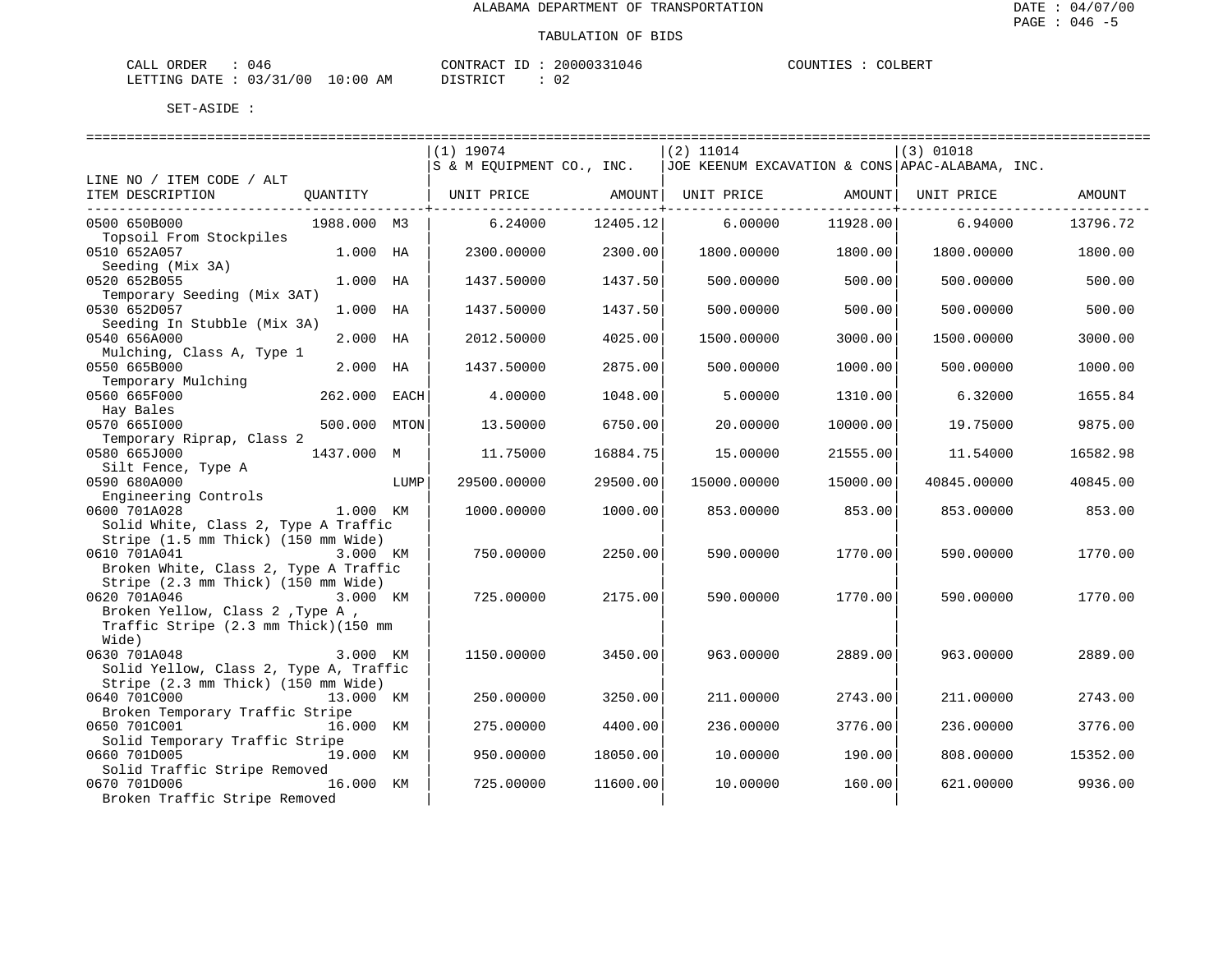| ORDER<br>CALI          | 141<br>. .         |       |    | CONTRACT           | TГ | 20000331046 | COUNTIES | COLBERT |
|------------------------|--------------------|-------|----|--------------------|----|-------------|----------|---------|
| <b>DATE</b><br>LETTING | 0.3/31<br>/00<br>. | LO:00 | АM | יחים דמידים "<br>. |    | 02          |          |         |

|                                                                                                                                                                                           | $(1)$ 19074<br>S & M EQUIPMENT CO., INC. |                 | $(2)$ 11014 |                 | $(3)$ 01018<br>JOE KEENUM EXCAVATION & CONS APAC-ALABAMA, INC. |                |
|-------------------------------------------------------------------------------------------------------------------------------------------------------------------------------------------|------------------------------------------|-----------------|-------------|-----------------|----------------------------------------------------------------|----------------|
| LINE NO / ITEM CODE / ALT                                                                                                                                                                 |                                          |                 |             |                 |                                                                |                |
| ITEM DESCRIPTION<br>OUANTITY                                                                                                                                                              | UNIT PRICE                               | AMOUNT          | UNIT PRICE  | AMOUNT          | UNIT PRICE                                                     | AMOUNT         |
| 0680 703A002<br>80.000 M2<br>Traffic Control Markings, Class 2, Type<br>$\mathsf{A}$                                                                                                      | 30,00000                                 | 2400.00         | 22,00000    | 1760.00         | 22,00000                                                       | 1760.00        |
| 0690 703B002<br>$6.000$ M2<br>Traffic Control Legends, Class 2, Type A                                                                                                                    | 37.00000                                 | 222.00          | 32.00000    | 192.00          | 32.00000                                                       | 192.00         |
| 0700 703D001<br>143.000 M2                                                                                                                                                                | 16.10000                                 | 2302.30         | 14.00000    | 2002.00         | 14.00000                                                       | 2002.00        |
| Temporary Traffic Control Markings<br>0710 705A031<br>130.000 EACH                                                                                                                        | 5.75000                                  | 747.50          | 5.00000     | 650.00          | 5.00000                                                        | 650.00         |
| Pavement Markers, Class A-H, Type 1-A<br>0720 705A037<br>260.000 EACH                                                                                                                     | 6.04000                                  | 1570.40         | 5.25000     | 1365.00         | 5.25000                                                        | 1365.00        |
| Pavement Markers, Class A-H, Type 2-D<br>3.000 M2<br>0730 710A115                                                                                                                         | 207.00000                                | 621.00          | 230.00000   | 690.00          | 189.00000                                                      | 567.00         |
| Class 4, Alum Flat Sign Panels 2.032 mm<br>Thick or Steel Flat Sign Panels 1.897<br>MM Thick(Ty III or Ty IV Background)<br>0740 710B001<br>20.000 M<br>Roadway Sign Post (#3 "U" Channel | 33.35000                                 | 667.00          | 32.00000    | 640.00          | 30.45000                                                       | 609.00         |
| Galvanized Steel)<br>0750 730H000<br>102.000 M                                                                                                                                            | 7.02000                                  | 716.04          | 6.10000     | 622.20          | 6.10000                                                        | 622.20         |
| Loop Detector<br>0760 730L035<br>30.000 M                                                                                                                                                 | 23.00000                                 | 690.00          | 20.00000    | 600.00          | 20.00000                                                       | 600.00         |
| Metallic Conduit, 53 mm<br>0770 740B000<br>42.000 M2                                                                                                                                      | 102.35000                                | 4298.70         | 165,00000   | 6930.00         | 89.25000                                                       | 3748.50        |
| Construction Signs<br>0780 740D000<br>325.000 EACH                                                                                                                                        | 37.95000                                 | 12333.75        | 50.00000    | 16250.00        | 25.64000                                                       | 8333.00        |
| Channelizing Drums<br>50.000 EACH<br>0790 740E000                                                                                                                                         | 11.50000                                 | 575.00          | 15.00000    | 750.00          | 3.39000                                                        | 169.50         |
| Cones (900 mm High)<br>36.000<br>0800 740F002<br>EACH                                                                                                                                     | 184.00000                                | 6624.00         | 400.00000   | 14400.00        | 238.70000                                                      | 8593.20        |
| Barricades, Type III<br>0810 7401005<br>18.000 EACH                                                                                                                                       | 82.80000                                 | 1490.40         | 400.00000   | 7200.00         | 522.90000                                                      | 9412.20        |
| Warning Lights, Type B (Detachable Head)<br>0820 740M000<br>50.000 EACH                                                                                                                   | 8.05000                                  | 402.50          | 5.00000     | 250.00          | 2.22000                                                        | 111.00         |
| Ballast For Cone<br>2.000 EACH<br>0830 741C010                                                                                                                                            | 5175.00000                               | 10350.00        | 2000.00000  | 4000.00         | 563.73000                                                      | 1127.46        |
| Portable Sequential Arrow And Chevron<br>Sign Unit                                                                                                                                        |                                          |                 |             |                 |                                                                |                |
| 0840 998A000<br>LUMP<br>Construction Fuel (Maximum Bid Limited                                                                                                                            | 6500.00000                               | 6500.00         | 5000.00000  | 5000.00         | 0.00000                                                        | 0.00           |
| To $$72,000.00)$<br>SECTION TOTALS                                                                                                                                                        |                                          | \$1,198,064.63] |             | \$1,314,339.02] |                                                                | \$1,319,808.03 |
| ____________________________<br>CONTRACT TOTALS                                                                                                                                           |                                          | \$1.198.064.63] |             | \$1,314,339.02  |                                                                | \$1,319,808.03 |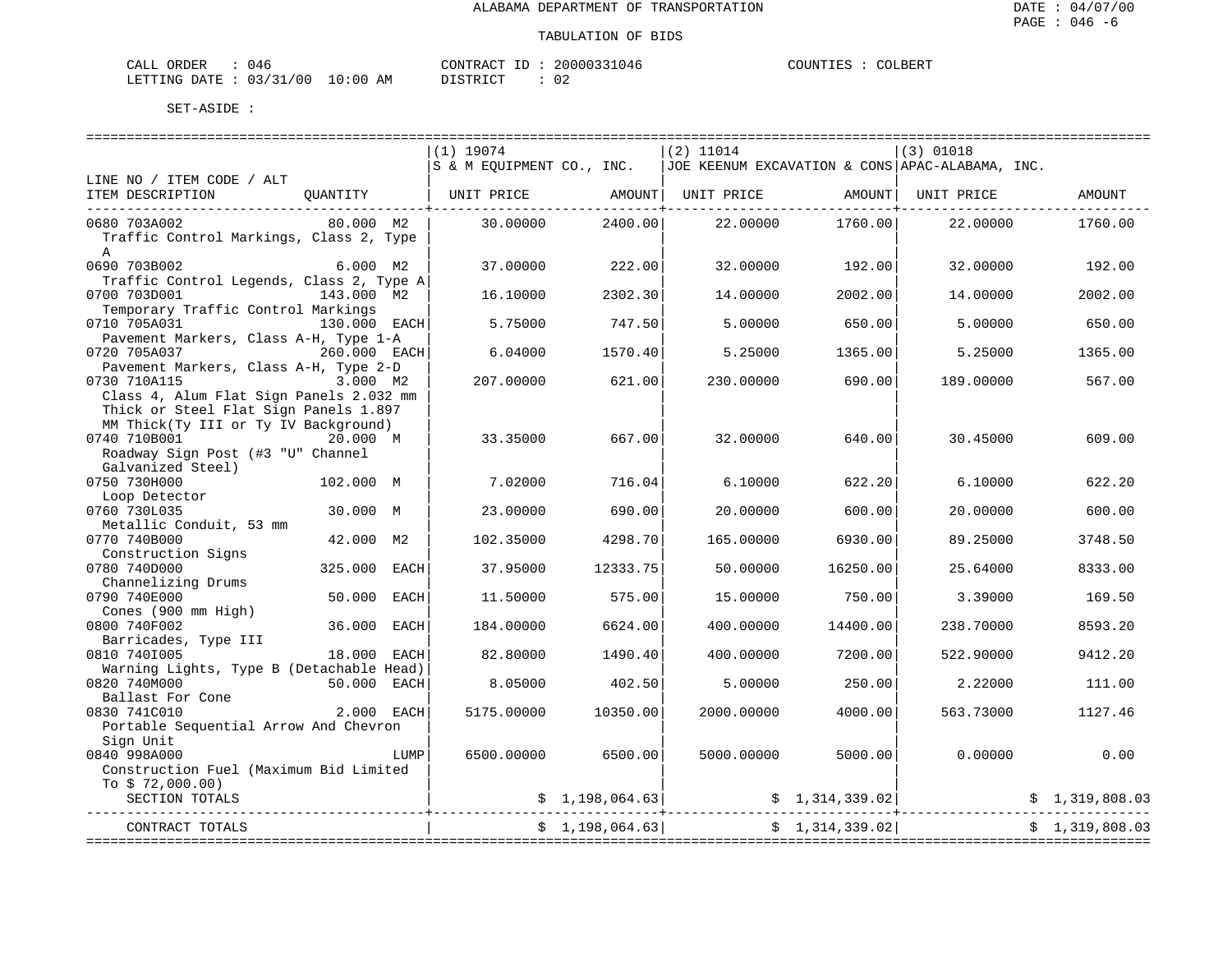# TABULATION OF BIDS

| ORDER<br>CALL | 046                             | CONTRAC'<br>$\pi$ $\sim$<br>$- -$<br>⊥ | 31046<br>20000331 | COUNTIES<br>COLBERT |
|---------------|---------------------------------|----------------------------------------|-------------------|---------------------|
| LETTING DATE  | 10:00<br>121<br>'00<br>03<br>ΑM | TAT<br>DI GEB                          | $\sim$            |                     |

|                                                                     |               |      |             |           |             | ========================== |                                                                              | ================================== |
|---------------------------------------------------------------------|---------------|------|-------------|-----------|-------------|----------------------------|------------------------------------------------------------------------------|------------------------------------|
|                                                                     |               |      | $(4)$ 18036 |           | (5) 08068   |                            | $(6)$ 18031                                                                  |                                    |
|                                                                     |               |      |             |           |             |                            | RILEY BRIDGE & ENGINEERING C H & L TRUCKING COMPANY, INC. ROGERS GROUP, INC. |                                    |
| LINE NO / ITEM CODE / ALT                                           |               |      |             |           |             |                            |                                                                              |                                    |
| ITEM DESCRIPTION                                                    | OUANTITY      |      | UNIT PRICE  | AMOUNT    | UNIT PRICE  | AMOUNT                     | UNIT PRICE                                                                   | AMOUNT                             |
| SECTION 0001<br>ROADWAY                                             |               |      |             |           |             |                            |                                                                              |                                    |
| 0010 201A000                                                        |               | LUMP | 11000.00000 | 11000.00  | 13000.00000 | 13000.00                   | 35000.00000                                                                  | 35000.00                           |
| Clearing & Grubbing (Approximately 1                                |               |      |             |           |             |                            |                                                                              |                                    |
| Hectare)                                                            |               |      |             |           |             |                            |                                                                              |                                    |
| 0020 206C000                                                        | 144.000 M2    |      | 4.00000     | 576.00    | 4.20000     | 604.80                     | 6.00000                                                                      | 864.00                             |
| Removing Concrete Sidewalk                                          |               |      |             |           |             |                            |                                                                              |                                    |
| 0030 206C010                                                        | 375.000 M2    |      | 6.00000     | 2250.00   | 6.50000     | 2437.50                    | 17.00000                                                                     | 6375.00                            |
| Removing Concrete Driveway                                          |               |      |             |           |             |                            |                                                                              |                                    |
| 0040 206D000                                                        | 216.000 M     |      | 11.00000    | 2376.00   | 12.00000    | 2592.00                    | 9.00000                                                                      | 1944.00                            |
| Removing Pipe<br>0050 206D003                                       | 182.000 M     |      | 8.25000     | 1501.50   | 8.50000     | 1547.00                    | 11,00000                                                                     | 2002.00                            |
| Removing Curb And Gutter                                            |               |      |             |           |             |                            |                                                                              |                                    |
| 0060 210A000                                                        | 5778.000 M3   |      | 6.50000     | 37557.00  | 7.00000     | 40446.00                   | 8.00000                                                                      | 46224.00                           |
| Unclassified Excavation                                             |               |      |             |           |             |                            |                                                                              |                                    |
| 0070 214A000                                                        | 4011.000 M3   |      | 9.00000     | 36099.00  | 9.50000     | 38104.50                   | 12,00000                                                                     | 48132.00                           |
| Structure Excavation                                                |               |      |             |           |             |                            |                                                                              |                                    |
| 0080 214B001                                                        | 1030.000 M3   |      | 20.00000    | 20600.00  | 21.00000    | 21630.00                   | 26.00000                                                                     | 26780.00                           |
| Foundation Backfill, Commercial                                     |               |      |             |           |             |                            |                                                                              |                                    |
| 0090 224A000                                                        | 190.000 M3    |      | 10.00000    | 1900.00   | 11,00000    | 2090.00                    | 17.00000                                                                     | 3230.00                            |
| Lime Sink Excavation                                                |               |      |             |           |             |                            |                                                                              |                                    |
| 0100 224C000                                                        | 318.000 MTON  |      | 21.00000    | 6678.00   | 21.00000    | 6678.00                    | 10.00000                                                                     | 3180.00                            |
| Special Backfill For Lime Sink, AHD<br>#57, #67 or #467             |               |      |             |           |             |                            |                                                                              |                                    |
| 0110 224D000                                                        | 19.000 M3     |      | 190.00000   | 3610.00   | 220.00000   | 4180.00                    | 140.00000                                                                    | 2660.00                            |
| Concrete Seal For Lime Sink                                         |               |      |             |           |             |                            |                                                                              |                                    |
| 0120 301A008                                                        | 40204.000 M2  |      | 4.10000     | 164836.40 | 4.00000     | 160816.00                  | 2.75000                                                                      | 110561.00                          |
| Crushed Aggregate Base Course, Type B,                              |               |      |             |           |             |                            |                                                                              |                                    |
| Plant Mixed, 125 mm Compacted Thickness                             |               |      |             |           |             |                            |                                                                              |                                    |
| 0130 401A000                                                        | 18790.000 M2  |      | 0.65000     | 12213.50  | 0.60000     | 11274.00                   | 0.25000                                                                      | 4697.50                            |
| Bituminous Treatment A                                              |               |      |             |           |             |                            |                                                                              |                                    |
| 0140 401B108                                                        | 29697.000 M2  |      | 1.00000     | 29697.00  | 0.95000     | 28212.15                   | 1,00000                                                                      | 29697.00                           |
| Bituminous Treatment G (With Polymer                                |               |      |             |           |             |                            |                                                                              |                                    |
| Additive)                                                           |               |      |             |           |             |                            |                                                                              |                                    |
| 0150 405A000                                                        | 4445.000 L    |      | 0.55000     | 2444.75   | 0.53000     | 2355.85                    | 0.40000                                                                      | 1778.00                            |
| Tack Coat                                                           |               |      |             |           |             |                            |                                                                              |                                    |
| 0160 408A052                                                        | 13185.000 M2  |      | 0.80000     | 10548.00  | 0.75000     | 9888.75                    | 1,00000                                                                      | 13185.00                           |
| Planing Existing Pavement<br>(Approximately 26 mm Thru 50 mm Thick) |               |      |             |           |             |                            |                                                                              |                                    |
| 0170 429A221                                                        | 2380.000 MTON |      | 40.00000    | 95200.00  | 39.50000    | 94010.00                   | 39.00000                                                                     | 92820.00                           |
| Improved Bituminous Concrete Wearing                                |               |      |             |           |             |                            |                                                                              |                                    |
| Surface Layer, 19.0 mm Maximum                                      |               |      |             |           |             |                            |                                                                              |                                    |
| Aggregate Size Mix, ESAL Range B                                    |               |      |             |           |             |                            |                                                                              |                                    |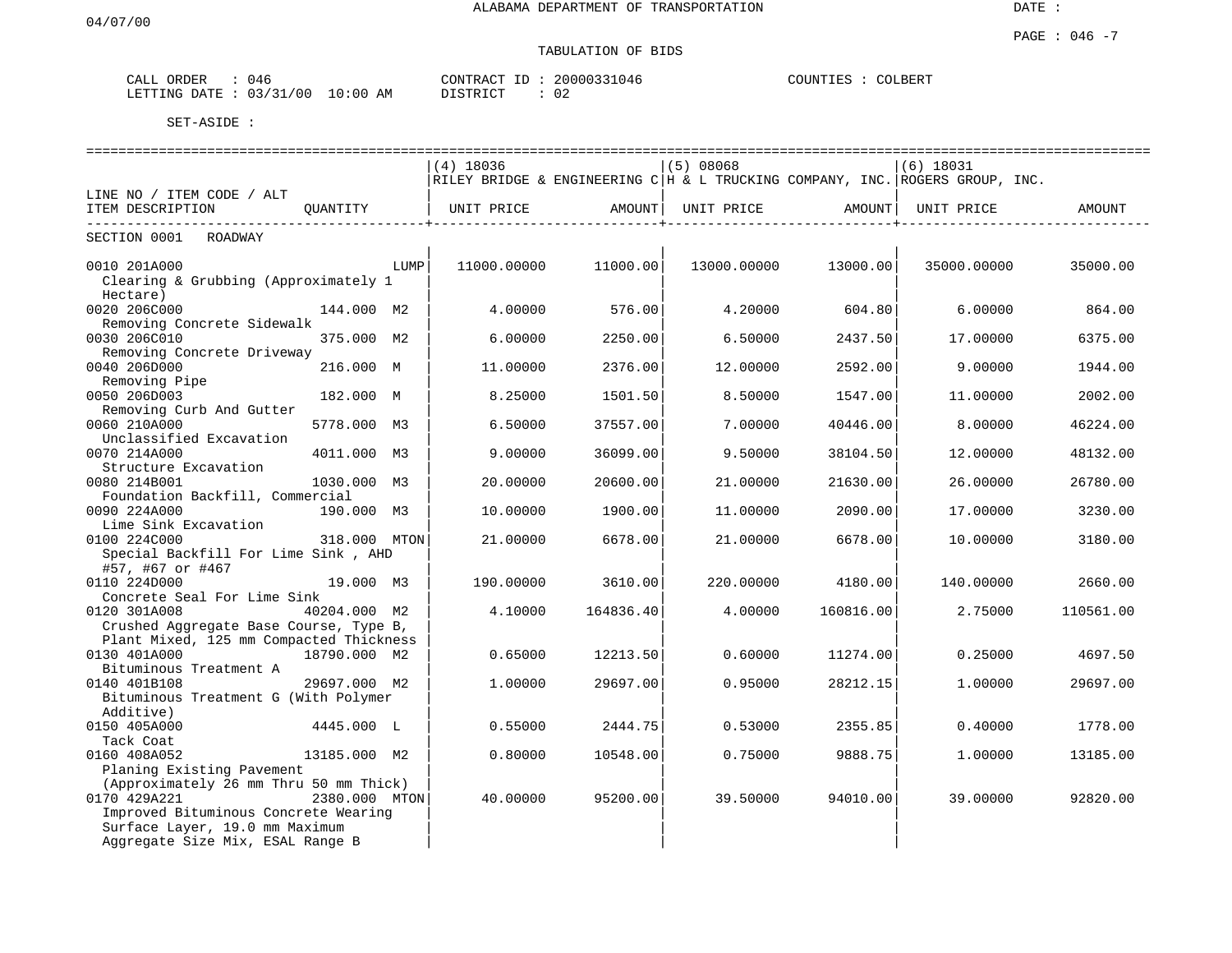| CALL ORDER                      | () 4 F | CONTRACT<br>ID            | 20000331046 | COUNTIES | COLBERT |
|---------------------------------|--------|---------------------------|-------------|----------|---------|
| LETTING DATE: 03/31/00 10:00 AM |        | ነT STR T CT<br>---------- | 02          |          |         |

|                                                                         | $(4)$ 18036 |           | (5) 08068  |             | $(6)$ 18031                                                                  |           |
|-------------------------------------------------------------------------|-------------|-----------|------------|-------------|------------------------------------------------------------------------------|-----------|
|                                                                         |             |           |            |             | RILEY BRIDGE & ENGINEERING C H & L TRUCKING COMPANY, INC. ROGERS GROUP, INC. |           |
| LINE NO / ITEM CODE / ALT                                               |             |           |            |             |                                                                              |           |
| ITEM DESCRIPTION<br>OUANTITY                                            | UNIT PRICE  | AMOUNT    | UNIT PRICE | AMOUNT      | UNIT PRICE                                                                   | AMOUNT    |
|                                                                         |             |           |            | ----------- |                                                                              |           |
| 0180 429B221<br>3498,000 MTON                                           | 27.50000    | 96195.00  | 29.00000   | 101442.00   | 33.00000                                                                     | 115434.00 |
| Improved Bituminous Concrete Binder                                     |             |           |            |             |                                                                              |           |
| Layer, 25.0 mm Maximum Aggregate Size                                   |             |           |            |             |                                                                              |           |
| Mix, ESAL Range B                                                       |             |           |            |             |                                                                              |           |
| 0190 429B225<br>100.000 MTON                                            | 38.00000    | 3800.00   | 37.50000   | 3750.00     | 45.00000                                                                     | 4500.00   |
| Improved Bituminous Concrete Binder                                     |             |           |            |             |                                                                              |           |
| Layer, Patching, 25.0 mm Maximum                                        |             |           |            |             |                                                                              |           |
| Aggregate Size Mix, ESAL Range B                                        |             |           |            |             |                                                                              |           |
| 0200 429B229<br>875.000 MTON                                            | 30.50000    | 26687.50  | 32.00000   | 28000.00    | 35.00000                                                                     | 30625.00  |
| Improved Bituminous Concrete Binder<br>Layer, Leveling, 25.0 mm Maximum |             |           |            |             |                                                                              |           |
| Aggregate Size Mix, ESAL Range B                                        |             |           |            |             |                                                                              |           |
| 0210 429C221<br>3055.000 MTON                                           | 26.00000    | 79430.00  | 27.95000   | 85387.25    | 32.00000                                                                     | 97760.00  |
| Improved Bituminous Concrete Base Layer,                                |             |           |            |             |                                                                              |           |
| 37.5 mm Maximum Aggregate Size Mix,                                     |             |           |            |             |                                                                              |           |
| ESAL Range B                                                            |             |           |            |             |                                                                              |           |
| 0220 429C223<br>4.000 MTON                                              | 51.00000    | 204.00    | 50.00000   | 200.00      | 45.00000                                                                     | 180.00    |
| Improved Bituminous Concrete Base Layer,                                |             |           |            |             |                                                                              |           |
| Patching, 19.0 mm Maximum Aggregate                                     |             |           |            |             |                                                                              |           |
| Size Mix, ESAL Range B                                                  |             |           |            |             |                                                                              |           |
| 0230 430B014<br>34.000 MTON                                             | 21.00000    | 714.00    | 26.00000   | 884.00      | 8,00000                                                                      | 272.00    |
| Aggregate Surfacing (ALDOT #410                                         |             |           |            |             |                                                                              |           |
| Modified)                                                               |             |           |            |             |                                                                              |           |
| 0240 430B017<br>500.000 MTON                                            | 18,00000    | 9000.00   | 15,00000   | 7500.00     | 14.00000                                                                     | 7000.00   |
| Aggregate Surfacing (ALDOT #410, #467,                                  |             |           |            |             |                                                                              |           |
| Or $#810)$                                                              |             |           |            |             |                                                                              |           |
| 0250 530A002<br>88.000 M                                                | 102.00000   | 8976.00   | 112,00000  | 9856.00     | 167.00000                                                                    | 14696.00  |
| 600 mm Roadway Pipe (Class 3 R.C.)                                      |             |           |            |             |                                                                              |           |
| 0260 530A004<br>25.000 M                                                | 160.00000   | 4000.00   | 160.00000  | 4000.00     | 241.00000                                                                    | 6025.00   |
| 900 mm Roadway Pipe (Class 3 R.C.)                                      |             |           |            |             |                                                                              |           |
| 0270 530A006<br>3.000 M                                                 | 230.00000   | 690.00    | 235.00000  | 705.00      | 514.00000                                                                    | 1542.00   |
| 1200 mm Roadway Pipe (Class 3 R.C.)                                     |             |           |            |             |                                                                              |           |
| 0280 530B018<br>7.000 M                                                 | 318,00000   | 2226.00   | 320.00000  | 2240.00     | 667.00000                                                                    | 4669.00   |
| 1650 mm Span X 1015 mm Rise Roadway                                     |             |           |            |             |                                                                              |           |
| Pipe(Class 3 R.C.) (Extension)<br>0290 533A098<br>1781.000 M            | 61.50000    | 109531.50 | 63.00000   | 112203.00   | 65.00000                                                                     | 115765.00 |
| 450 mm Storm Sewer Pipe (Class 3 R.C.)                                  |             |           |            |             |                                                                              |           |
| 0300 533A099<br>820.000 M                                               | 84.00000    | 68880.00  | 86.00000   | 70520.00    | 96.00000                                                                     | 78720.00  |
| 600 mm Storm Sewer Pipe (Class 3 R.C.)                                  |             |           |            |             |                                                                              |           |
| 0310 533A100<br>38.000 M                                                | 128.00000   | 4864.00   | 130.00000  | 4940.00     | 165.00000                                                                    | 6270.00   |
| 750 mm Storm Sewer Pipe (Class 3 R.C.)                                  |             |           |            |             |                                                                              |           |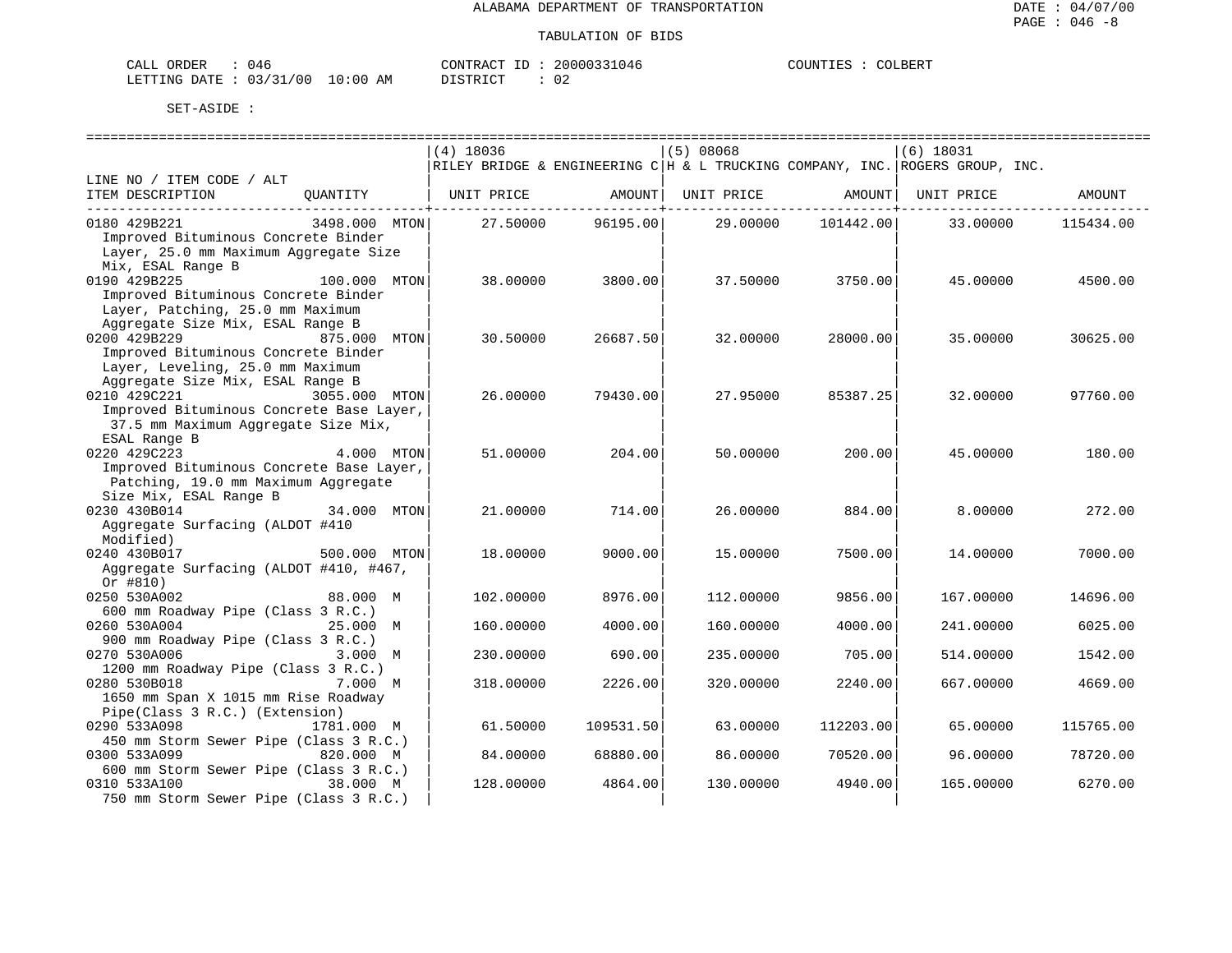| 746<br>CALL ORDER               |          | CONTRACT ID: 20000331046 | COUNTIES : COLBERT |  |
|---------------------------------|----------|--------------------------|--------------------|--|
| LETTING DATE: 03/31/00 10:00 AM | DISTRICT | ◡∠                       |                    |  |

|                                                                              |             |      | $(4)$ 18036 |          | $(5)$ 08068                                                           |                  | $(6)$ 18031                                                                  |          |
|------------------------------------------------------------------------------|-------------|------|-------------|----------|-----------------------------------------------------------------------|------------------|------------------------------------------------------------------------------|----------|
|                                                                              |             |      |             |          |                                                                       |                  | RILEY BRIDGE & ENGINEERING C H & L TRUCKING COMPANY, INC. ROGERS GROUP, INC. |          |
| LINE NO / ITEM CODE / ALT<br>ITEM DESCRIPTION                                |             |      |             |          | QUANTITY   UNIT PRICE           AMOUNT  UNIT PRICE             AMOUNT |                  | UNIT PRICE                                                                   | AMOUNT   |
| 0320 533A349<br>600 mm Storm Sewer Pipe (Class 3 R.C.)<br>(Extension)        | 21.000 M    |      | 90.00000    | 1890.00  |                                                                       | 95.00000 1995.00 | 183.00000                                                                    | 3843.00  |
| 0330 600A000<br>Mobilization                                                 |             | LUMP | 45000.00000 | 45000.00 | 80000.00000                                                           | 80000.00         | 37676.00000                                                                  | 37676.00 |
| 0340 618B003<br>Concrete Driveway, 150 mm Thick<br>(Includes Wire Mesh)      | 58.000 M2   |      | 34,00000    | 1972.00  | 36,00000                                                              | 2088.00          | 65.00000                                                                     | 3770.00  |
| 0350 619A002<br>450 mm Roadway Pipe End Treatment,<br>Class 1                | 1.000 EACH  |      | 750.00000   | 750.00   | 750.00000                                                             | 750.00           | 840.00000                                                                    | 840.00   |
| 0360 619A005<br>900 mm Roadway Pipe End Treatment,<br>Class 1                | 1.000 EACH  |      | 900.00000   | 900.00   | 1100.00000                                                            | 1100.00          | 1470.00000                                                                   | 1470.00  |
| 1.000 EACH<br>0370 619A007<br>1200 mm Roadway Pipe End Treatment,<br>Class 1 |             |      | 1400.00000  | 1400.00  | 1400.00000                                                            | 1400.00          | 1470.00000                                                                   | 1470.00  |
| 0380 620A000<br>Minor Structure Concrete                                     | 3.000 M3    |      | 500.00000   | 1500.00  | 450.00000                                                             | 1350.00          | 1000.00000                                                                   | 3000.00  |
| 0390 621A001<br>Junction Boxes, Type 1, 2P Or 5                              | 2.000 EACH  |      | 2000.00000  | 4000.00  | 2150.00000                                                            | 4300.00          | 3000.00000                                                                   | 6000.00  |
| 0400 621A004<br>Junction Boxes, Type 4                                       | 1.000 EACH  |      | 3100.00000  | 3100.00  | 3500.00000                                                            | 3500.00          | 3500.00000                                                                   | 3500.00  |
| 0410 621B001<br>Junction Box Units, Type 1, 2P Or 5                          | 2.000 EACH  |      | 450.00000   | 900.00   | 450.00000                                                             | 900.00           | 1500.00000                                                                   | 3000.00  |
| 0420 621B004<br>Junction Box Units, Type 4                                   | 1.000 EACH  |      | 600.00000   | 600.00   | 600.00000                                                             | 600.00           | 1500.00000                                                                   | 1500.00  |
| 0430 621C003<br>Inlets, Type CD                                              | 2.000 EACH  |      | 3200.00000  | 6400.00  | 3600.00000                                                            | 7200.00          | 5500.00000                                                                   | 11000.00 |
| 0440 621C015<br>Inlets, Type S1 Or S3 (1 Wing)                               | 47.000 EACH |      | 1800.00000  | 84600.00 | 2000.00000                                                            | 94000.00         | 1750.00000                                                                   | 82250.00 |
| 0450 621C017<br>Inlets, Type S1 Or S3 (2 Wing)                               | 18.000 EACH |      | 2100.00000  | 37800.00 | 2200.00000                                                            | 39600.00         | 2000.00000                                                                   | 36000.00 |
| 0460 621C049                                                                 | 1.000 EACH  |      | 2200.00000  | 2200.00  | 2500.00000                                                            | 2500.00          | 3000.00000                                                                   | 3000.00  |
| Inlets, Type S1 Or S3 (2 Wing) (Modified)<br>0470 621D015                    | 36.000 EACH |      | 300.00000   | 10800.00 | 325.00000                                                             | 11700.00         | 575.00000                                                                    | 20700.00 |
| Inlet Units, Type S1 Or S3<br>0480 623A000                                   | 206.000 M   |      | 32.00000    | 6592.00  | 31.50000                                                              | 6489.00          | 50.00000                                                                     | 10300.00 |
| Concrete Gutter<br>0490 623C000<br>Combination Curb & Gutter, Type C         | 2923.000 M  |      | 31,00000    | 90613.00 | 31.50000                                                              | 92074.50         | 32.00000                                                                     | 93536.00 |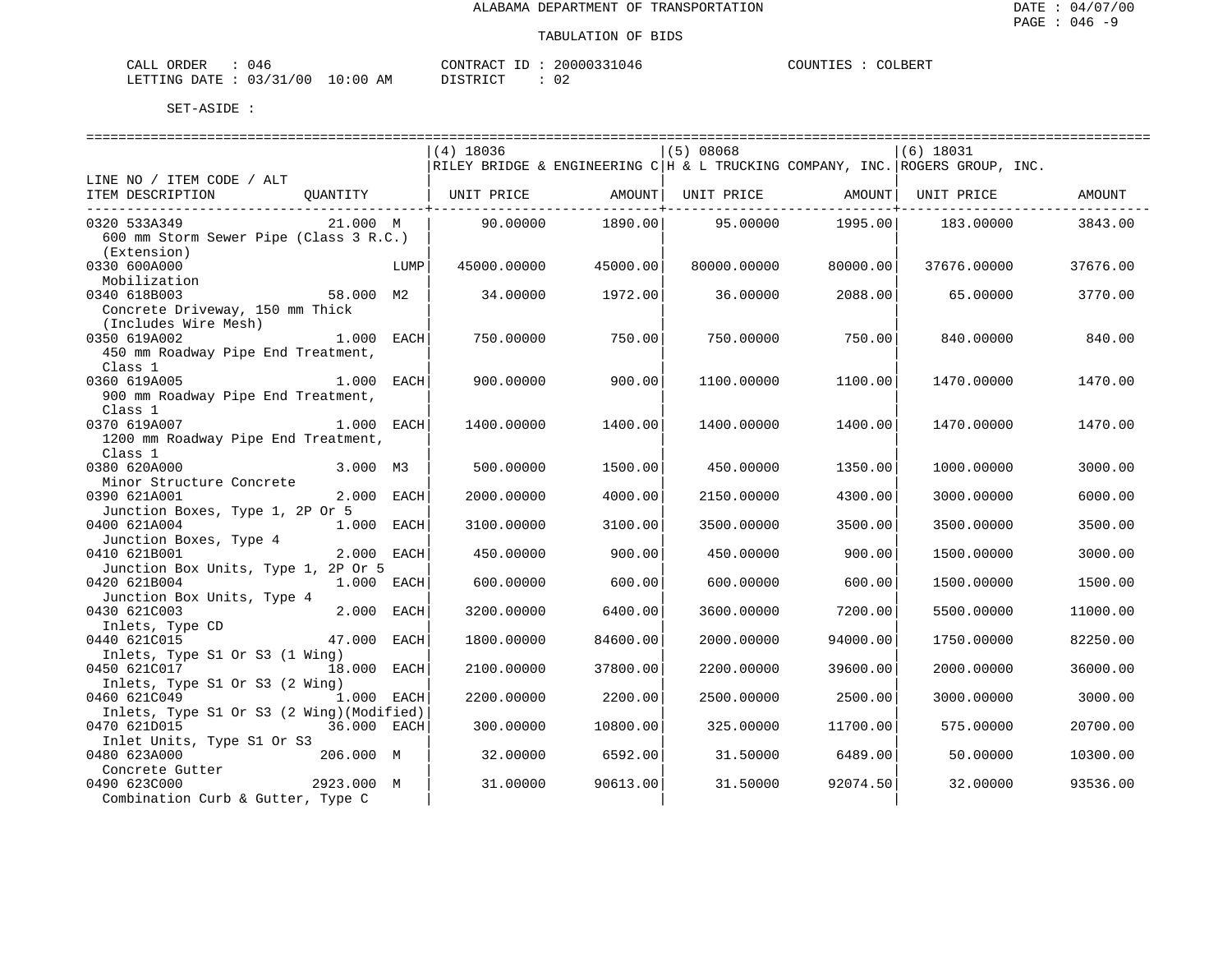COLBERT

| CALI<br>ORDER | 14'        |             | CONTRACT<br>ΙD                       | 20000331046  | COUNTIES | COLBERT |
|---------------|------------|-------------|--------------------------------------|--------------|----------|---------|
| LETTING DATE  | : 03/31/00 | 10:00<br>AМ | <sub>ו</sub> ד קידי > ־<br>- - - - - | 02<br>$\sim$ |          |         |

|                                                |             |      | $(4)$ 18036 |          | (5) 08068   |          | $(6)$ 18031                                                                    |          |
|------------------------------------------------|-------------|------|-------------|----------|-------------|----------|--------------------------------------------------------------------------------|----------|
|                                                |             |      |             |          |             |          | RILEY BRIDGE & ENGINEERING C   H & L TRUCKING COMPANY, INC. ROGERS GROUP, INC. |          |
| LINE NO / ITEM CODE / ALT                      |             |      |             |          |             |          |                                                                                |          |
| ITEM DESCRIPTION                               | QUANTITY    |      | UNIT PRICE  | AMOUNT   | UNIT PRICE  | AMOUNT   | UNIT PRICE                                                                     | AMOUNT   |
|                                                |             |      |             |          |             |          |                                                                                |          |
| 0500 650B000                                   | 1988.000 M3 |      | 6.25000     | 12425.00 | 7.00000     | 13916.00 | 19.00000                                                                       | 37772.00 |
| Topsoil From Stockpiles<br>0510 652A057        | 1.000 HA    |      | 1900.00000  | 1900.00  | 1800.00000  | 1800.00  | 2000.00000                                                                     | 2000.00  |
| Seeding (Mix 3A)                               |             |      |             |          |             |          |                                                                                |          |
| 0520 652B055                                   | 1.000 HA    |      | 400.00000   | 400.00   | 500.00000   | 500.00   | 1250.00000                                                                     | 1250.00  |
| Temporary Seeding (Mix 3AT)                    |             |      |             |          |             |          |                                                                                |          |
| 0530 652D057                                   | 1.000 HA    |      | 400.00000   | 400.00   | 500.00000   | 500.00   | 1250.00000                                                                     | 1250.00  |
| Seeding In Stubble (Mix 3A)                    |             |      |             |          |             |          |                                                                                |          |
| 0540 656A000                                   | 2.000 HA    |      | 1900.00000  | 3800.00  | 1500.00000  | 3000.00  | 1750.00000                                                                     | 3500.00  |
| Mulching, Class A, Type 1                      |             |      |             |          |             |          |                                                                                |          |
| 0550 665B000                                   | 2.000 HA    |      | 200.00000   | 400.00   | 500.00000   | 1000.00  | 1250.00000                                                                     | 2500.00  |
| Temporary Mulching                             |             |      |             |          |             |          |                                                                                |          |
| 0560 665F000                                   | 262.000     | EACH | 5.50000     | 1441.00  | 5.00000     | 1310.00  | 12.00000                                                                       | 3144.00  |
| Hay Bales                                      |             |      |             |          |             |          |                                                                                |          |
| 0570 665I000                                   | 500.000     | MTON | 16.00000    | 8000.00  | 18.00000    | 9000.00  | 16,00000                                                                       | 8000.00  |
| Temporary Riprap, Class 2<br>0580 665J000      | 1437.000 M  |      | 19.00000    | 27303.00 | 5.00000     | 7185.00  | 15.00000                                                                       | 21555.00 |
| Silt Fence, Type A                             |             |      |             |          |             |          |                                                                                |          |
| 0590 680A000                                   |             | LUMP | 30000.00000 | 30000.00 | 36000.00000 | 36000.00 | 45000.00000                                                                    | 45000.00 |
| Engineering Controls                           |             |      |             |          |             |          |                                                                                |          |
| 0600 701A028                                   | 1.000 KM    |      | 1200.00000  | 1200.00  | 1200.00000  | 1200.00  | 853.00000                                                                      | 853.00   |
| Solid White, Class 2, Type A Traffic           |             |      |             |          |             |          |                                                                                |          |
| Stripe (1.5 mm Thick) (150 mm Wide)            |             |      |             |          |             |          |                                                                                |          |
| 0610 701A041                                   | 3.000 KM    |      | 600.00000   | 1800.00  | 600.00000   | 1800.00  | 590.00000                                                                      | 1770.00  |
| Broken White, Class 2, Type A Traffic          |             |      |             |          |             |          |                                                                                |          |
| Stripe (2.3 mm Thick) (150 mm Wide)            |             |      |             |          |             |          |                                                                                |          |
| 0620 701A046                                   | 3.000 KM    |      | 600.00000   | 1800.00  | 600.00000   | 1800.00  | 590.00000                                                                      | 1770.00  |
| Broken Yellow, Class 2, Type A,                |             |      |             |          |             |          |                                                                                |          |
| Traffic Stripe (2.3 mm Thick) (150 mm<br>Wide) |             |      |             |          |             |          |                                                                                |          |
| 0630 701A048                                   | 3.000 KM    |      | 1200.00000  | 3600.00  | 1200.00000  | 3600.00  | 963.00000                                                                      | 2889.00  |
| Solid Yellow, Class 2, Type A, Traffic         |             |      |             |          |             |          |                                                                                |          |
| Stripe (2.3 mm Thick) (150 mm Wide)            |             |      |             |          |             |          |                                                                                |          |
| 0640 701C000                                   | 13.000 KM   |      | 250.00000   | 3250.00  | 250.00000   | 3250.00  | 211,00000                                                                      | 2743.00  |
| Broken Temporary Traffic Stripe                |             |      |             |          |             |          |                                                                                |          |
| 0650 701C001                                   | 16.000 KM   |      | 250.00000   | 4000.00  | 250.00000   | 4000.00  | 236.00000                                                                      | 3776.00  |
| Solid Temporary Traffic Stripe                 |             |      |             |          |             |          |                                                                                |          |
| 0660 701D005                                   | 19.000 KM   |      | 300.00000   | 5700.00  | 300.00000   | 5700.00  | 808.00000                                                                      | 15352.00 |
| Solid Traffic Stripe Removed                   |             |      |             |          |             |          |                                                                                |          |
| 0670 701D006                                   | 16.000 KM   |      | 300.00000   | 4800.00  | 300.00000   | 4800.00  | 621.00000                                                                      | 9936.00  |
| Broken Traffic Stripe Removed                  |             |      |             |          |             |          |                                                                                |          |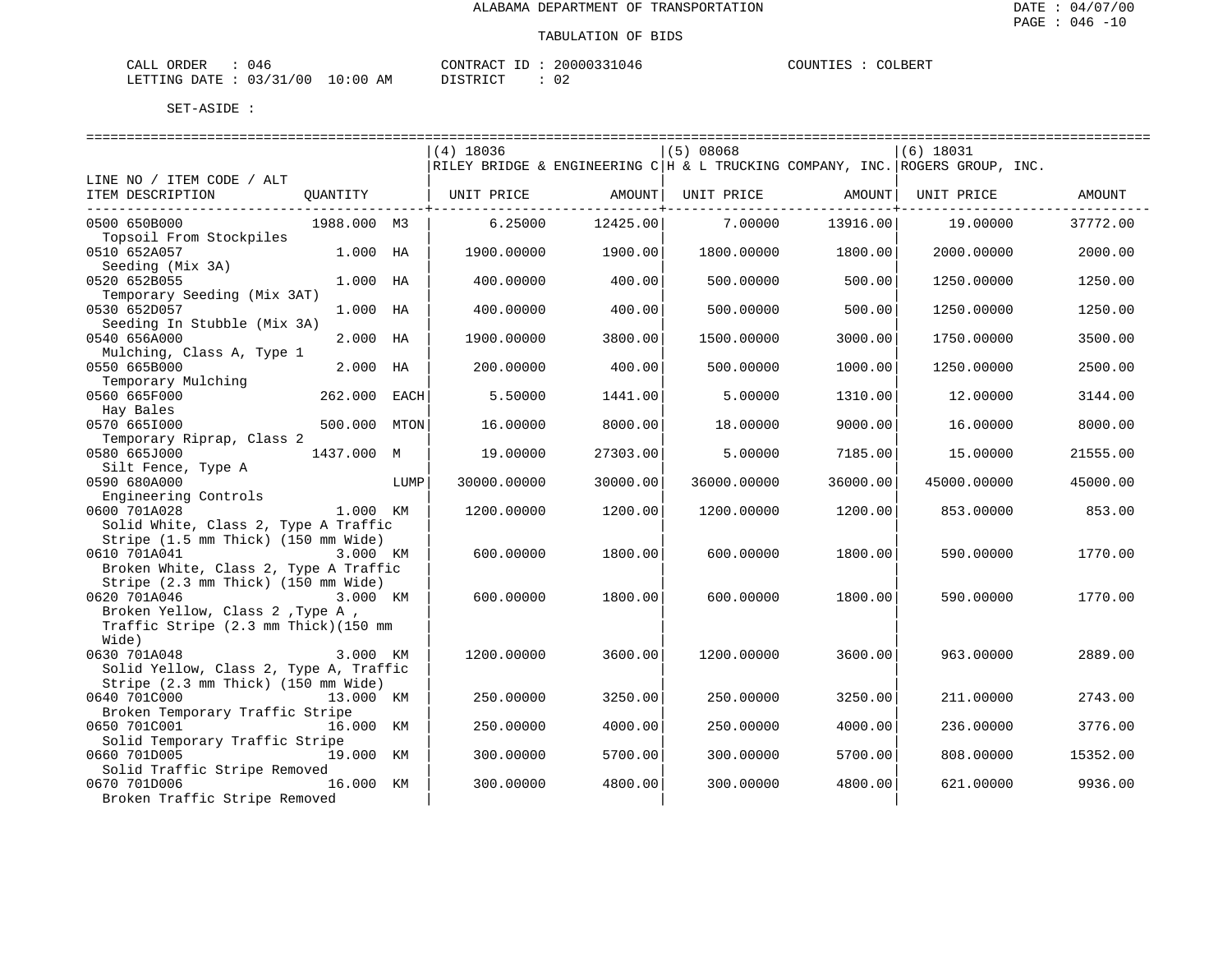====================================================================================================================================

| ORDER<br>CALI           | . . 4         |               | CONTRACT<br>TD.  | `1046<br>20000 | COUNTIF<br>. TRZ | COLBERT |
|-------------------------|---------------|---------------|------------------|----------------|------------------|---------|
| DATE.<br><b>LETTING</b> | 02/31<br>L/00 | LO : 00<br>ΑM | ד פידים ד $\sim$ | 02             |                  |         |

|                                                                                                                                                      | $(4)$ 18036 |                 | (5) 08068  |                 | $(6)$ 18031                                                                    |                |
|------------------------------------------------------------------------------------------------------------------------------------------------------|-------------|-----------------|------------|-----------------|--------------------------------------------------------------------------------|----------------|
|                                                                                                                                                      |             |                 |            |                 | RILEY BRIDGE & ENGINEERING C   H & L TRUCKING COMPANY, INC. ROGERS GROUP, INC. |                |
| LINE NO / ITEM CODE / ALT<br>ITEM DESCRIPTION<br>OUANTITY                                                                                            | UNIT PRICE  | AMOUNT          | UNIT PRICE | AMOUNT          | UNIT PRICE                                                                     | AMOUNT         |
| 0680 703A002<br>80.000 M2                                                                                                                            | 30.00000    | 2400.00         | 30.00000   | 2400.00         | 22.00000                                                                       | 1760.00        |
| Traffic Control Markings, Class 2, Type<br>$\mathbb{A}$                                                                                              |             |                 |            |                 |                                                                                |                |
| 0690 703B002<br>6.000 M2<br>Traffic Control Legends, Class 2, Type A                                                                                 | 40.00000    | 240.00          | 40.00000   | 240.00          | 32.00000                                                                       | 192.00         |
| 0700 703D001<br>143.000 M2<br>Temporary Traffic Control Markings                                                                                     | 20.00000    | 2860.00         | 20.00000   | 2860.00         | 14.00000                                                                       | 2002.00        |
| 0710 705A031<br>130.000 EACH<br>Pavement Markers, Class A-H, Type 1-A                                                                                | 5.50000     | 715.00          | 5.50000    | 715.00          | 5.00000                                                                        | 650.00         |
| 0720 705A037<br>260.000 EACH                                                                                                                         | 5.50000     | 1430.00         | 5.50000    | 1430.00         | 5.25000                                                                        | 1365.00        |
| Pavement Markers, Class A-H, Type 2-D<br>0730 710A115<br>3.000 M2                                                                                    | 235,00000   | 705.00          | 230.00000  | 690.00          | 400.00000                                                                      | 1200.00        |
| Class 4, Alum Flat Sign Panels 2.032 mm<br>Thick or Steel Flat Sign Panels 1.897<br>MM Thick(Ty III or Ty IV Background)<br>0740 710B001<br>20.000 M | 32.00000    | 640.00          | 32.00000   | 640.00          | 36.00000                                                                       | 720.00         |
| Roadway Sign Post (#3 "U" Channel<br>Galvanized Steel)                                                                                               |             |                 |            |                 |                                                                                |                |
| 0750 730H000<br>102.000 M<br>Loop Detector                                                                                                           | 8,00000     | 816.00          | 6.10000    | 622.20          | 6.10000                                                                        | 622.20         |
| 0760 730L035<br>30.000 M<br>Metallic Conduit, 53 mm                                                                                                  | 24.00000    | 720.00          | 20.00000   | 600.00          | 20.00000                                                                       | 600.00         |
| 0770 740B000<br>42.000<br>M <sub>2</sub><br>Construction Signs                                                                                       | 140.00000   | 5880.00         | 89.00000   | 3738.00         | 100.00000                                                                      | 4200.00        |
| 0780 740D000<br>325.000<br><b>EACH</b>                                                                                                               | 56.00000    | 18200.00        | 33.00000   | 10725.00        | 50.00000                                                                       | 16250.00       |
| Channelizing Drums<br>0790 740E000<br>50.000<br>EACH                                                                                                 | 30.00000    | 1500.00         | 5.00000    | 250.00          | 10.00000                                                                       | 500.00         |
| Cones (900 mm High)<br>0800 740F002<br>36.000<br>EACH                                                                                                | 450.00000   | 16200.00        | 160.00000  | 5760.00         | 250.00000                                                                      | 9000.00        |
| Barricades, Type III<br>0810 7401005<br>18.000 EACH                                                                                                  | 500.00000   | 9000.00         | 72.00000   | 1296.00         | 250.00000                                                                      | 4500.00        |
| Warning Lights, Type B (Detachable Head)<br>0820 740M000<br>50.000 EACH                                                                              | 4.00000     | 200.00          | 6.50000    | 325.00          | 5.00000                                                                        | 250.00         |
| Ballast For Cone<br>0830 741C010<br>2.000 EACH<br>Portable Sequential Arrow And Chevron                                                              | 2500.00000  | 5000.00         | 5300.00000 | 10600.00        | 100.00000                                                                      | 200.00         |
| Sign Unit<br>0840 998A000<br>LUMP<br>Construction Fuel (Maximum Bid Limited                                                                          | 4000.00000  | 4000.00         | 0.00000    | 0.00            | 26000.00000                                                                    | 26000.00       |
| To $$72,000.00)$<br>SECTION TOTALS                                                                                                                   |             | \$1,338,027.15] |            | \$1,366,292.50] |                                                                                | \$1,470,513.70 |
| CONTRACT TOTALS                                                                                                                                      |             | \$1,338,027.15] |            | \$1,366,292.50] |                                                                                | \$1,470,513.70 |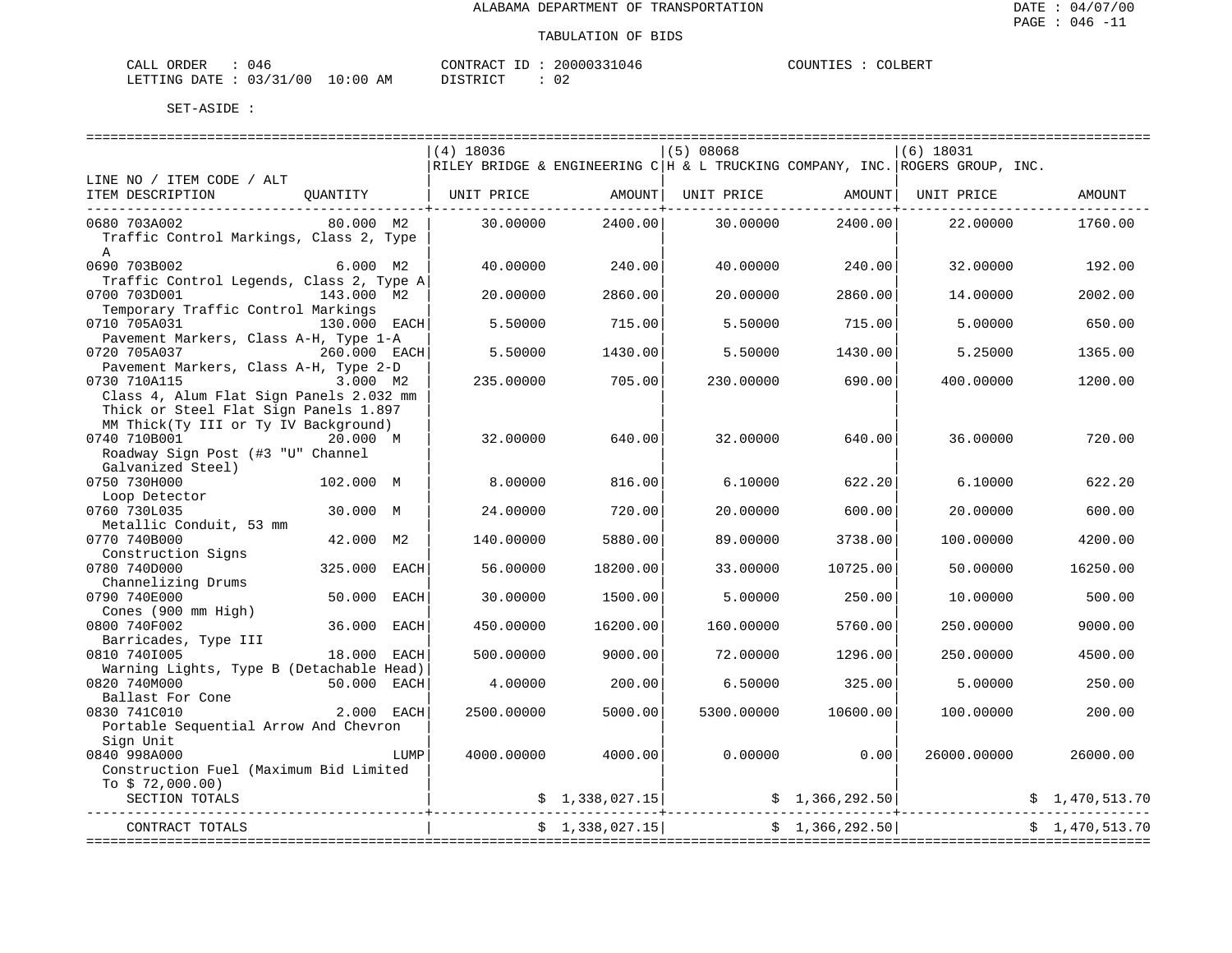# TABULATION OF BIDS

| ORDER<br>CALL | 046      |             | CONTRACT<br>H. | 20000331046  | COUNTIES | COLBERT |
|---------------|----------|-------------|----------------|--------------|----------|---------|
| LETTING DATE  | 03/31/00 | 10:00<br>AΜ | DISTRICT       | $\sim$<br>◡∠ |          |         |

|                                                                                   |               |      | $(7)$ 20011                  |           |                   |                    |            |        |
|-----------------------------------------------------------------------------------|---------------|------|------------------------------|-----------|-------------------|--------------------|------------|--------|
|                                                                                   |               |      | TRI COUNTY CONCRETE CONSTRUC |           |                   |                    |            |        |
| LINE NO / ITEM CODE / ALT                                                         |               |      |                              |           |                   |                    |            |        |
| ITEM DESCRIPTION                                                                  | QUANTITY      |      | UNIT PRICE                   | AMOUNT    | UNIT PRICE AMOUNT | ------------------ | UNIT PRICE | AMOUNT |
| _________________________<br>SECTION 0001<br>ROADWAY                              |               |      |                              |           |                   |                    |            |        |
|                                                                                   |               |      |                              |           |                   |                    |            |        |
| 0010 201A000                                                                      |               | LUMP | 45000.00000                  | 45000.00  |                   |                    |            |        |
| Clearing & Grubbing (Approximately 1<br>Hectare)                                  |               |      |                              |           |                   |                    |            |        |
| 0020 206C000                                                                      | 144.000 M2    |      | 2.00000                      | 288.00    |                   |                    |            |        |
| Removing Concrete Sidewalk                                                        |               |      |                              |           |                   |                    |            |        |
| 0030 206C010                                                                      | 375.000 M2    |      | 3.15000                      | 1181.25   |                   |                    |            |        |
| Removing Concrete Driveway                                                        |               |      |                              |           |                   |                    |            |        |
| 0040 206D000                                                                      | 216.000 M     |      | 3.20000                      | 691.20    |                   |                    |            |        |
| Removing Pipe                                                                     |               |      |                              |           |                   |                    |            |        |
| 0050 206D003                                                                      | 182.000 M     |      | 3.50000                      | 637.00    |                   |                    |            |        |
| Removing Curb And Gutter                                                          |               |      |                              |           |                   |                    |            |        |
| 0060 210A000                                                                      | 5778.000 M3   |      | 4.70000                      | 27156.60  |                   |                    |            |        |
| Unclassified Excavation                                                           |               |      |                              |           |                   |                    |            |        |
| 0070 214A000                                                                      | 4011.000 M3   |      | 5.00000                      | 20055.00  |                   |                    |            |        |
| Structure Excavation                                                              |               |      |                              |           |                   |                    |            |        |
| 0080 214B001                                                                      | 1030.000 M3   |      | 26.00000                     | 26780.00  |                   |                    |            |        |
| Foundation Backfill, Commercial                                                   |               |      |                              |           |                   |                    |            |        |
| 0090 224A000                                                                      | 190.000 M3    |      | 4.75000                      | 902.50    |                   |                    |            |        |
| Lime Sink Excavation                                                              |               |      |                              |           |                   |                    |            |        |
| 0100 224C000                                                                      | 318.000 MTON  |      | 19.25000                     | 6121.50   |                   |                    |            |        |
| Special Backfill For Lime Sink, AHD                                               |               |      |                              |           |                   |                    |            |        |
| #57, #67 or #467                                                                  |               |      |                              |           |                   |                    |            |        |
| 0110 224D000                                                                      | 19.000 M3     |      | 100.00000                    | 1900.00   |                   |                    |            |        |
| Concrete Seal For Lime Sink                                                       |               |      |                              |           |                   |                    |            |        |
| 0120 301A008                                                                      | 40204.000 M2  |      | 4.00000                      | 160816.00 |                   |                    |            |        |
| Crushed Aggregate Base Course, Type B,<br>Plant Mixed, 125 mm Compacted Thickness |               |      |                              |           |                   |                    |            |        |
| 0130 401A000                                                                      | 18790.000 M2  |      | 0.60000                      | 11274.00  |                   |                    |            |        |
| Bituminous Treatment A                                                            |               |      |                              |           |                   |                    |            |        |
| 0140 401B108                                                                      | 29697.000 M2  |      | 0.95000                      | 28212.15  |                   |                    |            |        |
| Bituminous Treatment G (With Polymer                                              |               |      |                              |           |                   |                    |            |        |
| Additive)                                                                         |               |      |                              |           |                   |                    |            |        |
| 0150 405A000                                                                      | 4445.000 L    |      | 0.53000                      | 2355.85   |                   |                    |            |        |
| Tack Coat                                                                         |               |      |                              |           |                   |                    |            |        |
| 0160 408A052                                                                      | 13185.000 M2  |      | 0.75000                      | 9888.75   |                   |                    |            |        |
| Planing Existing Pavement                                                         |               |      |                              |           |                   |                    |            |        |
| (Approximately 26 mm Thru 50 mm Thick)                                            |               |      |                              |           |                   |                    |            |        |
| 0170 429A221                                                                      | 2380.000 MTON |      | 39.50000                     | 94010.00  |                   |                    |            |        |
| Improved Bituminous Concrete Wearing                                              |               |      |                              |           |                   |                    |            |        |
| Surface Layer, 19.0 mm Maximum                                                    |               |      |                              |           |                   |                    |            |        |
| Aggregate Size Mix, ESAL Range B                                                  |               |      |                              |           |                   |                    |            |        |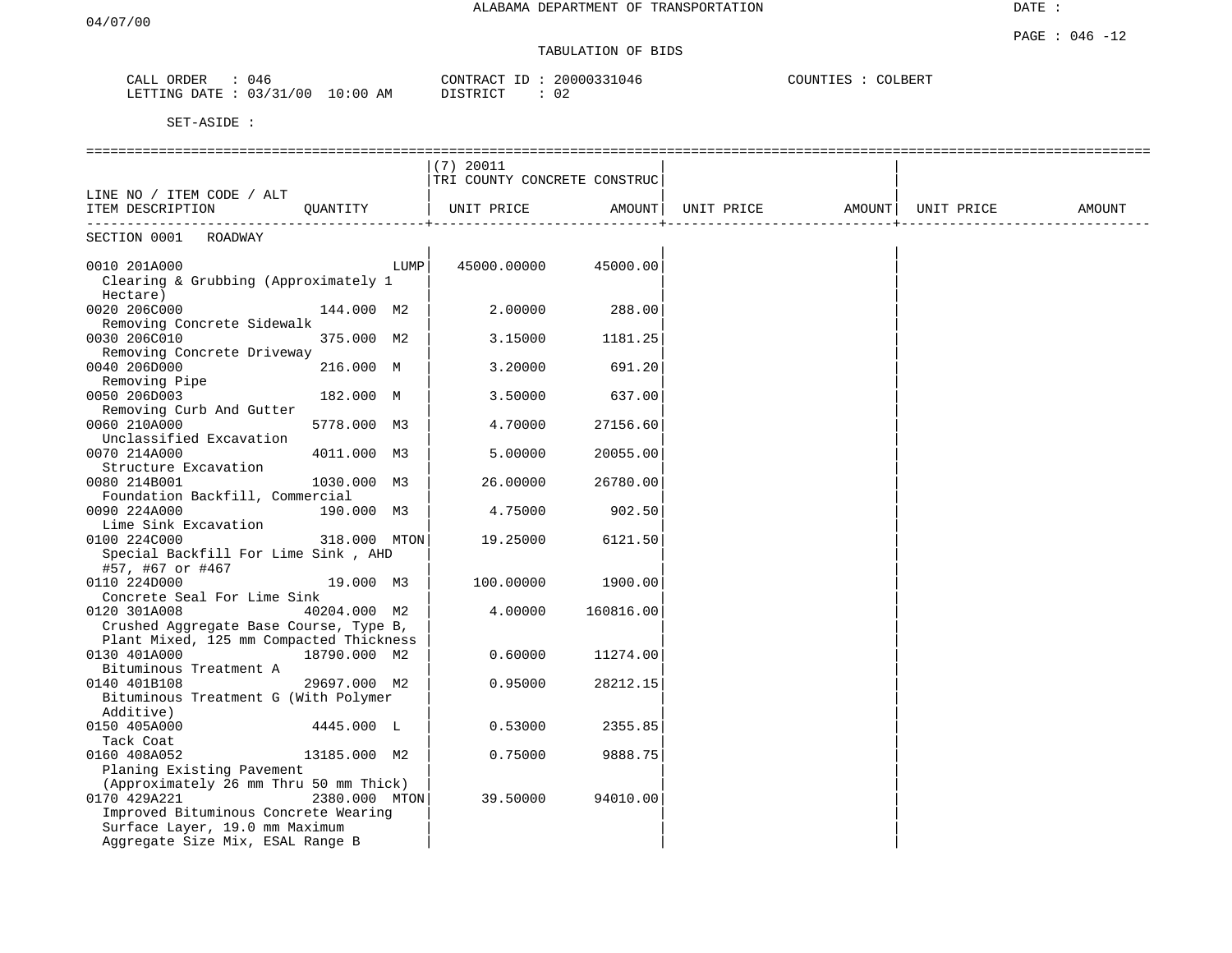| 046 ل<br>CALL<br>ORDER                    | 20000331046<br>CONTRACT                | COUNTIES<br>COLBERT |
|-------------------------------------------|----------------------------------------|---------------------|
| : 03/31/00<br>10:00<br>LETTING DATE<br>AM | $\gamma$ T C T D T $\gamma$ T $\gamma$ |                     |

|                                                                                                                                                                  | $(7)$ 20011 | TRI COUNTY CONCRETE CONSTRUC |            |        |            |        |
|------------------------------------------------------------------------------------------------------------------------------------------------------------------|-------------|------------------------------|------------|--------|------------|--------|
| LINE NO / ITEM CODE / ALT<br>ITEM DESCRIPTION<br>OUANTITY                                                                                                        | UNIT PRICE  | AMOUNT                       | UNIT PRICE | AMOUNT | UNIT PRICE | AMOUNT |
| 0180 429B221<br>3498.000 MTON<br>Improved Bituminous Concrete Binder<br>Layer, 25.0 mm Maximum Aggregate Size                                                    | 30.00000    | -------------+<br>104940.00  |            |        |            |        |
| Mix, ESAL Range B<br>0190 429B225<br>100.000 MTON<br>Improved Bituminous Concrete Binder<br>Layer, Patching, 25.0 mm Maximum<br>Aggregate Size Mix, ESAL Range B | 35.50000    | 3550.00                      |            |        |            |        |
| 0200 429B229<br>875.000 MTON<br>Improved Bituminous Concrete Binder<br>Layer, Leveling, 25.0 mm Maximum<br>Aggregate Size Mix, ESAL Range B                      | 32.00000    | 28000.00                     |            |        |            |        |
| 0210 429C221<br>3055.000 MTON<br>Improved Bituminous Concrete Base Layer,<br>37.5 mm Maximum Aggregate Size Mix,<br>ESAL Range B                                 | 27.95000    | 85387.25                     |            |        |            |        |
| 0220 429C223<br>4.000 MTON<br>Improved Bituminous Concrete Base Layer,<br>Patching, 19.0 mm Maximum Aggregate<br>Size Mix, ESAL Range B                          | 50.00000    | 200.00                       |            |        |            |        |
| 0230 430B014<br>34.000 MTON<br>Aggregate Surfacing (ALDOT #410<br>Modified)                                                                                      | 27,00000    | 918.00                       |            |        |            |        |
| 0240 430B017<br>500.000 MTON<br>Aggregate Surfacing (ALDOT #410, #467,<br>Or $#810)$                                                                             | 25.00000    | 12500.00                     |            |        |            |        |
| 0250 530A002<br>88.000 M<br>600 mm Roadway Pipe (Class 3 R.C.)                                                                                                   | 75.00000    | 6600.00                      |            |        |            |        |
| 0260 530A004<br>25.000 M<br>900 mm Roadway Pipe (Class 3 R.C.)                                                                                                   | 151.80000   | 3795.00                      |            |        |            |        |
| 0270 530A006<br>3.000 M<br>1200 mm Roadway Pipe (Class 3 R.C.)                                                                                                   | 249.14000   | 747.42                       |            |        |            |        |
| 0280 530B018<br>7.000 M<br>1650 mm Span X 1015 mm Rise Roadway<br>Pipe(Class 3 R.C.) (Extension)                                                                 | 369.67000   | 2587.69                      |            |        |            |        |
| 0290 533A098<br>1781.000 M<br>450 mm Storm Sewer Pipe (Class 3 R.C.)                                                                                             | 46.49000    | 82798.69                     |            |        |            |        |
| 0300 533A099<br>820.000 M<br>600 mm Storm Sewer Pipe (Class 3 R.C.)                                                                                              | 75.00000    | 61500.00                     |            |        |            |        |
| 0310 533A100<br>38.000 M<br>750 mm Storm Sewer Pipe (Class 3 R.C.)                                                                                               | 112.17000   | 4262.46                      |            |        |            |        |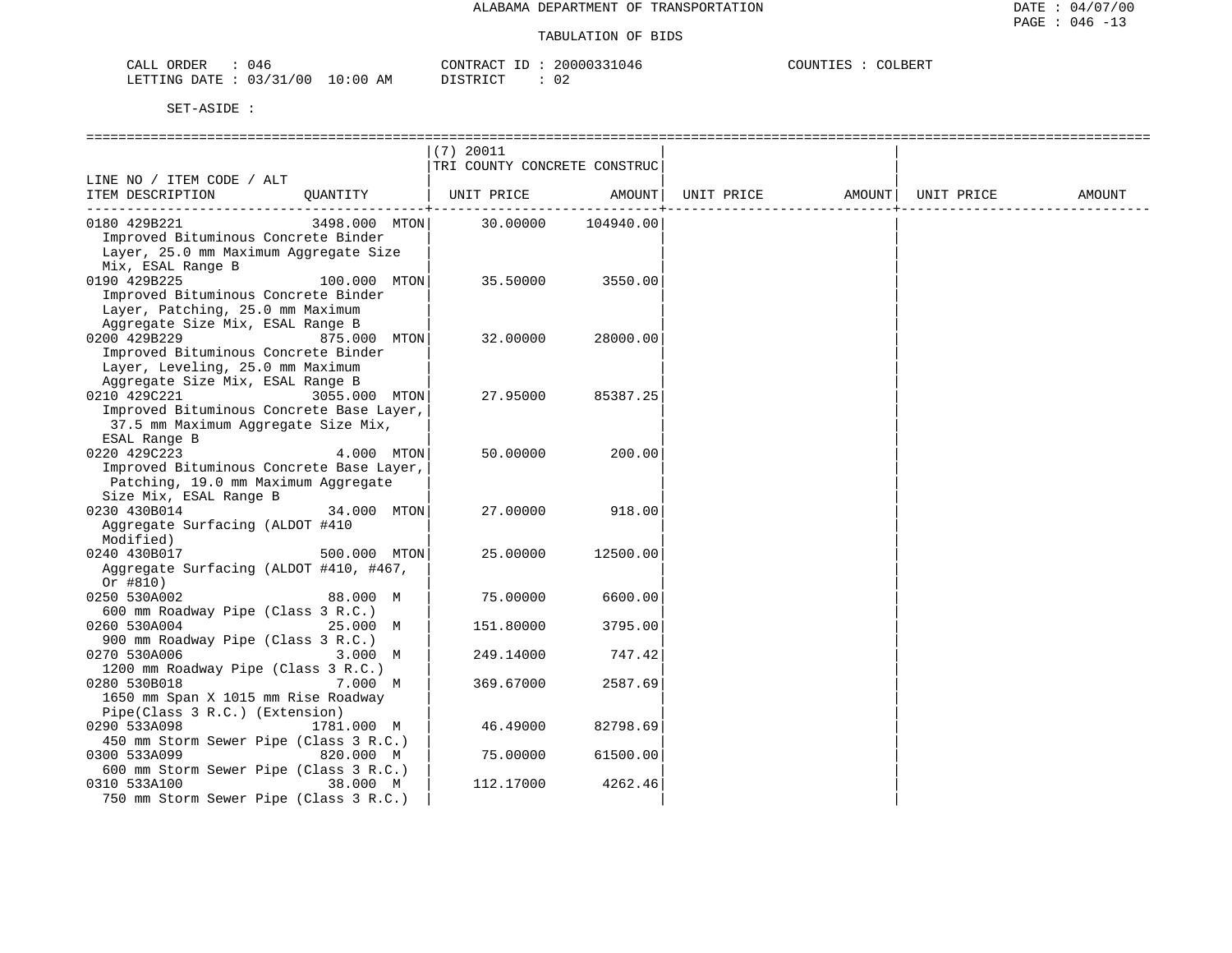| 046                                                                                  | 200003                    | <b>TNTT</b> |
|--------------------------------------------------------------------------------------|---------------------------|-------------|
| <b><i>ORDER</i></b>                                                                  | $\bigcap$ 4               | BERT-       |
| $\cdot$ $\Delta$ .                                                                   | אידא∩י                    | 70T         |
|                                                                                      | י בי ≁                    | ר∩י.        |
|                                                                                      |                           |             |
|                                                                                      |                           |             |
| $\cdot$ $\cdot$ $\sim$ $\cdot$<br>'00<br>LETTING<br>$M + D\Delta T$<br>. ი : იი<br>. | ∩∩<br>АM<br>∪∠<br>------- |             |

|                                                                           |                           |      | $(7)$ 20011             | TRI COUNTY CONCRETE CONSTRUC |            |                    |        |
|---------------------------------------------------------------------------|---------------------------|------|-------------------------|------------------------------|------------|--------------------|--------|
| LINE NO / ITEM CODE / ALT<br>ITEM DESCRIPTION                             | QUANTITY                  |      |                         | UNIT PRICE AMOUNT            | UNIT PRICE | AMOUNT  UNIT PRICE | AMOUNT |
| 0320 533A349<br>600 mm Storm Sewer Pipe (Class 3 R.C.)<br>(Extension)     | 21.000 M                  |      |                         | 75.00000 1575.00             |            |                    |        |
| 0330 600A000<br>Mobilization                                              |                           | LUMP | 35000.00000             | 35000.00                     |            |                    |        |
| 0340 618B003<br>Concrete Driveway, 150 mm Thick<br>(Includes Wire Mesh)   | 58.000 M2                 |      | 75.00000                | 4350.00                      |            |                    |        |
| 0350 619A002<br>450 mm Roadway Pipe End Treatment,<br>Class 1             | $1.000$ EACH              |      | 400.00000               | 400.00                       |            |                    |        |
| 0360 619A005<br>900 mm Roadway Pipe End Treatment,<br>Class 1             | 1.000 EACH                |      | 800.00000               | 800.00                       |            |                    |        |
| 0370 619A007<br>1200 mm Roadway Pipe End Treatment,<br>Class 1            | 1.000 EACH                |      | 1350.00000              | 1350.00                      |            |                    |        |
| 0380 620A000<br>Minor Structure Concrete                                  | 3.000 M3                  |      | 750.00000               | 2250.00                      |            |                    |        |
| 0390 621A001<br>Junction Boxes, Type 1, 2P Or 5                           | 2.000 EACH                |      | 1400.00000              | 2800.00                      |            |                    |        |
| 0400 621A004<br>Junction Boxes, Type 4                                    | 1.000 EACH                |      | 2000.00000              | 2000.00                      |            |                    |        |
| 0410 621B001<br>Junction Box Units, Type 1, 2P Or 5                       | 2.000 EACH                |      | 400.00000               | 800.00                       |            |                    |        |
| 0420 621B004<br>Junction Box Units, Type 4                                | 1.000 EACH                |      | 600.00000               | 600.00                       |            |                    |        |
| 0430 621C003<br>Inlets, Type CD                                           | 2.000 EACH                |      | 5000.00000              | 10000.001                    |            |                    |        |
| 0440 621C015<br>Inlets, Type S1 Or S3 (1 Wing)                            | 47.000 EACH               |      | 1750.00000              | 82250.00                     |            |                    |        |
| 0450 621C017<br>Inlets, Type S1 Or S3 (2 Wing)                            | 18.000                    | EACH | 2000.00000              | 36000.001                    |            |                    |        |
| 0460 621C049<br>Inlets, Type S1 Or S3 (2 Wing) (Modified)<br>0470 621D015 | 1.000 EACH<br>36.000 EACH |      | 2500.00000<br>300.00000 | 2500.00<br>10800.00          |            |                    |        |
| Inlet Units, Type S1 Or S3<br>0480 623A000                                | 206.000 M                 |      | 42.00000                | 8652.00                      |            |                    |        |
| Concrete Gutter<br>0490 623C000                                           | 2923.000 M                |      | 28.00000                | 81844.00                     |            |                    |        |
| Combination Curb & Gutter, Type C                                         |                           |      |                         |                              |            |                    |        |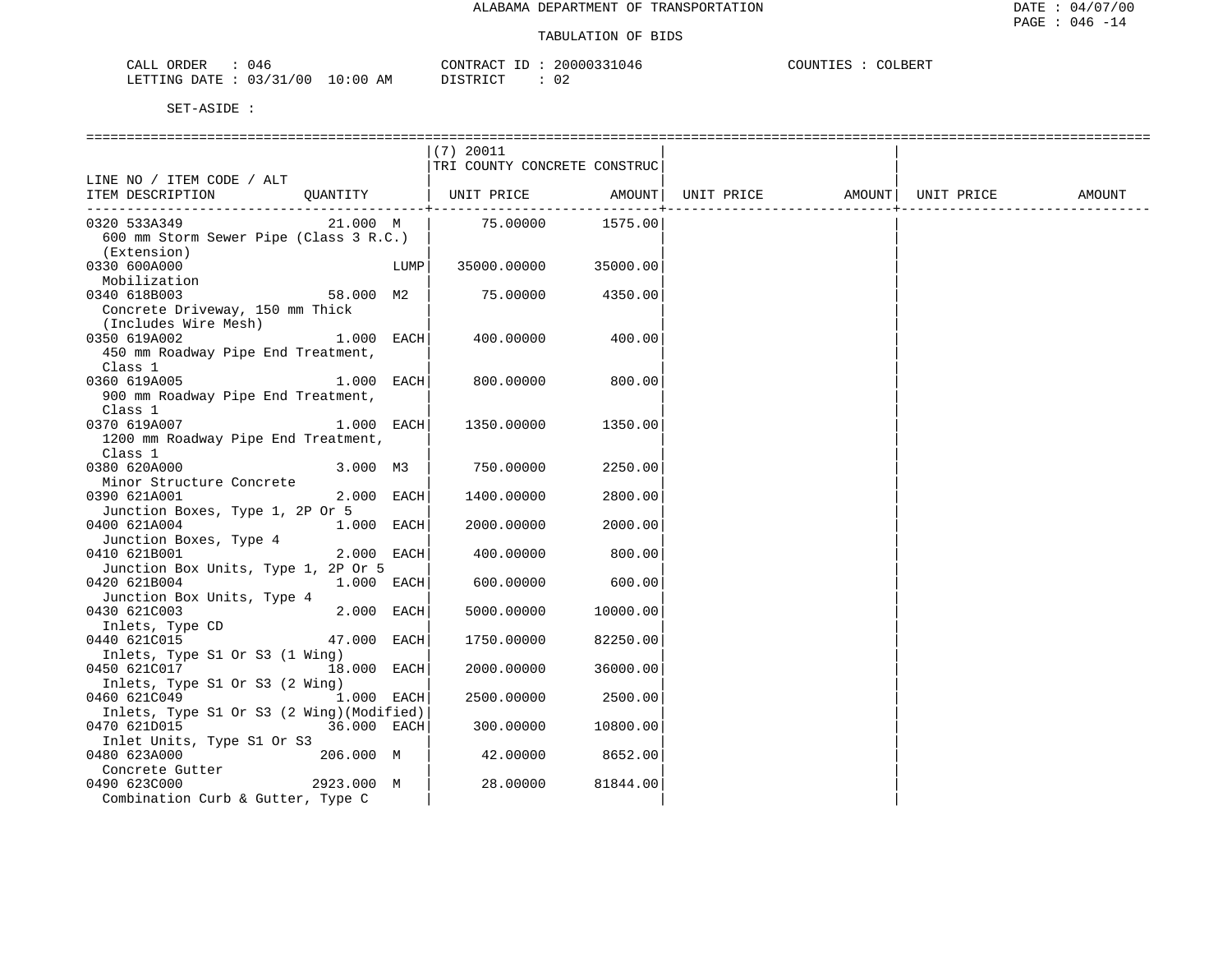| ORDER<br>$\neg$ $\neg$ $\neg$<br>U 46<br>للطلاب |                         | ∴RAC'T    | (146)        | BERT-<br><b>INT</b> |
|-------------------------------------------------|-------------------------|-----------|--------------|---------------------|
| .RTTTNC<br>⊤ דב∩<br>40 C<br>ባገ.<br>___          | 10:0<br>AΜ<br>,,,,<br>. | amp<br>∵⊷ | $\sim$<br>◡▵ |                     |

|                                        |              |      | $(7)$ 20011                  |                |            |        |            |        |
|----------------------------------------|--------------|------|------------------------------|----------------|------------|--------|------------|--------|
|                                        |              |      | TRI COUNTY CONCRETE CONSTRUC |                |            |        |            |        |
| LINE NO / ITEM CODE / ALT              |              |      |                              |                |            |        |            |        |
| ITEM DESCRIPTION                       | OUANTITY     |      | UNIT PRICE                   | AMOUNT         | UNIT PRICE | AMOUNT | UNIT PRICE | AMOUNT |
|                                        |              |      |                              | -------------- |            |        |            |        |
| 0500 650B000                           | 1988.000 M3  |      | 6.30000                      | 12524.40       |            |        |            |        |
| Topsoil From Stockpiles                |              |      |                              |                |            |        |            |        |
| 0510 652A057                           | 1.000 HA     |      | 1800.00000                   | 1800.00        |            |        |            |        |
| Seeding (Mix 3A)                       |              |      |                              |                |            |        |            |        |
| 0520 652B055                           | 1.000 HA     |      | 500.00000                    | 500.00         |            |        |            |        |
| Temporary Seeding (Mix 3AT)            |              |      |                              |                |            |        |            |        |
| 0530 652D057                           | 1.000 HA     |      | 500.00000                    | 500.00         |            |        |            |        |
| Seeding In Stubble (Mix 3A)            |              |      |                              |                |            |        |            |        |
| 0540 656A000                           | 2.000 HA     |      | 1500.00000                   | 3000.00        |            |        |            |        |
| Mulching, Class A, Type 1              |              |      |                              |                |            |        |            |        |
| 0550 665B000                           | 2.000 HA     |      | 550.00000                    | 1100.00        |            |        |            |        |
| Temporary Mulching                     |              |      |                              |                |            |        |            |        |
| 0560 665F000                           | 262.000 EACH |      | 4.00000                      | 1048.00        |            |        |            |        |
| Hay Bales                              |              |      |                              |                |            |        |            |        |
| 0570 6651000                           | 500.000 MTON |      | 18.00000                     | 9000.00        |            |        |            |        |
| Temporary Riprap, Class 2              |              |      |                              |                |            |        |            |        |
| 0580 665J000                           | 1437.000 M   |      | 11.48000                     | 16496.76       |            |        |            |        |
| Silt Fence, Type A                     |              |      |                              |                |            |        |            |        |
| 0590 680A000                           |              | LUMP | 35900.00000                  | 35900.00       |            |        |            |        |
| Engineering Controls                   |              |      |                              |                |            |        |            |        |
| 0600 701A028                           | 1.000 KM     |      | 853.00000                    | 853.00         |            |        |            |        |
| Solid White, Class 2, Type A Traffic   |              |      |                              |                |            |        |            |        |
| Stripe (1.5 mm Thick) (150 mm Wide)    |              |      |                              |                |            |        |            |        |
| 0610 701A041                           | 3.000 KM     |      | 590.00000                    | 1770.00        |            |        |            |        |
| Broken White, Class 2, Type A Traffic  |              |      |                              |                |            |        |            |        |
| Stripe (2.3 mm Thick) (150 mm Wide)    |              |      |                              |                |            |        |            |        |
| 0620 701A046                           | 3.000 KM     |      | 590.00000                    | 1770.00        |            |        |            |        |
| Broken Yellow, Class 2, Type A,        |              |      |                              |                |            |        |            |        |
| Traffic Stripe (2.3 mm Thick) (150 mm  |              |      |                              |                |            |        |            |        |
| Wide)                                  |              |      |                              |                |            |        |            |        |
| 0630 701A048                           | 3.000 KM     |      | 963.00000                    | 2889.00        |            |        |            |        |
| Solid Yellow, Class 2, Type A, Traffic |              |      |                              |                |            |        |            |        |
| Stripe (2.3 mm Thick) (150 mm Wide)    |              |      |                              |                |            |        |            |        |
| 0640 701C000                           | 13.000 KM    |      | 211.00000                    | 2743.00        |            |        |            |        |
| Broken Temporary Traffic Stripe        |              |      |                              |                |            |        |            |        |
| 0650 701C001                           | 16.000 KM    |      | 236.00000                    | 3776.00        |            |        |            |        |
| Solid Temporary Traffic Stripe         |              |      |                              |                |            |        |            |        |
| 0660 701D005                           | 19.000 KM    |      | 808,00000                    | 15352.00       |            |        |            |        |
| Solid Traffic Stripe Removed           |              |      |                              |                |            |        |            |        |
| 0670 701D006                           | 16.000 KM    |      | 621.00000                    | 9936.00        |            |        |            |        |
| Broken Traffic Stripe Removed          |              |      |                              |                |            |        |            |        |
|                                        |              |      |                              |                |            |        |            |        |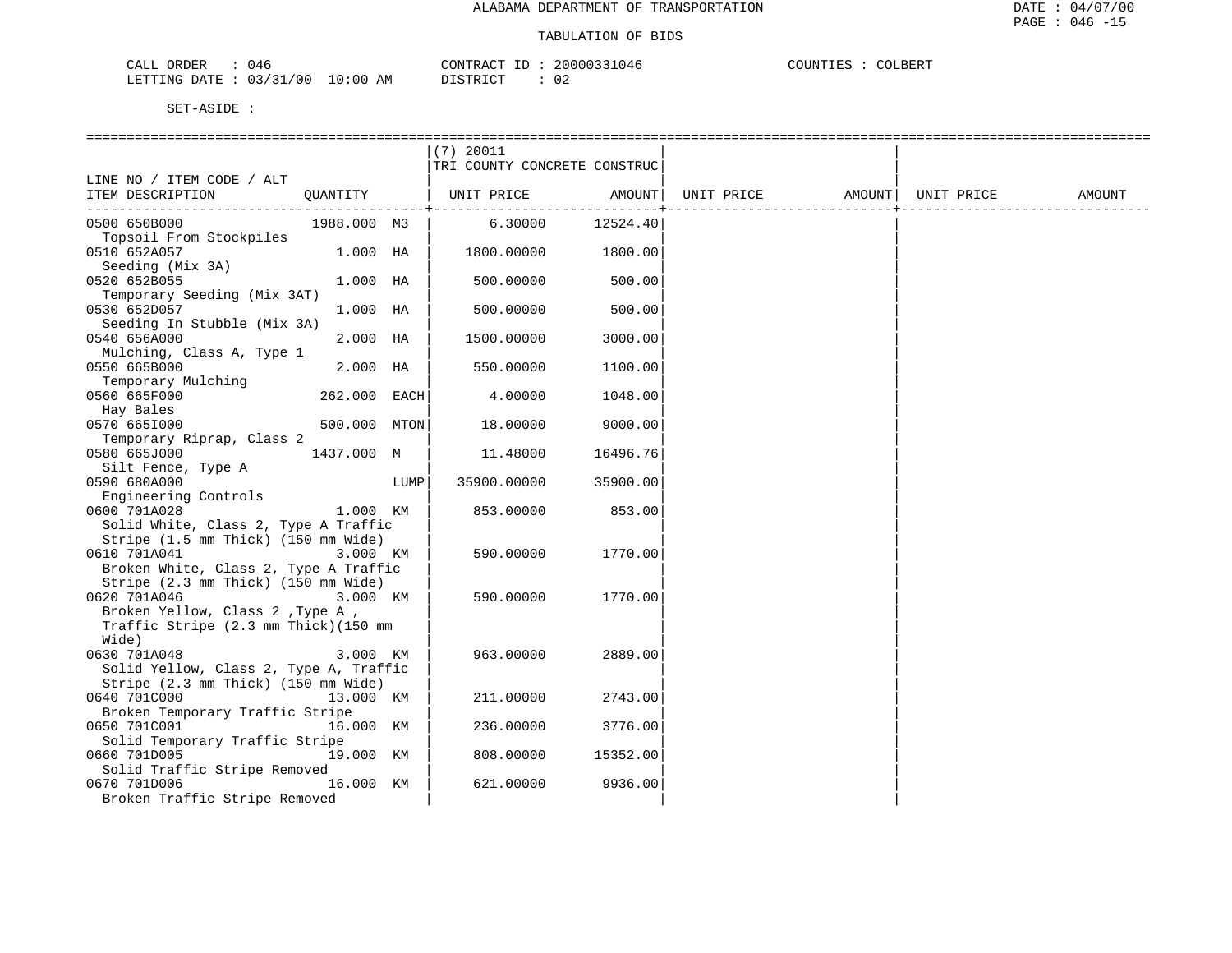| ORDER<br>CALL    | J46        |             | CONTRACT<br>ID | 20000331046 | COUNTIES | COLBERT |
|------------------|------------|-------------|----------------|-------------|----------|---------|
| LETTING DATE : ' | : 03/31/00 | 10:00<br>ΑM | DISTRICT       | 02          |          |         |

| $(7)$ 20011                                      | TRI COUNTY CONCRETE CONSTRUC |                                |        |
|--------------------------------------------------|------------------------------|--------------------------------|--------|
|                                                  |                              |                                |        |
|                                                  |                              |                                |        |
| LINE NO / ITEM CODE / ALT                        |                              |                                |        |
| QUANTITY   UNIT PRICE AMOUNT<br>ITEM DESCRIPTION |                              | UNIT PRICE AMOUNT   UNIT PRICE | AMOUNT |
|                                                  | -------------+-              |                                |        |
| 80.000 M2  <br>0680 703A002                      | 22.00000 1760.00             |                                |        |
| Traffic Control Markings, Class 2, Type          |                              |                                |        |
| $\mathbf{A}$                                     |                              |                                |        |
| 0690 703B002<br>32.00000<br>6.000 M2             | 192.00                       |                                |        |
| Traffic Control Legends, Class 2, Type A         |                              |                                |        |
| 0700 703D001<br>143.000 M2<br>14.00000           | 2002.00                      |                                |        |
| Temporary Traffic Control Markings               |                              |                                |        |
| 0710 705A031<br>130.000 EACH<br>5.00000          | 650.00                       |                                |        |
| Pavement Markers, Class A-H, Type 1-A            |                              |                                |        |
| 0720 705A037<br>260.000 EACH<br>523.00000        | 135980.00                    |                                |        |
| Pavement Markers, Class A-H, Type 2-D            |                              |                                |        |
| 0730 710A115<br>3.000 M2<br>180.00000            | 540.00                       |                                |        |
| Class 4, Alum Flat Sign Panels 2.032 mm          |                              |                                |        |
| Thick or Steel Flat Sign Panels 1.897            |                              |                                |        |
| MM Thick(Ty III or Ty IV Background)             |                              |                                |        |
| 0740 710B001<br>20.000 M<br>29.00000             | 580.00                       |                                |        |
| Roadway Sign Post (#3 "U" Channel                |                              |                                |        |
| Galvanized Steel)                                |                              |                                |        |
| 0750 730H000<br>102.000 M<br>610.00000           | 62220.00                     |                                |        |
| Loop Detector                                    |                              |                                |        |
| 30.000 M<br>20.00000<br>0760 730L035             | 600.00                       |                                |        |
| Metallic Conduit, 53 mm                          |                              |                                |        |
| 0770 740B000<br>42.000 M2<br>85.00000            | 3570.00                      |                                |        |
| Construction Signs                               |                              |                                |        |
| 325.000 EACH<br>0780 740D000<br>42.00000         | 13650.00                     |                                |        |
| Channelizing Drums                               |                              |                                |        |
| 50.000 EACH<br>0790 740E000<br>12,00000          | 600.00                       |                                |        |
| Cones (900 mm High)                              |                              |                                |        |
| 36.000 EACH<br>0800 740F002<br>200.00000         | 7200.00                      |                                |        |
| Barricades, Type III                             |                              |                                |        |
| 0810 7401005<br>18.000 EACH<br>498,00000         | 8964.00                      |                                |        |
| Warning Lights, Type B (Detachable Head)         |                              |                                |        |
| 0820 740M000<br>50.000 EACH<br>8.32000           | 416.00                       |                                |        |
| Ballast For Cone                                 |                              |                                |        |
| 2.000 EACH<br>0830 741C010<br>5000.00000         | 10000.00                     |                                |        |
| Portable Sequential Arrow And Chevron            |                              |                                |        |
| Sign Unit                                        |                              |                                |        |
| 0840 998A000<br>LUMP<br>5000.00000               | 5000.00                      |                                |        |
| Construction Fuel (Maximum Bid Limited           |                              |                                |        |
| To $$72,000.00)$                                 |                              |                                |        |
| SECTION TOTALS                                   | \$1,493,909.47               | _________________________      |        |
| CONTRACT TOTALS                                  | \$1,493,909.47               |                                |        |
|                                                  |                              |                                |        |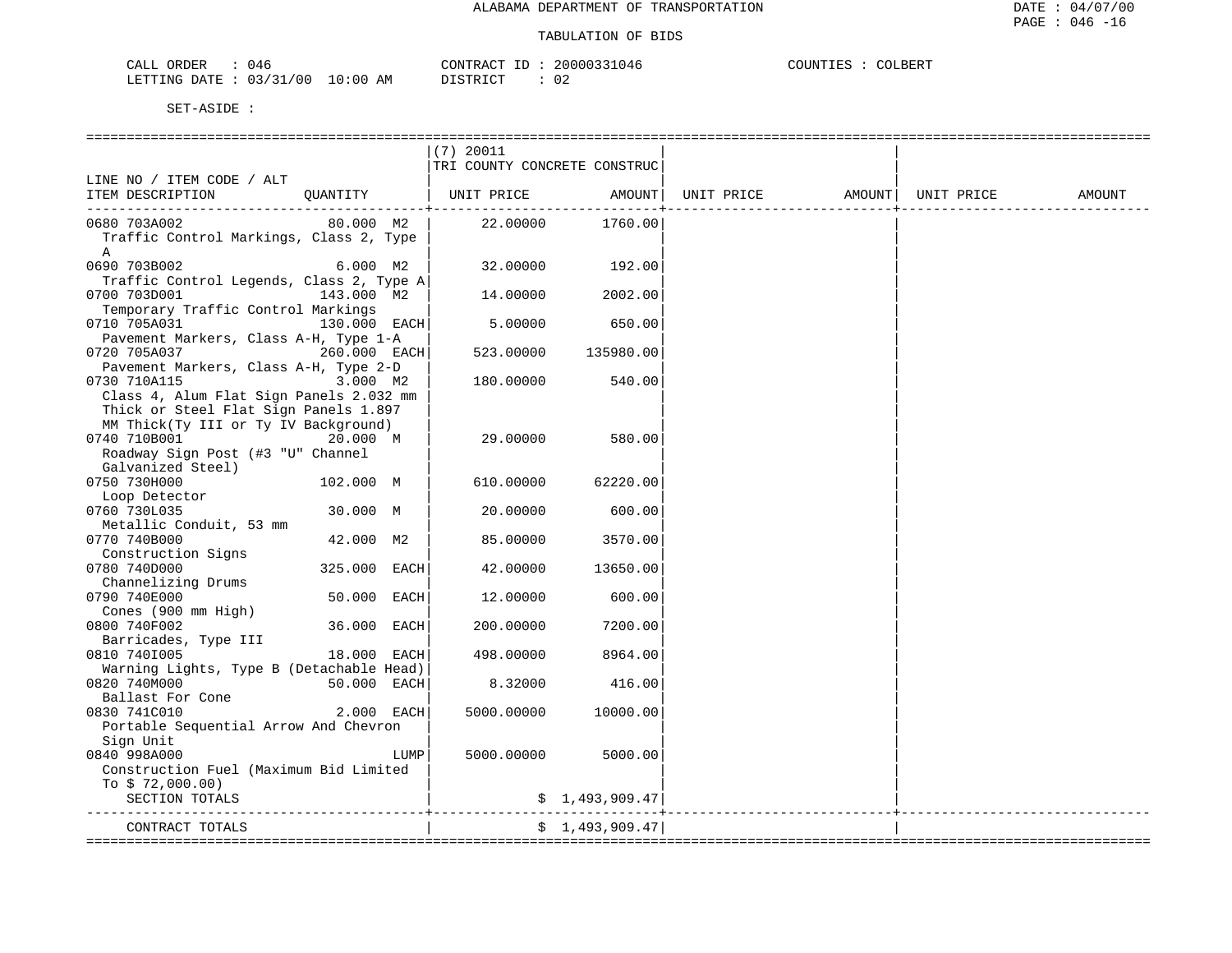| CALL ORDER                                                  | $\therefore$ 050<br>LETTING DATE : 03/31/00 10:00 AM                                                                    | CONTRACT ID: 20000331050<br>$\therefore$ 04<br>DISTRICT |                             |  | COUNTIES : TALLAPOOSA |                   |
|-------------------------------------------------------------|-------------------------------------------------------------------------------------------------------------------------|---------------------------------------------------------|-----------------------------|--|-----------------------|-------------------|
| CONTRACT DESCRIPTION:<br>Length $-1.300$ mi.<br>SET-ASIDE : | for constructing the Resurfacing on S.R. #38 (U.S. #280)<br>from M.P. 81.41 to M.P. 82.71, southeast of Alexander City. | (available days)                                        | PROJECT(S) : ST-062-038-004 |  |                       |                   |
| RANK                                                        | VENDOR NO./NAME                                                                                                         |                                                         |                             |  | TOTAL<br>BID.         | % OVER<br>LOW BID |
| 04013                                                       | DUNN CONSTRUCTION CO., INC.                                                                                             |                                                         |                             |  | 88,788.34             | 100.0000%         |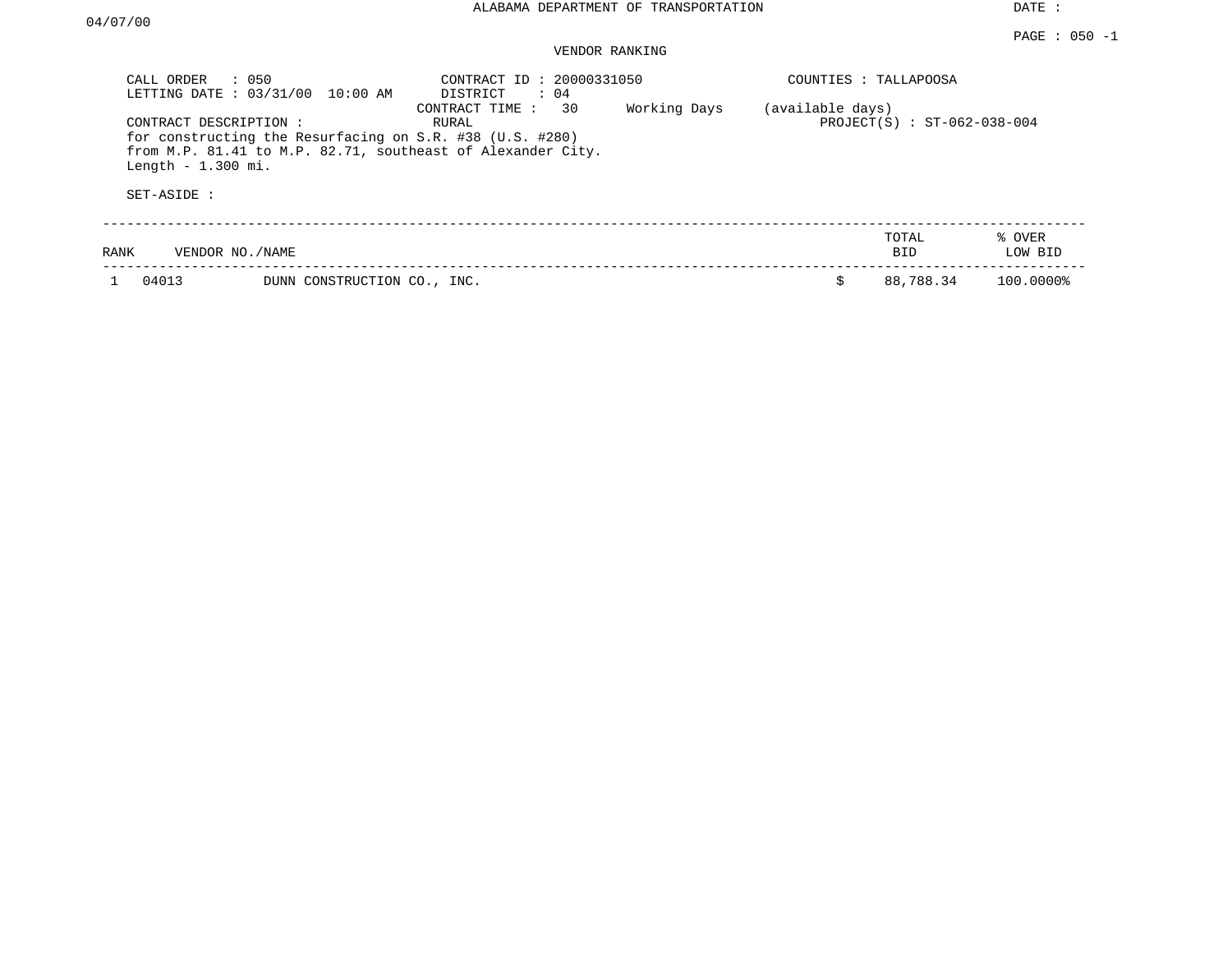| 050<br>CALL ORDER               | CONTRACT ID: 20000331050 | TALLAPOOSA<br>COUNTIES : ' |
|---------------------------------|--------------------------|----------------------------|
| LETTING DATE: 03/31/00 10:00 AM | DISTRICT<br>. 04         |                            |

|                                        |              |      | (1) 04013                   |           |            |        |            |        |
|----------------------------------------|--------------|------|-----------------------------|-----------|------------|--------|------------|--------|
|                                        |              |      | DUNN CONSTRUCTION CO., INC. |           |            |        |            |        |
| LINE NO / ITEM CODE / ALT              |              |      |                             |           |            |        |            |        |
| ITEM DESCRIPTION                       | QUANTITY     |      | UNIT PRICE                  | AMOUNT    | UNIT PRICE | AMOUNT | UNIT PRICE | AMOUNT |
| SECTION 0001 TOTAL                     |              |      |                             |           |            |        |            |        |
| 0010 405A000                           | 875.000 GAL  |      | 1.02000                     | 892.50    |            |        |            |        |
| Tack Coat                              |              |      |                             |           |            |        |            |        |
| 0020 420A011<br>1041.000 TON           |              |      | 67.07000                    | 69819.87  |            |        |            |        |
| Polymer Modified Open Graded Friction  |              |      |                             |           |            |        |            |        |
| Course, Mix 2                          |              |      |                             |           |            |        |            |        |
| 0030 600A000                           |              | LUMP | 9395.21000                  | 9395.21   |            |        |            |        |
| Mobilization                           |              |      |                             |           |            |        |            |        |
| 0040 701C001                           | 2.000        | MILE | 589.83000                   | 1179.66   |            |        |            |        |
| Solid Temporary Traffic Stripe         |              |      |                             |           |            |        |            |        |
| 0050 740B000                           | 386.000 SQFT |      | 10.85000                    | 4188.10   |            |        |            |        |
| Construction Signs                     |              |      |                             |           |            |        |            |        |
| 0060 7400000                           | 1.000        | EACH | 761.06000                   | 761.06    |            |        |            |        |
| Pilot Car<br>0070 998A000              |              | LUMP | 2551.94000                  | 2551.94   |            |        |            |        |
| Construction Fuel (Maximum Bid Limited |              |      |                             |           |            |        |            |        |
| To $$4,000.00)$                        |              |      |                             |           |            |        |            |        |
| SECTION TOTALS                         |              |      | \$                          | 88,788.34 |            |        |            |        |
|                                        |              |      |                             |           |            |        |            |        |
| CONTRACT TOTALS                        |              |      | \$                          | 88,788.34 |            |        |            |        |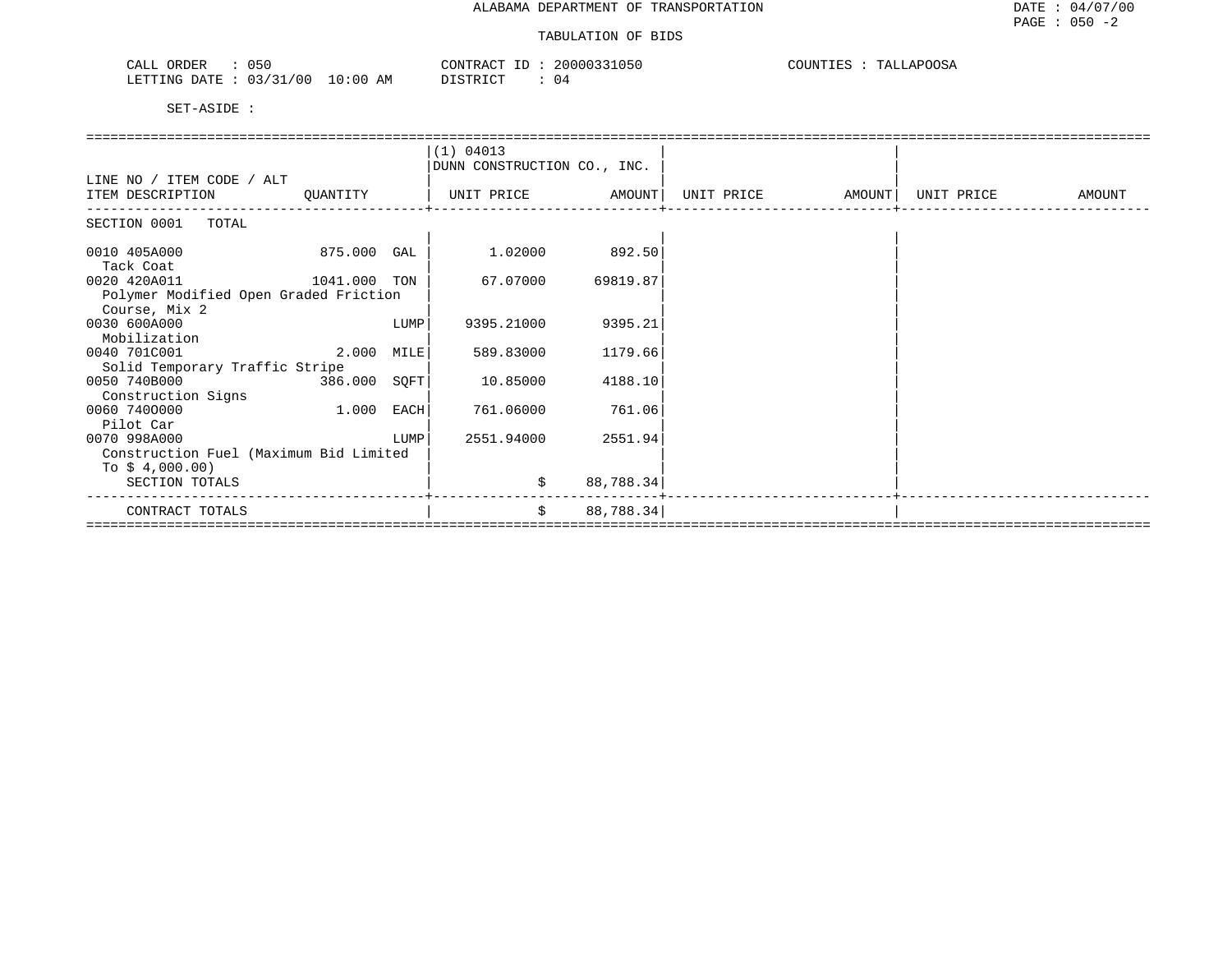|      | CALL ORDER<br>: 053<br>LETTING DATE: 03/31/00<br>10:00 AM                                                                                                                                      | CONTRACT ID: 20000331053<br>: 03<br>DISTRICT |              | COUNTIES : WALKER |                                 |                        |
|------|------------------------------------------------------------------------------------------------------------------------------------------------------------------------------------------------|----------------------------------------------|--------------|-------------------|---------------------------------|------------------------|
|      | CONTRACT DESCRIPTION:<br>for constructing the Resurfacing and Traffic Stripe on S.R.<br>#102 from the Fayette/Walker County Line to S.R. #124 in<br>Townley. Length - 6.956 mi.<br>SET-ASIDE : | 45<br>CONTRACT TIME:                         | Working Days | (available days)  | PROJECT(S) : 99-303-644-102-014 |                        |
|      |                                                                                                                                                                                                |                                              |              |                   |                                 |                        |
| RANK | VENDOR NO./NAME                                                                                                                                                                                |                                              |              |                   | TOTAL<br><b>BID</b>             | % OVER<br>LOW BID      |
|      | 04013<br>DUNN CONSTRUCTION CO., INC.<br>07002<br>GOOD HOPE CONTRACTING CO., INC.                                                                                                               |                                              |              |                   | 769,367.38<br>772,578.55        | 100.0000%<br>100.4173% |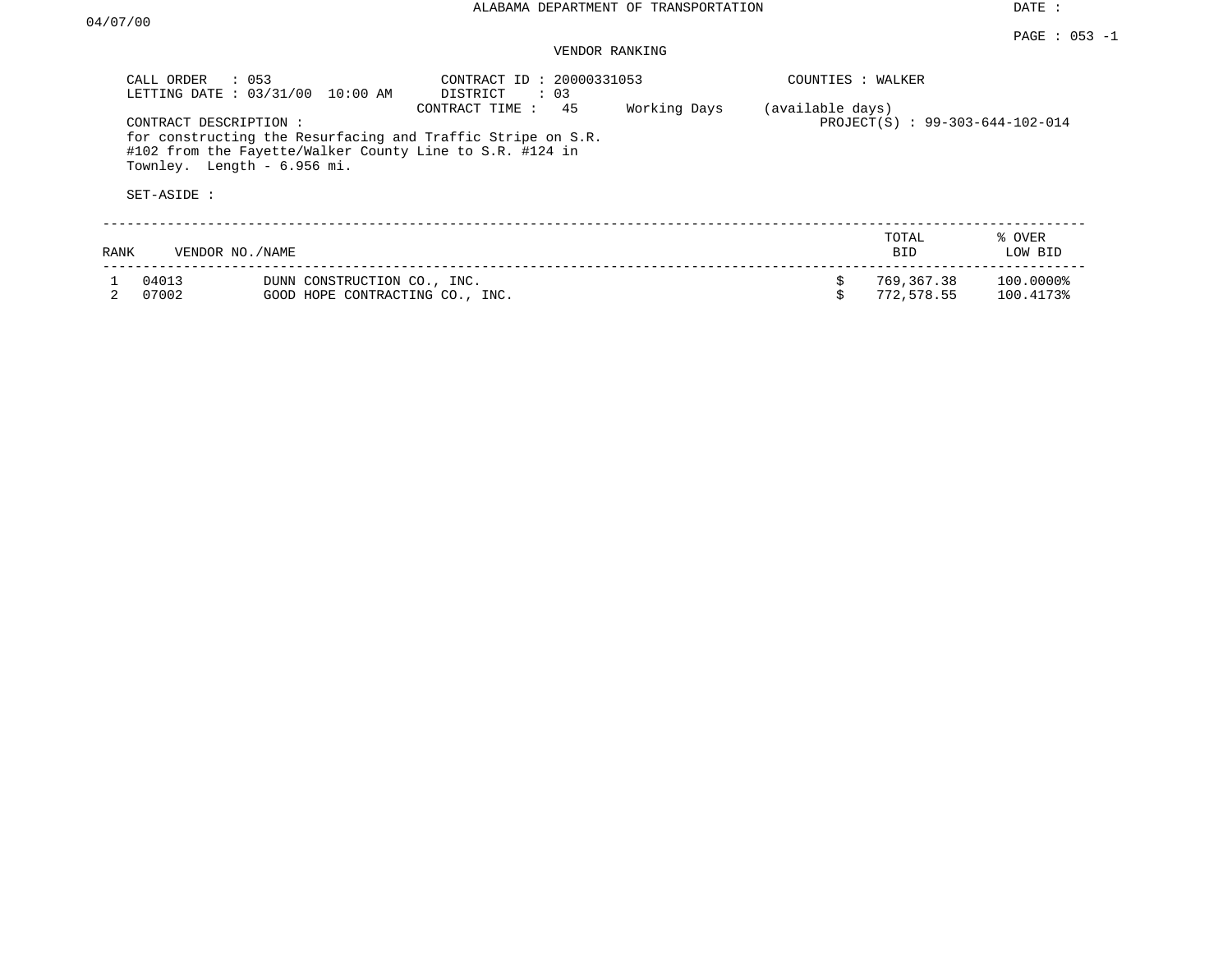| 053<br>ORDER<br>CALL                   | 20000331053<br>CONTRACT ID: | COUNTIES<br>WALKER |
|----------------------------------------|-----------------------------|--------------------|
| 03/31/00<br>$10:00$ AM<br>LETTING DATE | DISTRICT                    |                    |

|                                        |               |                                                            |           | ================================ |           |                     |        |
|----------------------------------------|---------------|------------------------------------------------------------|-----------|----------------------------------|-----------|---------------------|--------|
|                                        |               | (1) 04013                                                  |           | $(2)$ 07002                      |           |                     |        |
|                                        |               | DUNN CONSTRUCTION CO., INC.   GOOD HOPE CONTRACTING CO., I |           |                                  |           |                     |        |
| LINE NO / ITEM CODE / ALT              |               |                                                            |           |                                  |           |                     |        |
| ITEM DESCRIPTION                       | OUANTITY      | UNIT PRICE AMOUNT  UNIT PRICE                              |           |                                  |           | AMOUNT   UNIT PRICE | AMOUNT |
|                                        |               |                                                            |           |                                  |           |                     |        |
| SECTION 0001<br>TOTAL                  |               |                                                            |           |                                  |           |                     |        |
|                                        |               |                                                            |           |                                  |           |                     |        |
| 0010 206C025                           | 250.000 SOYD  | $2.56000$ 640.00                                           |           | 20,00000                         | 5000.00   |                     |        |
| Removing Bituminous Pavement On        |               |                                                            |           |                                  |           |                     |        |
| Concrete Surfaces                      |               |                                                            |           |                                  |           |                     |        |
| 0020 305A040                           | 1810.000 CYCP | 7.65000                                                    | 13846.50  | 8.00000                          | 14480.00  |                     |        |
| Soil Aggregate, Section 823, CHERT OR  |               |                                                            |           |                                  |           |                     |        |
| RED DOG, For Miscellaneous Use         |               |                                                            |           |                                  |           |                     |        |
| 0030 401B107<br>102050.000 SYCP        |               | 1.69000                                                    | 172464.50 | 1,60000                          | 163280.00 |                     |        |
| Bituminous Treatment KG (With Polymer  |               |                                                            |           |                                  |           |                     |        |
| Additive)                              |               |                                                            |           |                                  |           |                     |        |
| 0040 405A000                           | 3062.000 GAL  | 1,00000                                                    | 3062.00   | 1,00000                          | 3062.00   |                     |        |
| Tack Coat                              |               |                                                            |           |                                  |           |                     |        |
| 0050 424A241                           | 7656.000 TON  | 32.67000                                                   | 250121.52 | 38.50000                         | 294756.00 |                     |        |
| Superpave Bituminous Concrete Wearing  |               |                                                            |           |                                  |           |                     |        |
| Surface Layer, 3/4" Maximum Aggregate  |               |                                                            |           |                                  |           |                     |        |
| Size Mix, ESAL Range C                 |               |                                                            |           |                                  |           |                     |        |
| 0060 424A246                           | 500.000 TON   | 37.69000                                                   | 18845.00  | 33.50000                         | 16750.00  |                     |        |
| Superpave Bituminous Concrete Wearing  |               |                                                            |           |                                  |           |                     |        |
| Surface Layer, Leveling, 1/2" Maximum  |               |                                                            |           |                                  |           |                     |        |
| Aggregate Size Mix, ESAL Range C       |               |                                                            |           |                                  |           |                     |        |
| 0070 424B449                           | 500.000 TON   | 32.41000                                                   | 16205.00  | 30.00000                         | 15000.00  |                     |        |
| Superpave Bituminous Concrete Upper    |               |                                                            |           |                                  |           |                     |        |
| Binder Layer, Leveling, 1" Max         |               |                                                            |           |                                  |           |                     |        |
| Aggregate Size Mix, ESAL Range C       |               |                                                            |           |                                  |           |                     |        |
| 0080 424B545<br>$6000.000$ TON         |               | 33.19000                                                   | 199140.00 | 25.00000                         | 150000.00 |                     |        |
| Superpave Bituminous Concrete Lower    |               |                                                            |           |                                  |           |                     |        |
| Binder Layer, Patching, 1" Maximum     |               |                                                            |           |                                  |           |                     |        |
| Aggregate Size Mix, ESAL Range C       |               |                                                            |           |                                  |           |                     |        |
| 0090 600A000                           | LUMP          | 28245.24000                                                | 28245.24  | 50000.00000                      | 50000.00  |                     |        |
| Mobilization                           |               |                                                            |           |                                  |           |                     |        |
| 0100 665F000                           | 50.000 EACH   | 0.12000                                                    | 6.00      | 1,00000                          | 50.00     |                     |        |
| Hay Bales                              |               |                                                            |           |                                  |           |                     |        |
| 0110 665J000                           | 150.000 LF    | 1.19000                                                    | 178.50    | 1.00000                          | 150.00    |                     |        |
| Silt Fence, Type A                     |               |                                                            |           |                                  |           |                     |        |
| 14.000 MILE<br>0120 701A028            |               | 1538.37000                                                 | 21537.18  | 1365.00000                       | 19110.00  |                     |        |
| Solid White, Class 2, Type A Traffic   |               |                                                            |           |                                  |           |                     |        |
| Stripe (0.06" Thick) (6"Wide)          |               |                                                            |           |                                  |           |                     |        |
| 0130 701A046                           | 5.000 MILE    | 1042.49000                                                 | 5212.45   | 925.00000                        | 4625.00   |                     |        |
| Broken Yellow, Class 2, Type A Traffic |               |                                                            |           |                                  |           |                     |        |
| Stripe (0.09" Thick) (6" Wide)         |               |                                                            |           |                                  |           |                     |        |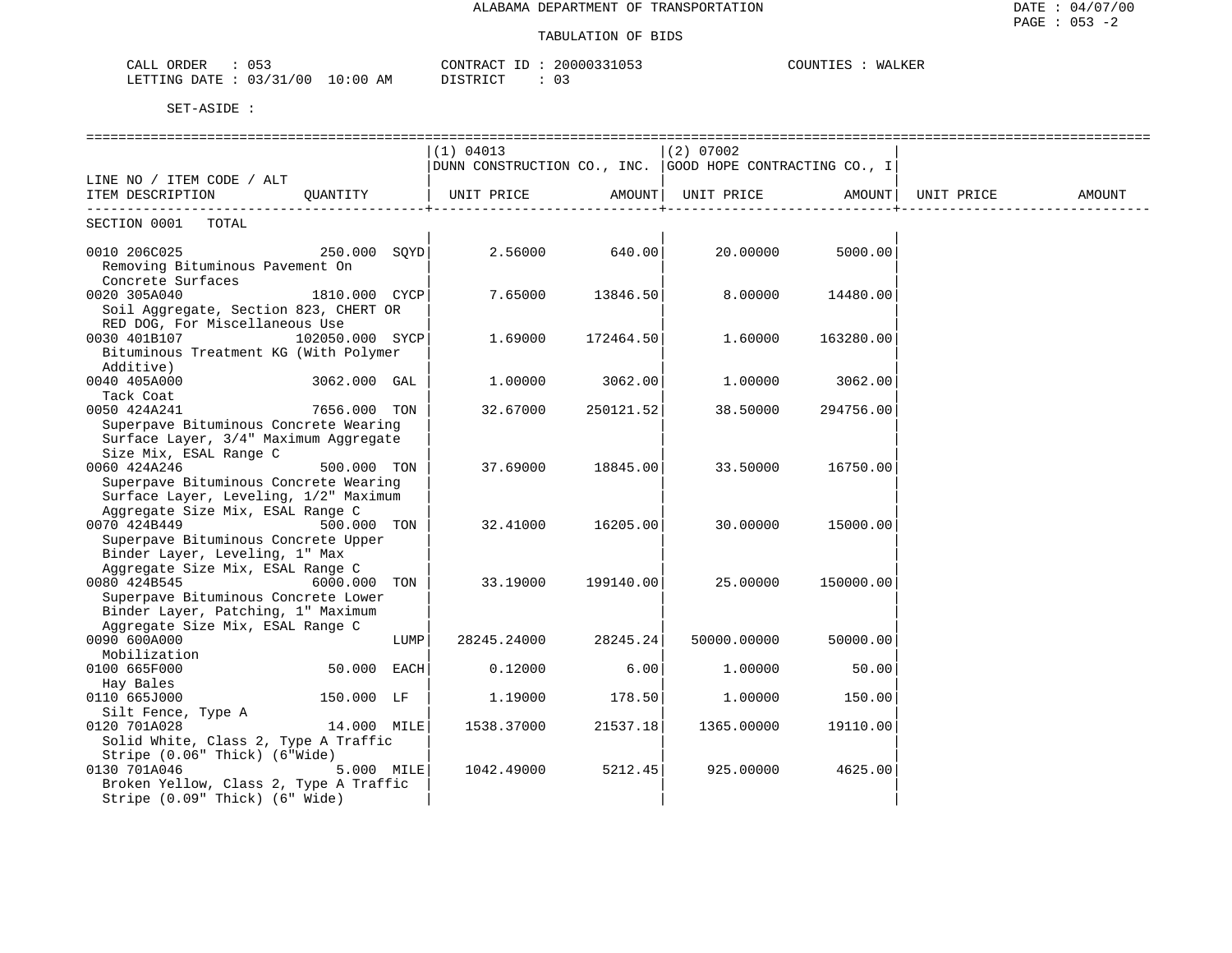| ו ז בי<br>ORDER | $\sim -$<br>ֲ<br>◡ ◡ ◡ |                                                                                                                                | $ -$<br>⊬⊬ ∆ ∩ ™<br>CONTR : | 20000331053 | COLINT. | <b>NALKER</b><br>wА |
|-----------------|------------------------|--------------------------------------------------------------------------------------------------------------------------------|-----------------------------|-------------|---------|---------------------|
| LETTING DATE    | '00<br>: 03/31         | 10:00<br>ΑM<br>the contract of the contract of the contract of the contract of the contract of the contract of the contract of | $T \cap T$                  |             |         |                     |

|                                                                                     |                | (1) 04013                                                    |                   | $(2)$ 07002                                                      |                    |  |
|-------------------------------------------------------------------------------------|----------------|--------------------------------------------------------------|-------------------|------------------------------------------------------------------|--------------------|--|
|                                                                                     |                |                                                              |                   | $ $ DUNN CONSTRUCTION CO., INC. $ $ GOOD HOPE CONTRACTING CO., I |                    |  |
| LINE NO / ITEM CODE / ALT                                                           |                |                                                              |                   |                                                                  |                    |  |
| ITEM DESCRIPTION QUANTITY   UNIT PRICE AMOUNT  UNIT PRICE AMOUNT  UNIT PRICE AMOUNT |                |                                                              |                   |                                                                  |                    |  |
|                                                                                     |                |                                                              |                   |                                                                  |                    |  |
| 0140 701A048                                                                        |                | $8.000$ MILE $1746.86000$ $13974.88$ $1550.00000$ $12400.00$ |                   |                                                                  |                    |  |
| Solid Yellow, Class 2, Type A Traffic                                               |                |                                                              |                   |                                                                  |                    |  |
| Stripe (0.09" Thick) (6" Wide)                                                      |                |                                                              |                   |                                                                  |                    |  |
| $0.150$ 701C000 $13.000$ MILE 383.18000 4981.34                                     |                |                                                              |                   | 340.00000                                                        | 4420.00            |  |
| Broken Temporary Traffic Stripe                                                     |                |                                                              |                   |                                                                  |                    |  |
| 0160 701C001                                                                        | $22.000$ MILE  |                                                              | 428.26000 9421.72 |                                                                  | 380.00000 8360.00  |  |
| Solid Temporary Traffic Stripe                                                      |                |                                                              |                   |                                                                  |                    |  |
| 0170 703A002 712.000 SQFT                                                           |                | 2.03000                                                      | 1445.36           | 1.80000                                                          | 1281.60            |  |
| Traffic Control Markings, Class 2, Type                                             |                |                                                              |                   |                                                                  |                    |  |
| A                                                                                   |                |                                                              |                   |                                                                  |                    |  |
| 0180 703B002 217.000 SOFT                                                           |                |                                                              | 3.15000 683.55    | 2.80000                                                          | 607.60             |  |
| Traffic Control Legends, Class 2, Type A                                            |                |                                                              |                   |                                                                  |                    |  |
| 0190 703D001                                                                        | 1152.000 SOFT  | 1.46000                                                      | 1681.92           |                                                                  | 1.30000 1497.60    |  |
| Temporary Traffic Control Markings                                                  |                |                                                              |                   |                                                                  |                    |  |
| 0200 705A007 25.000 EACH                                                            |                | 5.64000                                                      | 141.00            | 5.00000                                                          | 125.00             |  |
| Pavement Markers, Class B, Type 1-A                                                 |                |                                                              |                   |                                                                  |                    |  |
| 0210 705A032                                                                        | 113.000 EACH   | 5.64000                                                      | 637.32            | 5,00000                                                          | 565.00             |  |
| Pavement Markers, Class A-H, Type 1-B                                               |                |                                                              |                   |                                                                  |                    |  |
| 0220 705A037                                                                        | 643.000 EACH   | 5.92000                                                      | 3806.56           | 5.25000                                                          | 3375.75            |  |
| Pavement Markers, Class A-H, Type 2-D                                               |                |                                                              |                   |                                                                  |                    |  |
| 0230 740B000                                                                        | 267.000 SOFT   | 9.22000                                                      | 2461.74           | 9,00000                                                          | 2403.00            |  |
| Construction Signs                                                                  |                |                                                              |                   |                                                                  |                    |  |
| 0240 740E000                                                                        | $140.000$ EACH | 0.12000                                                      | 16.80             | 1.00000                                                          | 140.00             |  |
| Cones (36 Inches High)                                                              |                |                                                              |                   |                                                                  |                    |  |
| 0250 740M000                                                                        | 140.000 EACH   | 0.12000                                                      | 16.80             | 1.00000                                                          | 140.00             |  |
| Weight For Cone                                                                     |                |                                                              |                   |                                                                  |                    |  |
| 0260 998A000                                                                        | LUMP           | 594.50000                                                    | 594.50            |                                                                  | 1000.00000 1000.00 |  |
| Construction Fuel (Maximum Bid Limited                                              |                |                                                              |                   |                                                                  |                    |  |
| To $$36,500.00)$                                                                    |                |                                                              |                   |                                                                  |                    |  |
| SECTION TOTALS                                                                      |                |                                                              | 769,367.38        |                                                                  | \$772,578.55       |  |
|                                                                                     |                |                                                              |                   |                                                                  |                    |  |
| CONTRACT TOTALS                                                                     |                |                                                              | \$769,367.38]     |                                                                  | \$772,578.55]      |  |
|                                                                                     |                |                                                              |                   |                                                                  |                    |  |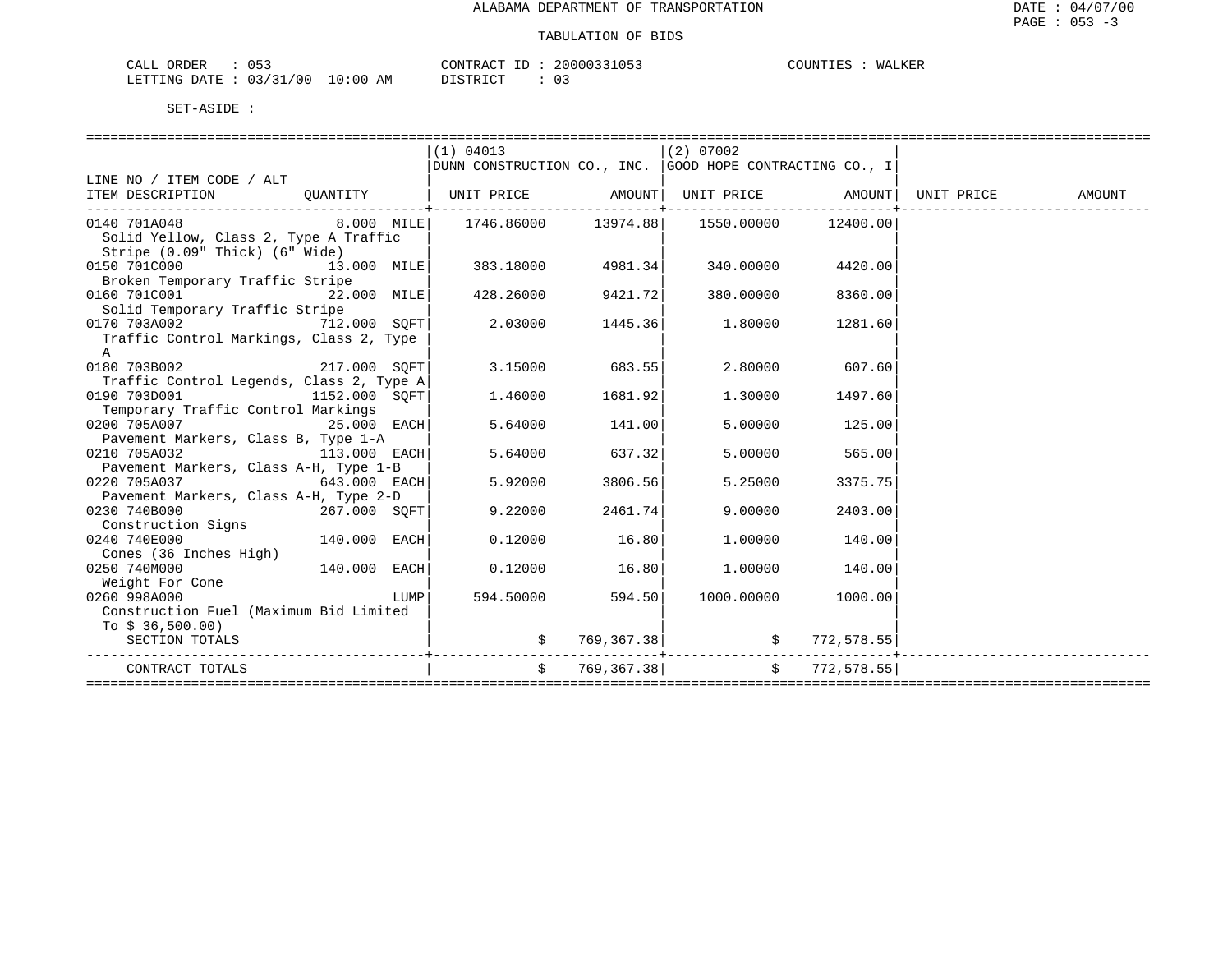|      | CALL ORDER<br>$\therefore$ 055<br>LETTING DATE: 03/31/00            | 10:00 AM                                                                                                                  | CONTRACT ID: 20000331055<br>DISTRICT<br>: 05 |                                 |  | COUNTIES : TUSCALOOSA        |                        |
|------|---------------------------------------------------------------------|---------------------------------------------------------------------------------------------------------------------------|----------------------------------------------|---------------------------------|--|------------------------------|------------------------|
|      | CONTRACT DESCRIPTION :<br>25.980). Length 14.389 mi.<br>SET-ASIDE : | for constructing the Planing, Resurfacing and Traffic Stripe<br>on S.R.#216 from Brookwood (MP 11.769) to $I-59/I-20$ (MP | (available days)                             | PROJECT(S) : 99-305-632-216-001 |  |                              |                        |
| RANK | VENDOR NO./NAME                                                     |                                                                                                                           |                                              |                                 |  | TOTAL<br>BID.                | % OVER<br>LOW BID      |
|      | 01018<br>02033                                                      | APAC-ALABAMA, INC.                                                                                                        | S. T. BUNN CONSTRUCTION COMPANY, INC.        |                                 |  | 1,231,388.43<br>1,332,466.82 | 100.0000%<br>108.2084% |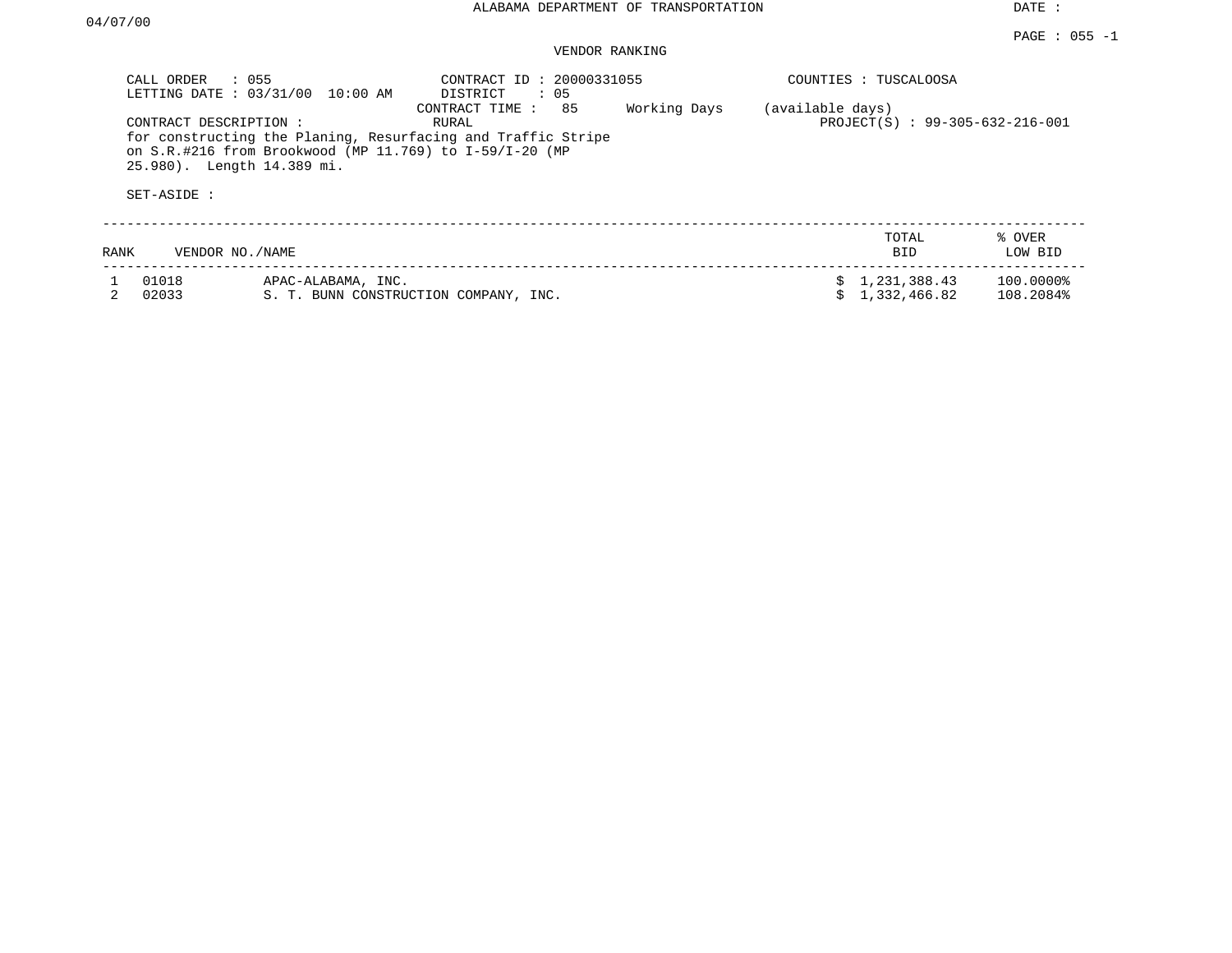| 055<br>CALL<br>ORDER     |             | 20000331055<br>CONTRACT               | COUNTIES<br>TUSCALOOSA |
|--------------------------|-------------|---------------------------------------|------------------------|
| 03/31/00<br>LETTING DATE | 10:00<br>ΑM | 05<br><b>DISTRICT</b><br><i>┙</i> ∸┘∸ |                        |

|                                                                                                                                                                                                                                                                                                                                                                                          |                 | $(1)$ 01018                                                              |           | ============<br>$ (2)$ 02033 |                  |            |        |
|------------------------------------------------------------------------------------------------------------------------------------------------------------------------------------------------------------------------------------------------------------------------------------------------------------------------------------------------------------------------------------------|-----------------|--------------------------------------------------------------------------|-----------|------------------------------|------------------|------------|--------|
|                                                                                                                                                                                                                                                                                                                                                                                          |                 | $APAC-ALABAMA$ , INC. $ S. T. BUNN CONSTRUCTION CO$ .                    |           |                              |                  |            |        |
| LINE NO / ITEM CODE / ALT                                                                                                                                                                                                                                                                                                                                                                |                 |                                                                          |           |                              |                  |            |        |
| ITEM DESCRIPTION                                                                                                                                                                                                                                                                                                                                                                         | QUANTITY        | UNIT PRICE AMOUNT   UNIT PRICE AMOUNT  <br>---------------------------+- |           |                              |                  | UNIT PRICE | AMOUNT |
| SECTION 0001 Total                                                                                                                                                                                                                                                                                                                                                                       |                 |                                                                          |           |                              |                  |            |        |
| $\begin{array}{cccc} 0010 & 206 \text{ } \text{ } \text{ } 001 & \text{ } 010 & \text{ } 001 & \text{ } 001 & \text{ } 001 & \text{ } 001 & \text{ } 010 & \text{ } 010 & \text{ } 010 & \text{ } 010 & \text{ } 010 & \text{ } 010 & \text{ } 010 & \text{ } 010 & \text{ } 010 & \text{ } 010 & \text{ } 010 & \text{ } 010 & \text{ } 010 & \text{ } 010 & \text{ } 010 & \text{ } 0$ |                 |                                                                          |           |                              |                  |            |        |
| Removing Concrete Pavement<br>0020 209A000                                                                                                                                                                                                                                                                                                                                               | $1.000$ EACH    | 145.00000                                                                | 145.00    |                              | 250.00000 250.00 |            |        |
| Mailbox Reset, Single<br>3000.000 CYIP<br>0030 210D001<br>Borrow Excavation (Loose Truckbed<br>Measurement)                                                                                                                                                                                                                                                                              |                 | 6.00000                                                                  | 18000.00  | 7.18000                      | 21540.00         |            |        |
| 0040 212A000<br>Machine Grading Shoulders                                                                                                                                                                                                                                                                                                                                                | 1510.000 STA    | 33.25000                                                                 | 50207.50  | 1.00000                      | 1510.00          |            |        |
| 0050 305B060<br>Crushed Aggregate, Section 825, Crusher<br>Run Stone, 1" Down, For Miscellaneous<br>Use                                                                                                                                                                                                                                                                                  | 4000.000 TCIP   | 12.00000                                                                 | 48000.00  | 13.70000                     | 54800.00         |            |        |
| 0060 405A000<br>Tack Coat                                                                                                                                                                                                                                                                                                                                                                | $6295.000$ GAL  | 0.93000                                                                  | 5854.35   | 0.95000                      | 5980.25          |            |        |
| 0070 408A051<br>Planing Existing Pavement                                                                                                                                                                                                                                                                                                                                                | 185018.000 SQYD | 0.63000                                                                  | 116561.34 | 0.50000                      | 92509.00         |            |        |
| (Approximately 0.00" Thru 1.0" Thick)<br>0080 424A261<br>Superpave Bituminous Concrete Wearing<br>Surface Layer, 3/4" Maximum Aggregate<br>Size Mix, ESAL Range D                                                                                                                                                                                                                        | 14139.000 TON   | 29.85000                                                                 | 422049.15 | 31.08000                     | 439440.12        |            |        |
| 0090 424A266<br>Superpave Bituminous Concrete Wearing<br>Surface Layer, Leveling, 1/2" Maximum<br>Aggregate Size Mix, ESAL Range D                                                                                                                                                                                                                                                       | 300.000 TON     | 31.80000                                                                 | 9540.00   | 33.00000                     | 9900.00          |            |        |
| 0100 424A270<br>Superpave Bituminous Concrete Wearing<br>Surface Layer, Widening, 3/4" Maximum<br>Aggregate Size Mix, ESAL Range D                                                                                                                                                                                                                                                       | 300.000 TON     | 31.80000                                                                 | 9540.00   | 52.50000                     | 15750.00         |            |        |
| 0110 424C265<br>Superpave Bituminous Concrete Base<br>Layer, Patching, 1 1/2" Maximum                                                                                                                                                                                                                                                                                                    | 400.000 TON     | 57.25000                                                                 | 22900.00  | 55.00000                     | 22000.00         |            |        |
| Aggregate Size Mix, ESAL Range D<br>0120 424C266<br>Superpave Bituminous Concrete Base<br>Layer, Leveling, 1/2" Maximum<br>Aggregate Size Mix, ESAL Range D                                                                                                                                                                                                                              | 1500.000 TON    | 30.65000                                                                 | 45975.00  | 33.00000                     | 49500.00         |            |        |
| 0130 424C271<br>Superpave Bituminous Concrete Base<br>Layer, Widening, 1 1/2" Maximum<br>Aggregate Size Mix, ESAL Range D                                                                                                                                                                                                                                                                | 6587.000 TON    | 27.00000                                                                 | 177849.00 | 29.35000                     | 193328.45        |            |        |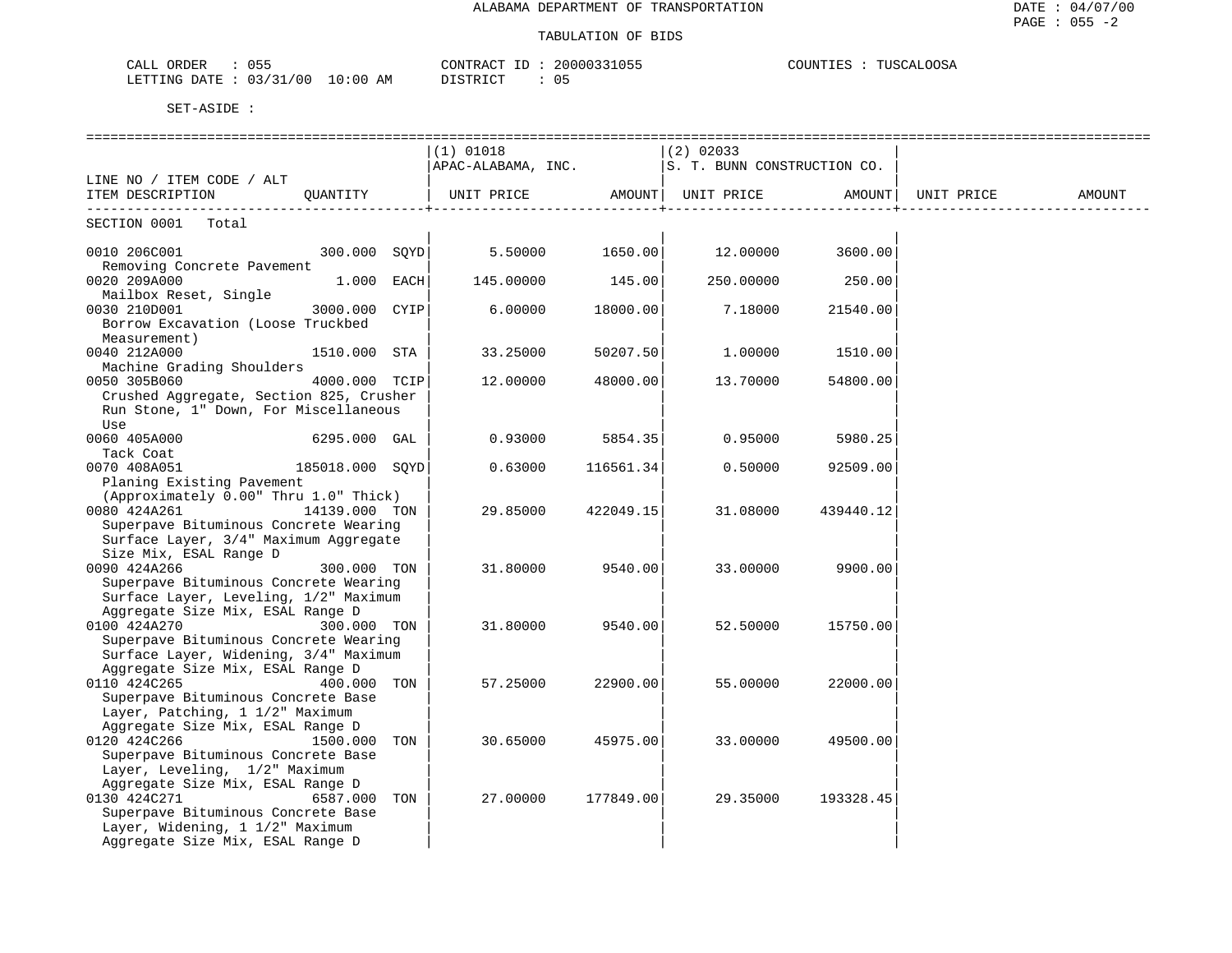| ORDER<br>CALL |          |             | CONTRACT   | 20000331055 | COUNTIES<br>TIISCALI<br><b>COSA</b> |
|---------------|----------|-------------|------------|-------------|-------------------------------------|
| LETTING DATE  | 03/31/00 | 10:00<br>AΜ | חי חים דרו | $\sim$<br>≀ |                                     |

|                                         |               |             | $(1)$ 01018                  |           | $(2)$ 02033                 |           |            |        |
|-----------------------------------------|---------------|-------------|------------------------------|-----------|-----------------------------|-----------|------------|--------|
|                                         |               |             | APAC-ALABAMA, INC.           |           | S. T. BUNN CONSTRUCTION CO. |           |            |        |
| LINE NO / ITEM CODE / ALT               |               |             |                              |           |                             |           |            |        |
| ITEM DESCRIPTION                        | OUANTITY      |             | UNIT PRICE AMOUNT UNIT PRICE |           |                             | AMOUNT    | UNIT PRICE | AMOUNT |
|                                         |               |             |                              | -------+  |                             |           |            |        |
| 0140 600A000                            |               | LUMP        | 15750.00000                  |           | 15750.00  150000.00000      | 150000.00 |            |        |
| Mobilization                            |               |             |                              |           |                             |           |            |        |
| 0150 651C000                            | 16.000 TON    |             | 184.00000                    | 2944.00   | 350.00000                   | 5600.00   |            |        |
| 8-8-8 Commercial Fertilizer             |               |             |                              |           |                             |           |            |        |
| 0160 652A054                            | 11.000 ACRE   |             | 630.00000                    | 6930.00   | 425.00000                   | 4675.00   |            |        |
| Seeding (Mix 2A)                        |               |             |                              |           |                             |           |            |        |
| 0170 652A056                            | 10.000 ACRE   |             | 682.50000                    | 6825.00   | 425.00000                   | 4250.00   |            |        |
| Seeding (Mix 2E)                        |               |             |                              |           |                             |           |            |        |
| 0180 656A000                            | 21.000 ACRE   |             | 420.00000                    | 8820.00   | 425.00000                   | 8925.00   |            |        |
| Mulching, Class A, Type 1               |               |             |                              |           |                             |           |            |        |
| 0190 665F000                            | 15.000 EACH   |             | 4.35000                      | 65.25     | 5.00000                     | 75.00     |            |        |
| Hay Bales                               |               |             |                              |           |                             |           |            |        |
| 0200 665J000                            | 100.000 LF    |             | 5.18000                      | 518.00    | 3.00000                     | 300.00    |            |        |
| Silt Fence, Type A                      |               |             |                              |           |                             |           |            |        |
| 0210 701C000                            | $6.000$ MILE  |             | 357.00000                    | 2142.00   | 340.00000                   | 2040.00   |            |        |
| Broken Temporary Traffic Stripe         |               |             |                              |           |                             |           |            |        |
| 0220 701C001                            | 23.000 MILE   |             | 399.00000                    | 9177.00   | 380.00000                   | 8740.00   |            |        |
| Solid Temporary Traffic Stripe          |               |             |                              |           |                             |           |            |        |
| 0230 702A007                            | $6.000$ MILE  |             | 1942.50000                   | 11655.00  | 1850.00000                  | 11100.00  |            |        |
| Broken Yellow, Inverted Profile Traffic |               |             |                              |           |                             |           |            |        |
| Stripe (6" Wide)                        |               |             |                              |           |                             |           |            |        |
| 0240 702A008                            | 29.000 MILE   |             | 3885.00000                   | 112665.00 | 3700.00000                  | 107300.00 |            |        |
| Solid White, Inverted Profile Traffic   |               |             |                              |           |                             |           |            |        |
| Stripe (6" Wide)<br>0250 702A009        | 23.000 MILE   |             | 3885.00000                   | 89355.00  | 3700.00000                  | 85100.00  |            |        |
| Solid Yellow, Inverted Profile Traffic  |               |             |                              |           |                             |           |            |        |
| Stripe (6" Wide)                        |               |             |                              |           |                             |           |            |        |
| 0260 703A002                            | 1200.000 SQFT |             | 2.63000                      | 3156.00   | 2.50000                     | 3000.00   |            |        |
| Traffic Control Markings, Class 2, Type |               |             |                              |           |                             |           |            |        |
| A                                       |               |             |                              |           |                             |           |            |        |
| 0270 703D001                            | 1200.000 SOFT |             | 1.36000                      | 1632.00   | 1,30000                     | 1560.00   |            |        |
| Temporary Traffic Control Markings      |               |             |                              |           |                             |           |            |        |
| 0280 705A032                            | 375.000 EACH  |             | 5.25000                      | 1968.75   | 5.00000                     | 1875.00   |            |        |
| Pavement Markers, Class A-H, Type 1-B   |               |             |                              |           |                             |           |            |        |
| 0290 705A037                            | 1575.000 EACH |             | 5.46000                      | 8599.50   | 5.20000                     | 8190.00   |            |        |
| Pavement Markers, Class A-H, Type 2-D   |               |             |                              |           |                             |           |            |        |
| 0300 740B000                            | 1564.000 SQFT |             | 8.90000                      | 13919.60  | 11.00000                    | 17204.00  |            |        |
| Construction Signs                      |               |             |                              |           |                             |           |            |        |
| 0310 740D000                            | $25.000$ EACH |             | 36.75000                     | 918.75    | 1.00000                     | 25.00     |            |        |
| Channelizing Drums                      |               |             |                              |           |                             |           |            |        |
| 0320 7400000                            | 1.000         | <b>EACH</b> | 6075.00000                   | 6075.00   | 2400.00000                  | 2400.00   |            |        |
| Pilot Car                               |               |             |                              |           |                             |           |            |        |
|                                         |               |             |                              |           |                             |           |            |        |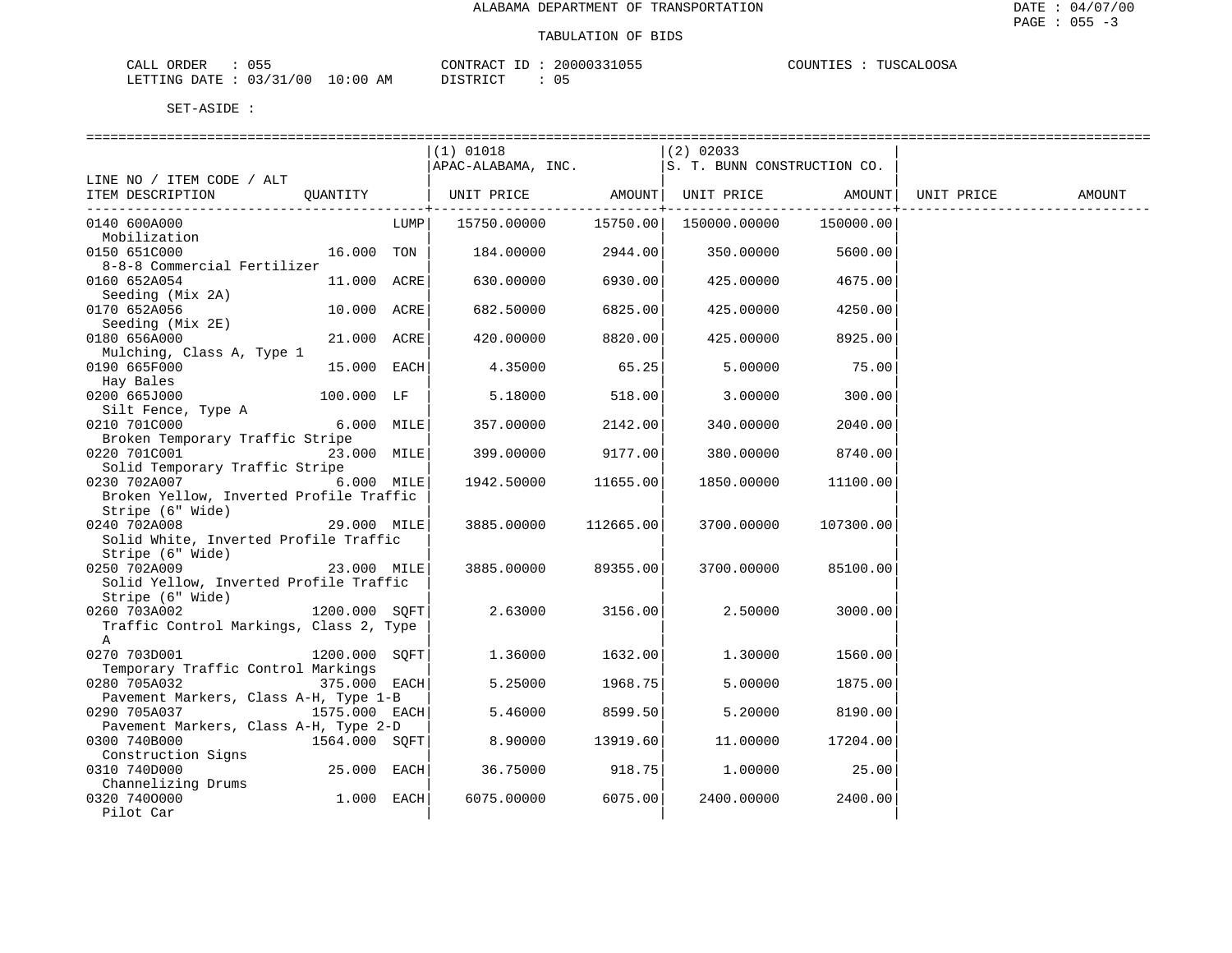## TABULATION OF BIDS

| $\sim$ $ -$<br><br>$\cap$ $\wedge$<br>ገድዞ<br>لمسلما<br>◡◡                       | 2000033<br>חיחד ה                  | า∩⊂⊅<br>"OTIN"<br>TUSC.<br>. UU |
|---------------------------------------------------------------------------------|------------------------------------|---------------------------------|
| 00 /<br>LETTING<br>$\sim$ $\sim$<br>$\sim$ $\sim$ $\sim$<br>DATE<br>፡ በበ<br>-11 | דים דמידי פידים<br>ΑM<br>∩ ⊾<br>ັບ |                                 |

| LINE NO / ITEM CODE / ALT                                                  |      | $(1)$ 01018<br>APAC-ALABAMA, INC. |                 | $(2)$ 02033<br>IS. T. BUNN CONSTRUCTION CO. |                 |                            |        |
|----------------------------------------------------------------------------|------|-----------------------------------|-----------------|---------------------------------------------|-----------------|----------------------------|--------|
| ITEM DESCRIPTION<br>OUANTITY                                               |      | UNIT PRICE                        | AMOUNT          | UNIT PRICE                                  | AMOUNT          | UNIT PRICE<br>-----+------ | AMOUNT |
| 0330 998A000<br>Construction Fuel (Maximum Bid Limited<br>To $$34,000.00)$ | LUMP | 1,24000                           | 1.24            | 0.00000                                     | 0.00            |                            |        |
| SECTION TOTALS                                                             |      |                                   | \$1,231,388.43] |                                             | \$1,332,466.82] |                            |        |
| CONTRACT TOTALS                                                            |      |                                   | \$1,231,388.43] |                                             | \$1,332,466.82] |                            |        |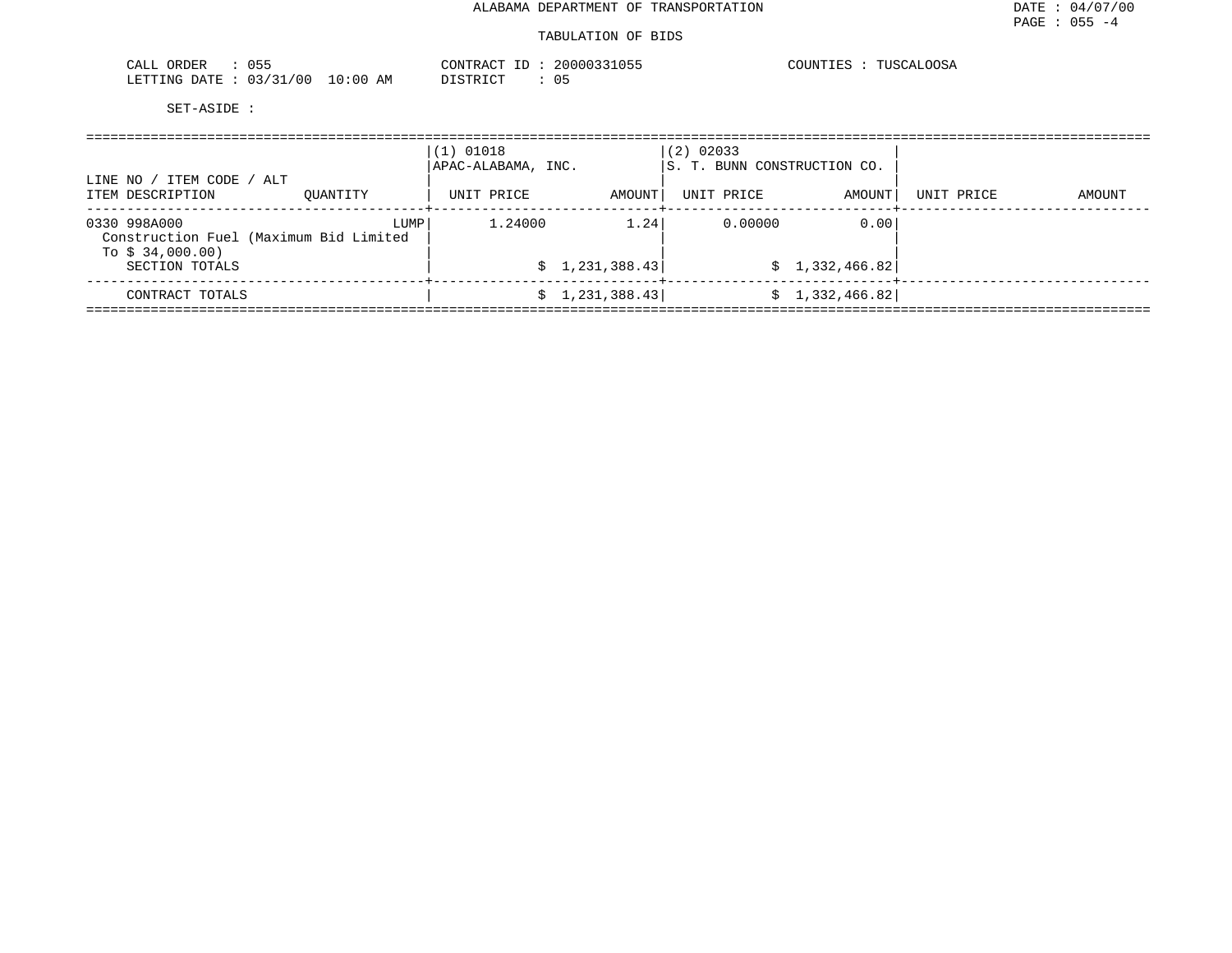| CALL ORDER<br>LETTING DATE: 03/31/00                | : 056<br>$10:00$ AM                                                                                             | CONTRACT ID: 20000331056<br>DISTRICT<br>: 06                                     |              |                  | COUNTIES : LOWNDES              |                   |
|-----------------------------------------------------|-----------------------------------------------------------------------------------------------------------------|----------------------------------------------------------------------------------|--------------|------------------|---------------------------------|-------------------|
| CONTRACT DESCRIPTION:<br>$5.850$ mi.<br>SET-ASIDE : | for constructing the Planing, Resurfacing, and Traffic<br>Stripe on S.R. #185 from the Butler County Line (M.P. | 25<br>CONTRACT TIME:<br>14.849) to I-65 (M.P. 20.700), at Fort Deposit. Length - | Working Days | (available days) | PROJECT(S) : 99-306-434-185-001 |                   |
| RANK<br>VENDOR NO./NAME                             |                                                                                                                 |                                                                                  |              |                  | TOTAL<br>BID.                   | % OVER<br>LOW BID |
| 01018                                               | APAC-ALABAMA, INC.                                                                                              |                                                                                  |              | s                | 1,253,398.55                    | 100.0000%         |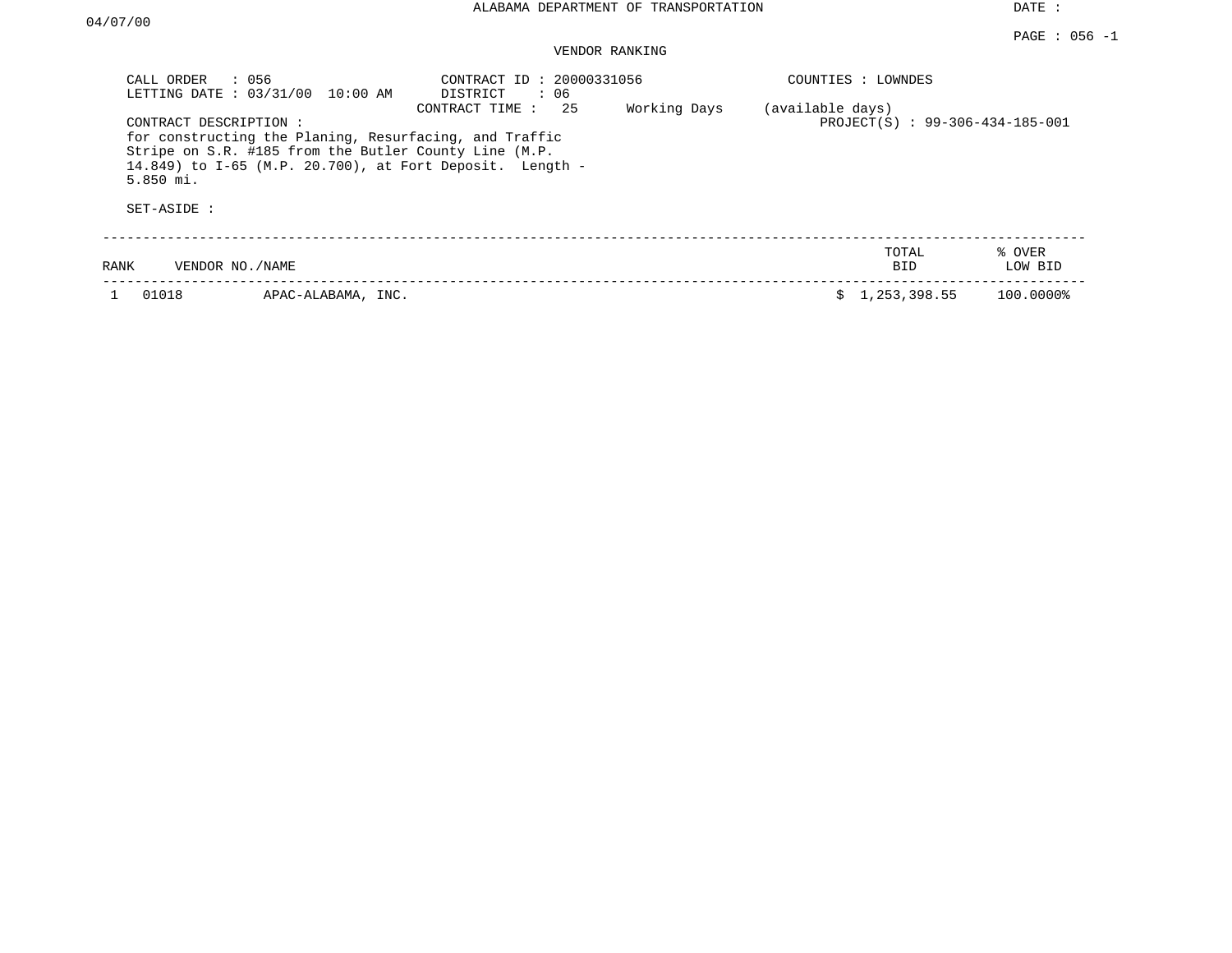| $\sim$ $\sim$<br>$\bigcap \pi$ $\tau$<br>ORDER<br>りっや<br>CALL | 20000<br>$\pi$ $\pi$<br>חידות מ<br>11 <sub>h</sub> | OWNDES<br>. |
|---------------------------------------------------------------|----------------------------------------------------|-------------|
| 0 () /<br>$\sim$ $\sim$<br>LETTING<br>ΆM<br>ויד∆ר<br>) : 00   | $T \cap T$<br>$\sim$ $\sim$<br>. O 6               |             |

|                                                                           |                |      | $(1)$ 01018        |                    |                   |            |        |
|---------------------------------------------------------------------------|----------------|------|--------------------|--------------------|-------------------|------------|--------|
|                                                                           |                |      | APAC-ALABAMA, INC. |                    |                   |            |        |
| LINE NO / ITEM CODE / ALT                                                 |                |      |                    |                    |                   |            |        |
| ITEM DESCRIPTION                                                          | QUANTITY       |      | UNIT PRICE AMOUNT  |                    | UNIT PRICE AMOUNT | UNIT PRICE | AMOUNT |
| --------------------------<br>SECTION 0001<br>TOTAL                       |                |      |                    | ----------------+- |                   |            |        |
|                                                                           |                |      |                    |                    |                   |            |        |
| 0010 210D001                                                              | 1800.000 CYIP  |      | 12.15000           | 21870.00           |                   |            |        |
| Borrow Excavation (Loose Truckbed                                         |                |      |                    |                    |                   |            |        |
| Measurement)                                                              |                |      |                    |                    |                   |            |        |
| 0020 401B100                                                              | 77850.000 SYCP |      | 1.37000            | 106654.50          |                   |            |        |
| Bituminous Treatment E (With Polymer<br>Additive)                         |                |      |                    |                    |                   |            |        |
| 0030 405A000                                                              | 2450.000 GAL   |      | 0.00000            | 0.00               |                   |            |        |
| Tack Coat                                                                 |                |      |                    |                    |                   |            |        |
| 0040 408A051                                                              | 67525.000 SOYD |      | 1.65000            | 111416.25          |                   |            |        |
| Planing Existing Pavement                                                 |                |      |                    |                    |                   |            |        |
| (Approximately 0.00" Thru 1.0" Thick)                                     |                |      |                    |                    |                   |            |        |
| 0050 408A052                                                              | 10325.000 SY   |      | 2.00000            | 20650.00           |                   |            |        |
| Planing Existing Pavement                                                 |                |      |                    |                    |                   |            |        |
| (Approximately 1.10" Thru 2.0" Thick)                                     |                |      |                    |                    |                   |            |        |
| 0060 424A242                                                              | 8800.000 TON   |      | 39.15000           | 344520.00          |                   |            |        |
| Superpave Bituminous Concrete Wearing                                     |                |      |                    |                    |                   |            |        |
| Surface Layer, 1" Maximum Aggregate                                       |                |      |                    |                    |                   |            |        |
| Size Mix, ESAL Range C                                                    |                |      |                    |                    |                   |            |        |
| 0070 424A247                                                              | 250.000 TON    |      | 53.70000           | 13425.00           |                   |            |        |
| Superpave Bituminous Concrete Wearing                                     |                |      |                    |                    |                   |            |        |
| Surface Layer, Leveling, 3/4" Maximum                                     |                |      |                    |                    |                   |            |        |
| Aggregate Size Mix, ESAL Range C                                          |                |      |                    |                    |                   |            |        |
| 0080 424B445                                                              | 50.000 TON     |      | 115.00000          | 5750.00            |                   |            |        |
| Superpave Bituminous Concrete Upper<br>Binder Layer, Patching, 1" Maximum |                |      |                    |                    |                   |            |        |
| Aggregate Size Mix, ESAL Range C                                          |                |      |                    |                    |                   |            |        |
| 0090 427A000                                                              | 109320.000 LF  |      | 3.05000            | 333426.00          |                   |            |        |
| Sealing Bituminous Pavement Joints                                        |                |      |                    |                    |                   |            |        |
| 0100 427B000                                                              | 109320.000 LF  |      | 1.37000            | 149768.40          |                   |            |        |
| Waterproofing Bituminous Pavement Joints                                  |                |      |                    |                    |                   |            |        |
| 0110 600A000                                                              |                | LUMP | 21000.00000        | 21000.00           |                   |            |        |
| Mobilization                                                              |                |      |                    |                    |                   |            |        |
| 0120 652A056                                                              | 11.000 ACRE    |      | 475.00000          | 5225.00            |                   |            |        |
| Seeding (Mix 2E)                                                          |                |      |                    |                    |                   |            |        |
| 0130 656A000                                                              | 11.000 ACRE    |      | 475.00000          | 5225.00            |                   |            |        |
| Mulching, Class A, Type 1                                                 |                |      |                    |                    |                   |            |        |
| 0140 665F000                                                              | 50.000 EACH    |      | 11,00000           | 550.00             |                   |            |        |
| Hay Bales                                                                 |                |      |                    |                    |                   |            |        |
| 0150 665J000                                                              | 150.000 LF     |      | 9.75000            | 1462.50            |                   |            |        |
| Silt Fence, Type A                                                        |                |      |                    |                    |                   |            |        |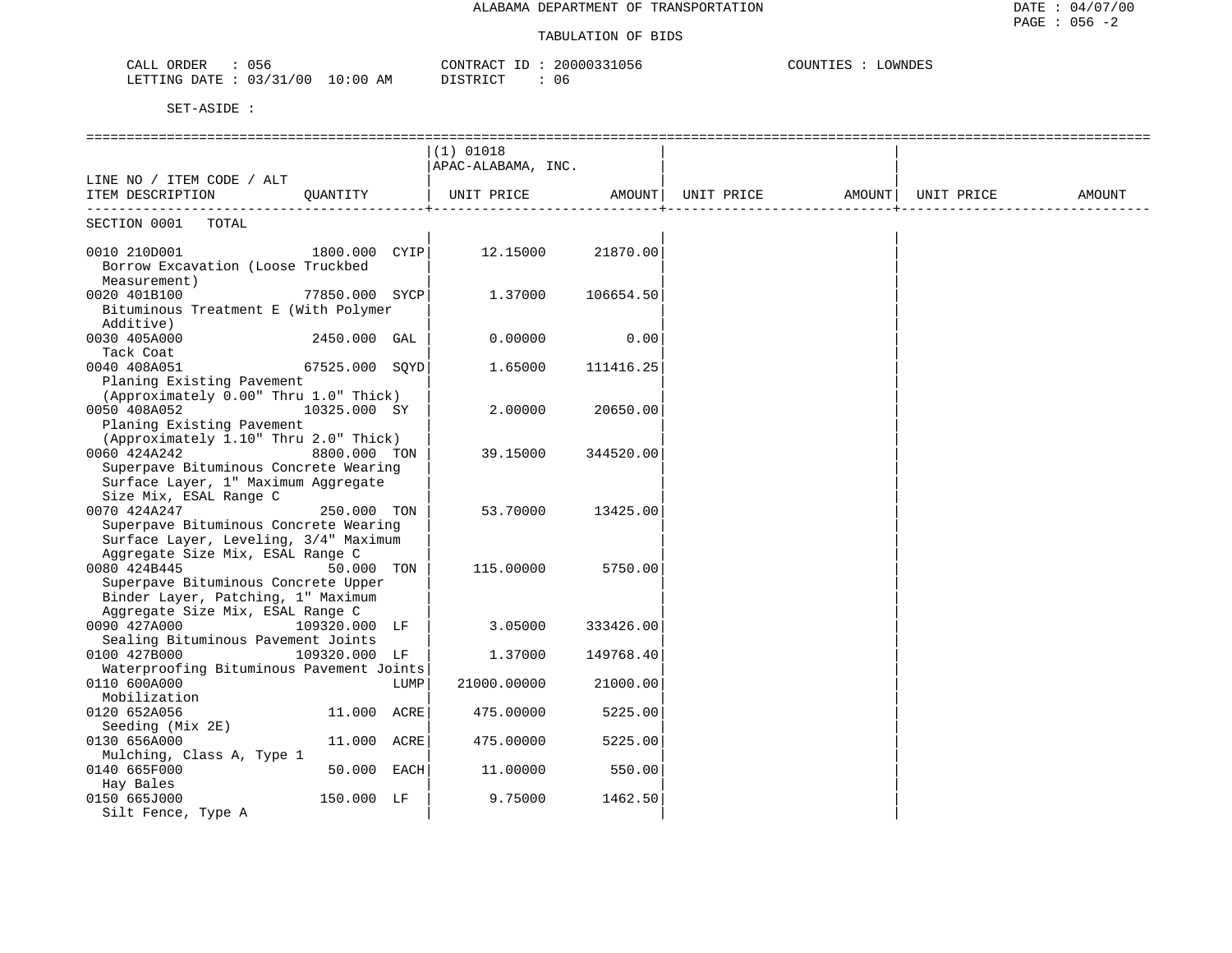| CALL ORDER                      | 056 | CONTRACT ID: | : 20000331056 | COUNTIES | LOWNDES |
|---------------------------------|-----|--------------|---------------|----------|---------|
| LETTING DATE: 03/31/00 10:00 AM |     | DISTRICT     | 06            |          |         |

|                                                           |               | $(1)$ 01018        |          |                   |            |        |
|-----------------------------------------------------------|---------------|--------------------|----------|-------------------|------------|--------|
|                                                           |               | APAC-ALABAMA, INC. |          |                   |            |        |
| LINE NO / ITEM CODE / ALT                                 |               |                    |          |                   |            |        |
| ITEM DESCRIPTION                                          | QUANTITY      | UNIT PRICE AMOUNT  |          | UNIT PRICE AMOUNT | UNIT PRICE | AMOUNT |
|                                                           |               |                    |          |                   |            |        |
| 0160 701C000<br>Broken Temporary Traffic Stripe           | $6.000$ MILE  | 316.00000          | 1896.00  |                   |            |        |
| 0170 701C001                                              | 32.000 MILE   | 336.85000          | 10779.20 |                   |            |        |
| Solid Temporary Traffic Stripe                            |               |                    |          |                   |            |        |
| 0180 701G125                                              | 252.000 LF    | 6.35000            | 1600.20  |                   |            |        |
| Solid White, Class 3W, Type A Traffic                     |               |                    |          |                   |            |        |
| Stripe (6" Wide)                                          |               |                    |          |                   |            |        |
| 0190 701G133                                              | 252.000 LF    | 7.40000            | 1864.80  |                   |            |        |
| Solid Yellow, Class 3W, Type A Traffic                    |               |                    |          |                   |            |        |
| Stripe (6" Wide)                                          |               |                    |          |                   |            |        |
| 0200 701H001                                              | 504.000 LF    | 2.65000            | 1335.60  |                   |            |        |
| Solid Traffic Stripe Removed (Plastic)                    |               |                    |          |                   |            |        |
| 0210 702A007                                              | 3.000 MILE    | 1950.00000         | 5850.00  |                   |            |        |
| Broken Yellow, Inverted Profile Traffic                   |               |                    |          |                   |            |        |
| Stripe (6" Wide)                                          |               |                    |          |                   |            |        |
| 0220 702A008                                              | 6.000 MILE    | 3895.00000         | 23370.00 |                   |            |        |
| Solid White, Inverted Profile Traffic<br>Stripe (6" Wide) |               |                    |          |                   |            |        |
| 0230 702A009                                              | 10.000 MILE   | 3895.00000         | 38950.00 |                   |            |        |
| Solid Yellow, Inverted Profile Traffic                    |               |                    |          |                   |            |        |
| Stripe (6" Wide)                                          |               |                    |          |                   |            |        |
| 0240 703A002                                              | 1734.000 SQFT | 2.40000            | 4161.60  |                   |            |        |
| Traffic Control Markings, Class 2, Type                   |               |                    |          |                   |            |        |
| A                                                         |               |                    |          |                   |            |        |
| 0250 703B002                                              | 247.000 SQFT  | 3.15000            | 778.05   |                   |            |        |
| Traffic Control Legends, Class 2, Type A                  |               |                    |          |                   |            |        |
| 0260 703D001                                              | 3468.000 SQFT | 1.40000            | 4855.20  |                   |            |        |
| Temporary Traffic Control Markings                        |               |                    |          |                   |            |        |
| 0270 703E001                                              | 494.000 SOFT  | 1.40000            | 691.60   |                   |            |        |
| Temporary Traffic Control Legends                         |               |                    |          |                   |            |        |
| 0280 705A030<br>Pavement Markers, Class A-H, Type 2-C     | $20.000$ EACH | 5.30000            | 106.00   |                   |            |        |
| 0290 705A031                                              | 20.000 EACH   | 5.05000            | 101.00   |                   |            |        |
| Pavement Markers, Class A-H, Type 1-A                     |               |                    |          |                   |            |        |
| 0300 705A032                                              | 155.000 EACH  | 5.05000            | 782.75   |                   |            |        |
| Pavement Markers, Class A-H, Type 1-B                     |               |                    |          |                   |            |        |
| 0310 705A037                                              | 375.000 EACH  | 5.30000            | 1987.50  |                   |            |        |
| Pavement Markers, Class A-H, Type 2-D                     |               |                    |          |                   |            |        |
| 0320 705A038                                              | $20.000$ EACH | 5.30000            | 106.00   |                   |            |        |
| Pavement Markers, Class A-H, Type 2-E                     |               |                    |          |                   |            |        |
| 0330 740B000                                              | 466.000 SQFT  | 19.40000           | 9040.40  |                   |            |        |
| Construction Signs                                        |               |                    |          |                   |            |        |